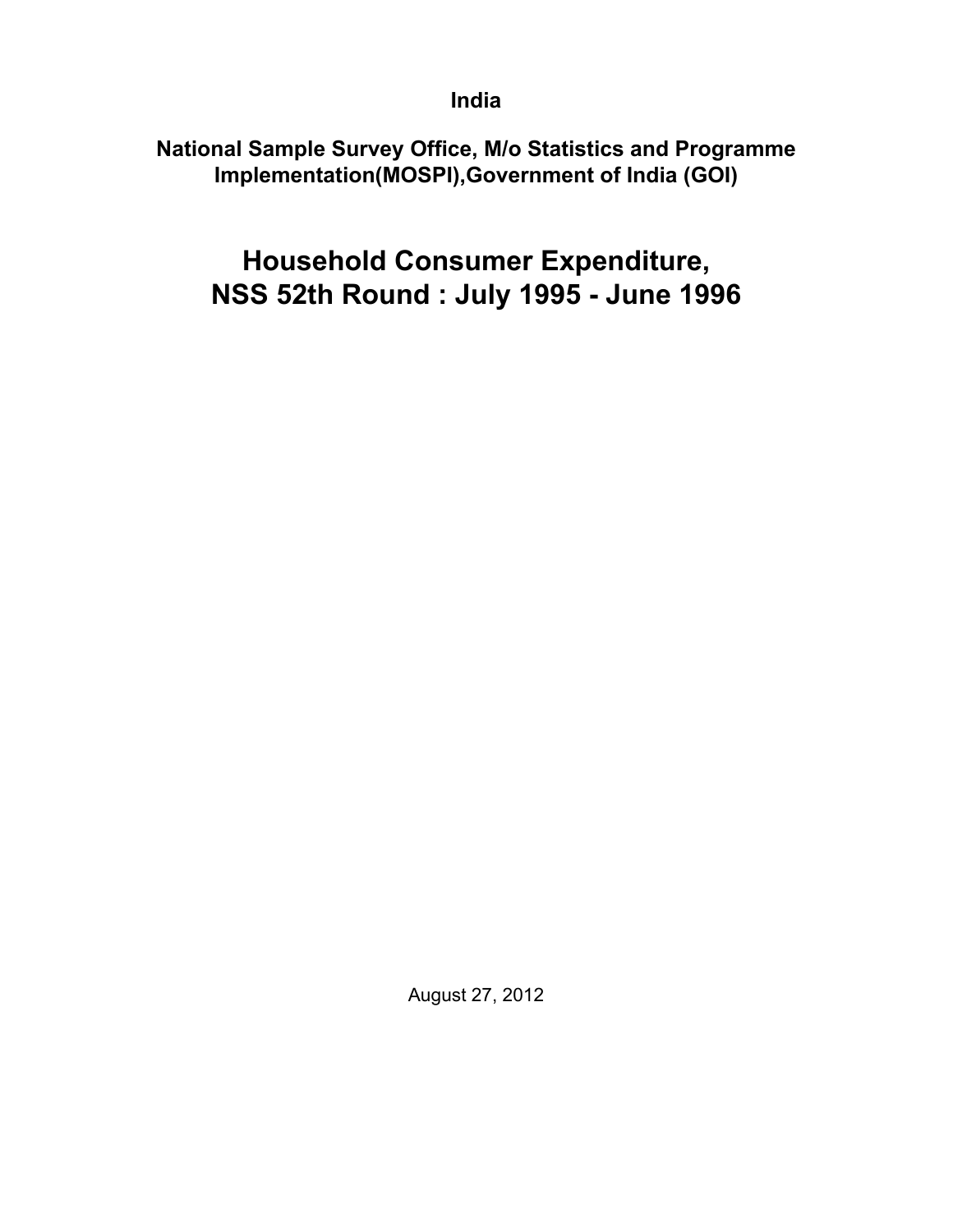# **Metadata Production**

| ∣Metadata<br><b>Producer(s)</b> | Computer Centre (MOSPI, CC), M/O Statistics & Programme Implementation,<br>Documentation of the study |
|---------------------------------|-------------------------------------------------------------------------------------------------------|
| <b>Production Date</b>          | August 15, 2012                                                                                       |
| Version                         | Version 1.0 (Aug 2012)                                                                                |
| Identification                  | DDI-IND-MOSPI-NSSO-52Rnd-Sch1.0-1995                                                                  |

This document was generated using the **[IHSN Microdata Management Toolkit](http://www.surveynetwork.org/toolkit)**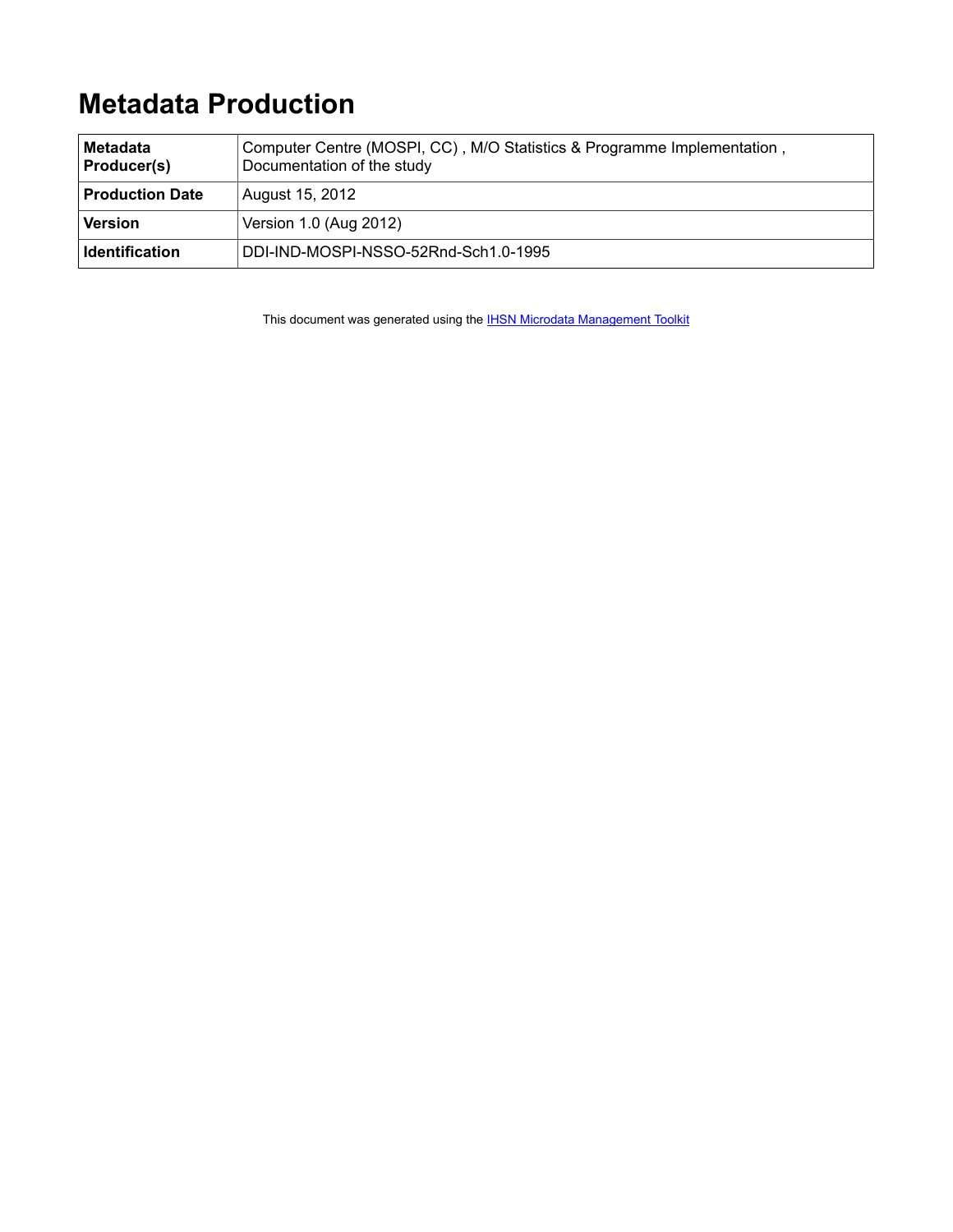# **Table of Contents**

| Block 8pt1 Annual household expenditure on education and medical (institutional)  |  |  |  |
|-----------------------------------------------------------------------------------|--|--|--|
|                                                                                   |  |  |  |
|                                                                                   |  |  |  |
| Block 8pt2 Monthly household expenditure on medical (non-institutional) goods and |  |  |  |
|                                                                                   |  |  |  |
|                                                                                   |  |  |  |
|                                                                                   |  |  |  |
|                                                                                   |  |  |  |
|                                                                                   |  |  |  |
|                                                                                   |  |  |  |
|                                                                                   |  |  |  |
|                                                                                   |  |  |  |
| Block 5 Weekly household expenditure on food and non-food items 12                |  |  |  |
|                                                                                   |  |  |  |
|                                                                                   |  |  |  |
|                                                                                   |  |  |  |
| Block 8 Monthly household expenditure on miscellaneous goods and services15       |  |  |  |
| Block 8pt1 Annual household expenditure on education and medical (institutional)  |  |  |  |
|                                                                                   |  |  |  |
| Block 8pt2 Monthly household expenditure on medical (non-institutional) goods and |  |  |  |
|                                                                                   |  |  |  |
|                                                                                   |  |  |  |
|                                                                                   |  |  |  |
|                                                                                   |  |  |  |
|                                                                                   |  |  |  |
|                                                                                   |  |  |  |
|                                                                                   |  |  |  |
|                                                                                   |  |  |  |
|                                                                                   |  |  |  |
|                                                                                   |  |  |  |
|                                                                                   |  |  |  |
|                                                                                   |  |  |  |
|                                                                                   |  |  |  |
| Block 8 Monthly household expenditure on miscellaneous goods and services60       |  |  |  |
| Block 8pt1 Annual household expenditure on education and medical (institutional)  |  |  |  |
|                                                                                   |  |  |  |
| Block 8pt2 Monthly household expenditure on medical (non-institutional) goods and |  |  |  |
|                                                                                   |  |  |  |
|                                                                                   |  |  |  |
|                                                                                   |  |  |  |
|                                                                                   |  |  |  |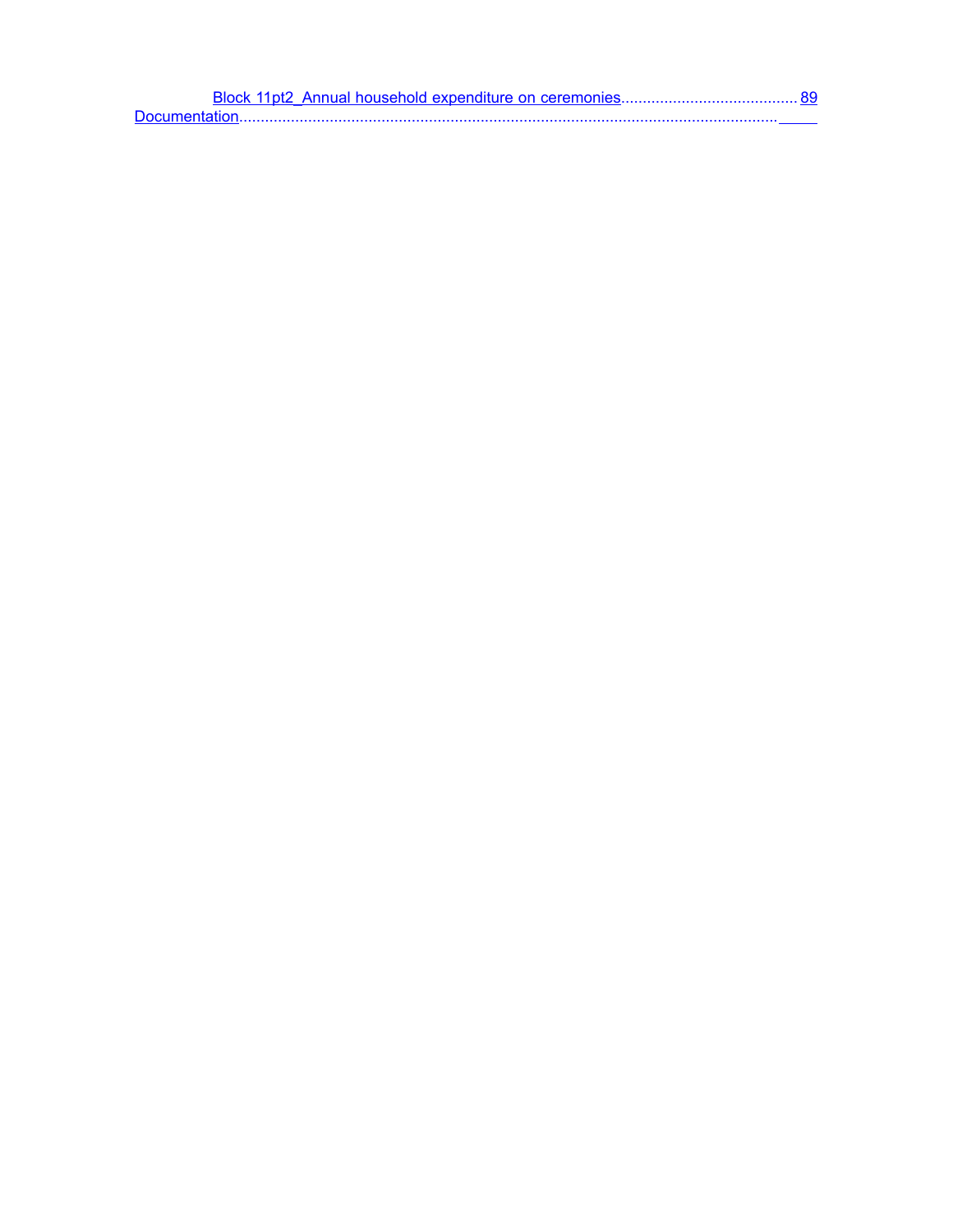# <span id="page-4-0"></span>**India (1995-1996) Household Consumer Expenditure, NSS 52th Round : July 1995 - June 1996**

| <b>Overview</b>       |                                                                                                                                                                                                                                                                                                                                                                                                                                                                                                                                                                                                                                                                                                                                                                                                                                                                                                                                                                                                                                                                                                                                                                                                                                                                                                                                                                                                                                                                                                                                                                                                                                                                                                                                                                                                                                                                                               |  |
|-----------------------|-----------------------------------------------------------------------------------------------------------------------------------------------------------------------------------------------------------------------------------------------------------------------------------------------------------------------------------------------------------------------------------------------------------------------------------------------------------------------------------------------------------------------------------------------------------------------------------------------------------------------------------------------------------------------------------------------------------------------------------------------------------------------------------------------------------------------------------------------------------------------------------------------------------------------------------------------------------------------------------------------------------------------------------------------------------------------------------------------------------------------------------------------------------------------------------------------------------------------------------------------------------------------------------------------------------------------------------------------------------------------------------------------------------------------------------------------------------------------------------------------------------------------------------------------------------------------------------------------------------------------------------------------------------------------------------------------------------------------------------------------------------------------------------------------------------------------------------------------------------------------------------------------|--|
| <b>Type</b>           | Socio-Economic/Monitoring Survey [hh/sems]                                                                                                                                                                                                                                                                                                                                                                                                                                                                                                                                                                                                                                                                                                                                                                                                                                                                                                                                                                                                                                                                                                                                                                                                                                                                                                                                                                                                                                                                                                                                                                                                                                                                                                                                                                                                                                                    |  |
| <b>Identification</b> | DDI-IND-MOSPI-NSSO-52Rnd-Sch1.0-1995                                                                                                                                                                                                                                                                                                                                                                                                                                                                                                                                                                                                                                                                                                                                                                                                                                                                                                                                                                                                                                                                                                                                                                                                                                                                                                                                                                                                                                                                                                                                                                                                                                                                                                                                                                                                                                                          |  |
| <b>Version</b>        | Production Date: 2012-05-27<br>V1.0; Re-organised anonymised dataset for public distribution.                                                                                                                                                                                                                                                                                                                                                                                                                                                                                                                                                                                                                                                                                                                                                                                                                                                                                                                                                                                                                                                                                                                                                                                                                                                                                                                                                                                                                                                                                                                                                                                                                                                                                                                                                                                                 |  |
| <b>Series</b>         | The National Sample Survey Organisation (NSSO) has been set up by the Government<br>of India in 1950 to collect socio-economic data employing scientific sampling methods.<br>The NSSO conducts regular consumer expenditure surveys as part of its "rounds",<br>each round being normally of a year's duration and covering more than one subject<br>of study. The surveys are conducted through household interviews, using a random<br>sample of households covering practically the entire geographical area of the country.<br>Surveys on consumer expenditure are being conducted quinquennially on a large<br>sample of households from the 27th round (October 1972 - September 1973) onwards.<br>Apart from these quinquennial surveys, the NSSO collected information on consumer<br>expenditure from a smaller sample of households since 42nd round (July 1986 - June<br>1987). Nowadays every round of NSS includes a consumer expenditure survey (CES),<br>giving rise to an annual series of consumption data. The field operations of the 52nd NSS<br>round commenced on 1st July 1995 and continued up to 30 June 1996. The household<br>consumer expenditure schedule, used for the survey, collected information on quantity<br>and value of household consumption with a reference period of "last 30 days" for some<br>items of consumption. To minimise recall errors, a very detailed item classification was,<br>as usual, adopted to collect information. The field work for the survey was conducted,<br>as usual, by the Field Operations Division of the Organisation. The collected data were<br>processed by the Data Processing Division of NSSO and tabulated by the Computer<br>Centre of Department of Statistics. The reports have been prepared by Survey Design &<br>Research Division (SDRD) of NSSO under the guidance of the Governing Council, NSSO. |  |

# **Abstract**

The National Sample Survey Organisation (NSSO) has been carrying out All-India surveys on consumer expenditure. While some of these smaller-scale surveys are spread over a full year and others over six months only, the quinquennial (full-scale) surveys have all been of a full year's duration. Household consumer expenditure is measured as the expenditure incurred by a household on domestic account during a specified period, called reference period. It includes the imputed values of goods and services, which are not purchased but procured otherwise for consumption. In other words, it is the sum total of monetary values of all the items (i.e. goods and services) consumed by the household on domestic account during the reference period. Any expenditure incurred towards the productive enterprises of the households is also excluded from household consumer expenditure. To minimise recall errors, a very detailed item classification is adopted to collect information, including items of food, items of fuel, items of clothing, bedding and footwear, items of educational and medical expenses, items of durable goods and other items. The schedule has also collected some other household particulars including age, sex and educational level etc. of each household member. The schedule design for the survey is more or less similar to that adopted in the previous rounds. The household consumer expenditure schedule used for the survey collected information on quantity and value of household consumption with a reference period of "last 7 days and 30 days" for some frequent items of consumption and "last 365 days" for some less frequently purchased items.

| Kind of Data            | Sample survey data [ssd]                                                                 |
|-------------------------|------------------------------------------------------------------------------------------|
| <b>Unit of Analysis</b> | Randomly selected households based on sampling procedure and members of the<br>household |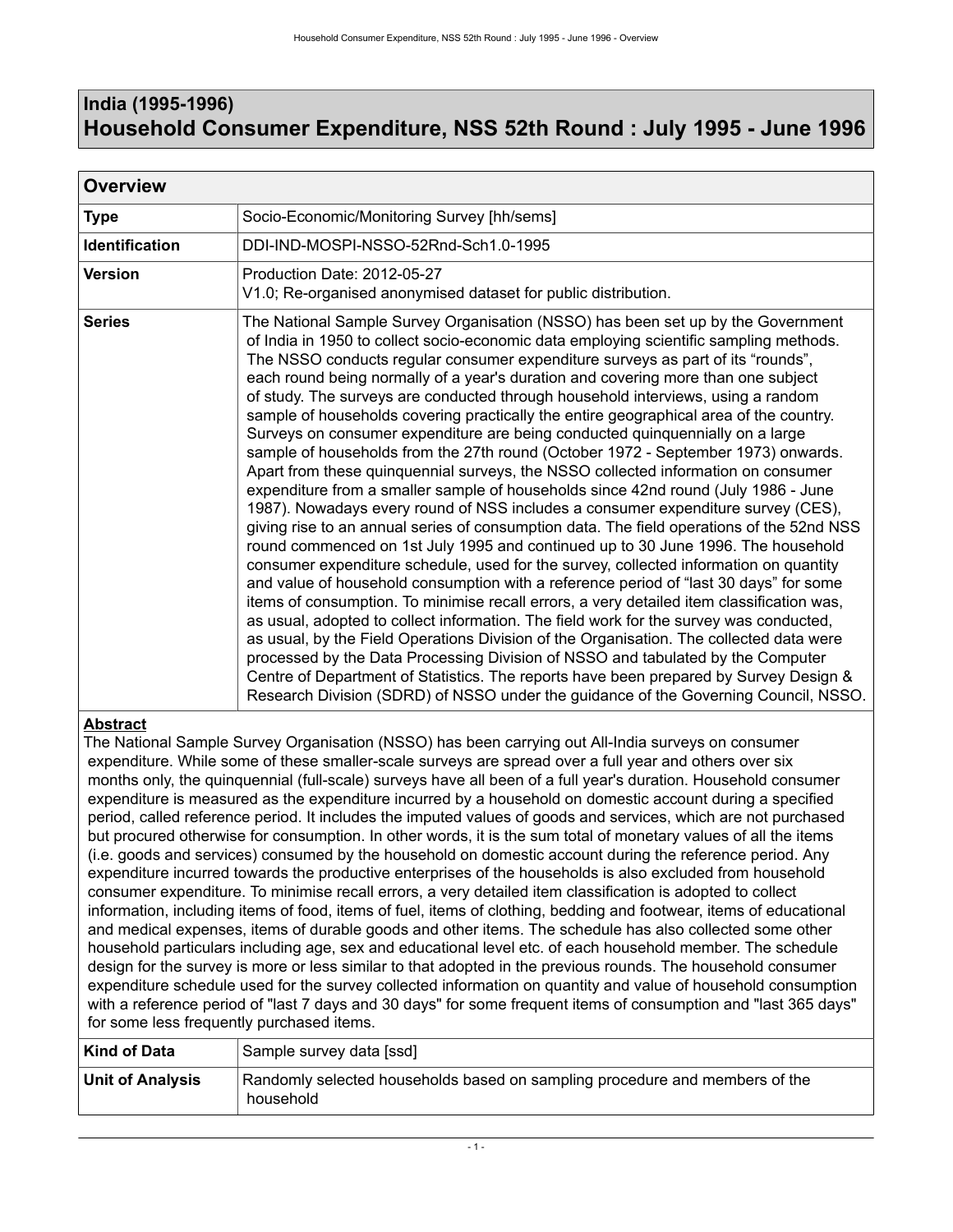# <span id="page-5-0"></span>**Scope & Coverage**

### **Scope**

The NSSO surveys on consumer expenditure aim to measure the household consumer expenditure in quantitative terms disaggregated by various household characteristics.

The data for this survey is collected in the NSS Schedule 1.0 used for household consumer expenditure. For this round, the schedule had the following blocks.

Blocks 1 and 2 - are similar to the ones used in usual NSS rounds. These are used to record identification of sample households and particulars of field operations.

Block-3: Household characteristics like, household size, principal industry-occupation, social group, land possessed, primary source of energy used for cooking and lighting etc. have been recorded in this block.

Block-4: In this block detailed demographic particulars including age, sex, educational level, marital status, number of meals usually taken in a day etc. has been recorded.

Block-5: In this block cash purchase and household consumption of food, pan, tobacco and intoxicants during the last 7 days have been recorded.

Block-5.1: In this block cash purchase and household consumption of fuel and light during the last 30 days have been recorded.

Block-6: Annual household consumption of clothing has been recorded in this block.

Block-7: Annual household consumption of footwear has been recorded in this block.

Block-8 : Household expenditure on miscellaneous goods and services and rents and taxes during the last 30 days has been recorded in this block.

Block-8.1 : Annual household expenditure on education and medical (institutional) goods and services has been recorded here.

Block-8.2 : Monthly household expenditure on medical (non-institutional) goods and services has been recorded here.

Block-9 : Annual household expenditure for purchase and construction (including repairs) of durable goods for domestic use has been recorded here.

Block-10 : Perception of households regarding sufficiency of food has been recorded here.

Block-11.1 : Weekly household expenditure on ceremonies has been recorded here.

Block-11.2 : Annual household expenditure on ceremonies has been recorded here.

Block-12 : Summary of household consumer expenditure has been recorded here.

#### **Geographic Coverage**

The survey covered the whole of Indian Union except

(i) Ladakh and Kargil districts of Jammu & Kashmir,

(ii) interior villages of Nagaland (consistind of 71.2 % of total number of villages ) situated beyond 5 kms. of a bus route and

(iii) 35.5% villages of Andaman & Nicobar Islands which are inaccessible throughout the year.

### **Universe**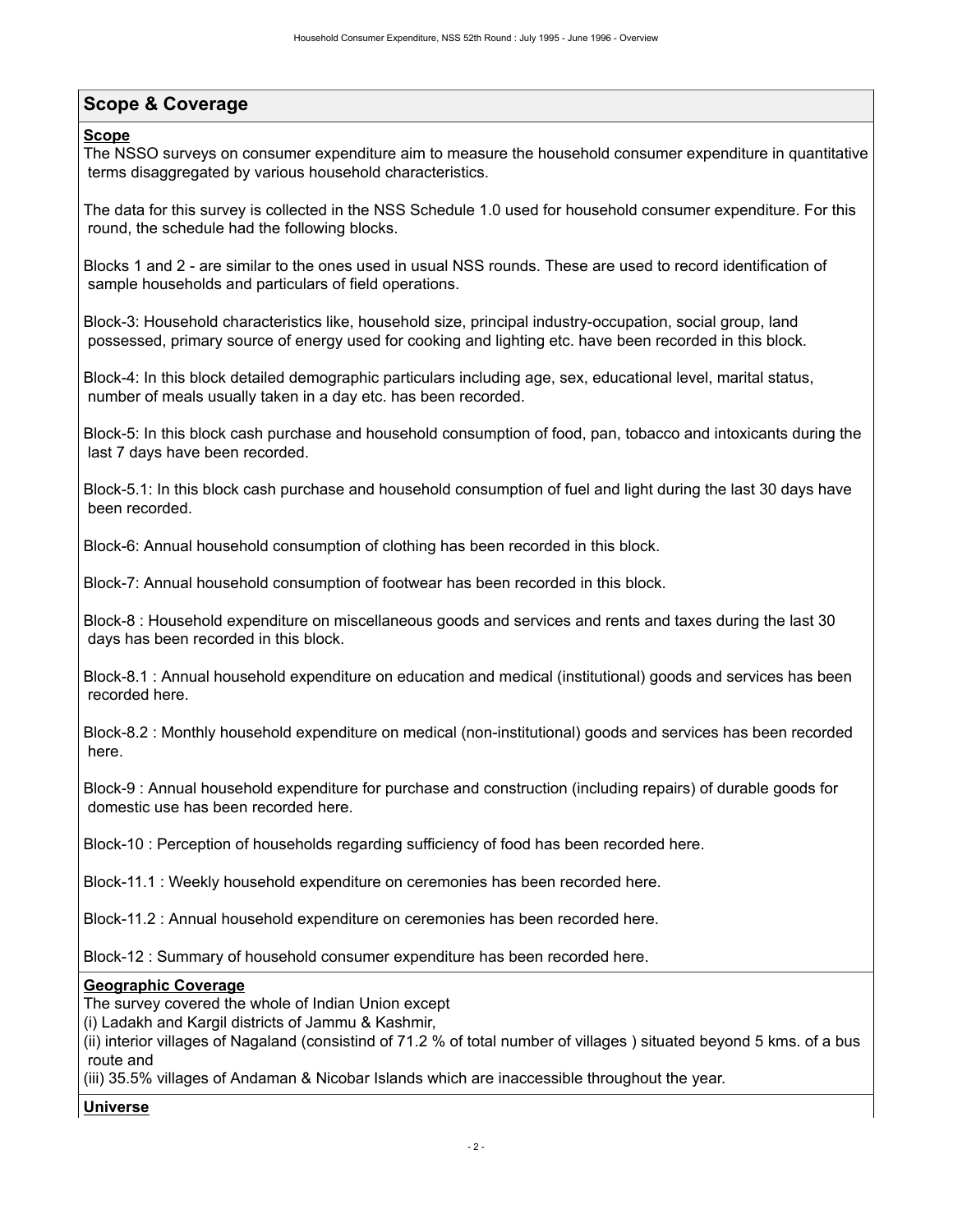The survey used the interview method of data collection from a sample of randomly selected households and members of the household.

<span id="page-6-0"></span>

| <b>Producers &amp; Sponsors</b>   |                                                                                                                                                                                                                                                                                                                                                                                                                                |  |
|-----------------------------------|--------------------------------------------------------------------------------------------------------------------------------------------------------------------------------------------------------------------------------------------------------------------------------------------------------------------------------------------------------------------------------------------------------------------------------|--|
| <b>Primary</b><br>Investigator(s) | National Sample Survey Office, M/o Statistics and Programme<br>Implementation(MOSPI), Government of India (GOI)                                                                                                                                                                                                                                                                                                                |  |
| <b>Other Producer(s)</b>          | Survey Design Reearch Division (SDRD), National Sample Survey Office, Questionnaire<br>Design, Sampling methodology, Survey Reports<br>Field Operations Division (FOD), National Sample Survey Office, Field Work<br>Data Processing Division (DPD), National Sample Survey Office, Data Processing<br>Computer Centre (CC, MOSPI), M/o Statistics and Programme Implementation(MOSPI),<br><b>Tabulation and Dissemination</b> |  |
| <b>Funding Agency/ies</b>         | M/o Statistics & Programme Implementation, GOI (MOSPI)                                                                                                                                                                                                                                                                                                                                                                         |  |
| Other<br>Acknowledgment(s)        | Governing council and Working Group, Finalisation of survey study, GOI                                                                                                                                                                                                                                                                                                                                                         |  |

# <span id="page-6-1"></span>**Sampling**

### **Sampling Procedure**

As usual, a stratified two-stage design is adopted for the current round. The first-stage units are census villages in the rural sector (panchayat wards in case of Kerala) and the NSSO urban frame survey (UFS) blocks in the urban sector. The second-stage units are households in both the sectors.

SAMPLING FRAME FOR FIRST STAGE UNITS : The lists of census villages of 1991 census (1981 census list for J & K ) constitute the sampling frame for the rural sector. For Kerala, however, the list of panchayat wards has been used as the sampling frame for selection of panchayat wards in the rural sector. For Nagaland, the villages located within 5 kms. of a bus route constitute the sampling frame whereas, for Andaman & Nicobar Islands, the list of 'accessible' villages constitutes the sampling frame. For the urban sector, the lists of NSSO Urban Frame Survey (UFS) blocks have been considered as the sampling frame.

#### **STRATIFICATION**

RURAL : In the rural sector, each district is treated as a separate stratum. However, if the 1991 census population of the district is greater than or equal to 2 million (1.8 million population as per 1981 census for  $J & K$ ), the districts is split into two or more strata, by grouping contiguous thesis to form strata. In Gujarat, in the case of districts extending over more than one NSS region, the part of a district falling within each NSS region forms a separate stratum.

URBAN : In the urban sector, strata are formed, within each NSS region, by grouping towns on the basis of the population size class of towns.

#### **Weighting**

Two different weights have been provided in each file in the data set. Details are as follows:-

- 1. Weight for each sub sample is stored in the variable name : Wgt\_SubSample
- 2. Combined subsample weight is stored in the variable name : Wgt\_Combined

# <span id="page-6-2"></span>**Data Collection**

| <b>Data Collection</b> | Sub Round 1: start 1995-07-01<br>Sub Round 1: end 1995-09-30<br>Sub Round 2: start 1995-10-01<br>Sub Round 2: end 1995-12-31 |
|------------------------|------------------------------------------------------------------------------------------------------------------------------|
| <b>Dates</b>           |                                                                                                                              |
|                        |                                                                                                                              |
|                        |                                                                                                                              |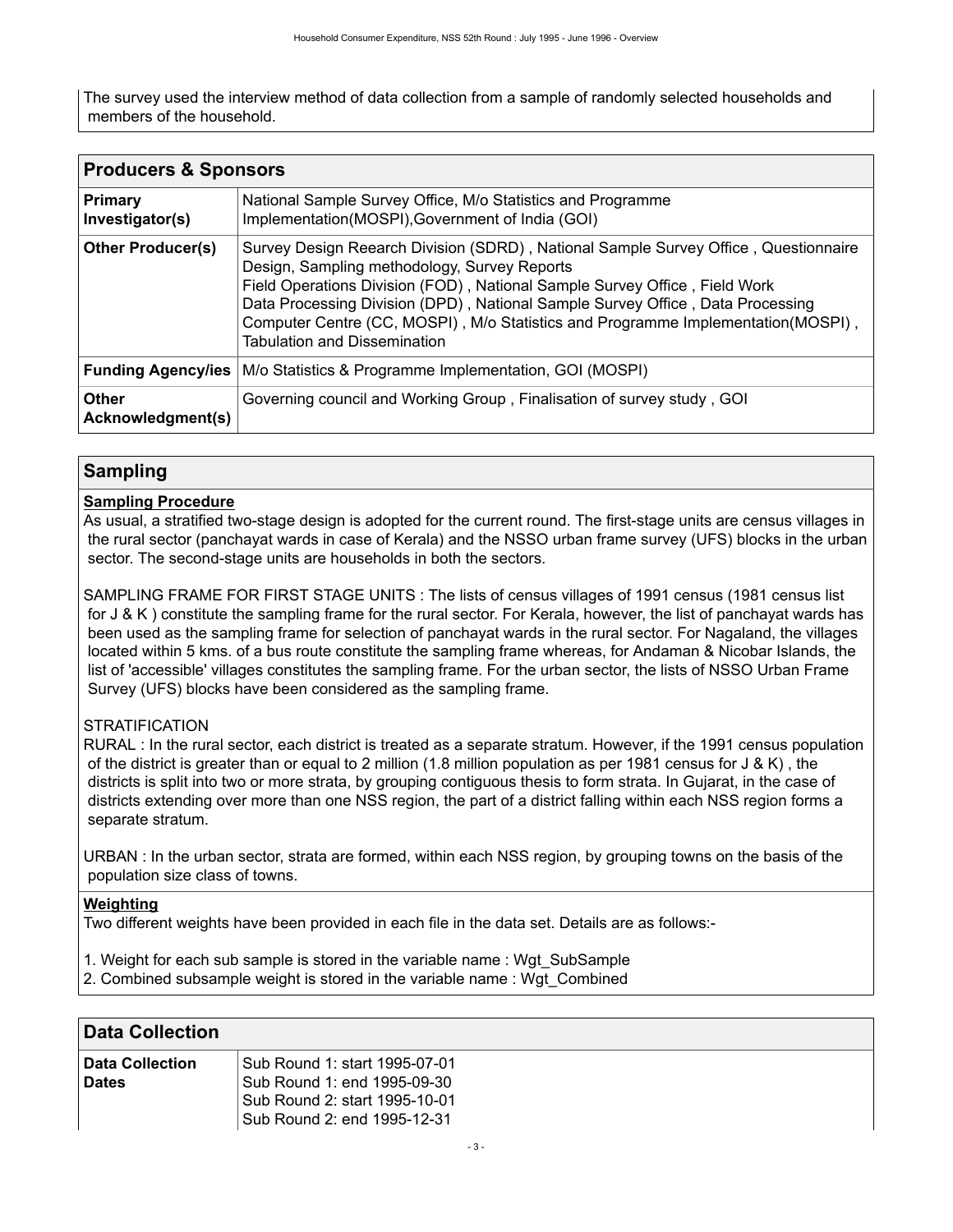| ∣ Data Collection<br>Mode | Face-to-face [f2f]                                                                                                           |
|---------------------------|------------------------------------------------------------------------------------------------------------------------------|
|                           | Sub Round 3: start 1996-01-01<br>Sub Round 3: end 1996-03-31<br>Sub Round 4: start 1996-04-01<br>Sub Round 4: end 1996-06-30 |

#### **Questionnaires**

The data for this survey is collected in the NSS Schedule 1.0 used for household consumer expenditure. For this round, the schedule had the following blocks.

Blocks 1 and 2 - are similar to the ones used in usual NSS rounds. These are used to record identification of sample households and particulars of field operations.

Block-3: Household characteristics like, household size, principal industry-occupation, social group, land possessed, primary source of energy used for cooking and lighting etc. have been recorded in this block.

Block-4: In this block detailed demographic particulars including age, sex, educational level, marital status, number of meals usually taken in a day etc. has been recorded.

Block-5: In this block cash purchase and household consumption of food, pan, tobacco and intoxicants during the last 7 days have been recorded.

Block-5.1: In this block cash purchase and household consumption of fuel and light during the last 30 days have been recorded.

Block-6: Annual household consumption of clothing has been recorded in this block.

Block-7: Annual household consumption of footwear has been recorded in this block.

Block-8 : Household expenditure on miscellaneous goods and services and rents and taxes during the last 30 days has been recorded in this block.

Block-8.1 : Annual household expenditure on education and medical (institutional) goods and services has been recorded here.

Block-8.2 : Monthly household expenditure on medical (non-institutional) goods and services has been recorded here.

Block-9 : Annual household expenditure for purchase and construction (including repairs) of durable goods for domestic use has been recorded here.

Block-10 : Perception of households regarding sufficiency of food has been recorded here.

Block-11.1 : Weekly household expenditure on ceremonies has been recorded here.

Block-11.2 : Annual household expenditure on ceremonies has been recorded here.

Block-12 : Summary of household consumer expenditure has been recorded here.

# <span id="page-7-0"></span>**Accessibility**

| <b>Access Authority</b> | Computer Centre (M/O Statistics and Programme Implementation), http://mospi.nic.in/ |
|-------------------------|-------------------------------------------------------------------------------------|
|                         | Mospi_New/site/home.aspx, nssodata@gmail.com                                        |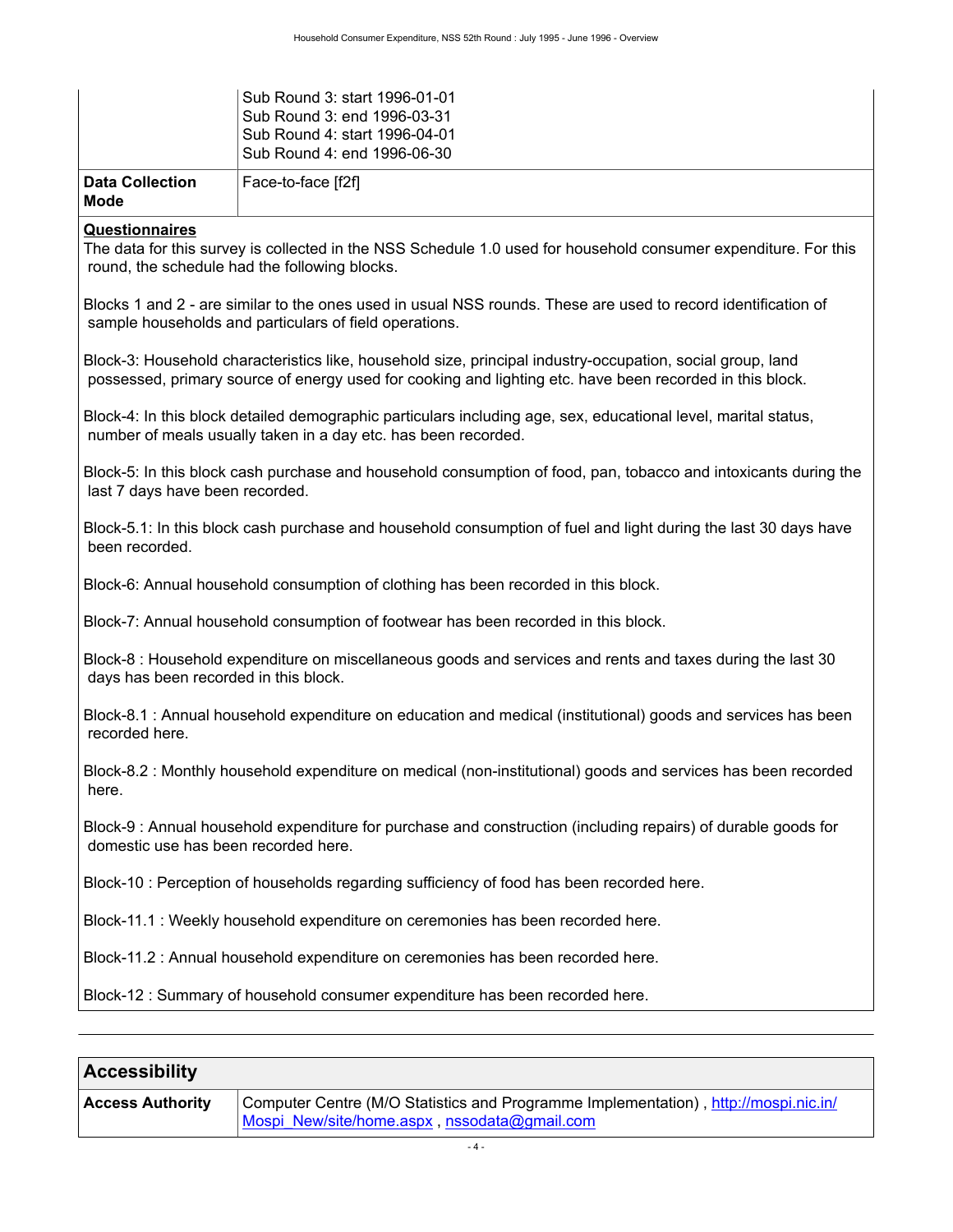| Contact(s) | ADG, SDRD, NSSO (M/O Statistics & PI, G/O India), http://mospi.gov.in/                |
|------------|---------------------------------------------------------------------------------------|
|            | DDG, Computer Centre (M/O Statistics & PI, G/O India), http://mospi.nic.in/Mospi_New/ |
|            | site/home.aspx                                                                        |

### **Access Conditions**

Validated unit level data relating to various survey rounds are available on CD-ROMS which can be obtained from the Deputy Director General, Computer Centre, M/O Statistics and PI, East Block No. 10 R.K. Puram, New Delhi-110066 by remitting the price along with packaging and postal charges as well as giving an undertaking duly signed in a specified format.The amount is to be remitted by way of demand draft drawn in favour of Pay & Accounts Officer, Ministry of Statistics & Programme Implementation, payable at New Delhi.

# <span id="page-8-0"></span>**Rights & Disclaimer**

#### **Disclaimer**

The user of the data acknowledges that the original collector of the data, the authorized distributor of the data, and the relevant funding agency bear no responsibility for use of the data or for interpretations or inferences based upon such uses.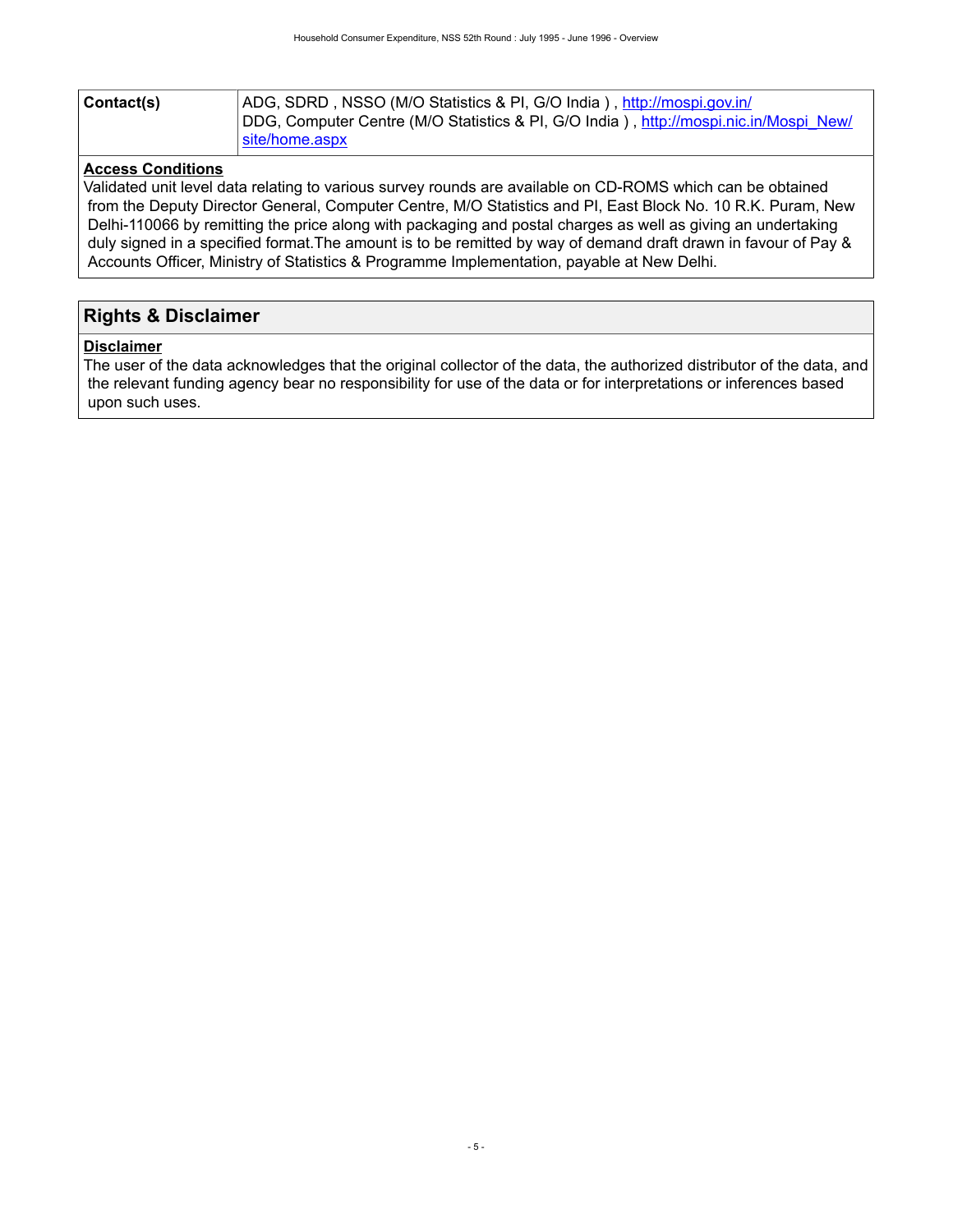# <span id="page-9-0"></span>**Files Description**

**Dataset contains 13 file(s)**

<span id="page-9-1"></span>

| <b>Blocks 1,3 Household Characteristics</b> |                                                                                                |  |
|---------------------------------------------|------------------------------------------------------------------------------------------------|--|
| ∣# Cases                                    | 48637                                                                                          |  |
| $\sharp$ Variable(s)                        | 42                                                                                             |  |
| <b>File Structure</b>                       | Type: relational<br>Key(s): HHID (Primary key - unique identifier for identifying a household) |  |

### **File Content**

Household characteristics like, household size, principal industry-occupation, social group, land possessed, primary source of energy used for cooking and lighting etc. have been recorded in these blocks.

### <span id="page-9-2"></span>**Block 4\_Person records**

| ∣# Cases         | 238515                                                                                                                                      |
|------------------|---------------------------------------------------------------------------------------------------------------------------------------------|
| # Variable(s)    | 39                                                                                                                                          |
| ∣ File Structure | Type: relational<br>Key(s): Person key (Primary key - unique identifier for a member in a household), HHID<br>(Key to identify a household) |

### **File Content**

In this block detailed demographic particulars including age, sex, educational level, marital status, number of meals usually taken in a day etc. has been recorded.

# <span id="page-9-3"></span>**Block 5\_Weekly household expenditure on food and non-food items**

| # Cases               | 2210204                                                        |
|-----------------------|----------------------------------------------------------------|
| # Variable(s)         | 26                                                             |
| <b>File Structure</b> | Type: relational<br>Key(s): HHID (Key to identify a household) |

#### **File Content**

In this block cash purchase and household consumption of food, pan, tobacco and intoxicants during the last 7 days have been recorded.

<span id="page-9-4"></span>

| Block 5pt1 Monthly household expenditure on fuel and light |                                                                |  |  |
|------------------------------------------------------------|----------------------------------------------------------------|--|--|
| ∣# Cases                                                   | 230625                                                         |  |  |
| # Variable(s)                                              | 26                                                             |  |  |
| File Structure                                             | Type: relational<br>Key(s): HHID (Key to identify a household) |  |  |
|                                                            |                                                                |  |  |

### **File Content**

In this block cash purchase and household consumption of fuel and light during the last 30 days have been recorded.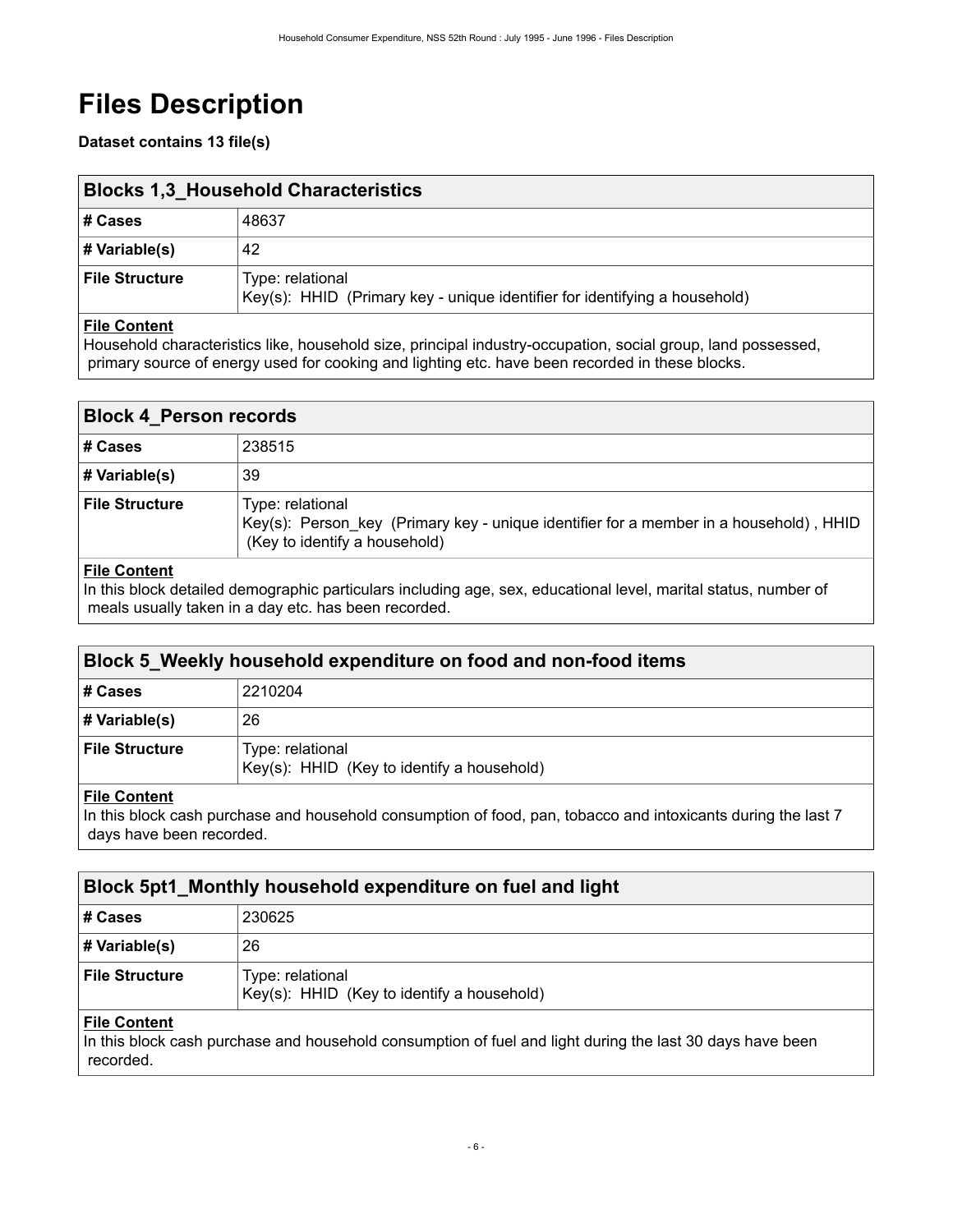# <span id="page-10-0"></span>**Block 6\_Annual household expenditure on clothing # Cases** 195085 **# Variable(s)** 26 **File Structure** | Type: relational Key(s): HHID (Key to identify a household)

### **File Content**

Annual household consumption of clothing has been recorded in this block.

### <span id="page-10-1"></span>**Block 7\_Annual household expenditure on footwear**

| ∣# Cases       | 72820                                                          |
|----------------|----------------------------------------------------------------|
| # Variable(s)  | 26                                                             |
| File Structure | Type: relational<br>Key(s): HHID (Key to identify a household) |
|                |                                                                |

### **File Content**

Annual household consumption of footwear has been recorded in this block.

### <span id="page-10-2"></span>**Block 8\_Monthly household expenditure on miscellaneous goods and services**

| ∣# Cases         | 801115                                                         |
|------------------|----------------------------------------------------------------|
| # Variable(s)    | 22                                                             |
| ∣ File Structure | Type: relational<br>Key(s): HHID (Key to identify a household) |

#### **File Content**

Household expenditure on miscellaneous goods and services and rents and taxes during the last 30 days has been recorded in this block.

# <span id="page-10-3"></span>**Block 8pt1\_Annual household expenditure on education and medical (institutional) goods and services**

| # Cases               | 101714                                                         |
|-----------------------|----------------------------------------------------------------|
| # Variable(s)         | 22                                                             |
| <b>File Structure</b> | Type: relational<br>Key(s): HHID (Key to identify a household) |

#### **File Content**

Annual household expenditure on education and medical (institutional) goods and services has been recorded here.

# <span id="page-10-4"></span>**Block 8pt2\_Monthly household expenditure on medical (non-institutional) goods and services**

| # Cases               | 52721                                                          |
|-----------------------|----------------------------------------------------------------|
| # Variable(s)         | 22                                                             |
| <b>File Structure</b> | Type: relational<br>Key(s): HHID (Key to identify a household) |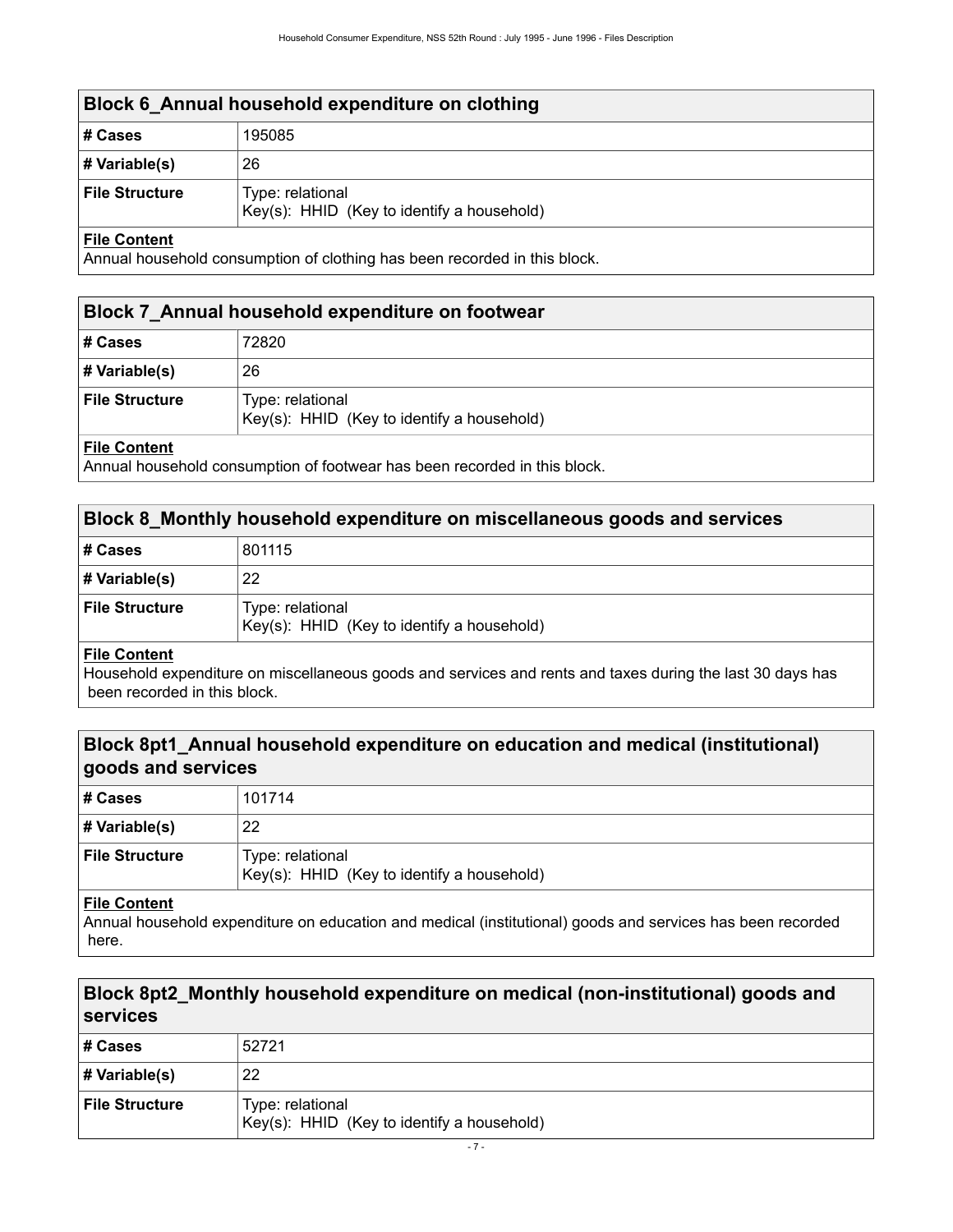### **File Content**

Monthly household expenditure on medical (non-institutional) goods and services has been recorded here.

<span id="page-11-0"></span>

| Block 9 Annual household expenditure on durables |                                                                |  |  |
|--------------------------------------------------|----------------------------------------------------------------|--|--|
| ∣# Cases                                         | 94931                                                          |  |  |
| # Variable(s)                                    | 31                                                             |  |  |
| File Structure                                   | Type: relational<br>Key(s): HHID (Key to identify a household) |  |  |
| $-1$ $-1$ $-1$                                   |                                                                |  |  |

#### **File Content**

Annual household expenditure for purchase and construction (including repairs) of durable goods for domestic use has been recorded here.

### <span id="page-11-1"></span>**Block 10\_Perception of households regarding sufficiency of food**

| ∣# Cases         | 48463                                                          |
|------------------|----------------------------------------------------------------|
| # Variable(s)    | 32                                                             |
| ∣ File Structure | Type: relational<br>Key(s): HHID (Key to identify a household) |
| File Content     |                                                                |

Perception of households regarding sufficiency of food has been recorded here.

# <span id="page-11-2"></span>**Block 11pt1\_Weekly household expenditure on ceremonies**

| # Cases               | 295                                                            |
|-----------------------|----------------------------------------------------------------|
| # Variable(s)         | 27                                                             |
| <b>File Structure</b> | Type: relational<br>Key(s): HHID (Key to identify a household) |

#### **File Content**

Block 11.1 (sub-sample 2 only) : Particulars of expenditure incurred on ceremonies by the household during the last 7 days prior to the date of survey : Weekly household expenditure on ceremonies has been recorded here.

### <span id="page-11-3"></span>**Block 11pt2\_Annual household expenditure on ceremonies**

| ∣# Cases         | 3789                                                           |
|------------------|----------------------------------------------------------------|
| # Variable(s)    | 27                                                             |
| ∣ File Structure | Type: relational<br>Key(s): HHID (Key to identify a household) |

### **File Content**

Block 11.2 (sub-sample 2 only): Particulars of expenditure incurred on ceremonies by the household during last 365 days prior to the date of survey : This block is similar to the earlier block i.e. block 11.1 except that the reference period for collection of information is 365 days prior to the date of survey instead of 7 days prior to the date of survey as in block 11.1. Annual household expenditure on ceremonies has been recorded here.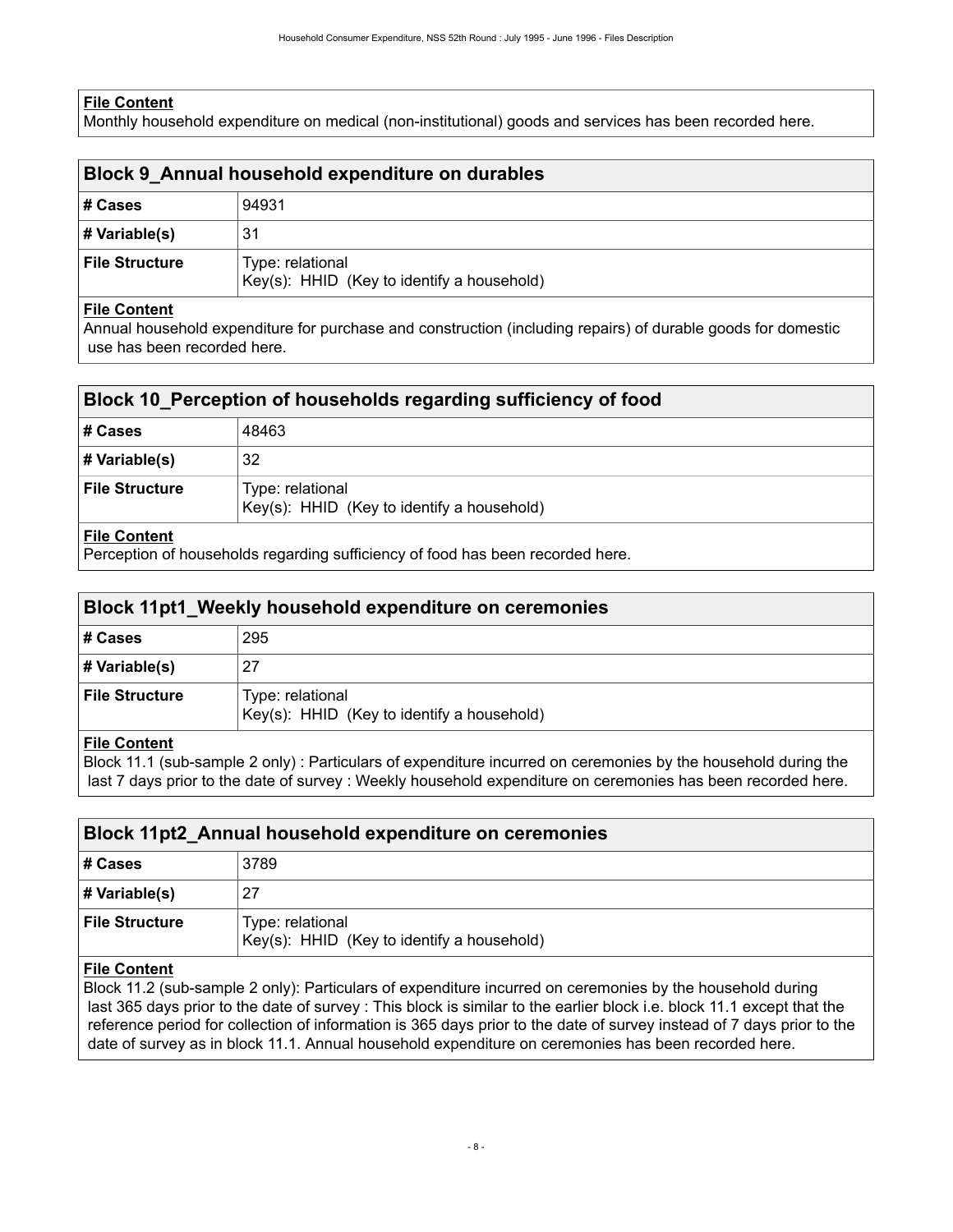# <span id="page-12-0"></span>**Variables List**

**Dataset contains 368 variable(s)**

<span id="page-12-1"></span>

|              | <b>File Blocks 1,3 Household Characteristics</b> |                                                                   |             |             |       |             |                                                                                                                        |
|--------------|--------------------------------------------------|-------------------------------------------------------------------|-------------|-------------|-------|-------------|------------------------------------------------------------------------------------------------------------------------|
| #            | Name                                             | Label                                                             | <b>Type</b> | Format      | Valid | Invalid     | Question                                                                                                               |
| $\mathbf{1}$ | <b>HHID</b>                                      | Primary key - unique<br>identifier for identifying a<br>household | discrete    | character-8 | 48637 | $\mathbf 0$ |                                                                                                                        |
| 2            | <b>RoundSchedule</b>                             | Round Schedule                                                    | discrete    | character-3 | 48637 | 0           | Round Schedule                                                                                                         |
| 3            | <b>State_Region</b>                              | <b>State Region</b>                                               | discrete    | character-3 | 48637 | 0           | <b>State Region</b>                                                                                                    |
| 4            | <b>State</b>                                     | State                                                             | discrete    | character-2 | 48637 | 0           | State                                                                                                                  |
| 5            | <b>SubRound</b>                                  | Sub Round                                                         | discrete    | character-1 | 48637 | $\mathbf 0$ | Sub Round                                                                                                              |
| 6            | <b>FlotNo</b>                                    | Flot No.                                                          | discrete    | character-5 | 48637 | 0           | Flot No.                                                                                                               |
| 7            | <b>Sample</b>                                    | Sample                                                            | discrete    | character-1 | 48637 | 0           | Sample                                                                                                                 |
| 8            | <b>Sector</b>                                    | Sector                                                            | discrete    | character-1 | 48637 | 0           | Sector                                                                                                                 |
| 9            | <b>Stratum</b>                                   | Stratum                                                           | discrete    | character-2 | 48637 | 0           | Stratum                                                                                                                |
| 10           | <b>District Code</b>                             | <b>District Code</b>                                              | discrete    | character-2 | 48637 | 0           | <b>District Code</b>                                                                                                   |
| 11           | Sub Sample                                       | Sub Sample                                                        | discrete    | character-1 | 48637 | 0           | Sub Sample                                                                                                             |
| 12           | <b>Vill Blk Sino</b>                             | Village/Bl. Srl. No.                                              | discrete    | character-5 | 48637 | 0           | Village/Bl. Srl. No.                                                                                                   |
| 13           | Sample Vill Blk                                  | Sample vill / Block No.                                           | discrete    | character-3 | 48637 | 0           | Sample vill / Block No.                                                                                                |
| 14           |                                                  | Second Stratum 2nd stg strm / schedule<br>type                    | discrete    | character-1 | 48637 | 0           | 2nd stg strm / Sch. Type                                                                                               |
| 15           | Hhold no                                         | Sample Household No.                                              | discrete    | character-2 | 48637 | 0           | Sample Household No.                                                                                                   |
| 16           | Level                                            | Level                                                             | discrete    | character-2 | 48637 | 0           | Level                                                                                                                  |
| 17           | Informant Srl N                                  | Informant's Serial Number                                         | discrete    | character-3 | 48605 | 0           | Informant's Serial Number                                                                                              |
| 18           | <b>Resp Code</b>                                 | Response Code                                                     | discrete    | character-1 | 47407 | 0           | Response Code                                                                                                          |
| 19           | <b>Survey Code</b>                               | <b>Survey Code</b>                                                | discrete    | character-1 | 48637 | 0           | <b>Survey Code</b>                                                                                                     |
| 20           | Substn Code                                      | Reason for substitution                                           | discrete    | character-1 | 1342  | 0           | Reason for substitution                                                                                                |
| 21           | <b>TimeToCanvass</b>                             | Time taken to canvass<br>sch.                                     | discrete    | character-3 | 48059 | 0           | How much time was taken to<br>canvass schedule?                                                                        |
| 22           | <b>DateOfSurvey</b>                              | Date of survey                                                    | discrete    | character-6 | 48518 | 0           | Date of survey                                                                                                         |
| 23           | B <sub>3</sub> q <sub>1</sub>                    | Household size                                                    | continuous  | numeric-2.0 | 48591 | 46          | How many members are there in the<br>household?                                                                        |
| 24           | <b>B3_q2a</b>                                    | NIC Code                                                          | discrete    | character-3 | 46466 | 0           | Which industry are the members of<br>the household working in?                                                         |
| 25           | <b>B3 q2b</b>                                    | <b>NCO Code</b>                                                   | discrete    | character-3 | 46411 | $\mathbf 0$ | What is the occupation of the<br>members of the household?                                                             |
| 26           | B3_q3                                            | Household type                                                    | discrete    | character-1 | 48567 | 0           |                                                                                                                        |
| 27           | <b>HH_Type</b>                                   | Sector wise household<br>type                                     | discrete    | character-2 | 48637 | 0           |                                                                                                                        |
| 28           | B3 q4                                            | Social Group Code                                                 | discrete    | character-1 | 48566 | 0           | Which social group do you belong<br>to? Do you come under scheduled<br>caste or scheduled tribe or others<br>category? |
| 29           | B <sub>3</sub> q <sub>5</sub>                    | Land possessed code                                               | discrete    | character-2 | 48295 | 0           | How much land does the household<br>own?                                                                               |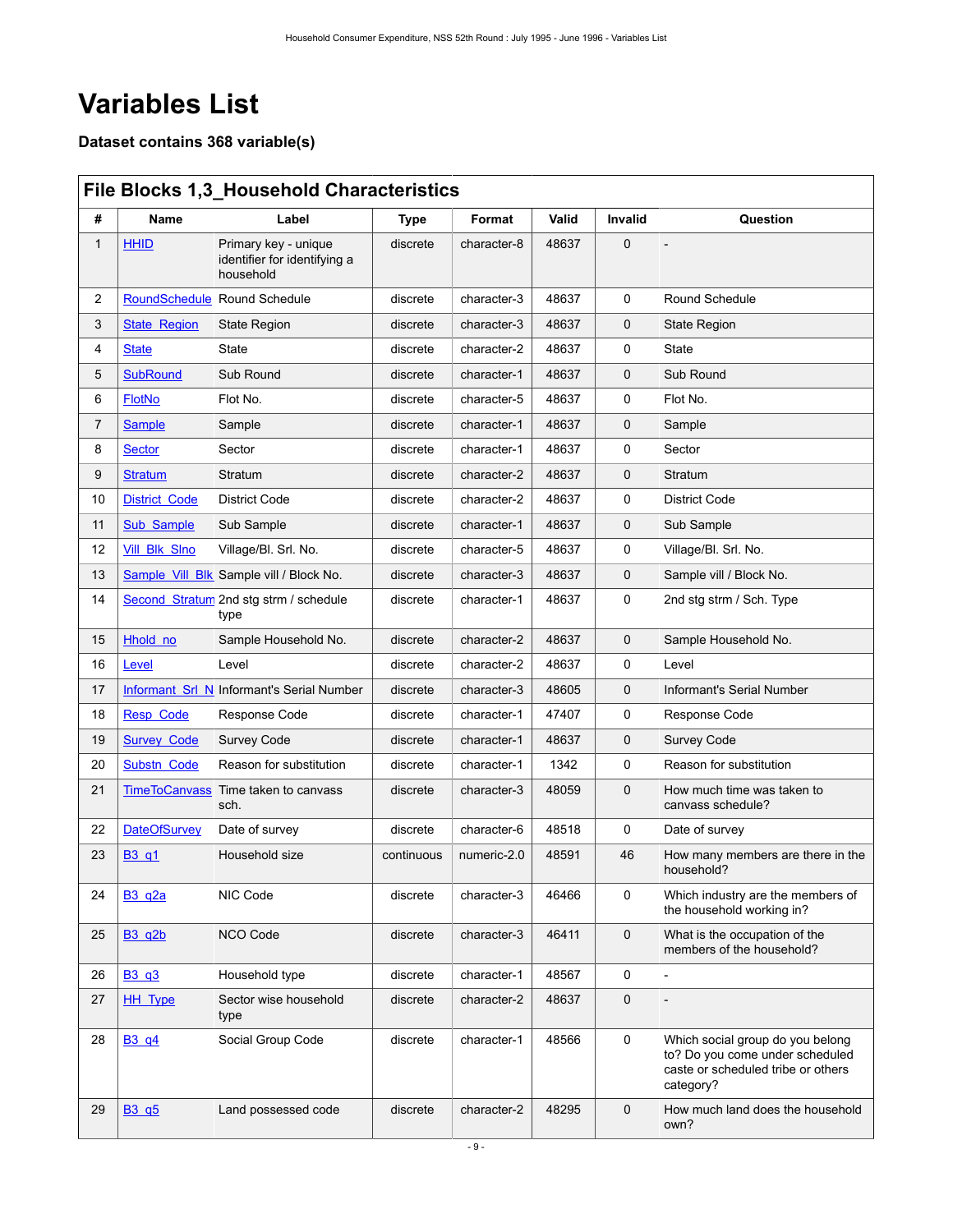| File Blocks 1,3_Household Characteristics |                    |                                                |             |             |       |             |                                                                                               |
|-------------------------------------------|--------------------|------------------------------------------------|-------------|-------------|-------|-------------|-----------------------------------------------------------------------------------------------|
| #                                         | Name               | Label                                          | <b>Type</b> | Format      | Valid | Invalid     | Question                                                                                      |
| 30                                        | <b>B3 q6</b>       | Percapita expenditure                          | continuous  | numeric-8.2 | 48575 | 62          |                                                                                               |
| 31                                        | B3 q7              | Dwelling unit                                  | discrete    | character-1 | 48578 | $\mathbf 0$ | What is the dwelling unit status of<br>the household? Is it owned, hired or<br>anything else? |
| 32                                        | <b>B3 q8</b>       | Type of dwelling                               | discrete    | character-1 | 48565 | 0           | What is the type of dwelling unit? Is<br>it an independent house or flat or<br>anything else? |
| 33                                        | B3 q9              | Type of structure                              | discrete    | character-1 | 48563 | $\mathbf 0$ | What kind of structure the dwelling<br>unit has? Is it katcha or semi-pucca<br>or pucca?      |
| 34                                        | B3 q10             | Covered area                                   | continuous  | numeric-4.0 | 48494 | 143         | How much is the covered are of the<br>dwelling unit?                                          |
| 35                                        | B3 q11             | Source of energy for<br>cooking                | discrete    | character-2 | 48538 | $\mathbf 0$ | What is the primary source of energy<br>that is being used by the household<br>for cooking?   |
| 36                                        | B3 q12             | Source of energy for<br>lighting               | discrete    | character-1 | 48531 | 0           | What is the primary source of energy<br>that is being used by the household<br>for lighting?  |
| 37                                        | B3 q13             | Member taken meal<br>outside                   | discrete    | character-1 | 48591 | $\Omega$    | Do the members of the household<br>take meals outside?                                        |
| 38                                        | B3 q14             | Ceremony performed                             | discrete    | character-1 | 24462 | 0           | Does the household perform any<br>ceremony?                                                   |
| 39                                        | B3 q15             | Purchase from ration shop                      | discrete    | character-1 | 48559 | $\mathbf 0$ | Does the household purchase things<br>from ration shop?                                       |
| 40                                        | <b>Update Code</b> | Update code                                    | discrete    | character-1 | 4011  | $\Omega$    | Update code                                                                                   |
| 41                                        |                    | Wgt_SubSample Multiplier (subsample 1 or<br>2) | continuous  | numeric-9.2 | 48637 | $\mathbf 0$ |                                                                                               |
| 42                                        | Wat Combined       | Multiplier (combined)                          | continuous  | numeric-8.2 | 48637 | 0           |                                                                                               |

# <span id="page-13-0"></span>**File Block 4\_Person records**

| #  | Name                 | Label                                                             | Type     | Format       | Valid  | <b>Invalid</b> | Question                 |
|----|----------------------|-------------------------------------------------------------------|----------|--------------|--------|----------------|--------------------------|
| 1  | Person key           | Primary key - unique<br>identifier for a member in a<br>household | discrete | character-11 | 238515 | $\mathbf 0$    | $\overline{\phantom{a}}$ |
| 2  | <b>HHID</b>          | Key to identify a<br>household                                    | discrete | character-8  | 238515 | 0              |                          |
| 3  | <b>RoundSchedule</b> | Round Schedule                                                    | discrete | character-3  | 238515 | $\mathbf 0$    | Round Schedule           |
| 4  | <b>State Region</b>  | <b>State Region</b>                                               | discrete | character-3  | 238515 | 0              | <b>State Region</b>      |
| 5  | <b>State</b>         | <b>State</b>                                                      | discrete | character-2  | 238515 | $\mathbf 0$    | <b>State</b>             |
| 6  | <b>SubRound</b>      | Sub Round                                                         | discrete | character-1  | 238515 | 0              | Sub Round                |
| 7  | <b>FlotNo</b>        | Flot No.                                                          | discrete | character-5  | 238515 | $\mathbf 0$    | Flot No.                 |
| 8  | <b>Vill Blk Slno</b> | Village/Bl. Srl. No.                                              | discrete | character-5  | 238515 | 0              | Village/Bl. Srl. No.     |
| 9  | <b>Sample</b>        | Sample                                                            | discrete | character-1  | 238515 | $\mathbf 0$    | Sample                   |
| 10 | <b>Sector</b>        | Sector                                                            | discrete | character-1  | 238515 | 0              | Sector                   |
| 11 | <b>Stratum</b>       | <b>Stratum</b>                                                    | discrete | character-2  | 238515 | $\mathbf 0$    | Stratum                  |
| 12 | <b>District Code</b> | <b>District Code</b>                                              | discrete | character-2  | 238515 | $\mathbf 0$    | <b>District Code</b>     |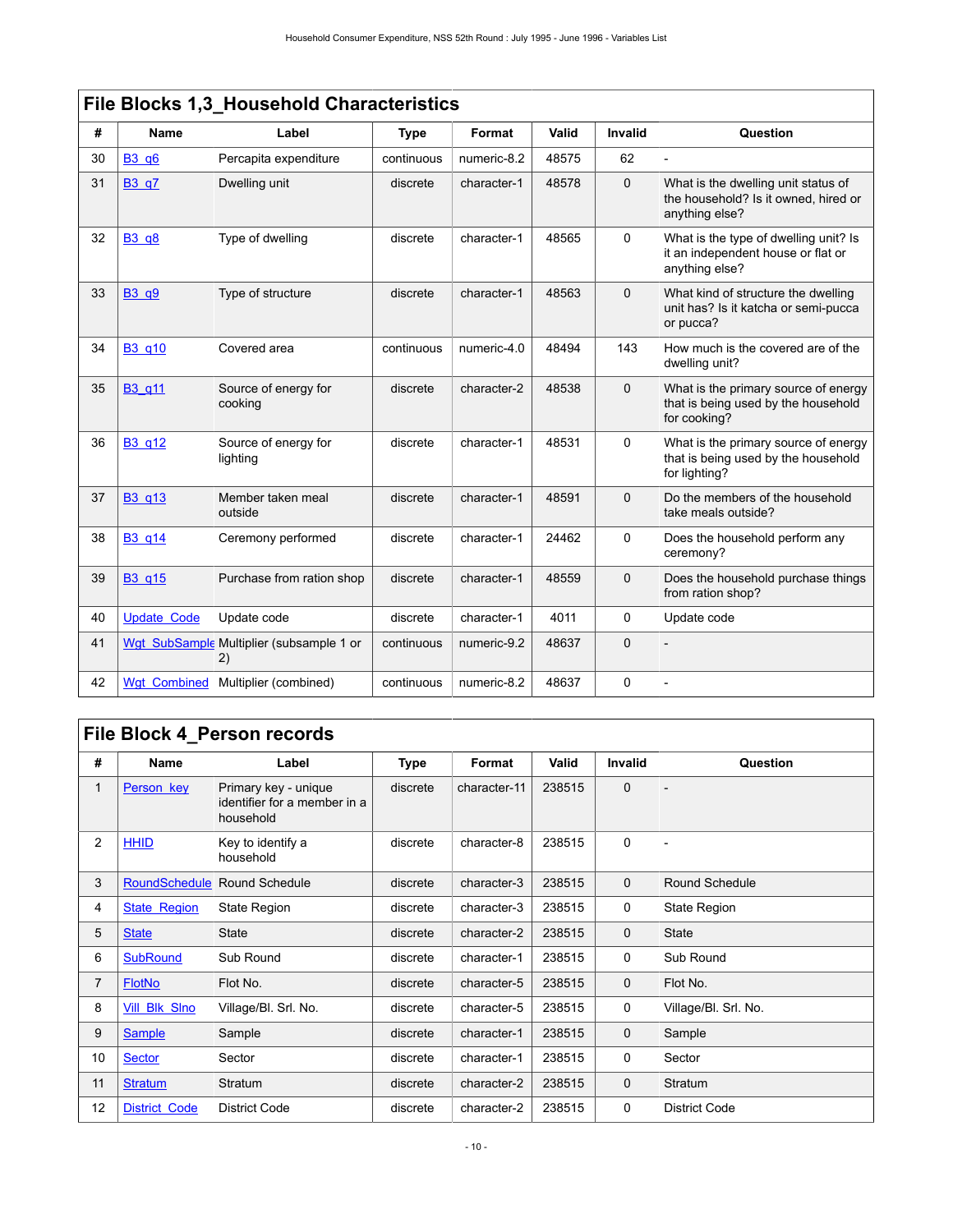|    | File Block 4_Person records    |                                             |             |             |        |              |                                                                                                              |  |  |  |  |
|----|--------------------------------|---------------------------------------------|-------------|-------------|--------|--------------|--------------------------------------------------------------------------------------------------------------|--|--|--|--|
| #  | Name                           | Label                                       | <b>Type</b> | Format      | Valid  | Invalid      | Question                                                                                                     |  |  |  |  |
| 13 | Sub Sample                     | Sub Sample                                  | discrete    | character-1 | 238515 | $\mathbf 0$  | Sub Sample                                                                                                   |  |  |  |  |
| 14 |                                | Sample Vill Blk Sample vill / Block No.     | discrete    | character-3 | 238515 | 0            | Sample vill / Block No.                                                                                      |  |  |  |  |
| 15 | <b>Second Stratum</b>          | 2nd stg strm / schedule<br>type             | discrete    | character-1 | 238515 | 0            | 2nd stg strm / Sch. Type                                                                                     |  |  |  |  |
| 16 | Hhold no                       | Sample Household No.                        | discrete    | character-2 | 238515 | 0            | Sample Household No.                                                                                         |  |  |  |  |
| 17 | Level                          | Level                                       | discrete    | character-2 | 238515 | $\mathbf 0$  | Level                                                                                                        |  |  |  |  |
| 18 | B <sub>4</sub> q <sub>1</sub>  | Serial No. of members                       | discrete    | character-3 | 238515 | 0            | Serial No. of members                                                                                        |  |  |  |  |
| 19 | B4 q3                          | <b>Relation to Head Code</b>                | discrete    | character-1 | 238482 | $\mathbf 0$  | What is the relationship of the<br>members of the household with the<br>head of the household?               |  |  |  |  |
| 20 | B <sub>4</sub> q <sub>4</sub>  | Sex Code                                    | discrete    | character-1 | 238515 | 0            | Sex of the member of the household                                                                           |  |  |  |  |
| 21 | B4 q5                          | Age                                         | continuous  | numeric-2.0 | 238469 | 46           | Age of the member of the household                                                                           |  |  |  |  |
| 22 | B4 q6                          | <b>Marital Status Code</b>                  | discrete    | character-1 | 238418 | 0            | Marital status of the member of the<br>household                                                             |  |  |  |  |
| 23 | B <sub>4</sub> q <sub>7</sub>  | <b>General Education Code</b>               | discrete    | character-2 | 238262 | 0            | Education level of the member of the<br>household                                                            |  |  |  |  |
| 24 | B <sub>4</sub> q <sub>8</sub>  | Usual Activity. Principal<br>Status         | discrete    | character-2 | 238515 | $\mathbf 0$  | Which industry has the member of<br>the household usually worked in<br>during the last one year?             |  |  |  |  |
| 25 | B4 q9                          | Usual Activity. Principal<br>NIC code       | discrete    | character-1 | 87563  | $\mathbf{0}$ | Which industry has the member of<br>the household worked in during the<br>last one year?                     |  |  |  |  |
| 26 | B4 q10                         | Usual Activity. Subsidiary<br><b>Status</b> | discrete    | character-2 | 20056  | $\mathbf 0$  | Which industry has the member of<br>the household worked in subsidiary<br>capacity during the last one year? |  |  |  |  |
| 27 | B4 q11                         | Usual Activity. Subsidiary<br>NIC code      | discrete    | character-1 | 20350  | $\mathbf 0$  | Which industry has the member of<br>the household worked in subsidiary<br>capacity during the last one year? |  |  |  |  |
| 28 | B <sub>4</sub> q <sub>12</sub> | <b>Weekly Activity. Status</b>              | discrete    | character-2 | 238515 | $\mathbf 0$  | Which industry has the member of<br>the household worked in during the<br>last 7 days?                       |  |  |  |  |
| 29 | B4_q13                         | Weekly Activity NIC code                    | discrete    | character-1 | 86775  | $\mathbf 0$  | Which industry has the member of<br>the household worked in during the<br>last 7 days?                       |  |  |  |  |
| 30 | B4 q14                         | Days Stayed away                            | continuous  | numeric-2.0 | 44153  | 194362       | How many days has the member<br>stayed away from home during the<br>last 30 days?                            |  |  |  |  |
| 31 | B <sub>4</sub> q <sub>15</sub> | No. of Meals per day                        | continuous  | numeric-1.0 | 238515 | $\mathbf 0$  | How many meals does the<br>household usually take every day?                                                 |  |  |  |  |
| 32 | B <sub>4</sub> q <sub>16</sub> | Meals (School)                              | continuous  | numeric-2.0 | 15068  | 223447       | How many free meals do the<br>members of the household usually<br>take from school?                          |  |  |  |  |
| 33 | B <sub>4</sub> q <sub>17</sub> | Meals (Employer)                            | continuous  | numeric-2.0 | 13933  | 224582       | How many free meals do the<br>members of the household usually<br>take from the employer?                    |  |  |  |  |
| 34 | B4 g18                         | Meals (Others)                              | continuous  | numeric-2.0 | 25525  | 212990       | How many free meals do the<br>members of the household usually<br>take from other sources?                   |  |  |  |  |
| 35 | B <sub>4</sub> q <sub>19</sub> | Meals (Payment)                             | continuous  | numeric-2.0 | 16895  | 221620       | How many meals do the members<br>of the household usually take on<br>payment basis?                          |  |  |  |  |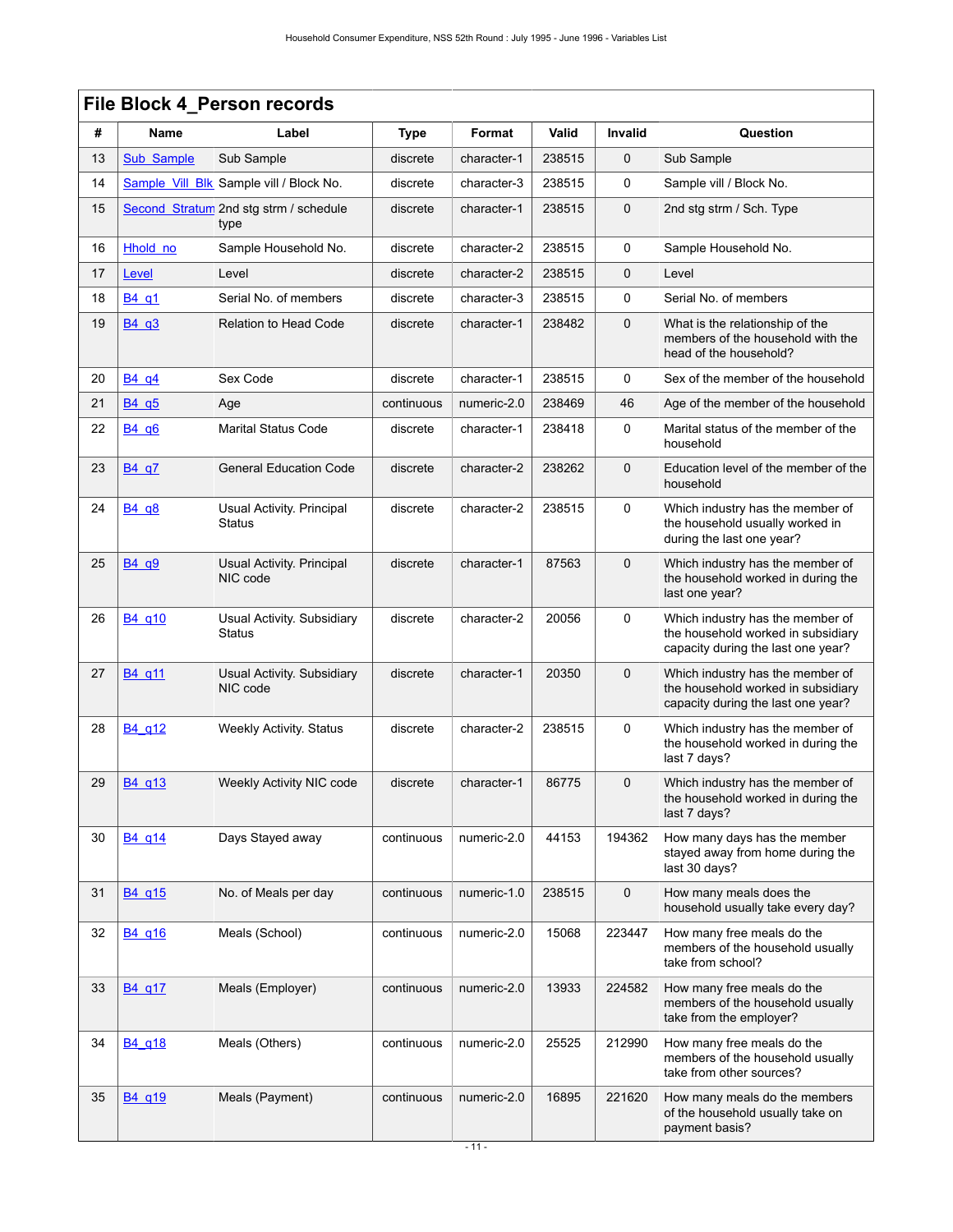|    | File Block 4 Person records |                                                |             |             |        |             |                                                                         |  |  |  |  |
|----|-----------------------------|------------------------------------------------|-------------|-------------|--------|-------------|-------------------------------------------------------------------------|--|--|--|--|
| #  | <b>Name</b>                 | Label                                          | <b>Type</b> | Format      | Valid  | Invalid     | Question                                                                |  |  |  |  |
| 36 | B4 g20                      | Meals (At Home)                                | continuous  | numeric-2.0 | 236452 | 2063        | How many meals do the members of<br>the household usually take at home? |  |  |  |  |
| 37 | <b>Update Code</b>          | Update code                                    | discrete    | character-1 | 19202  | $\mathbf 0$ | Update code                                                             |  |  |  |  |
| 38 |                             | Wgt SubSample Multiplier (subsample 1 or<br>2) | continuous  | numeric-9.2 | 238515 | $\Omega$    |                                                                         |  |  |  |  |
| 39 | <b>Wgt Combined</b>         | Multiplier (combined)                          | continuous  | numeric-8.2 | 238515 | $\Omega$    | $\overline{\phantom{0}}$                                                |  |  |  |  |

# <span id="page-15-0"></span>**File Block 5\_Weekly household expenditure on food and non-food items**

| #              | <b>Name</b>                   | Label                                    | <b>Type</b> | Format      | Valid   | <b>Invalid</b> | Question                                                                                         |
|----------------|-------------------------------|------------------------------------------|-------------|-------------|---------|----------------|--------------------------------------------------------------------------------------------------|
| $\mathbf{1}$   | <b>HHID</b>                   | Key to identify a<br>household           | discrete    | character-8 | 2210204 | 0              |                                                                                                  |
| 2              | <b>RoundSchedule</b>          | Round Schedule                           | discrete    | character-3 | 2210204 | 0              | Round Schedule                                                                                   |
| 3              | <b>State Region</b>           | <b>State Region</b>                      | discrete    | character-3 | 2210204 | $\mathbf 0$    | <b>State Region</b>                                                                              |
| 4              | <b>State</b>                  | <b>State</b>                             | discrete    | character-2 | 2210204 | 0              | <b>State</b>                                                                                     |
| 5              | <b>SubRound</b>               | Sub Round                                | discrete    | character-1 | 2210204 | $\mathbf{0}$   | Sub Round                                                                                        |
| 6              | <b>FlotNo</b>                 | Flot No.                                 | discrete    | character-5 | 2210204 | 0              | Flot No.                                                                                         |
| $\overline{7}$ | <b>Vill Blk Slno</b>          | Village/Bl. Srl. No.                     | discrete    | character-5 | 2210204 | $\mathbf 0$    | Village/Bl. Srl. No.                                                                             |
| 8              | <b>Sample</b>                 | Sample                                   | discrete    | character-1 | 2210204 | 0              | Sample                                                                                           |
| 9              | <b>Sector</b>                 | Sector                                   | discrete    | character-1 | 2210204 | $\mathbf 0$    | Sector                                                                                           |
| 10             | <b>Stratum</b>                | Stratum                                  | discrete    | character-2 | 2210204 | $\mathsf 0$    | Stratum                                                                                          |
| 11             | <b>District Code</b>          | <b>District Code</b>                     | discrete    | character-2 | 2210204 | $\mathbf 0$    | <b>District Code</b>                                                                             |
| 12             | Sub Sample                    | Sub Sample                               | discrete    | character-1 | 2210204 | 0              | Sub Sample                                                                                       |
| 13             | Sample Vill Blk               | Sample vill / Block No.                  | discrete    | character-3 | 2210204 | $\mathbf 0$    | Sample vill / Block No.                                                                          |
| 14             | <b>Second Stratum</b>         | 2nd stg strm / schedule<br>type          | discrete    | character-1 | 2210204 | 0              | 2nd stg strm / Sch. Type                                                                         |
| 15             | Hhold no                      | Sample Household No.                     | discrete    | character-2 | 2210204 | $\mathbf 0$    | Sample Household No.                                                                             |
| 16             | Level                         | Level                                    | discrete    | character-2 | 2210204 | 0              | Level                                                                                            |
| 17             | B <sub>5</sub> q <sub>1</sub> | <b>Block 5 Item Code</b>                 | discrete    | character-3 | 2210204 | $\mathbf 0$    | Block 5 Item Code                                                                                |
| 18             | B5 q3                         | Cash Purchase Quantity                   | continuous  | numeric-9.2 | 1389484 | 820720         | How much quantity of the item was<br>purchased by the household in the<br>last 7 days?           |
| 19             | B5 q4                         | Cash Purchase Value                      | continuous  | numeric-7.2 | 1772746 | 437458         | How much money was spent by the<br>household on the purchase of the<br>item in the last 7 days?  |
| 20             | B5 q5                         | Quantity of Home Grown<br>Items Consumed | continuous  | numeric-7.2 | 169289  | 2040915        | How much quantity of the home<br>grown item was consumed by the<br>household in the last 7 days? |
| 21             | B <sub>5</sub> q <sub>6</sub> | Value of Home Grown<br>Items Consumed    | continuous  | numeric-7.2 | 217450  | 1992754        | Home grown item of how much<br>value was consumed by the<br>household in the last 7 days?        |
| 22             | B <sub>5</sub> q7             | Total consumption -<br>Quantity          | continuous  | numeric-8.2 | 1778501 | 431703         | $\overline{a}$                                                                                   |
| 23             | <b>B5 q8</b>                  | Total consumption - Value                | continuous  | numeric-7.2 | 2195347 | 14857          |                                                                                                  |
| 24             | <b>Update Code</b>            | Update code                              | discrete    | character-1 | 177526  | 0              | Update code                                                                                      |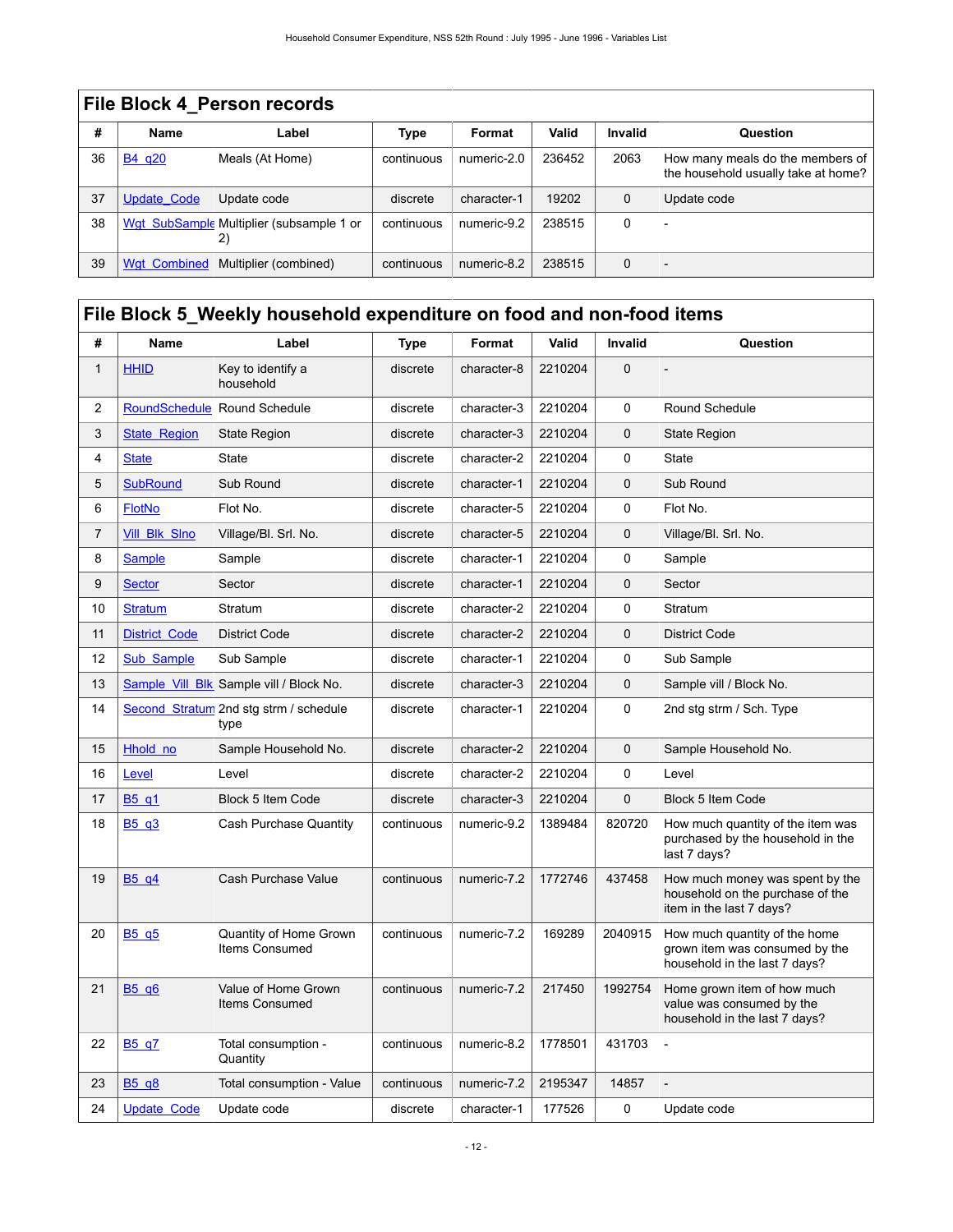|    | File Block 5 Weekly household expenditure on food and non-food items |                                                 |            |                     |         |                |          |  |  |  |  |
|----|----------------------------------------------------------------------|-------------------------------------------------|------------|---------------------|---------|----------------|----------|--|--|--|--|
| #  | Name                                                                 | Label                                           | Type       | Format              | Valid   | <b>Invalid</b> | Question |  |  |  |  |
| 25 |                                                                      | Wgt SubSample Multiplier (subsample 1 or<br>(2) | continuous | numeric-9.2         | 2210204 | $\Omega$       |          |  |  |  |  |
| 26 |                                                                      | Wgt Combined   Multiplier (combined)            | continuous | numeric-8.2 2210204 |         |                |          |  |  |  |  |

# <span id="page-16-0"></span>**File Block 5pt1 Monthly household expenditure on fuel and light**

| #  | Name                            | Label                                          | <b>Type</b> | Format      | Valid  | Invalid     | Question                                                                                          |
|----|---------------------------------|------------------------------------------------|-------------|-------------|--------|-------------|---------------------------------------------------------------------------------------------------|
| 1  | <b>HHID</b>                     | Key to identify a<br>household                 | discrete    | character-8 | 230625 | $\mathbf 0$ |                                                                                                   |
| 2  | RoundSchedule                   | Round Schedule                                 | discrete    | character-3 | 230625 | 0           | Round Schedule                                                                                    |
| 3  | <b>State Region</b>             | State Region                                   | discrete    | character-3 | 230625 | 0           | <b>State Region</b>                                                                               |
| 4  | <b>State</b>                    | State                                          | discrete    | character-2 | 230625 | 0           | State                                                                                             |
| 5  | <b>SubRound</b>                 | Sub Round                                      | discrete    | character-1 | 230625 | 0           | Sub Round                                                                                         |
| 6  | <b>FlotNo</b>                   | Flot No.                                       | discrete    | character-5 | 230625 | 0           | Flot No.                                                                                          |
| 7  | <b>Vill Blk Slno</b>            | Village/Bl. Srl. No.                           | discrete    | character-5 | 230625 | $\mathbf 0$ | Village/Bl. Srl. No.                                                                              |
| 8  | <b>Sample</b>                   | Sample                                         | discrete    | character-1 | 230625 | 0           | Sample                                                                                            |
| 9  | <b>Sector</b>                   | Sector                                         | discrete    | character-1 | 230625 | 0           | Sector                                                                                            |
| 10 | <b>Stratum</b>                  | Stratum                                        | discrete    | character-2 | 230625 | 0           | Stratum                                                                                           |
| 11 | <b>District Code</b>            | <b>District Code</b>                           | discrete    | character-2 | 230625 | 0           | <b>District Code</b>                                                                              |
| 12 | <b>Sub Sample</b>               | Sub Sample                                     | discrete    | character-1 | 230625 | 0           | Sub Sample                                                                                        |
| 13 |                                 | Sample_Vill_Blk Sample vill / Block No.        | discrete    | character-3 | 230625 | 0           | Sample vill / Block No.                                                                           |
| 14 | Second Stratum                  | 2nd stg strm / schedule<br>type                | discrete    | character-1 | 230625 | 0           | 2nd stg strm / Sch. Type                                                                          |
| 15 | Hhold no                        | Sample Household No.                           | discrete    | character-2 | 230625 | $\mathbf 0$ | Sample Household No.                                                                              |
| 16 | Level                           | Level                                          | discrete    | character-2 | 230625 | 0           | Level                                                                                             |
| 17 | B <sub>5</sub> 1 q <sub>1</sub> | Block 5.1 Item Code                            | discrete    | character-3 | 230625 | 0           | Block 5.1 Item Code                                                                               |
| 18 | B <sub>5</sub> 1 q <sub>3</sub> | Cash Purchase Quantity                         | continuous  | numeric-7.2 | 134640 | 95985       | How much quantity of the item was<br>purchased by the household in the<br>last 30 days?           |
| 19 | B5 1 q4                         | Cash Purchase Value                            | continuous  | numeric-7.2 | 185150 | 45475       | How much money was spent by the<br>household on the purchase of the<br>item in the last 30 days?  |
| 20 | B <sub>5</sub> 1 q <sub>5</sub> | Quantity of Home Grown<br>Items Consumed       | continuous  | numeric-7.2 | 11471  | 219154      | How much quantity of the home<br>grown item was consumed by the<br>household in the last 30 days? |
| 21 | B5 1 q6                         | Value of Home Grown<br><b>Items Consumed</b>   | continuous  | numeric-7.2 | 37360  | 193265      | Home grown item of how much<br>value was consumed by the<br>household in the last 30 days?        |
| 22 | B <sub>5</sub> 1 q <sup>7</sup> | Total consumption -<br>Quantity                | continuous  | numeric-7.2 | 165976 | 64649       | $\overline{a}$                                                                                    |
| 23 | B <sub>5</sub> 1 q <sub>8</sub> | Total consumption - Value                      | continuous  | numeric-7.2 | 230500 | 125         |                                                                                                   |
| 24 | <b>Update Code</b>              | Update code                                    | discrete    | character-1 | 18120  | 0           | Update code                                                                                       |
| 25 |                                 | Wgt SubSample Multiplier (subsample 1 or<br>2) | continuous  | numeric-9.2 | 230625 | 0           |                                                                                                   |
| 26 | <b>Wgt Combined</b>             | Multiplier (combined)                          | continuous  | numeric-8.2 | 230625 | 0           | $\overline{\phantom{a}}$                                                                          |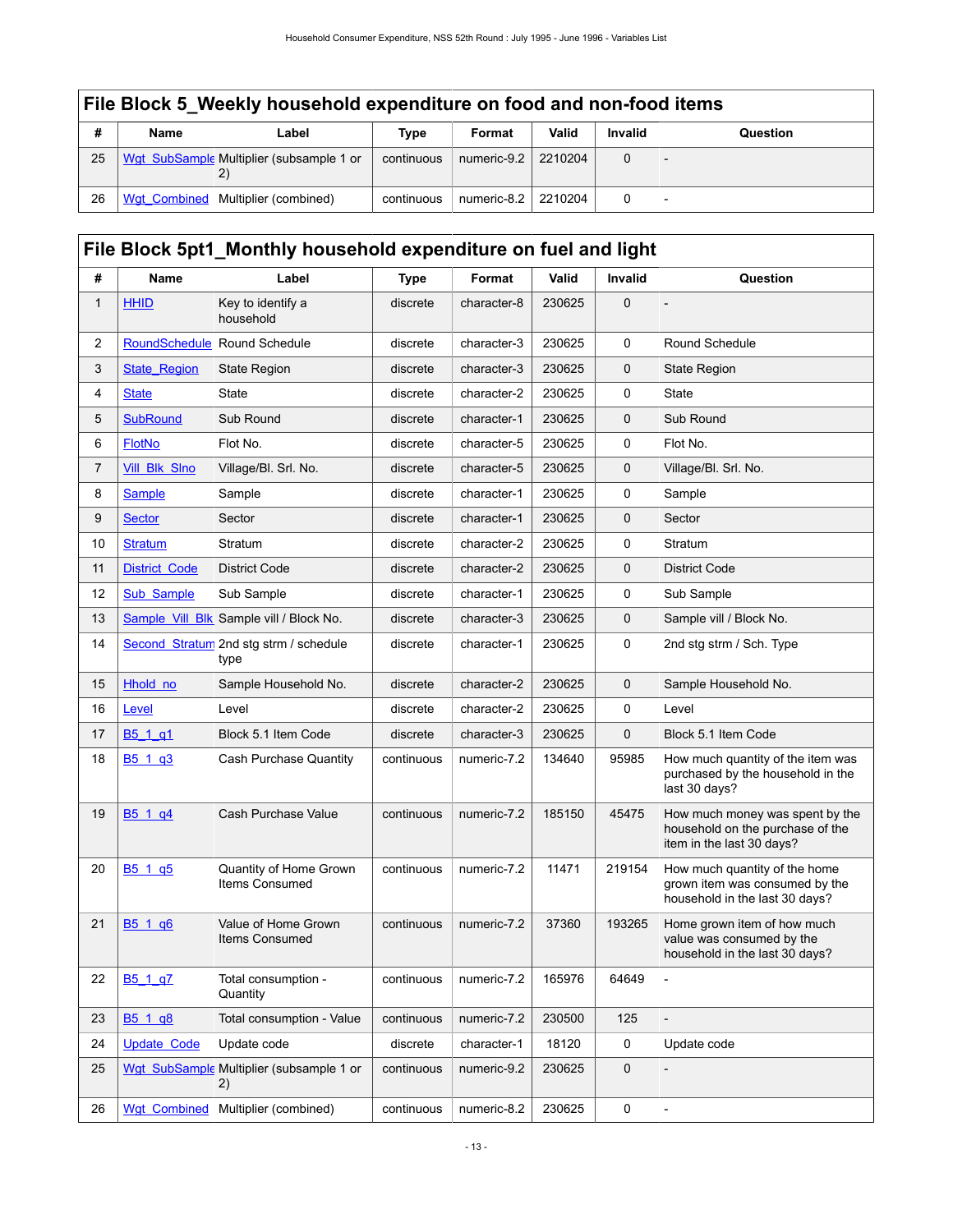<span id="page-17-0"></span>

|              | File Block 6_Annual household expenditure on clothing |                                                |             |             |        |                |                                                                                                    |  |  |  |  |
|--------------|-------------------------------------------------------|------------------------------------------------|-------------|-------------|--------|----------------|----------------------------------------------------------------------------------------------------|--|--|--|--|
| #            | Name                                                  | Label                                          | <b>Type</b> | Format      | Valid  | <b>Invalid</b> | Question                                                                                           |  |  |  |  |
| $\mathbf{1}$ | <b>HHID</b>                                           | Key to identify a<br>household                 | discrete    | character-8 | 195085 | $\mathbf 0$    |                                                                                                    |  |  |  |  |
| 2            | <b>RoundSchedule</b>                                  | <b>Round Schedule</b>                          | discrete    | character-3 | 195085 | 0              | Round Schedule                                                                                     |  |  |  |  |
| 3            | <b>State Region</b>                                   | <b>State Region</b>                            | discrete    | character-3 | 195085 | 0              | State Region                                                                                       |  |  |  |  |
| 4            | <b>State</b>                                          | <b>State</b>                                   | discrete    | character-2 | 195085 | 0              | State                                                                                              |  |  |  |  |
| 5            | <b>SubRound</b>                                       | Sub Round                                      | discrete    | character-1 | 195085 | 0              | Sub Round                                                                                          |  |  |  |  |
| 6            | <b>FlotNo</b>                                         | Flot No.                                       | discrete    | character-5 | 195085 | 0              | Flot No.                                                                                           |  |  |  |  |
| 7            | <b>Sample</b>                                         | Sample                                         | discrete    | character-1 | 195085 | 0              | Sample                                                                                             |  |  |  |  |
| 8            | <b>Sector</b>                                         | Sector                                         | discrete    | character-1 | 195085 | 0              | Sector                                                                                             |  |  |  |  |
| 9            | <b>Stratum</b>                                        | Stratum                                        | discrete    | character-2 | 195085 | 0              | Stratum                                                                                            |  |  |  |  |
| 10           | <b>District Code</b>                                  | <b>District Code</b>                           | discrete    | character-2 | 195085 | 0              | <b>District Code</b>                                                                               |  |  |  |  |
| 11           | Sub Sample                                            | Sub Sample                                     | discrete    | character-1 | 195085 | 0              | Sub Sample                                                                                         |  |  |  |  |
| 12           | <b>Vill Blk Slno</b>                                  | Village/Bl. Srl. No.                           | discrete    | character-5 | 195085 | 0              | Village/Bl. Srl. No.                                                                               |  |  |  |  |
| 13           |                                                       | Sample Vill Blk Sample vill / Block No.        | discrete    | character-3 | 195085 | 0              | Sample vill / Block No.                                                                            |  |  |  |  |
| 14           |                                                       | Second Stratum 2nd stg strm / schedule<br>type | discrete    | character-1 | 195085 | 0              | 2nd stg strm / Sch. Type                                                                           |  |  |  |  |
| 15           | Hhold_no                                              | Sample Household No.                           | discrete    | character-2 | 195085 | 0              | Sample Household No.                                                                               |  |  |  |  |
| 16           | Level                                                 | Level                                          | discrete    | character-2 | 195085 | 0              | Level                                                                                              |  |  |  |  |
| 17           | B6_q1                                                 | Block 6 Item Code                              | discrete    | character-3 | 195085 | 0              | Clothing Item Code                                                                                 |  |  |  |  |
| 18           | B6 q3                                                 | Cash Purchase Quantity                         | continuous  | numeric-8.2 | 157665 | 37420          | How much quantity of the item was<br>purchased by the household in the<br>last 365 days?           |  |  |  |  |
| 19           | B6 q4                                                 | Cash Purchase Value                            | continuous  | numeric-8.2 | 192976 | 2109           | How much money was spent by the<br>household on the purchase of the<br>item in the last 365 days?  |  |  |  |  |
| 20           | B6 q5                                                 | Quantity of Home Grown<br>Items Consumed       | continuous  | numeric-8.2 | 824    | 194261         | How much quantity of the home<br>grown item was consumed by the<br>household in the last 365 days? |  |  |  |  |
| 21           | <b>B6 q6</b>                                          | Value of Home Grown<br>Items Consumed          | continuous  | numeric-7.2 | 1114   | 193971         | Home grown item of how much<br>value was consumed by the<br>household in the last 365 days?        |  |  |  |  |
| 22           | <b>B6 q7</b>                                          | Total consumption -<br>Quantity                | continuous  | numeric-9.2 | 158695 | 36390          | L,                                                                                                 |  |  |  |  |
| 23           | <b>B6 q8</b>                                          | Total consumption - Value                      | continuous  | numeric-9.2 | 194152 | 933            |                                                                                                    |  |  |  |  |
| 24           | <b>Update Code</b>                                    | Update code                                    | discrete    | character-1 | 16071  | 0              | Update code                                                                                        |  |  |  |  |
| 25           |                                                       | Wgt SubSample Multiplier (subsample 1 or<br>2) | continuous  | numeric-9.2 | 195085 | 0              |                                                                                                    |  |  |  |  |
| 26           | <b>Wgt Combined</b>                                   | Multiplier (combined)                          | continuous  | numeric-8.2 | 195085 | 0              | $\frac{1}{2}$                                                                                      |  |  |  |  |

# <span id="page-17-1"></span>**File Block 7\_Annual household expenditure on footwear**

| Name        | Label                          | Type     | Format      | Valid | <b>Invalid</b> | Question       |
|-------------|--------------------------------|----------|-------------|-------|----------------|----------------|
| <b>HHID</b> | Key to identify a<br>household | discrete | character-8 | 72820 |                |                |
|             | RoundSchedule Round Schedule   | discrete | character-3 | 72820 |                | Round Schedule |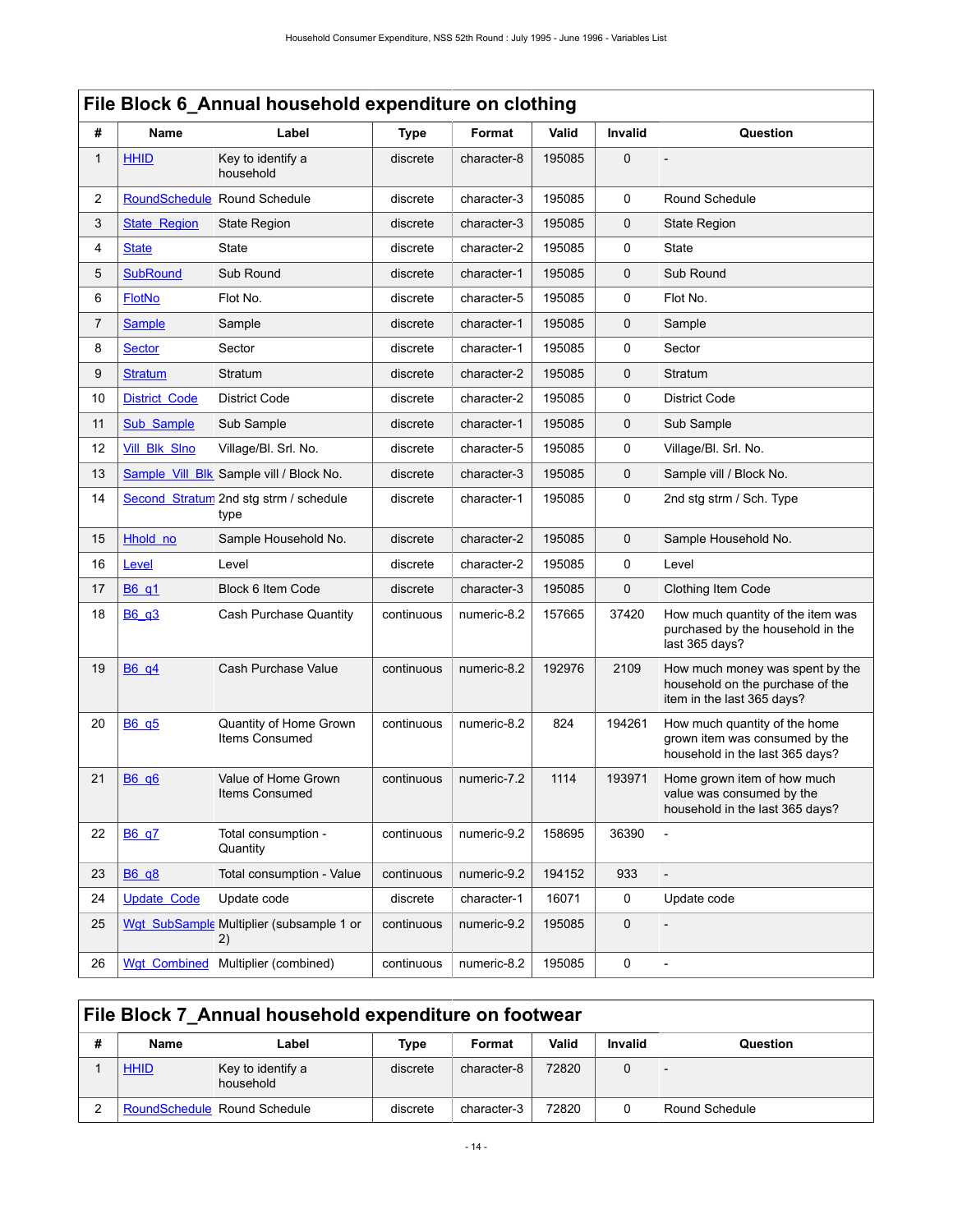|                | File Block 7_Annual household expenditure on footwear |                                                |             |             |       |             |                                                                                                    |  |  |  |  |
|----------------|-------------------------------------------------------|------------------------------------------------|-------------|-------------|-------|-------------|----------------------------------------------------------------------------------------------------|--|--|--|--|
| #              | <b>Name</b>                                           | Label                                          | <b>Type</b> | Format      | Valid | Invalid     | Question                                                                                           |  |  |  |  |
| 3              | <b>State Region</b>                                   | <b>State Region</b>                            | discrete    | character-3 | 72820 | $\mathbf 0$ | <b>State Region</b>                                                                                |  |  |  |  |
| 4              | <b>State</b>                                          | State                                          | discrete    | character-2 | 72820 | 0           | State                                                                                              |  |  |  |  |
| 5              | <b>SubRound</b>                                       | Sub Round                                      | discrete    | character-1 | 72820 | $\mathbf 0$ | Sub Round                                                                                          |  |  |  |  |
| 6              | <b>FlotNo</b>                                         | Flot No.                                       | discrete    | character-5 | 72820 | 0           | Flot No.                                                                                           |  |  |  |  |
| $\overline{7}$ | <b>Sample</b>                                         | Sample                                         | discrete    | character-1 | 72820 | $\mathbf 0$ | Sample                                                                                             |  |  |  |  |
| 8              | <b>Sector</b>                                         | Sector                                         | discrete    | character-1 | 72820 | 0           | Sector                                                                                             |  |  |  |  |
| 9              | <b>Stratum</b>                                        | Stratum                                        | discrete    | character-2 | 72820 | $\mathbf 0$ | Stratum                                                                                            |  |  |  |  |
| 10             | <b>District Code</b>                                  | <b>District Code</b>                           | discrete    | character-2 | 72820 | 0           | District Code                                                                                      |  |  |  |  |
| 11             | Sub Sample                                            | Sub Sample                                     | discrete    | character-1 | 72820 | $\mathbf 0$ | Sub Sample                                                                                         |  |  |  |  |
| 12             | Vill_Blk_Slno                                         | Village/Bl. Srl. No.                           | discrete    | character-5 | 72820 | 0           | Village/Bl. Srl. No.                                                                               |  |  |  |  |
| 13             | Sample Vill Blk                                       | Sample vill / Block No.                        | discrete    | character-3 | 72820 | $\mathbf 0$ | Sample vill / Block No.                                                                            |  |  |  |  |
| 14             |                                                       | Second_Stratum 2nd stg strm / schedule<br>type | discrete    | character-1 | 72820 | $\Omega$    | 2nd stg strm / Sch. Type                                                                           |  |  |  |  |
| 15             | Hhold no                                              | Sample Household No.                           | discrete    | character-2 | 72820 | $\mathbf 0$ | Sample Household No.                                                                               |  |  |  |  |
| 16             | Level                                                 | Level                                          | discrete    | character-2 | 72820 | 0           | Level                                                                                              |  |  |  |  |
| 17             | B7 q1                                                 | <b>Block 7 Item Code</b>                       | discrete    | character-3 | 72820 | $\mathbf 0$ | Footwear Item Code                                                                                 |  |  |  |  |
| 18             | B7q3                                                  | Cash Purchase Quantity                         | continuous  | numeric-6.2 | 72567 | 253         | How much quantity of the item was<br>purchased by the household in the<br>last 365 days?           |  |  |  |  |
| 19             | B7 q4                                                 | Cash Purchase Value                            | continuous  | numeric-7.2 | 72567 | 253         | How much money was spent by the<br>household on the purchase of the<br>item in the last 365 days?  |  |  |  |  |
| 20             | B7q5                                                  | Quantity of Home Grown<br>Items Consumed       | continuous  | numeric-4.2 | 125   | 72695       | How much quantity of the home<br>grown item was consumed by the<br>household in the last 365 days? |  |  |  |  |
| 21             | B7 q6                                                 | Value of Home Grown<br>Items Consumed          | continuous  | numeric-6.2 | 119   | 72701       | Home grown item of how much<br>value was consumed by the<br>household in the last 365 days?        |  |  |  |  |
| 22             | <b>B7 q7</b>                                          | Total consumption -<br>Quantity                | continuous  | numeric-6.2 | 72741 | 79          |                                                                                                    |  |  |  |  |
| 23             | B7_q8                                                 | Total consumption - Value                      | continuous  | numeric-7.2 | 72741 | 79          |                                                                                                    |  |  |  |  |
| 24             | <b>Update Code</b>                                    | Update code                                    | discrete    | character-1 | 6301  | 0           | Update code                                                                                        |  |  |  |  |
| 25             | <b>Wgt SubSample</b>                                  | Multiplier (subsample 1 or<br>2)               | continuous  | numeric-9.2 | 72820 | $\mathbf 0$ |                                                                                                    |  |  |  |  |
| 26             | Wgt Combined                                          | Multiplier (combined)                          | continuous  | numeric-8.2 | 72820 | 0           | $\frac{1}{2}$                                                                                      |  |  |  |  |

# <span id="page-18-0"></span>**File Block 8\_Monthly household expenditure on miscellaneous goods and services**

| # | Name                | Label                          | Type     | Format      | Valid  | Invalid      | Question            |
|---|---------------------|--------------------------------|----------|-------------|--------|--------------|---------------------|
|   | <b>HHID</b>         | Key to identify a<br>household | discrete | character-8 | 801115 | $\mathbf 0$  |                     |
| 2 |                     | RoundSchedule Round Schedule   | discrete | character-3 | 801115 | 0            | Round Schedule      |
| 3 | <b>State Region</b> | <b>State Region</b>            | discrete | character-3 | 801115 | $\mathbf{0}$ | <b>State Region</b> |
| 4 | <b>State</b>        | State                          | discrete | character-2 | 801115 | $\Omega$     | State               |
| 5 | <b>SubRound</b>     | Sub Round                      | discrete | character-1 | 801115 | $\Omega$     | Sub Round           |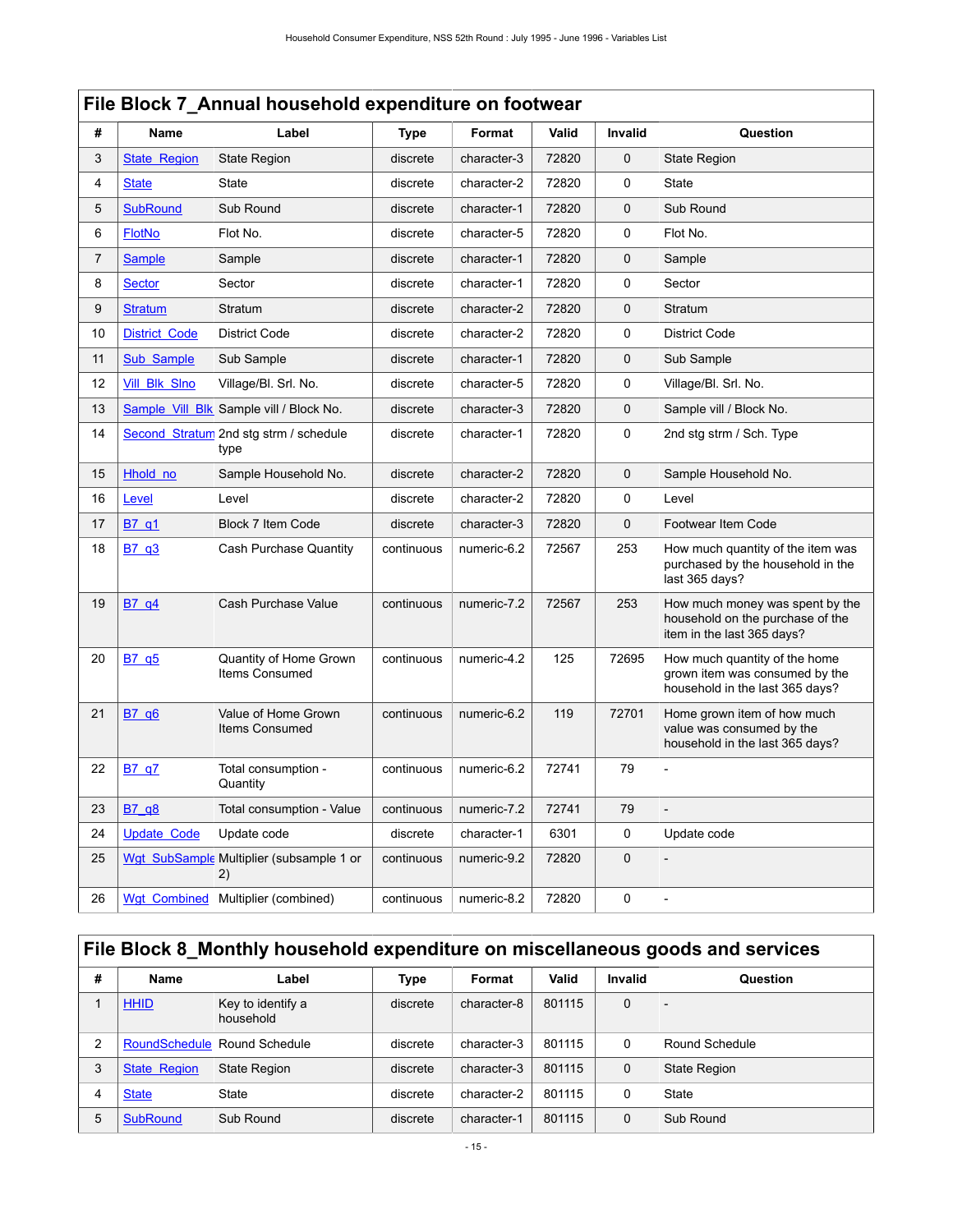|    | File Block 8_Monthly household expenditure on miscellaneous goods and services |                                                |             |             |        |                |                                                                                                              |  |  |  |  |
|----|--------------------------------------------------------------------------------|------------------------------------------------|-------------|-------------|--------|----------------|--------------------------------------------------------------------------------------------------------------|--|--|--|--|
| #  | <b>Name</b>                                                                    | Label                                          | <b>Type</b> | Format      | Valid  | <b>Invalid</b> | Question                                                                                                     |  |  |  |  |
| 6  | <b>FlotNo</b>                                                                  | Flot No.                                       | discrete    | character-5 | 801115 | 0              | Flot No.                                                                                                     |  |  |  |  |
| 7  | <b>Vill Blk Slno</b>                                                           | Village/Bl. Srl. No.                           | discrete    | character-5 | 801115 | $\mathbf 0$    | Village/Bl. Srl. No.                                                                                         |  |  |  |  |
| 8  | <b>Sample</b>                                                                  | Sample                                         | discrete    | character-1 | 801115 | $\Omega$       | Sample                                                                                                       |  |  |  |  |
| 9  | <b>Sector</b>                                                                  | Sector                                         | discrete    | character-1 | 801115 | $\mathbf 0$    | Sector                                                                                                       |  |  |  |  |
| 10 | <b>Stratum</b>                                                                 | Stratum                                        | discrete    | character-2 | 801115 | 0              | Stratum                                                                                                      |  |  |  |  |
| 11 | <b>District Code</b>                                                           | <b>District Code</b>                           | discrete    | character-2 | 801115 | $\mathbf 0$    | <b>District Code</b>                                                                                         |  |  |  |  |
| 12 | Sub Sample                                                                     | Sub Sample                                     | discrete    | character-1 | 801115 | 0              | Sub Sample                                                                                                   |  |  |  |  |
| 13 |                                                                                | Sample Vill Blk Sample vill / Block No.        | discrete    | character-3 | 801115 | $\Omega$       | Sample vill / Block No.                                                                                      |  |  |  |  |
| 14 |                                                                                | Second_Stratum 2nd stg strm / schedule<br>type | discrete    | character-1 | 801115 | 0              | 2nd stg strm / Sch. Type                                                                                     |  |  |  |  |
| 15 | Hhold no                                                                       | Sample Household No.                           | discrete    | character-2 | 801115 | $\mathbf 0$    | Sample Household No.                                                                                         |  |  |  |  |
| 16 | Level                                                                          | Level                                          | discrete    | character-2 | 801115 | 0              | Level                                                                                                        |  |  |  |  |
| 17 | B8 q1                                                                          | <b>Block 8 Item Code</b>                       | discrete    | character-3 | 801115 | $\mathbf 0$    | Block 8 Item Code                                                                                            |  |  |  |  |
| 18 | B8 q3                                                                          | Value in cash                                  | continuous  | numeric-8.2 | 799430 | 1685           | How much money was spent by the<br>household on the purchase of the<br>item in the last 30 days?             |  |  |  |  |
| 19 | B8 q4                                                                          | Value in cash and kind                         | continuous  | numeric-8.2 | 801114 | $\mathbf{1}$   | How much was spent by the<br>household in cash & kind on the<br>purchase of the item in the last 30<br>days? |  |  |  |  |
| 20 | <b>Update Code</b>                                                             | Update code                                    | discrete    | character-1 | 64836  | 0              | Update code                                                                                                  |  |  |  |  |
| 21 |                                                                                | Wgt SubSample Multiplier (subsample 1 or<br>2) | continuous  | numeric-9.2 | 801115 | $\mathbf 0$    |                                                                                                              |  |  |  |  |
| 22 | <b>Wgt Combined</b>                                                            | Multiplier (combined)                          | continuous  | numeric-8.2 | 801115 | 0              |                                                                                                              |  |  |  |  |

# <span id="page-19-0"></span>**File Block 8pt1\_Annual household expenditure on education and medical (institutional) goods and services**

| #  | Name                 | Label                          | Type     | Format      | Valid  | <b>Invalid</b> | Question                |
|----|----------------------|--------------------------------|----------|-------------|--------|----------------|-------------------------|
| 1  | <b>HHID</b>          | Key to identify a<br>household | discrete | character-8 | 101714 | $\mathbf 0$    |                         |
| 2  | RoundSchedule        | Round Schedule                 | discrete | character-3 | 101714 | 0              | Round Schedule          |
| 3  | <b>State Region</b>  | <b>State Region</b>            | discrete | character-3 | 101714 | $\mathbf 0$    | <b>State Region</b>     |
| 4  | <b>State</b>         | State                          | discrete | character-2 | 101714 | 0              | State                   |
| 5  | <b>SubRound</b>      | Sub Round                      | discrete | character-1 | 101714 | $\mathbf{0}$   | Sub Round               |
| 6  | <b>FlotNo</b>        | Flot No.                       | discrete | character-5 | 101714 | 0              | Flot No.                |
| 7  | <b>Sample</b>        | Sample                         | discrete | character-1 | 101714 | $\mathbf 0$    | Sample                  |
| 8  | <b>Sector</b>        | Sector                         | discrete | character-1 | 101714 | 0              | Sector                  |
| 9  | <b>Stratum</b>       | Stratum                        | discrete | character-2 | 101714 | $\mathbf 0$    | Stratum                 |
| 10 | <b>District Code</b> | <b>District Code</b>           | discrete | character-2 | 101714 | 0              | <b>District Code</b>    |
| 11 | <b>Sub Sample</b>    | Sub Sample                     | discrete | character-1 | 101714 | $\mathbf 0$    | Sub Sample              |
| 12 | <b>Vill Blk Sino</b> | Village/Bl. Srl. No.           | discrete | character-5 | 101714 | 0              | Village/Bl. Srl. No.    |
| 13 | Sample Vill Blk      | Sample vill / Block No.        | discrete | character-3 | 101714 | $\mathbf 0$    | Sample vill / Block No. |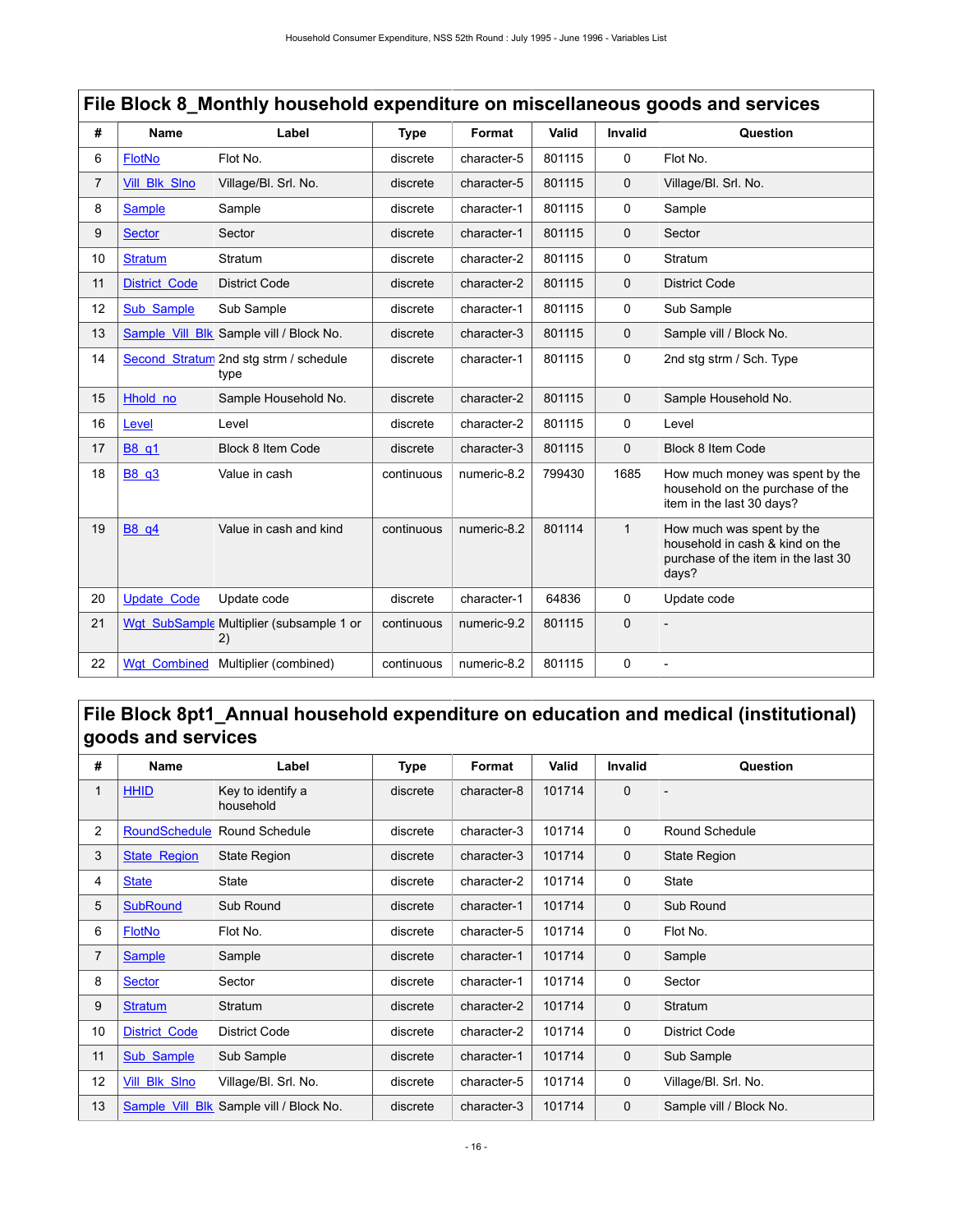# **File Block 8pt1\_Annual household expenditure on education and medical (institutional) goods and services**

| #  | Name                | Label                                          | Type       | Format      | Valid  | Invalid     | Question                                                                                                      |
|----|---------------------|------------------------------------------------|------------|-------------|--------|-------------|---------------------------------------------------------------------------------------------------------------|
| 14 |                     | Second Stratum 2nd stg strm / schedule<br>type | discrete   | character-1 | 101714 | 0           | 2nd stg strm / Sch. Type                                                                                      |
| 15 | Hhold no            | Sample Household No.                           | discrete   | character-2 | 101714 | $\mathbf 0$ | Sample Household No.                                                                                          |
| 16 | Level               | Level                                          | discrete   | character-2 | 101714 | $\mathbf 0$ | Level                                                                                                         |
| 17 | B8 1 q1             | Block 8.1 Item Code                            | discrete   | character-3 | 101714 | $\Omega$    | Block 8.1 Item Code                                                                                           |
| 18 | B8 1 g3             | Value in cash                                  | continuous | numeric-9.2 | 101650 | 64          | How much money was spent by the<br>household on the purchase of the<br>item in the last 365 days?             |
| 19 | B8 1 q4             | Value in cash and kind                         | continuous | numeric-9.2 | 101714 | $\mathbf 0$ | How much was spent by the<br>household in cash & kind on the<br>purchase of the item in the last 365<br>days? |
| 20 | <b>Update Code</b>  | Update code                                    | discrete   | character-1 | 8399   | 0           | Update code                                                                                                   |
| 21 |                     | Wgt SubSample Multiplier (subsample 1 or<br>2) | continuous | numeric-9.2 | 101714 | $\Omega$    |                                                                                                               |
| 22 | <b>Wat Combined</b> | Multiplier (combined)                          | continuous | numeric-8.2 | 101714 | 0           |                                                                                                               |

# <span id="page-20-0"></span>**File Block 8pt2\_Monthly household expenditure on medical (non-institutional) goods and services**

| #              | Name                 | Label                           | <b>Type</b> | Format      | Valid | <b>Invalid</b> | Question                                                                                         |
|----------------|----------------------|---------------------------------|-------------|-------------|-------|----------------|--------------------------------------------------------------------------------------------------|
| 1              | <b>HHID</b>          | Key to identify a<br>household  | discrete    | character-8 | 52721 | $\Omega$       |                                                                                                  |
| $\overline{2}$ | <b>RoundSchedule</b> | Round Schedule                  | discrete    | character-3 | 52721 | 0              | <b>Round Schedule</b>                                                                            |
| 3              | <b>State Region</b>  | <b>State Region</b>             | discrete    | character-3 | 52721 | $\Omega$       | <b>State Region</b>                                                                              |
| 4              | <b>State</b>         | <b>State</b>                    | discrete    | character-2 | 52721 | 0              | <b>State</b>                                                                                     |
| 5              | <b>SubRound</b>      | Sub Round                       | discrete    | character-1 | 52721 | $\mathbf 0$    | Sub Round                                                                                        |
| 6              | <b>FlotNo</b>        | Flot No.                        | discrete    | character-5 | 52721 | $\Omega$       | Flot No.                                                                                         |
| $\overline{7}$ | <b>Sample</b>        | Sample                          | discrete    | character-1 | 52721 | $\mathbf 0$    | Sample                                                                                           |
| 8              | <b>Sector</b>        | Sector                          | discrete    | character-1 | 52721 | 0              | Sector                                                                                           |
| 9              | <b>Stratum</b>       | Stratum                         | discrete    | character-2 | 52721 | $\mathbf 0$    | Stratum                                                                                          |
| 10             | <b>District Code</b> | <b>District Code</b>            | discrete    | character-2 | 52721 | 0              | <b>District Code</b>                                                                             |
| 11             | <b>Sub Sample</b>    | Sub Sample                      | discrete    | character-1 | 52721 | $\mathbf 0$    | Sub Sample                                                                                       |
| 12             | <b>Vill Blk Sino</b> | Village/Bl. Srl. No.            | discrete    | character-5 | 52721 | 0              | Village/Bl. Srl. No.                                                                             |
| 13             | Sample Vill Blk      | Sample vill / Block No.         | discrete    | character-3 | 52721 | $\mathbf 0$    | Sample vill / Block No.                                                                          |
| 14             | Second Stratum       | 2nd stg strm / schedule<br>type | discrete    | character-1 | 52721 | $\Omega$       | 2nd stg strm / Sch. Type                                                                         |
| 15             | Hhold no             | Sample Household No.            | discrete    | character-2 | 52721 | $\mathbf 0$    | Sample Household No.                                                                             |
| 16             | Level                | Level                           | discrete    | character-2 | 52721 | $\Omega$       | Level                                                                                            |
| 17             | B8 2 q1              | Block 8.2 Item Code             | discrete    | character-3 | 52721 | $\Omega$       | Block 8.2 Item Code                                                                              |
| 18             | B8 2 q3              | Value in cash                   | continuous  | numeric-8.2 | 52693 | 28             | How much money was spent by the<br>household on the purchase of the<br>item in the last 30 days? |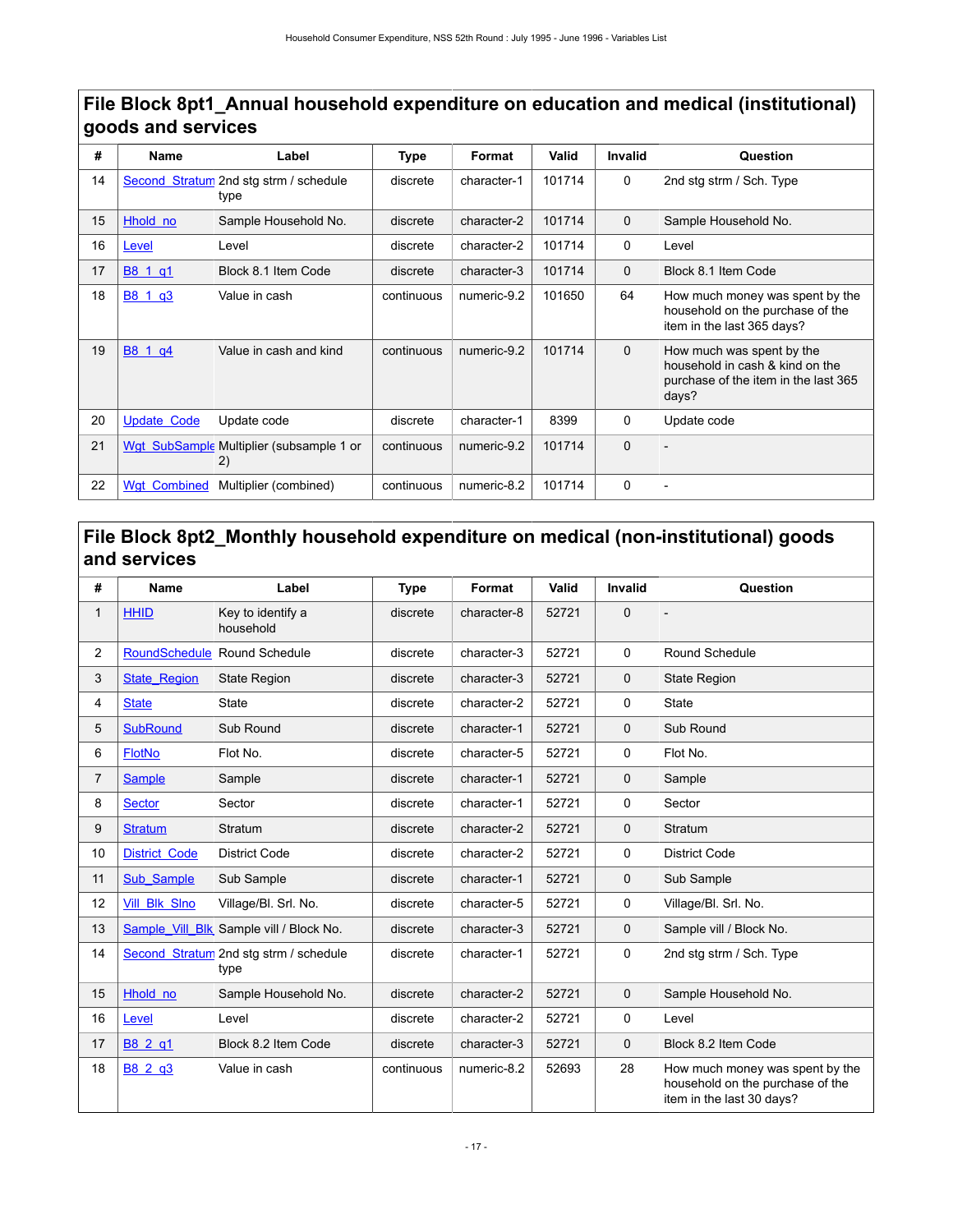# **File Block 8pt2\_Monthly household expenditure on medical (non-institutional) goods and services**

| #  | <b>Name</b>         | Label                                           | <b>Type</b> | Format      | Valid | <b>Invalid</b> | Question                                                                                                     |
|----|---------------------|-------------------------------------------------|-------------|-------------|-------|----------------|--------------------------------------------------------------------------------------------------------------|
| 19 | B8 2 g4             | Value in cash and kind                          | continuous  | numeric-8.2 | 52721 | $\mathbf 0$    | How much was spent by the<br>household in cash & kind on the<br>purchase of the item in the last 30<br>days? |
| 20 | <b>Update Code</b>  | Update code                                     | discrete    | character-1 | 4221  | 0              | Update code                                                                                                  |
| 21 |                     | Wgt SubSample Multiplier (subsample 1 or<br>(2) | continuous  | numeric-9.2 | 52721 | $\Omega$       |                                                                                                              |
| 22 | <b>Wat Combined</b> | Multiplier (combined)                           | continuous  | numeric-8.2 | 52721 | 0              |                                                                                                              |

# <span id="page-21-0"></span>**File Block 9\_Annual household expenditure on durables**

| #              | <b>Name</b>          | Label                                                  | <b>Type</b> | Format      | Valid | Invalid  | Question                                                                                                                      |
|----------------|----------------------|--------------------------------------------------------|-------------|-------------|-------|----------|-------------------------------------------------------------------------------------------------------------------------------|
| $\mathbf{1}$   | <b>HHID</b>          | Key to identify a<br>household                         | discrete    | character-8 | 94931 | 0        |                                                                                                                               |
| $\overline{c}$ | <b>RoundSchedule</b> | Round Schedule                                         | discrete    | character-3 | 94931 | 0        | Round Schedule                                                                                                                |
| 3              | <b>State Region</b>  | <b>State Region</b>                                    | discrete    | character-3 | 94931 | 0        | <b>State Region</b>                                                                                                           |
| 4              | <b>State</b>         | <b>State</b>                                           | discrete    | character-2 | 94931 | 0        | State                                                                                                                         |
| 5              | <b>SubRound</b>      | Sub Round                                              | discrete    | character-1 | 94931 | 0        | Sub Round                                                                                                                     |
| 6              | <b>FlotNo</b>        | Flot No.                                               | discrete    | character-5 | 94931 | 0        | Flot No.                                                                                                                      |
| $\overline{7}$ | <b>Vill Blk Sino</b> | Village/Bl. Srl. No.                                   | discrete    | character-5 | 94931 | 0        | Village/Bl. Srl. No.                                                                                                          |
| 8              | <b>Sample</b>        | Sample                                                 | discrete    | character-1 | 94931 | 0        | Sample                                                                                                                        |
| 9              | <b>Sector</b>        | Sector                                                 | discrete    | character-1 | 94931 | $\Omega$ | Sector                                                                                                                        |
| 10             | <b>Stratum</b>       | Stratum                                                | discrete    | character-2 | 94931 | 0        | Stratum                                                                                                                       |
| 11             | <b>District Code</b> | <b>District Code</b>                                   | discrete    | character-2 | 94931 | 0        | <b>District Code</b>                                                                                                          |
| 12             | <b>Sub Sample</b>    | Sub Sample                                             | discrete    | character-1 | 94931 | 0        | Sub Sample                                                                                                                    |
| 13             | Sample_Vill_Blk      | Sample vill / Block No.                                | discrete    | character-3 | 94931 | 0        | Sample vill / Block No.                                                                                                       |
| 14             |                      | Second Stratum 2nd stg strm / schedule<br>type         | discrete    | character-1 | 94931 | 0        | 2nd stg strm / Sch. Type                                                                                                      |
| 15             | Hhold no             | Sample Household No.                                   | discrete    | character-2 | 94931 | 0        | Sample Household No.                                                                                                          |
| 16             | Level                | Level                                                  | discrete    | character-2 | 94931 | 0        | Level                                                                                                                         |
| 17             | B9_q1                | Block 9 Item Code                                      | discrete    | character-3 | 94931 | 0        |                                                                                                                               |
| 18             | <b>B9 q3</b>         | No. of First-hand purchase                             | continuous  | numeric-3.0 | 6878  | 88053    | How many items were purchased<br>through first hand purchase in the<br>last 365 days?                                         |
| 19             | B9 q4                | Whether Hire-purchase?                                 | discrete    | character-1 | 18175 | 0        | Whether item was hire-purchased?                                                                                              |
| 20             | B9 q5                | Value of First-hand<br>purchase - in cash              | continuous  | numeric-9.2 | 50049 | 44882    | How much money was spent by the<br>household on first hand purchase of<br>the item in the last 365 days?                      |
| 21             | B9 q6                | Value of First-hand<br>purchase - in cash & kind       | continuous  | numeric-9.2 | 50140 | 44791    | How much was spent by the<br>household in cash and kind on first<br>hand purchase of the item in the last<br>365 days?        |
| 22             | <b>B9_q7</b>         | Cost of Raw<br>material, service & repair -<br>in cash | continuous  | numeric-9.2 | 55771 | 39160    | How much was spent by the<br>household in cash towards the cost<br>of raw material, service & repair in<br>the last 365 days? |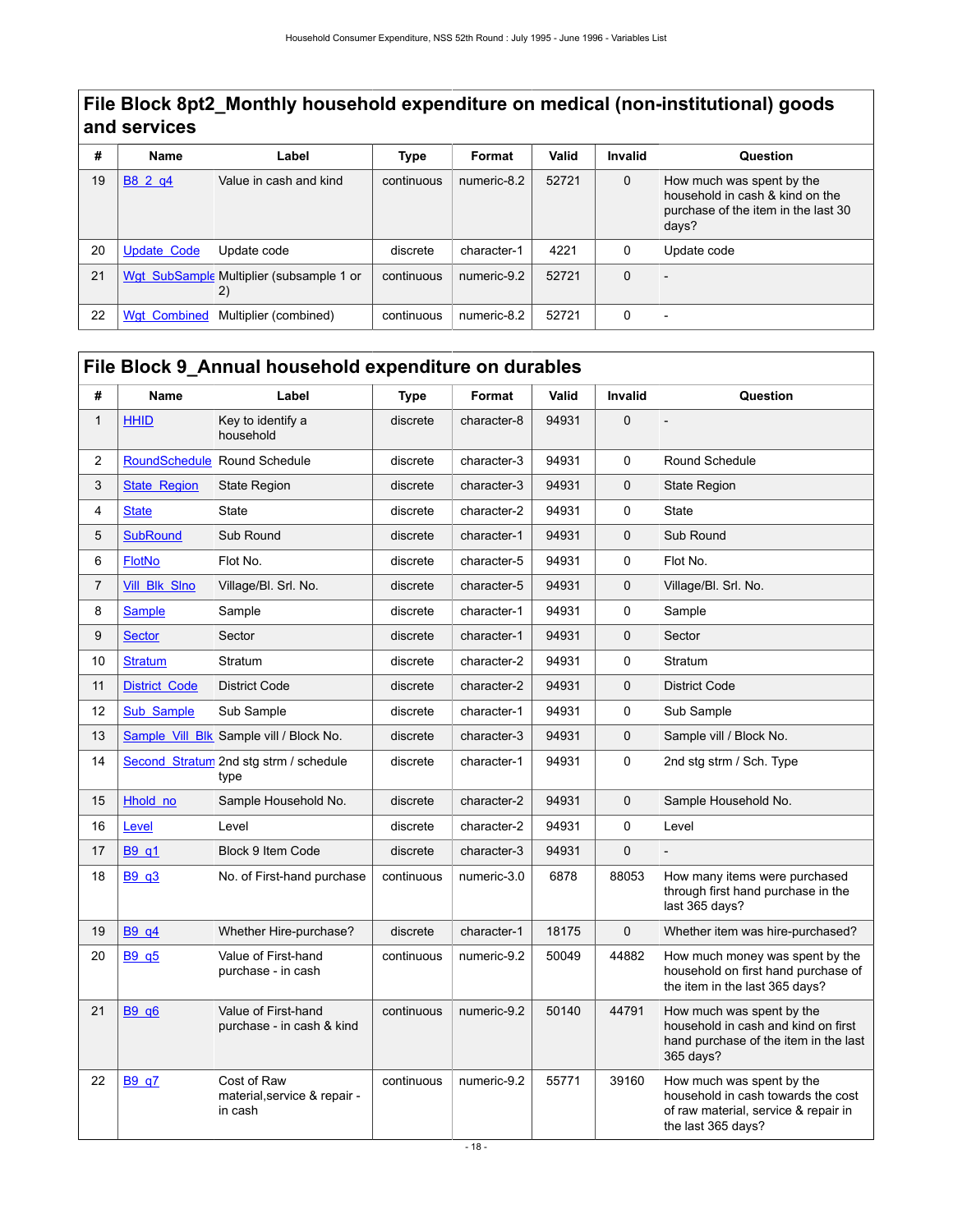|    | <u>.  Divon v Alliaal household capellanulo oli adrabics</u> |                                                               |             |             |       |          |                                                                                                                                      |  |  |  |  |
|----|--------------------------------------------------------------|---------------------------------------------------------------|-------------|-------------|-------|----------|--------------------------------------------------------------------------------------------------------------------------------------|--|--|--|--|
| #  | Name                                                         | Label                                                         | <b>Type</b> | Format      | Valid | Invalid  | Question                                                                                                                             |  |  |  |  |
| 23 | <b>B9 q8</b>                                                 | Cost of Raw<br>material, service & repair -<br>in cash & kind | continuous  | numeric-9.2 | 55928 | 39003    | How much was spent by the<br>household in cash & kind towards<br>the cost of raw material, service &<br>repair in the last 365 days? |  |  |  |  |
| 24 | B9 q9                                                        | Total Expenditure - in cash                                   | continuous  | numeric-9.2 | 94688 | 243      |                                                                                                                                      |  |  |  |  |
| 25 | B9_q10                                                       | Total Expenditure - in cash<br>& kind                         | continuous  | numeric-9.2 | 94755 | 176      |                                                                                                                                      |  |  |  |  |
| 26 | <b>B9 g11</b>                                                | No. of Second-hand<br>purchase                                | continuous  | numeric-3.0 | 175   | 94756    | How many items were purchased<br>through second hand purchase in<br>the last 365 days?                                               |  |  |  |  |
| 27 | B9 q12                                                       | Value of Second-hand<br>purchase - in cash                    | continuous  | numeric-8.2 | 2971  | 91960    | How much was spent by the<br>household in cash on second hand<br>purchase of the item in the last 365<br>days?                       |  |  |  |  |
| 28 | B9 q13                                                       | Value of Second-hand<br>purchase - in cash & kind             | continuous  | numeric-8.2 | 2967  | 91964    | How much was spent by the<br>household in cash & kind on second<br>hand purchase of the item in the last<br>365 days?                |  |  |  |  |
| 29 | <b>Update Code</b>                                           | Update code                                                   | discrete    | character-1 | 9960  | $\Omega$ | Update code                                                                                                                          |  |  |  |  |
| 30 | Wqt SubSample                                                | Multiplier (subsample 1 or<br>2)                              | continuous  | numeric-9.2 | 94931 | $\Omega$ |                                                                                                                                      |  |  |  |  |
| 31 | <b>Wat Combined</b>                                          | Multiplier (combined)                                         | continuous  | numeric-8.2 | 94931 | $\Omega$ |                                                                                                                                      |  |  |  |  |

# **File Block 9\_Annual household expenditure on durables**

# <span id="page-22-0"></span>**File Block 10\_Perception of households regarding sufficiency of food**

| #              | <b>Name</b>                    | Label                                          | <b>Type</b> | Format      | Valid | <b>Invalid</b> | Question                                |
|----------------|--------------------------------|------------------------------------------------|-------------|-------------|-------|----------------|-----------------------------------------|
| 1              | <b>HHID</b>                    | Key to identify a<br>household                 | discrete    | character-8 | 48463 | $\Omega$       | $\overline{\phantom{a}}$                |
| 2              | RoundSchedule                  | Round Schedule                                 | discrete    | character-3 | 48463 | $\Omega$       | Round Schedule                          |
| 3              | <b>State Region</b>            | <b>State Region</b>                            | discrete    | character-3 | 48463 | $\mathbf 0$    | <b>State Region</b>                     |
| 4              | <b>State</b>                   | <b>State</b>                                   | discrete    | character-2 | 48463 | 0              | <b>State</b>                            |
| 5              | <b>SubRound</b>                | Sub Round                                      | discrete    | character-1 | 48463 | $\Omega$       | Sub Round                               |
| 6              | <b>FlotNo</b>                  | Flot No.                                       | discrete    | character-5 | 48463 | 0              | Flot No.                                |
| $\overline{7}$ | <b>Sample</b>                  | Sample                                         | discrete    | character-1 | 48463 | $\mathbf 0$    | Sample                                  |
| 8              | <b>Sector</b>                  | Sector                                         | discrete    | character-1 | 48463 | 0              | Sector                                  |
| 9              | <b>Stratum</b>                 | Stratum                                        | discrete    | character-2 | 48463 | $\Omega$       | Stratum                                 |
| 10             | <b>District Code</b>           | District Code                                  | discrete    | character-2 | 48463 | 0              | District Code                           |
| 11             | Sub Sample                     | Sub Sample                                     | discrete    | character-1 | 48463 | $\mathbf 0$    | Sub Sample                              |
| 12             | <b>Vill Blk Slno</b>           | Village/Bl. Srl. No.                           | discrete    | character-5 | 48463 | 0              | Village/Bl. Srl. No.                    |
| 13             | Sample Vill Blk                | Sample vill / Block No.                        | discrete    | character-3 | 48463 | $\mathbf 0$    | Sample vill / Block No.                 |
| 14             |                                | Second Stratum 2nd stg strm / schedule<br>type | discrete    | character-1 | 48463 | 0              | 2nd stg strm / Sch. Type                |
| 15             | Hhold no                       | Sample Household No.                           | discrete    | character-2 | 48463 | $\mathbf 0$    | Sample Household No.                    |
| 16             | Level                          | Level                                          | discrete    | character-2 | 48463 | 0              | Level                                   |
| 17             | B <sub>10</sub> q <sub>1</sub> | Do all members get two<br>square meals?        | discrete    | character-1 | 48454 | $\Omega$       | Do all members get two square<br>meals? |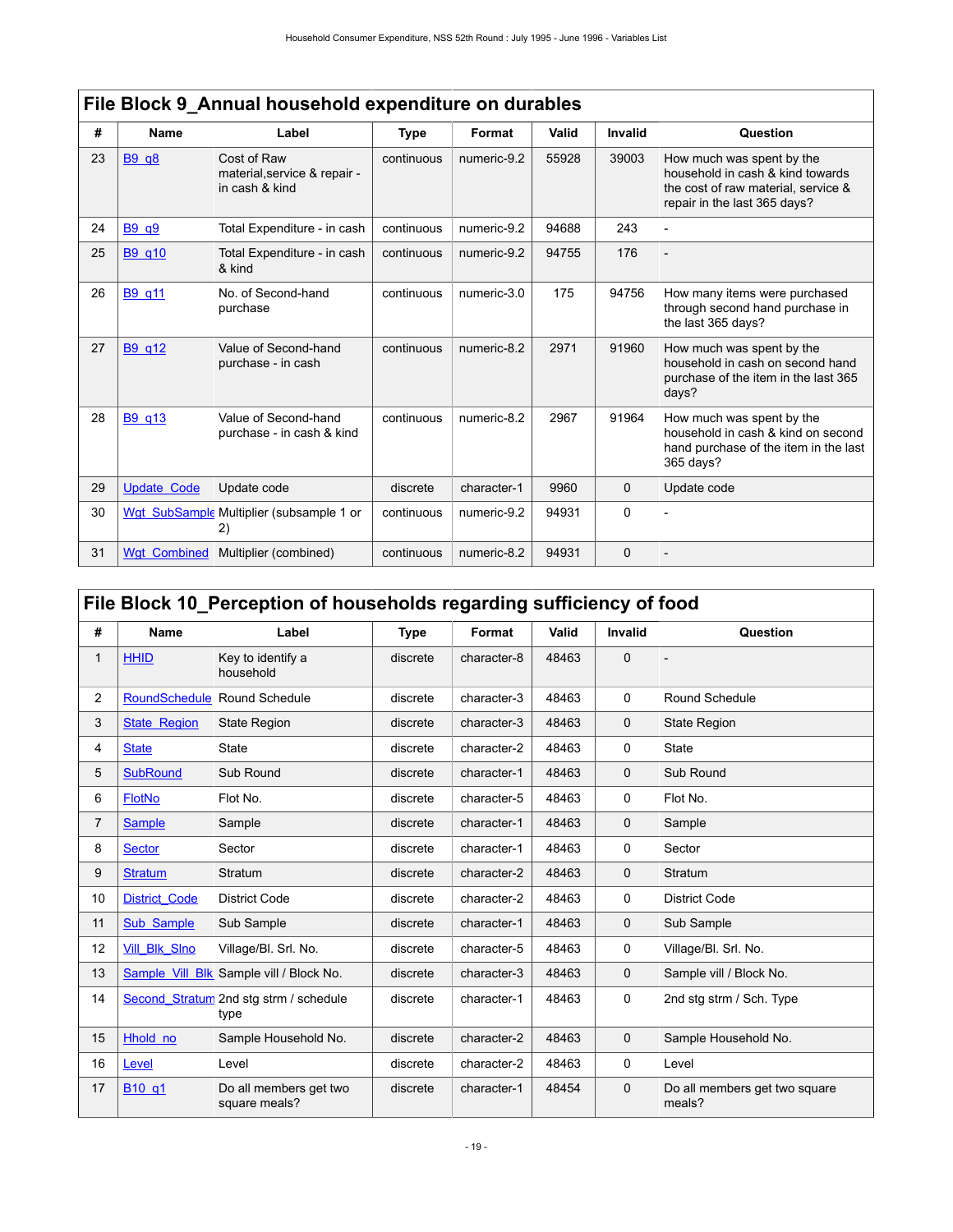| #  | Name                                         | Label                                                                                                       | <b>Type</b> | Format      | Valid | <b>Invalid</b> | Question                                                                                                   |
|----|----------------------------------------------|-------------------------------------------------------------------------------------------------------------|-------------|-------------|-------|----------------|------------------------------------------------------------------------------------------------------------|
| 18 | B <sub>10</sub> q <sub>2</sub> 1             | Month when not enough<br>food                                                                               | discrete    | character-2 | 395   | $\Omega$       | Which month or months the<br>household did not enough food?                                                |
| 19 | B <sub>10</sub> q <sub>2</sub> 2             | Month when not enough<br>food                                                                               | discrete    | character-2 | 374   | $\Omega$       | Which month or months the<br>household did not enough food?                                                |
| 20 | B <sub>10</sub> q <sub>2</sub> 3             | Month when not enough<br>food                                                                               | discrete    | character-2 | 283   | $\mathbf 0$    | Which month or months the<br>household did not enough food?                                                |
| 21 | B <sub>10</sub> q <sub>2</sub> 4             | Month when not enough<br>food                                                                               | discrete    | character-2 | 168   | $\Omega$       | Which month or months the<br>household did not enough food?                                                |
| 22 | B <sub>10</sub> q <sub>2</sub> 5             | Month when not enough<br>food                                                                               | discrete    | character-2 | 139   | $\Omega$       | Which month or months the<br>household did not enough food?                                                |
| 23 | B <sub>10</sub> q <sub>2</sub> 6             | Month when not enough<br>food                                                                               | discrete    | character-2 | 119   | $\mathbf 0$    | Which month or months the<br>household did not enough food?                                                |
| 24 | B <sub>10</sub> q <sub>2</sub> 7             | Month when not enough<br>food                                                                               | discrete    | character-2 | 177   | $\Omega$       | Which month or months the<br>household did not enough food?                                                |
| 25 | B <sub>10</sub> q <sub>2</sub> 8             | Month when not enough<br>food                                                                               | discrete    | character-2 | 208   | $\Omega$       | Which month or months the<br>household did not enough food?                                                |
| 26 | B <sub>10</sub> q <sub>2</sub> 9             | Month when not enough<br>food                                                                               | discrete    | character-2 | 176   | $\mathbf 0$    | Which month or months the<br>household did not enough food?                                                |
| 27 | B <sub>10</sub> q <sub>2</sub> 10            | Month when not enough<br>food                                                                               | discrete    | character-2 | 90    | $\Omega$       | Which month or months the<br>household did not enough food?                                                |
| 28 | B <sub>10</sub> q <sub>2</sub> <sub>11</sub> | Month when not enough<br>food                                                                               | discrete    | character-2 | 48    | $\Omega$       | Which month or months the<br>household did not enough food?                                                |
| 29 | B <sub>10</sub> q <sub>3</sub>               | Whether the question(Do<br>all members get two<br>square meals?)was<br>actually asked from the<br>informant | discrete    | character-1 | 48435 | $\mathbf 0$    | Whether the question(Do<br>all members get two square<br>meals?) was actually asked from the<br>informant? |
| 30 | <b>Update Code</b>                           | Update code                                                                                                 | discrete    | character-1 | 3969  | $\mathbf 0$    | Update code                                                                                                |
| 31 |                                              | Wgt_SubSample Multiplier (subsample 1 or<br>2)                                                              | continuous  | numeric-9.2 | 48463 | $\mathbf{0}$   |                                                                                                            |
| 32 | <b>Wgt Combined</b>                          | Multiplier (combined)                                                                                       | continuous  | numeric-8.2 | 48463 | 0              |                                                                                                            |

# **File Block 10\_Perception of households regarding sufficiency of food**

# <span id="page-23-0"></span>**File Block 11pt1\_Weekly household expenditure on ceremonies**

| #              | Name                 | Label                          | <b>Type</b> | Format      | Valid | <b>Invalid</b> | Question             |
|----------------|----------------------|--------------------------------|-------------|-------------|-------|----------------|----------------------|
| 1              | <b>HHID</b>          | Key to identify a<br>household | discrete    | character-8 | 295   | $\mathbf 0$    |                      |
| 2              | <b>RoundSchedule</b> | Round Schedule                 | discrete    | character-3 | 295   | $\mathbf 0$    | Round Schedule       |
| 3              | <b>State Region</b>  | State Region                   | discrete    | character-3 | 295   | $\mathbf 0$    | <b>State Region</b>  |
| 4              | <b>State</b>         | State                          | discrete    | character-2 | 295   | 0              | State                |
| 5              | <b>SubRound</b>      | Sub Round                      | discrete    | character-1 | 295   | $\mathbf 0$    | Sub Round            |
| 6              | <b>FlotNo</b>        | Flot No.                       | discrete    | character-5 | 295   | 0              | Flot No.             |
| $\overline{7}$ | <b>Sample</b>        | Sample                         | discrete    | character-1 | 295   | $\mathbf 0$    | Sample               |
| 8              | <b>Sector</b>        | Sector                         | discrete    | character-1 | 295   | 0              | Sector               |
| 9              | <b>Stratum</b>       | Stratum                        | discrete    | character-2 | 295   | $\mathbf 0$    | Stratum              |
| 10             | <b>District Code</b> | <b>District Code</b>           | discrete    | character-2 | 295   | $\mathbf 0$    | <b>District Code</b> |
| 11             | Sub Sample           | Sub Sample                     | discrete    | character-1 | 295   | $\mathbf 0$    | Sub Sample           |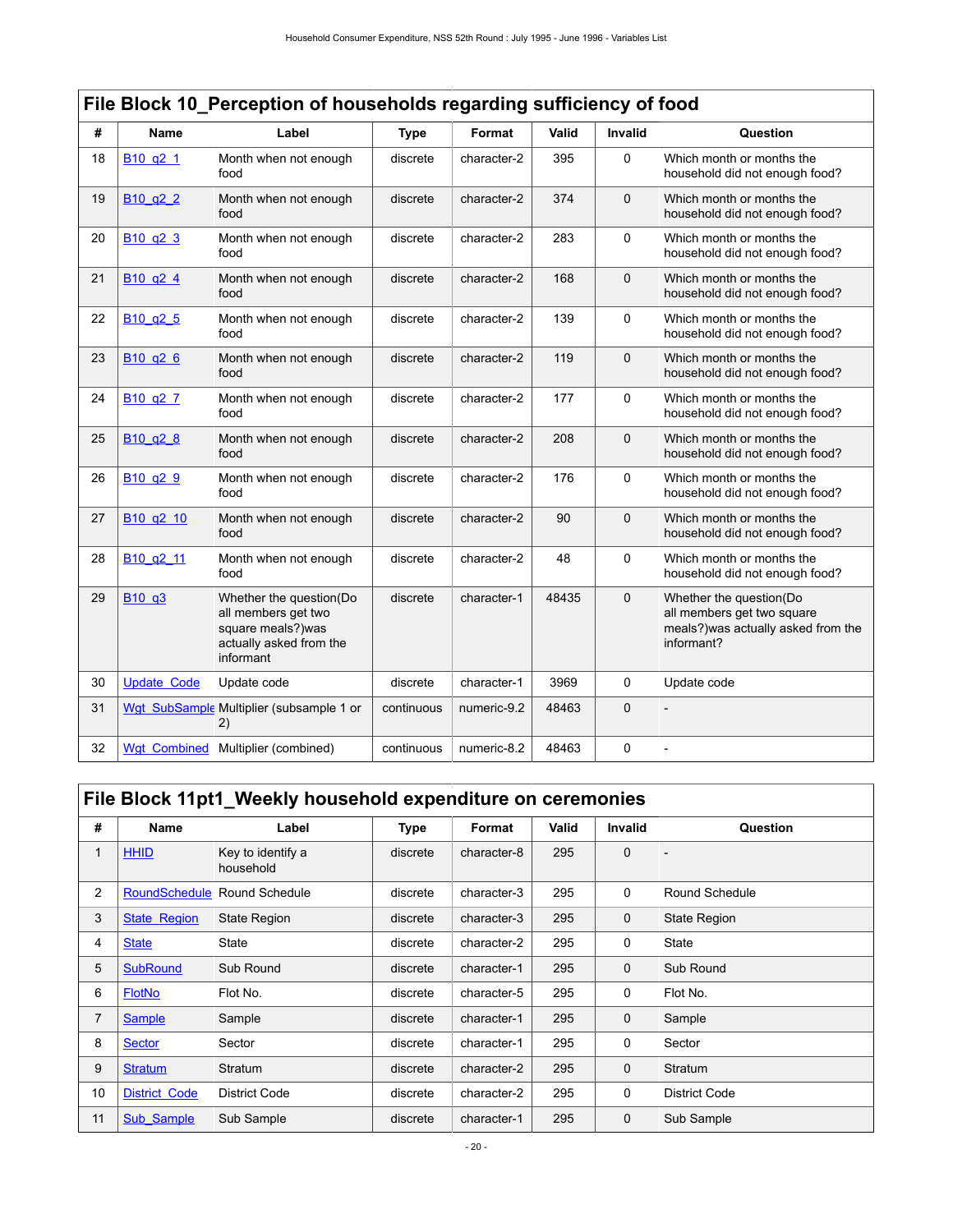|    | File Block 11pt1_Weekly household expenditure on ceremonies |                                                              |             |             |       |                |                                                                                            |  |  |  |  |
|----|-------------------------------------------------------------|--------------------------------------------------------------|-------------|-------------|-------|----------------|--------------------------------------------------------------------------------------------|--|--|--|--|
| #  | <b>Name</b>                                                 | Label                                                        | <b>Type</b> | Format      | Valid | <b>Invalid</b> | Question                                                                                   |  |  |  |  |
| 12 | <b>Vill Blk Slno</b>                                        | Village/Bl. Srl. No.                                         | discrete    | character-5 | 295   | $\mathbf 0$    | Village/Bl. Srl. No.                                                                       |  |  |  |  |
| 13 | Sample Vill Blk                                             | Sample vill / Block No.                                      | discrete    | character-3 | 295   | $\mathbf 0$    | Sample vill / Block No.                                                                    |  |  |  |  |
| 14 |                                                             | Second Stratum 2nd stg strm / schedule<br>type               | discrete    | character-1 | 295   | $\mathbf 0$    | 2nd stg strm / Sch. Type                                                                   |  |  |  |  |
| 15 | Hhold no                                                    | Sample Household No.                                         | discrete    | character-2 | 295   | $\mathbf 0$    | Sample Household No.                                                                       |  |  |  |  |
| 16 | Level                                                       | Level                                                        | discrete    | character-2 | 295   | $\mathbf 0$    | Level                                                                                      |  |  |  |  |
| 17 | B <sub>11</sub> 1 q <sub>2</sub> 1                          | Serial no. of ceremony                                       | discrete    | character-3 | 295   | $\mathbf 0$    | Serial no. of ceremony                                                                     |  |  |  |  |
| 18 | B <sub>11</sub> 1 q <sub>2</sub> 3                          | Code (Ceremony)                                              | discrete    | character-1 | 249   | $\mathbf 0$    | Which ceremony did the household<br>perform during the last 7 days?                        |  |  |  |  |
| 19 | B <sub>11</sub> 1 q <sub>2</sub> 4                          | Expenditure incurred on<br>food                              | continuous  | numeric-6.0 | 284   | 11             | How much expenditure was incurred<br>on food in the ceremony?                              |  |  |  |  |
| 20 | B <sub>11</sub> 1 q <sub>2</sub> 5                          | Expenditure incurred on<br>fuel & light                      | continuous  | numeric-6.0 | 224   | 71             | How much expenditure was incurred<br>on fuel & light in the ceremony?                      |  |  |  |  |
| 21 | B <sub>11</sub> 1 q <sub>2</sub> 6                          | Expenditure incurred on<br>clothing & footwear               | continuous  | numeric-6.0 | 169   | 126            | How much expenditure was incurred<br>on clothing & footwear in the<br>ceremony?            |  |  |  |  |
| 22 | B <sub>11</sub> 1 q <sub>2</sub> 7                          | Expenditure incurred on<br>miscellaneous goods &<br>services | continuous  | numeric-7.0 | 160   | 135            | How much expenditure was incurred<br>on miscellaneous goods & services<br>in the ceremony? |  |  |  |  |
| 23 | B <sub>11</sub> 1 q <sub>2</sub> 8                          | Expenditure incurred on<br>durables                          | continuous  | numeric-6.0 | 64    | 231            | How much expenditure was incurred<br>on durables in the ceremony?                          |  |  |  |  |
| 24 | B <sub>11</sub> 1 q <sub>2</sub> 9                          | Expenditure incurred - All                                   | continuous  | numeric-7.0 | 295   | 0              |                                                                                            |  |  |  |  |
| 25 | <b>Update Code</b>                                          | Update code                                                  | discrete    | character-1 | 40    | $\mathbf 0$    | Update code                                                                                |  |  |  |  |
| 26 | <b>Wgt SubSample</b>                                        | Multiplier (subsample 1 or<br>2)                             | continuous  | numeric-8.2 | 295   | $\mathbf 0$    |                                                                                            |  |  |  |  |
| 27 | <b>Wgt Combined</b>                                         | Multiplier (combined)                                        | continuous  | numeric-8.2 | 295   | $\mathbf 0$    |                                                                                            |  |  |  |  |

# <span id="page-24-0"></span>**File Block 11pt2\_Annual household expenditure on ceremonies**

| #            | Name                 | Label                          | Type     | Format      | Valid | <b>Invalid</b> | Question                |
|--------------|----------------------|--------------------------------|----------|-------------|-------|----------------|-------------------------|
| $\mathbf{1}$ | <b>HHID</b>          | Key to identify a<br>household | discrete | character-8 | 3789  | $\mathbf 0$    |                         |
| 2            | <b>RoundSchedule</b> | Round Schedule                 | discrete | character-3 | 3789  | 0              | Round Schedule          |
| 3            | <b>State Region</b>  | State Region                   | discrete | character-3 | 3789  | $\mathbf 0$    | <b>State Region</b>     |
| 4            | <b>State</b>         | State                          | discrete | character-2 | 3789  | 0              | <b>State</b>            |
| 5            | <b>SubRound</b>      | Sub Round                      | discrete | character-1 | 3789  | $\mathbf 0$    | Sub Round               |
| 6            | <b>FlotNo</b>        | Flot No.                       | discrete | character-5 | 3789  | 0              | Flot No.                |
| 7            | <b>Sample</b>        | Sample                         | discrete | character-1 | 3789  | 0              | Sample                  |
| 8            | <b>Sector</b>        | Sector                         | discrete | character-1 | 3789  | 0              | Sector                  |
| 9            | <b>Stratum</b>       | Stratum                        | discrete | character-2 | 3789  | $\mathbf 0$    | Stratum                 |
| 10           | <b>District Code</b> | <b>District Code</b>           | discrete | character-2 | 3789  | 0              | <b>District Code</b>    |
| 11           | Sub Sample           | Sub Sample                     | discrete | character-1 | 3789  | $\mathbf 0$    | Sub Sample              |
| 12           | <b>Vill Blk Slno</b> | Village/Bl. Srl. No.           | discrete | character-5 | 3789  | 0              | Village/Bl. Srl. No.    |
| 13           | Sample Vill Blk      | Sample vill / Block No.        | discrete | character-3 | 3789  | 0              | Sample vill / Block No. |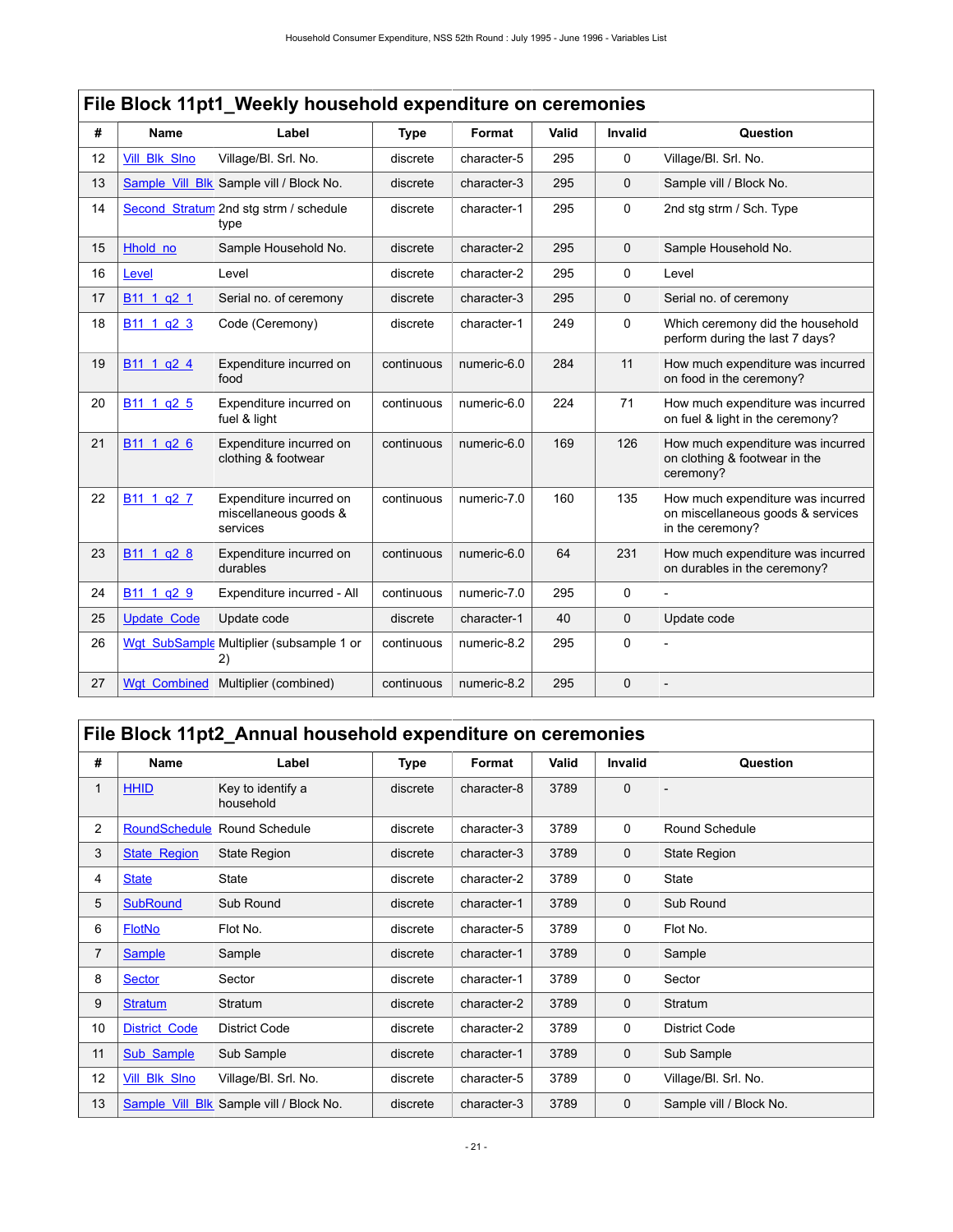|    | File Block 11pt2_Annual household expenditure on ceremonies |                                                              |             |             |       |                |                                                                                            |  |  |  |  |
|----|-------------------------------------------------------------|--------------------------------------------------------------|-------------|-------------|-------|----------------|--------------------------------------------------------------------------------------------|--|--|--|--|
| #  | <b>Name</b>                                                 | Label                                                        | <b>Type</b> | Format      | Valid | <b>Invalid</b> | Question                                                                                   |  |  |  |  |
| 14 |                                                             | Second Stratum 2nd stg strm / schedule<br>type               | discrete    | character-1 | 3789  | 0              | 2nd stg strm / Sch. Type                                                                   |  |  |  |  |
| 15 | Hhold no                                                    | Sample Household No.                                         | discrete    | character-2 | 3789  | $\mathbf 0$    | Sample Household No.                                                                       |  |  |  |  |
| 16 | Level                                                       | Level                                                        | discrete    | character-2 | 3789  | 0              | Level                                                                                      |  |  |  |  |
| 17 | B <sub>11</sub> 2 q <sub>2</sub> 1                          | Serial no. of ceremony                                       | discrete    | character-3 | 3789  | $\mathbf 0$    | Serial no. of ceremony                                                                     |  |  |  |  |
| 18 | B <sub>11</sub> 2 q <sub>2</sub> 3                          | Code (Ceremony)                                              | discrete    | character-1 | 3132  | $\Omega$       | Which ceremony did the household<br>perform during the last 365 days?                      |  |  |  |  |
| 19 | B <sub>11</sub> 2 q <sub>2</sub> 4                          | Expenditure incurred on<br>food                              | continuous  | numeric-7.0 | 3700  | 89             | How much expenditure was incurred<br>on food in the ceremony?                              |  |  |  |  |
| 20 | B <sub>11</sub> 2 q <sub>2</sub> 5                          | Expenditure incurred on<br>fuel & light                      | continuous  | numeric-6.0 | 3060  | 729            | How much expenditure was incurred<br>on fuel & light in the ceremony?                      |  |  |  |  |
| 21 | B <sub>11</sub> 2 q <sub>2</sub> 6                          | Expenditure incurred on<br>clothing & footwear               | continuous  | numeric-7.0 | 2574  | 1215           | How much expenditure was incurred<br>on clothing & footwear in the<br>ceremony?            |  |  |  |  |
| 22 | B <sub>11</sub> 2 q <sub>2</sub> 7                          | Expenditure incurred on<br>miscellaneous goods &<br>services | continuous  | numeric-7.0 | 2418  | 1371           | How much expenditure was incurred<br>on miscellaneous goods & services<br>in the ceremony? |  |  |  |  |
| 23 | B <sub>11</sub> 2 q <sub>2</sub> 8                          | Expenditure incurred on<br>durables                          | continuous  | numeric-7.0 | 1219  | 2570           | How much expenditure was incurred<br>on durables in the ceremony?                          |  |  |  |  |
| 24 | B <sub>11</sub> 2 q <sub>2</sub> 9                          | Expenditure incurred - All                                   | continuous  | numeric-7.0 | 3789  | $\Omega$       |                                                                                            |  |  |  |  |
| 25 | <b>Update Code</b>                                          | Update code                                                  | discrete    | character-1 | 462   | $\mathbf 0$    | Update code                                                                                |  |  |  |  |
| 26 |                                                             | Wgt SubSample Multiplier (subsample 1 or<br>2)               | continuous  | numeric-8.2 | 3789  | 0              |                                                                                            |  |  |  |  |
| 27 | <b>Wgt Combined</b>                                         | Multiplier (combined)                                        | continuous  | numeric-8.2 | 3789  | $\mathbf 0$    |                                                                                            |  |  |  |  |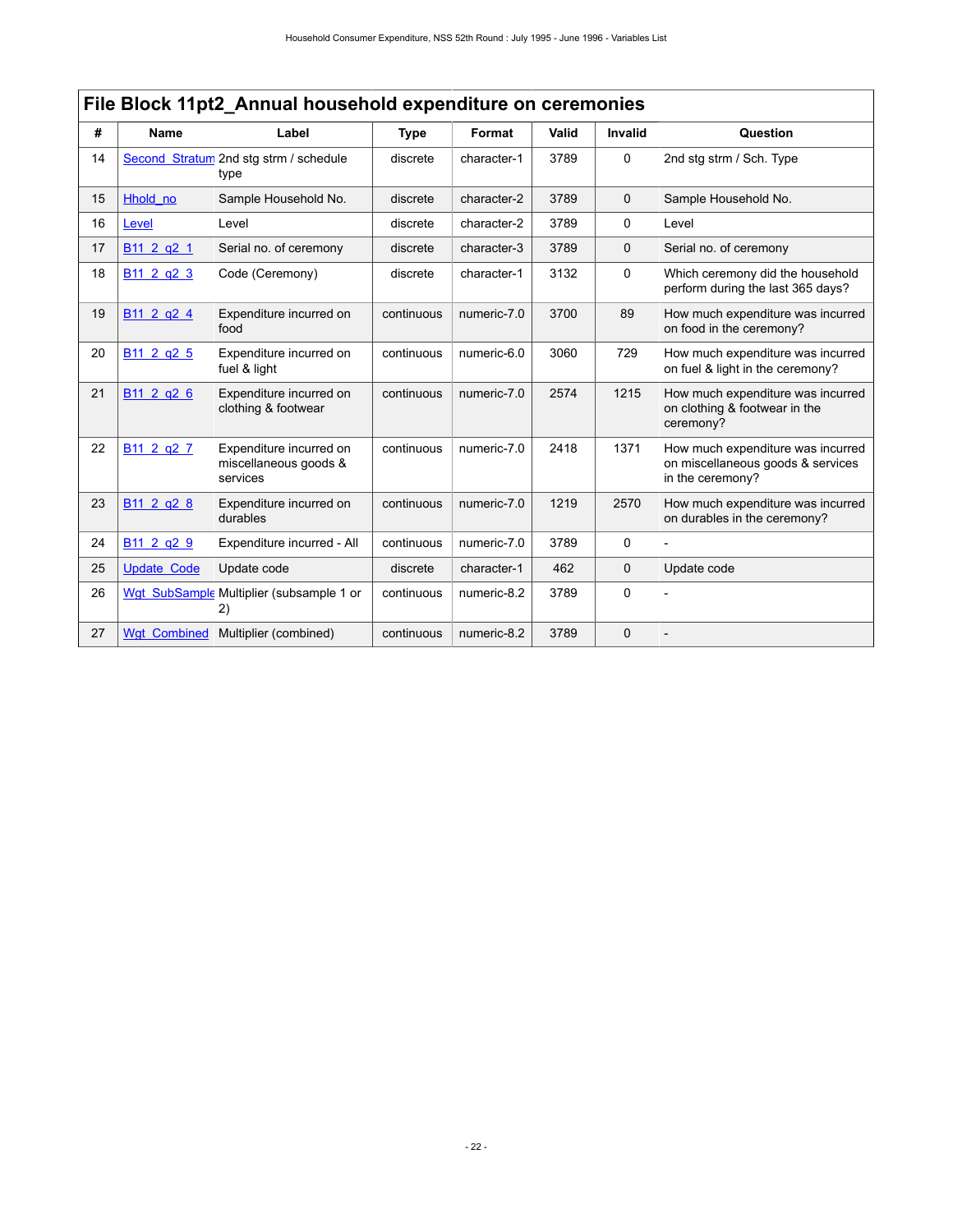# <span id="page-26-0"></span>**Variables Description**

**Dataset contains368 variable(s)**

<span id="page-26-7"></span><span id="page-26-6"></span><span id="page-26-5"></span><span id="page-26-4"></span><span id="page-26-3"></span><span id="page-26-2"></span><span id="page-26-1"></span>

|                                |             | <b>File Blocks 1,3_Household Characteristics</b>                                                                                                                                                                |       |            |        |  |  |  |  |
|--------------------------------|-------------|-----------------------------------------------------------------------------------------------------------------------------------------------------------------------------------------------------------------|-------|------------|--------|--|--|--|--|
|                                |             | #1 HHID: Primary key - unique identifier for identifying a household                                                                                                                                            |       |            |        |  |  |  |  |
| <b>Information</b>             |             | [Type= discrete] [Format=character] [Missing=*]                                                                                                                                                                 |       |            |        |  |  |  |  |
| <b>Statistics [NW/W]</b>       |             | [Valid=48637 /-] [Invalid=0 /-]                                                                                                                                                                                 |       |            |        |  |  |  |  |
| <b>Recoding and Derivation</b> |             | This variable has been derived for uniquely identifying a household by combining serial no. of Village/Block, 2nd<br>stg strm and Sample Household Number.                                                      |       |            |        |  |  |  |  |
|                                |             | #2 RoundSchedule: Round Schedule                                                                                                                                                                                |       |            |        |  |  |  |  |
| <b>Information</b>             |             | [Type= discrete] [Format=character] [Missing=*]                                                                                                                                                                 |       |            |        |  |  |  |  |
| Statistics [NW/W]              |             | [Valid=48637 /-] [Invalid=0 /-]                                                                                                                                                                                 |       |            |        |  |  |  |  |
| Literal question               |             | Round Schedule                                                                                                                                                                                                  |       |            |        |  |  |  |  |
| Value                          | Label       |                                                                                                                                                                                                                 | Cases | Percentage |        |  |  |  |  |
| 521                            |             |                                                                                                                                                                                                                 | 48637 |            | 100.0% |  |  |  |  |
|                                |             | Warning: these figures indicate the number of cases found in the data file. They cannot be interpreted as summary statistics of the population of interest.                                                     |       |            |        |  |  |  |  |
| #3 State_Region: State Region  |             |                                                                                                                                                                                                                 |       |            |        |  |  |  |  |
| <b>Information</b>             |             | [Type= discrete] [Format=character] [Missing=*]                                                                                                                                                                 |       |            |        |  |  |  |  |
| <b>Statistics [NW/W]</b>       |             | [Valid=48637 /-] [Invalid=0 /-]                                                                                                                                                                                 |       |            |        |  |  |  |  |
| <b>Definition</b>              |             | Regions are hierarchical domains of study below the level of State/ Union Territory in the NSS.                                                                                                                 |       |            |        |  |  |  |  |
| <b>Literal question</b>        |             | <b>State Region</b>                                                                                                                                                                                             |       |            |        |  |  |  |  |
| #4 State: State                |             |                                                                                                                                                                                                                 |       |            |        |  |  |  |  |
| <b>Information</b>             |             | [Type= discrete] [Format=character] [Missing=*]                                                                                                                                                                 |       |            |        |  |  |  |  |
| <b>Statistics [NW/W]</b>       |             | [Valid=48637 /-] [Invalid=0 /-]                                                                                                                                                                                 |       |            |        |  |  |  |  |
| <b>Literal question</b>        |             | State                                                                                                                                                                                                           |       |            |        |  |  |  |  |
| <b>Recoding and Derivation</b> |             | This variable has been derived from the variable "State Region" to enable the users to easily access state wise<br>data.                                                                                        |       |            |        |  |  |  |  |
|                                |             | Frequency table not shown (32 Modalities)                                                                                                                                                                       |       |            |        |  |  |  |  |
| #5 SubRound: Sub Round         |             |                                                                                                                                                                                                                 |       |            |        |  |  |  |  |
| <b>Information</b>             |             | [Type= discrete] [Format=character] [Missing=*]                                                                                                                                                                 |       |            |        |  |  |  |  |
| Statistics [NW/ W]             |             | [Valid=48637 /-] [Invalid=0 /-]                                                                                                                                                                                 |       |            |        |  |  |  |  |
| <b>Definition</b>              |             | The survey period of one year of this round was divided into four sub-rounds of three months duration. Equal<br>number of sample villages and blocks were allotted for survey in each of these four sub-rounds. |       |            |        |  |  |  |  |
| Literal question               |             | Sub Round                                                                                                                                                                                                       |       |            |        |  |  |  |  |
| Value                          | Label       |                                                                                                                                                                                                                 | Cases | Percentage |        |  |  |  |  |
| $\mathbf{1}$                   | Sub round 1 |                                                                                                                                                                                                                 | 12288 |            | 25.3%  |  |  |  |  |
| $\overline{2}$                 | Sub round 2 |                                                                                                                                                                                                                 | 12145 |            | 25.0%  |  |  |  |  |
| 3                              | Sub round 3 |                                                                                                                                                                                                                 | 12134 |            | 24.9%  |  |  |  |  |
| $\overline{4}$                 | Sub round 4 |                                                                                                                                                                                                                 | 12070 |            | 24.8%  |  |  |  |  |
|                                |             | Warning: these figures indicate the number of cases found in the data file. They cannot be interpreted as summary statistics of the population of interest.                                                     |       |            |        |  |  |  |  |
| #6 FlotNo: Flot No.            |             |                                                                                                                                                                                                                 |       |            |        |  |  |  |  |
| <b>Information</b>             |             | [Type= discrete] [Format=character] [Missing=*]                                                                                                                                                                 |       |            |        |  |  |  |  |
| Statistics [NW/W]              |             | [Valid=48637 /-] [Invalid=0 /-]                                                                                                                                                                                 |       |            |        |  |  |  |  |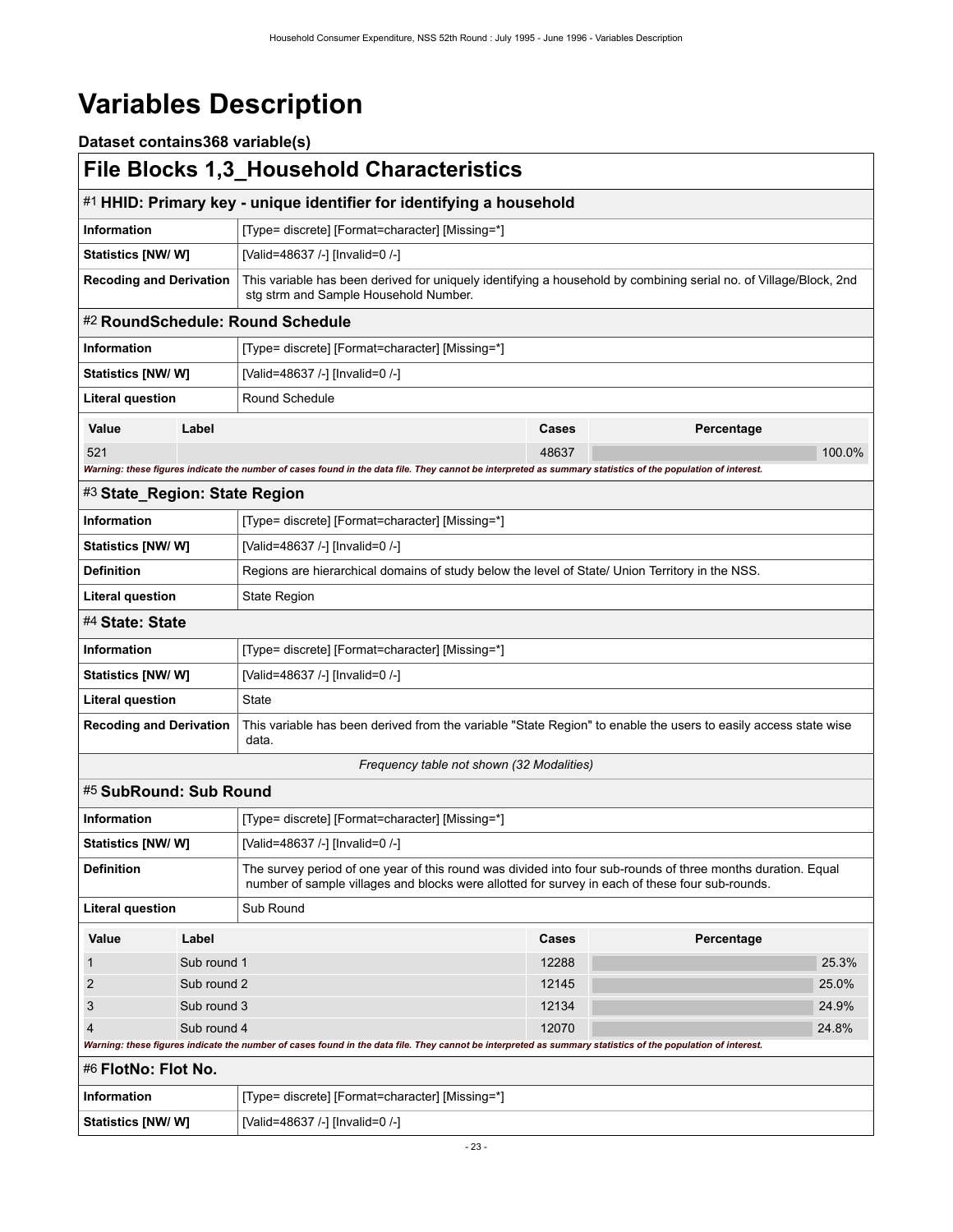<span id="page-27-4"></span><span id="page-27-3"></span><span id="page-27-2"></span><span id="page-27-1"></span><span id="page-27-0"></span>

| #6 FlotNo: Flot No.              |       |                                                                                                                                                                                                                                                                                                                                                                                                                                                                                                                                                                                                                                                                                                                                                                                                                                                                                                                         |       |            |       |
|----------------------------------|-------|-------------------------------------------------------------------------------------------------------------------------------------------------------------------------------------------------------------------------------------------------------------------------------------------------------------------------------------------------------------------------------------------------------------------------------------------------------------------------------------------------------------------------------------------------------------------------------------------------------------------------------------------------------------------------------------------------------------------------------------------------------------------------------------------------------------------------------------------------------------------------------------------------------------------------|-------|------------|-------|
| <b>Literal question</b>          |       | Flot No.                                                                                                                                                                                                                                                                                                                                                                                                                                                                                                                                                                                                                                                                                                                                                                                                                                                                                                                |       |            |       |
| <b>Recoding and Derivation</b>   |       | This round contains some variables which are not in the questionnaire. These variables have been calculated for<br>the purpose of specific tabulation for which documentation is not available. The user may ignore them.                                                                                                                                                                                                                                                                                                                                                                                                                                                                                                                                                                                                                                                                                               |       |            |       |
| #7 Sample: Sample                |       |                                                                                                                                                                                                                                                                                                                                                                                                                                                                                                                                                                                                                                                                                                                                                                                                                                                                                                                         |       |            |       |
| <b>Information</b>               |       | [Type= discrete] [Format=character] [Missing=*]                                                                                                                                                                                                                                                                                                                                                                                                                                                                                                                                                                                                                                                                                                                                                                                                                                                                         |       |            |       |
| Statistics [NW/W]                |       | [Valid=48637 /-] [Invalid=0 /-]                                                                                                                                                                                                                                                                                                                                                                                                                                                                                                                                                                                                                                                                                                                                                                                                                                                                                         |       |            |       |
| <b>Literal question</b>          |       | Sample                                                                                                                                                                                                                                                                                                                                                                                                                                                                                                                                                                                                                                                                                                                                                                                                                                                                                                                  |       |            |       |
| #8 Sector: Sector                |       |                                                                                                                                                                                                                                                                                                                                                                                                                                                                                                                                                                                                                                                                                                                                                                                                                                                                                                                         |       |            |       |
| Information                      |       | [Type= discrete] [Format=character] [Missing=*]                                                                                                                                                                                                                                                                                                                                                                                                                                                                                                                                                                                                                                                                                                                                                                                                                                                                         |       |            |       |
| Statistics [NW/W]                |       | [Valid=48637 /-] [Invalid=0 /-]                                                                                                                                                                                                                                                                                                                                                                                                                                                                                                                                                                                                                                                                                                                                                                                                                                                                                         |       |            |       |
| <b>Definition</b>                |       | Sector: A word used for the rural-urban demarcation.                                                                                                                                                                                                                                                                                                                                                                                                                                                                                                                                                                                                                                                                                                                                                                                                                                                                    |       |            |       |
| Literal question                 |       | Sector                                                                                                                                                                                                                                                                                                                                                                                                                                                                                                                                                                                                                                                                                                                                                                                                                                                                                                                  |       |            |       |
| Value                            | Label |                                                                                                                                                                                                                                                                                                                                                                                                                                                                                                                                                                                                                                                                                                                                                                                                                                                                                                                         | Cases | Percentage |       |
| 1                                | Rural |                                                                                                                                                                                                                                                                                                                                                                                                                                                                                                                                                                                                                                                                                                                                                                                                                                                                                                                         | 28857 |            | 59.3% |
| 2                                | Urban |                                                                                                                                                                                                                                                                                                                                                                                                                                                                                                                                                                                                                                                                                                                                                                                                                                                                                                                         | 19780 |            | 40.7% |
|                                  |       | Warning: these figures indicate the number of cases found in the data file. They cannot be interpreted as summary statistics of the population of interest.                                                                                                                                                                                                                                                                                                                                                                                                                                                                                                                                                                                                                                                                                                                                                             |       |            |       |
| #9 Stratum: Stratum              |       |                                                                                                                                                                                                                                                                                                                                                                                                                                                                                                                                                                                                                                                                                                                                                                                                                                                                                                                         |       |            |       |
| Information                      |       | [Type= discrete] [Format=character] [Missing=*]                                                                                                                                                                                                                                                                                                                                                                                                                                                                                                                                                                                                                                                                                                                                                                                                                                                                         |       |            |       |
| Statistics [NW/W]                |       | [Valid=48637 /-] [Invalid=0 /-]                                                                                                                                                                                                                                                                                                                                                                                                                                                                                                                                                                                                                                                                                                                                                                                                                                                                                         |       |            |       |
| <b>Definition</b>                |       | Within each district of a State/ UT, two basic strata were formed:<br>(i) rural stratum comprising of all rural areas of the district and (ii) urban stratum comprising of all the urban areas<br>of the district.                                                                                                                                                                                                                                                                                                                                                                                                                                                                                                                                                                                                                                                                                                      |       |            |       |
| Literal question                 |       | Stratum                                                                                                                                                                                                                                                                                                                                                                                                                                                                                                                                                                                                                                                                                                                                                                                                                                                                                                                 |       |            |       |
| #10 District_Code: District Code |       |                                                                                                                                                                                                                                                                                                                                                                                                                                                                                                                                                                                                                                                                                                                                                                                                                                                                                                                         |       |            |       |
| <b>Information</b>               |       | [Type= discrete] [Format=character] [Missing=*]                                                                                                                                                                                                                                                                                                                                                                                                                                                                                                                                                                                                                                                                                                                                                                                                                                                                         |       |            |       |
| <b>Statistics [NW/W]</b>         |       | [Valid=48637 /-] [Invalid=0 /-]                                                                                                                                                                                                                                                                                                                                                                                                                                                                                                                                                                                                                                                                                                                                                                                                                                                                                         |       |            |       |
| <b>Literal question</b>          |       | <b>District Code</b>                                                                                                                                                                                                                                                                                                                                                                                                                                                                                                                                                                                                                                                                                                                                                                                                                                                                                                    |       |            |       |
| #11 Sub_Sample: Sub Sample       |       |                                                                                                                                                                                                                                                                                                                                                                                                                                                                                                                                                                                                                                                                                                                                                                                                                                                                                                                         |       |            |       |
| Information                      |       | [Type= discrete] [Format=character] [Missing=*]                                                                                                                                                                                                                                                                                                                                                                                                                                                                                                                                                                                                                                                                                                                                                                                                                                                                         |       |            |       |
| <b>Statistics [NW/W]</b>         |       | [Valid=48637 /-] [Invalid=0 /-]                                                                                                                                                                                                                                                                                                                                                                                                                                                                                                                                                                                                                                                                                                                                                                                                                                                                                         |       |            |       |
| <b>Definition</b>                |       | An important feature of the NSS sampling design is that the total sample of first stage units is drawn in the form<br>of two or more independent and parallel samples, termed as interpenetrating sub-samples. Each sub-sample is<br>drawn by the same<br>sampling scheme and is capable of providing valid estimates of the population parameters. The comparison of<br>sub-sample wise estimates shows the margin of uncertainty associated with the combined sample estimate.<br>Interpenetrating sub-samples have been used in NSS (i) to obtain valid estimates from each sub-round (season)<br>of the survey round, and (ii) to ensure that Central and State samples for any State/ UT cover independent and<br>equally valid samples of units.<br>The samples surveyed by the NSSO staff are termed as Central sample and the matched samples surveyed by<br>State Government staff are termed as State sample. |       |            |       |
| <b>Literal question</b>          |       | Sub Sample                                                                                                                                                                                                                                                                                                                                                                                                                                                                                                                                                                                                                                                                                                                                                                                                                                                                                                              |       |            |       |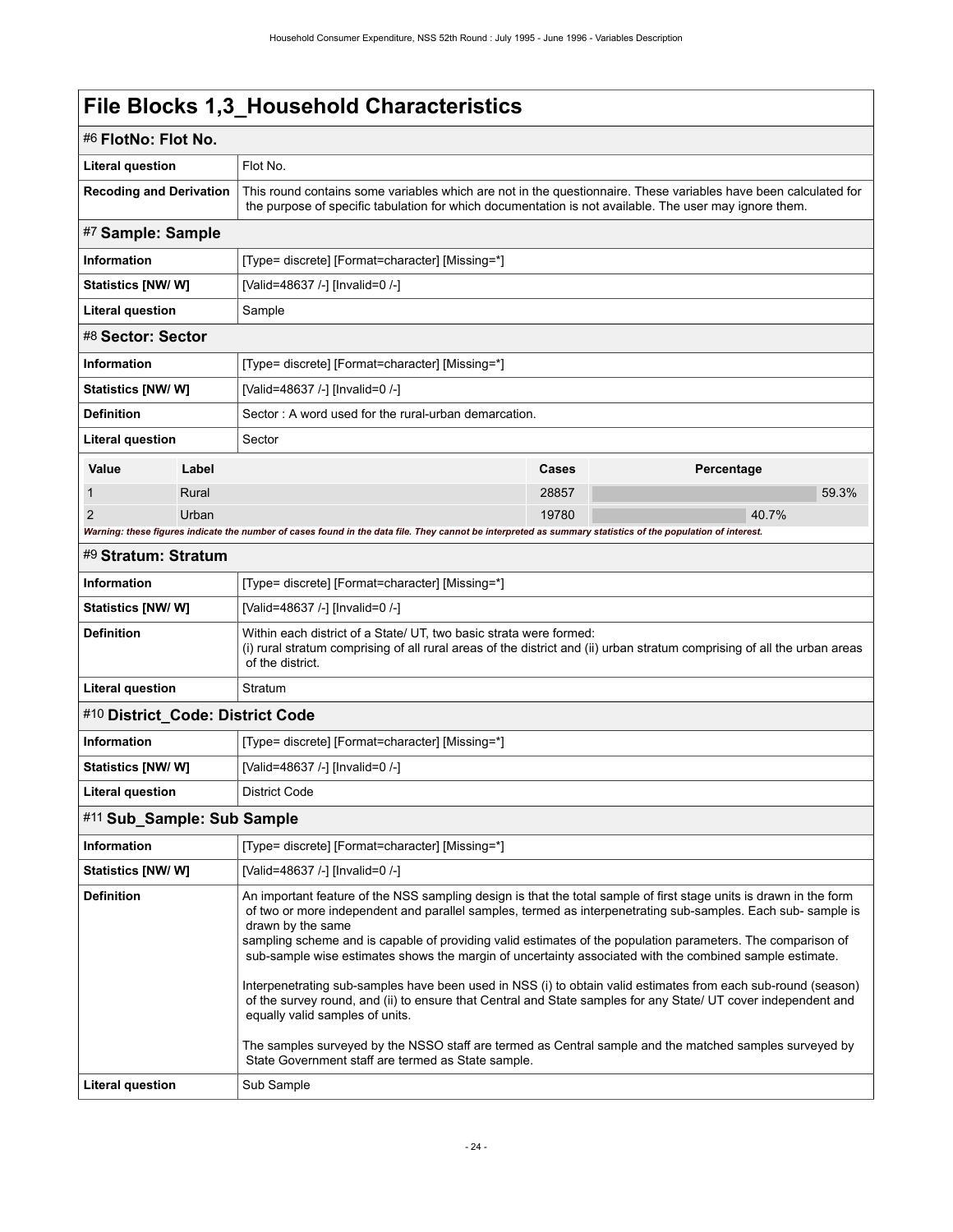<span id="page-28-6"></span><span id="page-28-5"></span><span id="page-28-4"></span><span id="page-28-3"></span><span id="page-28-2"></span><span id="page-28-1"></span><span id="page-28-0"></span>

| #11 Sub_Sample: Sub Sample    |                                                      |                                                                                                                                                                                      |                |            |                |
|-------------------------------|------------------------------------------------------|--------------------------------------------------------------------------------------------------------------------------------------------------------------------------------------|----------------|------------|----------------|
| Value                         | Label                                                |                                                                                                                                                                                      | <b>Cases</b>   | Percentage |                |
| 1<br>Central sample           |                                                      |                                                                                                                                                                                      | 24302<br>24335 |            | 50.0%<br>50.0% |
| $\overline{2}$                | State sample                                         | Warning: these figures indicate the number of cases found in the data file. They cannot be interpreted as summary statistics of the population of interest.                          |                |            |                |
|                               |                                                      | #12 Vill_Blk_SIno: Village/Bl. Srl. No.                                                                                                                                              |                |            |                |
| <b>Information</b>            |                                                      | [Type= discrete] [Format=character] [Missing=*]                                                                                                                                      |                |            |                |
| <b>Statistics [NW/ W]</b>     |                                                      | [Valid=48637 /-] [Invalid=0 /-]                                                                                                                                                      |                |            |                |
| <b>Literal question</b>       |                                                      | Village/Bl. Srl. No.                                                                                                                                                                 |                |            |                |
|                               |                                                      | #13 Sample_Vill_Blk_No: Sample vill / Block No.                                                                                                                                      |                |            |                |
| Information                   |                                                      | [Type= discrete] [Format=character] [Missing=*]                                                                                                                                      |                |            |                |
| Statistics [NW/ W]            |                                                      | [Valid=48637 /-] [Invalid=0 /-]                                                                                                                                                      |                |            |                |
| <b>Literal question</b>       |                                                      | Sample vill / Block No.                                                                                                                                                              |                |            |                |
|                               |                                                      | #14 Second_Stratum: 2nd stg strm / schedule type                                                                                                                                     |                |            |                |
| Information                   |                                                      | [Type= discrete] [Format=character] [Missing=*]                                                                                                                                      |                |            |                |
| <b>Statistics [NW/ W]</b>     |                                                      | [Valid=48637 /-] [Invalid=0 /-]                                                                                                                                                      |                |            |                |
| <b>Literal question</b>       |                                                      | 2nd stg strm / Sch. Type                                                                                                                                                             |                |            |                |
| <b>Notes</b>                  |                                                      | Two different 1.0 schedules have been designed for canvassing in two sub-samples of 52nd round. SS-2<br>schedules is different from the usual (SS-1) schedule.                       |                |            |                |
|                               | #15 Hhold_no: Sample Household No.                   |                                                                                                                                                                                      |                |            |                |
| Information                   |                                                      | [Type= discrete] [Format=character] [Missing=*]                                                                                                                                      |                |            |                |
| <b>Statistics [NW/ W]</b>     |                                                      | [Valid=48637 /-] [Invalid=0 /-]                                                                                                                                                      |                |            |                |
| <b>Literal question</b>       |                                                      | Sample Household No.                                                                                                                                                                 |                |            |                |
| #16 Level: Level              |                                                      |                                                                                                                                                                                      |                |            |                |
| Information                   |                                                      | [Type= discrete] [Format=character] [Missing=*]                                                                                                                                      |                |            |                |
| <b>Statistics [NW/ W]</b>     |                                                      | [Valid=48637 /-] [Invalid=0 /-]                                                                                                                                                      |                |            |                |
| <b>Literal question</b>       |                                                      | Level                                                                                                                                                                                |                |            |                |
| Value                         | Label                                                |                                                                                                                                                                                      | <b>Cases</b>   | Percentage |                |
| 01                            |                                                      |                                                                                                                                                                                      | 48637          |            | 100.0%         |
|                               |                                                      | Warning: these figures indicate the number of cases found in the data file. They cannot be interpreted as summary statistics of the population of interest.                          |                |            |                |
|                               |                                                      | #17 Informant Srl No: Informant's Serial Number                                                                                                                                      |                |            |                |
| <b>Information</b>            |                                                      | [Type= discrete] [Format=character] [Missing=*]                                                                                                                                      |                |            |                |
| <b>Statistics [NW/W]</b>      |                                                      | [Valid=48605 /-] [Invalid=0 /-]                                                                                                                                                      |                |            |                |
|                               | Informant's Serial Number<br><b>Literal question</b> |                                                                                                                                                                                      |                |            |                |
| #18 Resp_Code: Response Code  |                                                      |                                                                                                                                                                                      |                |            |                |
| Information                   |                                                      | [Type= discrete] [Format=character] [Missing=*]                                                                                                                                      |                |            |                |
| <b>Statistics [NW/ W]</b>     |                                                      | [Valid=47407 /-] [Invalid=0 /-]                                                                                                                                                      |                |            |                |
| Literal question              |                                                      | Response Code                                                                                                                                                                        |                |            |                |
| Interviewer's<br>instructions |                                                      | The type of informant, considering his cooperation and capability in providing the required information, will be<br>recorded against this item in terms of specified response codes. |                |            |                |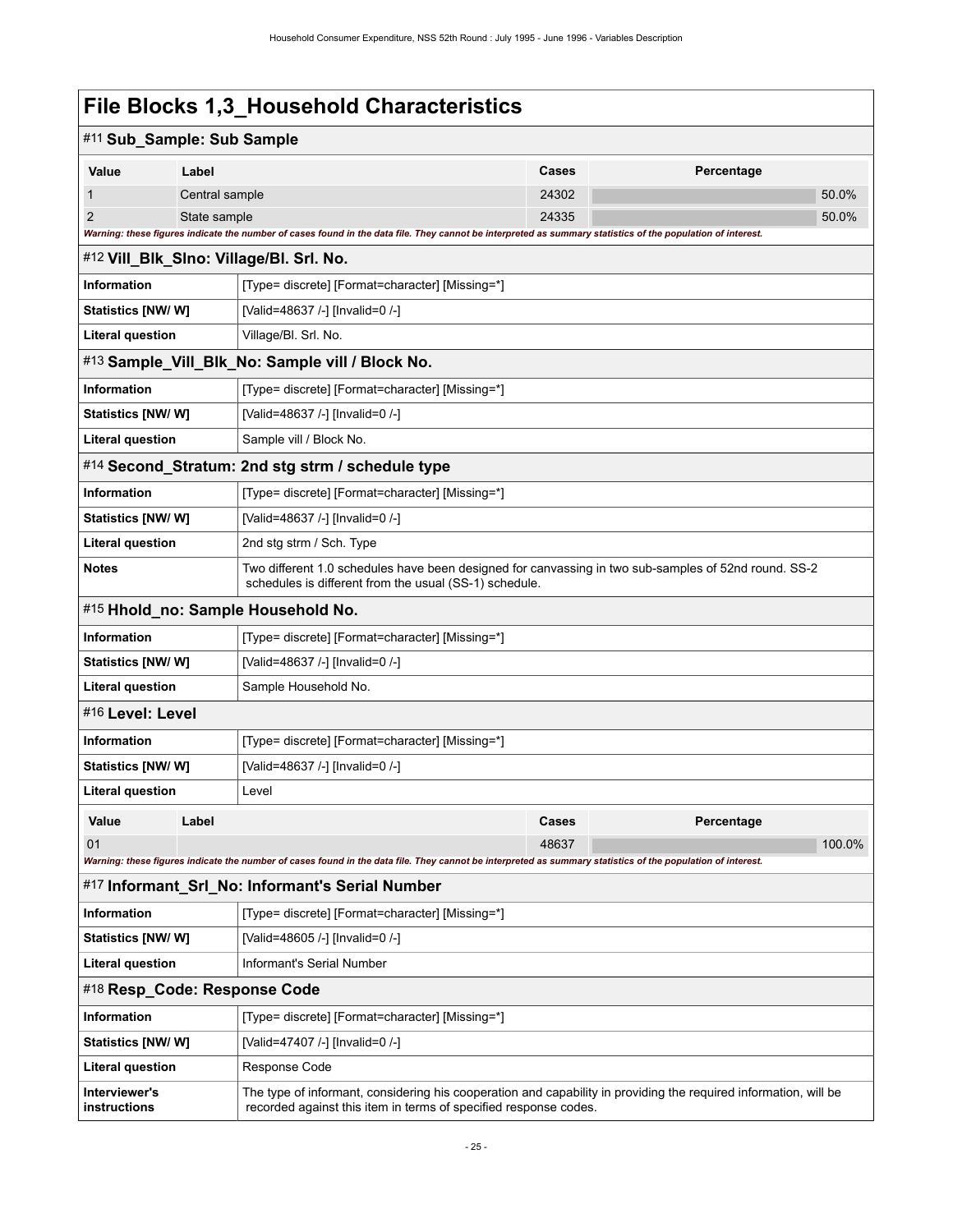# #18 **Resp\_Code: Response Code**

| . –            |                             |       |            |
|----------------|-----------------------------|-------|------------|
| Value          | Label                       | Cases | Percentage |
| $\mathbf 0$    | Not reported                |       | $0.0\%$    |
|                | Cooperative & capable       | 35519 | 74.9%      |
| 2              | Cooperative but not capable | 10673 | 22.5%      |
| 3              | <b>Busy</b>                 | 1205  | 2.5%       |
| $\overline{4}$ | Reluctant                   | 6     | 0.0%       |
| 9              | <b>Others</b>               | 3     | 0.0%       |

*Warning: these figures indicate the number of cases found in the data file. They cannot be interpreted as summary statistics of the population of interest.*

### <span id="page-29-0"></span>#19 **Survey\_Code: Survey Code**

| <b>Information</b>            |                             | [Type= discrete] [Format=character] [Missing=*]                                                                                                                                                                                                                                                                                                                                                                                                                                                                                                                                                                                    |       |            |       |
|-------------------------------|-----------------------------|------------------------------------------------------------------------------------------------------------------------------------------------------------------------------------------------------------------------------------------------------------------------------------------------------------------------------------------------------------------------------------------------------------------------------------------------------------------------------------------------------------------------------------------------------------------------------------------------------------------------------------|-------|------------|-------|
| Statistics [NW/W]             |                             | [Valid=48637 /-] [Invalid=0 /-]                                                                                                                                                                                                                                                                                                                                                                                                                                                                                                                                                                                                    |       |            |       |
| <b>Literal question</b>       |                             | Survey Code                                                                                                                                                                                                                                                                                                                                                                                                                                                                                                                                                                                                                        |       |            |       |
| Interviewer's<br>instructions |                             | Survey code: Whether the originally selected sample household has been surveyed or a substituted household<br>has been surveyed will be indicated against this item by recording '1' if it is the originally selected sample<br>household, and '2' if it is the substituted one. If neither the originally selected household nor the substituted<br>household could be surveyed i.e., if the sample household was a casualty, code '3' would be recorded. In such<br>cases only blocks 0,1, 2, 13 and 14 will be filled up and on the top of the front page of the schedule the word<br>'CASUALTY' will be written and underlined |       |            |       |
| Value                         | Label                       |                                                                                                                                                                                                                                                                                                                                                                                                                                                                                                                                                                                                                                    | Cases | Percentage |       |
|                               |                             | Original household surveyed                                                                                                                                                                                                                                                                                                                                                                                                                                                                                                                                                                                                        | 47295 |            | 97.2% |
| $\mathcal{P}$                 |                             | Substitute household surveyed                                                                                                                                                                                                                                                                                                                                                                                                                                                                                                                                                                                                      | 1288  | 2.6%       |       |
| 3                             | Casualty (nothing surveyed) |                                                                                                                                                                                                                                                                                                                                                                                                                                                                                                                                                                                                                                    | 54    | 0.1%       |       |

*Warning: these figures indicate the number of cases found in the data file. They cannot be interpreted as summary statistics of the population of interest.*

### <span id="page-29-1"></span>#20 **Substn\_Code: Reason for substitution**

| Information                   | [Type= discrete] [Format=character] [Missing=*]                                                                                                                                                                  |
|-------------------------------|------------------------------------------------------------------------------------------------------------------------------------------------------------------------------------------------------------------|
| <b>Statistics [NW/ W]</b>     | [Valid=1342 /-] [Invalid=0 /-]                                                                                                                                                                                   |
| Literal question              | Reason for substitution                                                                                                                                                                                          |
| Interviewer's<br>instructions | Reason for substitution: For the originally selected sample household which could not be surveyed, the reason<br>for its becoming a casualty will be recorded against this item in terms of the specified codes. |

| Value | Label                     | <b>Cases</b> | Percentage |
|-------|---------------------------|--------------|------------|
|       | Informant busy            | 965          | 71.9%      |
|       | Members away from home    | 207          | 15.4%      |
| -3    | Informant non-cooperative |              | 0.0%       |
| 9     | <b>Others</b>             | 170          | 12.7%      |

*Warning: these figures indicate the number of cases found in the data file. They cannot be interpreted as summary statistics of the population of interest.*

<span id="page-29-3"></span><span id="page-29-2"></span>

| #21 TimeToCanvass: Time taken to canvass sch. |                                                 |
|-----------------------------------------------|-------------------------------------------------|
| <b>Information</b>                            | [Type= discrete] [Format=character] [Missing=*] |
| Statistics [NW/ W]                            | [Valid=48059 /-] [Invalid=0 /-]                 |
| <b>Literal question</b>                       | How much time was taken to canvass schedule?    |
| #22 DateOfSurvey: Date of survey              |                                                 |
| <b>Information</b>                            | [Type= discrete] [Format=character] [Missing=*] |
| Statistics [NW/ W]                            | [Valid=48518 /-] [Invalid=0 /-]                 |
| Literal question                              | Date of survey                                  |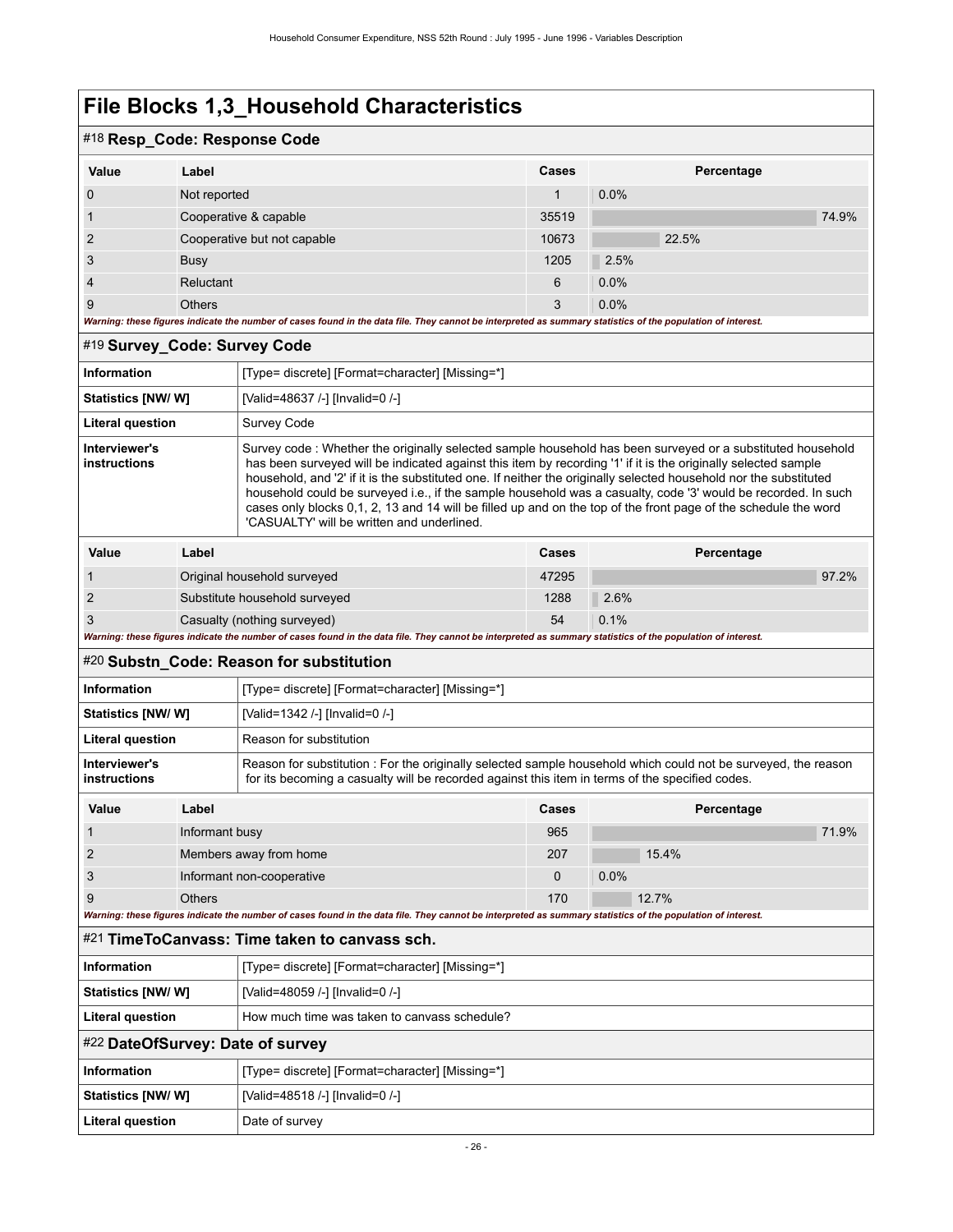# <span id="page-30-0"></span>#23 **B3\_q1: Household size**

| $\sim$ 80 G $\,$ . The assumed size  |                                                                                                                                                                                                                                                                                                                                                                                                                                                                                                                                                                                                                                                                                                                                                                                                                                                                              |  |
|--------------------------------------|------------------------------------------------------------------------------------------------------------------------------------------------------------------------------------------------------------------------------------------------------------------------------------------------------------------------------------------------------------------------------------------------------------------------------------------------------------------------------------------------------------------------------------------------------------------------------------------------------------------------------------------------------------------------------------------------------------------------------------------------------------------------------------------------------------------------------------------------------------------------------|--|
| <b>Information</b>                   | [Type= continuous] [Format=numeric] [Range= 1-34] [Missing=*]                                                                                                                                                                                                                                                                                                                                                                                                                                                                                                                                                                                                                                                                                                                                                                                                                |  |
| <b>Statistics [NW/W]</b>             | [Valid=48591 /-] [Invalid=46 /-] [Mean=4.909 /-] [StdDev=2.506 /-]                                                                                                                                                                                                                                                                                                                                                                                                                                                                                                                                                                                                                                                                                                                                                                                                           |  |
| <b>Definition</b>                    | Household:<br>A group of persons normally living together and taking food from a common kitchen constitutes a household.<br>The word "normally" means that temporary visitors are excluded but temporary stay-aways are included. Thus<br>a son or daughter residing in a hostel for studies is excluded from the household of his/her parents, but a                                                                                                                                                                                                                                                                                                                                                                                                                                                                                                                        |  |
|                                      | resident employee or resident domestic servant or paying guest (but not just a tenant in the house) is included<br>in the employer/host's household. "Living together" is usually given more importance than "sharing food from a<br>common kitchen" in drawing the boundaries of a household in case the two criteria are in conflict; however, in the<br>special case of a person taking food with his family but sleeping elsewhere (say in a shop or a different house)<br>due to space shortage, the household formed by such a person's family members is taken to include the person<br>also. Each inmate of a mess, hotel, boarding and lodging house, hostel, etc. is considered as a single-member<br>household except that a family living in a hotel (say) is considered as one household only; the same applies to<br>residential staff of such establishments. |  |
|                                      | Household size:<br>The size of a household is the total number of persons in the household.                                                                                                                                                                                                                                                                                                                                                                                                                                                                                                                                                                                                                                                                                                                                                                                  |  |
| <b>Literal question</b>              | How many members are there in the household?                                                                                                                                                                                                                                                                                                                                                                                                                                                                                                                                                                                                                                                                                                                                                                                                                                 |  |
| Interviewer's<br><b>instructions</b> | The size of the sample household i.e., the total number of persons normally residing together (i.e., under the<br>same roof) and taking food from the same kitchen (including temporary stayaways and excluding temporary<br>visitors) will be recorded against this item. This number will be same as the last serial number recorded in<br>column 1 of block 4.                                                                                                                                                                                                                                                                                                                                                                                                                                                                                                            |  |
| #24 B3_q2a: NIC Code                 |                                                                                                                                                                                                                                                                                                                                                                                                                                                                                                                                                                                                                                                                                                                                                                                                                                                                              |  |

<span id="page-30-1"></span>

| Information                          | [Type= discrete] [Format=character] [Missing=*]                                                                                                                                                                                                                                                                                                                                                                                                                                                                                                                                                                                                                                                                                                                                                                                                                                                                                                                                                                                                                                                                                                                                                                                                                                                                                                                                                                                                                                                                                                                                                                                                                                                                                                                                                                                                                                                                                                                  |
|--------------------------------------|------------------------------------------------------------------------------------------------------------------------------------------------------------------------------------------------------------------------------------------------------------------------------------------------------------------------------------------------------------------------------------------------------------------------------------------------------------------------------------------------------------------------------------------------------------------------------------------------------------------------------------------------------------------------------------------------------------------------------------------------------------------------------------------------------------------------------------------------------------------------------------------------------------------------------------------------------------------------------------------------------------------------------------------------------------------------------------------------------------------------------------------------------------------------------------------------------------------------------------------------------------------------------------------------------------------------------------------------------------------------------------------------------------------------------------------------------------------------------------------------------------------------------------------------------------------------------------------------------------------------------------------------------------------------------------------------------------------------------------------------------------------------------------------------------------------------------------------------------------------------------------------------------------------------------------------------------------------|
| Statistics [NW/W]                    | [Valid=46466 /-] [Invalid=0 /-]                                                                                                                                                                                                                                                                                                                                                                                                                                                                                                                                                                                                                                                                                                                                                                                                                                                                                                                                                                                                                                                                                                                                                                                                                                                                                                                                                                                                                                                                                                                                                                                                                                                                                                                                                                                                                                                                                                                                  |
| <b>Literal question</b>              | Which industry are the members of the household working in?                                                                                                                                                                                                                                                                                                                                                                                                                                                                                                                                                                                                                                                                                                                                                                                                                                                                                                                                                                                                                                                                                                                                                                                                                                                                                                                                                                                                                                                                                                                                                                                                                                                                                                                                                                                                                                                                                                      |
| Interviewer's<br><b>instructions</b> | The description of the principal household industry-occupation will be recorded in the space provided. The right<br>hand side of item 2 has been divided into two lines. The appropriate three digited industry code of the NIC 1987<br>will be recorded in the first line and the relevant occupation family of the NCO 1968 will be entered in the second<br>line.<br>To determine the principal household industry-occupation, the general procedure to be followed is to list all the<br>gainful<br>occupations pursued by the members of the household excluding those employed by the household and paying<br>guests (who in view of their staying and taking food in the household are considered as its normal members)<br>during the one year period preceding the date of survey, no matter whether such occupations are pursued by the<br>members in their principal or subsidiary (on the basis of earnings) capacity. Out of the occupations listed, that<br>one which fetched the maximum earnings to the household during the last 365 days preceding the date of survey<br>would be considered as the principal household occupation. It is quite possible that the household occupation,<br>thus determined as the principal one, may<br>be pursued in different industries by one or more members of the household. In such cases, the particular<br>industry out of all the different industries corresponding to the principal occupation, which fetched the maximum<br>earnings, should be considered as the principal industry of the household. In extreme cases, the earnings may<br>be equal in two different occupations or industry- occupation combinations. By convention, in such cases, priority<br>will be given to the occupation or industry-occupation combination of the senior most among the participating<br>members. For households deriving income from non-gainful activities only, a dash (-) may be put against this |
|                                      | item.                                                                                                                                                                                                                                                                                                                                                                                                                                                                                                                                                                                                                                                                                                                                                                                                                                                                                                                                                                                                                                                                                                                                                                                                                                                                                                                                                                                                                                                                                                                                                                                                                                                                                                                                                                                                                                                                                                                                                            |
| #25 B3_q2b: NCO Code                 |                                                                                                                                                                                                                                                                                                                                                                                                                                                                                                                                                                                                                                                                                                                                                                                                                                                                                                                                                                                                                                                                                                                                                                                                                                                                                                                                                                                                                                                                                                                                                                                                                                                                                                                                                                                                                                                                                                                                                                  |
| <b>Information</b>                   | [Type= discrete] [Format=character] [Missing=*]                                                                                                                                                                                                                                                                                                                                                                                                                                                                                                                                                                                                                                                                                                                                                                                                                                                                                                                                                                                                                                                                                                                                                                                                                                                                                                                                                                                                                                                                                                                                                                                                                                                                                                                                                                                                                                                                                                                  |

<span id="page-30-2"></span>

| Information               | [Type= discrete] [Format=character] [Missing=*]         |
|---------------------------|---------------------------------------------------------|
| <b>Statistics [NW/ W]</b> | [Valid=46411 /-] [Invalid=0 /-]                         |
| Literal question          | What is the occupation of the members of the household? |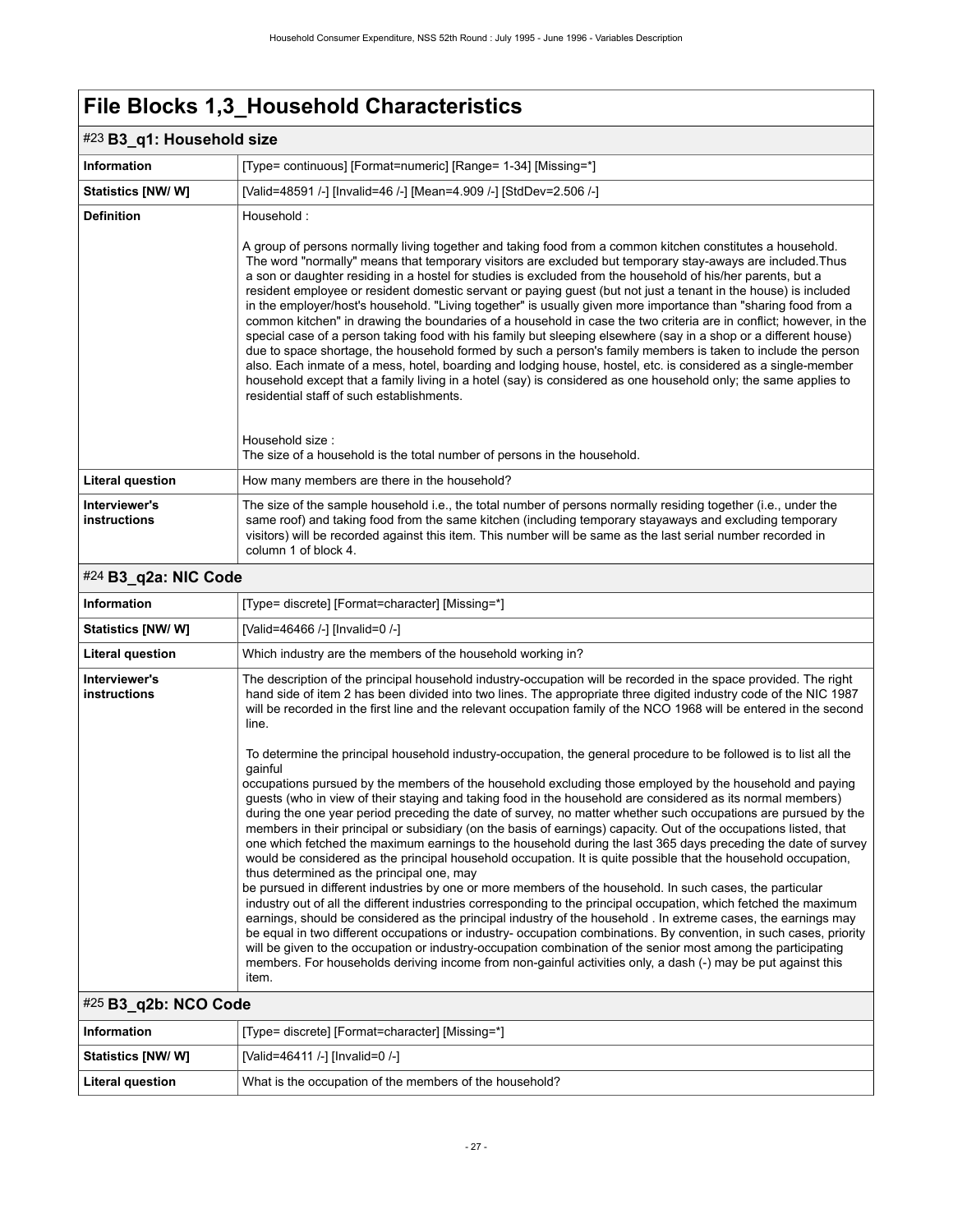# <span id="page-31-0"></span>#26 **B3\_q3: Household type**

| __                            |                                                                                                                                                                                                                                                                                                                                                                                                                   |
|-------------------------------|-------------------------------------------------------------------------------------------------------------------------------------------------------------------------------------------------------------------------------------------------------------------------------------------------------------------------------------------------------------------------------------------------------------------|
| Information                   | [Type= discrete] [Format=character] [Missing=*]                                                                                                                                                                                                                                                                                                                                                                   |
| <b>Statistics [NW/ W]</b>     | [Valid=48567 /-] [Invalid=0 /-]                                                                                                                                                                                                                                                                                                                                                                                   |
| Interviewer's<br>instructions | The household type code based on the means of livelihood of a household will be decided on the basis of the<br>source of the household's income during the 365 days preceding the date of survey. For this purpose, only the<br>household's income (net income and not gross income) from gainful employment will be considered; but the<br>incomes of servants and paying quests will not be taken into account. |

# <span id="page-31-1"></span>#27 **HH\_Type: Sector wise household type**

| Information        | [Type= discrete] [Format=character] [Missing=*]                                                                                                                                                            |
|--------------------|------------------------------------------------------------------------------------------------------------------------------------------------------------------------------------------------------------|
| Statistics [NW/ W] | [Valid=48637 /-] [Invalid=0 /-]                                                                                                                                                                            |
|                    | Recoding and Derivation   This variable has been derived by concatenating the variables "sector" and "household type" to enable the users<br>to easily access information on "sector wise household type". |

| Value                                                                                                                                                       | Label                                    | <b>Cases</b> | Percentage |  |
|-------------------------------------------------------------------------------------------------------------------------------------------------------------|------------------------------------------|--------------|------------|--|
| 10                                                                                                                                                          | invalid - rural                          | 16           | 0.0%       |  |
| 11                                                                                                                                                          | self-employed in non-agriculture - rural | 2723         | 5.6%       |  |
| 12                                                                                                                                                          | agricultural labour - rural              | 7520         | 15.5%      |  |
| 13                                                                                                                                                          | other labour - rural                     | 1863         | 3.8%       |  |
| 14                                                                                                                                                          | self-employed in agriculture - rural     | 13926        | 28.6%      |  |
| 19                                                                                                                                                          | Others - rural                           | 2809         | 5.8%       |  |
| 20                                                                                                                                                          | invalid - urban                          | 54           | 0.1%       |  |
| 21                                                                                                                                                          | self-employed - urban                    | 6996         | 14.4%      |  |
| 22                                                                                                                                                          | regular wage/salary earning - urban      | 8543         | 17.6%      |  |
| 23                                                                                                                                                          | casual labour - urban                    | 2523         | 5.2%       |  |
| 29                                                                                                                                                          | Others - urban                           | 1664         | 3.4%       |  |
| Warning: these figures indicate the number of cases found in the data file. They cannot be interpreted as summary statistics of the population of interest. |                                          |              |            |  |

### <span id="page-31-2"></span>#28 **B3\_q4: Social Group Code**

| Which social group do you belong to?<br><b>Literal question</b><br>Do you come under scheduled caste or scheduled tribe or others category?<br>Whether or not the household belongs to scheduled tribe or scheduled caste will be indicated against this item in<br>Interviewer's<br>terms of the specified codes.<br>instructions |  |
|------------------------------------------------------------------------------------------------------------------------------------------------------------------------------------------------------------------------------------------------------------------------------------------------------------------------------------|--|
|                                                                                                                                                                                                                                                                                                                                    |  |
|                                                                                                                                                                                                                                                                                                                                    |  |
| <b>Statistics [NW/W]</b><br>[Valid=48566 /-] [Invalid=0 /-]                                                                                                                                                                                                                                                                        |  |
| [Type= discrete] [Format=character] [Missing=*]<br><b>Information</b>                                                                                                                                                                                                                                                              |  |

| Value | Label                                                                                                                                       | Cases | Percentage |       |
|-------|---------------------------------------------------------------------------------------------------------------------------------------------|-------|------------|-------|
|       | Scheduled Tribe                                                                                                                             | 6313  | 13.0%      |       |
|       | <b>Scheduled Caste</b>                                                                                                                      | 8179  | 16.8%      |       |
| 9     | Others                                                                                                                                      | 34074 |            | 70.2% |
|       | The contract compared that can also concluded a constant and also the Microscopic Compared to compare capabate of also constants of barrook |       |            |       |

| Warning: these figures indicate the number of cases found in the data file. They cannot be interpreted as summary statistics of the population of interest. |  |  |
|-------------------------------------------------------------------------------------------------------------------------------------------------------------|--|--|
|                                                                                                                                                             |  |  |
|                                                                                                                                                             |  |  |

### <span id="page-31-3"></span>#29 **B3\_q5: Land possessed code**

| Information                   | [Type= discrete] [Format=character] [Missing=*]                                                                                                                                                                                                                                              |
|-------------------------------|----------------------------------------------------------------------------------------------------------------------------------------------------------------------------------------------------------------------------------------------------------------------------------------------|
| <b>Statistics [NW/ W]</b>     | [Valid=48295 /-] [Invalid=0 /-]                                                                                                                                                                                                                                                              |
| <b>Literal question</b>       | How much land does the household own?                                                                                                                                                                                                                                                        |
| Interviewer's<br>instructions | The area of land possessed will include land 'owned', 'leased in' and 'neither owned nor leased in' by the<br>household but exclude land 'leased out'. The total land area possessed by the household as on the date of<br>survey will be worked out and recorded against this item in code. |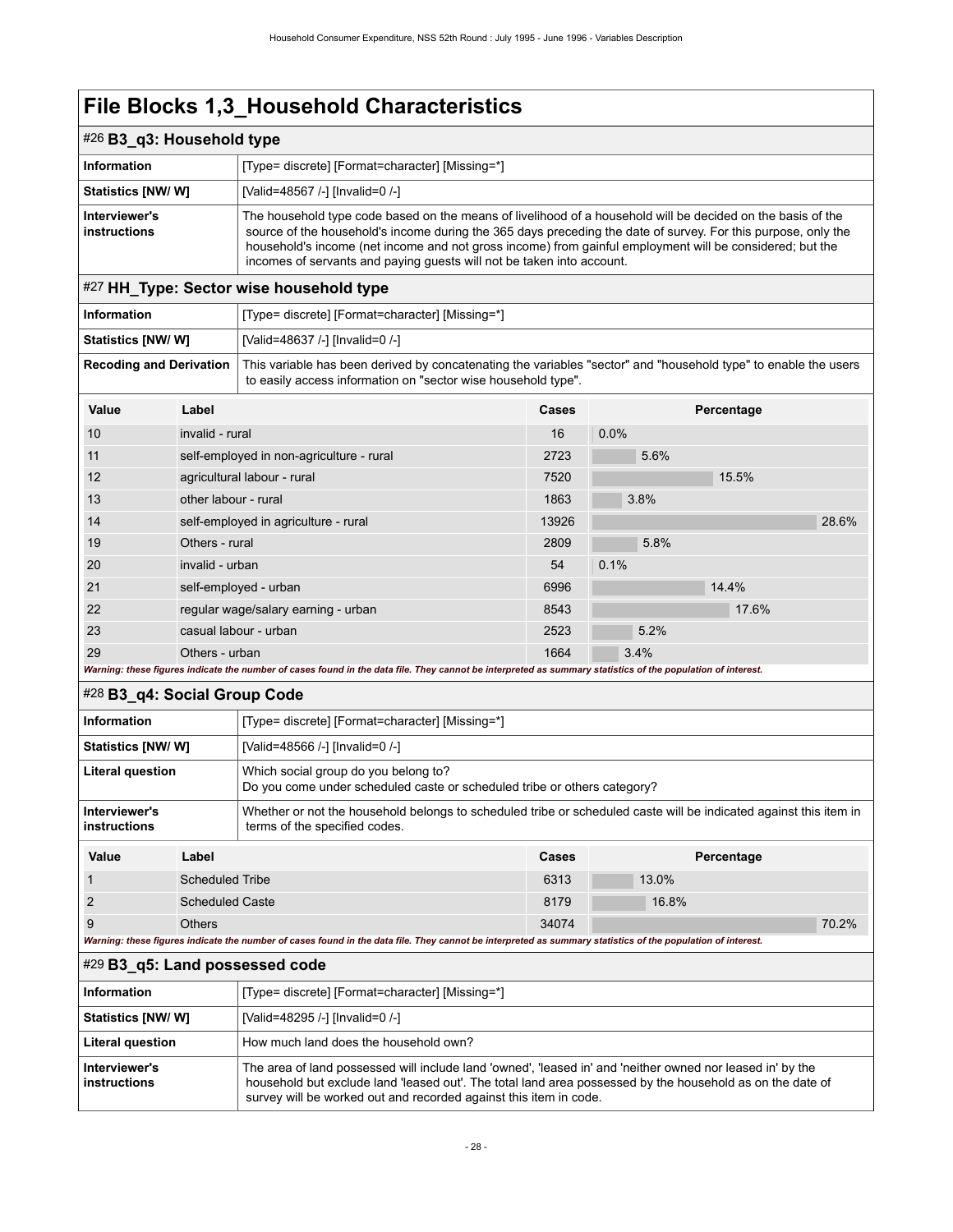### #29 **B3\_q5: Land possessed code**

| Value | Label                                                                                                                                                       | <b>Cases</b> | Percentage |       |  |
|-------|-------------------------------------------------------------------------------------------------------------------------------------------------------------|--------------|------------|-------|--|
| 01    | less than 0.01 hectares                                                                                                                                     | 19469        |            | 40.3% |  |
| 02    | 0.01 to 0.20 hectares                                                                                                                                       | 9179         | 19.0%      |       |  |
| 03    | 0.21 to 0.40 hectares                                                                                                                                       | 4124         | 8.5%       |       |  |
| 04    | 0.41 to 1.0 hectares                                                                                                                                        | 5335         | 11.0%      |       |  |
| 05    | 1.01 to 2.00 hectares                                                                                                                                       | 4988         | 10.3%      |       |  |
| 06    | 2.01 to 3.00 hectares                                                                                                                                       | 2521         | 5.2%       |       |  |
| 07    | 3.01 to 4.00 hectares                                                                                                                                       | 1040         | 2.2%       |       |  |
| 08    | 4.01 to 6.00 hectares                                                                                                                                       | 724          | 1.5%       |       |  |
| 09    | 6.01 to 8.00 hectares                                                                                                                                       | 336          | 0.7%       |       |  |
| 10    | greater than 8.00 hectares                                                                                                                                  | 503          | 1.0%       |       |  |
| 99    | Invalid                                                                                                                                                     | 76           | 0.2%       |       |  |
|       | Warning: these figures indicate the number of cases found in the data file. They cannot be interpreted as summary statistics of the population of interest. |              |            |       |  |

# <span id="page-32-0"></span>#30 **B3\_q6: Percapita expenditure**

| Information        | [Type= continuous] [Format=numeric] [Range= 0-50520.88] [Missing=*]                                                                                                                                                                                                                                                                                                                                                                                                                                                                                                                                                                                                                                                    |
|--------------------|------------------------------------------------------------------------------------------------------------------------------------------------------------------------------------------------------------------------------------------------------------------------------------------------------------------------------------------------------------------------------------------------------------------------------------------------------------------------------------------------------------------------------------------------------------------------------------------------------------------------------------------------------------------------------------------------------------------------|
| Statistics [NW/ W] | [Valid=48575 /-] [Invalid=62 /-] [Mean=536.902 /-] [StdDev=565.293 /-]                                                                                                                                                                                                                                                                                                                                                                                                                                                                                                                                                                                                                                                 |
| <b>Definition</b>  | Household consumer expenditure :<br>The expenditure incurred by a household on domestic consumption during the reference period is the household's<br>consumer expenditure. The household consumer expenditure is the total of the monetary values of consumption<br>of various groups of items namely (i) food, pan (betel leaves), tobacco, intoxicants and fuel & light, (ii) clothing<br>and footwear and (iii) miscellaneous goods and services and durable articles.<br>Monthly per capita expenditure (MPCE):<br>For a household, this is household consumer expenditure over a period of 30 days divided by household size. A<br>person's MPCE is understood as that of the household to which he/she belongs. |
|                    |                                                                                                                                                                                                                                                                                                                                                                                                                                                                                                                                                                                                                                                                                                                        |

# <span id="page-32-1"></span>#31 **B3\_q7: Dwelling unit**

| Information             |       | [Type= discrete] [Format=character] [Missing=*]                                                                                                                                                     |       |            |       |
|-------------------------|-------|-----------------------------------------------------------------------------------------------------------------------------------------------------------------------------------------------------|-------|------------|-------|
| Statistics [NW/W]       |       | [Valid=48578 /-] [Invalid=0 /-]                                                                                                                                                                     |       |            |       |
| <b>Definition</b>       |       | Dwelling unit:<br>This item refers only to the dwelling unit or the actual residence of the sample household. The dwelling unit may<br>be an entire structure or may be only a part of a structure. |       |            |       |
| <b>Literal question</b> |       | What is the dwelling unit status of the household? Is it owned, hired or anything else?                                                                                                             |       |            |       |
| Value                   | Label |                                                                                                                                                                                                     | Cases | Percentage |       |
|                         | owned |                                                                                                                                                                                                     | 39438 |            | 81.2% |
| $\overline{2}$<br>hired |       |                                                                                                                                                                                                     | 7093  | 14.6%      |       |
| 3<br>no dwelling unit   |       | 64                                                                                                                                                                                                  | 0.1%  |            |       |

<span id="page-32-2"></span>

| Warning: these figures indicate the number of cases found in the data file. They cannot be interpreted as summary statistics of the population of interest. |                                                                                                                                                                 |  |
|-------------------------------------------------------------------------------------------------------------------------------------------------------------|-----------------------------------------------------------------------------------------------------------------------------------------------------------------|--|
| $\#32$ B3_q8: Type of dwelling                                                                                                                              |                                                                                                                                                                 |  |
| Information                                                                                                                                                 | [Type= discrete] [Format=character] [Missing=*]                                                                                                                 |  |
| <b>Statistics [NW/ W]</b>                                                                                                                                   | [Valid=48565 /-] [Invalid=0 /-]                                                                                                                                 |  |
| <b>Literal question</b>                                                                                                                                     | What is the type of dwelling unit? Is it an independent house or flat or anything else?                                                                         |  |
| Interviewer's<br>instructions                                                                                                                               | A dwelling unit may be in a chawl or bustee, or an independent house or a flat. Applicable code for each type of<br>dwelling will be entered against this item. |  |

9 others 1983 4.1%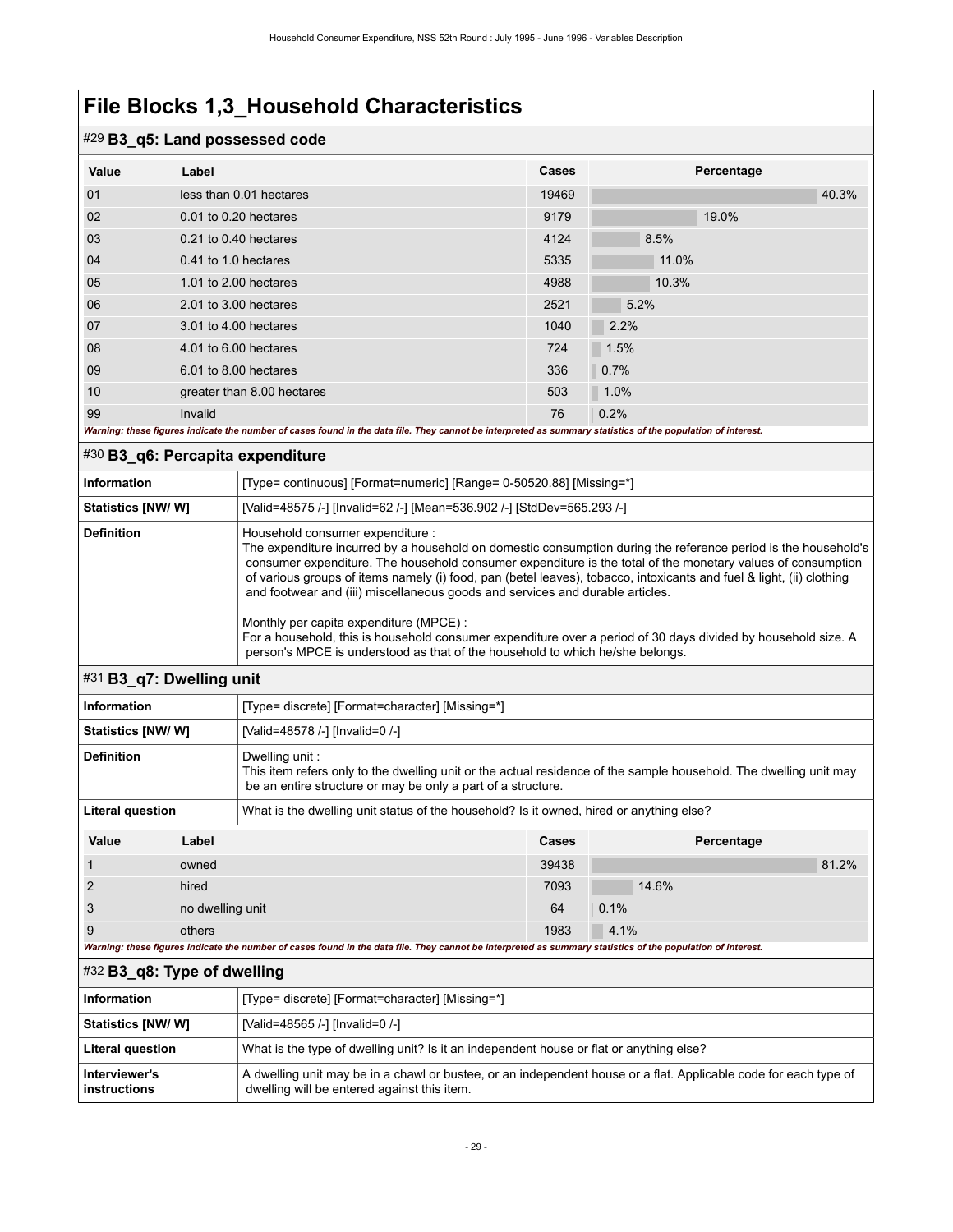# #32 **B3\_q8: Type of dwelling**

| _ _   | .                                                                                                                                                           |              |            |       |  |
|-------|-------------------------------------------------------------------------------------------------------------------------------------------------------------|--------------|------------|-------|--|
| Value | Label                                                                                                                                                       | <b>Cases</b> | Percentage |       |  |
|       | Chawl / Bustee                                                                                                                                              | 4699         | $9.7\%$    |       |  |
|       | Independent house                                                                                                                                           | 38231        |            | 78.7% |  |
| 3     | Flat                                                                                                                                                        | 5635         | 11.6%      |       |  |
|       | Warning: these figures indicate the number of cases found in the data file. They cannot be interpreted as summary statistics of the population of interest. |              |            |       |  |

### <span id="page-33-0"></span>#33 **B3\_q9: Type of structure**

| <b>Information</b>                                                                                            |            | [Type= discrete] [Format=character] [Missing=*]                                                                                                     |       |            |  |
|---------------------------------------------------------------------------------------------------------------|------------|-----------------------------------------------------------------------------------------------------------------------------------------------------|-------|------------|--|
| Statistics [NW/ W]                                                                                            |            | [Valid=48563 /-] [Invalid=0 /-]                                                                                                                     |       |            |  |
| What kind of structure the dwelling unit has? Is it katcha or semi-pucca or pucca?<br><b>Literal question</b> |            |                                                                                                                                                     |       |            |  |
| Interviewer's<br>instructions                                                                                 |            | The structures have been classified into three categories, namely, pucca, semi-pucca and katcha on the basis of<br>materials used for construction. |       |            |  |
| Value                                                                                                         | Label      |                                                                                                                                                     | Cases | Percentage |  |
|                                                                                                               | katcha     |                                                                                                                                                     | 11287 | 23.2%      |  |
| $\overline{2}$                                                                                                | semi-pucca |                                                                                                                                                     | 13820 | 28.5%      |  |
| 3                                                                                                             | pucca      |                                                                                                                                                     | 23456 | 48.3%      |  |

*Warning: these figures indicate the number of cases found in the data file. They cannot be interpreted as summary statistics of the population of interest.*

### <span id="page-33-1"></span>#34 **B3\_q10: Covered area**

| Information                   | [Type= continuous] [Format=numeric] [Range= 1-2880] [Missing=*]                                                                                                                                                                                                                                                                                                                                                                                                                                                                                                                                                                                                                              |
|-------------------------------|----------------------------------------------------------------------------------------------------------------------------------------------------------------------------------------------------------------------------------------------------------------------------------------------------------------------------------------------------------------------------------------------------------------------------------------------------------------------------------------------------------------------------------------------------------------------------------------------------------------------------------------------------------------------------------------------|
| Statistics [NW/W]             | [Valid=48494 /-] [Invalid=143 /-] [Mean=48.27 /-] [StdDev=59.336 /-]                                                                                                                                                                                                                                                                                                                                                                                                                                                                                                                                                                                                                         |
| <b>Literal question</b>       | How much is the covered are of the dwelling unit?                                                                                                                                                                                                                                                                                                                                                                                                                                                                                                                                                                                                                                            |
| Interviewer's<br>instructions | This will be the sum of the floor areas of all the rooms, kitchen etc., and covered and/or uncovered verandah of<br>the building. The area will be recorded (to nearest integer) in square meters. The verandah will mean the space<br>adjacent to rooms (both living and other) which is used as an access to the rooms of the dwelling unit. Verandah<br>will not, however, cover a passage or a corridor used mainly as an access to the dwelling unit itself. A verandah<br>covered on four sides by walls with a roof above, is a covered verandah. But the verandah not surrounded by<br>walls on four sides is an uncovered verandah, irrespective of whether there is a roof or not. |

# <span id="page-33-2"></span>#35 **B3\_q11: Source of energy for cooking**

| <b>Information</b>            | [Type= discrete] [Format=character] [Missing=*]                                                                                                                                                                                                                                                                                                                                                                                                                  |
|-------------------------------|------------------------------------------------------------------------------------------------------------------------------------------------------------------------------------------------------------------------------------------------------------------------------------------------------------------------------------------------------------------------------------------------------------------------------------------------------------------|
| <b>Statistics [NW/ W]</b>     | [Valid=48538 /-] [Invalid=0 /-]                                                                                                                                                                                                                                                                                                                                                                                                                                  |
| <b>Literal question</b>       | What is the primary source of energy that is being used by the household for cooking?                                                                                                                                                                                                                                                                                                                                                                            |
| Interviewer's<br>instructions | Items: primary source of energy used for cooking and lighting: Against these two items, the code corresponding<br>to the primary source of energy that is being used by the household for the purpose of cooking and for lighting.<br>will have to be recorded. If more than one type of energy is utilized, the primary or principal one on the basis of<br>its use will have to be identified and the corresponding code will be noted in the appropriate box. |

| Value | Label              | Cases | Percentage |
|-------|--------------------|-------|------------|
| 01    | coke, coal         | 1196  | 2.5%       |
| 02    | firewood and chips | 28723 | 59.2%      |
| 03    | <b>LPG</b>         | 7656  | 15.8%      |
| 04    | gobar gas          | 96    | 0.2%       |
| 05    | dung cake          | 3150  | 6.5%       |
| 06    | charcoal           | 39    | 0.1%       |
| 07    | kerosene           | 4972  | 10.2%      |
| 08    | electricity        | 111   | 0.2%       |
| 09    | others             | 1801  | 3.7%       |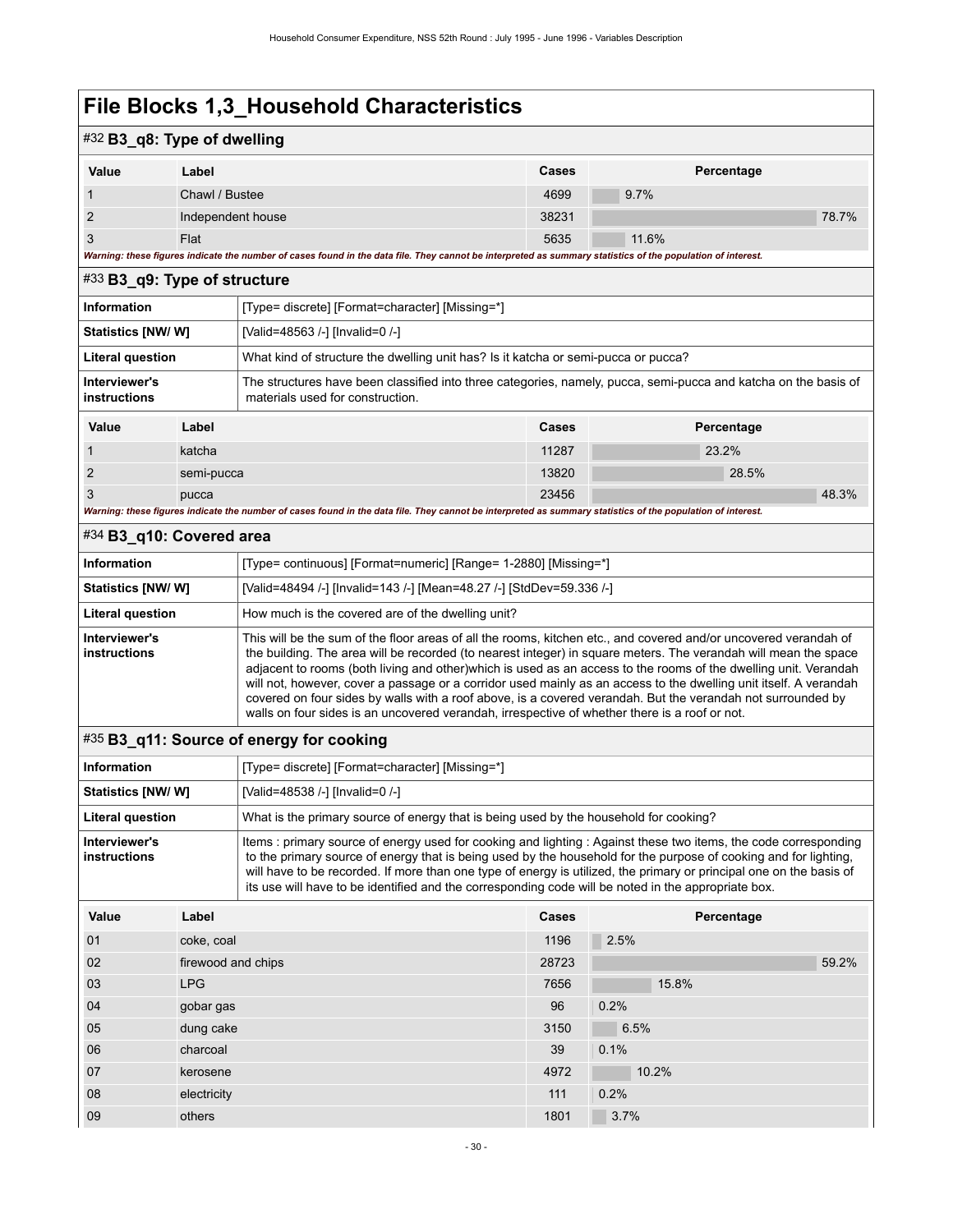<span id="page-34-2"></span><span id="page-34-1"></span><span id="page-34-0"></span>

|                                                                                                                                                                                                                                                                                                                                                                                                                                                                                                                                                                                                                                                                                                                                                                                                                                                                                                                                                                                                                                                      | . <del>.</del>                                                                                                                                                        |                                                                                                                                                                                                                                                                                                                                                                                                                                                                    |       |             |  |  |  |
|------------------------------------------------------------------------------------------------------------------------------------------------------------------------------------------------------------------------------------------------------------------------------------------------------------------------------------------------------------------------------------------------------------------------------------------------------------------------------------------------------------------------------------------------------------------------------------------------------------------------------------------------------------------------------------------------------------------------------------------------------------------------------------------------------------------------------------------------------------------------------------------------------------------------------------------------------------------------------------------------------------------------------------------------------|-----------------------------------------------------------------------------------------------------------------------------------------------------------------------|--------------------------------------------------------------------------------------------------------------------------------------------------------------------------------------------------------------------------------------------------------------------------------------------------------------------------------------------------------------------------------------------------------------------------------------------------------------------|-------|-------------|--|--|--|
|                                                                                                                                                                                                                                                                                                                                                                                                                                                                                                                                                                                                                                                                                                                                                                                                                                                                                                                                                                                                                                                      |                                                                                                                                                                       | #35 B3_q11: Source of energy for cooking                                                                                                                                                                                                                                                                                                                                                                                                                           |       |             |  |  |  |
| Value                                                                                                                                                                                                                                                                                                                                                                                                                                                                                                                                                                                                                                                                                                                                                                                                                                                                                                                                                                                                                                                | Label                                                                                                                                                                 |                                                                                                                                                                                                                                                                                                                                                                                                                                                                    | Cases | Percentage  |  |  |  |
| 10                                                                                                                                                                                                                                                                                                                                                                                                                                                                                                                                                                                                                                                                                                                                                                                                                                                                                                                                                                                                                                                   | no cooking arrangement                                                                                                                                                |                                                                                                                                                                                                                                                                                                                                                                                                                                                                    |       | 794<br>1.6% |  |  |  |
|                                                                                                                                                                                                                                                                                                                                                                                                                                                                                                                                                                                                                                                                                                                                                                                                                                                                                                                                                                                                                                                      |                                                                                                                                                                       | Warning: these figures indicate the number of cases found in the data file. They cannot be interpreted as summary statistics of the population of interest.                                                                                                                                                                                                                                                                                                        |       |             |  |  |  |
|                                                                                                                                                                                                                                                                                                                                                                                                                                                                                                                                                                                                                                                                                                                                                                                                                                                                                                                                                                                                                                                      |                                                                                                                                                                       | #36 B3_q12: Source of energy for lighting                                                                                                                                                                                                                                                                                                                                                                                                                          |       |             |  |  |  |
| Information                                                                                                                                                                                                                                                                                                                                                                                                                                                                                                                                                                                                                                                                                                                                                                                                                                                                                                                                                                                                                                          |                                                                                                                                                                       | [Type= discrete] [Format=character] [Missing=*]                                                                                                                                                                                                                                                                                                                                                                                                                    |       |             |  |  |  |
| <b>Statistics [NW/W]</b>                                                                                                                                                                                                                                                                                                                                                                                                                                                                                                                                                                                                                                                                                                                                                                                                                                                                                                                                                                                                                             |                                                                                                                                                                       | [Valid=48531 /-] [Invalid=0 /-]                                                                                                                                                                                                                                                                                                                                                                                                                                    |       |             |  |  |  |
| <b>Literal question</b>                                                                                                                                                                                                                                                                                                                                                                                                                                                                                                                                                                                                                                                                                                                                                                                                                                                                                                                                                                                                                              |                                                                                                                                                                       | What is the primary source of energy that is being used by the household for lighting?                                                                                                                                                                                                                                                                                                                                                                             |       |             |  |  |  |
| Interviewer's<br>instructions                                                                                                                                                                                                                                                                                                                                                                                                                                                                                                                                                                                                                                                                                                                                                                                                                                                                                                                                                                                                                        |                                                                                                                                                                       | Items : primary source of energy used for cooking and lighting : Against these two items, the code corresponding<br>to the primary source of energy that is being used by the household for the purpose of cooking and for lighting,<br>will have to be recorded. If more than one type of energy is utilized, the primary or principal one on the basis of<br>its use will have to be identified and the corresponding code will be noted in the appropriate box. |       |             |  |  |  |
| Value                                                                                                                                                                                                                                                                                                                                                                                                                                                                                                                                                                                                                                                                                                                                                                                                                                                                                                                                                                                                                                                | Label                                                                                                                                                                 |                                                                                                                                                                                                                                                                                                                                                                                                                                                                    | Cases | Percentage  |  |  |  |
| 1                                                                                                                                                                                                                                                                                                                                                                                                                                                                                                                                                                                                                                                                                                                                                                                                                                                                                                                                                                                                                                                    | kerosene                                                                                                                                                              |                                                                                                                                                                                                                                                                                                                                                                                                                                                                    | 19268 | 39.7%       |  |  |  |
| 2                                                                                                                                                                                                                                                                                                                                                                                                                                                                                                                                                                                                                                                                                                                                                                                                                                                                                                                                                                                                                                                    | other oil                                                                                                                                                             |                                                                                                                                                                                                                                                                                                                                                                                                                                                                    | 135   | 0.3%        |  |  |  |
| 3                                                                                                                                                                                                                                                                                                                                                                                                                                                                                                                                                                                                                                                                                                                                                                                                                                                                                                                                                                                                                                                    | gas                                                                                                                                                                   |                                                                                                                                                                                                                                                                                                                                                                                                                                                                    | 26    | 0.1%        |  |  |  |
|                                                                                                                                                                                                                                                                                                                                                                                                                                                                                                                                                                                                                                                                                                                                                                                                                                                                                                                                                                                                                                                      | candle                                                                                                                                                                |                                                                                                                                                                                                                                                                                                                                                                                                                                                                    | 124   | 0.3%        |  |  |  |
| 5                                                                                                                                                                                                                                                                                                                                                                                                                                                                                                                                                                                                                                                                                                                                                                                                                                                                                                                                                                                                                                                    | electricity                                                                                                                                                           |                                                                                                                                                                                                                                                                                                                                                                                                                                                                    | 28633 | 59.0%       |  |  |  |
| 6                                                                                                                                                                                                                                                                                                                                                                                                                                                                                                                                                                                                                                                                                                                                                                                                                                                                                                                                                                                                                                                    | no lighting arrangement                                                                                                                                               |                                                                                                                                                                                                                                                                                                                                                                                                                                                                    |       | 0.2%        |  |  |  |
| 9                                                                                                                                                                                                                                                                                                                                                                                                                                                                                                                                                                                                                                                                                                                                                                                                                                                                                                                                                                                                                                                    | others<br>Warning: these figures indicate the number of cases found in the data file. They cannot be interpreted as summary statistics of the population of interest. |                                                                                                                                                                                                                                                                                                                                                                                                                                                                    |       | 0.6%        |  |  |  |
|                                                                                                                                                                                                                                                                                                                                                                                                                                                                                                                                                                                                                                                                                                                                                                                                                                                                                                                                                                                                                                                      |                                                                                                                                                                       | #37 B3_q13: Member taken meal outside                                                                                                                                                                                                                                                                                                                                                                                                                              |       |             |  |  |  |
|                                                                                                                                                                                                                                                                                                                                                                                                                                                                                                                                                                                                                                                                                                                                                                                                                                                                                                                                                                                                                                                      |                                                                                                                                                                       |                                                                                                                                                                                                                                                                                                                                                                                                                                                                    |       |             |  |  |  |
| Information                                                                                                                                                                                                                                                                                                                                                                                                                                                                                                                                                                                                                                                                                                                                                                                                                                                                                                                                                                                                                                          |                                                                                                                                                                       | [Type= discrete] [Format=character] [Missing=*]                                                                                                                                                                                                                                                                                                                                                                                                                    |       |             |  |  |  |
| Statistics [NW/W]                                                                                                                                                                                                                                                                                                                                                                                                                                                                                                                                                                                                                                                                                                                                                                                                                                                                                                                                                                                                                                    |                                                                                                                                                                       | [Valid=48591 /-] [Invalid=0 /-]                                                                                                                                                                                                                                                                                                                                                                                                                                    |       |             |  |  |  |
| <b>Literal question</b>                                                                                                                                                                                                                                                                                                                                                                                                                                                                                                                                                                                                                                                                                                                                                                                                                                                                                                                                                                                                                              |                                                                                                                                                                       | Do the members of the household take meals outside?                                                                                                                                                                                                                                                                                                                                                                                                                |       |             |  |  |  |
| Interviewer's<br>instructions                                                                                                                                                                                                                                                                                                                                                                                                                                                                                                                                                                                                                                                                                                                                                                                                                                                                                                                                                                                                                        |                                                                                                                                                                       | If any member of the household has taken meals from outside, with or without payment, during last 30 days<br>preceding the date of enquiry, code 1 will be recorded against this item, otherwise code 2 will be entered.                                                                                                                                                                                                                                           |       |             |  |  |  |
| Value                                                                                                                                                                                                                                                                                                                                                                                                                                                                                                                                                                                                                                                                                                                                                                                                                                                                                                                                                                                                                                                | Label                                                                                                                                                                 |                                                                                                                                                                                                                                                                                                                                                                                                                                                                    | Cases | Percentage  |  |  |  |
| 1                                                                                                                                                                                                                                                                                                                                                                                                                                                                                                                                                                                                                                                                                                                                                                                                                                                                                                                                                                                                                                                    | Yes                                                                                                                                                                   |                                                                                                                                                                                                                                                                                                                                                                                                                                                                    | 9464  | 19.5%       |  |  |  |
| 2                                                                                                                                                                                                                                                                                                                                                                                                                                                                                                                                                                                                                                                                                                                                                                                                                                                                                                                                                                                                                                                    | No                                                                                                                                                                    |                                                                                                                                                                                                                                                                                                                                                                                                                                                                    | 39127 | 80.5%       |  |  |  |
|                                                                                                                                                                                                                                                                                                                                                                                                                                                                                                                                                                                                                                                                                                                                                                                                                                                                                                                                                                                                                                                      |                                                                                                                                                                       | Warning: these figures indicate the number of cases found in the data file. They cannot be interpreted as summary statistics of the population of interest.                                                                                                                                                                                                                                                                                                        |       |             |  |  |  |
|                                                                                                                                                                                                                                                                                                                                                                                                                                                                                                                                                                                                                                                                                                                                                                                                                                                                                                                                                                                                                                                      |                                                                                                                                                                       | #38 B3_q14: Ceremony performed                                                                                                                                                                                                                                                                                                                                                                                                                                     |       |             |  |  |  |
| Information                                                                                                                                                                                                                                                                                                                                                                                                                                                                                                                                                                                                                                                                                                                                                                                                                                                                                                                                                                                                                                          |                                                                                                                                                                       | [Type= discrete] [Format=character] [Missing=*]                                                                                                                                                                                                                                                                                                                                                                                                                    |       |             |  |  |  |
| Statistics [NW/W]                                                                                                                                                                                                                                                                                                                                                                                                                                                                                                                                                                                                                                                                                                                                                                                                                                                                                                                                                                                                                                    |                                                                                                                                                                       | [Valid=24462 /-] [Invalid=0 /-]                                                                                                                                                                                                                                                                                                                                                                                                                                    |       |             |  |  |  |
| <b>Literal question</b>                                                                                                                                                                                                                                                                                                                                                                                                                                                                                                                                                                                                                                                                                                                                                                                                                                                                                                                                                                                                                              | Does the household perform any ceremony?                                                                                                                              |                                                                                                                                                                                                                                                                                                                                                                                                                                                                    |       |             |  |  |  |
| Ceremonies are performed to solemnize some events of life, e.g. birth, marriage etc. Members of a household<br>Interviewer's<br>may have to perform some religious rites consequent upon the death of a person. For various religions, faiths,<br>instructions<br>there are some days in a year which are observed with ceremonial performances like offering puja, prayer, ritual<br>performances etc. Some of such ceremonies may be performed by household members as required under the<br>social/religious customs without incurring expenditure for entertaining guests. On the other hand, some<br>households may spend some amount of money for entertaining guests with meals which are considered as an<br>essential part of the ceremonies performed by them. Code 1 will be entered in the box space provided against<br>this item if at least one ceremony had been performed by the household during the last 30 days preceding the<br>date of enquiry, and code 2 will be entered if no such ceremony was performed by the household. |                                                                                                                                                                       |                                                                                                                                                                                                                                                                                                                                                                                                                                                                    |       |             |  |  |  |
| Value                                                                                                                                                                                                                                                                                                                                                                                                                                                                                                                                                                                                                                                                                                                                                                                                                                                                                                                                                                                                                                                | Label                                                                                                                                                                 |                                                                                                                                                                                                                                                                                                                                                                                                                                                                    | Cases | Percentage  |  |  |  |
| 1                                                                                                                                                                                                                                                                                                                                                                                                                                                                                                                                                                                                                                                                                                                                                                                                                                                                                                                                                                                                                                                    | Yes                                                                                                                                                                   |                                                                                                                                                                                                                                                                                                                                                                                                                                                                    | 372   | 1.5%        |  |  |  |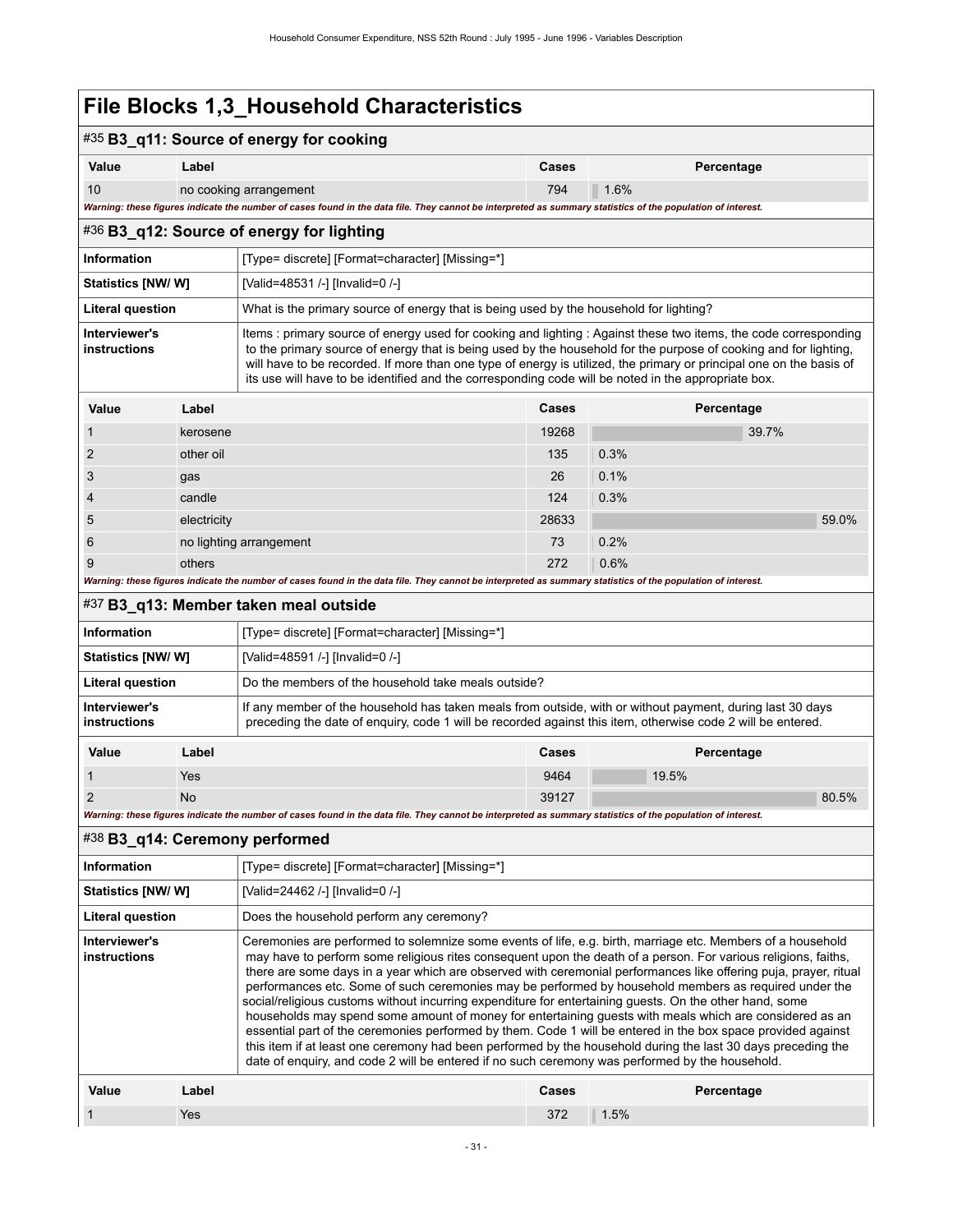<span id="page-35-6"></span><span id="page-35-5"></span><span id="page-35-4"></span><span id="page-35-3"></span><span id="page-35-2"></span><span id="page-35-1"></span><span id="page-35-0"></span>

| #38 B3_q14: Ceremony performed                                                                                                           |                                       |                                                                                                                                                                                                                                                                                                                                                                                                                                                                           |                     |            |       |  |  |
|------------------------------------------------------------------------------------------------------------------------------------------|---------------------------------------|---------------------------------------------------------------------------------------------------------------------------------------------------------------------------------------------------------------------------------------------------------------------------------------------------------------------------------------------------------------------------------------------------------------------------------------------------------------------------|---------------------|------------|-------|--|--|
| Value                                                                                                                                    | Label                                 |                                                                                                                                                                                                                                                                                                                                                                                                                                                                           | Cases<br>Percentage |            |       |  |  |
| $\overline{2}$                                                                                                                           | <b>No</b>                             |                                                                                                                                                                                                                                                                                                                                                                                                                                                                           | 24090               |            | 98.5% |  |  |
|                                                                                                                                          |                                       | Warning: these figures indicate the number of cases found in the data file. They cannot be interpreted as summary statistics of the population of interest.                                                                                                                                                                                                                                                                                                               |                     |            |       |  |  |
|                                                                                                                                          |                                       | #39 B3_q15: Purchase from ration shop                                                                                                                                                                                                                                                                                                                                                                                                                                     |                     |            |       |  |  |
| <b>Information</b>                                                                                                                       |                                       | [Type= discrete] [Format=character] [Missing=*]                                                                                                                                                                                                                                                                                                                                                                                                                           |                     |            |       |  |  |
| Statistics [NW/W]                                                                                                                        |                                       | [Valid=48559 /-] [Invalid=0 /-]                                                                                                                                                                                                                                                                                                                                                                                                                                           |                     |            |       |  |  |
| <b>Literal question</b>                                                                                                                  |                                       | Does the household purchase things from ration shop?                                                                                                                                                                                                                                                                                                                                                                                                                      |                     |            |       |  |  |
| Interviewer's<br>instructions                                                                                                            |                                       | Item : did the household purchase any cereal from ration/fair price shop during last 30 days ? : The answer<br>against<br>this question will be recorded in codes. The codes are yes-1, no-2. Purchase of food grains by workers from<br>shops run by their employer at concessional or subsidised rates (this is prevalent, for example, in tea garden<br>areas) will come under the coverage of this item. If any such purchase has been made, code 1 will be recorded. |                     |            |       |  |  |
| Value                                                                                                                                    | Label                                 |                                                                                                                                                                                                                                                                                                                                                                                                                                                                           | Cases               | Percentage |       |  |  |
| $\mathbf 1$                                                                                                                              | Yes                                   |                                                                                                                                                                                                                                                                                                                                                                                                                                                                           | 18964               | 39.1%      |       |  |  |
| $\overline{2}$                                                                                                                           | <b>No</b>                             |                                                                                                                                                                                                                                                                                                                                                                                                                                                                           | 29595               |            | 60.9% |  |  |
|                                                                                                                                          |                                       | Warning: these figures indicate the number of cases found in the data file. They cannot be interpreted as summary statistics of the population of interest.                                                                                                                                                                                                                                                                                                               |                     |            |       |  |  |
| #40 Update_Code: Update code<br>Information                                                                                              |                                       |                                                                                                                                                                                                                                                                                                                                                                                                                                                                           |                     |            |       |  |  |
| <b>Statistics [NW/ W]</b>                                                                                                                |                                       | [Type= discrete] [Format=character] [Missing=*]<br>[Valid=4011 /-] [Invalid=0 /-]                                                                                                                                                                                                                                                                                                                                                                                         |                     |            |       |  |  |
| <b>Literal question</b>                                                                                                                  |                                       | Update code                                                                                                                                                                                                                                                                                                                                                                                                                                                               |                     |            |       |  |  |
|                                                                                                                                          |                                       | This round contains some variables which are not in the questionnaire. These variables have been calculated for                                                                                                                                                                                                                                                                                                                                                           |                     |            |       |  |  |
| <b>Recoding and Derivation</b><br>the purpose of specific tabulation for which documentation is not available. The user may ignore them. |                                       |                                                                                                                                                                                                                                                                                                                                                                                                                                                                           |                     |            |       |  |  |
|                                                                                                                                          |                                       | #41 Wgt_SubSample: Multiplier (subsample 1 or 2)                                                                                                                                                                                                                                                                                                                                                                                                                          |                     |            |       |  |  |
| <b>Information</b>                                                                                                                       |                                       | [Type= continuous] [Format=numeric] [Range= 5.58-190897.03] [Missing=*]                                                                                                                                                                                                                                                                                                                                                                                                   |                     |            |       |  |  |
| <b>Statistics [NW/ W]</b>                                                                                                                |                                       | [Valid=48637 /-] [Invalid=0 /-] [Mean=7031.186 /-] [StdDev=9207.882 /-]                                                                                                                                                                                                                                                                                                                                                                                                   |                     |            |       |  |  |
| <b>Definition</b>                                                                                                                        |                                       | Sub sample multiplier generated by NSSO                                                                                                                                                                                                                                                                                                                                                                                                                                   |                     |            |       |  |  |
| #42 Wgt_Combined: Multiplier (combined)                                                                                                  |                                       |                                                                                                                                                                                                                                                                                                                                                                                                                                                                           |                     |            |       |  |  |
| Information                                                                                                                              |                                       | [Type= continuous] [Format=numeric] [Range= 2.79-95448.52] [Missing=*]                                                                                                                                                                                                                                                                                                                                                                                                    |                     |            |       |  |  |
| <b>Statistics [NW/ W]</b>                                                                                                                |                                       | [Valid=48637 /-] [Invalid=0 /-] [Mean=3516.273 /-] [StdDev=4605.244 /-]                                                                                                                                                                                                                                                                                                                                                                                                   |                     |            |       |  |  |
| <b>Definition</b>                                                                                                                        | Combined multiplier generated by NSSO |                                                                                                                                                                                                                                                                                                                                                                                                                                                                           |                     |            |       |  |  |
| File Block 4_Person records                                                                                                              |                                       |                                                                                                                                                                                                                                                                                                                                                                                                                                                                           |                     |            |       |  |  |
| #1 Person_key: Primary key - unique identifier for a member in a household                                                               |                                       |                                                                                                                                                                                                                                                                                                                                                                                                                                                                           |                     |            |       |  |  |
| Information                                                                                                                              |                                       | [Type= discrete] [Format=character] [Missing=*]                                                                                                                                                                                                                                                                                                                                                                                                                           |                     |            |       |  |  |
| <b>Statistics [NW/ W]</b>                                                                                                                |                                       | [Valid=238515 /-] [Invalid=0 /-]                                                                                                                                                                                                                                                                                                                                                                                                                                          |                     |            |       |  |  |
| <b>Recoding and Derivation</b>                                                                                                           |                                       | This variable has been derived for uniquely identifying a member in a household by combining HHID and serial<br>no. of members.                                                                                                                                                                                                                                                                                                                                           |                     |            |       |  |  |
|                                                                                                                                          |                                       | #2 HHID: Key to identify a household                                                                                                                                                                                                                                                                                                                                                                                                                                      |                     |            |       |  |  |
| Information                                                                                                                              |                                       | [Type= discrete] [Format=character] [Missing=*]                                                                                                                                                                                                                                                                                                                                                                                                                           |                     |            |       |  |  |
| <b>Statistics [NW/W]</b>                                                                                                                 |                                       | [Valid=238515 /-] [Invalid=0 /-]                                                                                                                                                                                                                                                                                                                                                                                                                                          |                     |            |       |  |  |
| <b>Recoding and Derivation</b>                                                                                                           |                                       | This variable has been derived for identifying a household by combining serial no. of Village/Block, 2nd stg strm<br>and Sample Household Number.                                                                                                                                                                                                                                                                                                                         |                     |            |       |  |  |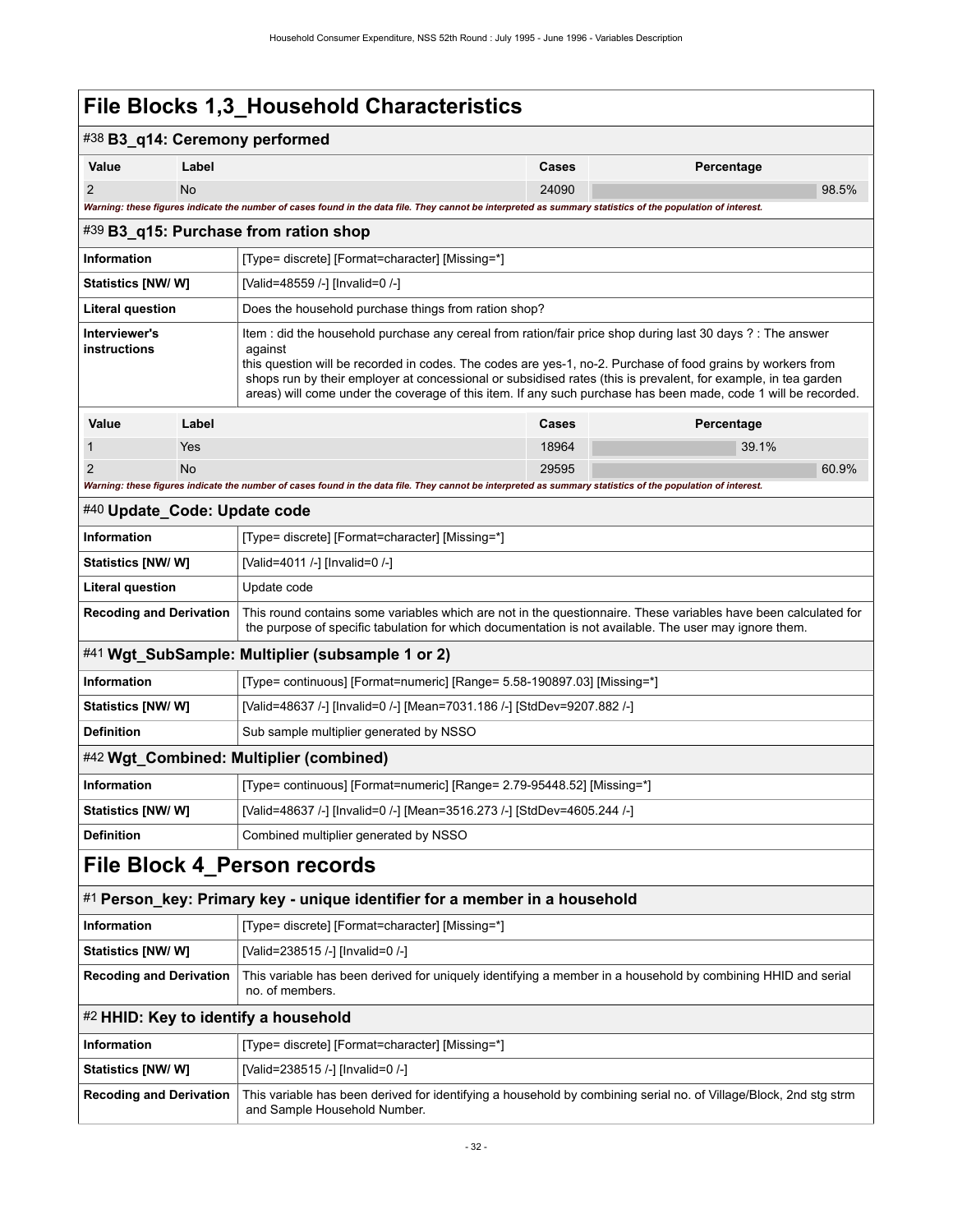| File Block 4_Person records |  |  |
|-----------------------------|--|--|
|-----------------------------|--|--|

| File Block 4_Person records                                                                                                                                                                                                                                 |                     |                                                                                                                                                                                                                 |        |            |        |
|-------------------------------------------------------------------------------------------------------------------------------------------------------------------------------------------------------------------------------------------------------------|---------------------|-----------------------------------------------------------------------------------------------------------------------------------------------------------------------------------------------------------------|--------|------------|--------|
|                                                                                                                                                                                                                                                             |                     | #3 RoundSchedule: Round Schedule                                                                                                                                                                                |        |            |        |
| <b>Information</b>                                                                                                                                                                                                                                          |                     | [Type= discrete] [Format=character] [Missing=*]                                                                                                                                                                 |        |            |        |
| Statistics [NW/W]                                                                                                                                                                                                                                           |                     | [Valid=238515 /-] [Invalid=0 /-]                                                                                                                                                                                |        |            |        |
| <b>Literal question</b>                                                                                                                                                                                                                                     |                     | Round Schedule                                                                                                                                                                                                  |        |            |        |
| Value                                                                                                                                                                                                                                                       | Label               |                                                                                                                                                                                                                 | Cases  | Percentage |        |
| 521<br>Warning: these figures indicate the number of cases found in the data file. They cannot be interpreted as summary statistics of the population of interest.                                                                                          |                     |                                                                                                                                                                                                                 | 238515 |            | 100.0% |
| #4 State_Region: State Region                                                                                                                                                                                                                               |                     |                                                                                                                                                                                                                 |        |            |        |
| <b>Information</b><br>[Type= discrete] [Format=character] [Missing=*]                                                                                                                                                                                       |                     |                                                                                                                                                                                                                 |        |            |        |
| Statistics [NW/ W]                                                                                                                                                                                                                                          |                     | [Valid=238515 /-] [Invalid=0 /-]                                                                                                                                                                                |        |            |        |
| <b>Definition</b>                                                                                                                                                                                                                                           |                     | Regions are hierarchical domains of study below the level of State/ Union Territory in the NSS.                                                                                                                 |        |            |        |
| <b>Literal question</b>                                                                                                                                                                                                                                     | <b>State Region</b> |                                                                                                                                                                                                                 |        |            |        |
| #5 State: State                                                                                                                                                                                                                                             |                     |                                                                                                                                                                                                                 |        |            |        |
| <b>Information</b><br>[Type= discrete] [Format=character] [Missing=*]                                                                                                                                                                                       |                     |                                                                                                                                                                                                                 |        |            |        |
| Statistics [NW/W]                                                                                                                                                                                                                                           |                     | [Valid=238515 /-] [Invalid=0 /-]                                                                                                                                                                                |        |            |        |
| <b>Literal question</b><br><b>State</b>                                                                                                                                                                                                                     |                     |                                                                                                                                                                                                                 |        |            |        |
| <b>Recoding and Derivation</b>                                                                                                                                                                                                                              |                     | This variable has been derived from the variable "State Region" to enable the users to easily access state wise<br>data.                                                                                        |        |            |        |
|                                                                                                                                                                                                                                                             |                     | Frequency table not shown (32 Modalities)                                                                                                                                                                       |        |            |        |
| #6 SubRound: Sub Round                                                                                                                                                                                                                                      |                     |                                                                                                                                                                                                                 |        |            |        |
| <b>Information</b>                                                                                                                                                                                                                                          |                     | [Type= discrete] [Format=character] [Missing=*]                                                                                                                                                                 |        |            |        |
| Statistics [NW/ W]                                                                                                                                                                                                                                          |                     | [Valid=238515 /-] [Invalid=0 /-]                                                                                                                                                                                |        |            |        |
| <b>Definition</b>                                                                                                                                                                                                                                           |                     | The survey period of one year of this round was divided into four sub-rounds of three months duration. Equal<br>number of sample villages and blocks were allotted for survey in each of these four sub-rounds. |        |            |        |
| Literal question                                                                                                                                                                                                                                            |                     | Sub Round                                                                                                                                                                                                       |        |            |        |
| Value                                                                                                                                                                                                                                                       | Label               |                                                                                                                                                                                                                 | Cases  | Percentage |        |
|                                                                                                                                                                                                                                                             | Sub round 1         |                                                                                                                                                                                                                 | 60209  |            | 25.2%  |
| Sub round 2<br>2                                                                                                                                                                                                                                            |                     |                                                                                                                                                                                                                 | 59401  |            | 24.9%  |
| 3<br>Sub round 3                                                                                                                                                                                                                                            |                     |                                                                                                                                                                                                                 | 59821  |            | 25.1%  |
| $\overline{4}$<br>Sub round 4<br>Warning: these figures indicate the number of cases found in the data file. They cannot be interpreted as summary statistics of the population of interest.                                                                |                     |                                                                                                                                                                                                                 | 59084  |            | 24.8%  |
| #7 FlotNo: Flot No.                                                                                                                                                                                                                                         |                     |                                                                                                                                                                                                                 |        |            |        |
| Information                                                                                                                                                                                                                                                 |                     | [Type= discrete] [Format=character] [Missing=*]                                                                                                                                                                 |        |            |        |
| Statistics [NW/ W]<br>[Valid=238515 /-] [Invalid=0 /-]                                                                                                                                                                                                      |                     |                                                                                                                                                                                                                 |        |            |        |
| <b>Literal question</b>                                                                                                                                                                                                                                     |                     | Flot No.                                                                                                                                                                                                        |        |            |        |
| This round contains some variables which are not in the questionnaire. These variables have been calculated for<br><b>Recoding and Derivation</b><br>the purpose of specific tabulation for which documentation is not available. The user may ignore them. |                     |                                                                                                                                                                                                                 |        |            |        |

# #8 **Vill\_Blk\_Slno: Village/Bl. Srl. No.**

| Information               | [Type= discrete] [Format=character] [Missing=*] |
|---------------------------|-------------------------------------------------|
| <b>Statistics [NW/ W]</b> | [Valid=238515 /-] [Invalid=0 /-]                |
| Literal question          | Village/Bl. Srl. No.                            |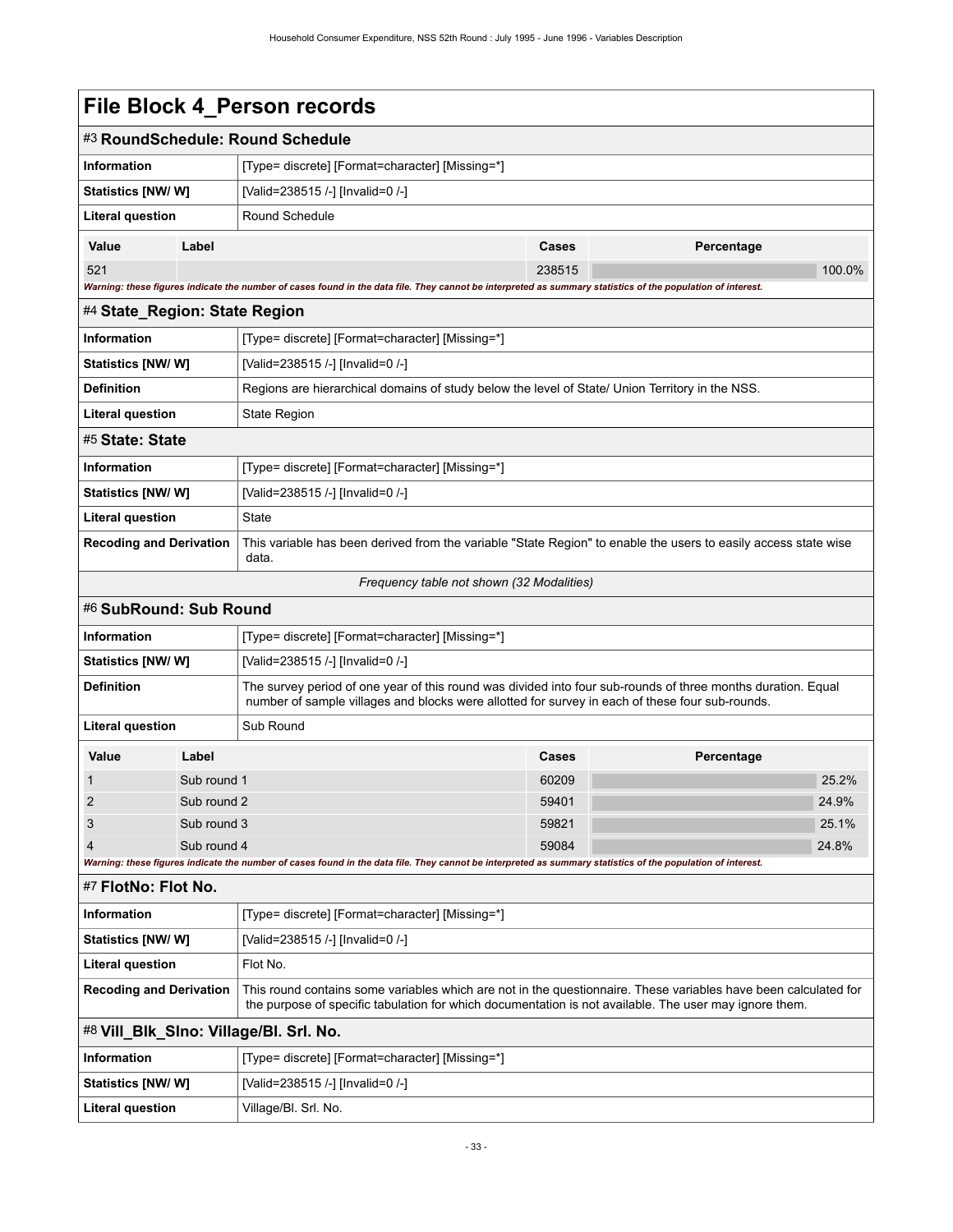|                                                                                                                                                                                                                                                                                                                                                                                                                                                                                                                                                                                                                                                                                                                                                                                                                                                                                                                                              |                                                                                                                                                                                       | LIIA DINCU 4 LAISAII IACAINS                                                                                                                                                                                       |        |            |
|----------------------------------------------------------------------------------------------------------------------------------------------------------------------------------------------------------------------------------------------------------------------------------------------------------------------------------------------------------------------------------------------------------------------------------------------------------------------------------------------------------------------------------------------------------------------------------------------------------------------------------------------------------------------------------------------------------------------------------------------------------------------------------------------------------------------------------------------------------------------------------------------------------------------------------------------|---------------------------------------------------------------------------------------------------------------------------------------------------------------------------------------|--------------------------------------------------------------------------------------------------------------------------------------------------------------------------------------------------------------------|--------|------------|
| #9 Sample: Sample                                                                                                                                                                                                                                                                                                                                                                                                                                                                                                                                                                                                                                                                                                                                                                                                                                                                                                                            |                                                                                                                                                                                       |                                                                                                                                                                                                                    |        |            |
| <b>Information</b>                                                                                                                                                                                                                                                                                                                                                                                                                                                                                                                                                                                                                                                                                                                                                                                                                                                                                                                           |                                                                                                                                                                                       | [Type= discrete] [Format=character] [Missing=*]                                                                                                                                                                    |        |            |
| <b>Statistics [NW/W]</b>                                                                                                                                                                                                                                                                                                                                                                                                                                                                                                                                                                                                                                                                                                                                                                                                                                                                                                                     |                                                                                                                                                                                       | [Valid=238515 /-] [Invalid=0 /-]                                                                                                                                                                                   |        |            |
| <b>Literal question</b>                                                                                                                                                                                                                                                                                                                                                                                                                                                                                                                                                                                                                                                                                                                                                                                                                                                                                                                      |                                                                                                                                                                                       | Sample                                                                                                                                                                                                             |        |            |
| #10 Sector: Sector                                                                                                                                                                                                                                                                                                                                                                                                                                                                                                                                                                                                                                                                                                                                                                                                                                                                                                                           |                                                                                                                                                                                       |                                                                                                                                                                                                                    |        |            |
| <b>Information</b>                                                                                                                                                                                                                                                                                                                                                                                                                                                                                                                                                                                                                                                                                                                                                                                                                                                                                                                           |                                                                                                                                                                                       | [Type= discrete] [Format=character] [Missing=*]                                                                                                                                                                    |        |            |
| Statistics [NW/ W]                                                                                                                                                                                                                                                                                                                                                                                                                                                                                                                                                                                                                                                                                                                                                                                                                                                                                                                           |                                                                                                                                                                                       | [Valid=238515 /-] [Invalid=0 /-]                                                                                                                                                                                   |        |            |
| <b>Definition</b>                                                                                                                                                                                                                                                                                                                                                                                                                                                                                                                                                                                                                                                                                                                                                                                                                                                                                                                            |                                                                                                                                                                                       | Sector: A word used for the rural-urban demarcation.                                                                                                                                                               |        |            |
| <b>Literal question</b>                                                                                                                                                                                                                                                                                                                                                                                                                                                                                                                                                                                                                                                                                                                                                                                                                                                                                                                      |                                                                                                                                                                                       | Sector                                                                                                                                                                                                             |        |            |
| Value                                                                                                                                                                                                                                                                                                                                                                                                                                                                                                                                                                                                                                                                                                                                                                                                                                                                                                                                        | Label                                                                                                                                                                                 |                                                                                                                                                                                                                    | Cases  | Percentage |
| 1                                                                                                                                                                                                                                                                                                                                                                                                                                                                                                                                                                                                                                                                                                                                                                                                                                                                                                                                            | Rural                                                                                                                                                                                 |                                                                                                                                                                                                                    | 146363 | 61.4%      |
| $\overline{2}$                                                                                                                                                                                                                                                                                                                                                                                                                                                                                                                                                                                                                                                                                                                                                                                                                                                                                                                               | Urban                                                                                                                                                                                 |                                                                                                                                                                                                                    | 92152  | 38.6%      |
|                                                                                                                                                                                                                                                                                                                                                                                                                                                                                                                                                                                                                                                                                                                                                                                                                                                                                                                                              |                                                                                                                                                                                       | Warning: these figures indicate the number of cases found in the data file. They cannot be interpreted as summary statistics of the population of interest.                                                        |        |            |
| #11 Stratum: Stratum                                                                                                                                                                                                                                                                                                                                                                                                                                                                                                                                                                                                                                                                                                                                                                                                                                                                                                                         |                                                                                                                                                                                       |                                                                                                                                                                                                                    |        |            |
| <b>Information</b>                                                                                                                                                                                                                                                                                                                                                                                                                                                                                                                                                                                                                                                                                                                                                                                                                                                                                                                           |                                                                                                                                                                                       | [Type= discrete] [Format=character] [Missing=*]                                                                                                                                                                    |        |            |
| Statistics [NW/W]                                                                                                                                                                                                                                                                                                                                                                                                                                                                                                                                                                                                                                                                                                                                                                                                                                                                                                                            |                                                                                                                                                                                       | [Valid=238515 /-] [Invalid=0 /-]                                                                                                                                                                                   |        |            |
| <b>Definition</b>                                                                                                                                                                                                                                                                                                                                                                                                                                                                                                                                                                                                                                                                                                                                                                                                                                                                                                                            |                                                                                                                                                                                       | Within each district of a State/ UT, two basic strata were formed:<br>(i) rural stratum comprising of all rural areas of the district and (ii) urban stratum comprising of all the urban areas<br>of the district. |        |            |
| <b>Literal question</b>                                                                                                                                                                                                                                                                                                                                                                                                                                                                                                                                                                                                                                                                                                                                                                                                                                                                                                                      | Stratum                                                                                                                                                                               |                                                                                                                                                                                                                    |        |            |
| #12 District_Code: District Code                                                                                                                                                                                                                                                                                                                                                                                                                                                                                                                                                                                                                                                                                                                                                                                                                                                                                                             |                                                                                                                                                                                       |                                                                                                                                                                                                                    |        |            |
| Information                                                                                                                                                                                                                                                                                                                                                                                                                                                                                                                                                                                                                                                                                                                                                                                                                                                                                                                                  |                                                                                                                                                                                       | [Type= discrete] [Format=character] [Missing=*]                                                                                                                                                                    |        |            |
| <b>Statistics [NW/W]</b>                                                                                                                                                                                                                                                                                                                                                                                                                                                                                                                                                                                                                                                                                                                                                                                                                                                                                                                     |                                                                                                                                                                                       | [Valid=238515 /-] [Invalid=0 /-]                                                                                                                                                                                   |        |            |
| <b>Literal question</b>                                                                                                                                                                                                                                                                                                                                                                                                                                                                                                                                                                                                                                                                                                                                                                                                                                                                                                                      |                                                                                                                                                                                       | <b>District Code</b>                                                                                                                                                                                               |        |            |
| #13 Sub_Sample: Sub Sample                                                                                                                                                                                                                                                                                                                                                                                                                                                                                                                                                                                                                                                                                                                                                                                                                                                                                                                   |                                                                                                                                                                                       |                                                                                                                                                                                                                    |        |            |
| <b>Information</b>                                                                                                                                                                                                                                                                                                                                                                                                                                                                                                                                                                                                                                                                                                                                                                                                                                                                                                                           |                                                                                                                                                                                       | [Type= discrete] [Format=character] [Missing=*]                                                                                                                                                                    |        |            |
| <b>Statistics [NW/W]</b>                                                                                                                                                                                                                                                                                                                                                                                                                                                                                                                                                                                                                                                                                                                                                                                                                                                                                                                     |                                                                                                                                                                                       | [Valid=238515 /-] [Invalid=0 /-]                                                                                                                                                                                   |        |            |
| <b>Definition</b><br>An important feature of the NSS sampling design is that the total sample of first stage units is drawn in the form<br>of two or more independent and parallel samples, termed as interpenetrating sub-samples. Each sub-sample is<br>drawn by the same<br>sampling scheme and is capable of providing valid estimates of the population parameters. The comparison of<br>sub-sample wise estimates shows the margin of uncertainty associated with the combined sample estimate.<br>Interpenetrating sub-samples have been used in NSS (i) to obtain valid estimates from each sub-round (season)<br>of the survey round, and (ii) to ensure that Central and State samples for any State/ UT cover independent and<br>equally valid samples of units.<br>The samples surveyed by the NSSO staff are termed as Central sample and the matched samples surveyed by<br>State Government staff are termed as State sample. |                                                                                                                                                                                       |                                                                                                                                                                                                                    |        |            |
| <b>Literal question</b>                                                                                                                                                                                                                                                                                                                                                                                                                                                                                                                                                                                                                                                                                                                                                                                                                                                                                                                      |                                                                                                                                                                                       | Sub Sample                                                                                                                                                                                                         |        |            |
| Value                                                                                                                                                                                                                                                                                                                                                                                                                                                                                                                                                                                                                                                                                                                                                                                                                                                                                                                                        | Label                                                                                                                                                                                 |                                                                                                                                                                                                                    | Cases  | Percentage |
| 1                                                                                                                                                                                                                                                                                                                                                                                                                                                                                                                                                                                                                                                                                                                                                                                                                                                                                                                                            | Central sample<br>119205                                                                                                                                                              |                                                                                                                                                                                                                    |        | 50.0%      |
| $\overline{2}$                                                                                                                                                                                                                                                                                                                                                                                                                                                                                                                                                                                                                                                                                                                                                                                                                                                                                                                               | 119310<br>State sample<br>Warning: these figures indicate the number of cases found in the data file. They cannot be interpreted as summary statistics of the population of interest. |                                                                                                                                                                                                                    |        | 50.0%      |
|                                                                                                                                                                                                                                                                                                                                                                                                                                                                                                                                                                                                                                                                                                                                                                                                                                                                                                                                              |                                                                                                                                                                                       |                                                                                                                                                                                                                    |        |            |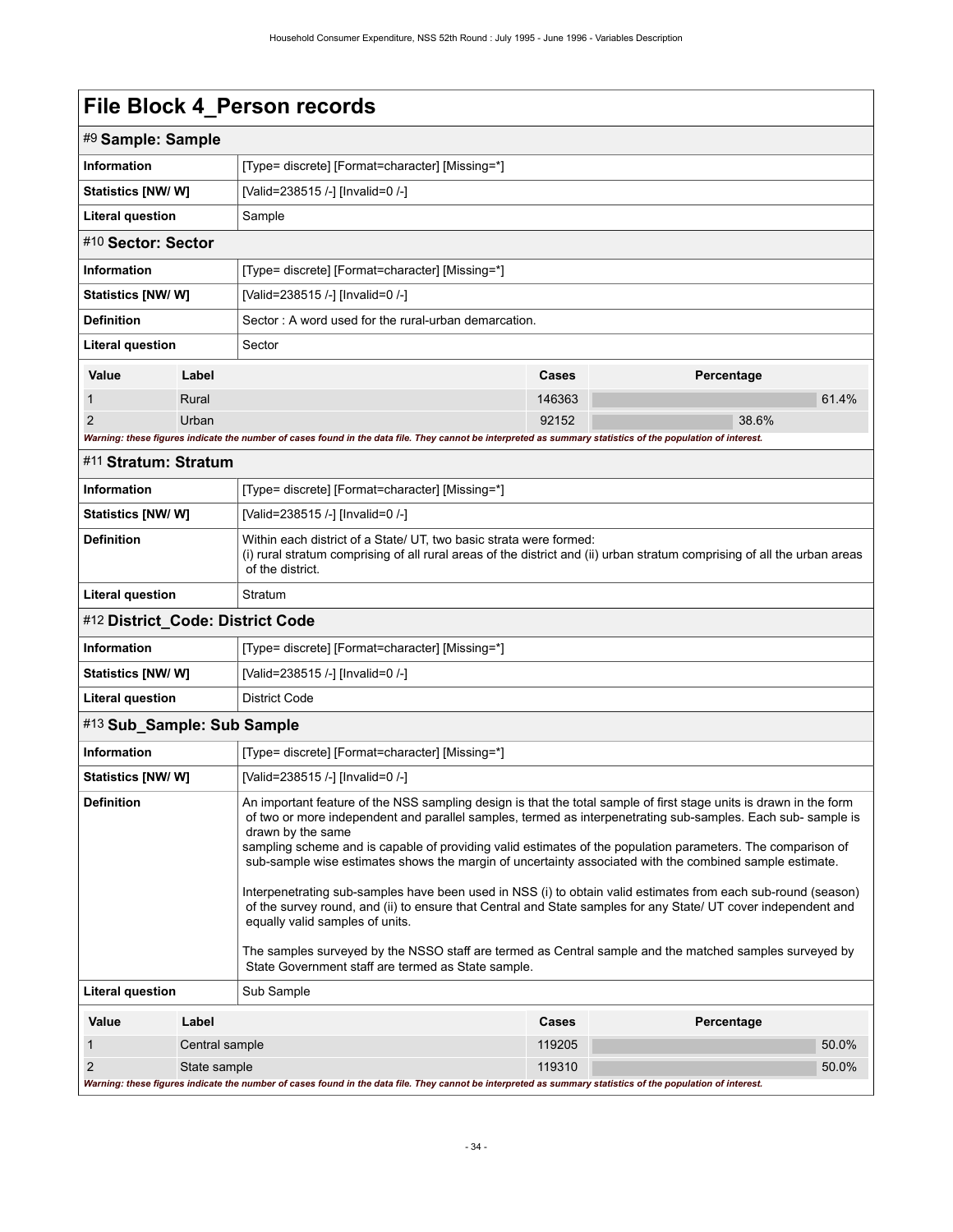|                                                                                                                                                                                                                                                                                                                                                                                                                                                                       | File Block 4_Person records                                                                                                                                 |                                                                                                                                                                |            |  |  |
|-----------------------------------------------------------------------------------------------------------------------------------------------------------------------------------------------------------------------------------------------------------------------------------------------------------------------------------------------------------------------------------------------------------------------------------------------------------------------|-------------------------------------------------------------------------------------------------------------------------------------------------------------|----------------------------------------------------------------------------------------------------------------------------------------------------------------|------------|--|--|
|                                                                                                                                                                                                                                                                                                                                                                                                                                                                       | #14 Sample_Vill_Blk_No: Sample vill / Block No.                                                                                                             |                                                                                                                                                                |            |  |  |
| <b>Information</b>                                                                                                                                                                                                                                                                                                                                                                                                                                                    | [Type= discrete] [Format=character] [Missing=*]                                                                                                             |                                                                                                                                                                |            |  |  |
| Statistics [NW/W]                                                                                                                                                                                                                                                                                                                                                                                                                                                     | [Valid=238515 /-] [Invalid=0 /-]                                                                                                                            |                                                                                                                                                                |            |  |  |
| <b>Literal question</b>                                                                                                                                                                                                                                                                                                                                                                                                                                               | Sample vill / Block No.                                                                                                                                     |                                                                                                                                                                |            |  |  |
|                                                                                                                                                                                                                                                                                                                                                                                                                                                                       | #15 Second Stratum: 2nd stg strm / schedule type                                                                                                            |                                                                                                                                                                |            |  |  |
| <b>Information</b>                                                                                                                                                                                                                                                                                                                                                                                                                                                    | [Type= discrete] [Format=character] [Missing=*]                                                                                                             |                                                                                                                                                                |            |  |  |
| Statistics [NW/W]                                                                                                                                                                                                                                                                                                                                                                                                                                                     | [Valid=238515 /-] [Invalid=0 /-]                                                                                                                            |                                                                                                                                                                |            |  |  |
| <b>Literal question</b>                                                                                                                                                                                                                                                                                                                                                                                                                                               | 2nd stg strm / Sch. Type                                                                                                                                    |                                                                                                                                                                |            |  |  |
| <b>Notes</b>                                                                                                                                                                                                                                                                                                                                                                                                                                                          |                                                                                                                                                             | Two different 1.0 schedules have been designed for canvassing in two sub-samples of 52nd round. SS-2<br>schedules is different from the usual (SS-1) schedule. |            |  |  |
| #16 Hhold_no: Sample Household No.                                                                                                                                                                                                                                                                                                                                                                                                                                    |                                                                                                                                                             |                                                                                                                                                                |            |  |  |
| <b>Information</b>                                                                                                                                                                                                                                                                                                                                                                                                                                                    | [Type= discrete] [Format=character] [Missing=*]                                                                                                             |                                                                                                                                                                |            |  |  |
| Statistics [NW/W]                                                                                                                                                                                                                                                                                                                                                                                                                                                     | [Valid=238515 /-] [Invalid=0 /-]                                                                                                                            |                                                                                                                                                                |            |  |  |
| <b>Literal question</b>                                                                                                                                                                                                                                                                                                                                                                                                                                               | Sample Household No.                                                                                                                                        |                                                                                                                                                                |            |  |  |
| #17 Level: Level                                                                                                                                                                                                                                                                                                                                                                                                                                                      |                                                                                                                                                             |                                                                                                                                                                |            |  |  |
| <b>Information</b>                                                                                                                                                                                                                                                                                                                                                                                                                                                    | [Type= discrete] [Format=character] [Missing=*]                                                                                                             |                                                                                                                                                                |            |  |  |
| Statistics [NW/W]                                                                                                                                                                                                                                                                                                                                                                                                                                                     | [Valid=238515 /-] [Invalid=0 /-]                                                                                                                            |                                                                                                                                                                |            |  |  |
| Literal question                                                                                                                                                                                                                                                                                                                                                                                                                                                      | Level                                                                                                                                                       |                                                                                                                                                                |            |  |  |
| Label<br>Value                                                                                                                                                                                                                                                                                                                                                                                                                                                        |                                                                                                                                                             | Cases                                                                                                                                                          | Percentage |  |  |
| 03                                                                                                                                                                                                                                                                                                                                                                                                                                                                    |                                                                                                                                                             | 238515                                                                                                                                                         | 100.0%     |  |  |
|                                                                                                                                                                                                                                                                                                                                                                                                                                                                       | Warning: these figures indicate the number of cases found in the data file. They cannot be interpreted as summary statistics of the population of interest. |                                                                                                                                                                |            |  |  |
| #18 B4_q1: Serial No. of members                                                                                                                                                                                                                                                                                                                                                                                                                                      |                                                                                                                                                             |                                                                                                                                                                |            |  |  |
| <b>Information</b>                                                                                                                                                                                                                                                                                                                                                                                                                                                    | [Type= discrete] [Format=character] [Missing=*]                                                                                                             |                                                                                                                                                                |            |  |  |
| Statistics [NW/W]                                                                                                                                                                                                                                                                                                                                                                                                                                                     | [Valid=238515 /-] [Invalid=0 /-]                                                                                                                            |                                                                                                                                                                |            |  |  |
| Literal question                                                                                                                                                                                                                                                                                                                                                                                                                                                      | Serial No. of members                                                                                                                                       |                                                                                                                                                                |            |  |  |
| Interviewer's<br>All the members of the sample household will be listed in block 4 using a continuous serial number in column (1).<br>In the list, the head of the household will appear first followed by head's spouse, the first son, first son's wife and<br>instructions<br>children, second son, second son's wife and children & so on. After the sons are enumerated, the daughters will<br>be listed followed by other relations, dependants, servants, etc. |                                                                                                                                                             |                                                                                                                                                                |            |  |  |
| #19 B4 q3: Relation to Head Code                                                                                                                                                                                                                                                                                                                                                                                                                                      |                                                                                                                                                             |                                                                                                                                                                |            |  |  |
| Information                                                                                                                                                                                                                                                                                                                                                                                                                                                           | [Type= discrete] [Format=character] [Missing=*]                                                                                                             |                                                                                                                                                                |            |  |  |
| Statistics [NW/W]                                                                                                                                                                                                                                                                                                                                                                                                                                                     | [Valid=238482 /-] [Invalid=0 /-]                                                                                                                            |                                                                                                                                                                |            |  |  |

| <b>Statistics [NW/W]</b>             | [Valid=238482 /-] [Invalid=0 /-]                                                                                                                                                                                                                             |
|--------------------------------------|--------------------------------------------------------------------------------------------------------------------------------------------------------------------------------------------------------------------------------------------------------------|
| <b>Literal question</b>              | What is the relationship of the members of the household with the head of the household?                                                                                                                                                                     |
| Interviewer's<br><b>instructions</b> | The family relationship of each member of the household with the head of the household (for the head, the<br>relationship is 'self') expressed in terms of specified codes will be recorded in this column. The codes to be used<br>are:<br>description code |
|                                      |                                                                                                                                                                                                                                                              |
|                                      | brother/sister/brother-in-law/sister-in-law/other                                                                                                                                                                                                            |
|                                      | - 35 -                                                                                                                                                                                                                                                       |
|                                      |                                                                                                                                                                                                                                                              |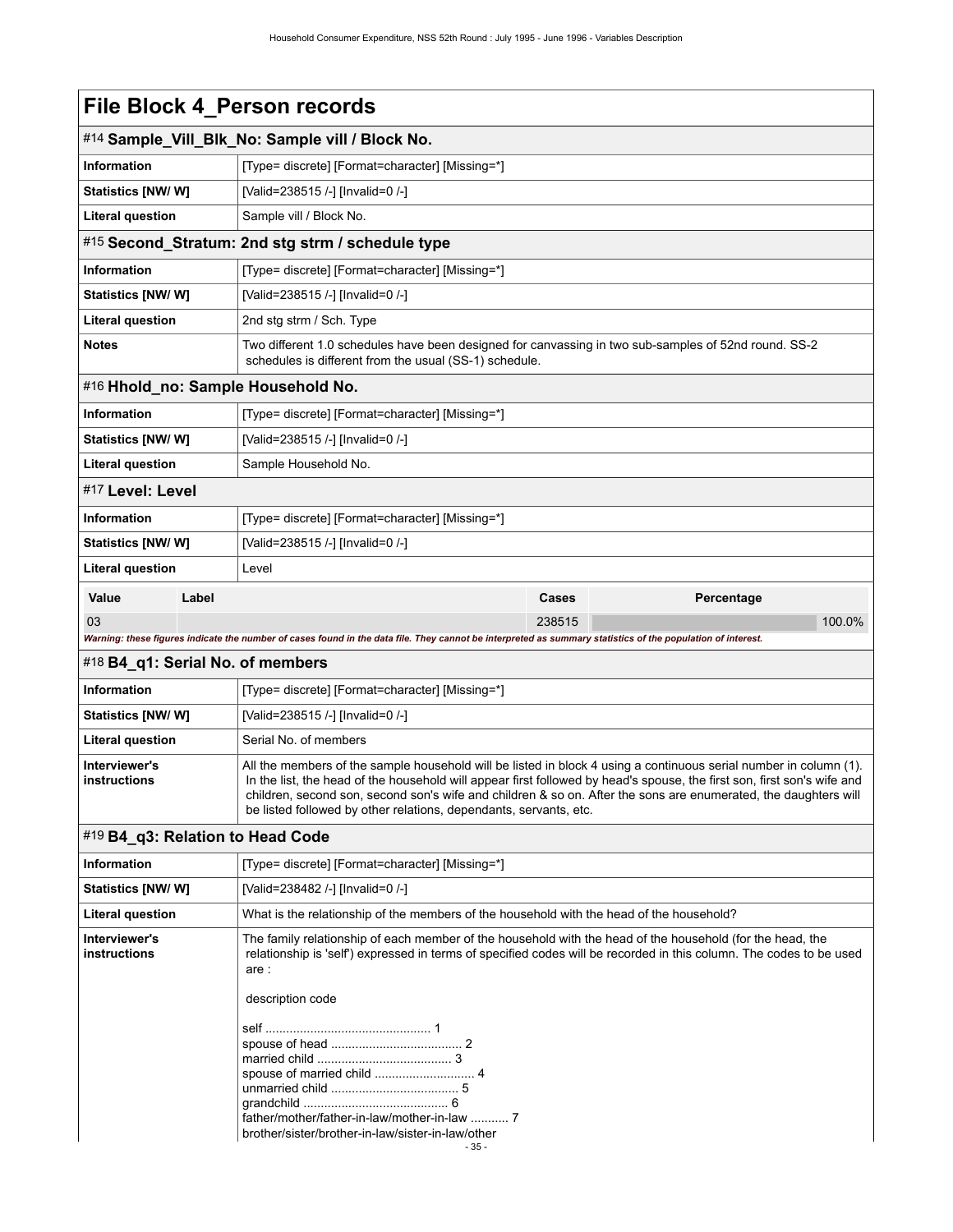| #19 B4_q3: Relation to Head Code |  |
|----------------------------------|--|
|----------------------------------|--|

|                                                                                                                                                             | servant/employee/other non-relatives  9                     |       |            |       |
|-------------------------------------------------------------------------------------------------------------------------------------------------------------|-------------------------------------------------------------|-------|------------|-------|
| Value                                                                                                                                                       | Label                                                       | Cases | Percentage |       |
| $\mathbf 0$                                                                                                                                                 | Not reported                                                | 10    | $0.0\%$    |       |
| $\mathbf{1}$                                                                                                                                                | Head                                                        | 48600 | 20.4%      |       |
| $\overline{2}$                                                                                                                                              | Spouse of head                                              | 39417 | 16.5%      |       |
| 3                                                                                                                                                           | Married child                                               | 10574 | 4.4%       |       |
| $\overline{4}$                                                                                                                                              | Spouse of married child                                     | 10089 | 4.2%       |       |
| 5                                                                                                                                                           | Unmarried child                                             | 95457 |            | 40.0% |
| 6                                                                                                                                                           | Grandchild                                                  | 16940 | 7.1%       |       |
| $\overline{7}$                                                                                                                                              | Father/mother/father-in-law/mother-in-law                   | 6222  | 2.6%       |       |
| 8                                                                                                                                                           | Brother/sister/brother-in-law/sister-in-law/other relations | 10557 | 4.4%       |       |
| 9                                                                                                                                                           | Servant/employee/or non-relatives                           | 616   | 0.3%       |       |
| Warning: these figures indicate the number of cases found in the data file. They cannot be interpreted as summary statistics of the population of interest. |                                                             |       |            |       |

#### #20 **B4\_q4: Sex Code**

| <b>Information</b>            |       | [Type= discrete] [Format=character] [Missing=*]                                                                             |        |            |
|-------------------------------|-------|-----------------------------------------------------------------------------------------------------------------------------|--------|------------|
| <b>Statistics [NW/W]</b>      |       | [Valid=238515 /-] [Invalid=0 /-]                                                                                            |        |            |
| Literal question              |       | Sex of the member of the household                                                                                          |        |            |
| Interviewer's<br>instructions |       | For each and every member of the household, sex in terms of the code (male-1, female-2) will be recorded in this<br>column. |        |            |
| Value                         | Label |                                                                                                                             | Cases  | Percentage |
|                               | Male  |                                                                                                                             | 123874 | 51.9%      |

2 Female 114641 48.1%

#### *Warning: these figures indicate the number of cases found in the data file. They cannot be interpreted as summary statistics of the population of interest.*

#### #21 **B4\_q5: Age**

| <b>Information</b>                   | [Type= continuous] [Format=numeric] [Range= 0-99] [Missing=*]                                                                                                                               |
|--------------------------------------|---------------------------------------------------------------------------------------------------------------------------------------------------------------------------------------------|
| <b>Statistics [NW/ W]</b>            | [Valid=238469 /-] [Invalid=46 /-] [Mean=25.322 /-] [StdDev=18.586 /-]                                                                                                                       |
| Literal question                     | Age of the member of the household                                                                                                                                                          |
| Interviewer's<br><b>instructions</b> | The age in completed years of all the members listed will be ascertained and recorded in column (5). For babies<br>below one year of age at the time of listing, enter '0' in column "Age". |

#### #22 **B4\_q6: Marital Status Code**

| <b>Information</b>            |      | [Type= discrete] [Format=character] [Missing=*]                                                                                      |       |                   |  |  |
|-------------------------------|------|--------------------------------------------------------------------------------------------------------------------------------------|-------|-------------------|--|--|
| <b>Statistics [NW/ W]</b>     |      | [Valid=238418 /-] [Invalid=0 /-]                                                                                                     |       |                   |  |  |
| <b>Literal question</b>       |      | Marital status of the member of the household                                                                                        |       |                   |  |  |
| Interviewer's<br>instructions |      | The marital status of each member will be recorded in terms of the specified code in this column. The codes are:<br>description code |       |                   |  |  |
| $\frac{1}{2}$                 | ohol |                                                                                                                                      | 0.000 | <b>Dovoontogo</b> |  |  |

| Value | Label             | <b>Cases</b> | Percentage |
|-------|-------------------|--------------|------------|
|       | Never married     | 121399       | 50.9%      |
|       | Currently married | 105154       | 44.1%      |
|       | Widowed           | 11103        | 4.7%       |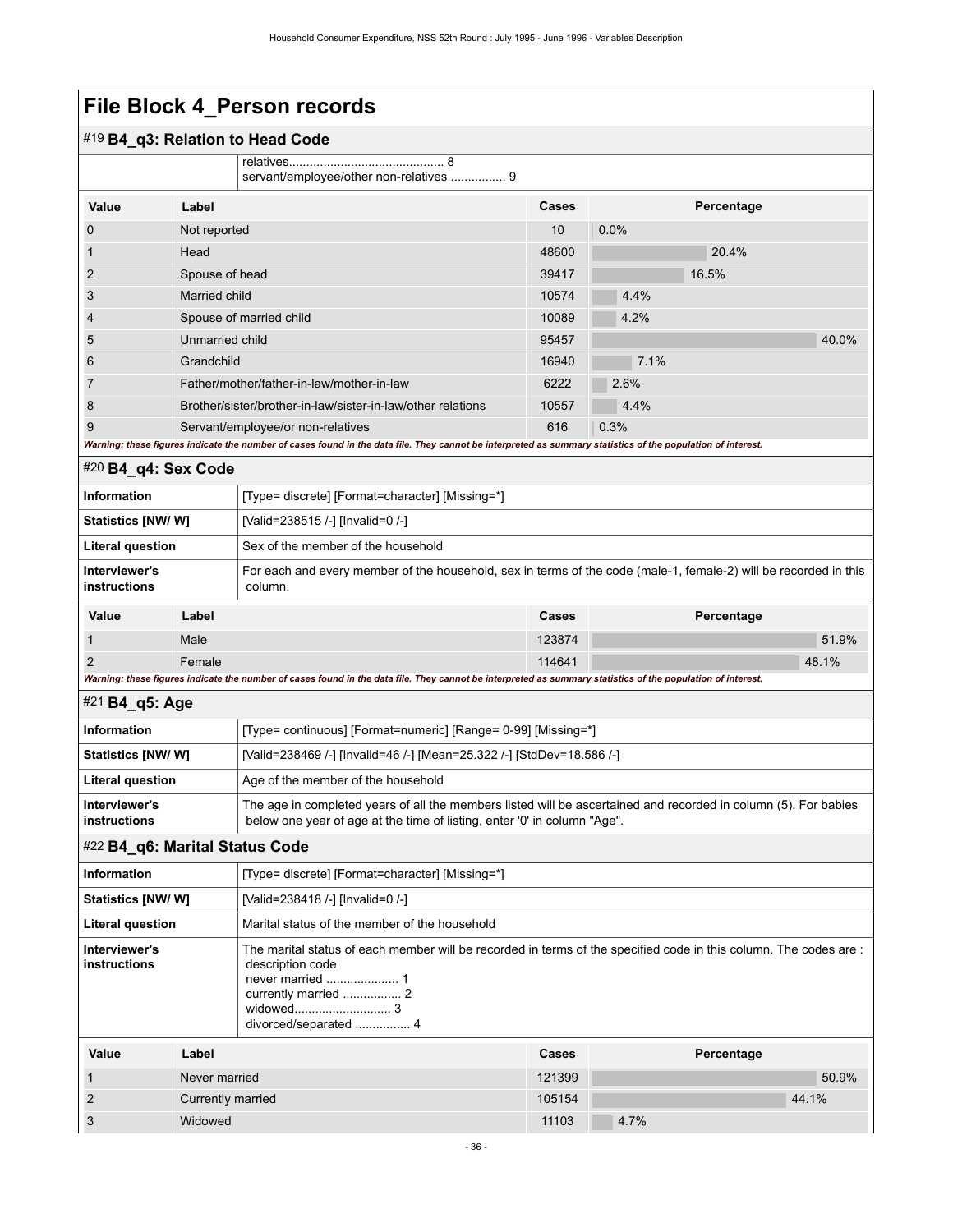#### #22 **B4\_q6: Marital Status Code**

| Value                                                                                                                                                       | Label.             | Cases | Percentage |
|-------------------------------------------------------------------------------------------------------------------------------------------------------------|--------------------|-------|------------|
|                                                                                                                                                             | Divorced/separated | 762   | 0.3%       |
| Warning: these figures indicate the number of cases found in the data file. They cannot be interpreted as summary statistics of the population of interest. |                    |       |            |

#### #23 **B4\_q7: General Education Code**

| <b>Information</b>            | [Type= discrete] [Format=character] [Missing=*]                                                              |
|-------------------------------|--------------------------------------------------------------------------------------------------------------|
| <b>Statistics [NW/ W]</b>     | [Valid=238262 /-] [Invalid=0 /-]                                                                             |
| Literal question              | Education level of the member of the household                                                               |
| Interviewer's<br>instructions | For the purpose of making entries in this column, only the course successfully completed will be considered. |

| Value | Label                                                                                                                                                       | <b>Cases</b> | Percentage |
|-------|-------------------------------------------------------------------------------------------------------------------------------------------------------------|--------------|------------|
| 01    | Not literate                                                                                                                                                | 104640       | 43.9%      |
| 02    | Literate without formal schooling                                                                                                                           | 3547         | 1.5%       |
| 03    | Literate but below primary                                                                                                                                  | 36007        | 15.1%      |
| 04    | Primary                                                                                                                                                     | 32174        | 13.5%      |
| 05    | Middle                                                                                                                                                      | 28179        | 11.8%      |
| 06    | Secondary                                                                                                                                                   | 16408        | 6.9%       |
| 07    | Higher secondary                                                                                                                                            | 8080         | 3.4%       |
| 08    | Diploma/certificate course                                                                                                                                  | 775          | 0.3%       |
| 09    | Graduate and above                                                                                                                                          | 8265         | 3.5%       |
| 99    | Invalid                                                                                                                                                     | 187          | 0.1%       |
|       | Warning: these figures indicate the number of cases found in the data file. They cannot be interpreted as summary statistics of the population of interest. |              |            |

#### #24 **B4\_q8: Usual Activity. Principal Status**

| Information                   |                                                                                                                                                                                                                                                                                                                                                                 | [Type= discrete] [Format=character] [Missing=*]                                                                                                                                                                                                                                                                                                                                                                                                                                                                                                                                                                                                                                                                                                                                                                                                                                                                                                                                                                                                                                                                                                                                                                                                                                                                                                      |              |                                                                                                                                                                                                                                       |  |  |
|-------------------------------|-----------------------------------------------------------------------------------------------------------------------------------------------------------------------------------------------------------------------------------------------------------------------------------------------------------------------------------------------------------------|------------------------------------------------------------------------------------------------------------------------------------------------------------------------------------------------------------------------------------------------------------------------------------------------------------------------------------------------------------------------------------------------------------------------------------------------------------------------------------------------------------------------------------------------------------------------------------------------------------------------------------------------------------------------------------------------------------------------------------------------------------------------------------------------------------------------------------------------------------------------------------------------------------------------------------------------------------------------------------------------------------------------------------------------------------------------------------------------------------------------------------------------------------------------------------------------------------------------------------------------------------------------------------------------------------------------------------------------------|--------------|---------------------------------------------------------------------------------------------------------------------------------------------------------------------------------------------------------------------------------------|--|--|
| <b>Statistics [NW/ W]</b>     |                                                                                                                                                                                                                                                                                                                                                                 | [Valid=238515 /-] [Invalid=0 /-]                                                                                                                                                                                                                                                                                                                                                                                                                                                                                                                                                                                                                                                                                                                                                                                                                                                                                                                                                                                                                                                                                                                                                                                                                                                                                                                     |              |                                                                                                                                                                                                                                       |  |  |
| <b>Definition</b>             | The usual activity status relates to the activity status of a person during the reference period of 365 days<br>preceding the date of survey. The activity status on which a person spent relatively longer time (major time<br>criterion) during the 365 days preceding the date of survey is considered the principal usual activity status of the<br>person. |                                                                                                                                                                                                                                                                                                                                                                                                                                                                                                                                                                                                                                                                                                                                                                                                                                                                                                                                                                                                                                                                                                                                                                                                                                                                                                                                                      |              |                                                                                                                                                                                                                                       |  |  |
| Literal question              |                                                                                                                                                                                                                                                                                                                                                                 | Which industry has the member of the household usually worked in during the last one year?                                                                                                                                                                                                                                                                                                                                                                                                                                                                                                                                                                                                                                                                                                                                                                                                                                                                                                                                                                                                                                                                                                                                                                                                                                                           |              |                                                                                                                                                                                                                                       |  |  |
| Interviewer's<br>instructions |                                                                                                                                                                                                                                                                                                                                                                 | In the first instance the broad principal usual activity of the person will be identified based on the various activities<br>criterion, not necessarily for a continuous period. The broad principal usual activity status will be one of the three<br>categories viz. 'employed' (working), 'unemployed' (available for work) or 'not in labour force' (neither willing nor<br>available for work). It is to be noted that in deciding this, only the normal working hours available for pursuing<br>various activities need be considered, and not the 24 hours of a day. The broad principal usual activity status will<br>be obtained on the basis of a two- stage dichotomous classification depending on the major time spent. Persons<br>will be classified in the first stage into<br>(i)those who are engaged in any economic activity (i.e., employed) and/or available for any economic activity (i.e.<br>unemployed) and<br>(ii) who are not engaged and not available for any economic activity i.e. the persons will be first classified as<br>those in the labour force and those not in the labour force depending on in which of these two statuses the<br>person spent major part of the year.<br>In the second stage, those who are found in the labour force will be further classified into working (i.e., engaged in<br>spent. |              | pursued by the person during the reference period of last 365 days adopting a relatively long time (or major time)<br>economic activity or employed) and seeking and/or available for work (i.e., unemployed) based on the major time |  |  |
| Value                         | Label                                                                                                                                                                                                                                                                                                                                                           |                                                                                                                                                                                                                                                                                                                                                                                                                                                                                                                                                                                                                                                                                                                                                                                                                                                                                                                                                                                                                                                                                                                                                                                                                                                                                                                                                      | <b>Cases</b> | Percentage                                                                                                                                                                                                                            |  |  |
| 11                            | account worker                                                                                                                                                                                                                                                                                                                                                  | worked in household enterprise (self employed) as an own                                                                                                                                                                                                                                                                                                                                                                                                                                                                                                                                                                                                                                                                                                                                                                                                                                                                                                                                                                                                                                                                                                                                                                                                                                                                                             | 31179        | 13.1%                                                                                                                                                                                                                                 |  |  |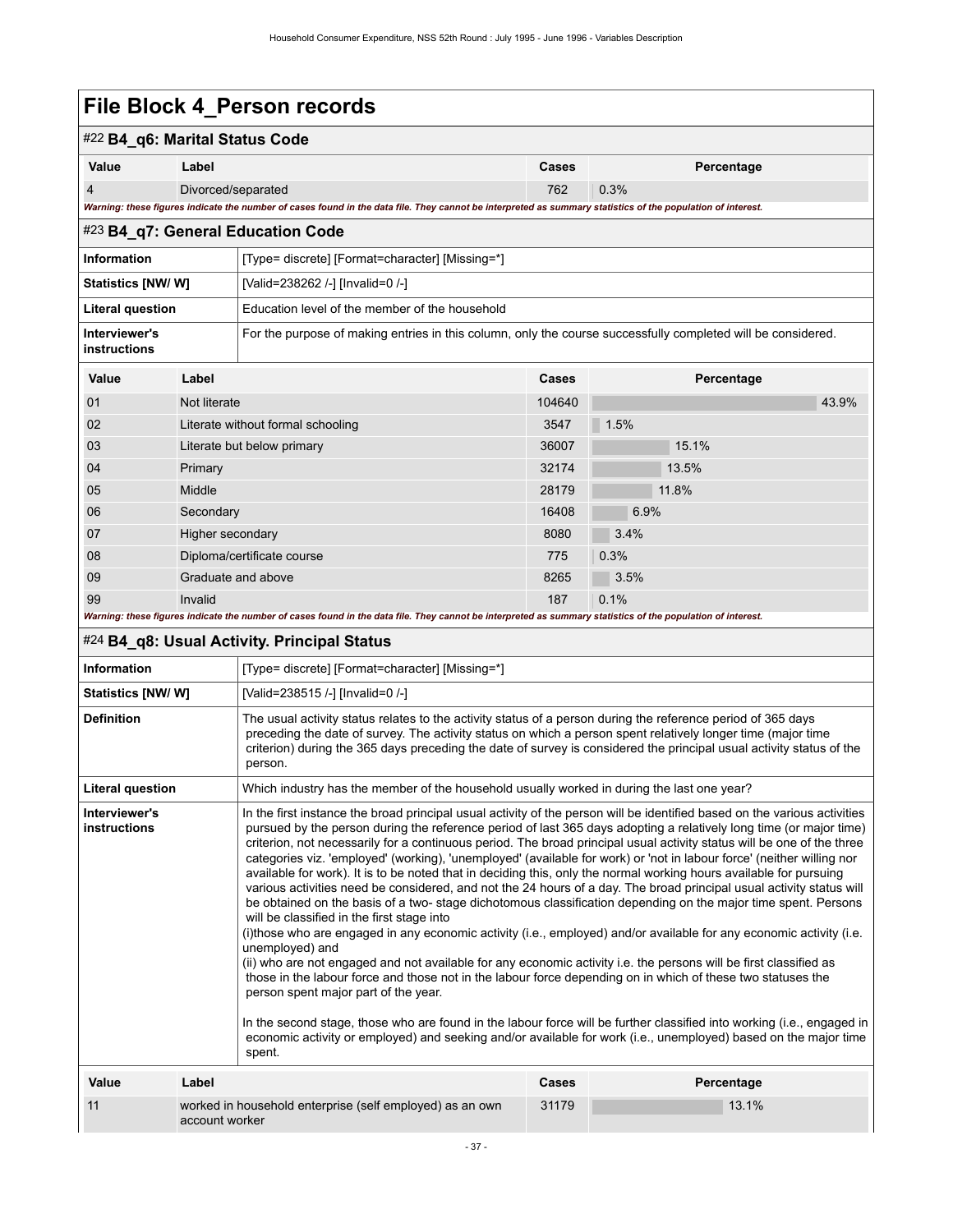#### #24 **B4\_q8: Usual Activity. Principal Status**

| Value | Label                                                                                                                    | <b>Cases</b> |      | Percentage |       |
|-------|--------------------------------------------------------------------------------------------------------------------------|--------------|------|------------|-------|
| 12    | worked in household enterprise (self employed) as an<br>employer                                                         | 771          | 0.3% |            |       |
| 21    | worked in household enterprise (self employed) as 'helper'                                                               | 16221        | 6.8% |            |       |
| 31    | worked as regular salaried/wage employee                                                                                 | 15464        | 6.5% |            |       |
| 41    | worked as casual wage labour in public works                                                                             | 524          | 0.2% |            |       |
| 51    | casual wage labour in other types of works                                                                               | 22453        |      | 9.4%       |       |
| 81    | seeking work and available for work                                                                                      | 2169         | 0.9% |            |       |
| 91    | attended educational institution                                                                                         | 53467        |      |            | 22.4% |
| 92    | attended domestic duties only                                                                                            | 35228        |      | 14.8%      |       |
| 93    | attended domestic duties and was also engaged in free<br>collection of goods, tailoring, weaving, etc. for household use | 13478        | 5.7% |            |       |
| 94    | recipients of rent, pension, remittance, etc.                                                                            | 1415         | 0.6% |            |       |
| 95    | not able to work due to disability                                                                                       | 625          | 0.3% |            |       |
| 96    | beggars, prostitutes, etc.                                                                                               | 147          | 0.1% |            |       |
| 97    | others                                                                                                                   | 18752        |      | 7.9%       |       |
| 99    | not properly reported                                                                                                    | 26622        |      | 11.2%      |       |

#### #25 **B4\_q9: Usual Activity. Principal NIC code**

|                                                                                                                                                                                                                                                                                                                                                                                                            |                                                       | . 90. 9000.700.710,8.1.1110.pdf .1.9 000                |       |            |  |  |  |
|------------------------------------------------------------------------------------------------------------------------------------------------------------------------------------------------------------------------------------------------------------------------------------------------------------------------------------------------------------------------------------------------------------|-------------------------------------------------------|---------------------------------------------------------|-------|------------|--|--|--|
| <b>Information</b>                                                                                                                                                                                                                                                                                                                                                                                         |                                                       | [Type= discrete] [Format=character] [Missing=*]         |       |            |  |  |  |
| <b>Statistics [NW/W]</b>                                                                                                                                                                                                                                                                                                                                                                                   |                                                       | [Valid=87563 /-] [Invalid=0 /-]                         |       |            |  |  |  |
| Which industry has the member of the household worked in during the last one year?<br><b>Literal question</b>                                                                                                                                                                                                                                                                                              |                                                       |                                                         |       |            |  |  |  |
| For the persons categorised 'working' (i.e., those with status codes 11-51), the corresponding 'industry section'<br>Interviewer's<br>will be recorded in terms of the specified codes. The codes are ;<br>instructions<br>description code<br>wholesale and retail trade, restaurants & hotels 6<br>financial, insurance, real estate and business services  8<br>community, social & personal services 9 |                                                       |                                                         |       |            |  |  |  |
| Value                                                                                                                                                                                                                                                                                                                                                                                                      | Label                                                 |                                                         | Cases | Percentage |  |  |  |
| $\mathbf 0$                                                                                                                                                                                                                                                                                                                                                                                                |                                                       | agriculture, hunting, forestry & fishing                | 49544 | 56.6%      |  |  |  |
| 1                                                                                                                                                                                                                                                                                                                                                                                                          |                                                       | mining and quarrying                                    | 555   | 0.6%       |  |  |  |
| $\overline{2}$                                                                                                                                                                                                                                                                                                                                                                                             | manufacturing                                         |                                                         | 5633  | 6.4%       |  |  |  |
| 3                                                                                                                                                                                                                                                                                                                                                                                                          | manufacturing                                         |                                                         | 3549  | 4.1%       |  |  |  |
| electricity, gas and water<br>4                                                                                                                                                                                                                                                                                                                                                                            |                                                       |                                                         | 535   | 0.6%       |  |  |  |
| 5                                                                                                                                                                                                                                                                                                                                                                                                          | construction                                          |                                                         | 3531  | 4.0%       |  |  |  |
| 6                                                                                                                                                                                                                                                                                                                                                                                                          | wholesale and retail trade and restaurants and hotels |                                                         | 8297  | 9.5%       |  |  |  |
| 7                                                                                                                                                                                                                                                                                                                                                                                                          |                                                       | transport, storage and communication                    | 3052  | 3.5%       |  |  |  |
| 8                                                                                                                                                                                                                                                                                                                                                                                                          |                                                       | financial, insurance, real estate and business services | 1184  | 1.4%       |  |  |  |
| 9                                                                                                                                                                                                                                                                                                                                                                                                          |                                                       | community, social & personal services                   | 11683 | 13.3%      |  |  |  |

*Warning: these figures indicate the number of cases found in the data file. They cannot be interpreted as summary statistics of the population of interest.*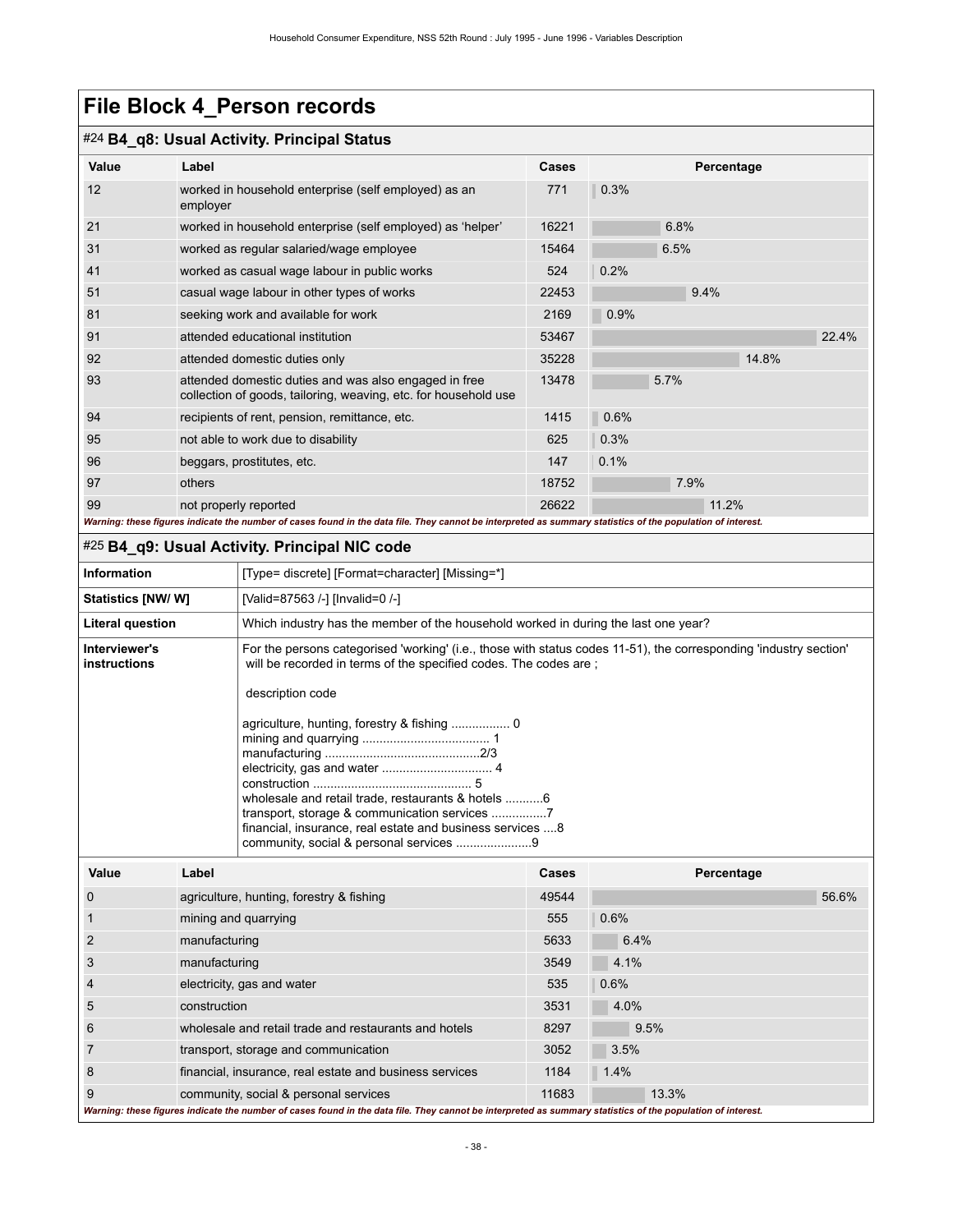|                               |                                                            | #26 B4_q10: Usual Activity. Subsidiary Status                                                                                                                                                                                                                                                                                                                                                                                                                                                                                                                                                                                                                                                                                                                                                                                                                                                                                                                                                                                                                                                                                                                                                                                                                                                                                                                                                                                                                                                                                                                                                                                                                                                                                                                                                                                                                                                                                                                                                                                                                   |       |      |            |       |  |
|-------------------------------|------------------------------------------------------------|-----------------------------------------------------------------------------------------------------------------------------------------------------------------------------------------------------------------------------------------------------------------------------------------------------------------------------------------------------------------------------------------------------------------------------------------------------------------------------------------------------------------------------------------------------------------------------------------------------------------------------------------------------------------------------------------------------------------------------------------------------------------------------------------------------------------------------------------------------------------------------------------------------------------------------------------------------------------------------------------------------------------------------------------------------------------------------------------------------------------------------------------------------------------------------------------------------------------------------------------------------------------------------------------------------------------------------------------------------------------------------------------------------------------------------------------------------------------------------------------------------------------------------------------------------------------------------------------------------------------------------------------------------------------------------------------------------------------------------------------------------------------------------------------------------------------------------------------------------------------------------------------------------------------------------------------------------------------------------------------------------------------------------------------------------------------|-------|------|------------|-------|--|
| <b>Information</b>            |                                                            | [Type= discrete] [Format=character] [Missing=*]                                                                                                                                                                                                                                                                                                                                                                                                                                                                                                                                                                                                                                                                                                                                                                                                                                                                                                                                                                                                                                                                                                                                                                                                                                                                                                                                                                                                                                                                                                                                                                                                                                                                                                                                                                                                                                                                                                                                                                                                                 |       |      |            |       |  |
| <b>Statistics [NW/ W]</b>     |                                                            | [Valid=20056 /-] [Invalid=0 /-]                                                                                                                                                                                                                                                                                                                                                                                                                                                                                                                                                                                                                                                                                                                                                                                                                                                                                                                                                                                                                                                                                                                                                                                                                                                                                                                                                                                                                                                                                                                                                                                                                                                                                                                                                                                                                                                                                                                                                                                                                                 |       |      |            |       |  |
| <b>Literal question</b>       |                                                            | Which industry has the member of the household worked in subsidiary capacity during the last one year?                                                                                                                                                                                                                                                                                                                                                                                                                                                                                                                                                                                                                                                                                                                                                                                                                                                                                                                                                                                                                                                                                                                                                                                                                                                                                                                                                                                                                                                                                                                                                                                                                                                                                                                                                                                                                                                                                                                                                          |       |      |            |       |  |
| Interviewer's<br>instructions |                                                            | For each person listed in this block, it has to be ascertained whether he or she worked in a subsidiary capacity<br>during the 365 days preceding the date of survey or not; in other words, whether he or she had a subsidiary<br>economic usual status. This has to be ascertained for all the three broad categories of persons initially classified<br>as 'employed', unemployed' and 'not in labour force'. To illustrate, a person categorised as working and assigned<br>the principal usual activity status 'self-employed' may also be engaged for a relatively shorter time during<br>the year as casual wage labour. In such a case, he will be considered to have worked also in a subsidiary<br>capacity(i.e., having a subsidiary economic status which is different from the principal status). On the other hand,<br>a person may be self-employed in trade for a<br>relatively longer period and simultaneously also engaged in agricultural production for a relatively minor time. In<br>such a<br>case, the principal usual activity status will be 'self-employed in trade' and subsidiary economic status, 'self-<br>employed in<br>agriculture'. Similarly, persons categorised as 'unemployed' or 'not in labour force' on the basis of 'relatively longer<br>time'<br>criterion might have pursued some economic activity for relatively shorter time during the year. In all the above<br>cases, they will be treated to have had subsidiary economic usual status. It may be noted that engagement in<br>work in subsidiary capacity may arise out of two situations :<br>(i) a person may be engaged for a relatively longer period during the 365 days in one economic activity/non-<br>economic activity and for a relatively shorter period in another economic activity;<br>(ii) a person may be pursuing one economic activity/non-economic activity almost throughout the year in the<br>principal status and also simultaneously pursuing another economic activity for relatively shorter time in a<br>subsidiary capacity. |       |      |            |       |  |
| Value                         | Label                                                      |                                                                                                                                                                                                                                                                                                                                                                                                                                                                                                                                                                                                                                                                                                                                                                                                                                                                                                                                                                                                                                                                                                                                                                                                                                                                                                                                                                                                                                                                                                                                                                                                                                                                                                                                                                                                                                                                                                                                                                                                                                                                 | Cases |      | Percentage |       |  |
| 11                            | account worker                                             | worked in household enterprise (self employed) as an own                                                                                                                                                                                                                                                                                                                                                                                                                                                                                                                                                                                                                                                                                                                                                                                                                                                                                                                                                                                                                                                                                                                                                                                                                                                                                                                                                                                                                                                                                                                                                                                                                                                                                                                                                                                                                                                                                                                                                                                                        | 7275  |      |            | 36.3% |  |
| 12                            | employer                                                   | worked in household enterprise (self employed) as an                                                                                                                                                                                                                                                                                                                                                                                                                                                                                                                                                                                                                                                                                                                                                                                                                                                                                                                                                                                                                                                                                                                                                                                                                                                                                                                                                                                                                                                                                                                                                                                                                                                                                                                                                                                                                                                                                                                                                                                                            | 135   | 0.7% |            |       |  |
| 21                            | worked in household enterprise (self employed) as 'helper' |                                                                                                                                                                                                                                                                                                                                                                                                                                                                                                                                                                                                                                                                                                                                                                                                                                                                                                                                                                                                                                                                                                                                                                                                                                                                                                                                                                                                                                                                                                                                                                                                                                                                                                                                                                                                                                                                                                                                                                                                                                                                 | 7064  |      |            | 35.2% |  |
| 31                            | worked as regular salaried/wage employee                   |                                                                                                                                                                                                                                                                                                                                                                                                                                                                                                                                                                                                                                                                                                                                                                                                                                                                                                                                                                                                                                                                                                                                                                                                                                                                                                                                                                                                                                                                                                                                                                                                                                                                                                                                                                                                                                                                                                                                                                                                                                                                 | 183   | 0.9% |            |       |  |
| 41                            | worked as casual wage labour in public works               |                                                                                                                                                                                                                                                                                                                                                                                                                                                                                                                                                                                                                                                                                                                                                                                                                                                                                                                                                                                                                                                                                                                                                                                                                                                                                                                                                                                                                                                                                                                                                                                                                                                                                                                                                                                                                                                                                                                                                                                                                                                                 | 133   | 0.7% |            |       |  |
| 51                            |                                                            | casual wage labour in other types of works                                                                                                                                                                                                                                                                                                                                                                                                                                                                                                                                                                                                                                                                                                                                                                                                                                                                                                                                                                                                                                                                                                                                                                                                                                                                                                                                                                                                                                                                                                                                                                                                                                                                                                                                                                                                                                                                                                                                                                                                                      | 5266  |      | 26.3%      |       |  |
|                               |                                                            | Warning: these figures indicate the number of cases found in the data file. They cannot be interpreted as summary statistics of the population of interest.                                                                                                                                                                                                                                                                                                                                                                                                                                                                                                                                                                                                                                                                                                                                                                                                                                                                                                                                                                                                                                                                                                                                                                                                                                                                                                                                                                                                                                                                                                                                                                                                                                                                                                                                                                                                                                                                                                     |       |      |            |       |  |
|                               |                                                            | #27 B4_q11: Usual Activity. Subsidiary NIC code                                                                                                                                                                                                                                                                                                                                                                                                                                                                                                                                                                                                                                                                                                                                                                                                                                                                                                                                                                                                                                                                                                                                                                                                                                                                                                                                                                                                                                                                                                                                                                                                                                                                                                                                                                                                                                                                                                                                                                                                                 |       |      |            |       |  |
| <b>Information</b>            |                                                            | [Type= discrete] [Format=character] [Missing=*]                                                                                                                                                                                                                                                                                                                                                                                                                                                                                                                                                                                                                                                                                                                                                                                                                                                                                                                                                                                                                                                                                                                                                                                                                                                                                                                                                                                                                                                                                                                                                                                                                                                                                                                                                                                                                                                                                                                                                                                                                 |       |      |            |       |  |

| <b>Information</b>                   |                      | [Type= discrete] [Format=character] [Missing=*]                                                                                                                                                                                                                                                                                                                                                                                                                                                                                                                                                                                                                                                                                                                                                     |       |            |       |  |
|--------------------------------------|----------------------|-----------------------------------------------------------------------------------------------------------------------------------------------------------------------------------------------------------------------------------------------------------------------------------------------------------------------------------------------------------------------------------------------------------------------------------------------------------------------------------------------------------------------------------------------------------------------------------------------------------------------------------------------------------------------------------------------------------------------------------------------------------------------------------------------------|-------|------------|-------|--|
| Statistics [NW/W]                    |                      | [Valid=20350 /-] [Invalid=0 /-]                                                                                                                                                                                                                                                                                                                                                                                                                                                                                                                                                                                                                                                                                                                                                                     |       |            |       |  |
| Literal question                     |                      | Which industry has the member of the household worked in subsidiary capacity during the last one year?                                                                                                                                                                                                                                                                                                                                                                                                                                                                                                                                                                                                                                                                                              |       |            |       |  |
| Interviewer's<br><b>instructions</b> |                      | For all persons engaged in any 'work' in subsidiary capacity, the status codes of the economic activities pursued<br>by them in their subsidiary capacity will be recorded and the corresponding 'industry section' codes will be<br>recorded in next column. In the situation where a person has been found to have pursued more than one<br>economic activity during the last 365 days in his or her subsidiary capacity, the activity on which more time has<br>been spent would be considered for recording entry in this column. Columns are to be filled in for each and every<br>member of the household irrespective of whether the person's principal status is economic activity or not. For<br>those reporting no subsidiary economic activity, 'X' may be recorded in both the columns. |       |            |       |  |
| Value                                | Label                |                                                                                                                                                                                                                                                                                                                                                                                                                                                                                                                                                                                                                                                                                                                                                                                                     | Cases | Percentage |       |  |
| O                                    |                      | agriculture, hunting, forestry & fishing                                                                                                                                                                                                                                                                                                                                                                                                                                                                                                                                                                                                                                                                                                                                                            | 16720 |            | 82.2% |  |
|                                      | mining and quarrying |                                                                                                                                                                                                                                                                                                                                                                                                                                                                                                                                                                                                                                                                                                                                                                                                     | 102   | 0.5%       |       |  |
| 2<br>manufacturing                   |                      | 748                                                                                                                                                                                                                                                                                                                                                                                                                                                                                                                                                                                                                                                                                                                                                                                                 | 3.7%  |            |       |  |
| 3                                    | manufacturing        |                                                                                                                                                                                                                                                                                                                                                                                                                                                                                                                                                                                                                                                                                                                                                                                                     | 238   | 1.2%       |       |  |
| 4                                    |                      | electricity, gas and water                                                                                                                                                                                                                                                                                                                                                                                                                                                                                                                                                                                                                                                                                                                                                                          | 27    | 0.1%       |       |  |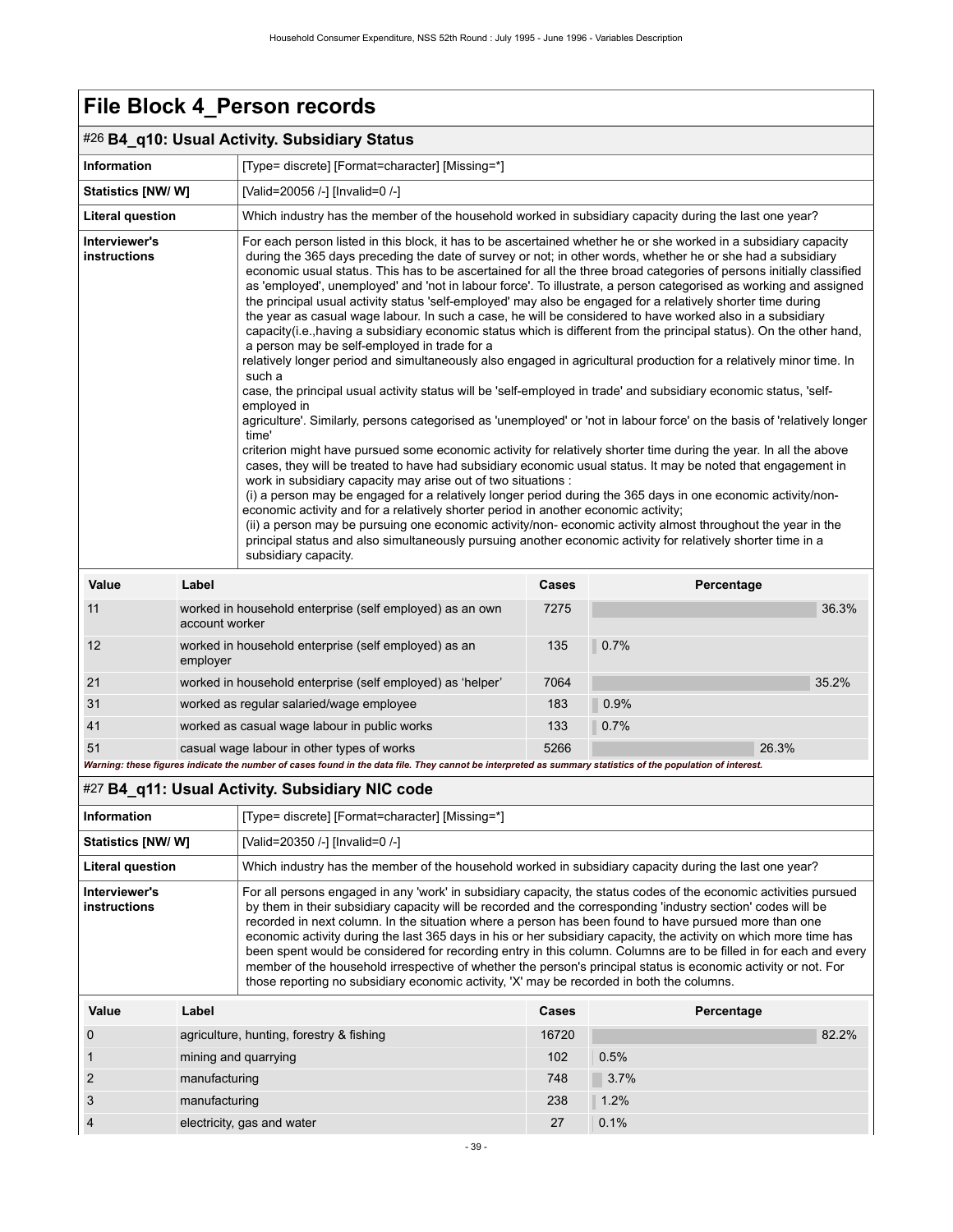#### #27 **B4\_q11: Usual Activity. Subsidiary NIC code**

| Value | Label                                                                                                                                                       | <b>Cases</b> | Percentage |
|-------|-------------------------------------------------------------------------------------------------------------------------------------------------------------|--------------|------------|
| 5     | construction                                                                                                                                                | 771          | $3.8\%$    |
| 6     | wholesale and retail trade and restaurants and hotels                                                                                                       | 800          | $3.9\%$    |
|       | transport, storage and communication                                                                                                                        | 154          | 0.8%       |
| 8     | financial, insurance, real estate and business services                                                                                                     | 43           | 0.2%       |
| 9     | community, social & personal services                                                                                                                       | 747          | 3.7%       |
|       | Warning: these figures indicate the number of cases found in the data file. They cannot be interpreted as summary statistics of the population of interest. |              |            |

#### #28 **B4\_q12: Weekly Activity. Status**

| <b>Information</b>            |                                              | [Type= discrete] [Format=character] [Missing=*]                                                                                                                                                                                                                                                                                                                                                                                                                                                                                                                                                                                                                                                                                                                                                                                                                                                                                                                                                                                                                                                                                                         |       |      |       |  |
|-------------------------------|----------------------------------------------|---------------------------------------------------------------------------------------------------------------------------------------------------------------------------------------------------------------------------------------------------------------------------------------------------------------------------------------------------------------------------------------------------------------------------------------------------------------------------------------------------------------------------------------------------------------------------------------------------------------------------------------------------------------------------------------------------------------------------------------------------------------------------------------------------------------------------------------------------------------------------------------------------------------------------------------------------------------------------------------------------------------------------------------------------------------------------------------------------------------------------------------------------------|-------|------|-------|--|
| Statistics [NW/W]             |                                              | [Valid=238515 /-] [Invalid=0 /-]                                                                                                                                                                                                                                                                                                                                                                                                                                                                                                                                                                                                                                                                                                                                                                                                                                                                                                                                                                                                                                                                                                                        |       |      |       |  |
| <b>Literal question</b>       |                                              | Which industry has the member of the household worked in during the last 7 days?                                                                                                                                                                                                                                                                                                                                                                                                                                                                                                                                                                                                                                                                                                                                                                                                                                                                                                                                                                                                                                                                        |       |      |       |  |
| Interviewer's<br>instructions |                                              | The current weekly activity status of a person will be the activity status obtaining for a person during a reference<br>period of seven days preceding the date of survey. Irrespective of the usual activity pursued by a person, his/<br>her current weekly activity will be determined strictly on the basis of the activities pursued by the person during<br>the reference period of seven days preceding the date of survey adopting the priority criterion. Even for self-<br>employed persons, one need not prejudge and take for granted that the current activity situation for them will<br>be identical with the usual activity situation. A careful probe on the part of the investigator regarding the various<br>activities pursued by the person during the seven days preceding the date of survey is, therefore, necessary for<br>ascertaining his/her current weekly activity status. In defining the 'activity status', it has already been mentioned<br>that the activities are grouped broadly into three categories, namely :                                                                                                    |       |      |       |  |
|                               |                                              | (i) working,<br>(ii) not working but seeking and/or available for work, and<br>(iii) neither working nor available for work.                                                                                                                                                                                                                                                                                                                                                                                                                                                                                                                                                                                                                                                                                                                                                                                                                                                                                                                                                                                                                            |       |      |       |  |
| Value<br>Label                |                                              | According to the priority criterion, the status of 'working' gets priority over the status 'not working but seeking and/<br>or<br>available for work' which in turn gets priority over the status of 'neither working nor available for work'. In the<br>category,<br>'not working but seeking and/or available for work', the status 'seeking' gets priority over the status of 'not seeking<br>but<br>available for work'. A person would be considered 'working (or employed)' if he/she while pursuing any economic<br>activity had worked for at least one hour on any one day during the week preceding the date of survey. A person<br>would be considered 'seeking and/or available for work (or unemployed)' if during the reference week no 'work'<br>was done by the person but he or she had made efforts to get work or had been available for work during the<br>reference week though not actively seeking work, in the belief that no work was available. A person who had<br>neither worked nor was available for work will be considered to be engaged in non-economic activities (or not in<br>labour force).<br>Percentage<br>Cases |       |      |       |  |
| 11                            |                                              | worked in household enterprise (self employed)                                                                                                                                                                                                                                                                                                                                                                                                                                                                                                                                                                                                                                                                                                                                                                                                                                                                                                                                                                                                                                                                                                          | 31247 |      | 13.1% |  |
| 12                            | employer                                     | worked in household enterprise (self employed) as an                                                                                                                                                                                                                                                                                                                                                                                                                                                                                                                                                                                                                                                                                                                                                                                                                                                                                                                                                                                                                                                                                                    | 738   | 0.3% |       |  |
| 21                            |                                              | worked in household enterprise (self employed) as 'helper'                                                                                                                                                                                                                                                                                                                                                                                                                                                                                                                                                                                                                                                                                                                                                                                                                                                                                                                                                                                                                                                                                              | 16577 | 7.0% |       |  |
| 31                            |                                              | worked as regular salaried/wage employee                                                                                                                                                                                                                                                                                                                                                                                                                                                                                                                                                                                                                                                                                                                                                                                                                                                                                                                                                                                                                                                                                                                | 15355 | 6.4% |       |  |
| 41                            | worked as casual wage labour in public works |                                                                                                                                                                                                                                                                                                                                                                                                                                                                                                                                                                                                                                                                                                                                                                                                                                                                                                                                                                                                                                                                                                                                                         | 560   | 0.2% |       |  |
| 51                            | casual wage labour in other types of works   |                                                                                                                                                                                                                                                                                                                                                                                                                                                                                                                                                                                                                                                                                                                                                                                                                                                                                                                                                                                                                                                                                                                                                         | 21642 | 9.1% |       |  |
| 61                            |                                              | did not work due to sickness though there was work in<br>household enterprise                                                                                                                                                                                                                                                                                                                                                                                                                                                                                                                                                                                                                                                                                                                                                                                                                                                                                                                                                                                                                                                                           | 68    | 0.0% |       |  |
| 62                            |                                              | did not work due to other reasons though there was work in<br>household enterprise                                                                                                                                                                                                                                                                                                                                                                                                                                                                                                                                                                                                                                                                                                                                                                                                                                                                                                                                                                                                                                                                      | 49    | 0.0% |       |  |
| 71                            | employment                                   | did not work due to sickness but had regular salaried/wage                                                                                                                                                                                                                                                                                                                                                                                                                                                                                                                                                                                                                                                                                                                                                                                                                                                                                                                                                                                                                                                                                              | 26    | 0.0% |       |  |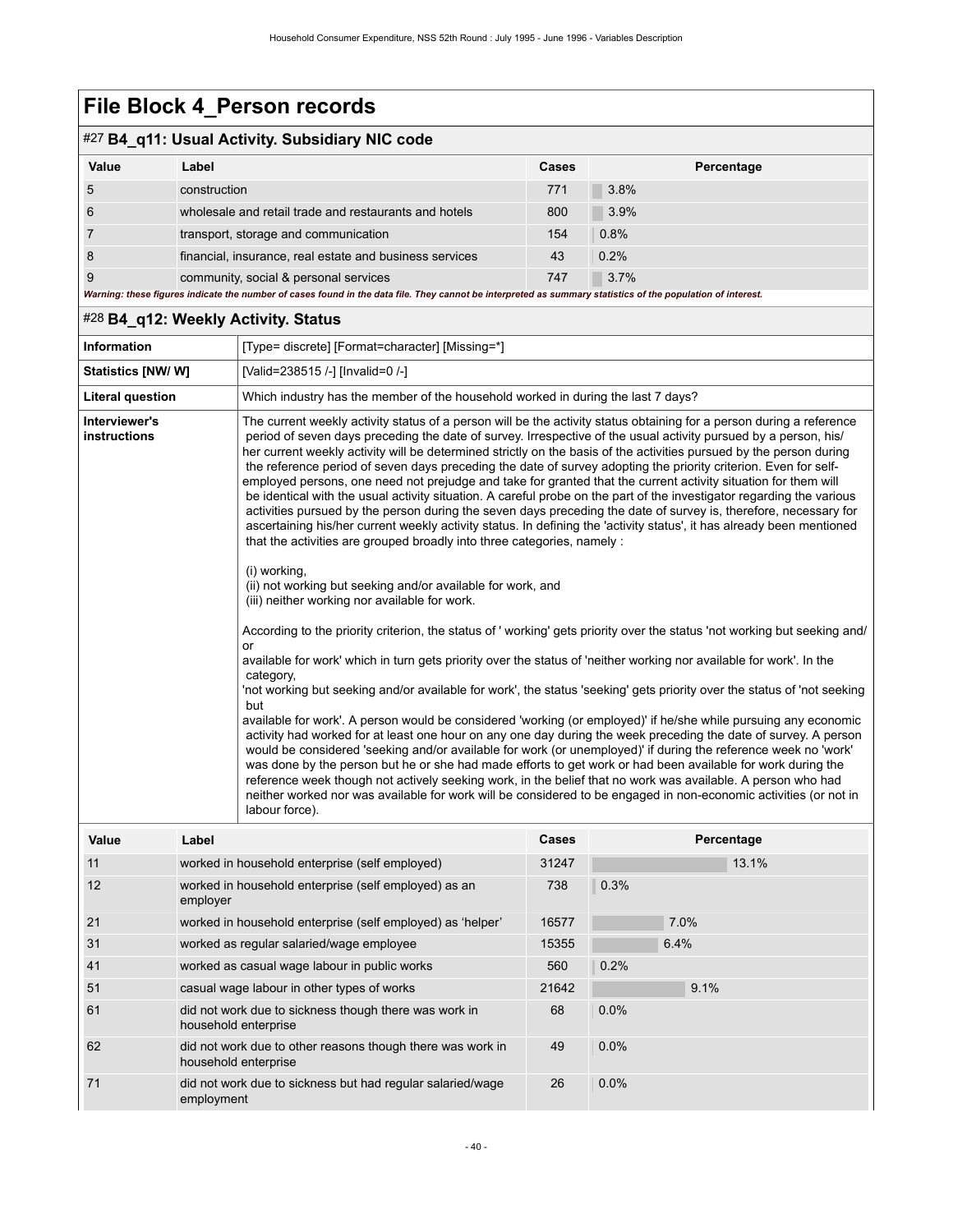#### #28 **B4\_q12: Weekly Activity. Status**

| $\sim$ D+ q i2. Treenly Activity. Oldius |                                                                                                                                                             |       |            |  |
|------------------------------------------|-------------------------------------------------------------------------------------------------------------------------------------------------------------|-------|------------|--|
| Value                                    | Label                                                                                                                                                       | Cases | Percentage |  |
| 72                                       | did not work due to other reasons but had regular salaried/<br>wage employment                                                                              | 16    | 0.0%       |  |
| 81                                       | sought work                                                                                                                                                 | 2258  | 0.9%       |  |
| 82                                       | did not seek but was available for work                                                                                                                     | 85    | $0.0\%$    |  |
| 91                                       | attended educational institution                                                                                                                            | 51978 | 21.8%      |  |
| 92                                       | attended domestic duties only                                                                                                                               | 35265 | 14.8%      |  |
| 93                                       | attended domestic duties and was also engaged in free<br>collection of goods, tailoring, weaving, etc. for household use                                    | 12872 | 5.4%       |  |
| 94                                       | recipients of rent, pension, remittance, etc.                                                                                                               | 1394  | 0.6%       |  |
| 95                                       | not able to work due to disability                                                                                                                          | 640   | 0.3%       |  |
| 96                                       | beggars, prostitutes, etc.                                                                                                                                  | 143   | 0.1%       |  |
| 97                                       | others                                                                                                                                                      | 20915 | 8.8%       |  |
| 98                                       | did not work due to sickness (for casual workers only)                                                                                                      | 65    | 0.0%       |  |
| 99                                       | not properly reported                                                                                                                                       | 26622 | 11.2%      |  |
|                                          | Warning: these figures indicate the number of cases found in the data file. They cannot be interpreted as summary statistics of the population of interest. |       |            |  |

#### #29 **B4\_q13: Weekly Activity NIC code**

| <b>Information</b>            | [Type= discrete] [Format=character] [Missing=*]                                                                                        |
|-------------------------------|----------------------------------------------------------------------------------------------------------------------------------------|
| Statistics [NW/ W]            | [Valid=86775 /-] [Invalid=0 /-]                                                                                                        |
| Literal question              | Which industry has the member of the household worked in during the last 7 days?                                                       |
| Interviewer's<br>instructions | For persons categorised as 'working' the industry section code corresponding to the activity status will be entered<br>in this column. |

| Value          | Label                                                   | Cases | Percentage |
|----------------|---------------------------------------------------------|-------|------------|
| $\Omega$       | agriculture, hunting, forestry & fishing                | 48919 | 56.4%      |
|                | mining and quarrying                                    | 571   | 0.7%       |
| $\overline{2}$ | manufacturing                                           | 5716  | 6.6%       |
| 3              | manufacturing                                           | 3561  | 4.1%       |
| $\overline{4}$ | electricity, gas and water                              | 550   | 0.6%       |
| 5              | construction                                            | 3559  | 4.1%       |
| 6              | wholesale and retail trade and restaurants and hotels   | 8399  | 9.7%       |
|                | transport, storage and communication                    | 3025  | 3.5%       |
| 8              | financial, insurance, real estate and business services | 1188  | 1.4%       |
| 9              | community, social & personal services                   | 11287 | 13.0%      |

#### *Warning: these figures indicate the number of cases found in the data file. They cannot be interpreted as summary statistics of the population of interest.*

#### #30 **B4\_q14: Days Stayed away**

| <b>Information</b>                   | [Type= continuous] [Format=numeric] [Range= 0-30] [Missing=*]                                                                                                                                                                                                                                                                                                                |
|--------------------------------------|------------------------------------------------------------------------------------------------------------------------------------------------------------------------------------------------------------------------------------------------------------------------------------------------------------------------------------------------------------------------------|
| <b>Statistics [NW/ W]</b>            | [Valid=44153 /-] [Invalid=194362 /-] [Mean=1.875 /-] [StdDev=4.953 /-]                                                                                                                                                                                                                                                                                                       |
| <b>Pre-question</b>                  | Has any member stayed away from home during the last 30 days?                                                                                                                                                                                                                                                                                                                |
| Literal question                     | How many days has the member stayed away from home during the last 30 days?                                                                                                                                                                                                                                                                                                  |
| Interviewer's<br><b>instructions</b> | The number of days for which the member 'stayed away from home ' during the 30 days preceding the date of<br>enquiry should be recorded here. A continuous absence from home for 24 hours will be reckoned as a 'day<br>stayed away'. That<br>is, the entry will be made in completed number of days and any fraction of a day will be ignored. The location of<br>the place |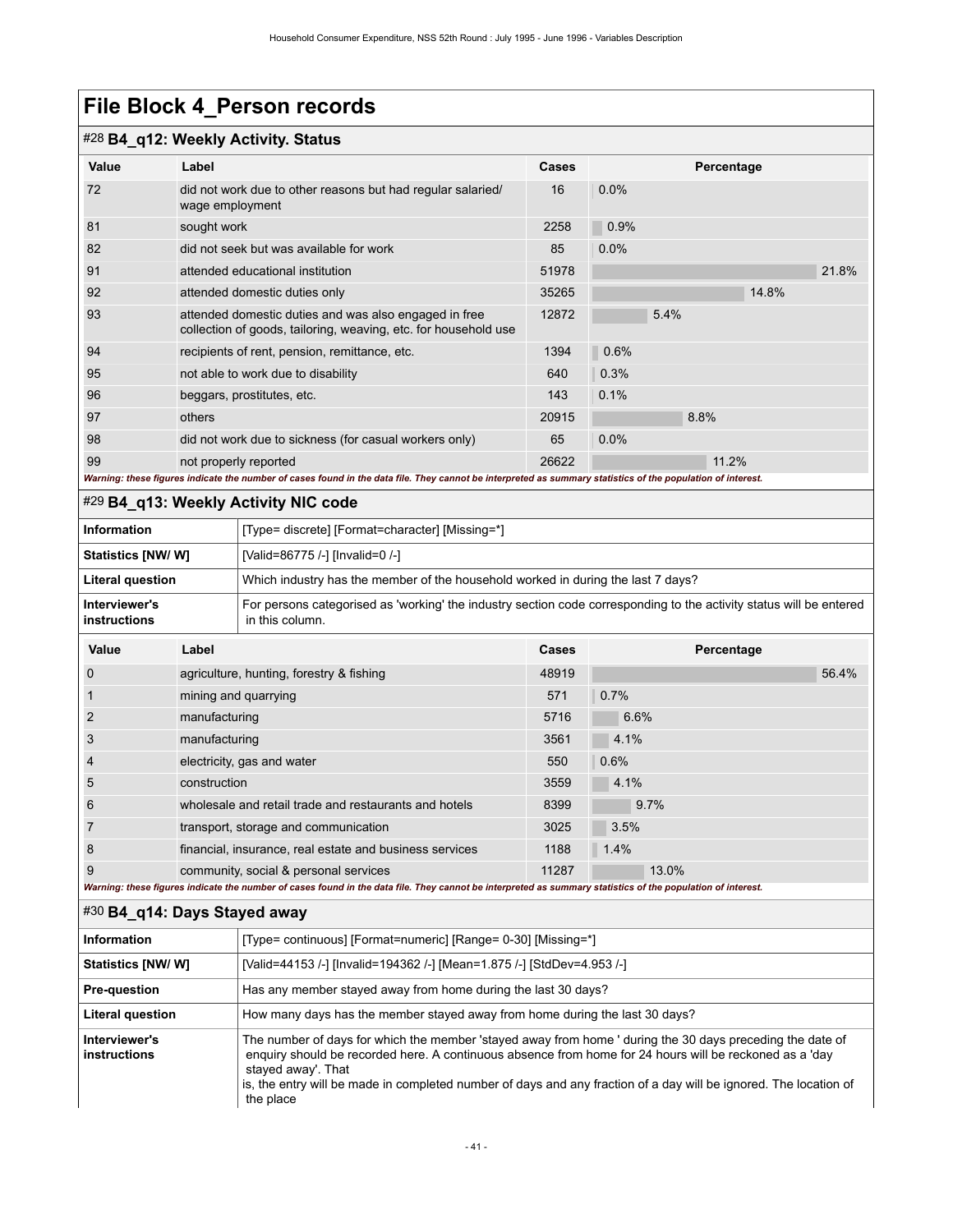#### #30 **B4\_q14: Days Stayed away**

where the person stayed, having been away from his/her own household, may also be within the same village/ town and staying away will not only mean physical absence but also non- participation in food consumption from his/her own household.

#### #31 **B4\_q15: No. of Meals per day**

| <b>Information</b>            | [Type= continuous] [Format=numeric] [Range= 0-3] [Missing=*]                                                                                                                                                                                                                                                                                                                                                                                                                                                                                                                                                                                                                                                                                                                                                                                                                                                                         |
|-------------------------------|--------------------------------------------------------------------------------------------------------------------------------------------------------------------------------------------------------------------------------------------------------------------------------------------------------------------------------------------------------------------------------------------------------------------------------------------------------------------------------------------------------------------------------------------------------------------------------------------------------------------------------------------------------------------------------------------------------------------------------------------------------------------------------------------------------------------------------------------------------------------------------------------------------------------------------------|
| <b>Statistics [NW/W]</b>      | [Valid=238515 /-] [Invalid=0 /-]                                                                                                                                                                                                                                                                                                                                                                                                                                                                                                                                                                                                                                                                                                                                                                                                                                                                                                     |
| <b>Definition</b>             | Meal<br>A 'Meal' is composed of one of more readily cat able (generally cooked) items of food, the usual major constituent<br>of which is cereal food. The meals consumed by a person twice or thrice a day provide him/her the required<br>energy of (calorie) and other nutrients for living and for pursuing his/her normal avocations. A 'meal' as opposed<br>to 'snacks' as opposed to 'snacks', 'nasta' or 'high tea', contains larger quantum and variety of food. In rare<br>cases, a full meal may contain larger quantity of non-cereal food. Even that, if the total quantum of food in plate<br>is heavy as a meal, the contents of the food plate will also be considered as a real. Sometimes the contents of a<br>'nasta' may not be very different from the contents of a 'meal'. The difference in quantity will there be the quiding<br>factor for deciding whether the plate is to be led as a 'meal' or a nasta. |
| Literal question              | How many meals does the household usually take every day?                                                                                                                                                                                                                                                                                                                                                                                                                                                                                                                                                                                                                                                                                                                                                                                                                                                                            |
| Interviewer's<br>instructions | The number of meals consumed by a person is usually reported as 2 or 3. In rare cases, one may come across a<br>person who may be taking food only once in a day or more than three times a day. While in the former case the<br>number of meals for the person will be 1 per day, in the latter case, however, only 3 should be entered. That is, in<br>this column, the recorded number of meals taken in a day, even if it is reported to be higher, should not exceed<br>3. A breast-fed baby does not directly share the food consumed by members of the household. Hence for such<br>babies the entry in this column will be '0'.                                                                                                                                                                                                                                                                                              |

#### #32 **B4\_q16: Meals (School)**

| <b>Information</b>                   | [Type= continuous] [Format=numeric] [Range= 0-90] [Missing=*]                                                                                                                                                                                                                                                                                                                                                                                                                                                                                                                                                                                                                                                                                                                                                                                                                                                                        |
|--------------------------------------|--------------------------------------------------------------------------------------------------------------------------------------------------------------------------------------------------------------------------------------------------------------------------------------------------------------------------------------------------------------------------------------------------------------------------------------------------------------------------------------------------------------------------------------------------------------------------------------------------------------------------------------------------------------------------------------------------------------------------------------------------------------------------------------------------------------------------------------------------------------------------------------------------------------------------------------|
| Statistics [NW/W]                    | [Valid=15068 /-] [Invalid=223447 /-] [Mean=3.557 /-] [StdDev=8.945 /-]                                                                                                                                                                                                                                                                                                                                                                                                                                                                                                                                                                                                                                                                                                                                                                                                                                                               |
| <b>Definition</b>                    | Meal<br>A 'Meal' is composed of one of more readily cat able (generally cooked) items of food, the usual major constituent<br>of which is cereal food. The meals consumed by a person twice or thrice a day provide him/her the required<br>energy of (calorie) and other nutrients for living and for pursuing his/her normal avocations. A 'meal' as opposed<br>to 'snacks' as opposed to 'snacks', 'nasta' or 'high tea', contains larger quantum and variety of food. In rare<br>cases, a full meal may contain larger quantity of non-cereal food. Even that, if the total quantum of food in plate<br>is heavy as a meal, the contents of the food plate will also be considered as a real. Sometimes the contents of a<br>'nasta' may not be very different from the contents of a 'meal'. The difference in quantity will there be the guiding<br>factor for deciding whether the plate is to be led as a 'meal' or a nasta. |
| Literal question                     | How many free meals do the members of the household usually take from school?                                                                                                                                                                                                                                                                                                                                                                                                                                                                                                                                                                                                                                                                                                                                                                                                                                                        |
| Interviewer's<br><b>instructions</b> | Number of meals taken outside home on payment and at home during last 30 days preceding the date of survey,<br>for each member of the household will be recorded here. There are schools/balwadis etc., which provide<br>standard food to all or some students as midday meal, tiffin etc., free or at subsidised rate. Such meals are<br>to be considered as meals taken away from home. If such food is received free it will be recorded in column<br>"Meals (School)". Meals received at subsidised rate will be recorded in column "Meals (Payment)". There are<br>institutions which provide canteen facilities to their students. Students can purchase food of their choice and to<br>their requirements from those canteens on payment. In such cases also entry will be made in column "Meals<br>(Payment)".                                                                                                               |

#### #33 **B4\_q17: Meals (Employer)**

| Information               | [Type= continuous] [Format=numeric] [Range= 0-90] [Missing=*]                                                                                                                                                                                                                                                                                                                                                                                                                                                                                                                                                                                                                                                                 |
|---------------------------|-------------------------------------------------------------------------------------------------------------------------------------------------------------------------------------------------------------------------------------------------------------------------------------------------------------------------------------------------------------------------------------------------------------------------------------------------------------------------------------------------------------------------------------------------------------------------------------------------------------------------------------------------------------------------------------------------------------------------------|
| <b>Statistics [NW/ W]</b> | [Valid=13933 /-] [Invalid=224582 /-] [Mean=1.762 /-] [StdDev=8.288 /-]                                                                                                                                                                                                                                                                                                                                                                                                                                                                                                                                                                                                                                                        |
| <b>Definition</b>         | Meal<br>A 'Meal' is composed of one of more readily cat able (generally cooked) items of food, the usual major constituent<br>of which is cereal food. The meals consumed by a person twice or thrice a day provide him/her the required<br>energy of (calorie) and other nutrients for living and for pursuing his/her normal avocations. A 'meal' as opposed<br>to 'snacks' as opposed to 'snacks', 'nasta' or 'high tea', contains larger guantum and variety of food. In rare<br>cases, a full meal may contain larger quantity of non-cereal food. Even that, if the total quantum of food in plate<br>is heavy as a meal, the contents of the food plate will also be considered as a real. Sometimes the contents of a |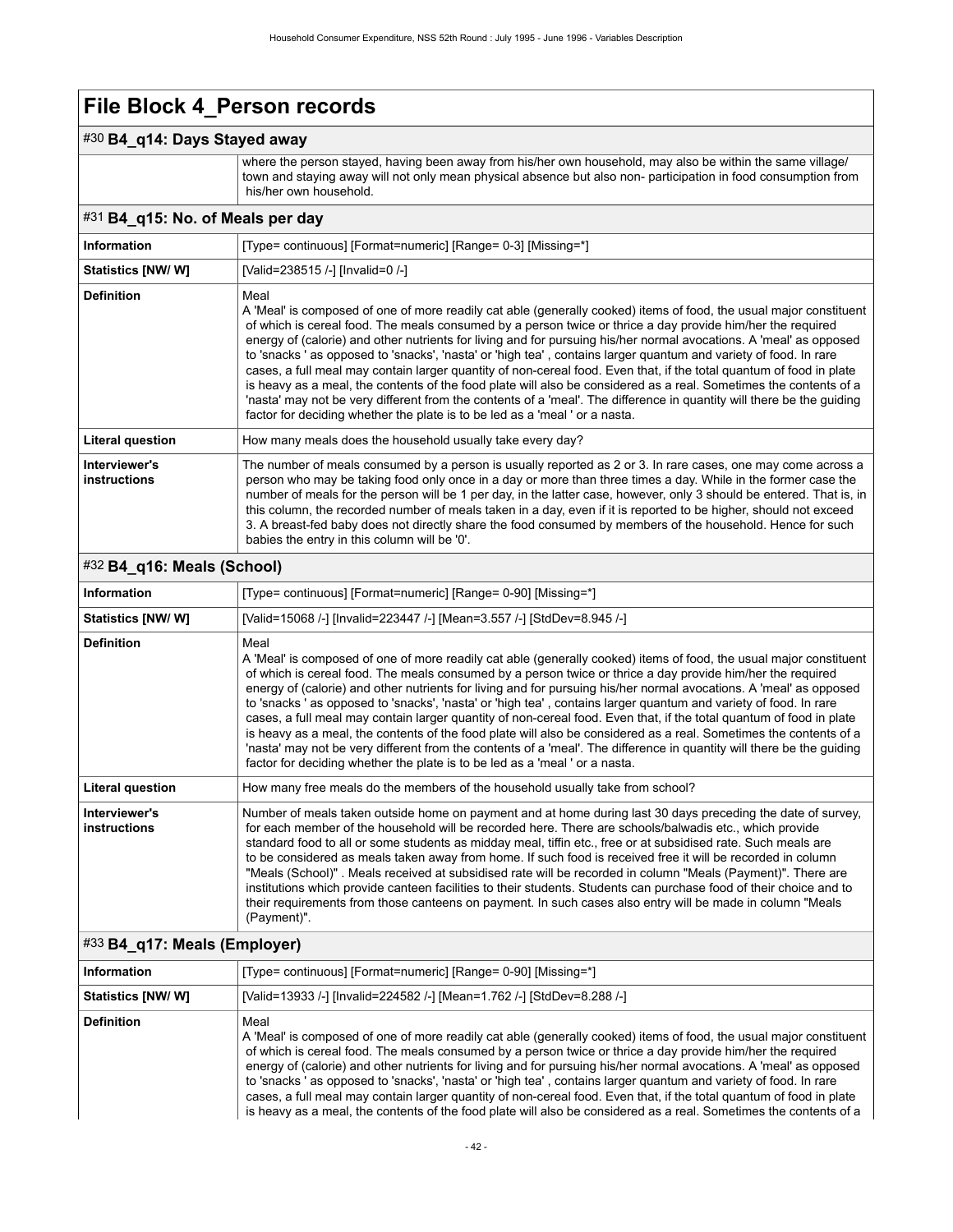| $\#33$ B4_q17: Meals (Employer) |                                                                                                                                                                                                                                                                                                                                                                                                                                                                                                                                                            |  |  |
|---------------------------------|------------------------------------------------------------------------------------------------------------------------------------------------------------------------------------------------------------------------------------------------------------------------------------------------------------------------------------------------------------------------------------------------------------------------------------------------------------------------------------------------------------------------------------------------------------|--|--|
|                                 | 'nasta' may not be very different from the contents of a 'meal'. The difference in quantity will there be the quiding<br>factor for deciding whether the plate is to be led as a 'meal' or a nasta.                                                                                                                                                                                                                                                                                                                                                        |  |  |
| <b>Literal question</b>         | How many free meals do the members of the household usually take from the employer?                                                                                                                                                                                                                                                                                                                                                                                                                                                                        |  |  |
| Interviewer's<br>instructions   | Sometimes meals are provided by the employer. These may be as perquisites or as part of wages in kind. These<br>meals are<br>generally consumed at the place of work and are to be considered as meals taken away from home. It may not be<br>rare that meals provided by the employer are brought home by the employees and consumed there. Such meals<br>are also to be considered as meals taken away from home. In this column the number of such meals received<br>and consumed during the reference period by an individual member will be recorded. |  |  |

#### #34 **B4\_q18: Meals (Others)**

| <b>Information</b>            | [Type= continuous] [Format=numeric] [Range= 0-90] [Missing=*]                                                                                                                                                                                                                                                                                                                                                                                                                                                                                                                                                                                                                                                                                                                                                                                                                                                                        |  |
|-------------------------------|--------------------------------------------------------------------------------------------------------------------------------------------------------------------------------------------------------------------------------------------------------------------------------------------------------------------------------------------------------------------------------------------------------------------------------------------------------------------------------------------------------------------------------------------------------------------------------------------------------------------------------------------------------------------------------------------------------------------------------------------------------------------------------------------------------------------------------------------------------------------------------------------------------------------------------------|--|
| Statistics [NW/W]             | [Valid=25525 /-] [Invalid=212990 /-] [Mean=7.403 /-] [StdDev=14.933 /-]                                                                                                                                                                                                                                                                                                                                                                                                                                                                                                                                                                                                                                                                                                                                                                                                                                                              |  |
| <b>Definition</b>             | Meal<br>A 'Meal' is composed of one of more readily cat able (generally cooked) items of food, the usual major constituent<br>of which is cereal food. The meals consumed by a person twice or thrice a day provide him/her the required<br>energy of (calorie) and other nutrients for living and for pursuing his/her normal avocations. A 'meal' as opposed<br>to 'snacks' as opposed to 'snacks', 'nasta' or 'high tea', contains larger quantum and variety of food. In rare<br>cases, a full meal may contain larger quantity of non-cereal food. Even that, if the total quantum of food in plate<br>is heavy as a meal, the contents of the food plate will also be considered as a real. Sometimes the contents of a<br>'nasta' may not be very different from the contents of a 'meal'. The difference in quantity will there be the quiding<br>factor for deciding whether the plate is to be led as a 'meal' or a nasta. |  |
| <b>Literal question</b>       | How many free meals do the members of the household usually take from other sources?                                                                                                                                                                                                                                                                                                                                                                                                                                                                                                                                                                                                                                                                                                                                                                                                                                                 |  |
| Interviewer's<br>instructions | Meals consumed as quests in other households, will also be taken into account while making entries in column<br>$(18)$ .                                                                                                                                                                                                                                                                                                                                                                                                                                                                                                                                                                                                                                                                                                                                                                                                             |  |

#### #35 **B4\_q19: Meals (Payment)**

| <b>Information</b>                   | [Type= continuous] [Format=numeric] [Range= 0-90] [Missing=*]                                                                                                                                                                                                                                                                                                                                                                                                                                                                                                                                                                                                                                                                                                                                                                                                                                                                        |
|--------------------------------------|--------------------------------------------------------------------------------------------------------------------------------------------------------------------------------------------------------------------------------------------------------------------------------------------------------------------------------------------------------------------------------------------------------------------------------------------------------------------------------------------------------------------------------------------------------------------------------------------------------------------------------------------------------------------------------------------------------------------------------------------------------------------------------------------------------------------------------------------------------------------------------------------------------------------------------------|
| <b>Statistics [NW/ W]</b>            | [Valid=16895 /-] [Invalid=221620 /-] [Mean=4.849 /-] [StdDev=13.764 /-]                                                                                                                                                                                                                                                                                                                                                                                                                                                                                                                                                                                                                                                                                                                                                                                                                                                              |
| <b>Definition</b>                    | Meal<br>A 'Meal' is composed of one of more readily cat able (generally cooked) items of food, the usual major constituent<br>of which is cereal food. The meals consumed by a person twice or thrice a day provide him/her the required<br>energy of (calorie) and other nutrients for living and for pursuing his/her normal avocations. A 'meal' as opposed<br>to 'snacks' as opposed to 'snacks', 'nasta' or 'high tea', contains larger quantum and variety of food. In rare<br>cases, a full meal may contain larger quantity of non-cereal food. Even that, if the total quantum of food in plate<br>is heavy as a meal, the contents of the food plate will also be considered as a real. Sometimes the contents of a<br>'nasta' may not be very different from the contents of a 'meal'. The difference in quantity will there be the quiding<br>factor for deciding whether the plate is to be led as a 'meal' or a nasta. |
| <b>Literal question</b>              | How many meals do the members of the household usually take on payment basis?                                                                                                                                                                                                                                                                                                                                                                                                                                                                                                                                                                                                                                                                                                                                                                                                                                                        |
| Interviewer's<br><b>instructions</b> | For the purpose of making entry in column "Meals (Payment)". 'Meals received on payment' will mean that the<br>informant has to incur some expense or part with a certain portion of his salary/wage for getting the meals. Meals<br>purchased from hotel, restaurant or an eating house will be considered as 'meals taken away from home on<br>payment' and will have to be counted also for making entry in column "Meals (Payment)".                                                                                                                                                                                                                                                                                                                                                                                                                                                                                             |

#### #36 **B4\_q20: Meals (At Home)**

| Information        | [Type= continuous] [Format=numeric] [Range= 0-90] [Missing=*]                                                                                                                                                                                                                                                                                                                                                                                                                                                                                                                                                                                                                                                                 |
|--------------------|-------------------------------------------------------------------------------------------------------------------------------------------------------------------------------------------------------------------------------------------------------------------------------------------------------------------------------------------------------------------------------------------------------------------------------------------------------------------------------------------------------------------------------------------------------------------------------------------------------------------------------------------------------------------------------------------------------------------------------|
| Statistics [NW/ W] | [Valid=236452 /-] [Invalid=2063 /-] [Mean=71.79 /-] [StdDev=16.599 /-]                                                                                                                                                                                                                                                                                                                                                                                                                                                                                                                                                                                                                                                        |
| <b>Definition</b>  | Meal<br>A 'Meal' is composed of one of more readily cat able (generally cooked) items of food, the usual major constituent<br>of which is cereal food. The meals consumed by a person twice or thrice a day provide him/her the required<br>energy of (calorie) and other nutrients for living and for pursuing his/her normal avocations. A 'meal' as opposed<br>to 'snacks' as opposed to 'snacks', 'nasta' or 'high tea', contains larger quantum and variety of food. In rare<br>cases, a full meal may contain larger quantity of non-cereal food. Even that, if the total quantum of food in plate<br>is heavy as a meal, the contents of the food plate will also be considered as a real. Sometimes the contents of a |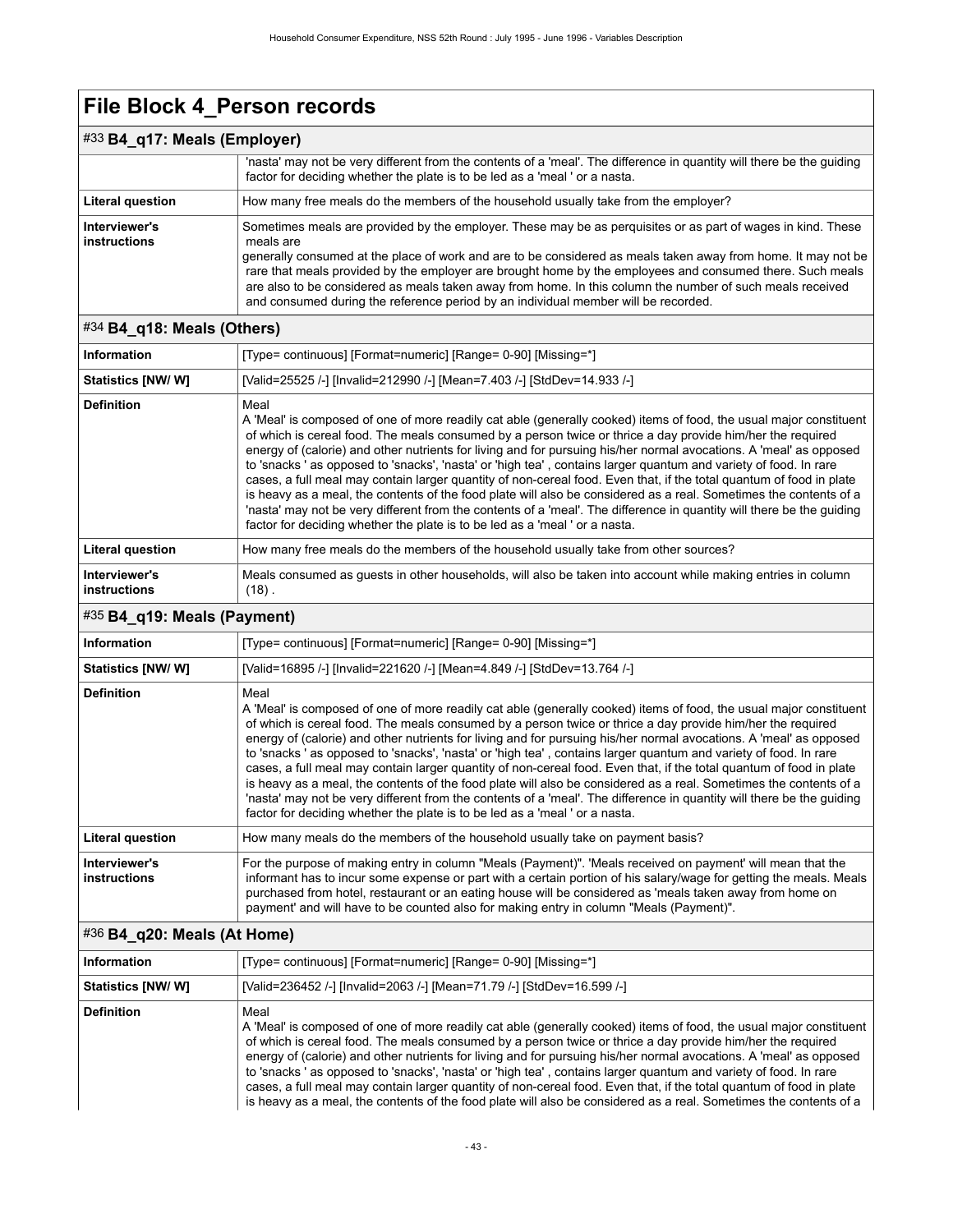Literal question **State** 

| #36 B4_q20: Meals (At Home)                                    |                                                                                                                                                                                                                           |  |  |  |  |  |
|----------------------------------------------------------------|---------------------------------------------------------------------------------------------------------------------------------------------------------------------------------------------------------------------------|--|--|--|--|--|
|                                                                | 'nasta' may not be very different from the contents of a 'meal'. The difference in quantity will there be the guiding<br>factor for deciding whether the plate is to be led as a 'meal' or a nasta.                       |  |  |  |  |  |
| <b>Literal question</b>                                        | How many meals do the members of the household usually take at home?                                                                                                                                                      |  |  |  |  |  |
|                                                                | #37 Update_Code: Update code                                                                                                                                                                                              |  |  |  |  |  |
| <b>Information</b>                                             | [Type= discrete] [Format=character] [Missing=*]                                                                                                                                                                           |  |  |  |  |  |
| Statistics [NW/W]                                              | [Valid=19202 /-] [Invalid=0 /-]                                                                                                                                                                                           |  |  |  |  |  |
| <b>Literal question</b>                                        | Update code                                                                                                                                                                                                               |  |  |  |  |  |
| <b>Recoding and Derivation</b>                                 | This round contains some variables which are not in the questionnaire. These variables have been calculated for<br>the purpose of specific tabulation for which documentation is not available. The user may ignore them. |  |  |  |  |  |
|                                                                | #38 Wgt_SubSample: Multiplier (subsample 1 or 2)                                                                                                                                                                          |  |  |  |  |  |
| <b>Information</b>                                             | [Type= continuous] [Format=numeric] [Range= 5.58-190897.03] [Missing=*]                                                                                                                                                   |  |  |  |  |  |
| Statistics [NW/W]                                              | [Valid=238515 /-] [Invalid=0 /-] [Mean=7006.463 /-] [StdDev=9088.767 /-]                                                                                                                                                  |  |  |  |  |  |
| <b>Definition</b>                                              | Sub sample multiplier generated by NSSO                                                                                                                                                                                   |  |  |  |  |  |
| #39 Wgt_Combined: Multiplier (combined)                        |                                                                                                                                                                                                                           |  |  |  |  |  |
| Information                                                    | [Type= continuous] [Format=numeric] [Range= 2.79-95448.52] [Missing=*]                                                                                                                                                    |  |  |  |  |  |
| Statistics [NW/ W]                                             | [Valid=238515 /-] [Invalid=0 /-] [Mean=3503.925 /-] [StdDev=4545.732 /-]                                                                                                                                                  |  |  |  |  |  |
| <b>Definition</b>                                              | Combined multiplier generated by NSSO                                                                                                                                                                                     |  |  |  |  |  |
|                                                                | File Block 5_Weekly household expenditure on food and non-food items                                                                                                                                                      |  |  |  |  |  |
| #1 HHID: Key to identify a household                           |                                                                                                                                                                                                                           |  |  |  |  |  |
| <b>Information</b>                                             | [Type= discrete] [Format=character] [Missing=*]                                                                                                                                                                           |  |  |  |  |  |
| Statistics [NW/W]                                              | [Valid=2210204 /-] [Invalid=0 /-]                                                                                                                                                                                         |  |  |  |  |  |
| <b>Recoding and Derivation</b>                                 | This variable has been derived for identifying a household by combining serial no. of Village/Block, 2nd stg strm<br>and Sample Household Number.                                                                         |  |  |  |  |  |
| #2 RoundSchedule: Round Schedule                               |                                                                                                                                                                                                                           |  |  |  |  |  |
| <b>Information</b>                                             | [Type= discrete] [Format=character] [Missing=*]                                                                                                                                                                           |  |  |  |  |  |
| <b>Statistics [NW/ W]</b>                                      | [Valid=2210204 /-] [Invalid=0 /-]                                                                                                                                                                                         |  |  |  |  |  |
| <b>Literal question</b>                                        | Round Schedule                                                                                                                                                                                                            |  |  |  |  |  |
| Label<br>Value                                                 | Cases<br>Percentage                                                                                                                                                                                                       |  |  |  |  |  |
| 521                                                            | 2210204<br>100.0%                                                                                                                                                                                                         |  |  |  |  |  |
|                                                                | Warning: these figures indicate the number of cases found in the data file. They cannot be interpreted as summary statistics of the population of interest.                                                               |  |  |  |  |  |
| #3 State_Region: State Region                                  |                                                                                                                                                                                                                           |  |  |  |  |  |
| <b>Information</b>                                             | [Type= discrete] [Format=character] [Missing=*]                                                                                                                                                                           |  |  |  |  |  |
| Statistics [NW/W]                                              | [Valid=2210204 /-] [Invalid=0 /-]                                                                                                                                                                                         |  |  |  |  |  |
| <b>Definition</b>                                              | Regions are hierarchical domains of study below the level of State/ Union Territory in the NSS.                                                                                                                           |  |  |  |  |  |
| Literal question                                               | <b>State Region</b>                                                                                                                                                                                                       |  |  |  |  |  |
| #4 State: State                                                |                                                                                                                                                                                                                           |  |  |  |  |  |
| Information<br>[Type= discrete] [Format=character] [Missing=*] |                                                                                                                                                                                                                           |  |  |  |  |  |
| Statistics [NW/W]                                              | [Valid=2210204 /-] [Invalid=0 /-]                                                                                                                                                                                         |  |  |  |  |  |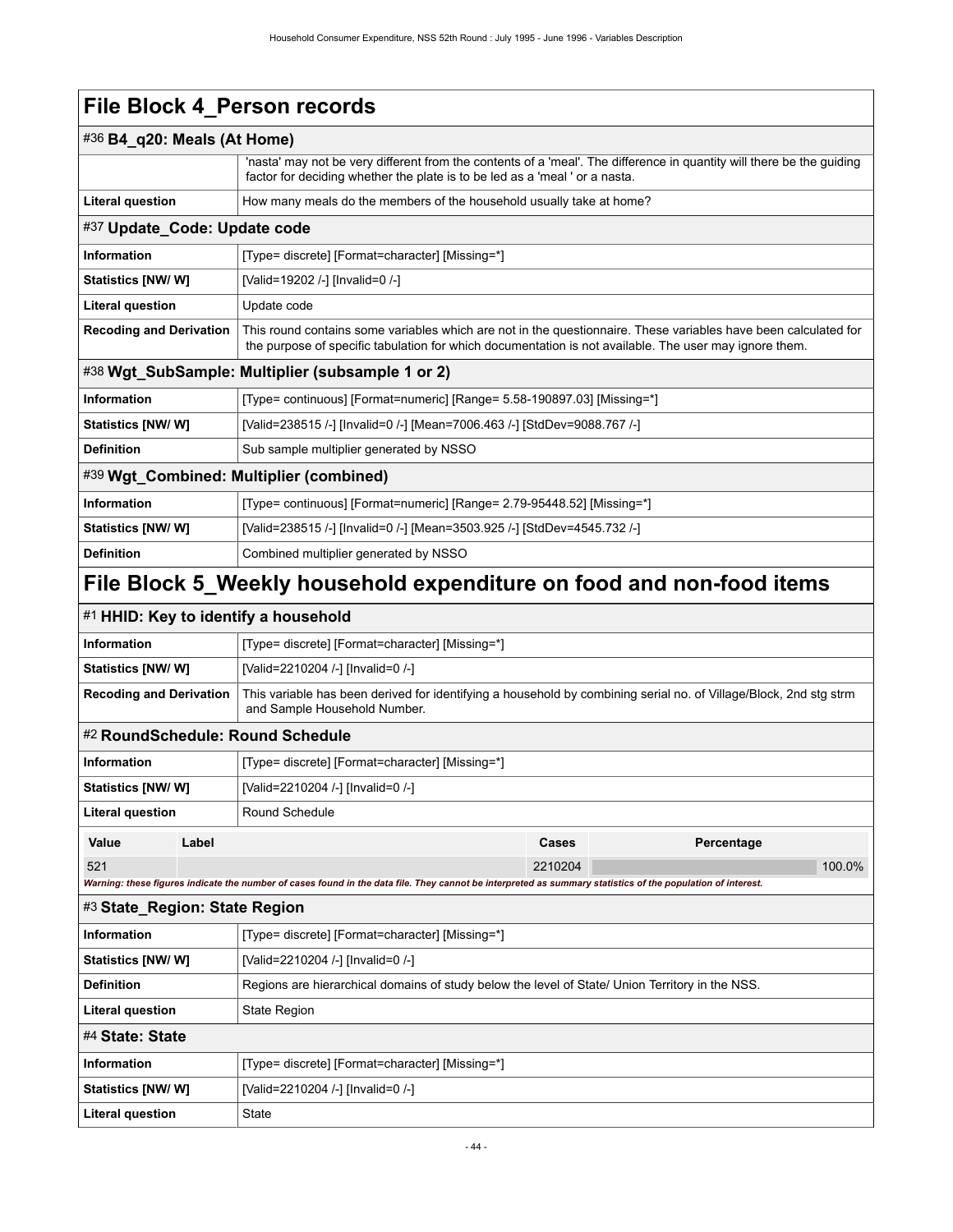| #4 State: State                |             |                                                                                                                                                                                                                           |         |            |       |       |  |
|--------------------------------|-------------|---------------------------------------------------------------------------------------------------------------------------------------------------------------------------------------------------------------------------|---------|------------|-------|-------|--|
| <b>Recoding and Derivation</b> |             | This variable has been derived from the variable "State Region" to enable the users to easily access state wise<br>data.                                                                                                  |         |            |       |       |  |
|                                |             | Frequency table not shown (32 Modalities)                                                                                                                                                                                 |         |            |       |       |  |
| #5 SubRound: Sub Round         |             |                                                                                                                                                                                                                           |         |            |       |       |  |
| <b>Information</b>             |             | [Type= discrete] [Format=character] [Missing=*]                                                                                                                                                                           |         |            |       |       |  |
| Statistics [NW/ W]             |             | [Valid=2210204 /-] [Invalid=0 /-]                                                                                                                                                                                         |         |            |       |       |  |
| <b>Definition</b>              |             | The survey period of one year of this round was divided into four sub-rounds of three months duration. Equal<br>number of sample villages and blocks were allotted for survey in each of these four sub-rounds.           |         |            |       |       |  |
| Literal question               |             | Sub Round                                                                                                                                                                                                                 |         |            |       |       |  |
| Value                          | Label       |                                                                                                                                                                                                                           | Cases   | Percentage |       |       |  |
| 1                              | Sub round 1 |                                                                                                                                                                                                                           | 560366  |            |       | 25.4% |  |
| 2                              | Sub round 2 |                                                                                                                                                                                                                           | 553209  |            |       | 25.0% |  |
| 3                              | Sub round 3 |                                                                                                                                                                                                                           | 548963  |            |       | 24.8% |  |
|                                | Sub round 4 |                                                                                                                                                                                                                           | 547666  |            |       | 24.8% |  |
| #6 FlotNo: Flot No.            |             | Warning: these figures indicate the number of cases found in the data file. They cannot be interpreted as summary statistics of the population of interest.                                                               |         |            |       |       |  |
| <b>Information</b>             |             | [Type= discrete] [Format=character] [Missing=*]                                                                                                                                                                           |         |            |       |       |  |
| Statistics [NW/ W]             |             | [Valid=2210204 /-] [Invalid=0 /-]                                                                                                                                                                                         |         |            |       |       |  |
| <b>Literal question</b>        |             | Flot No.                                                                                                                                                                                                                  |         |            |       |       |  |
| <b>Recoding and Derivation</b> |             | This round contains some variables which are not in the questionnaire. These variables have been calculated for<br>the purpose of specific tabulation for which documentation is not available. The user may ignore them. |         |            |       |       |  |
|                                |             | #7 Vill_Blk_SIno: Village/Bl. Srl. No.                                                                                                                                                                                    |         |            |       |       |  |
| <b>Information</b>             |             | [Type= discrete] [Format=character] [Missing=*]                                                                                                                                                                           |         |            |       |       |  |
| <b>Statistics [NW/ W]</b>      |             | [Valid=2210204 /-] [Invalid=0 /-]                                                                                                                                                                                         |         |            |       |       |  |
| <b>Literal question</b>        |             | Village/Bl. Srl. No.                                                                                                                                                                                                      |         |            |       |       |  |
| #8 Sample: Sample              |             |                                                                                                                                                                                                                           |         |            |       |       |  |
| <b>Information</b>             |             | [Type= discrete] [Format=character] [Missing=*]                                                                                                                                                                           |         |            |       |       |  |
| <b>Statistics [NW/ W]</b>      |             | [Valid=2210204 /-] [Invalid=0 /-]                                                                                                                                                                                         |         |            |       |       |  |
| <b>Literal question</b>        |             | Sample                                                                                                                                                                                                                    |         |            |       |       |  |
| #9 Sector: Sector              |             |                                                                                                                                                                                                                           |         |            |       |       |  |
| <b>Information</b>             |             | [Type= discrete] [Format=character] [Missing=*]                                                                                                                                                                           |         |            |       |       |  |
| Statistics [NW/W]              |             | [Valid=2210204 /-] [Invalid=0 /-]                                                                                                                                                                                         |         |            |       |       |  |
| <b>Definition</b>              |             | Sector: A word used for the rural-urban demarcation.                                                                                                                                                                      |         |            |       |       |  |
| <b>Literal question</b>        |             | Sector                                                                                                                                                                                                                    |         |            |       |       |  |
| Value                          | Label       |                                                                                                                                                                                                                           | Cases   | Percentage |       |       |  |
| 1                              | Rural       |                                                                                                                                                                                                                           | 1248140 |            |       | 56.5% |  |
| $\overline{2}$<br>Urban        |             |                                                                                                                                                                                                                           | 962064  |            | 43.5% |       |  |
|                                |             | Warning: these figures indicate the number of cases found in the data file. They cannot be interpreted as summary statistics of the population of interest.                                                               |         |            |       |       |  |
| #10 Stratum: Stratum           |             |                                                                                                                                                                                                                           |         |            |       |       |  |
| <b>Information</b>             |             | [Type= discrete] [Format=character] [Missing=*]                                                                                                                                                                           |         |            |       |       |  |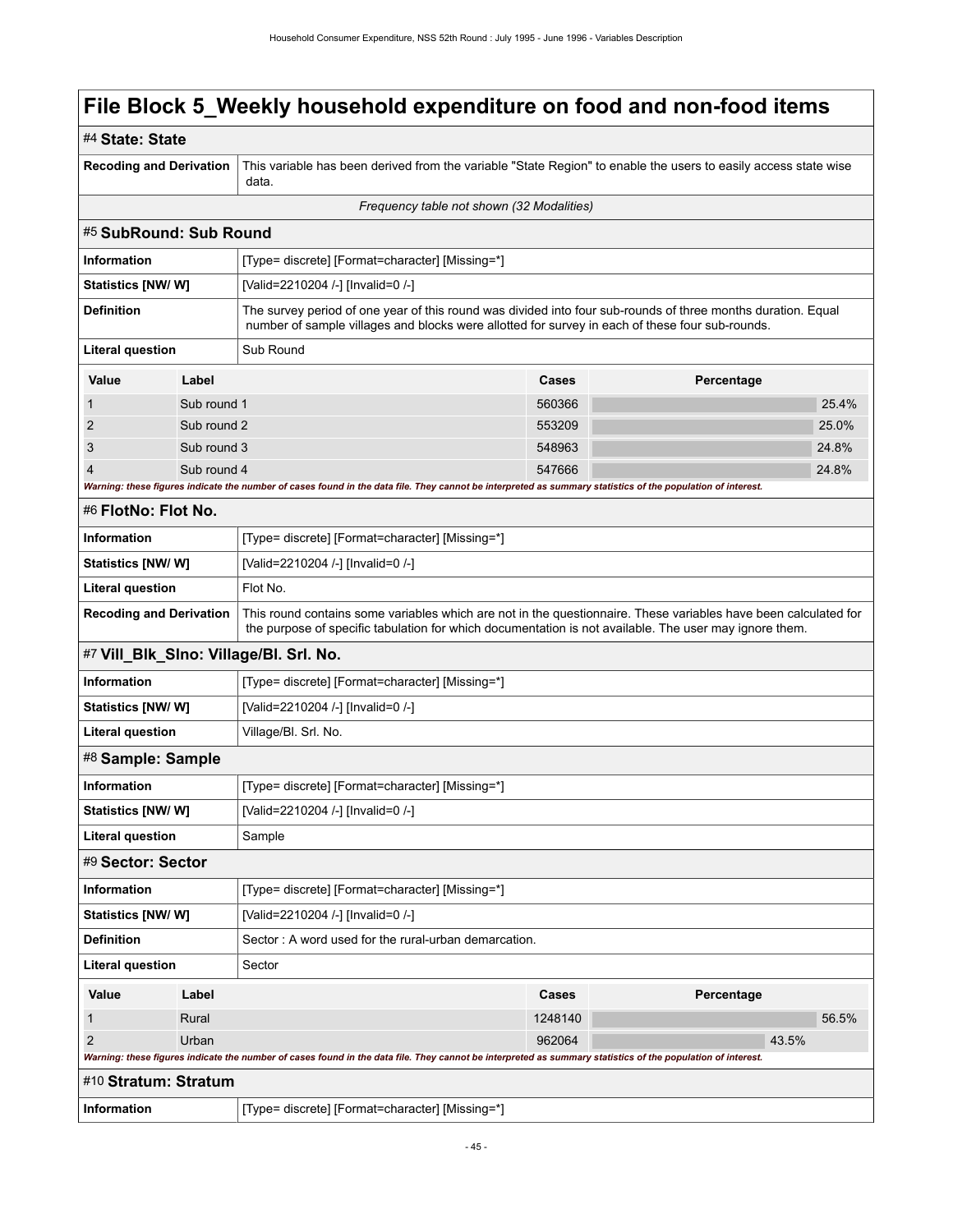| #10 Stratum: Stratum               |                                                                                                                                                             |                                                                                                                                                                                                                                                                                                                                                                                                                                                                                                                                                                                                                                                                                                                                                                                                                                                                                                                         |         |            |       |  |
|------------------------------------|-------------------------------------------------------------------------------------------------------------------------------------------------------------|-------------------------------------------------------------------------------------------------------------------------------------------------------------------------------------------------------------------------------------------------------------------------------------------------------------------------------------------------------------------------------------------------------------------------------------------------------------------------------------------------------------------------------------------------------------------------------------------------------------------------------------------------------------------------------------------------------------------------------------------------------------------------------------------------------------------------------------------------------------------------------------------------------------------------|---------|------------|-------|--|
| <b>Statistics [NW/ W]</b>          |                                                                                                                                                             | [Valid=2210204 /-] [Invalid=0 /-]                                                                                                                                                                                                                                                                                                                                                                                                                                                                                                                                                                                                                                                                                                                                                                                                                                                                                       |         |            |       |  |
| <b>Definition</b>                  |                                                                                                                                                             | Within each district of a State/ UT, two basic strata were formed:<br>(i) rural stratum comprising of all rural areas of the district and (ii) urban stratum comprising of all the urban areas<br>of the district.                                                                                                                                                                                                                                                                                                                                                                                                                                                                                                                                                                                                                                                                                                      |         |            |       |  |
| <b>Literal question</b>            |                                                                                                                                                             | Stratum                                                                                                                                                                                                                                                                                                                                                                                                                                                                                                                                                                                                                                                                                                                                                                                                                                                                                                                 |         |            |       |  |
| #11 District_Code: District Code   |                                                                                                                                                             |                                                                                                                                                                                                                                                                                                                                                                                                                                                                                                                                                                                                                                                                                                                                                                                                                                                                                                                         |         |            |       |  |
| <b>Information</b>                 |                                                                                                                                                             | [Type= discrete] [Format=character] [Missing=*]                                                                                                                                                                                                                                                                                                                                                                                                                                                                                                                                                                                                                                                                                                                                                                                                                                                                         |         |            |       |  |
| <b>Statistics [NW/ W]</b>          |                                                                                                                                                             | [Valid=2210204 /-] [Invalid=0 /-]                                                                                                                                                                                                                                                                                                                                                                                                                                                                                                                                                                                                                                                                                                                                                                                                                                                                                       |         |            |       |  |
| <b>Literal question</b>            |                                                                                                                                                             | <b>District Code</b>                                                                                                                                                                                                                                                                                                                                                                                                                                                                                                                                                                                                                                                                                                                                                                                                                                                                                                    |         |            |       |  |
| #12 Sub_Sample: Sub Sample         |                                                                                                                                                             |                                                                                                                                                                                                                                                                                                                                                                                                                                                                                                                                                                                                                                                                                                                                                                                                                                                                                                                         |         |            |       |  |
| Information                        |                                                                                                                                                             | [Type= discrete] [Format=character] [Missing=*]                                                                                                                                                                                                                                                                                                                                                                                                                                                                                                                                                                                                                                                                                                                                                                                                                                                                         |         |            |       |  |
| <b>Statistics [NW/W]</b>           |                                                                                                                                                             | [Valid=2210204 /-] [Invalid=0 /-]                                                                                                                                                                                                                                                                                                                                                                                                                                                                                                                                                                                                                                                                                                                                                                                                                                                                                       |         |            |       |  |
| <b>Definition</b>                  |                                                                                                                                                             | An important feature of the NSS sampling design is that the total sample of first stage units is drawn in the form<br>of two or more independent and parallel samples, termed as interpenetrating sub-samples. Each sub-sample is<br>drawn by the same<br>sampling scheme and is capable of providing valid estimates of the population parameters. The comparison of<br>sub-sample wise estimates shows the margin of uncertainty associated with the combined sample estimate.<br>Interpenetrating sub-samples have been used in NSS (i) to obtain valid estimates from each sub-round (season)<br>of the survey round, and (ii) to ensure that Central and State samples for any State/ UT cover independent and<br>equally valid samples of units.<br>The samples surveyed by the NSSO staff are termed as Central sample and the matched samples surveyed by<br>State Government staff are termed as State sample. |         |            |       |  |
| <b>Literal question</b>            |                                                                                                                                                             | Sub Sample                                                                                                                                                                                                                                                                                                                                                                                                                                                                                                                                                                                                                                                                                                                                                                                                                                                                                                              |         |            |       |  |
| Value                              | Label                                                                                                                                                       |                                                                                                                                                                                                                                                                                                                                                                                                                                                                                                                                                                                                                                                                                                                                                                                                                                                                                                                         | Cases   | Percentage |       |  |
| 1                                  | Central sample                                                                                                                                              |                                                                                                                                                                                                                                                                                                                                                                                                                                                                                                                                                                                                                                                                                                                                                                                                                                                                                                                         | 1105279 |            | 50.0% |  |
| 2                                  | State sample                                                                                                                                                |                                                                                                                                                                                                                                                                                                                                                                                                                                                                                                                                                                                                                                                                                                                                                                                                                                                                                                                         | 1104925 |            | 50.0% |  |
|                                    | Warning: these figures indicate the number of cases found in the data file. They cannot be interpreted as summary statistics of the population of interest. |                                                                                                                                                                                                                                                                                                                                                                                                                                                                                                                                                                                                                                                                                                                                                                                                                                                                                                                         |         |            |       |  |
|                                    |                                                                                                                                                             | #13 Sample_Vill_Blk_No: Sample vill / Block No.                                                                                                                                                                                                                                                                                                                                                                                                                                                                                                                                                                                                                                                                                                                                                                                                                                                                         |         |            |       |  |
| Information                        |                                                                                                                                                             | [Type= discrete] [Format=character] [Missing=*]                                                                                                                                                                                                                                                                                                                                                                                                                                                                                                                                                                                                                                                                                                                                                                                                                                                                         |         |            |       |  |
| Statistics [NW/ W]                 |                                                                                                                                                             | [Valid=2210204 /-] [Invalid=0 /-]                                                                                                                                                                                                                                                                                                                                                                                                                                                                                                                                                                                                                                                                                                                                                                                                                                                                                       |         |            |       |  |
| <b>Literal question</b>            |                                                                                                                                                             | Sample vill / Block No.                                                                                                                                                                                                                                                                                                                                                                                                                                                                                                                                                                                                                                                                                                                                                                                                                                                                                                 |         |            |       |  |
|                                    |                                                                                                                                                             | #14 Second_Stratum: 2nd stg strm / schedule type                                                                                                                                                                                                                                                                                                                                                                                                                                                                                                                                                                                                                                                                                                                                                                                                                                                                        |         |            |       |  |
| <b>Information</b>                 |                                                                                                                                                             | [Type= discrete] [Format=character] [Missing=*]                                                                                                                                                                                                                                                                                                                                                                                                                                                                                                                                                                                                                                                                                                                                                                                                                                                                         |         |            |       |  |
| Statistics [NW/W]                  |                                                                                                                                                             | [Valid=2210204 /-] [Invalid=0 /-]                                                                                                                                                                                                                                                                                                                                                                                                                                                                                                                                                                                                                                                                                                                                                                                                                                                                                       |         |            |       |  |
| <b>Literal question</b>            |                                                                                                                                                             | 2nd stg strm / Sch. Type                                                                                                                                                                                                                                                                                                                                                                                                                                                                                                                                                                                                                                                                                                                                                                                                                                                                                                |         |            |       |  |
| <b>Notes</b>                       |                                                                                                                                                             | Two different 1.0 schedules have been designed for canvassing in two sub-samples of 52nd round. SS-2<br>schedules is different from the usual (SS-1) schedule.                                                                                                                                                                                                                                                                                                                                                                                                                                                                                                                                                                                                                                                                                                                                                          |         |            |       |  |
| #15 Hhold_no: Sample Household No. |                                                                                                                                                             |                                                                                                                                                                                                                                                                                                                                                                                                                                                                                                                                                                                                                                                                                                                                                                                                                                                                                                                         |         |            |       |  |
| <b>Information</b>                 |                                                                                                                                                             | [Type= discrete] [Format=character] [Missing=*]                                                                                                                                                                                                                                                                                                                                                                                                                                                                                                                                                                                                                                                                                                                                                                                                                                                                         |         |            |       |  |
| <b>Statistics [NW/W]</b>           |                                                                                                                                                             | [Valid=2210204 /-] [Invalid=0 /-]                                                                                                                                                                                                                                                                                                                                                                                                                                                                                                                                                                                                                                                                                                                                                                                                                                                                                       |         |            |       |  |
| <b>Literal question</b>            |                                                                                                                                                             | Sample Household No.                                                                                                                                                                                                                                                                                                                                                                                                                                                                                                                                                                                                                                                                                                                                                                                                                                                                                                    |         |            |       |  |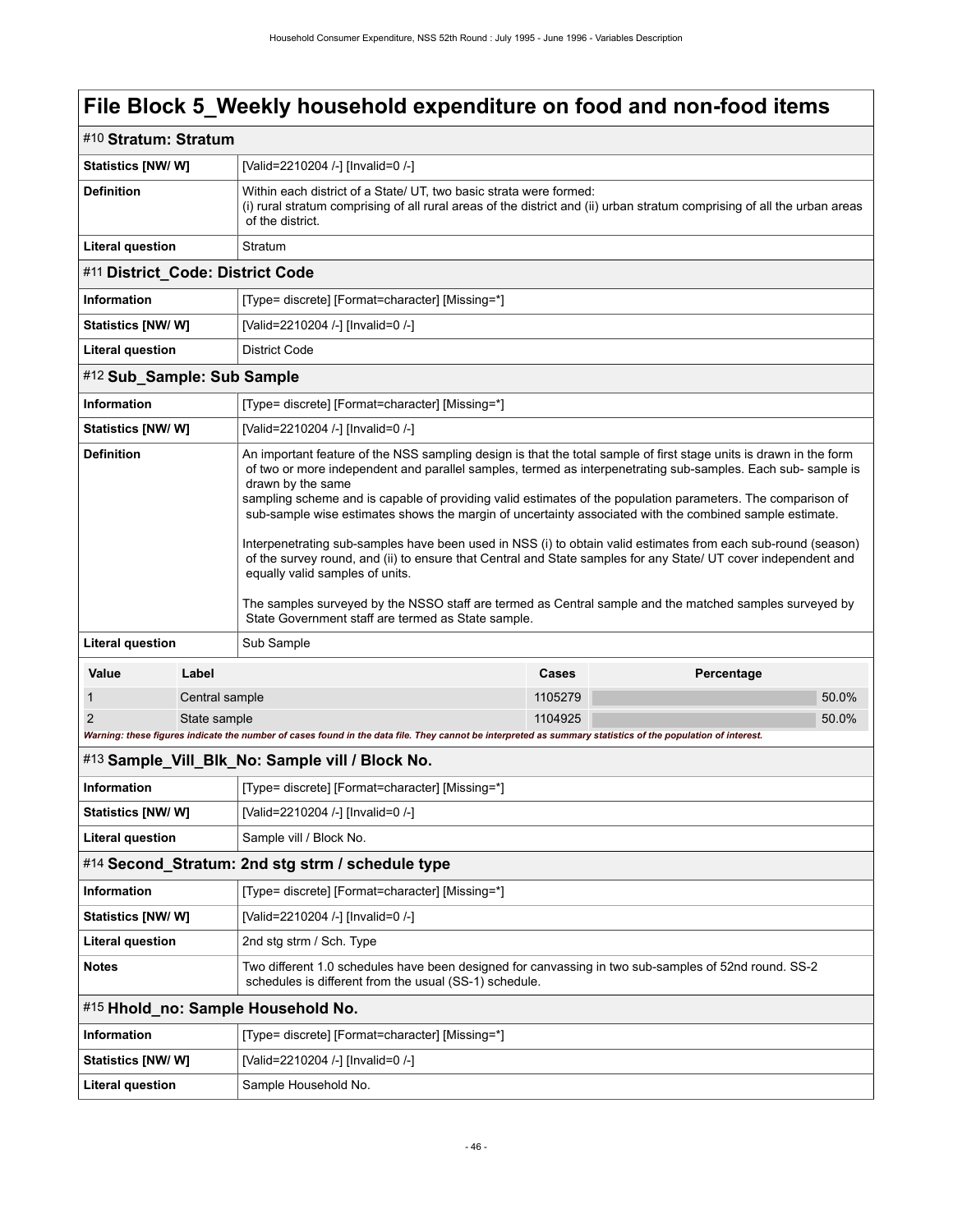|                                                  | #16 Level: Level |                                                                                                                                                             |         |            |        |  |
|--------------------------------------------------|------------------|-------------------------------------------------------------------------------------------------------------------------------------------------------------|---------|------------|--------|--|
| Information                                      |                  | [Type= discrete] [Format=character] [Missing=*]                                                                                                             |         |            |        |  |
| <b>Statistics [NW/ W]</b>                        |                  | [Valid=2210204 /-] [Invalid=0 /-]                                                                                                                           |         |            |        |  |
| <b>Literal question</b>                          | Level            |                                                                                                                                                             |         |            |        |  |
| Value                                            | Label            |                                                                                                                                                             | Cases   | Percentage |        |  |
| 04                                               |                  |                                                                                                                                                             | 2210204 |            | 100.0% |  |
|                                                  |                  | Warning: these figures indicate the number of cases found in the data file. They cannot be interpreted as summary statistics of the population of interest. |         |            |        |  |
| #17 B5_q1: Block 5 Item Code                     |                  |                                                                                                                                                             |         |            |        |  |
| Information                                      |                  | [Type= discrete] [Format=character] [Missing=*]                                                                                                             |         |            |        |  |
| Statistics [NW/ W]                               |                  | [Valid=2210204 /-] [Invalid=0 /-]                                                                                                                           |         |            |        |  |
| <b>Literal question</b>                          |                  | Block 5 Item Code                                                                                                                                           |         |            |        |  |
|                                                  |                  | Frequency table not shown (219 Modalities)                                                                                                                  |         |            |        |  |
|                                                  |                  | #18 B5_q3: Cash Purchase Quantity                                                                                                                           |         |            |        |  |
| Information                                      |                  | [Type= continuous] [Format=numeric] [Range= 0-100456] [Missing=*]                                                                                           |         |            |        |  |
| <b>Statistics [NW/ W]</b>                        |                  | [Valid=1389484 /-] [Invalid=820720 /-] [Mean=55.165 /-] [StdDev=244.561 /-]                                                                                 |         |            |        |  |
| <b>Literal question</b>                          |                  | How much quantity of the item was purchased by the household in the last 7 days?                                                                            |         |            |        |  |
| #19 B5_q4: Cash Purchase Value                   |                  |                                                                                                                                                             |         |            |        |  |
| Information                                      |                  | [Type= continuous] [Format=numeric] [Range= 0-6011.26] [Missing=*]                                                                                          |         |            |        |  |
| <b>Statistics [NW/W]</b>                         |                  | [Valid=1772746 /-] [Invalid=437458 /-] [Mean=42.653 /-] [StdDev=92.541 /-]                                                                                  |         |            |        |  |
| <b>Literal question</b>                          |                  | How much money was spent by the household on the purchase of the item in the last 7 days?                                                                   |         |            |        |  |
| #20 B5_q5: Quantity of Home Grown Items Consumed |                  |                                                                                                                                                             |         |            |        |  |
| Information                                      |                  | [Type= continuous] [Format=numeric] [Range= 0-6400] [Missing=*]                                                                                             |         |            |        |  |
| Statistics [NW/W]                                |                  | [Valid=169289 /-] [Invalid=2040915 /-] [Mean=37.329 /-] [StdDev=124.857 /-]                                                                                 |         |            |        |  |
| <b>Literal question</b>                          |                  | How much quantity of the home grown item was consumed by the household in the last 7 days?                                                                  |         |            |        |  |
|                                                  |                  | #21 B5_q6: Value of Home Grown Items Consumed                                                                                                               |         |            |        |  |
| <b>Information</b>                               |                  | [Type= continuous] [Format=numeric] [Range= 0-4371.43] [Missing=*]                                                                                          |         |            |        |  |
| Statistics [NW/W]                                |                  | [Valid=217450 /-] [Invalid=1992754 /-] [Mean=88.961 /-] [StdDev=175.79 /-]                                                                                  |         |            |        |  |
| <b>Literal question</b>                          |                  | Home grown item of how much value was consumed by the household in the last 7 days?                                                                         |         |            |        |  |
|                                                  |                  | #22 B5_q7: Total consumption - Quantity                                                                                                                     |         |            |        |  |
| Information                                      |                  | [Type= continuous] [Format=numeric] [Range= 0-45000] [Missing=*]                                                                                            |         |            |        |  |
| <b>Statistics [NW/ W]</b>                        |                  | [Valid=1778501 /-] [Invalid=431703 /-] [Mean=55.094 /-] [StdDev=194.225 /-]                                                                                 |         |            |        |  |
|                                                  |                  | #23 B5 q8: Total consumption - Value                                                                                                                        |         |            |        |  |
| Information                                      |                  | [Type= continuous] [Format=numeric] [Range= 0-6650] [Missing=*]                                                                                             |         |            |        |  |
| <b>Statistics [NW/W]</b>                         |                  | [Valid=2195347 /-] [Invalid=14857 /-] [Mean=45.948 /-] [StdDev=102.544 /-]                                                                                  |         |            |        |  |
| #24 Update Code: Update code                     |                  |                                                                                                                                                             |         |            |        |  |
| <b>Information</b>                               |                  | [Type= discrete] [Format=character] [Missing=*]                                                                                                             |         |            |        |  |
| Statistics [NW/W]                                |                  | [Valid=177526 /-] [Invalid=0 /-]                                                                                                                            |         |            |        |  |
| <b>Literal question</b>                          |                  | Update code                                                                                                                                                 |         |            |        |  |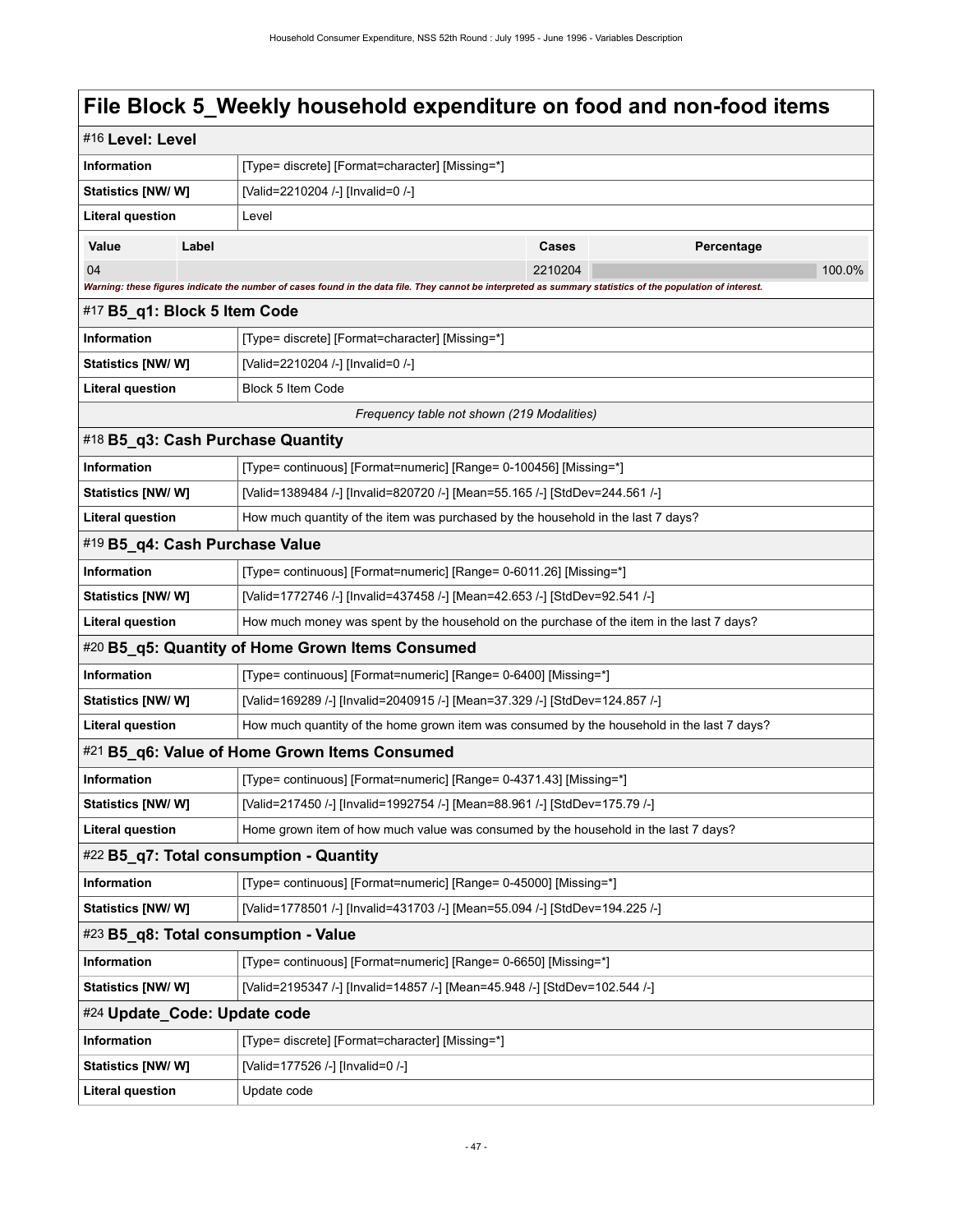|                                                    | #24 Update_Code: Update code                                                                                                                                                                                              |  |  |
|----------------------------------------------------|---------------------------------------------------------------------------------------------------------------------------------------------------------------------------------------------------------------------------|--|--|
| <b>Recoding and Derivation</b>                     | This round contains some variables which are not in the questionnaire. These variables have been calculated for<br>the purpose of specific tabulation for which documentation is not available. The user may ignore them. |  |  |
| #25 Wgt_SubSample: Multiplier (subsample 1 or 2)   |                                                                                                                                                                                                                           |  |  |
| <b>Information</b>                                 | [Type= continuous] [Format=numeric] [Range= 5.58-190897.03] [Missing=*]                                                                                                                                                   |  |  |
| <b>Statistics [NW/ W]</b>                          | [Valid=2210204 /-] [Invalid=0 /-] [Mean=6993.433 /-] [StdDev=9046.397 /-]                                                                                                                                                 |  |  |
| <b>Definition</b>                                  | Sub sample multiplier generated by NSSO                                                                                                                                                                                   |  |  |
| #26 Wgt Combined: Multiplier (combined)            |                                                                                                                                                                                                                           |  |  |
| <b>Information</b>                                 | [Type= continuous] [Format=numeric] [Range= 2.79-95448.52] [Missing=*]                                                                                                                                                    |  |  |
| <b>Statistics [NW/ W]</b>                          | [Valid=2210204 /-] [Invalid=0 /-] [Mean=3497.222 /-] [StdDev=4524.186 /-]                                                                                                                                                 |  |  |
| <b>Definition</b>                                  | Combined multiplier generated by NSSO                                                                                                                                                                                     |  |  |
| 医肝炎 医上皮炎 医心体上 机自动化 化二乙基乙基乙基乙基乙二乙基乙基乙二乙基乙基乙基乙基 化乙基乙 |                                                                                                                                                                                                                           |  |  |

| #1 HHID: Key to identify a household |       |                                                                                                                                                             |        |            |        |  |  |
|--------------------------------------|-------|-------------------------------------------------------------------------------------------------------------------------------------------------------------|--------|------------|--------|--|--|
| <b>Information</b>                   |       | [Type= discrete] [Format=character] [Missing=*]                                                                                                             |        |            |        |  |  |
| Statistics [NW/W]                    |       | [Valid=230625 /-] [Invalid=0 /-]                                                                                                                            |        |            |        |  |  |
| <b>Recoding and Derivation</b>       |       | This variable has been derived for identifying a household by combining serial no. of Village/Block, 2nd stg strm<br>and Sample Household Number.           |        |            |        |  |  |
|                                      |       | #2 RoundSchedule: Round Schedule                                                                                                                            |        |            |        |  |  |
| Information                          |       | [Type= discrete] [Format=character] [Missing=*]                                                                                                             |        |            |        |  |  |
| <b>Statistics [NW/ W]</b>            |       | [Valid=230625 /-] [Invalid=0 /-]                                                                                                                            |        |            |        |  |  |
| <b>Literal question</b>              |       | Round Schedule                                                                                                                                              |        |            |        |  |  |
| Value                                | Label |                                                                                                                                                             | Cases  | Percentage |        |  |  |
| 521                                  |       |                                                                                                                                                             | 230625 |            | 100.0% |  |  |
|                                      |       | Warning: these figures indicate the number of cases found in the data file. They cannot be interpreted as summary statistics of the population of interest. |        |            |        |  |  |
| #3 State_Region: State Region        |       |                                                                                                                                                             |        |            |        |  |  |
| Information                          |       | [Type= discrete] [Format=character] [Missing=*]                                                                                                             |        |            |        |  |  |
| Statistics [NW/W]                    |       | [Valid=230625 /-] [Invalid=0 /-]                                                                                                                            |        |            |        |  |  |
| <b>Definition</b>                    |       | Regions are hierarchical domains of study below the level of State/ Union Territory in the NSS.                                                             |        |            |        |  |  |
| <b>Literal question</b>              |       | <b>State Region</b>                                                                                                                                         |        |            |        |  |  |
| #4 State: State                      |       |                                                                                                                                                             |        |            |        |  |  |
| <b>Information</b>                   |       | [Type= discrete] [Format=character] [Missing=*]                                                                                                             |        |            |        |  |  |
| Statistics [NW/W]                    |       | [Valid=230625 /-] [Invalid=0 /-]                                                                                                                            |        |            |        |  |  |
| <b>Literal question</b>              |       | State                                                                                                                                                       |        |            |        |  |  |
| <b>Recoding and Derivation</b>       |       | This variable has been derived from the variable "State Region" to enable the users to easily access state wise<br>data.                                    |        |            |        |  |  |
|                                      |       | Frequency table not shown (32 Modalities)                                                                                                                   |        |            |        |  |  |
| #5 SubRound: Sub Round               |       |                                                                                                                                                             |        |            |        |  |  |
| <b>Information</b>                   |       | [Type= discrete] [Format=character] [Missing=*]                                                                                                             |        |            |        |  |  |
| Statistics [NW/W]                    |       | [Valid=230625 /-] [Invalid=0 /-]                                                                                                                            |        |            |        |  |  |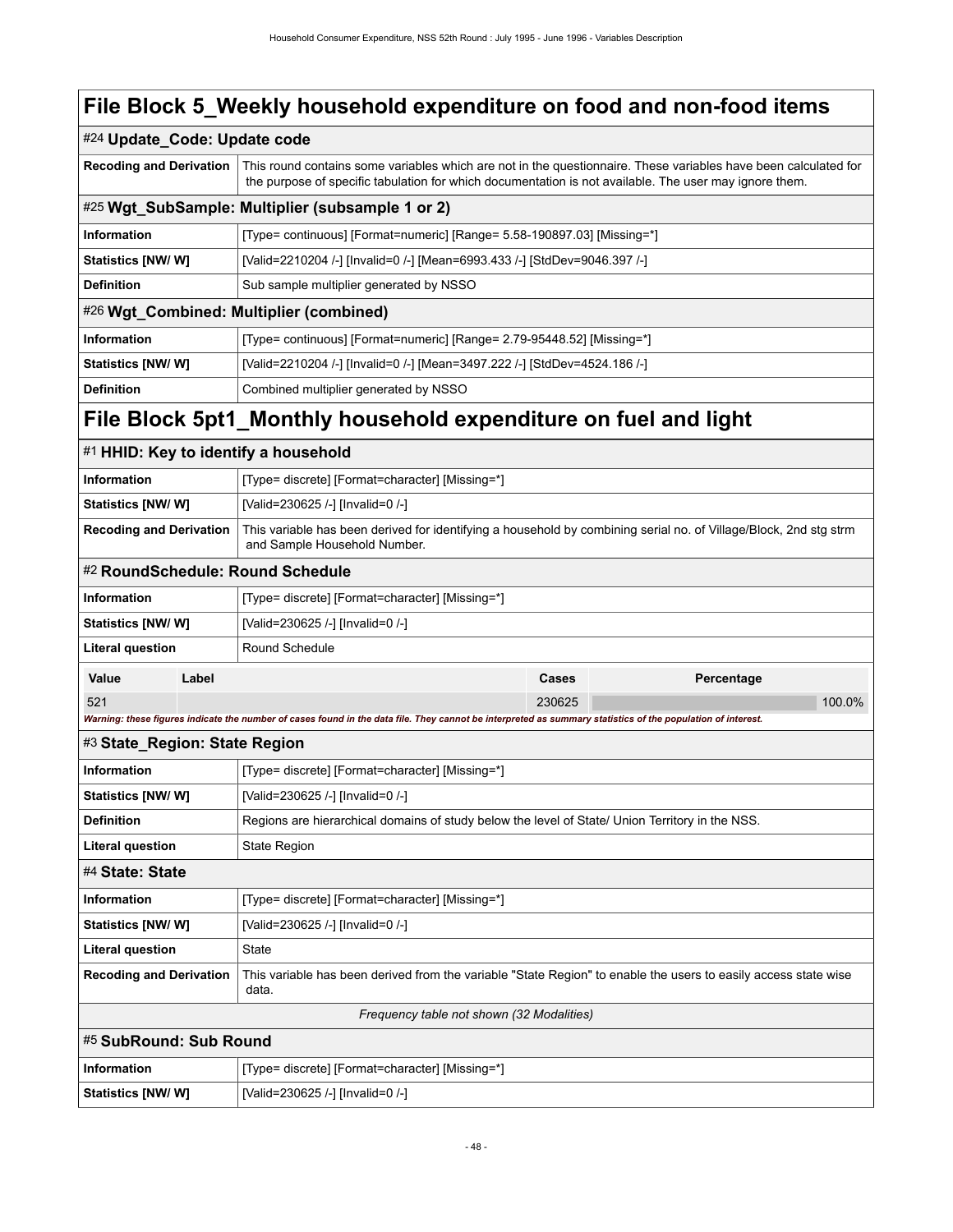| #5 SubRound: Sub Round           |             |                                                                                                                                                                                                                           |        |            |       |  |  |
|----------------------------------|-------------|---------------------------------------------------------------------------------------------------------------------------------------------------------------------------------------------------------------------------|--------|------------|-------|--|--|
| <b>Definition</b>                |             | The survey period of one year of this round was divided into four sub-rounds of three months duration. Equal<br>number of sample villages and blocks were allotted for survey in each of these four sub-rounds.           |        |            |       |  |  |
| <b>Literal question</b>          |             | Sub Round                                                                                                                                                                                                                 |        |            |       |  |  |
| Value                            | Label       |                                                                                                                                                                                                                           | Cases  | Percentage |       |  |  |
| 1                                | Sub round 1 |                                                                                                                                                                                                                           | 58248  |            | 25.3% |  |  |
| 2                                | Sub round 2 |                                                                                                                                                                                                                           | 57466  |            | 24.9% |  |  |
| 3                                | Sub round 3 |                                                                                                                                                                                                                           | 57601  |            | 25.0% |  |  |
| $\overline{4}$                   | Sub round 4 | Warning: these figures indicate the number of cases found in the data file. They cannot be interpreted as summary statistics of the population of interest.                                                               | 57310  |            | 24.8% |  |  |
| #6 FlotNo: Flot No.              |             |                                                                                                                                                                                                                           |        |            |       |  |  |
| <b>Information</b>               |             | [Type= discrete] [Format=character] [Missing=*]                                                                                                                                                                           |        |            |       |  |  |
| <b>Statistics [NW/ W]</b>        |             | [Valid=230625 /-] [Invalid=0 /-]                                                                                                                                                                                          |        |            |       |  |  |
| <b>Literal question</b>          |             | Flot No.                                                                                                                                                                                                                  |        |            |       |  |  |
| <b>Recoding and Derivation</b>   |             | This round contains some variables which are not in the questionnaire. These variables have been calculated for<br>the purpose of specific tabulation for which documentation is not available. The user may ignore them. |        |            |       |  |  |
|                                  |             | #7 Vill_Blk_SIno: Village/Bl. Srl. No.                                                                                                                                                                                    |        |            |       |  |  |
| <b>Information</b>               |             | [Type= discrete] [Format=character] [Missing=*]                                                                                                                                                                           |        |            |       |  |  |
| <b>Statistics [NW/W]</b>         |             | [Valid=230625 /-] [Invalid=0 /-]                                                                                                                                                                                          |        |            |       |  |  |
| <b>Literal question</b>          |             | Village/Bl. Srl. No.                                                                                                                                                                                                      |        |            |       |  |  |
| #8 Sample: Sample                |             |                                                                                                                                                                                                                           |        |            |       |  |  |
| <b>Information</b>               |             | [Type= discrete] [Format=character] [Missing=*]                                                                                                                                                                           |        |            |       |  |  |
| Statistics [NW/W]                |             | [Valid=230625 /-] [Invalid=0 /-]                                                                                                                                                                                          |        |            |       |  |  |
| <b>Literal question</b>          |             | Sample                                                                                                                                                                                                                    |        |            |       |  |  |
| #9 Sector: Sector                |             |                                                                                                                                                                                                                           |        |            |       |  |  |
| <b>Information</b>               |             | [Type= discrete] [Format=character] [Missing=*]                                                                                                                                                                           |        |            |       |  |  |
| <b>Statistics [NW/W]</b>         |             | [Valid=230625 /-] [Invalid=0 /-]                                                                                                                                                                                          |        |            |       |  |  |
| <b>Definition</b>                |             | Sector: A word used for the rural-urban demarcation.                                                                                                                                                                      |        |            |       |  |  |
| Literal question                 |             | Sector                                                                                                                                                                                                                    |        |            |       |  |  |
| Value                            | Label       |                                                                                                                                                                                                                           | Cases  | Percentage |       |  |  |
| 1                                | Rural       |                                                                                                                                                                                                                           | 138250 |            | 59.9% |  |  |
| $\overline{2}$                   | Urban       |                                                                                                                                                                                                                           | 92375  | 40.1%      |       |  |  |
| #10 Stratum: Stratum             |             | Warning: these figures indicate the number of cases found in the data file. They cannot be interpreted as summary statistics of the population of interest.                                                               |        |            |       |  |  |
| Information                      |             | [Type= discrete] [Format=character] [Missing=*]                                                                                                                                                                           |        |            |       |  |  |
| <b>Statistics [NW/ W]</b>        |             | [Valid=230625 /-] [Invalid=0 /-]                                                                                                                                                                                          |        |            |       |  |  |
| <b>Definition</b>                |             | Within each district of a State/ UT, two basic strata were formed:<br>(i) rural stratum comprising of all rural areas of the district and (ii) urban stratum comprising of all the urban areas<br>of the district.        |        |            |       |  |  |
| <b>Literal question</b>          |             | Stratum                                                                                                                                                                                                                   |        |            |       |  |  |
| #11 District_Code: District Code |             |                                                                                                                                                                                                                           |        |            |       |  |  |
| Information                      |             | [Type= discrete] [Format=character] [Missing=*]                                                                                                                                                                           |        |            |       |  |  |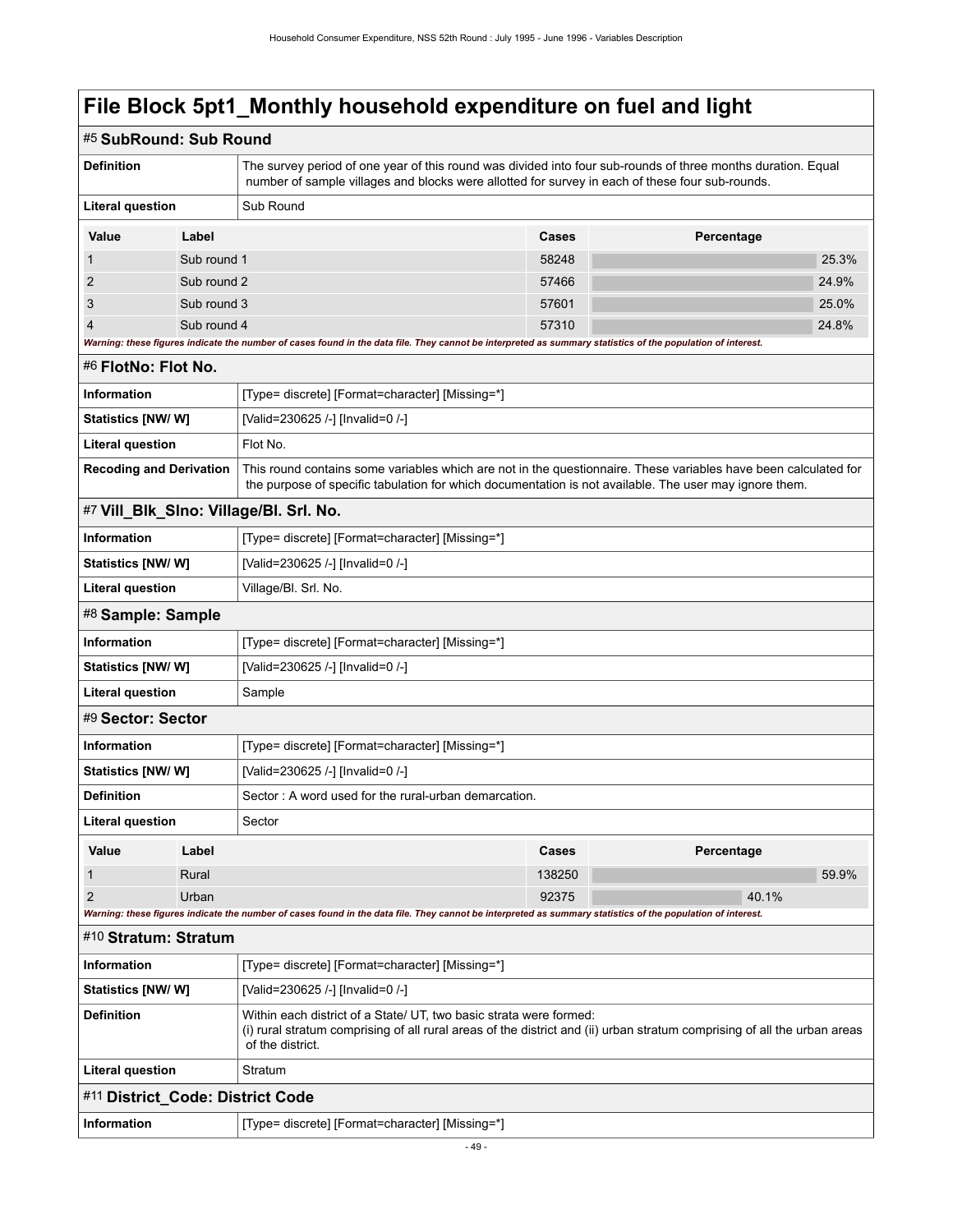| #11 District_Code: District Code         |                |                                                                                                                                                                                                                                                                                                                                                                                                                                                                                                                                                                                                                                                                                                                                                                                                                                                                                                                         |        |            |        |  |
|------------------------------------------|----------------|-------------------------------------------------------------------------------------------------------------------------------------------------------------------------------------------------------------------------------------------------------------------------------------------------------------------------------------------------------------------------------------------------------------------------------------------------------------------------------------------------------------------------------------------------------------------------------------------------------------------------------------------------------------------------------------------------------------------------------------------------------------------------------------------------------------------------------------------------------------------------------------------------------------------------|--------|------------|--------|--|
| Statistics [NW/ W]                       |                | [Valid=230625 /-] [Invalid=0 /-]                                                                                                                                                                                                                                                                                                                                                                                                                                                                                                                                                                                                                                                                                                                                                                                                                                                                                        |        |            |        |  |
| <b>Literal question</b><br>District Code |                |                                                                                                                                                                                                                                                                                                                                                                                                                                                                                                                                                                                                                                                                                                                                                                                                                                                                                                                         |        |            |        |  |
| #12 Sub_Sample: Sub Sample               |                |                                                                                                                                                                                                                                                                                                                                                                                                                                                                                                                                                                                                                                                                                                                                                                                                                                                                                                                         |        |            |        |  |
| <b>Information</b>                       |                | [Type= discrete] [Format=character] [Missing=*]                                                                                                                                                                                                                                                                                                                                                                                                                                                                                                                                                                                                                                                                                                                                                                                                                                                                         |        |            |        |  |
| Statistics [NW/W]                        |                | [Valid=230625 /-] [Invalid=0 /-]                                                                                                                                                                                                                                                                                                                                                                                                                                                                                                                                                                                                                                                                                                                                                                                                                                                                                        |        |            |        |  |
| <b>Definition</b>                        |                | An important feature of the NSS sampling design is that the total sample of first stage units is drawn in the form<br>of two or more independent and parallel samples, termed as interpenetrating sub-samples. Each sub-sample is<br>drawn by the same<br>sampling scheme and is capable of providing valid estimates of the population parameters. The comparison of<br>sub-sample wise estimates shows the margin of uncertainty associated with the combined sample estimate.<br>Interpenetrating sub-samples have been used in NSS (i) to obtain valid estimates from each sub-round (season)<br>of the survey round, and (ii) to ensure that Central and State samples for any State/ UT cover independent and<br>equally valid samples of units.<br>The samples surveyed by the NSSO staff are termed as Central sample and the matched samples surveyed by<br>State Government staff are termed as State sample. |        |            |        |  |
| <b>Literal question</b>                  |                | Sub Sample                                                                                                                                                                                                                                                                                                                                                                                                                                                                                                                                                                                                                                                                                                                                                                                                                                                                                                              |        |            |        |  |
| Value                                    | Label          |                                                                                                                                                                                                                                                                                                                                                                                                                                                                                                                                                                                                                                                                                                                                                                                                                                                                                                                         | Cases  | Percentage |        |  |
| 1                                        | Central sample |                                                                                                                                                                                                                                                                                                                                                                                                                                                                                                                                                                                                                                                                                                                                                                                                                                                                                                                         | 115061 |            | 49.9%  |  |
| 2                                        | State sample   |                                                                                                                                                                                                                                                                                                                                                                                                                                                                                                                                                                                                                                                                                                                                                                                                                                                                                                                         | 115564 |            | 50.1%  |  |
|                                          |                | Warning: these figures indicate the number of cases found in the data file. They cannot be interpreted as summary statistics of the population of interest.                                                                                                                                                                                                                                                                                                                                                                                                                                                                                                                                                                                                                                                                                                                                                             |        |            |        |  |
|                                          |                | #13 Sample_Vill_Blk_No: Sample vill / Block No.                                                                                                                                                                                                                                                                                                                                                                                                                                                                                                                                                                                                                                                                                                                                                                                                                                                                         |        |            |        |  |
| <b>Information</b>                       |                | [Type= discrete] [Format=character] [Missing=*]                                                                                                                                                                                                                                                                                                                                                                                                                                                                                                                                                                                                                                                                                                                                                                                                                                                                         |        |            |        |  |
| Statistics [NW/W]                        |                | [Valid=230625 /-] [Invalid=0 /-]                                                                                                                                                                                                                                                                                                                                                                                                                                                                                                                                                                                                                                                                                                                                                                                                                                                                                        |        |            |        |  |
| <b>Literal question</b>                  |                | Sample vill / Block No.                                                                                                                                                                                                                                                                                                                                                                                                                                                                                                                                                                                                                                                                                                                                                                                                                                                                                                 |        |            |        |  |
|                                          |                | #14 Second_Stratum: 2nd stg strm / schedule type                                                                                                                                                                                                                                                                                                                                                                                                                                                                                                                                                                                                                                                                                                                                                                                                                                                                        |        |            |        |  |
| Information                              |                | [Type= discrete] [Format=character] [Missing=*]                                                                                                                                                                                                                                                                                                                                                                                                                                                                                                                                                                                                                                                                                                                                                                                                                                                                         |        |            |        |  |
| <b>Statistics [NW/W]</b>                 |                | [Valid=230625 /-] [Invalid=0 /-]                                                                                                                                                                                                                                                                                                                                                                                                                                                                                                                                                                                                                                                                                                                                                                                                                                                                                        |        |            |        |  |
| <b>Literal question</b>                  |                | 2nd stg strm / Sch. Type                                                                                                                                                                                                                                                                                                                                                                                                                                                                                                                                                                                                                                                                                                                                                                                                                                                                                                |        |            |        |  |
| <b>Notes</b>                             |                | Two different 1.0 schedules have been designed for canvassing in two sub-samples of 52nd round. SS-2<br>schedules is different from the usual (SS-1) schedule.                                                                                                                                                                                                                                                                                                                                                                                                                                                                                                                                                                                                                                                                                                                                                          |        |            |        |  |
|                                          |                | #15 Hhold_no: Sample Household No.                                                                                                                                                                                                                                                                                                                                                                                                                                                                                                                                                                                                                                                                                                                                                                                                                                                                                      |        |            |        |  |
| Information                              |                | [Type= discrete] [Format=character] [Missing=*]                                                                                                                                                                                                                                                                                                                                                                                                                                                                                                                                                                                                                                                                                                                                                                                                                                                                         |        |            |        |  |
| Statistics [NW/ W]                       |                | [Valid=230625 /-] [Invalid=0 /-]                                                                                                                                                                                                                                                                                                                                                                                                                                                                                                                                                                                                                                                                                                                                                                                                                                                                                        |        |            |        |  |
| <b>Literal question</b>                  |                | Sample Household No.                                                                                                                                                                                                                                                                                                                                                                                                                                                                                                                                                                                                                                                                                                                                                                                                                                                                                                    |        |            |        |  |
| #16 Level: Level                         |                |                                                                                                                                                                                                                                                                                                                                                                                                                                                                                                                                                                                                                                                                                                                                                                                                                                                                                                                         |        |            |        |  |
| Information                              |                | [Type= discrete] [Format=character] [Missing=*]                                                                                                                                                                                                                                                                                                                                                                                                                                                                                                                                                                                                                                                                                                                                                                                                                                                                         |        |            |        |  |
| Statistics [NW/W]                        |                | [Valid=230625 /-] [Invalid=0 /-]                                                                                                                                                                                                                                                                                                                                                                                                                                                                                                                                                                                                                                                                                                                                                                                                                                                                                        |        |            |        |  |
| <b>Literal question</b>                  |                | Level                                                                                                                                                                                                                                                                                                                                                                                                                                                                                                                                                                                                                                                                                                                                                                                                                                                                                                                   |        |            |        |  |
| Value                                    | Label          |                                                                                                                                                                                                                                                                                                                                                                                                                                                                                                                                                                                                                                                                                                                                                                                                                                                                                                                         | Cases  | Percentage |        |  |
| 04                                       |                |                                                                                                                                                                                                                                                                                                                                                                                                                                                                                                                                                                                                                                                                                                                                                                                                                                                                                                                         | 230625 |            | 100.0% |  |
|                                          |                | Warning: these figures indicate the number of cases found in the data file. They cannot be interpreted as summary statistics of the population of interest.                                                                                                                                                                                                                                                                                                                                                                                                                                                                                                                                                                                                                                                                                                                                                             |        |            |        |  |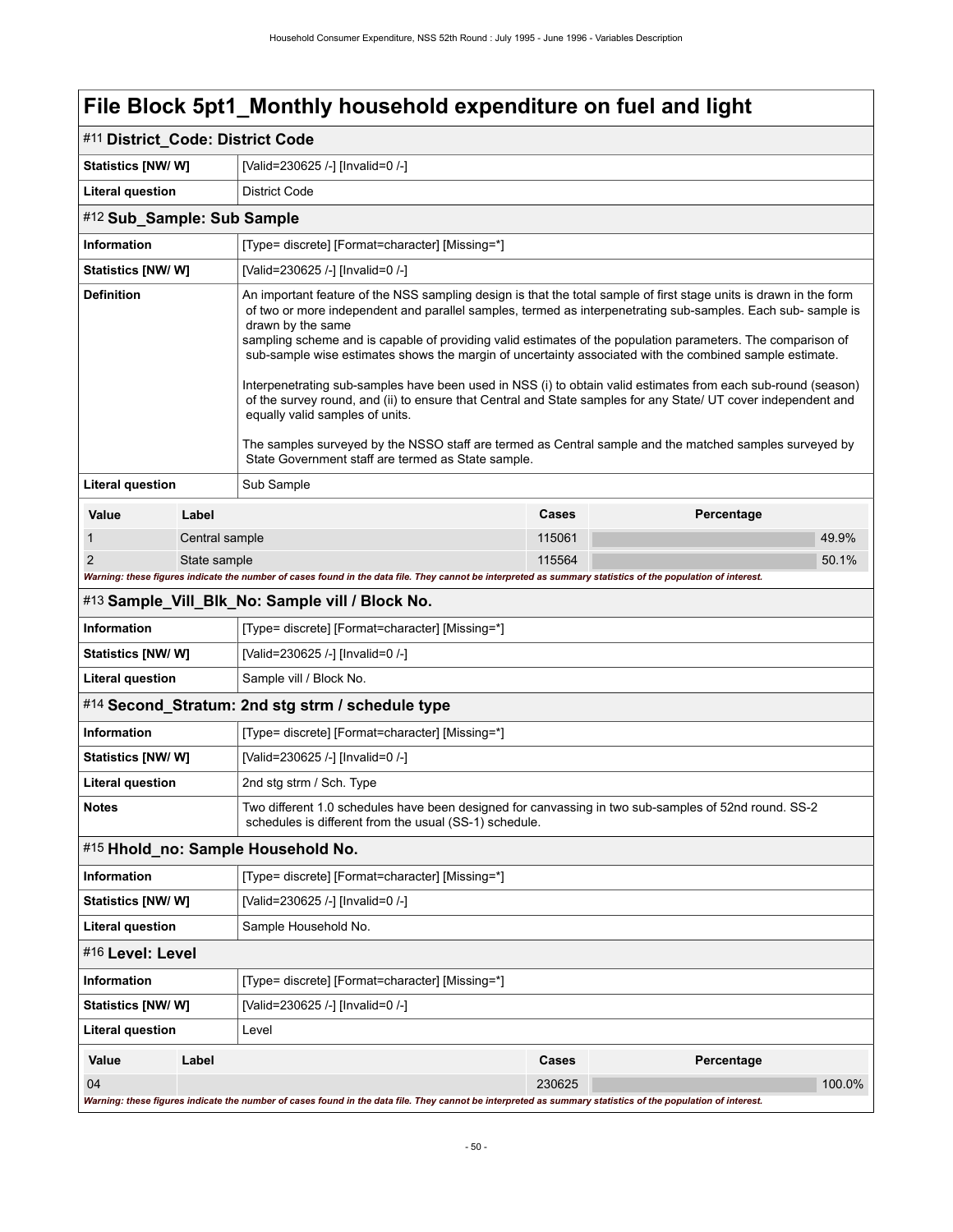| #17 B5_1_q1: Block 5.1 Item Code |                                                                                      |                                                                                                                                                                                                    |                |            |       |  |  |
|----------------------------------|--------------------------------------------------------------------------------------|----------------------------------------------------------------------------------------------------------------------------------------------------------------------------------------------------|----------------|------------|-------|--|--|
| <b>Information</b>               |                                                                                      | [Type= discrete] [Format=character] [Missing=*]                                                                                                                                                    |                |            |       |  |  |
| <b>Statistics [NW/W]</b>         |                                                                                      | [Valid=230625 /-] [Invalid=0 /-]                                                                                                                                                                   |                |            |       |  |  |
| <b>Literal question</b>          |                                                                                      | Block 5.1 Item Code                                                                                                                                                                                |                |            |       |  |  |
| Value                            | Label                                                                                |                                                                                                                                                                                                    | Cases          | Percentage |       |  |  |
| 460                              | coke                                                                                 |                                                                                                                                                                                                    | 421            | 0.2%       |       |  |  |
| 461                              | firewood and chips                                                                   |                                                                                                                                                                                                    | 32732          | 14.2%      |       |  |  |
| 462                              | electricity (st. unit)                                                               |                                                                                                                                                                                                    | 27182          | 11.8%      |       |  |  |
| 463                              | dung cake                                                                            |                                                                                                                                                                                                    | 14003          | 6.1%       |       |  |  |
| 464                              | kerosene (Itr.)                                                                      |                                                                                                                                                                                                    | 42116          |            | 18.3% |  |  |
| 465                              | matches (box)                                                                        |                                                                                                                                                                                                    | 46825          |            | 20.3% |  |  |
| 466                              | coal                                                                                 |                                                                                                                                                                                                    | 939            | 0.4%       |       |  |  |
| 467                              | coal gas (st. unit)                                                                  |                                                                                                                                                                                                    | 17             | 0.0%       |       |  |  |
| 470                              | L.P.G(Kg.)                                                                           |                                                                                                                                                                                                    | 7934           | 3.4%       |       |  |  |
| 471                              | charcoal                                                                             |                                                                                                                                                                                                    | 117            | 0.1%       |       |  |  |
| 472                              |                                                                                      | other oil used for lighting (Itr.)                                                                                                                                                                 | 727            | 0.3%       |       |  |  |
| 473                              | candle (no.)                                                                         |                                                                                                                                                                                                    | 6680           | 2.9%       |       |  |  |
| 474                              |                                                                                      | methylated spirit (Itr.)                                                                                                                                                                           | $\overline{2}$ | 0.0%       |       |  |  |
| 475                              | gobar gas                                                                            |                                                                                                                                                                                                    | 97             | 0.0%       |       |  |  |
| 478                              | other fuel and light                                                                 |                                                                                                                                                                                                    | 2668           | 1.2%       |       |  |  |
| 479                              |                                                                                      | fuel and light : s.t. $(460-478)$                                                                                                                                                                  | 48165          |            | 20.9% |  |  |
|                                  |                                                                                      | Warning: these figures indicate the number of cases found in the data file. They cannot be interpreted as summary statistics of the population of interest.<br>#18 B5_1_q3: Cash Purchase Quantity |                |            |       |  |  |
| <b>Information</b>               |                                                                                      | [Type= continuous] [Format=numeric] [Range= 0-1761] [Missing=*]                                                                                                                                    |                |            |       |  |  |
| <b>Statistics [NW/ W]</b>        |                                                                                      | [Valid=134640 /-] [Invalid=95985 /-] [Mean=22.632 /-] [StdDev=41.199 /-]                                                                                                                           |                |            |       |  |  |
| <b>Literal question</b>          |                                                                                      | How much quantity of the item was purchased by the household in the last 30 days?                                                                                                                  |                |            |       |  |  |
|                                  |                                                                                      | #19 B5 1 q4: Cash Purchase Value                                                                                                                                                                   |                |            |       |  |  |
| Information                      |                                                                                      | [Type= continuous] [Format=numeric] [Range= 0-1966] [Missing=*]                                                                                                                                    |                |            |       |  |  |
| Statistics [NW/W]                |                                                                                      | [Valid=185150 /-] [Invalid=45475 /-] [Mean=47.96 /-] [StdDev=73.33 /-]                                                                                                                             |                |            |       |  |  |
| <b>Literal question</b>          |                                                                                      | How much money was spent by the household on the purchase of the item in the last 30 days?                                                                                                         |                |            |       |  |  |
|                                  |                                                                                      | #20 B5_1_q5: Quantity of Home Grown Items Consumed                                                                                                                                                 |                |            |       |  |  |
| Information                      |                                                                                      | [Type= continuous] [Format=numeric] [Range= 0-2173.91] [Missing=*]                                                                                                                                 |                |            |       |  |  |
| <b>Statistics [NW/W]</b>         |                                                                                      | [Valid=11471 /-] [Invalid=219154 /-] [Mean=123.706 /-] [StdDev=131.088 /-]                                                                                                                         |                |            |       |  |  |
| <b>Literal question</b>          |                                                                                      | How much quantity of the home grown item was consumed by the household in the last 30 days?                                                                                                        |                |            |       |  |  |
|                                  |                                                                                      | #21 B5_1_q6: Value of Home Grown Items Consumed                                                                                                                                                    |                |            |       |  |  |
| Information                      |                                                                                      | [Type= continuous] [Format=numeric] [Range= 0-1400] [Missing=*]                                                                                                                                    |                |            |       |  |  |
| Statistics [NW/W]                |                                                                                      | [Valid=37360 /-] [Invalid=193265 /-] [Mean=74.588 /-] [StdDev=68.056 /-]                                                                                                                           |                |            |       |  |  |
| <b>Literal question</b>          | Home grown item of how much value was consumed by the household in the last 30 days? |                                                                                                                                                                                                    |                |            |       |  |  |
|                                  |                                                                                      | #22 B5_1_q7: Total consumption - Quantity                                                                                                                                                          |                |            |       |  |  |
| Information                      |                                                                                      | [Type= continuous] [Format=numeric] [Range= 0-9800] [Missing=*]                                                                                                                                    |                |            |       |  |  |
| Statistics [NW/W]                |                                                                                      | [Valid=165976 /-] [Invalid=64649 /-] [Mean=36.711 /-] [StdDev=70.186 /-]                                                                                                                           |                |            |       |  |  |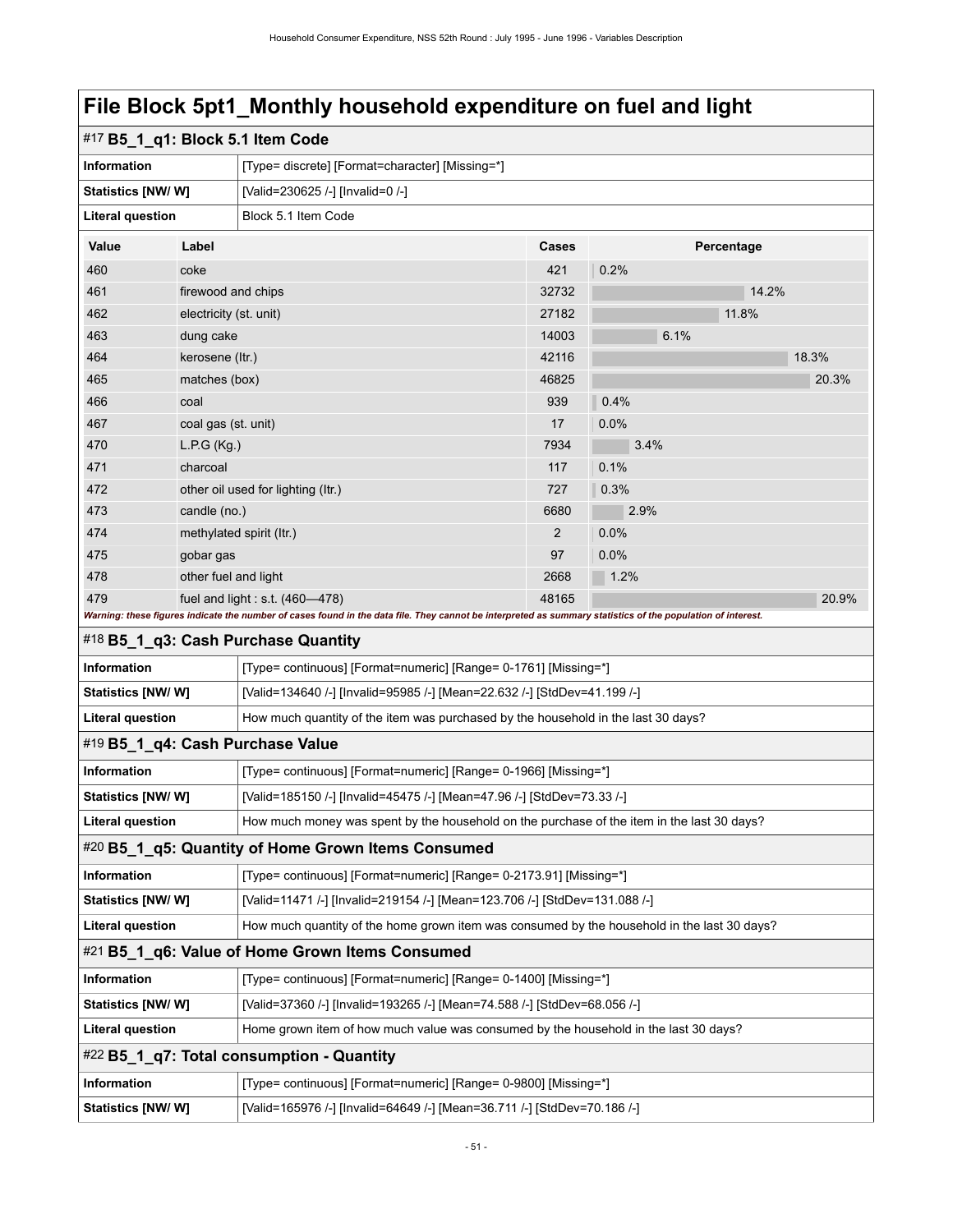|                                |                                                                          | #23 B5_1_q8: Total consumption - Value                                                                                                                                                                                    |        |            |        |  |
|--------------------------------|--------------------------------------------------------------------------|---------------------------------------------------------------------------------------------------------------------------------------------------------------------------------------------------------------------------|--------|------------|--------|--|
| Information                    |                                                                          | [Type= continuous] [Format=numeric] [Range= 0.1-9825] [Missing=*]                                                                                                                                                         |        |            |        |  |
| Statistics [NW/W]              |                                                                          | [Valid=230500 /-] [Invalid=125 /-] [Mean=61.211 /-] [StdDev=83.472 /-]                                                                                                                                                    |        |            |        |  |
|                                | #24 Update_Code: Update code                                             |                                                                                                                                                                                                                           |        |            |        |  |
| <b>Information</b>             |                                                                          | [Type= discrete] [Format=character] [Missing=*]                                                                                                                                                                           |        |            |        |  |
| Statistics [NW/ W]             |                                                                          | [Valid=18120 /-] [Invalid=0 /-]                                                                                                                                                                                           |        |            |        |  |
| <b>Literal question</b>        |                                                                          | Update code                                                                                                                                                                                                               |        |            |        |  |
| <b>Recoding and Derivation</b> |                                                                          | This round contains some variables which are not in the questionnaire. These variables have been calculated for<br>the purpose of specific tabulation for which documentation is not available. The user may ignore them. |        |            |        |  |
|                                |                                                                          | #25 Wgt SubSample: Multiplier (subsample 1 or 2)                                                                                                                                                                          |        |            |        |  |
| <b>Information</b>             |                                                                          | [Type= continuous] [Format=numeric] [Range= 5.58-190897.03] [Missing=*]                                                                                                                                                   |        |            |        |  |
| Statistics [NW/W]              | [Valid=230625 /-] [Invalid=0 /-] [Mean=7072.162 /-] [StdDev=9221.048 /-] |                                                                                                                                                                                                                           |        |            |        |  |
| <b>Definition</b>              |                                                                          | Sub sample multiplier generated by NSSO                                                                                                                                                                                   |        |            |        |  |
|                                | #26 Wgt_Combined: Multiplier (combined)                                  |                                                                                                                                                                                                                           |        |            |        |  |
| <b>Information</b>             |                                                                          | [Type= continuous] [Format=numeric] [Range= 2.79-95448.52] [Missing=*]                                                                                                                                                    |        |            |        |  |
| Statistics [NW/ W]             |                                                                          | [Valid=230625 /-] [Invalid=0 /-] [Mean=3536.727 /-] [StdDev=4611.756 /-]                                                                                                                                                  |        |            |        |  |
| <b>Definition</b>              |                                                                          | Combined multiplier generated by NSSO                                                                                                                                                                                     |        |            |        |  |
|                                |                                                                          | File Block 6_Annual household expenditure on clothing                                                                                                                                                                     |        |            |        |  |
|                                |                                                                          | #1 HHID: Key to identify a household                                                                                                                                                                                      |        |            |        |  |
| <b>Information</b>             |                                                                          | [Type= discrete] [Format=character] [Missing=*]                                                                                                                                                                           |        |            |        |  |
| Statistics [NW/W]              |                                                                          | [Valid=195085 /-] [Invalid=0 /-]                                                                                                                                                                                          |        |            |        |  |
| <b>Recoding and Derivation</b> |                                                                          | This variable has been derived for identifying a household by combining serial no. of Village/Block, 2nd stg strm<br>and Sample Household Number.                                                                         |        |            |        |  |
|                                |                                                                          | #2 RoundSchedule: Round Schedule                                                                                                                                                                                          |        |            |        |  |
| <b>Information</b>             |                                                                          | [Type= discrete] [Format=character] [Missing=*]                                                                                                                                                                           |        |            |        |  |
| Statistics [NW/W]              |                                                                          | [Valid=195085 /-] [Invalid=0 /-]                                                                                                                                                                                          |        |            |        |  |
| <b>Literal question</b>        |                                                                          | Round Schedule                                                                                                                                                                                                            |        |            |        |  |
| Value                          | Label                                                                    |                                                                                                                                                                                                                           | Cases  | Percentage |        |  |
| 521                            |                                                                          |                                                                                                                                                                                                                           | 195085 |            | 100.0% |  |

*Warning: these figures indicate the number of cases found in the data file. They cannot be interpreted as summary statistics of the population of interest.*

#### #3 **State\_Region: State Region**

| Information       | [Type= discrete] [Format=character] [Missing=*]                                                 |  |
|-------------------|-------------------------------------------------------------------------------------------------|--|
| Statistics [NW/W] | [Valid=195085 /-] [Invalid=0 /-]                                                                |  |
| <b>Definition</b> | Regions are hierarchical domains of study below the level of State/ Union Territory in the NSS. |  |
| Literal question  | State Region                                                                                    |  |
| #4 State: State   |                                                                                                 |  |
| Information       | [Type= discrete] [Format=character] [Missing=*]                                                 |  |
| Statistics [NW/W] | [Valid=195085 /-] [Invalid=0 /-]                                                                |  |
| Literal question  | State                                                                                           |  |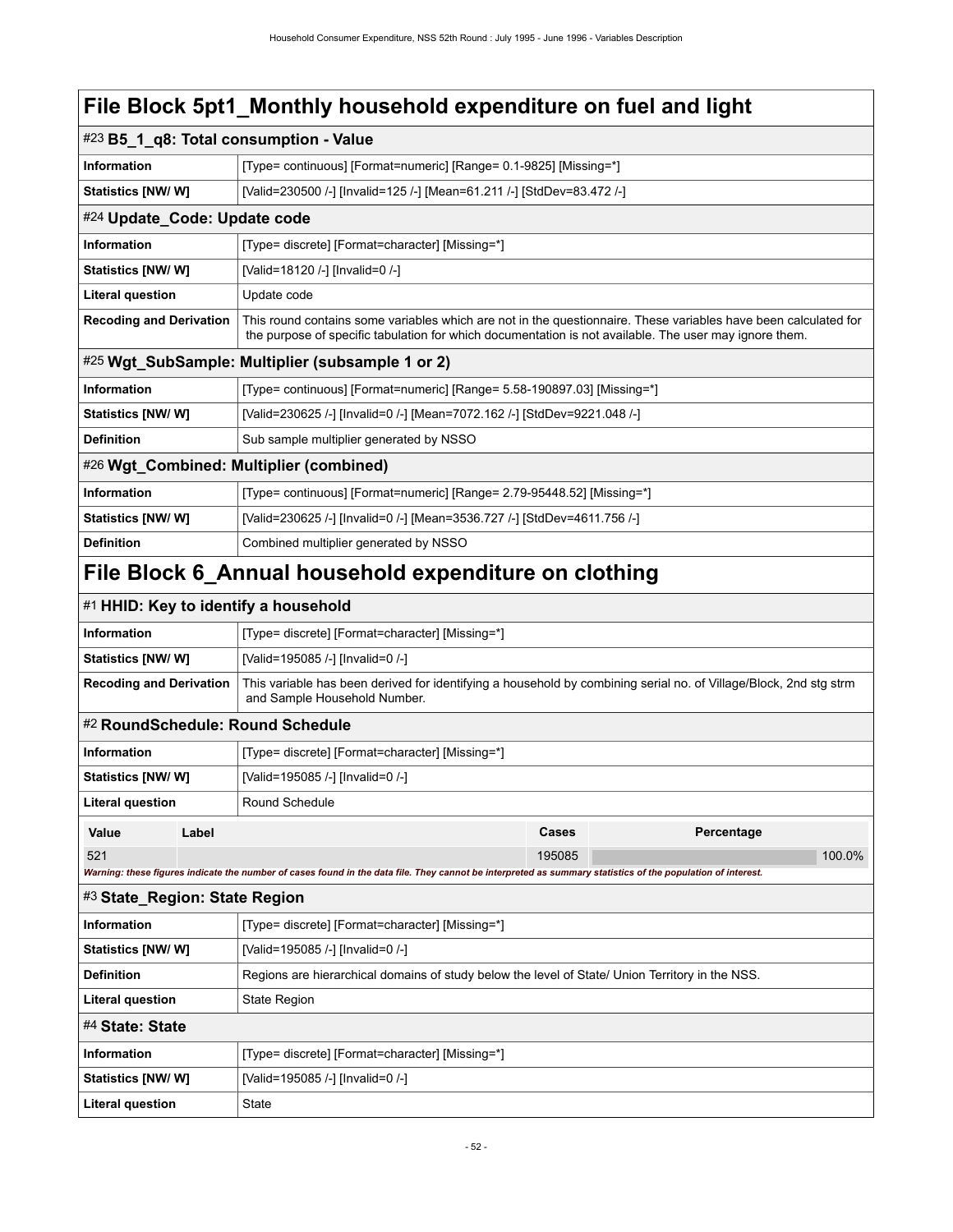### **File Block 6\_Annual household expenditure on clothing**

| #4 State: State                |             |                                                                                                                                                                                                                           |        |            |       |  |
|--------------------------------|-------------|---------------------------------------------------------------------------------------------------------------------------------------------------------------------------------------------------------------------------|--------|------------|-------|--|
| <b>Recoding and Derivation</b> |             | This variable has been derived from the variable "State Region" to enable the users to easily access state wise<br>data.                                                                                                  |        |            |       |  |
|                                |             | Frequency table not shown (32 Modalities)                                                                                                                                                                                 |        |            |       |  |
| #5 SubRound: Sub Round         |             |                                                                                                                                                                                                                           |        |            |       |  |
| <b>Information</b>             |             | [Type= discrete] [Format=character] [Missing=*]                                                                                                                                                                           |        |            |       |  |
| Statistics [NW/W]              |             | [Valid=195085 /-] [Invalid=0 /-]                                                                                                                                                                                          |        |            |       |  |
| <b>Definition</b>              |             | The survey period of one year of this round was divided into four sub-rounds of three months duration. Equal<br>number of sample villages and blocks were allotted for survey in each of these four sub-rounds.           |        |            |       |  |
| <b>Literal question</b>        |             | Sub Round                                                                                                                                                                                                                 |        |            |       |  |
| Value                          | Label       |                                                                                                                                                                                                                           | Cases  | Percentage |       |  |
| 1                              | Sub round 1 |                                                                                                                                                                                                                           | 50064  |            | 25.7% |  |
| 2                              | Sub round 2 |                                                                                                                                                                                                                           | 49096  |            | 25.2% |  |
| 3                              | Sub round 3 |                                                                                                                                                                                                                           | 48161  |            | 24.7% |  |
| 4                              | Sub round 4 |                                                                                                                                                                                                                           | 47764  |            | 24.5% |  |
|                                |             | Warning: these figures indicate the number of cases found in the data file. They cannot be interpreted as summary statistics of the population of interest.                                                               |        |            |       |  |
| #6 FlotNo: Flot No.            |             |                                                                                                                                                                                                                           |        |            |       |  |
| Information                    |             | [Type= discrete] [Format=character] [Missing=*]                                                                                                                                                                           |        |            |       |  |
| <b>Statistics [NW/W]</b>       |             | [Valid=195085 /-] [Invalid=0 /-]                                                                                                                                                                                          |        |            |       |  |
| <b>Literal question</b>        |             | Flot No.                                                                                                                                                                                                                  |        |            |       |  |
| <b>Recoding and Derivation</b> |             | This round contains some variables which are not in the questionnaire. These variables have been calculated for<br>the purpose of specific tabulation for which documentation is not available. The user may ignore them. |        |            |       |  |
| #7 Sample: Sample              |             |                                                                                                                                                                                                                           |        |            |       |  |
| <b>Information</b>             |             | [Type= discrete] [Format=character] [Missing=*]                                                                                                                                                                           |        |            |       |  |
| <b>Statistics [NW/ W]</b>      |             | [Valid=195085 /-] [Invalid=0 /-]                                                                                                                                                                                          |        |            |       |  |
| <b>Literal question</b>        |             | Sample                                                                                                                                                                                                                    |        |            |       |  |
| #8 Sector: Sector              |             |                                                                                                                                                                                                                           |        |            |       |  |
| Information                    |             | [Type= discrete] [Format=character] [Missing=*]                                                                                                                                                                           |        |            |       |  |
| <b>Statistics [NW/ W]</b>      |             | [Valid=195085 /-] [Invalid=0 /-]                                                                                                                                                                                          |        |            |       |  |
| <b>Definition</b>              |             | Sector: A word used for the rural-urban demarcation.                                                                                                                                                                      |        |            |       |  |
| <b>Literal question</b>        |             | Sector                                                                                                                                                                                                                    |        |            |       |  |
| Value                          | Label       |                                                                                                                                                                                                                           | Cases  | Percentage |       |  |
| 1                              | Rural       |                                                                                                                                                                                                                           | 116043 |            | 59.5% |  |
| $\overline{2}$                 | Urban       |                                                                                                                                                                                                                           | 79042  | 40.5%      |       |  |
|                                |             | Warning: these figures indicate the number of cases found in the data file. They cannot be interpreted as summary statistics of the population of interest.                                                               |        |            |       |  |
| #9 Stratum: Stratum            |             |                                                                                                                                                                                                                           |        |            |       |  |
| Information                    |             | [Type= discrete] [Format=character] [Missing=*]                                                                                                                                                                           |        |            |       |  |
| Statistics [NW/W]              |             | [Valid=195085 /-] [Invalid=0 /-]                                                                                                                                                                                          |        |            |       |  |
| <b>Definition</b>              |             | Within each district of a State/ UT, two basic strata were formed:<br>(i) rural stratum comprising of all rural areas of the district and (ii) urban stratum comprising of all the urban areas<br>of the district.        |        |            |       |  |
| <b>Literal question</b>        |             | Stratum                                                                                                                                                                                                                   |        |            |       |  |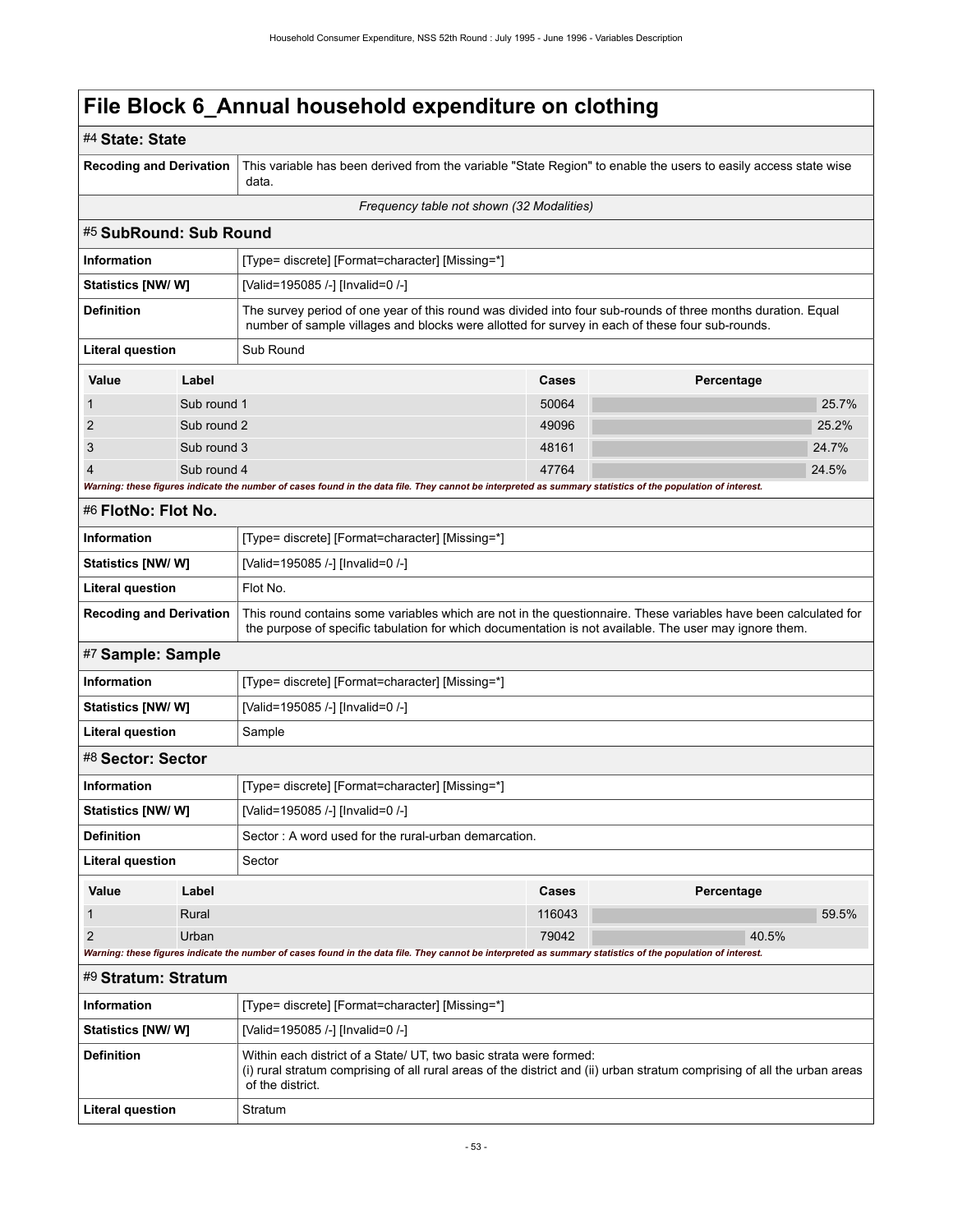### **File Block 6\_Annual household expenditure on clothing**

| #10 District_Code: District Code |                |                                                                                                                                                                                                                                                                                                                                                                                                                                                                                                                                                                                                                                                                                                                                                                                                                                                                                                                         |              |            |  |  |  |
|----------------------------------|----------------|-------------------------------------------------------------------------------------------------------------------------------------------------------------------------------------------------------------------------------------------------------------------------------------------------------------------------------------------------------------------------------------------------------------------------------------------------------------------------------------------------------------------------------------------------------------------------------------------------------------------------------------------------------------------------------------------------------------------------------------------------------------------------------------------------------------------------------------------------------------------------------------------------------------------------|--------------|------------|--|--|--|
| <b>Information</b>               |                | [Type= discrete] [Format=character] [Missing=*]                                                                                                                                                                                                                                                                                                                                                                                                                                                                                                                                                                                                                                                                                                                                                                                                                                                                         |              |            |  |  |  |
| <b>Statistics [NW/W]</b>         |                | [Valid=195085 /-] [Invalid=0 /-]                                                                                                                                                                                                                                                                                                                                                                                                                                                                                                                                                                                                                                                                                                                                                                                                                                                                                        |              |            |  |  |  |
| <b>Literal question</b>          |                | <b>District Code</b>                                                                                                                                                                                                                                                                                                                                                                                                                                                                                                                                                                                                                                                                                                                                                                                                                                                                                                    |              |            |  |  |  |
| #11 Sub Sample: Sub Sample       |                |                                                                                                                                                                                                                                                                                                                                                                                                                                                                                                                                                                                                                                                                                                                                                                                                                                                                                                                         |              |            |  |  |  |
| <b>Information</b>               |                | [Type= discrete] [Format=character] [Missing=*]                                                                                                                                                                                                                                                                                                                                                                                                                                                                                                                                                                                                                                                                                                                                                                                                                                                                         |              |            |  |  |  |
| <b>Statistics [NW/ W]</b>        |                | [Valid=195085 /-] [Invalid=0 /-]                                                                                                                                                                                                                                                                                                                                                                                                                                                                                                                                                                                                                                                                                                                                                                                                                                                                                        |              |            |  |  |  |
| <b>Definition</b>                |                | An important feature of the NSS sampling design is that the total sample of first stage units is drawn in the form<br>of two or more independent and parallel samples, termed as interpenetrating sub-samples. Each sub-sample is<br>drawn by the same<br>sampling scheme and is capable of providing valid estimates of the population parameters. The comparison of<br>sub-sample wise estimates shows the margin of uncertainty associated with the combined sample estimate.<br>Interpenetrating sub-samples have been used in NSS (i) to obtain valid estimates from each sub-round (season)<br>of the survey round, and (ii) to ensure that Central and State samples for any State/ UT cover independent and<br>equally valid samples of units.<br>The samples surveyed by the NSSO staff are termed as Central sample and the matched samples surveyed by<br>State Government staff are termed as State sample. |              |            |  |  |  |
| <b>Literal question</b>          |                | Sub Sample                                                                                                                                                                                                                                                                                                                                                                                                                                                                                                                                                                                                                                                                                                                                                                                                                                                                                                              |              |            |  |  |  |
| Value                            | Label          |                                                                                                                                                                                                                                                                                                                                                                                                                                                                                                                                                                                                                                                                                                                                                                                                                                                                                                                         | <b>Cases</b> | Percentage |  |  |  |
| 1                                | Central sample |                                                                                                                                                                                                                                                                                                                                                                                                                                                                                                                                                                                                                                                                                                                                                                                                                                                                                                                         | 97043        | 49.7%      |  |  |  |
| $\overline{2}$                   | State sample   |                                                                                                                                                                                                                                                                                                                                                                                                                                                                                                                                                                                                                                                                                                                                                                                                                                                                                                                         | 98042        | 50.3%      |  |  |  |
|                                  |                | Warning: these figures indicate the number of cases found in the data file. They cannot be interpreted as summary statistics of the population of interest.                                                                                                                                                                                                                                                                                                                                                                                                                                                                                                                                                                                                                                                                                                                                                             |              |            |  |  |  |
|                                  |                | #12 Vill_Blk_Slno: Village/Bl. Srl. No.                                                                                                                                                                                                                                                                                                                                                                                                                                                                                                                                                                                                                                                                                                                                                                                                                                                                                 |              |            |  |  |  |
| <b>Information</b>               |                | [Type= discrete] [Format=character] [Missing=*]                                                                                                                                                                                                                                                                                                                                                                                                                                                                                                                                                                                                                                                                                                                                                                                                                                                                         |              |            |  |  |  |
| <b>Statistics [NW/ W]</b>        |                | [Valid=195085 /-] [Invalid=0 /-]                                                                                                                                                                                                                                                                                                                                                                                                                                                                                                                                                                                                                                                                                                                                                                                                                                                                                        |              |            |  |  |  |
| <b>Literal question</b>          |                | Village/Bl. Srl. No.                                                                                                                                                                                                                                                                                                                                                                                                                                                                                                                                                                                                                                                                                                                                                                                                                                                                                                    |              |            |  |  |  |
|                                  |                | #13 Sample_Vill_Blk_No: Sample vill / Block No.                                                                                                                                                                                                                                                                                                                                                                                                                                                                                                                                                                                                                                                                                                                                                                                                                                                                         |              |            |  |  |  |
| <b>Information</b>               |                | [Type= discrete] [Format=character] [Missing=*]                                                                                                                                                                                                                                                                                                                                                                                                                                                                                                                                                                                                                                                                                                                                                                                                                                                                         |              |            |  |  |  |
| <b>Statistics [NW/ W]</b>        |                | [Valid=195085 /-] [Invalid=0 /-]                                                                                                                                                                                                                                                                                                                                                                                                                                                                                                                                                                                                                                                                                                                                                                                                                                                                                        |              |            |  |  |  |
| <b>Literal question</b>          |                | Sample vill / Block No.                                                                                                                                                                                                                                                                                                                                                                                                                                                                                                                                                                                                                                                                                                                                                                                                                                                                                                 |              |            |  |  |  |
|                                  |                | #14 Second_Stratum: 2nd stg strm / schedule type                                                                                                                                                                                                                                                                                                                                                                                                                                                                                                                                                                                                                                                                                                                                                                                                                                                                        |              |            |  |  |  |
| Information                      |                | [Type= discrete] [Format=character] [Missing=*]                                                                                                                                                                                                                                                                                                                                                                                                                                                                                                                                                                                                                                                                                                                                                                                                                                                                         |              |            |  |  |  |
| Statistics [NW/W]                |                | [Valid=195085 /-] [Invalid=0 /-]                                                                                                                                                                                                                                                                                                                                                                                                                                                                                                                                                                                                                                                                                                                                                                                                                                                                                        |              |            |  |  |  |
| <b>Literal question</b>          |                | 2nd stg strm / Sch. Type                                                                                                                                                                                                                                                                                                                                                                                                                                                                                                                                                                                                                                                                                                                                                                                                                                                                                                |              |            |  |  |  |
| <b>Notes</b>                     |                | Two different 1.0 schedules have been designed for canvassing in two sub-samples of 52nd round. SS-2<br>schedules is different from the usual (SS-1) schedule.                                                                                                                                                                                                                                                                                                                                                                                                                                                                                                                                                                                                                                                                                                                                                          |              |            |  |  |  |
|                                  |                | #15 Hhold_no: Sample Household No.                                                                                                                                                                                                                                                                                                                                                                                                                                                                                                                                                                                                                                                                                                                                                                                                                                                                                      |              |            |  |  |  |
| <b>Information</b>               |                | [Type= discrete] [Format=character] [Missing=*]                                                                                                                                                                                                                                                                                                                                                                                                                                                                                                                                                                                                                                                                                                                                                                                                                                                                         |              |            |  |  |  |
| Statistics [NW/W]                |                | [Valid=195085 /-] [Invalid=0 /-]                                                                                                                                                                                                                                                                                                                                                                                                                                                                                                                                                                                                                                                                                                                                                                                                                                                                                        |              |            |  |  |  |
| <b>Literal question</b>          |                | Sample Household No.                                                                                                                                                                                                                                                                                                                                                                                                                                                                                                                                                                                                                                                                                                                                                                                                                                                                                                    |              |            |  |  |  |
| #16 Level: Level                 |                |                                                                                                                                                                                                                                                                                                                                                                                                                                                                                                                                                                                                                                                                                                                                                                                                                                                                                                                         |              |            |  |  |  |
| Information                      |                | [Type= discrete] [Format=character] [Missing=*]                                                                                                                                                                                                                                                                                                                                                                                                                                                                                                                                                                                                                                                                                                                                                                                                                                                                         |              |            |  |  |  |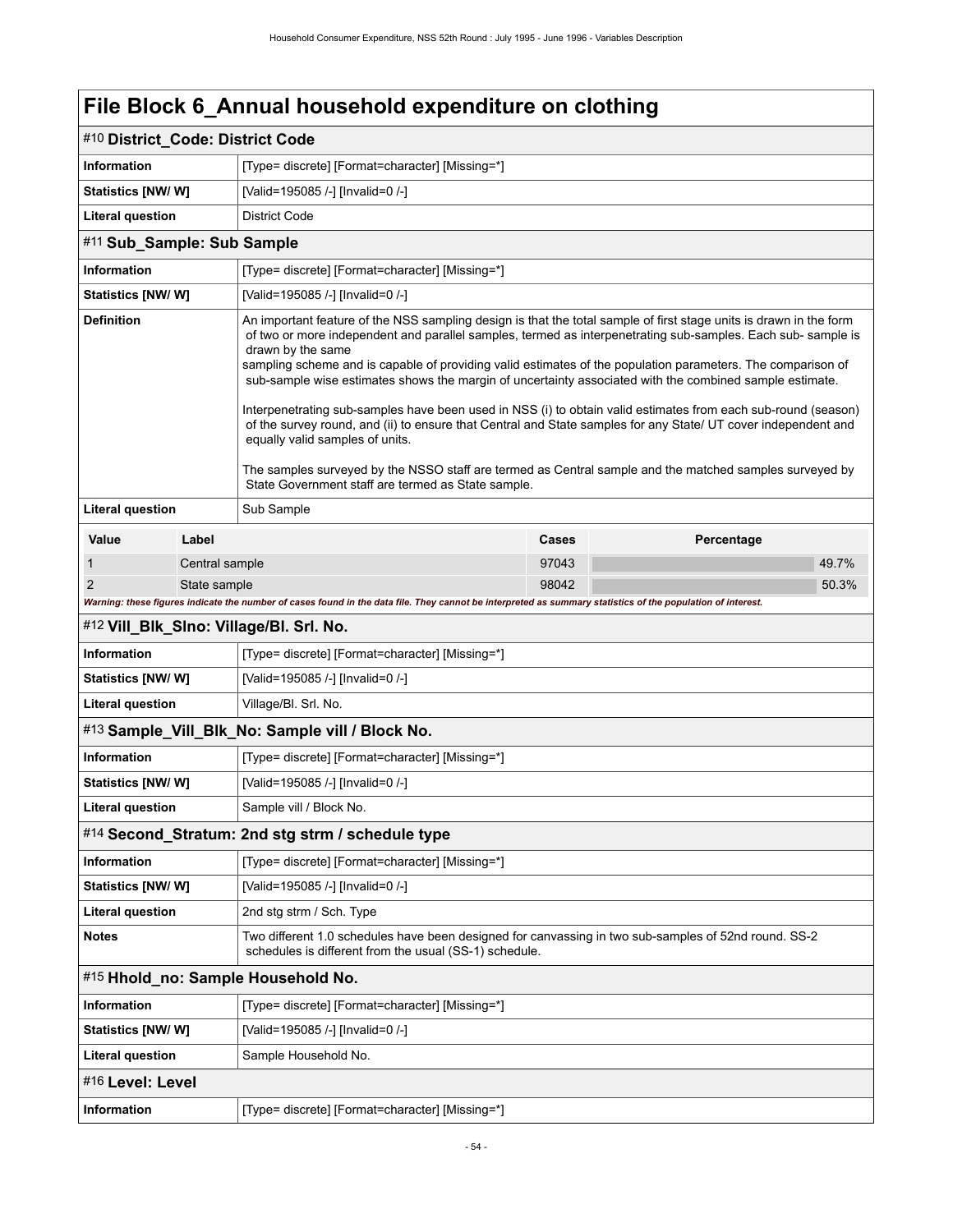### **File Block 6\_Annual household expenditure on clothing**

| #16 Level: Level               |                                                              |                                                                                                                                                             |        |      |            |        |
|--------------------------------|--------------------------------------------------------------|-------------------------------------------------------------------------------------------------------------------------------------------------------------|--------|------|------------|--------|
|                                | <b>Statistics [NW/W]</b><br>[Valid=195085 /-] [Invalid=0 /-] |                                                                                                                                                             |        |      |            |        |
| <b>Literal question</b>        |                                                              | Level                                                                                                                                                       |        |      |            |        |
| Value                          | Label                                                        |                                                                                                                                                             | Cases  |      | Percentage |        |
| 05                             |                                                              |                                                                                                                                                             | 195085 |      |            | 100.0% |
|                                |                                                              | Warning: these figures indicate the number of cases found in the data file. They cannot be interpreted as summary statistics of the population of interest. |        |      |            |        |
| #17 B6_q1: Block 6 Item Code   |                                                              |                                                                                                                                                             |        |      |            |        |
| <b>Information</b>             |                                                              | [Type= discrete] [Format=character] [Missing=*]                                                                                                             |        |      |            |        |
| <b>Statistics [NW/W]</b>       |                                                              | [Valid=195085 /-] [Invalid=0 /-]                                                                                                                            |        |      |            |        |
| Literal question               |                                                              | Clothing Item Code                                                                                                                                          |        |      |            |        |
| Value                          | Label                                                        |                                                                                                                                                             | Cases  |      | Percentage |        |
| 480                            | dhoti                                                        |                                                                                                                                                             | 8444   | 4.3% |            |        |
| 481                            | sari                                                         |                                                                                                                                                             | 19091  |      | 9.8%       |        |
| 482                            |                                                              | cloth for shirt, pyjama, salwar, etc.                                                                                                                       | 22079  |      | 11.3%      |        |
| 483                            |                                                              | cloth for coat, trousers, overcoat, etc. (m)                                                                                                                | 13840  |      | 7.1%       |        |
| 484                            |                                                              | chaddar, dopatta, wrapper, shawl, etc. (m)                                                                                                                  | 6339   | 3.2% |            |        |
| 485                            | lungi(m)                                                     |                                                                                                                                                             | 14309  |      | 7.3%       |        |
| 486                            |                                                              | gamcha, towel, handkerchief, etc. (no.)                                                                                                                     | 17625  |      | 9.0%       |        |
| 487                            | hosiery articles, stockings, undergarments, etc. (no.)       |                                                                                                                                                             | 20120  |      | 10.3%      |        |
| 490                            |                                                              | ready made garments (no.)                                                                                                                                   | 18879  |      | 9.7%       |        |
| 491                            | headgear (m)                                                 |                                                                                                                                                             | 1290   | 0.7% |            |        |
| 492                            | etc. (no.)                                                   | knitted garments, sweater, pullover, cardigan muffler, scarf,                                                                                               | 5196   | 2.7% |            |        |
| 493                            |                                                              | bed sheet, bed cover (m)                                                                                                                                    | 5339   | 2.7% |            |        |
| 494                            | rug, blankets (m).                                           |                                                                                                                                                             | 1481   | 0.8% |            |        |
| 495                            |                                                              | pillow, quilt, mattress (no.)                                                                                                                               | 1570   | 0.8% |            |        |
| 496                            |                                                              | clothes for upholstery, curtain, table cloth, etc. (m)                                                                                                      | 327    | 0.2% |            |        |
| 497                            | mosquito net (no.)                                           |                                                                                                                                                             | 688    | 0.4% |            |        |
| 500                            |                                                              | mats and matting (no.)                                                                                                                                      | 477    | 0.2% |            |        |
| 501                            |                                                              | cotton, cotton yarn (gm.)                                                                                                                                   | 1026   | 0.5% |            |        |
| 502                            | knitting wool (gm)                                           |                                                                                                                                                             | 942    | 0.5% |            |        |
| 508                            |                                                              | clothing - others (no.)                                                                                                                                     | 4135   | 2.1% |            |        |
| 509                            | clothing $: s.t.$                                            |                                                                                                                                                             | 31888  |      |            | 16.3%  |
|                                |                                                              | Warning: these figures indicate the number of cases found in the data file. They cannot be interpreted as summary statistics of the population of interest. |        |      |            |        |
|                                |                                                              | #18 B6_q3: Cash Purchase Quantity                                                                                                                           |        |      |            |        |
| Information                    |                                                              | [Type= continuous] [Format=numeric] [Range= 0-19500] [Missing=*]                                                                                            |        |      |            |        |
| <b>Statistics [NW/W]</b>       |                                                              | [Valid=157665 /-] [Invalid=37420 /-] [Mean=15.17 /-] [StdDev=154.398 /-]                                                                                    |        |      |            |        |
| <b>Literal question</b>        |                                                              | How much quantity of the item was purchased by the household in the last 365 days?                                                                          |        |      |            |        |
| #19 B6_q4: Cash Purchase Value |                                                              |                                                                                                                                                             |        |      |            |        |
| Information                    |                                                              | [Type= continuous] [Format=numeric] [Range= 0-36773] [Missing=*]                                                                                            |        |      |            |        |
| <b>Statistics [NW/W]</b>       |                                                              | [Valid=192976 /-] [Invalid=2109 /-] [Mean=515.069 /-] [StdDev=932.571 /-]                                                                                   |        |      |            |        |
| <b>Literal question</b>        |                                                              | How much money was spent by the household on the purchase of the item in the last 365 days?                                                                 |        |      |            |        |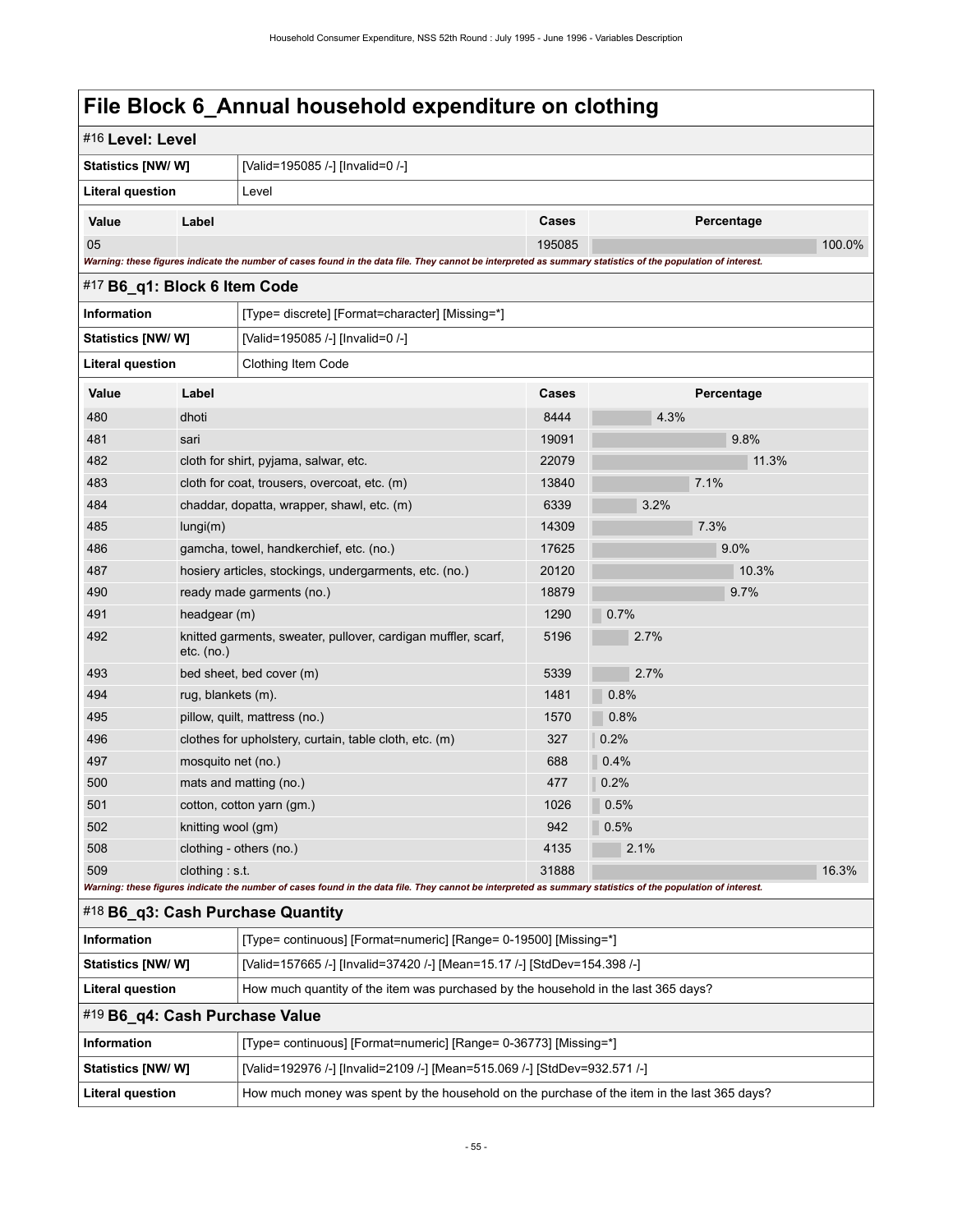|                                         | File Block 6_Annual household expenditure on clothing                                                                                                                                                                     |  |  |
|-----------------------------------------|---------------------------------------------------------------------------------------------------------------------------------------------------------------------------------------------------------------------------|--|--|
|                                         | #20 B6_q5: Quantity of Home Grown Items Consumed                                                                                                                                                                          |  |  |
| <b>Information</b>                      | [Type= continuous] [Format=numeric] [Range= 0-16000] [Missing=*]                                                                                                                                                          |  |  |
| <b>Statistics [NW/W]</b>                | [Valid=824 /-] [Invalid=194261 /-] [Mean=24.002 /-] [StdDev=559.398 /-]                                                                                                                                                   |  |  |
| <b>Literal question</b>                 | How much quantity of the home grown item was consumed by the household in the last 365 days?                                                                                                                              |  |  |
|                                         | #21 B6_q6: Value of Home Grown Items Consumed                                                                                                                                                                             |  |  |
| <b>Information</b>                      | [Type= continuous] [Format=numeric] [Range= 0-2860] [Missing=*]                                                                                                                                                           |  |  |
| <b>Statistics [NW/W]</b>                | [Valid=1114 /-] [Invalid=193971 /-] [Mean=126.841 /-] [StdDev=237.882 /-]                                                                                                                                                 |  |  |
| <b>Literal question</b>                 | Home grown item of how much value was consumed by the household in the last 365 days?                                                                                                                                     |  |  |
| #22 B6_q7: Total consumption - Quantity |                                                                                                                                                                                                                           |  |  |
| Information                             | [Type= continuous] [Format=numeric] [Range= 0-100031] [Missing=*]                                                                                                                                                         |  |  |
| Statistics [NW/ W]                      | [Valid=158695 /-] [Invalid=36390 /-] [Mean=15.174 /-] [StdDev=293.876 /-]                                                                                                                                                 |  |  |
| #23 B6_q8: Total consumption - Value    |                                                                                                                                                                                                                           |  |  |
| Information                             | [Type= continuous] [Format=numeric] [Range= 0-999999.99] [Missing=*]                                                                                                                                                      |  |  |
| <b>Statistics [NW/W]</b>                | [Valid=194152 /-] [Invalid=933 /-] [Mean=515.992 /-] [StdDev=2451.863 /-]                                                                                                                                                 |  |  |
| #24 Update_Code: Update code            |                                                                                                                                                                                                                           |  |  |
| Information                             | [Type= discrete] [Format=character] [Missing=*]                                                                                                                                                                           |  |  |
| <b>Statistics [NW/W]</b>                | [Valid=16071 /-] [Invalid=0 /-]                                                                                                                                                                                           |  |  |
| <b>Literal question</b>                 | Update code                                                                                                                                                                                                               |  |  |
| <b>Recoding and Derivation</b>          | This round contains some variables which are not in the questionnaire. These variables have been calculated for<br>the purpose of specific tabulation for which documentation is not available. The user may ignore them. |  |  |
|                                         | #25 Wgt_SubSample: Multiplier (subsample 1 or 2)                                                                                                                                                                          |  |  |
| Information                             | [Type= continuous] [Format=numeric] [Range= 5.58-190110.94] [Missing=*]                                                                                                                                                   |  |  |
| <b>Statistics [NW/W]</b>                | [Valid=195085 /-] [Invalid=0 /-] [Mean=7170.232 /-] [StdDev=9395.566 /-]                                                                                                                                                  |  |  |
| <b>Definition</b>                       | Sub sample multiplier generated by NSSO                                                                                                                                                                                   |  |  |
| #26 Wgt_Combined: Multiplier (combined) |                                                                                                                                                                                                                           |  |  |
| Information                             | [Type= continuous] [Format=numeric] [Range= 2.79-95055.47] [Missing=*]                                                                                                                                                    |  |  |
| <b>Statistics [NW/W]</b>                | [Valid=195085 /-] [Invalid=0 /-] [Mean=3586.259 /-] [StdDev=4699.916 /-]                                                                                                                                                  |  |  |
| <b>Definition</b>                       | Combined multiplier generated by NSSO                                                                                                                                                                                     |  |  |
|                                         | File Block 7_Annual household expenditure on footwear                                                                                                                                                                     |  |  |
| #1 HHID: Key to identify a household    |                                                                                                                                                                                                                           |  |  |

| Information               | [Type= discrete] [Format=character] [Missing=*]                                                                                                   |
|---------------------------|---------------------------------------------------------------------------------------------------------------------------------------------------|
| <b>Statistics [NW/ W]</b> | [Valid=72820 /-] [Invalid=0 /-]                                                                                                                   |
| Recoding and Derivation   | This variable has been derived for identifying a household by combining serial no. of Village/Block, 2nd stg strm<br>and Sample Household Number. |
|                           |                                                                                                                                                   |

#### #2 **RoundSchedule: Round Schedule**

| Information             | [Type= discrete] [Format=character] [Missing=*] |
|-------------------------|-------------------------------------------------|
| Statistics [NW/ W]      | [Valid=72820 /-] [Invalid=0 /-]                 |
| <b>Literal question</b> | Round Schedule                                  |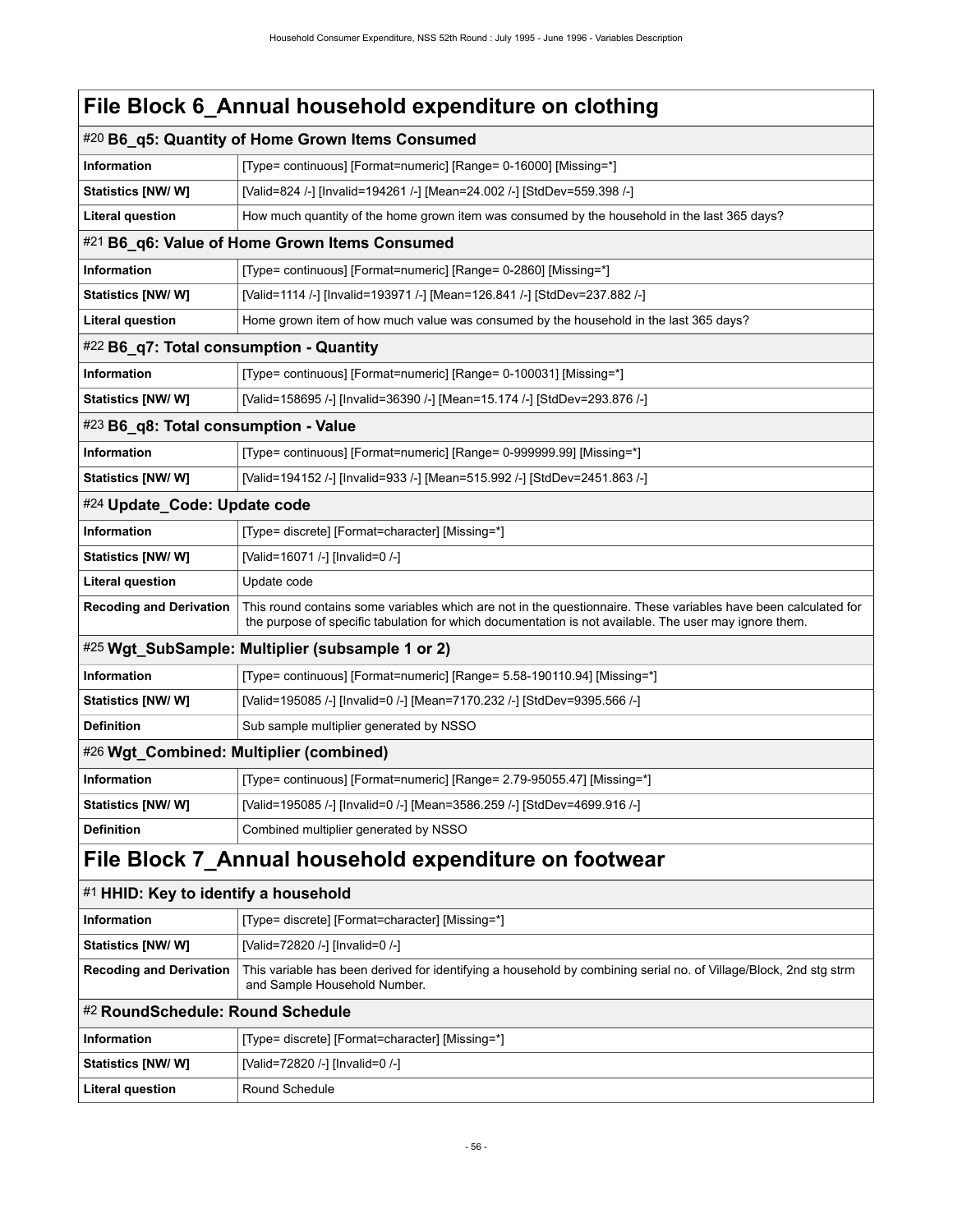### **File Block 7\_Annual household expenditure on footwear**

|                                |                                                                                                                                                                                                                                                             | #2 RoundSchedule: Round Schedule                                                                                                                                                                                |                                                                                                 |            |        |  |
|--------------------------------|-------------------------------------------------------------------------------------------------------------------------------------------------------------------------------------------------------------------------------------------------------------|-----------------------------------------------------------------------------------------------------------------------------------------------------------------------------------------------------------------|-------------------------------------------------------------------------------------------------|------------|--------|--|
| Value                          | Label                                                                                                                                                                                                                                                       |                                                                                                                                                                                                                 | Cases                                                                                           | Percentage |        |  |
| 521                            |                                                                                                                                                                                                                                                             |                                                                                                                                                                                                                 | 72820                                                                                           |            | 100.0% |  |
|                                |                                                                                                                                                                                                                                                             | Warning: these figures indicate the number of cases found in the data file. They cannot be interpreted as summary statistics of the population of interest.                                                     |                                                                                                 |            |        |  |
| #3 State_Region: State Region  |                                                                                                                                                                                                                                                             |                                                                                                                                                                                                                 |                                                                                                 |            |        |  |
| <b>Information</b>             |                                                                                                                                                                                                                                                             | [Type= discrete] [Format=character] [Missing=*]                                                                                                                                                                 |                                                                                                 |            |        |  |
| Statistics [NW/W]              |                                                                                                                                                                                                                                                             | [Valid=72820 /-] [Invalid=0 /-]                                                                                                                                                                                 |                                                                                                 |            |        |  |
| <b>Definition</b>              |                                                                                                                                                                                                                                                             |                                                                                                                                                                                                                 | Regions are hierarchical domains of study below the level of State/ Union Territory in the NSS. |            |        |  |
| <b>Literal question</b>        |                                                                                                                                                                                                                                                             | <b>State Region</b>                                                                                                                                                                                             |                                                                                                 |            |        |  |
| #4 State: State                |                                                                                                                                                                                                                                                             |                                                                                                                                                                                                                 |                                                                                                 |            |        |  |
| <b>Information</b>             |                                                                                                                                                                                                                                                             | [Type= discrete] [Format=character] [Missing=*]                                                                                                                                                                 |                                                                                                 |            |        |  |
| Statistics [NW/W]              |                                                                                                                                                                                                                                                             | [Valid=72820 /-] [Invalid=0 /-]                                                                                                                                                                                 |                                                                                                 |            |        |  |
| <b>Literal question</b>        |                                                                                                                                                                                                                                                             | <b>State</b>                                                                                                                                                                                                    |                                                                                                 |            |        |  |
| <b>Recoding and Derivation</b> |                                                                                                                                                                                                                                                             | This variable has been derived from the variable "State Region" to enable the users to easily access state wise<br>data.                                                                                        |                                                                                                 |            |        |  |
|                                |                                                                                                                                                                                                                                                             | Frequency table not shown (32 Modalities)                                                                                                                                                                       |                                                                                                 |            |        |  |
| #5 SubRound: Sub Round         |                                                                                                                                                                                                                                                             |                                                                                                                                                                                                                 |                                                                                                 |            |        |  |
| <b>Information</b>             |                                                                                                                                                                                                                                                             | [Type= discrete] [Format=character] [Missing=*]                                                                                                                                                                 |                                                                                                 |            |        |  |
| Statistics [NW/W]              |                                                                                                                                                                                                                                                             | [Valid=72820 /-] [Invalid=0 /-]                                                                                                                                                                                 |                                                                                                 |            |        |  |
| <b>Definition</b>              |                                                                                                                                                                                                                                                             | The survey period of one year of this round was divided into four sub-rounds of three months duration. Equal<br>number of sample villages and blocks were allotted for survey in each of these four sub-rounds. |                                                                                                 |            |        |  |
| <b>Literal question</b>        |                                                                                                                                                                                                                                                             | Sub Round                                                                                                                                                                                                       |                                                                                                 |            |        |  |
| Value                          | Label                                                                                                                                                                                                                                                       |                                                                                                                                                                                                                 | Cases                                                                                           | Percentage |        |  |
| 1                              | Sub round 1                                                                                                                                                                                                                                                 |                                                                                                                                                                                                                 | 18451                                                                                           |            | 25.3%  |  |
| 2                              | Sub round 2                                                                                                                                                                                                                                                 |                                                                                                                                                                                                                 | 18054                                                                                           |            | 24.8%  |  |
| 3                              | Sub round 3                                                                                                                                                                                                                                                 |                                                                                                                                                                                                                 | 18192                                                                                           |            | 25.0%  |  |
| 4                              | Sub round 4                                                                                                                                                                                                                                                 | Warning: these figures indicate the number of cases found in the data file. They cannot be interpreted as summary statistics of the population of interest.                                                     | 18123                                                                                           |            | 24.9%  |  |
| #6 FlotNo: Flot No.            |                                                                                                                                                                                                                                                             |                                                                                                                                                                                                                 |                                                                                                 |            |        |  |
| <b>Information</b>             |                                                                                                                                                                                                                                                             | [Type= discrete] [Format=character] [Missing=*]                                                                                                                                                                 |                                                                                                 |            |        |  |
| <b>Statistics [NW/W]</b>       |                                                                                                                                                                                                                                                             | [Valid=72820 /-] [Invalid=0 /-]                                                                                                                                                                                 |                                                                                                 |            |        |  |
| <b>Literal question</b>        |                                                                                                                                                                                                                                                             | Flot No.                                                                                                                                                                                                        |                                                                                                 |            |        |  |
|                                | This round contains some variables which are not in the questionnaire. These variables have been calculated for<br><b>Recoding and Derivation</b><br>the purpose of specific tabulation for which documentation is not available. The user may ignore them. |                                                                                                                                                                                                                 |                                                                                                 |            |        |  |
| #7 Sample: Sample              |                                                                                                                                                                                                                                                             |                                                                                                                                                                                                                 |                                                                                                 |            |        |  |
| <b>Information</b>             |                                                                                                                                                                                                                                                             | [Type= discrete] [Format=character] [Missing=*]                                                                                                                                                                 |                                                                                                 |            |        |  |
| <b>Statistics [NW/W]</b>       |                                                                                                                                                                                                                                                             | [Valid=72820 /-] [Invalid=0 /-]                                                                                                                                                                                 |                                                                                                 |            |        |  |
| <b>Literal question</b>        |                                                                                                                                                                                                                                                             | Sample                                                                                                                                                                                                          |                                                                                                 |            |        |  |
| #8 Sector: Sector              |                                                                                                                                                                                                                                                             |                                                                                                                                                                                                                 |                                                                                                 |            |        |  |
| <b>Information</b>             |                                                                                                                                                                                                                                                             | [Type= discrete] [Format=character] [Missing=*]                                                                                                                                                                 |                                                                                                 |            |        |  |
| Statistics [NW/W]              |                                                                                                                                                                                                                                                             | [Valid=72820 /-] [Invalid=0 /-]                                                                                                                                                                                 |                                                                                                 |            |        |  |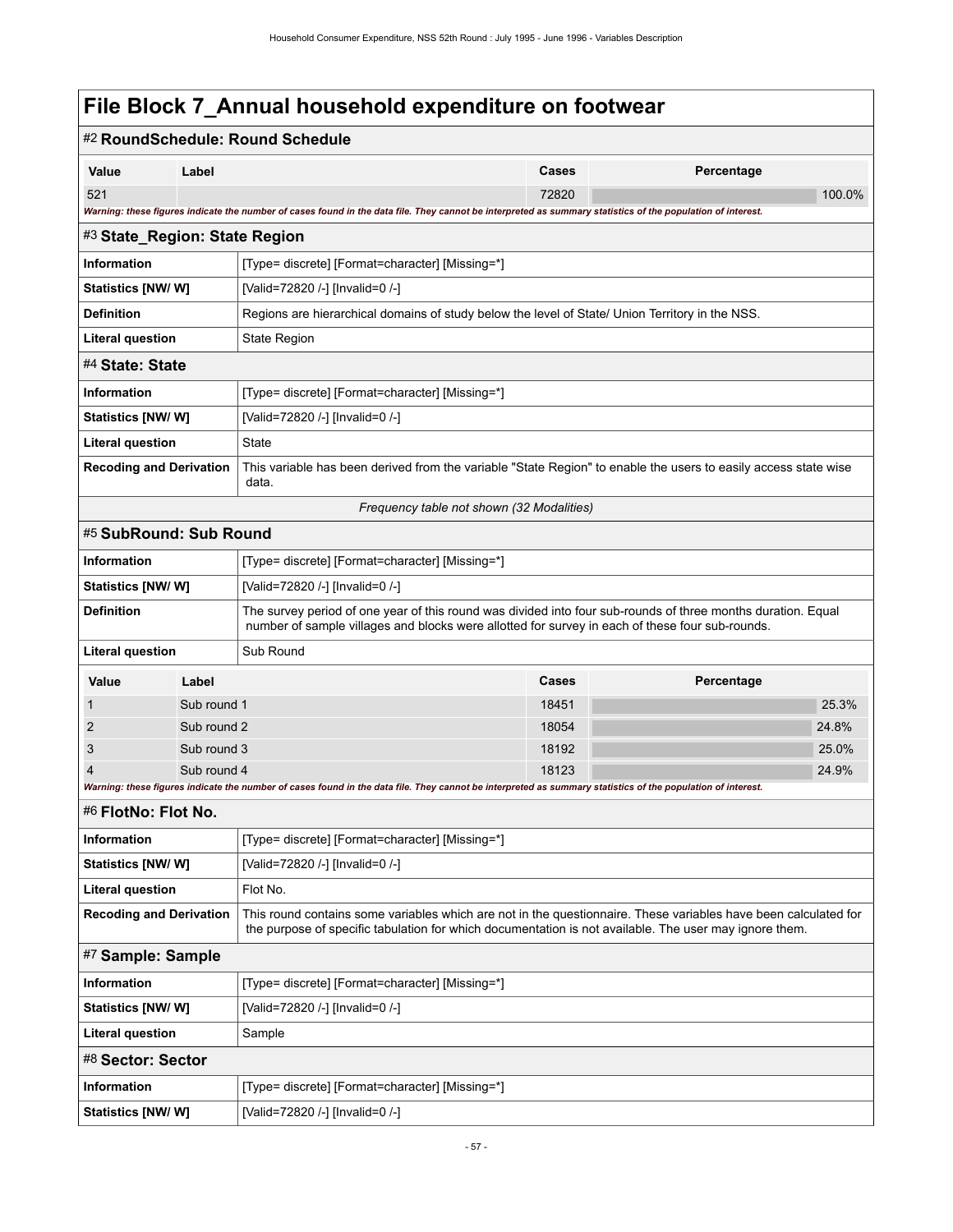### **File Block 7\_Annual household expenditure on footwear**

| #8 Sector: Sector                |                |                                                                                                                                                                                                                                                                                                                                                                                                                                                                                                                                                                                                                                                                                                                                                        |       |            |  |
|----------------------------------|----------------|--------------------------------------------------------------------------------------------------------------------------------------------------------------------------------------------------------------------------------------------------------------------------------------------------------------------------------------------------------------------------------------------------------------------------------------------------------------------------------------------------------------------------------------------------------------------------------------------------------------------------------------------------------------------------------------------------------------------------------------------------------|-------|------------|--|
| <b>Definition</b>                |                | Sector: A word used for the rural-urban demarcation.                                                                                                                                                                                                                                                                                                                                                                                                                                                                                                                                                                                                                                                                                                   |       |            |  |
| <b>Literal question</b>          |                | Sector                                                                                                                                                                                                                                                                                                                                                                                                                                                                                                                                                                                                                                                                                                                                                 |       |            |  |
| Value                            | Label          |                                                                                                                                                                                                                                                                                                                                                                                                                                                                                                                                                                                                                                                                                                                                                        | Cases | Percentage |  |
|                                  | Rural          |                                                                                                                                                                                                                                                                                                                                                                                                                                                                                                                                                                                                                                                                                                                                                        | 40968 | 56.3%      |  |
| 2                                | Urban          |                                                                                                                                                                                                                                                                                                                                                                                                                                                                                                                                                                                                                                                                                                                                                        | 31852 | 43.7%      |  |
| #9 Stratum: Stratum              |                | Warning: these figures indicate the number of cases found in the data file. They cannot be interpreted as summary statistics of the population of interest.                                                                                                                                                                                                                                                                                                                                                                                                                                                                                                                                                                                            |       |            |  |
| <b>Information</b>               |                | [Type= discrete] [Format=character] [Missing=*]                                                                                                                                                                                                                                                                                                                                                                                                                                                                                                                                                                                                                                                                                                        |       |            |  |
| Statistics [NW/ W]               |                | [Valid=72820 /-] [Invalid=0 /-]                                                                                                                                                                                                                                                                                                                                                                                                                                                                                                                                                                                                                                                                                                                        |       |            |  |
| <b>Definition</b>                |                | Within each district of a State/ UT, two basic strata were formed:                                                                                                                                                                                                                                                                                                                                                                                                                                                                                                                                                                                                                                                                                     |       |            |  |
|                                  |                | (i) rural stratum comprising of all rural areas of the district and (ii) urban stratum comprising of all the urban areas<br>of the district.                                                                                                                                                                                                                                                                                                                                                                                                                                                                                                                                                                                                           |       |            |  |
| Literal question                 |                | Stratum                                                                                                                                                                                                                                                                                                                                                                                                                                                                                                                                                                                                                                                                                                                                                |       |            |  |
| #10 District_Code: District Code |                |                                                                                                                                                                                                                                                                                                                                                                                                                                                                                                                                                                                                                                                                                                                                                        |       |            |  |
| <b>Information</b>               |                | [Type= discrete] [Format=character] [Missing=*]                                                                                                                                                                                                                                                                                                                                                                                                                                                                                                                                                                                                                                                                                                        |       |            |  |
| Statistics [NW/W]                |                | [Valid=72820 /-] [Invalid=0 /-]                                                                                                                                                                                                                                                                                                                                                                                                                                                                                                                                                                                                                                                                                                                        |       |            |  |
| <b>Literal question</b>          |                | <b>District Code</b>                                                                                                                                                                                                                                                                                                                                                                                                                                                                                                                                                                                                                                                                                                                                   |       |            |  |
| #11 Sub_Sample: Sub Sample       |                |                                                                                                                                                                                                                                                                                                                                                                                                                                                                                                                                                                                                                                                                                                                                                        |       |            |  |
| <b>Information</b>               |                | [Type= discrete] [Format=character] [Missing=*]                                                                                                                                                                                                                                                                                                                                                                                                                                                                                                                                                                                                                                                                                                        |       |            |  |
| Statistics [NW/W]                |                | [Valid=72820 /-] [Invalid=0 /-]                                                                                                                                                                                                                                                                                                                                                                                                                                                                                                                                                                                                                                                                                                                        |       |            |  |
| <b>Definition</b>                |                | An important feature of the NSS sampling design is that the total sample of first stage units is drawn in the form<br>of two or more independent and parallel samples, termed as interpenetrating sub-samples. Each sub-sample is<br>drawn by the same<br>sampling scheme and is capable of providing valid estimates of the population parameters. The comparison of<br>sub-sample wise estimates shows the margin of uncertainty associated with the combined sample estimate.<br>Interpenetrating sub-samples have been used in NSS (i) to obtain valid estimates from each sub-round (season)<br>of the survey round, and (ii) to ensure that Central and State samples for any State/ UT cover independent and<br>equally valid samples of units. |       |            |  |
|                                  |                | The samples surveyed by the NSSO staff are termed as Central sample and the matched samples surveyed by<br>State Government staff are termed as State sample.                                                                                                                                                                                                                                                                                                                                                                                                                                                                                                                                                                                          |       |            |  |
| Literal question                 |                | Sub Sample                                                                                                                                                                                                                                                                                                                                                                                                                                                                                                                                                                                                                                                                                                                                             |       |            |  |
| Value                            | Label          |                                                                                                                                                                                                                                                                                                                                                                                                                                                                                                                                                                                                                                                                                                                                                        | Cases | Percentage |  |
| 1                                | Central sample |                                                                                                                                                                                                                                                                                                                                                                                                                                                                                                                                                                                                                                                                                                                                                        | 36354 | 49.9%      |  |
| $\overline{2}$                   | State sample   | Warning: these figures indicate the number of cases found in the data file. They cannot be interpreted as summary statistics of the population of interest.                                                                                                                                                                                                                                                                                                                                                                                                                                                                                                                                                                                            | 36466 | 50.1%      |  |
|                                  |                | #12 Vill_BIk_SIno: Village/BI. Srl. No.                                                                                                                                                                                                                                                                                                                                                                                                                                                                                                                                                                                                                                                                                                                |       |            |  |
| <b>Information</b>               |                | [Type= discrete] [Format=character] [Missing=*]                                                                                                                                                                                                                                                                                                                                                                                                                                                                                                                                                                                                                                                                                                        |       |            |  |
| Statistics [NW/ W]               |                | [Valid=72820 /-] [Invalid=0 /-]                                                                                                                                                                                                                                                                                                                                                                                                                                                                                                                                                                                                                                                                                                                        |       |            |  |
| Literal question                 |                | Village/Bl. Srl. No.                                                                                                                                                                                                                                                                                                                                                                                                                                                                                                                                                                                                                                                                                                                                   |       |            |  |
|                                  |                | #13 Sample_Vill_Blk_No: Sample vill / Block No.                                                                                                                                                                                                                                                                                                                                                                                                                                                                                                                                                                                                                                                                                                        |       |            |  |
| Information                      |                | [Type= discrete] [Format=character] [Missing=*]                                                                                                                                                                                                                                                                                                                                                                                                                                                                                                                                                                                                                                                                                                        |       |            |  |
| Statistics [NW/W]                |                | [Valid=72820 /-] [Invalid=0 /-]                                                                                                                                                                                                                                                                                                                                                                                                                                                                                                                                                                                                                                                                                                                        |       |            |  |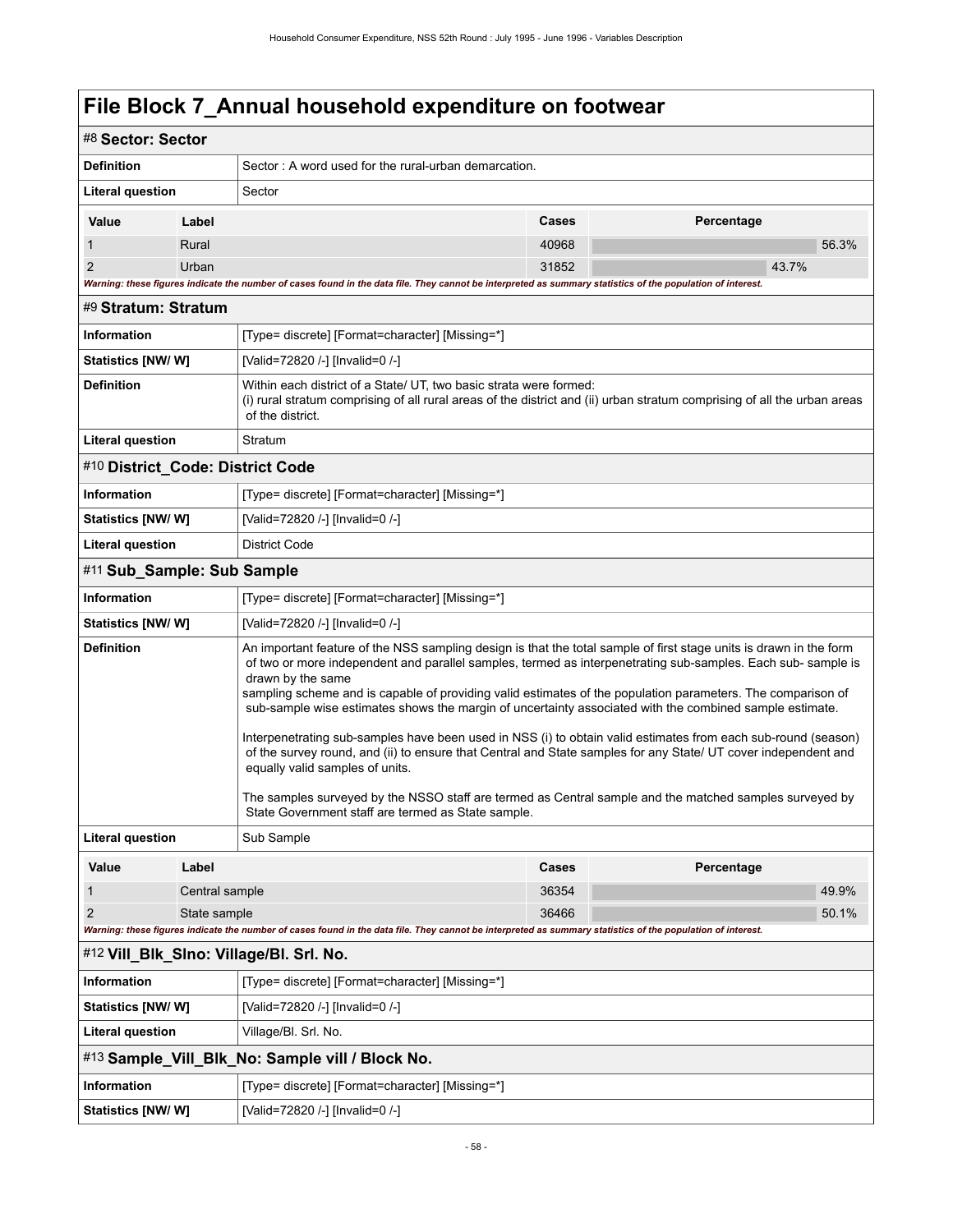### **File Block 7\_Annual household expenditure on footwear**

|                                |                                                                                    | #13 Sample_Vill_Blk_No: Sample vill / Block No.                                                                                                                |       |            |        |  |
|--------------------------------|------------------------------------------------------------------------------------|----------------------------------------------------------------------------------------------------------------------------------------------------------------|-------|------------|--------|--|
| <b>Literal question</b>        |                                                                                    | Sample vill / Block No.                                                                                                                                        |       |            |        |  |
|                                |                                                                                    | #14 Second_Stratum: 2nd stg strm / schedule type                                                                                                               |       |            |        |  |
| <b>Information</b>             |                                                                                    | [Type= discrete] [Format=character] [Missing=*]                                                                                                                |       |            |        |  |
| <b>Statistics [NW/W]</b>       |                                                                                    | [Valid=72820 /-] [Invalid=0 /-]                                                                                                                                |       |            |        |  |
| <b>Literal question</b>        |                                                                                    | 2nd stg strm / Sch. Type                                                                                                                                       |       |            |        |  |
| <b>Notes</b>                   |                                                                                    | Two different 1.0 schedules have been designed for canvassing in two sub-samples of 52nd round. SS-2<br>schedules is different from the usual (SS-1) schedule. |       |            |        |  |
|                                |                                                                                    | #15 Hhold_no: Sample Household No.                                                                                                                             |       |            |        |  |
| <b>Information</b>             |                                                                                    | [Type= discrete] [Format=character] [Missing=*]                                                                                                                |       |            |        |  |
| <b>Statistics [NW/W]</b>       |                                                                                    | [Valid=72820 /-] [Invalid=0 /-]                                                                                                                                |       |            |        |  |
| <b>Literal question</b>        |                                                                                    | Sample Household No.                                                                                                                                           |       |            |        |  |
| #16 Level: Level               |                                                                                    |                                                                                                                                                                |       |            |        |  |
| <b>Information</b>             |                                                                                    | [Type= discrete] [Format=character] [Missing=*]                                                                                                                |       |            |        |  |
| <b>Statistics [NW/W]</b>       |                                                                                    | [Valid=72820 /-] [Invalid=0 /-]                                                                                                                                |       |            |        |  |
| <b>Literal question</b>        |                                                                                    | Level                                                                                                                                                          |       |            |        |  |
| Value                          | Label                                                                              |                                                                                                                                                                | Cases | Percentage |        |  |
| 06                             |                                                                                    |                                                                                                                                                                | 72820 |            | 100.0% |  |
|                                |                                                                                    | Warning: these figures indicate the number of cases found in the data file. They cannot be interpreted as summary statistics of the population of interest.    |       |            |        |  |
| #17 B7_q1: Block 7 Item Code   |                                                                                    |                                                                                                                                                                |       |            |        |  |
| <b>Information</b>             |                                                                                    | [Type= discrete] [Format=character] [Missing=*]                                                                                                                |       |            |        |  |
| <b>Statistics [NW/W]</b>       |                                                                                    | [Valid=72820 /-] [Invalid=0 /-]                                                                                                                                |       |            |        |  |
| <b>Literal question</b>        |                                                                                    | Footwear Item Code                                                                                                                                             |       |            |        |  |
| Value                          | Label                                                                              |                                                                                                                                                                | Cases | Percentage |        |  |
| 510                            | leather boots, shoe                                                                |                                                                                                                                                                | 6646  | 9.1%       |        |  |
| 511                            |                                                                                    | leather sandals, chappals, etc.                                                                                                                                | 9517  | 13.1%      |        |  |
| 512                            |                                                                                    | other leather foot-wear                                                                                                                                        | 3946  | 5.4%       |        |  |
| 513                            |                                                                                    | rubber/PVC footwear                                                                                                                                            | 19722 |            | 27.1%  |  |
| 518                            | other footwear                                                                     |                                                                                                                                                                | 6399  | 8.8%       |        |  |
| 519                            | footwear: $st$ .                                                                   | Warning: these figures indicate the number of cases found in the data file. They cannot be interpreted as summary statistics of the population of interest.    | 26590 |            | 36.5%  |  |
|                                |                                                                                    | #18 B7_q3: Cash Purchase Quantity                                                                                                                              |       |            |        |  |
| Information                    |                                                                                    | [Type= continuous] [Format=numeric] [Range= 0-130] [Missing=*]                                                                                                 |       |            |        |  |
| <b>Statistics [NW/W]</b>       |                                                                                    | [Valid=72567 /-] [Invalid=253 /-] [Mean=3.4 /-] [StdDev=3.295 /-]                                                                                              |       |            |        |  |
| <b>Literal question</b>        | How much quantity of the item was purchased by the household in the last 365 days? |                                                                                                                                                                |       |            |        |  |
| #19 B7_q4: Cash Purchase Value |                                                                                    |                                                                                                                                                                |       |            |        |  |
|                                |                                                                                    |                                                                                                                                                                |       |            |        |  |
| Information                    |                                                                                    | [Type= continuous] [Format=numeric] [Range= 1-7900] [Missing=*]                                                                                                |       |            |        |  |
| <b>Statistics [NW/W]</b>       |                                                                                    | [Valid=72567 /-] [Invalid=253 /-] [Mean=237.459 /-] [StdDev=313.354 /-]                                                                                        |       |            |        |  |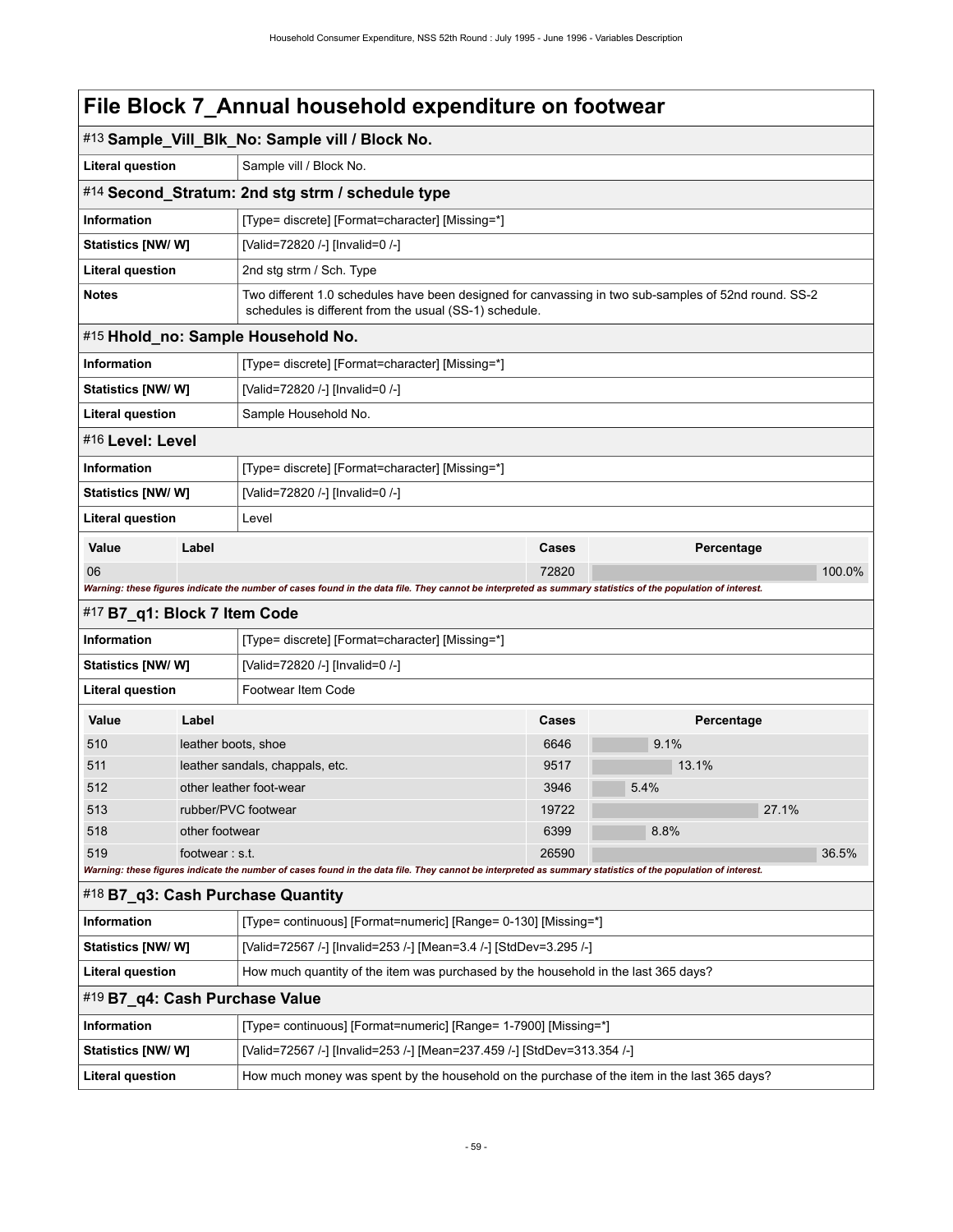|                                         | File Block 7_Annual household expenditure on footwear                                                                                                                                                                     |  |  |  |
|-----------------------------------------|---------------------------------------------------------------------------------------------------------------------------------------------------------------------------------------------------------------------------|--|--|--|
|                                         | #20 B7_q5: Quantity of Home Grown Items Consumed                                                                                                                                                                          |  |  |  |
| <b>Information</b>                      | [Type= continuous] [Format=numeric] [Range= 0-6] [Missing=*]                                                                                                                                                              |  |  |  |
| <b>Statistics [NW/W]</b>                | [Valid=125 /-] [Invalid=72695 /-] [Mean=0.4 /-] [StdDev=1.122 /-]                                                                                                                                                         |  |  |  |
| <b>Literal question</b>                 | How much quantity of the home grown item was consumed by the household in the last 365 days?                                                                                                                              |  |  |  |
|                                         | #21 B7_q6: Value of Home Grown Items Consumed                                                                                                                                                                             |  |  |  |
| Information                             | [Type= continuous] [Format=numeric] [Range= 0-900] [Missing=*]                                                                                                                                                            |  |  |  |
| Statistics [NW/W]                       | [Valid=119 /-] [Invalid=72701 /-] [Mean=43.613 /-] [StdDev=144.282 /-]                                                                                                                                                    |  |  |  |
| Literal question                        | Home grown item of how much value was consumed by the household in the last 365 days?                                                                                                                                     |  |  |  |
| #22 B7_q7: Total consumption - Quantity |                                                                                                                                                                                                                           |  |  |  |
| Information                             | [Type= continuous] [Format=numeric] [Range= 0.44-130] [Missing=*]                                                                                                                                                         |  |  |  |
| <b>Statistics [NW/W]</b>                | [Valid=72741 /-] [Invalid=79 /-] [Mean=3.398 /-] [StdDev=3.296 /-]                                                                                                                                                        |  |  |  |
| #23 B7_q8: Total consumption - Value    |                                                                                                                                                                                                                           |  |  |  |
| Information                             | [Type= continuous] [Format=numeric] [Range= 4-7900] [Missing=*]                                                                                                                                                           |  |  |  |
| <b>Statistics [NW/W]</b>                | [Valid=72741 /-] [Invalid=79 /-] [Mean=237.086 /-] [StdDev=312.298 /-]                                                                                                                                                    |  |  |  |
| #24 Update_Code: Update code            |                                                                                                                                                                                                                           |  |  |  |
| Information                             | [Type= discrete] [Format=character] [Missing=*]                                                                                                                                                                           |  |  |  |
| <b>Statistics [NW/ W]</b>               | [Valid=6301 /-] [Invalid=0 /-]                                                                                                                                                                                            |  |  |  |
| Literal question                        | Update code                                                                                                                                                                                                               |  |  |  |
| <b>Recoding and Derivation</b>          | This round contains some variables which are not in the questionnaire. These variables have been calculated for<br>the purpose of specific tabulation for which documentation is not available. The user may ignore them. |  |  |  |
|                                         | #25 Wgt_SubSample: Multiplier (subsample 1 or 2)                                                                                                                                                                          |  |  |  |
| Information                             | [Type= continuous] [Format=numeric] [Range= 7.81-190110.94] [Missing=*]                                                                                                                                                   |  |  |  |
| <b>Statistics [NW/W]</b>                | [Valid=72820 /-] [Invalid=0 /-] [Mean=6789.552 /-] [StdDev=9165.282 /-]                                                                                                                                                   |  |  |  |
| <b>Definition</b>                       | Sub sample multiplier generated by NSSO                                                                                                                                                                                   |  |  |  |
| #26 Wgt_Combined: Multiplier (combined) |                                                                                                                                                                                                                           |  |  |  |
| Information                             | [Type= continuous] [Format=numeric] [Range= 3.91-95055.47] [Missing=*]                                                                                                                                                    |  |  |  |
| Statistics [NW/W]                       | [Valid=72820 /-] [Invalid=0 /-] [Mean=3395.571 /-] [StdDev=4584.192 /-]                                                                                                                                                   |  |  |  |
| <b>Definition</b>                       | Combined multiplier generated by NSSO                                                                                                                                                                                     |  |  |  |

| $\left  \frac{\text{#1}}{\text{HHD}} \right $ Key to identify a household |                                                                                                                                                   |  |  |
|---------------------------------------------------------------------------|---------------------------------------------------------------------------------------------------------------------------------------------------|--|--|
| Information                                                               | [Type= discrete] [Format=character] [Missing=*]                                                                                                   |  |  |
| Statistics [NW/W]                                                         | [Valid=801115 /-] [Invalid=0 /-]                                                                                                                  |  |  |
| <b>Recoding and Derivation</b>                                            | This variable has been derived for identifying a household by combining serial no. of Village/Block, 2nd stg strm<br>and Sample Household Number. |  |  |
| #2 RoundSchedule: Round Schedule                                          |                                                                                                                                                   |  |  |
| Information                                                               | [Type= discrete] [Format=character] [Missing=*]                                                                                                   |  |  |
| Statistics [NW/W]                                                         | [Valid=801115 /-] [Invalid=0 /-]                                                                                                                  |  |  |
| Literal question                                                          | Round Schedule                                                                                                                                    |  |  |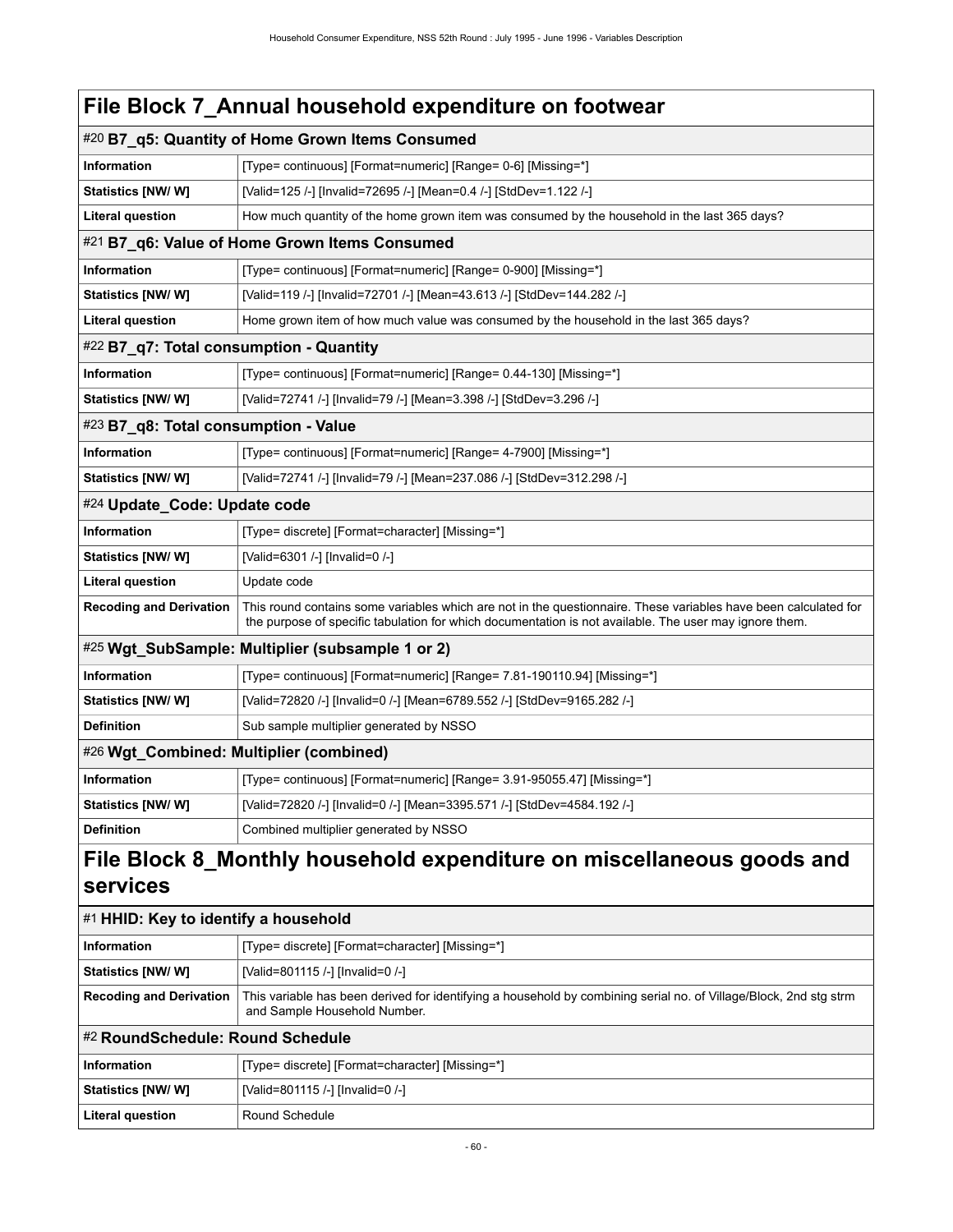|                                |                                                       | #2 RoundSchedule: Round Schedule                                                                                                                                                                                |              |            |        |  |
|--------------------------------|-------------------------------------------------------|-----------------------------------------------------------------------------------------------------------------------------------------------------------------------------------------------------------------|--------------|------------|--------|--|
| Value                          | Label                                                 |                                                                                                                                                                                                                 | Cases        | Percentage |        |  |
| 521                            |                                                       |                                                                                                                                                                                                                 | 801115       |            | 100.0% |  |
|                                |                                                       | Warning: these figures indicate the number of cases found in the data file. They cannot be interpreted as summary statistics of the population of interest.                                                     |              |            |        |  |
| #3 State_Region: State Region  |                                                       |                                                                                                                                                                                                                 |              |            |        |  |
| <b>Information</b>             |                                                       | [Type= discrete] [Format=character] [Missing=*]                                                                                                                                                                 |              |            |        |  |
| Statistics [NW/W]              |                                                       | [Valid=801115 /-] [Invalid=0 /-]                                                                                                                                                                                |              |            |        |  |
| <b>Definition</b>              |                                                       | Regions are hierarchical domains of study below the level of State/ Union Territory in the NSS.                                                                                                                 |              |            |        |  |
| <b>Literal question</b>        |                                                       | State Region                                                                                                                                                                                                    |              |            |        |  |
| #4 State: State                |                                                       |                                                                                                                                                                                                                 |              |            |        |  |
| <b>Information</b>             |                                                       | [Type= discrete] [Format=character] [Missing=*]                                                                                                                                                                 |              |            |        |  |
| Statistics [NW/W]              |                                                       | [Valid=801115 /-] [Invalid=0 /-]                                                                                                                                                                                |              |            |        |  |
| Literal question               |                                                       | State                                                                                                                                                                                                           |              |            |        |  |
| <b>Recoding and Derivation</b> |                                                       | This variable has been derived from the variable "State Region" to enable the users to easily access state wise<br>data.                                                                                        |              |            |        |  |
|                                |                                                       | Frequency table not shown (32 Modalities)                                                                                                                                                                       |              |            |        |  |
| #5 SubRound: Sub Round         |                                                       |                                                                                                                                                                                                                 |              |            |        |  |
| <b>Information</b>             |                                                       | [Type= discrete] [Format=character] [Missing=*]                                                                                                                                                                 |              |            |        |  |
|                                | Statistics [NW/W]<br>[Valid=801115 /-] [Invalid=0 /-] |                                                                                                                                                                                                                 |              |            |        |  |
| <b>Definition</b>              |                                                       | The survey period of one year of this round was divided into four sub-rounds of three months duration. Equal<br>number of sample villages and blocks were allotted for survey in each of these four sub-rounds. |              |            |        |  |
| Literal question               |                                                       | Sub Round                                                                                                                                                                                                       |              |            |        |  |
| Value                          | Label                                                 |                                                                                                                                                                                                                 | <b>Cases</b> | Percentage |        |  |
|                                | Sub round 1                                           |                                                                                                                                                                                                                 | 200570       |            | 25.0%  |  |
| 2                              | Sub round 2                                           |                                                                                                                                                                                                                 | 199475       |            | 24.9%  |  |
| 3                              | Sub round 3                                           |                                                                                                                                                                                                                 | 200679       |            | 25.0%  |  |
| 4                              | Sub round 4                                           | Warning: these figures indicate the number of cases found in the data file. They cannot be interpreted as summary statistics of the population of interest.                                                     | 200391       |            | 25.0%  |  |
| #6 FlotNo: Flot No.            |                                                       |                                                                                                                                                                                                                 |              |            |        |  |
| Information                    |                                                       | [Type= discrete] [Format=character] [Missing=*]                                                                                                                                                                 |              |            |        |  |
| <b>Statistics [NW/W]</b>       |                                                       | [Valid=801115 /-] [Invalid=0 /-]                                                                                                                                                                                |              |            |        |  |
| <b>Literal question</b>        |                                                       | Flot No.                                                                                                                                                                                                        |              |            |        |  |
| <b>Recoding and Derivation</b> |                                                       | This round contains some variables which are not in the questionnaire. These variables have been calculated for                                                                                                 |              |            |        |  |
|                                |                                                       | the purpose of specific tabulation for which documentation is not available. The user may ignore them.                                                                                                          |              |            |        |  |
|                                |                                                       | #7 Vill_Blk_SIno: Village/Bl. Srl. No.                                                                                                                                                                          |              |            |        |  |
| <b>Information</b>             |                                                       | [Type= discrete] [Format=character] [Missing=*]                                                                                                                                                                 |              |            |        |  |
| <b>Statistics [NW/W]</b>       |                                                       | [Valid=801115 /-] [Invalid=0 /-]                                                                                                                                                                                |              |            |        |  |
| <b>Literal question</b>        |                                                       | Village/Bl. Srl. No.                                                                                                                                                                                            |              |            |        |  |
| #8 Sample: Sample              |                                                       |                                                                                                                                                                                                                 |              |            |        |  |
| Information                    |                                                       | [Type= discrete] [Format=character] [Missing=*]                                                                                                                                                                 |              |            |        |  |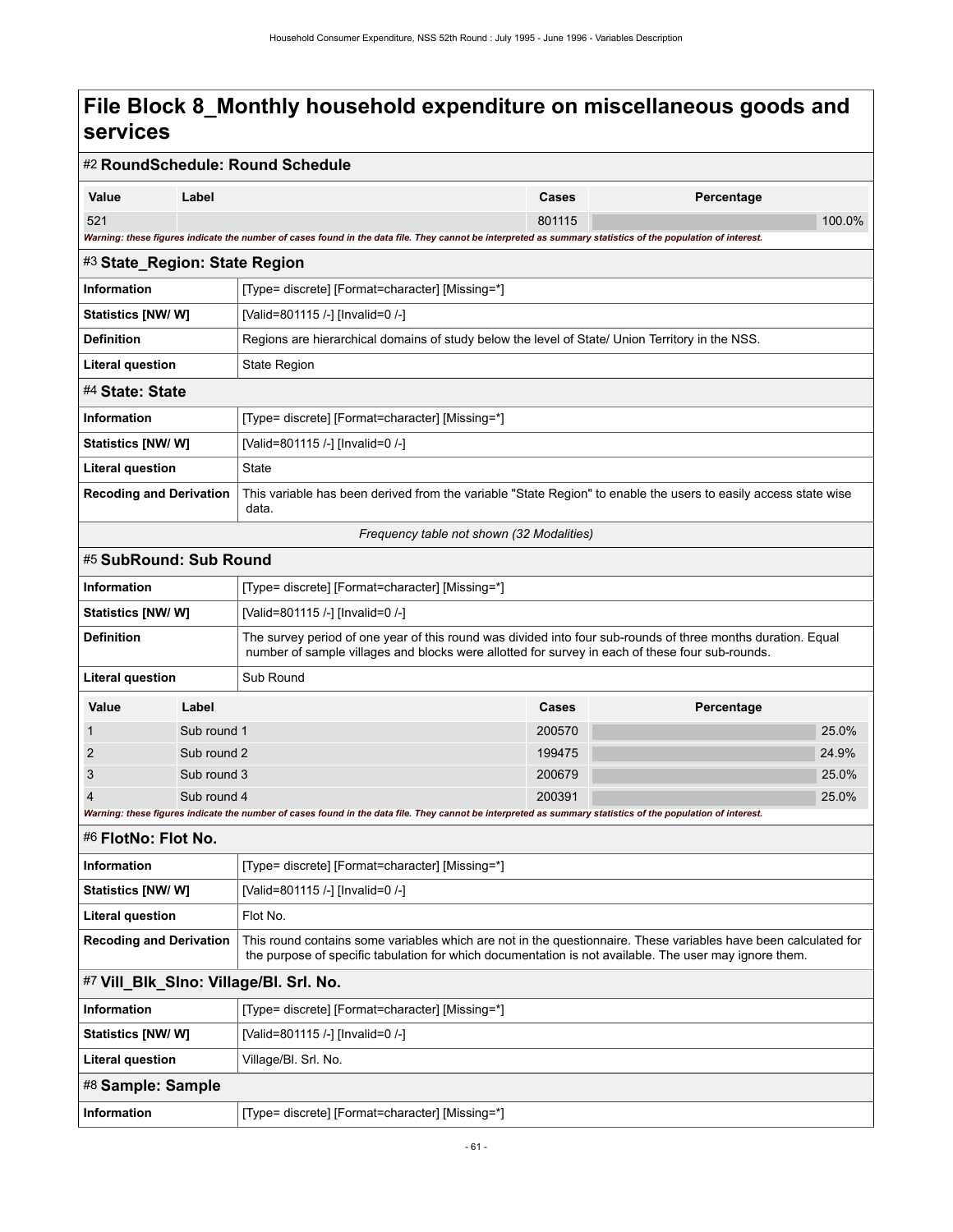| #8 Sample: Sample                                                                                                                                                                                                                                                                                                                                                                                                                                                                                                                                                                                                                                                                                                                                                                                                                                                                                                                            |                |                                                                                                                                                                                                                    |        |            |
|----------------------------------------------------------------------------------------------------------------------------------------------------------------------------------------------------------------------------------------------------------------------------------------------------------------------------------------------------------------------------------------------------------------------------------------------------------------------------------------------------------------------------------------------------------------------------------------------------------------------------------------------------------------------------------------------------------------------------------------------------------------------------------------------------------------------------------------------------------------------------------------------------------------------------------------------|----------------|--------------------------------------------------------------------------------------------------------------------------------------------------------------------------------------------------------------------|--------|------------|
| Statistics [NW/W]                                                                                                                                                                                                                                                                                                                                                                                                                                                                                                                                                                                                                                                                                                                                                                                                                                                                                                                            |                | [Valid=801115 /-] [Invalid=0 /-]                                                                                                                                                                                   |        |            |
| <b>Literal question</b>                                                                                                                                                                                                                                                                                                                                                                                                                                                                                                                                                                                                                                                                                                                                                                                                                                                                                                                      |                | Sample                                                                                                                                                                                                             |        |            |
| #9 Sector: Sector                                                                                                                                                                                                                                                                                                                                                                                                                                                                                                                                                                                                                                                                                                                                                                                                                                                                                                                            |                |                                                                                                                                                                                                                    |        |            |
| <b>Information</b>                                                                                                                                                                                                                                                                                                                                                                                                                                                                                                                                                                                                                                                                                                                                                                                                                                                                                                                           |                | [Type= discrete] [Format=character] [Missing=*]                                                                                                                                                                    |        |            |
| Statistics [NW/W]                                                                                                                                                                                                                                                                                                                                                                                                                                                                                                                                                                                                                                                                                                                                                                                                                                                                                                                            |                | [Valid=801115 /-] [Invalid=0 /-]                                                                                                                                                                                   |        |            |
| <b>Definition</b>                                                                                                                                                                                                                                                                                                                                                                                                                                                                                                                                                                                                                                                                                                                                                                                                                                                                                                                            |                | Sector: A word used for the rural-urban demarcation.                                                                                                                                                               |        |            |
| <b>Literal question</b>                                                                                                                                                                                                                                                                                                                                                                                                                                                                                                                                                                                                                                                                                                                                                                                                                                                                                                                      |                | Sector                                                                                                                                                                                                             |        |            |
| Value                                                                                                                                                                                                                                                                                                                                                                                                                                                                                                                                                                                                                                                                                                                                                                                                                                                                                                                                        | Label          |                                                                                                                                                                                                                    | Cases  | Percentage |
| $\mathbf 1$                                                                                                                                                                                                                                                                                                                                                                                                                                                                                                                                                                                                                                                                                                                                                                                                                                                                                                                                  | Rural          |                                                                                                                                                                                                                    | 428303 | 53.5%      |
| $\overline{2}$                                                                                                                                                                                                                                                                                                                                                                                                                                                                                                                                                                                                                                                                                                                                                                                                                                                                                                                               | Urban          |                                                                                                                                                                                                                    | 372812 | 46.5%      |
|                                                                                                                                                                                                                                                                                                                                                                                                                                                                                                                                                                                                                                                                                                                                                                                                                                                                                                                                              |                | Warning: these figures indicate the number of cases found in the data file. They cannot be interpreted as summary statistics of the population of interest.                                                        |        |            |
| #10 Stratum: Stratum                                                                                                                                                                                                                                                                                                                                                                                                                                                                                                                                                                                                                                                                                                                                                                                                                                                                                                                         |                |                                                                                                                                                                                                                    |        |            |
| <b>Information</b>                                                                                                                                                                                                                                                                                                                                                                                                                                                                                                                                                                                                                                                                                                                                                                                                                                                                                                                           |                | [Type= discrete] [Format=character] [Missing=*]                                                                                                                                                                    |        |            |
| <b>Statistics [NW/ W]</b>                                                                                                                                                                                                                                                                                                                                                                                                                                                                                                                                                                                                                                                                                                                                                                                                                                                                                                                    |                | [Valid=801115 /-] [Invalid=0 /-]                                                                                                                                                                                   |        |            |
| <b>Definition</b>                                                                                                                                                                                                                                                                                                                                                                                                                                                                                                                                                                                                                                                                                                                                                                                                                                                                                                                            |                | Within each district of a State/ UT, two basic strata were formed:<br>(i) rural stratum comprising of all rural areas of the district and (ii) urban stratum comprising of all the urban areas<br>of the district. |        |            |
| Literal question                                                                                                                                                                                                                                                                                                                                                                                                                                                                                                                                                                                                                                                                                                                                                                                                                                                                                                                             |                | Stratum                                                                                                                                                                                                            |        |            |
| #11 District_Code: District Code                                                                                                                                                                                                                                                                                                                                                                                                                                                                                                                                                                                                                                                                                                                                                                                                                                                                                                             |                |                                                                                                                                                                                                                    |        |            |
| <b>Information</b>                                                                                                                                                                                                                                                                                                                                                                                                                                                                                                                                                                                                                                                                                                                                                                                                                                                                                                                           |                | [Type= discrete] [Format=character] [Missing=*]                                                                                                                                                                    |        |            |
| Statistics [NW/W]                                                                                                                                                                                                                                                                                                                                                                                                                                                                                                                                                                                                                                                                                                                                                                                                                                                                                                                            |                | [Valid=801115 /-] [Invalid=0 /-]                                                                                                                                                                                   |        |            |
| <b>Literal question</b>                                                                                                                                                                                                                                                                                                                                                                                                                                                                                                                                                                                                                                                                                                                                                                                                                                                                                                                      |                | District Code                                                                                                                                                                                                      |        |            |
| #12 Sub_Sample: Sub Sample                                                                                                                                                                                                                                                                                                                                                                                                                                                                                                                                                                                                                                                                                                                                                                                                                                                                                                                   |                |                                                                                                                                                                                                                    |        |            |
| <b>Information</b>                                                                                                                                                                                                                                                                                                                                                                                                                                                                                                                                                                                                                                                                                                                                                                                                                                                                                                                           |                | [Type= discrete] [Format=character] [Missing=*]                                                                                                                                                                    |        |            |
| <b>Statistics [NW/ W]</b>                                                                                                                                                                                                                                                                                                                                                                                                                                                                                                                                                                                                                                                                                                                                                                                                                                                                                                                    |                | [Valid=801115 /-] [Invalid=0 /-]                                                                                                                                                                                   |        |            |
| <b>Definition</b><br>An important feature of the NSS sampling design is that the total sample of first stage units is drawn in the form<br>of two or more independent and parallel samples, termed as interpenetrating sub-samples. Each sub-sample is<br>drawn by the same<br>sampling scheme and is capable of providing valid estimates of the population parameters. The comparison of<br>sub-sample wise estimates shows the margin of uncertainty associated with the combined sample estimate.<br>Interpenetrating sub-samples have been used in NSS (i) to obtain valid estimates from each sub-round (season)<br>of the survey round, and (ii) to ensure that Central and State samples for any State/ UT cover independent and<br>equally valid samples of units.<br>The samples surveyed by the NSSO staff are termed as Central sample and the matched samples surveyed by<br>State Government staff are termed as State sample. |                |                                                                                                                                                                                                                    |        |            |
| <b>Literal question</b>                                                                                                                                                                                                                                                                                                                                                                                                                                                                                                                                                                                                                                                                                                                                                                                                                                                                                                                      |                | Sub Sample                                                                                                                                                                                                         |        |            |
| Value                                                                                                                                                                                                                                                                                                                                                                                                                                                                                                                                                                                                                                                                                                                                                                                                                                                                                                                                        | Label          |                                                                                                                                                                                                                    | Cases  | Percentage |
| $\mathbf{1}$                                                                                                                                                                                                                                                                                                                                                                                                                                                                                                                                                                                                                                                                                                                                                                                                                                                                                                                                 | Central sample |                                                                                                                                                                                                                    | 400941 | 50.0%      |
| $\overline{2}$                                                                                                                                                                                                                                                                                                                                                                                                                                                                                                                                                                                                                                                                                                                                                                                                                                                                                                                               | State sample   |                                                                                                                                                                                                                    | 400174 | 50.0%      |
|                                                                                                                                                                                                                                                                                                                                                                                                                                                                                                                                                                                                                                                                                                                                                                                                                                                                                                                                              |                | Warning: these figures indicate the number of cases found in the data file. They cannot be interpreted as summary statistics of the population of interest.                                                        |        |            |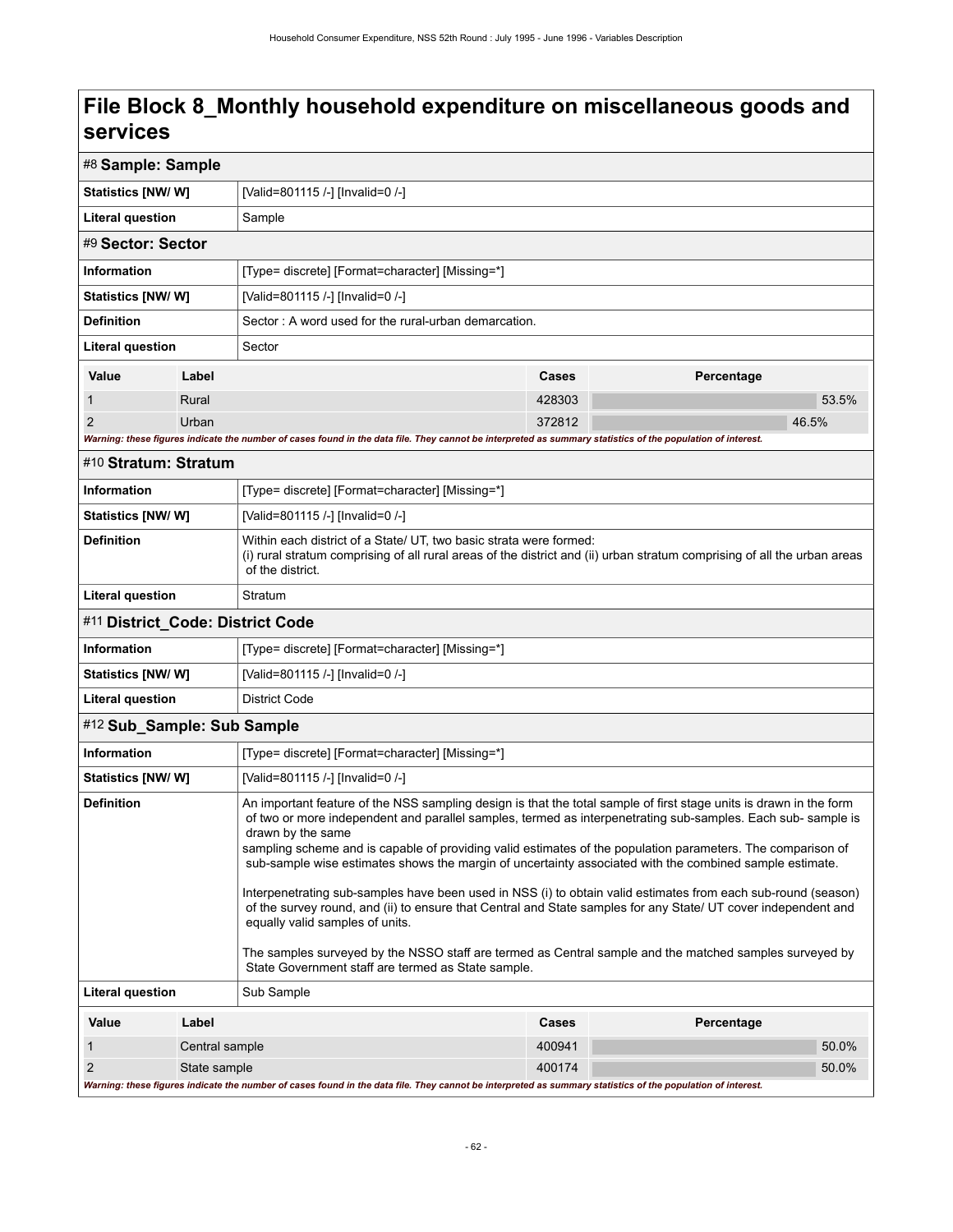| #13 Sample_Vill_Blk_No: Sample vill / Block No. |                                                                                                                                                                |                     |  |  |
|-------------------------------------------------|----------------------------------------------------------------------------------------------------------------------------------------------------------------|---------------------|--|--|
| <b>Information</b>                              | [Type= discrete] [Format=character] [Missing=*]                                                                                                                |                     |  |  |
| <b>Statistics [NW/ W]</b>                       | [Valid=801115 /-] [Invalid=0 /-]                                                                                                                               |                     |  |  |
| <b>Literal question</b>                         | Sample vill / Block No.                                                                                                                                        |                     |  |  |
|                                                 | #14 Second_Stratum: 2nd stg strm / schedule type                                                                                                               |                     |  |  |
| <b>Information</b>                              | [Type= discrete] [Format=character] [Missing=*]                                                                                                                |                     |  |  |
| Statistics [NW/ W]                              | [Valid=801115 /-] [Invalid=0 /-]                                                                                                                               |                     |  |  |
| <b>Literal question</b>                         | 2nd stg strm / Sch. Type                                                                                                                                       |                     |  |  |
| <b>Notes</b>                                    | Two different 1.0 schedules have been designed for canvassing in two sub-samples of 52nd round. SS-2<br>schedules is different from the usual (SS-1) schedule. |                     |  |  |
| #15 Hhold_no: Sample Household No.              |                                                                                                                                                                |                     |  |  |
| <b>Information</b>                              | [Type= discrete] [Format=character] [Missing=*]                                                                                                                |                     |  |  |
| <b>Statistics [NW/W]</b>                        | [Valid=801115 /-] [Invalid=0 /-]                                                                                                                               |                     |  |  |
| <b>Literal question</b>                         | Sample Household No.                                                                                                                                           |                     |  |  |
| #16 Level: Level                                |                                                                                                                                                                |                     |  |  |
| <b>Information</b>                              | [Type= discrete] [Format=character] [Missing=*]                                                                                                                |                     |  |  |
| Statistics [NW/W]                               | [Valid=801115 /-] [Invalid=0 /-]                                                                                                                               |                     |  |  |
| <b>Literal question</b>                         | Level                                                                                                                                                          |                     |  |  |
| Label<br>Value                                  |                                                                                                                                                                | Cases<br>Percentage |  |  |
| 07                                              |                                                                                                                                                                | 801115<br>100.0%    |  |  |
|                                                 | Warning: these figures indicate the number of cases found in the data file. They cannot be interpreted as summary statistics of the population of interest.    |                     |  |  |
| #17 B8_q1: Block 8 Item Code                    |                                                                                                                                                                |                     |  |  |
| Information                                     | [Type= discrete] [Format=character] [Missing=*]                                                                                                                |                     |  |  |
| <b>Statistics [NW/ W]</b>                       | [Valid=801115 /-] [Invalid=0 /-]                                                                                                                               |                     |  |  |
| <b>Literal question</b>                         | <b>Block 8 Item Code</b>                                                                                                                                       |                     |  |  |
|                                                 | Frequency table not shown (86 Modalities)                                                                                                                      |                     |  |  |
| #18 B8_q3: Value in cash                        |                                                                                                                                                                |                     |  |  |
| <b>Information</b>                              | [Type= continuous] [Format=numeric] [Range= 0-54383] [Missing=*]                                                                                               |                     |  |  |
| Statistics [NW/ W]                              | [Valid=799430 /-] [Invalid=1685 /-] [Mean=49.205 /-] [StdDev=164.425 /-]                                                                                       |                     |  |  |
| <b>Literal question</b>                         | How much money was spent by the household on the purchase of the item in the last 30 days?                                                                     |                     |  |  |
| #19 B8_q4: Value in cash and kind               |                                                                                                                                                                |                     |  |  |
| Information                                     | [Type= continuous] [Format=numeric] [Range= 0-54383] [Missing=*]                                                                                               |                     |  |  |
| Statistics [NW/W]                               | [Valid=801114 /-] [Invalid=1 /-] [Mean=49.393 /-] [StdDev=164.639 /-]                                                                                          |                     |  |  |
| <b>Literal question</b>                         | How much was spent by the household in cash & kind on the purchase of the item in the last 30 days?                                                            |                     |  |  |
| #20 Update_Code: Update code                    |                                                                                                                                                                |                     |  |  |
| Information                                     | [Type= discrete] [Format=character] [Missing=*]                                                                                                                |                     |  |  |
| Statistics [NW/W]                               | [Valid=64836 /-] [Invalid=0 /-]                                                                                                                                |                     |  |  |
|                                                 |                                                                                                                                                                |                     |  |  |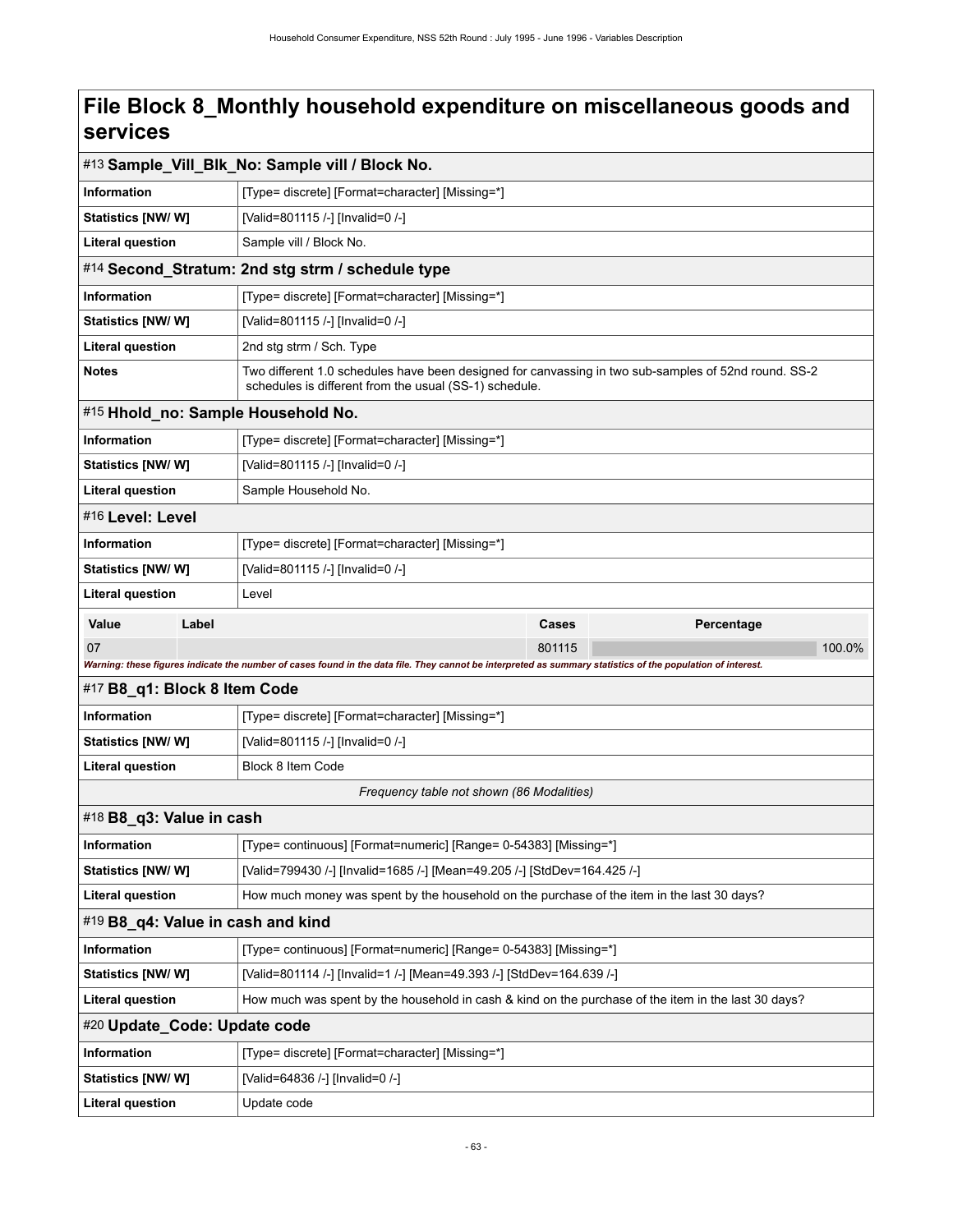#### #20 **Update\_Code: Update code**

| <b>Recoding and Derivation</b> | This round contains some variables which are not in the questionnaire. These variables have been calculated for<br>the purpose of specific tabulation for which documentation is not available. The user may ignore them. |  |  |  |
|--------------------------------|---------------------------------------------------------------------------------------------------------------------------------------------------------------------------------------------------------------------------|--|--|--|
|                                | #21 Wgt_SubSample: Multiplier (subsample 1 or 2)                                                                                                                                                                          |  |  |  |
| Information                    | [Type= continuous] [Format=numeric] [Range= 5.58-190897.03] [Missing=*]                                                                                                                                                   |  |  |  |
| <b>Statistics [NW/W]</b>       | [Valid=801115 /-] [Invalid=0 /-] [Mean=6982.789 /-] [StdDev=8977.949 /-]                                                                                                                                                  |  |  |  |
| <b>Definition</b>              | Sub sample multiplier generated by NSSO                                                                                                                                                                                   |  |  |  |
|                                | #22 Wgt_Combined: Multiplier (combined)                                                                                                                                                                                   |  |  |  |
| Information                    | [Type= continuous] [Format=numeric] [Range= 2.79-95448.52] [Missing=*]                                                                                                                                                    |  |  |  |
| Statistics [NW/ W]             | [Valid=801115 /-] [Invalid=0 /-] [Mean=3491.849 /-] [StdDev=4489.87 /-]                                                                                                                                                   |  |  |  |
| <b>Definition</b>              | Combined multiplier generated by NSSO                                                                                                                                                                                     |  |  |  |

#### **File Block 8pt1\_Annual household expenditure on education and medical (institutional) goods and services**

| #1 HHID: Key to identify a household |       |                                                                                                                                                             |        |            |  |  |
|--------------------------------------|-------|-------------------------------------------------------------------------------------------------------------------------------------------------------------|--------|------------|--|--|
| <b>Information</b>                   |       | [Type= discrete] [Format=character] [Missing=*]                                                                                                             |        |            |  |  |
| Statistics [NW/ W]                   |       | [Valid=101714 /-] [Invalid=0 /-]                                                                                                                            |        |            |  |  |
| <b>Recoding and Derivation</b>       |       | This variable has been derived for identifying a household by combining serial no. of Village/Block, 2nd stg strm<br>and Sample Household Number.           |        |            |  |  |
|                                      |       | #2 RoundSchedule: Round Schedule                                                                                                                            |        |            |  |  |
| <b>Information</b>                   |       | [Type= discrete] [Format=character] [Missing=*]                                                                                                             |        |            |  |  |
| Statistics [NW/ W]                   |       | [Valid=101714 /-] [Invalid=0 /-]                                                                                                                            |        |            |  |  |
| <b>Literal question</b>              |       | Round Schedule                                                                                                                                              |        |            |  |  |
| Value                                | Label |                                                                                                                                                             | Cases  | Percentage |  |  |
| 521                                  |       |                                                                                                                                                             | 101714 | 100.0%     |  |  |
|                                      |       | Warning: these figures indicate the number of cases found in the data file. They cannot be interpreted as summary statistics of the population of interest. |        |            |  |  |
| #3 State_Region: State Region        |       |                                                                                                                                                             |        |            |  |  |
| <b>Information</b>                   |       | [Type= discrete] [Format=character] [Missing=*]                                                                                                             |        |            |  |  |
| Statistics [NW/ W]                   |       | [Valid=101714 /-] [Invalid=0 /-]                                                                                                                            |        |            |  |  |
| <b>Definition</b>                    |       | Regions are hierarchical domains of study below the level of State/ Union Territory in the NSS.                                                             |        |            |  |  |
| <b>Literal question</b>              |       | State Region                                                                                                                                                |        |            |  |  |
| #4 State: State                      |       |                                                                                                                                                             |        |            |  |  |
| <b>Information</b>                   |       | [Type= discrete] [Format=character] [Missing=*]                                                                                                             |        |            |  |  |
| Statistics [NW/ W]                   |       | [Valid=101714 /-] [Invalid=0 /-]                                                                                                                            |        |            |  |  |
| <b>Literal question</b>              |       | <b>State</b>                                                                                                                                                |        |            |  |  |
| <b>Recoding and Derivation</b>       |       | This variable has been derived from the variable "State Region" to enable the users to easily access state wise<br>data.                                    |        |            |  |  |
|                                      |       | Frequency table not shown (32 Modalities)                                                                                                                   |        |            |  |  |
| #5 SubRound: Sub Round               |       |                                                                                                                                                             |        |            |  |  |
| <b>Information</b>                   |       | [Type= discrete] [Format=character] [Missing=*]                                                                                                             |        |            |  |  |
|                                      |       |                                                                                                                                                             |        |            |  |  |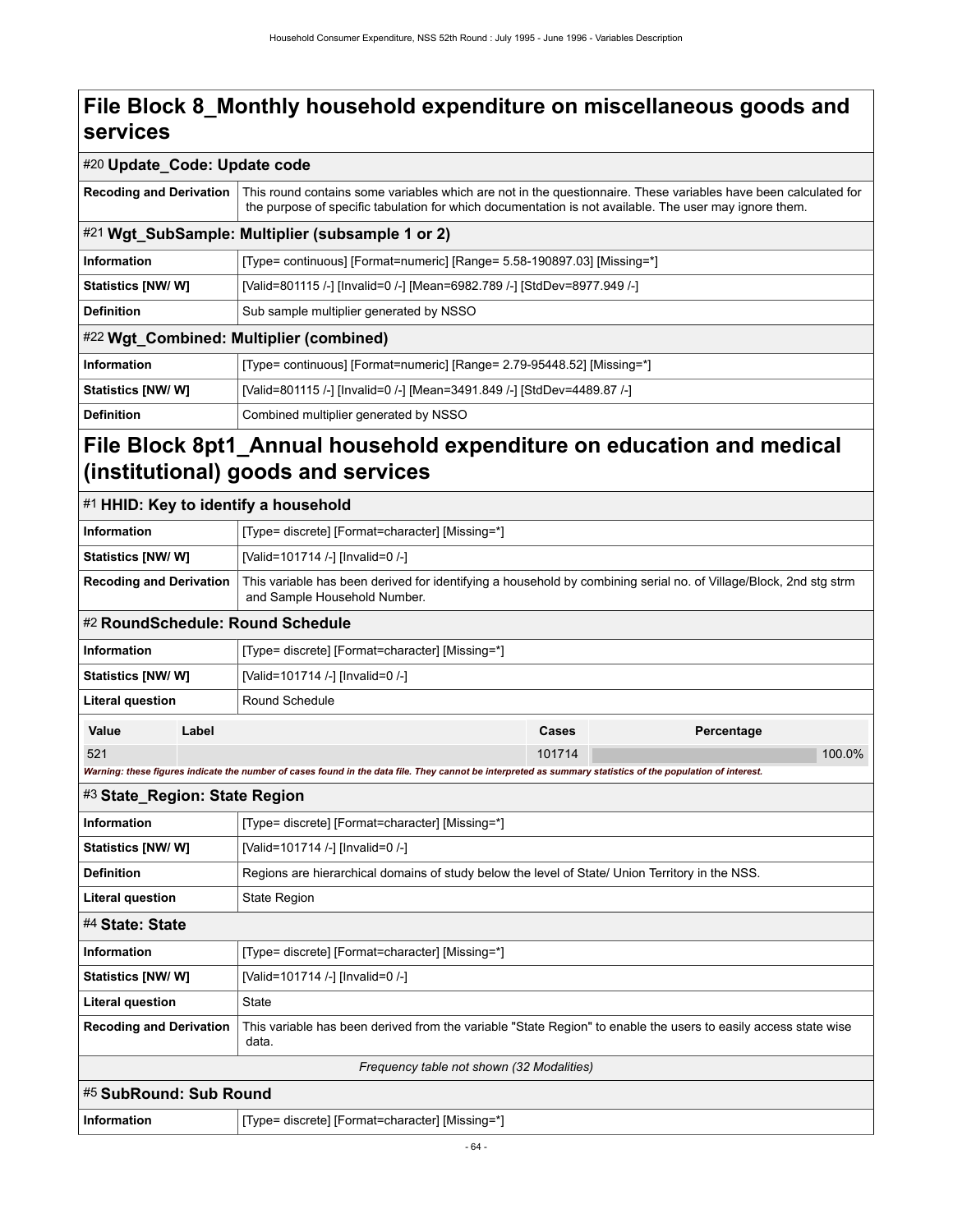#### #5 **SubRound: Sub Round**

| <b>Statistics [NW/ W]</b>                                                                                                                                                          |             | [Valid=101714 /-] [Invalid=0 /-]                                                                                                                                                                                          |       |  |       |  |  |
|------------------------------------------------------------------------------------------------------------------------------------------------------------------------------------|-------------|---------------------------------------------------------------------------------------------------------------------------------------------------------------------------------------------------------------------------|-------|--|-------|--|--|
| <b>Definition</b>                                                                                                                                                                  |             | The survey period of one year of this round was divided into four sub-rounds of three months duration. Equal<br>number of sample villages and blocks were allotted for survey in each of these four sub-rounds.           |       |  |       |  |  |
| <b>Literal question</b><br>Sub Round                                                                                                                                               |             |                                                                                                                                                                                                                           |       |  |       |  |  |
| Value                                                                                                                                                                              | Label       | Cases<br>Percentage                                                                                                                                                                                                       |       |  |       |  |  |
| 1                                                                                                                                                                                  | Sub round 1 | 27048                                                                                                                                                                                                                     |       |  | 26.6% |  |  |
| 2                                                                                                                                                                                  | Sub round 2 | 25725                                                                                                                                                                                                                     |       |  | 25.3% |  |  |
| 3                                                                                                                                                                                  | Sub round 3 |                                                                                                                                                                                                                           | 24531 |  | 24.1% |  |  |
| $\overline{4}$                                                                                                                                                                     | Sub round 4 | Warning: these figures indicate the number of cases found in the data file. They cannot be interpreted as summary statistics of the population of interest.                                                               | 24410 |  | 24.0% |  |  |
| #6 FlotNo: Flot No.                                                                                                                                                                |             |                                                                                                                                                                                                                           |       |  |       |  |  |
| <b>Information</b>                                                                                                                                                                 |             | [Type= discrete] [Format=character] [Missing=*]                                                                                                                                                                           |       |  |       |  |  |
| Statistics [NW/W]                                                                                                                                                                  |             | [Valid=101714 /-] [Invalid=0 /-]                                                                                                                                                                                          |       |  |       |  |  |
| <b>Literal question</b>                                                                                                                                                            |             | Flot No.                                                                                                                                                                                                                  |       |  |       |  |  |
| <b>Recoding and Derivation</b>                                                                                                                                                     |             | This round contains some variables which are not in the questionnaire. These variables have been calculated for<br>the purpose of specific tabulation for which documentation is not available. The user may ignore them. |       |  |       |  |  |
| #7 Sample: Sample                                                                                                                                                                  |             |                                                                                                                                                                                                                           |       |  |       |  |  |
| <b>Information</b>                                                                                                                                                                 |             | [Type= discrete] [Format=character] [Missing=*]                                                                                                                                                                           |       |  |       |  |  |
| Statistics [NW/W]                                                                                                                                                                  |             | [Valid=101714 /-] [Invalid=0 /-]                                                                                                                                                                                          |       |  |       |  |  |
| <b>Literal question</b>                                                                                                                                                            |             | Sample                                                                                                                                                                                                                    |       |  |       |  |  |
| #8 Sector: Sector                                                                                                                                                                  |             |                                                                                                                                                                                                                           |       |  |       |  |  |
| Information                                                                                                                                                                        |             | [Type= discrete] [Format=character] [Missing=*]                                                                                                                                                                           |       |  |       |  |  |
| Statistics [NW/ W]                                                                                                                                                                 |             | [Valid=101714 /-] [Invalid=0 /-]                                                                                                                                                                                          |       |  |       |  |  |
| <b>Definition</b>                                                                                                                                                                  |             | Sector: A word used for the rural-urban demarcation.                                                                                                                                                                      |       |  |       |  |  |
| <b>Literal question</b>                                                                                                                                                            |             | Sector                                                                                                                                                                                                                    |       |  |       |  |  |
| Value                                                                                                                                                                              | Label       | <b>Cases</b><br>Percentage                                                                                                                                                                                                |       |  |       |  |  |
| 1                                                                                                                                                                                  | Rural       |                                                                                                                                                                                                                           | 50387 |  | 49.5% |  |  |
| $\overline{2}$                                                                                                                                                                     | Urban       |                                                                                                                                                                                                                           | 51327 |  | 50.5% |  |  |
| Warning: these figures indicate the number of cases found in the data file. They cannot be interpreted as summary statistics of the population of interest.<br>#9 Stratum: Stratum |             |                                                                                                                                                                                                                           |       |  |       |  |  |
|                                                                                                                                                                                    |             |                                                                                                                                                                                                                           |       |  |       |  |  |
| <b>Information</b>                                                                                                                                                                 |             | [Type= discrete] [Format=character] [Missing=*]                                                                                                                                                                           |       |  |       |  |  |
| <b>Statistics [NW/ W]</b>                                                                                                                                                          |             | [Valid=101714 /-] [Invalid=0 /-]                                                                                                                                                                                          |       |  |       |  |  |
| <b>Definition</b>                                                                                                                                                                  |             | Within each district of a State/ UT, two basic strata were formed:<br>(i) rural stratum comprising of all rural areas of the district and (ii) urban stratum comprising of all the urban areas<br>of the district.        |       |  |       |  |  |
| <b>Literal question</b>                                                                                                                                                            |             | Stratum                                                                                                                                                                                                                   |       |  |       |  |  |
| #10 District_Code: District Code                                                                                                                                                   |             |                                                                                                                                                                                                                           |       |  |       |  |  |
| Information                                                                                                                                                                        |             | [Type= discrete] [Format=character] [Missing=*]                                                                                                                                                                           |       |  |       |  |  |
| Statistics [NW/W]                                                                                                                                                                  |             | [Valid=101714 /-] [Invalid=0 /-]                                                                                                                                                                                          |       |  |       |  |  |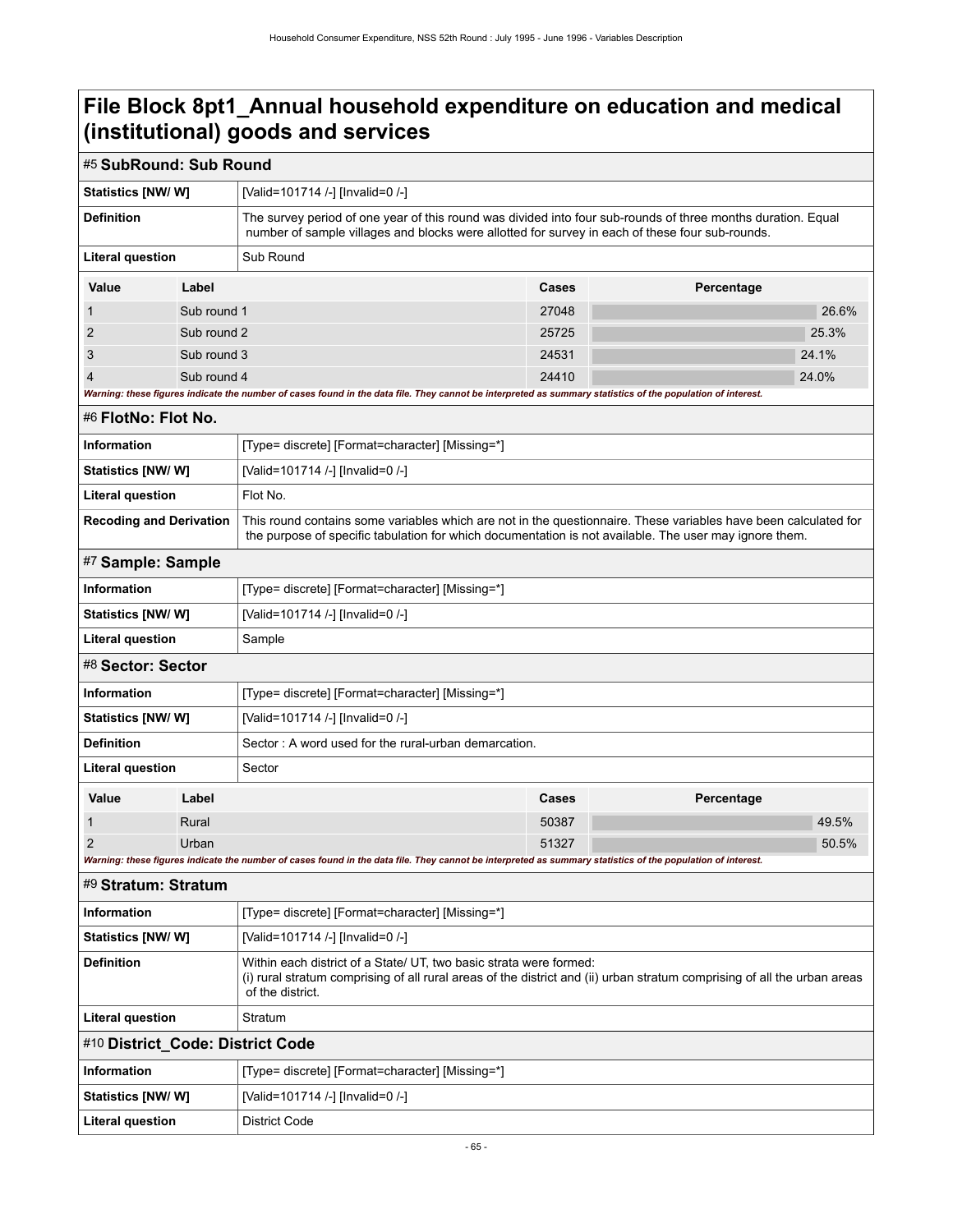#### #11 **Sub\_Sample: Sub Sample**

| <b>Information</b>                               |                                         | [Type= discrete] [Format=character] [Missing=*]                                                                                                                                                                                                                                                                                                                                                                                                                                                                                                                                                                                                                                                                                                                                                                                                                                                                          |              |            |       |  |  |
|--------------------------------------------------|-----------------------------------------|--------------------------------------------------------------------------------------------------------------------------------------------------------------------------------------------------------------------------------------------------------------------------------------------------------------------------------------------------------------------------------------------------------------------------------------------------------------------------------------------------------------------------------------------------------------------------------------------------------------------------------------------------------------------------------------------------------------------------------------------------------------------------------------------------------------------------------------------------------------------------------------------------------------------------|--------------|------------|-------|--|--|
| <b>Statistics [NW/W]</b>                         |                                         | [Valid=101714 /-] [Invalid=0 /-]                                                                                                                                                                                                                                                                                                                                                                                                                                                                                                                                                                                                                                                                                                                                                                                                                                                                                         |              |            |       |  |  |
| <b>Definition</b>                                |                                         | An important feature of the NSS sampling design is that the total sample of first stage units is drawn in the form<br>of two or more independent and parallel samples, termed as interpenetrating sub-samples. Each sub- sample is<br>drawn by the same<br>sampling scheme and is capable of providing valid estimates of the population parameters. The comparison of<br>sub-sample wise estimates shows the margin of uncertainty associated with the combined sample estimate.<br>Interpenetrating sub-samples have been used in NSS (i) to obtain valid estimates from each sub-round (season)<br>of the survey round, and (ii) to ensure that Central and State samples for any State/ UT cover independent and<br>equally valid samples of units.<br>The samples surveyed by the NSSO staff are termed as Central sample and the matched samples surveyed by<br>State Government staff are termed as State sample. |              |            |       |  |  |
| <b>Literal question</b>                          |                                         | Sub Sample                                                                                                                                                                                                                                                                                                                                                                                                                                                                                                                                                                                                                                                                                                                                                                                                                                                                                                               |              |            |       |  |  |
| Value                                            | Label                                   |                                                                                                                                                                                                                                                                                                                                                                                                                                                                                                                                                                                                                                                                                                                                                                                                                                                                                                                          | <b>Cases</b> | Percentage |       |  |  |
| 1                                                | Central sample                          |                                                                                                                                                                                                                                                                                                                                                                                                                                                                                                                                                                                                                                                                                                                                                                                                                                                                                                                          | 51066        |            | 50.2% |  |  |
| $\overline{2}$<br>State sample                   |                                         | Warning: these figures indicate the number of cases found in the data file. They cannot be interpreted as summary statistics of the population of interest.                                                                                                                                                                                                                                                                                                                                                                                                                                                                                                                                                                                                                                                                                                                                                              | 50648        |            | 49.8% |  |  |
|                                                  |                                         |                                                                                                                                                                                                                                                                                                                                                                                                                                                                                                                                                                                                                                                                                                                                                                                                                                                                                                                          |              |            |       |  |  |
| Information                                      | #12 Vill_Blk_Slno: Village/Bl. Srl. No. |                                                                                                                                                                                                                                                                                                                                                                                                                                                                                                                                                                                                                                                                                                                                                                                                                                                                                                                          |              |            |       |  |  |
|                                                  |                                         | [Type= discrete] [Format=character] [Missing=*]                                                                                                                                                                                                                                                                                                                                                                                                                                                                                                                                                                                                                                                                                                                                                                                                                                                                          |              |            |       |  |  |
| <b>Statistics [NW/ W]</b>                        |                                         | [Valid=101714 /-] [Invalid=0 /-]<br>Village/Bl. Srl. No.                                                                                                                                                                                                                                                                                                                                                                                                                                                                                                                                                                                                                                                                                                                                                                                                                                                                 |              |            |       |  |  |
| <b>Literal question</b>                          |                                         | #13 Sample_Vill_Blk_No: Sample vill / Block No.                                                                                                                                                                                                                                                                                                                                                                                                                                                                                                                                                                                                                                                                                                                                                                                                                                                                          |              |            |       |  |  |
| <b>Information</b>                               |                                         | [Type= discrete] [Format=character] [Missing=*]                                                                                                                                                                                                                                                                                                                                                                                                                                                                                                                                                                                                                                                                                                                                                                                                                                                                          |              |            |       |  |  |
| <b>Statistics [NW/ W]</b>                        |                                         | [Valid=101714 /-] [Invalid=0 /-]                                                                                                                                                                                                                                                                                                                                                                                                                                                                                                                                                                                                                                                                                                                                                                                                                                                                                         |              |            |       |  |  |
| <b>Literal question</b>                          |                                         | Sample vill / Block No.                                                                                                                                                                                                                                                                                                                                                                                                                                                                                                                                                                                                                                                                                                                                                                                                                                                                                                  |              |            |       |  |  |
| #14 Second_Stratum: 2nd stg strm / schedule type |                                         |                                                                                                                                                                                                                                                                                                                                                                                                                                                                                                                                                                                                                                                                                                                                                                                                                                                                                                                          |              |            |       |  |  |
| Information                                      |                                         | [Type= discrete] [Format=character] [Missing=*]                                                                                                                                                                                                                                                                                                                                                                                                                                                                                                                                                                                                                                                                                                                                                                                                                                                                          |              |            |       |  |  |
| <b>Statistics [NW/ W]</b>                        |                                         | [Valid=101714 /-] [Invalid=0 /-]                                                                                                                                                                                                                                                                                                                                                                                                                                                                                                                                                                                                                                                                                                                                                                                                                                                                                         |              |            |       |  |  |
| <b>Literal question</b>                          |                                         | 2nd stg strm / Sch. Type                                                                                                                                                                                                                                                                                                                                                                                                                                                                                                                                                                                                                                                                                                                                                                                                                                                                                                 |              |            |       |  |  |
| <b>Notes</b>                                     |                                         | Two different 1.0 schedules have been designed for canvassing in two sub-samples of 52nd round. SS-2<br>schedules is different from the usual (SS-1) schedule.                                                                                                                                                                                                                                                                                                                                                                                                                                                                                                                                                                                                                                                                                                                                                           |              |            |       |  |  |
| #15 Hhold_no: Sample Household No.               |                                         |                                                                                                                                                                                                                                                                                                                                                                                                                                                                                                                                                                                                                                                                                                                                                                                                                                                                                                                          |              |            |       |  |  |
| Information                                      |                                         | [Type= discrete] [Format=character] [Missing=*]                                                                                                                                                                                                                                                                                                                                                                                                                                                                                                                                                                                                                                                                                                                                                                                                                                                                          |              |            |       |  |  |
| <b>Statistics [NW/ W]</b>                        |                                         | [Valid=101714 /-] [Invalid=0 /-]                                                                                                                                                                                                                                                                                                                                                                                                                                                                                                                                                                                                                                                                                                                                                                                                                                                                                         |              |            |       |  |  |
| <b>Literal question</b>                          |                                         | Sample Household No.                                                                                                                                                                                                                                                                                                                                                                                                                                                                                                                                                                                                                                                                                                                                                                                                                                                                                                     |              |            |       |  |  |
|                                                  | #16 Level: Level                        |                                                                                                                                                                                                                                                                                                                                                                                                                                                                                                                                                                                                                                                                                                                                                                                                                                                                                                                          |              |            |       |  |  |
| Information                                      |                                         | [Type= discrete] [Format=character] [Missing=*]                                                                                                                                                                                                                                                                                                                                                                                                                                                                                                                                                                                                                                                                                                                                                                                                                                                                          |              |            |       |  |  |
| Statistics [NW/W]                                |                                         | [Valid=101714 /-] [Invalid=0 /-]                                                                                                                                                                                                                                                                                                                                                                                                                                                                                                                                                                                                                                                                                                                                                                                                                                                                                         |              |            |       |  |  |
| <b>Literal question</b>                          |                                         | Level                                                                                                                                                                                                                                                                                                                                                                                                                                                                                                                                                                                                                                                                                                                                                                                                                                                                                                                    |              |            |       |  |  |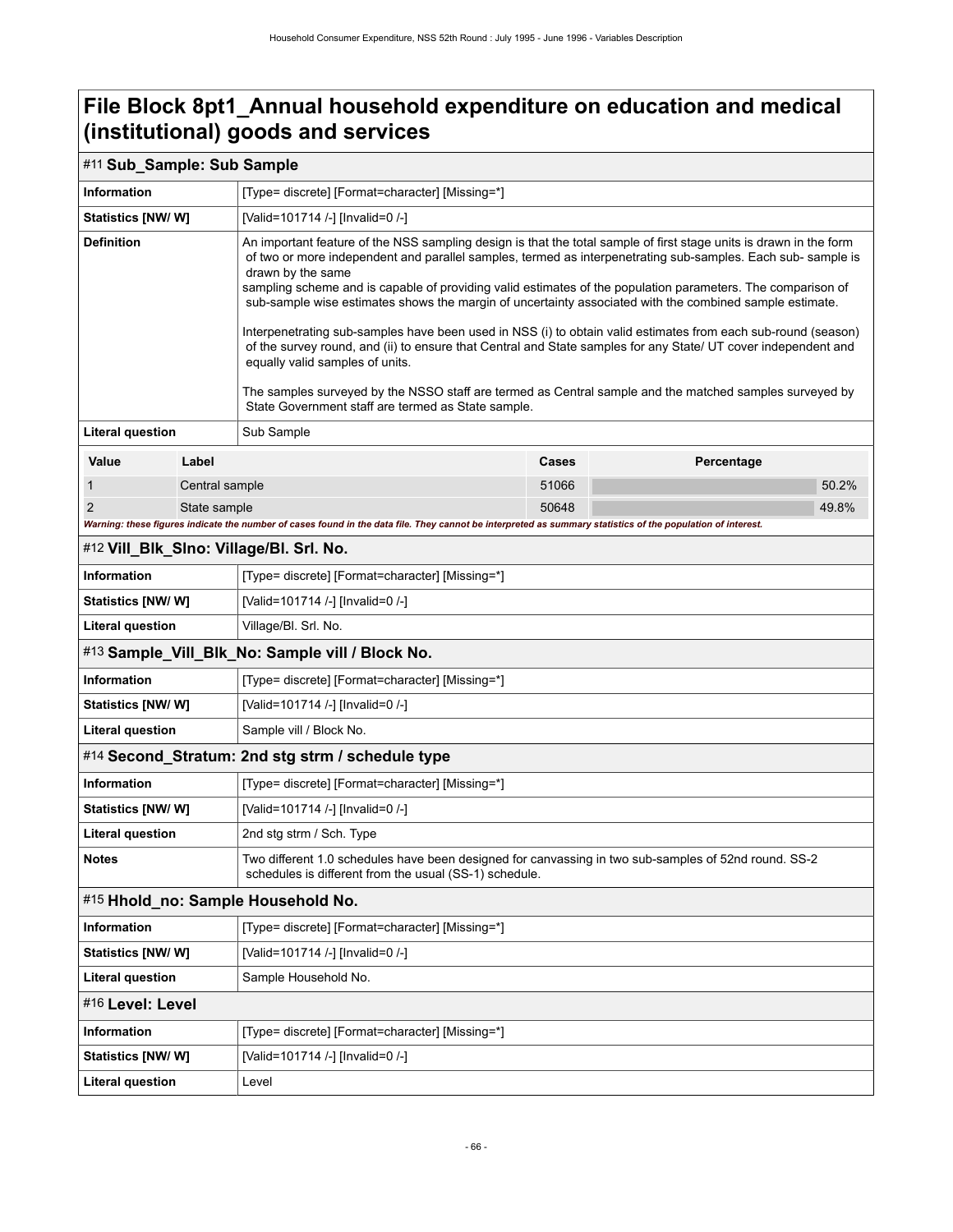| #16 Level: Level                                                                                                                                            |                                                                                                                                                             |                                                                                                                                                                                                                           |                     |       |            |        |  |
|-------------------------------------------------------------------------------------------------------------------------------------------------------------|-------------------------------------------------------------------------------------------------------------------------------------------------------------|---------------------------------------------------------------------------------------------------------------------------------------------------------------------------------------------------------------------------|---------------------|-------|------------|--------|--|
| Value                                                                                                                                                       | Label                                                                                                                                                       |                                                                                                                                                                                                                           | Cases               |       | Percentage |        |  |
| 08                                                                                                                                                          |                                                                                                                                                             |                                                                                                                                                                                                                           | 101714              |       |            | 100.0% |  |
|                                                                                                                                                             | Warning: these figures indicate the number of cases found in the data file. They cannot be interpreted as summary statistics of the population of interest. |                                                                                                                                                                                                                           |                     |       |            |        |  |
| #17 B8_1_q1: Block 8.1 Item Code                                                                                                                            |                                                                                                                                                             |                                                                                                                                                                                                                           |                     |       |            |        |  |
| Information                                                                                                                                                 |                                                                                                                                                             | [Type= discrete] [Format=character] [Missing=*]                                                                                                                                                                           |                     |       |            |        |  |
| Statistics [NW/ W]<br>[Valid=101714 /-] [Invalid=0 /-]                                                                                                      |                                                                                                                                                             |                                                                                                                                                                                                                           |                     |       |            |        |  |
| Block 8.1 Item Code<br><b>Literal question</b>                                                                                                              |                                                                                                                                                             |                                                                                                                                                                                                                           |                     |       |            |        |  |
| Value                                                                                                                                                       | Label                                                                                                                                                       |                                                                                                                                                                                                                           | Percentage<br>Cases |       |            |        |  |
| 650                                                                                                                                                         | books, journals                                                                                                                                             | 14091                                                                                                                                                                                                                     |                     | 13.9% |            |        |  |
| 651                                                                                                                                                         |                                                                                                                                                             | newspapers, periodicals                                                                                                                                                                                                   | 5300                | 5.2%  |            |        |  |
| 652                                                                                                                                                         | library charges                                                                                                                                             |                                                                                                                                                                                                                           | 728                 | 0.7%  |            |        |  |
| 653                                                                                                                                                         | stationary articles                                                                                                                                         |                                                                                                                                                                                                                           | 20214               | 19.9% |            |        |  |
| 654                                                                                                                                                         |                                                                                                                                                             | tuition fees (school/college)                                                                                                                                                                                             | 8168                | 8.0%  |            |        |  |
| 655                                                                                                                                                         | private tutor                                                                                                                                               |                                                                                                                                                                                                                           | 4108                | 4.0%  |            |        |  |
| 658                                                                                                                                                         |                                                                                                                                                             | other educational expenses                                                                                                                                                                                                | 12424               |       | 12.2%      |        |  |
| 659                                                                                                                                                         |                                                                                                                                                             | education :s.t. (650-658)                                                                                                                                                                                                 | 24666               |       |            | 24.3%  |  |
| 660                                                                                                                                                         |                                                                                                                                                             | medicine (institutional medical exp)                                                                                                                                                                                      | 3462                | 3.4%  |            |        |  |
| 661                                                                                                                                                         |                                                                                                                                                             | x-ray, ECG, pathological test etc. (institutional medical exp)                                                                                                                                                            | 723                 | 0.7%  |            |        |  |
| 662                                                                                                                                                         |                                                                                                                                                             | doctor's/surgeon's fee (institutional medical exp)                                                                                                                                                                        | 1523                | 1.5%  |            |        |  |
| 663                                                                                                                                                         |                                                                                                                                                             | nurse/midwife (institutional medical exp)                                                                                                                                                                                 | 229                 | 0.2%  |            |        |  |
| 664                                                                                                                                                         |                                                                                                                                                             | hospital charges (institutional medical exp)                                                                                                                                                                              | 795                 | 0.8%  |            |        |  |
| 665                                                                                                                                                         |                                                                                                                                                             | nursing home/polyclinic charges (institutional medical exp)                                                                                                                                                               | 139                 | 0.1%  |            |        |  |
| 668                                                                                                                                                         |                                                                                                                                                             | other medical expenses (institutional medical exp)                                                                                                                                                                        | 1251                | 1.2%  |            |        |  |
| 669                                                                                                                                                         | Total institutional medical exp : s.t. (660-668)                                                                                                            |                                                                                                                                                                                                                           | 3893                | 3.8%  |            |        |  |
| Warning: these figures indicate the number of cases found in the data file. They cannot be interpreted as summary statistics of the population of interest. |                                                                                                                                                             |                                                                                                                                                                                                                           |                     |       |            |        |  |
| #18 B8_1_q3: Value in cash                                                                                                                                  |                                                                                                                                                             |                                                                                                                                                                                                                           |                     |       |            |        |  |
| <b>Information</b>                                                                                                                                          |                                                                                                                                                             | [Type= continuous] [Format=numeric] [Range= 0-143000] [Missing=*]                                                                                                                                                         |                     |       |            |        |  |
| Statistics [NW/W]                                                                                                                                           |                                                                                                                                                             | [Valid=101650 /-] [Invalid=64 /-] [Mean=545.541 /-] [StdDev=1640.594 /-]                                                                                                                                                  |                     |       |            |        |  |
| <b>Literal question</b>                                                                                                                                     |                                                                                                                                                             | How much money was spent by the household on the purchase of the item in the last 365 days?                                                                                                                               |                     |       |            |        |  |
|                                                                                                                                                             |                                                                                                                                                             | #19 B8_1_q4: Value in cash and kind                                                                                                                                                                                       |                     |       |            |        |  |
| Information                                                                                                                                                 |                                                                                                                                                             | [Type= continuous] [Format=numeric] [Range= 0.04-143000] [Missing=*]                                                                                                                                                      |                     |       |            |        |  |
| Statistics [NW/W]                                                                                                                                           |                                                                                                                                                             | [Valid=101714 /-] [Invalid=0 /-] [Mean=546.412 /-] [StdDev=1641.505 /-]                                                                                                                                                   |                     |       |            |        |  |
| <b>Literal question</b>                                                                                                                                     |                                                                                                                                                             | How much was spent by the household in cash & kind on the purchase of the item in the last 365 days?                                                                                                                      |                     |       |            |        |  |
| #20 Update Code: Update code                                                                                                                                |                                                                                                                                                             |                                                                                                                                                                                                                           |                     |       |            |        |  |
| Information                                                                                                                                                 |                                                                                                                                                             | [Type= discrete] [Format=character] [Missing=*]                                                                                                                                                                           |                     |       |            |        |  |
| <b>Statistics [NW/ W]</b>                                                                                                                                   |                                                                                                                                                             | [Valid=8399 /-] [Invalid=0 /-]                                                                                                                                                                                            |                     |       |            |        |  |
| <b>Literal question</b>                                                                                                                                     |                                                                                                                                                             | Update code                                                                                                                                                                                                               |                     |       |            |        |  |
| <b>Recoding and Derivation</b>                                                                                                                              |                                                                                                                                                             | This round contains some variables which are not in the questionnaire. These variables have been calculated for<br>the purpose of specific tabulation for which documentation is not available. The user may ignore them. |                     |       |            |        |  |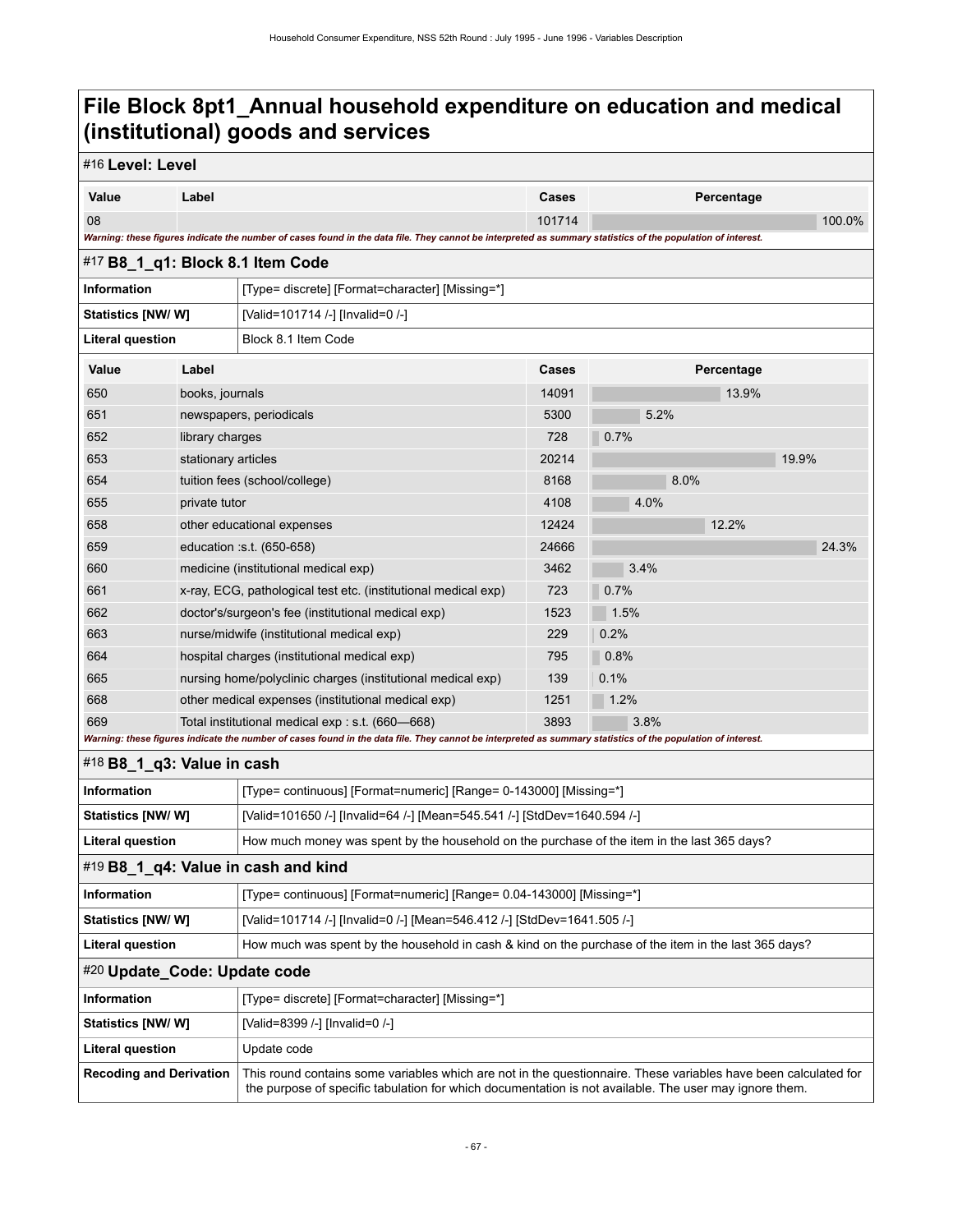|                                                      | #21 Wgt_SubSample: Multiplier (subsample 1 or 2)                                                                                                                                                                |  |  |  |
|------------------------------------------------------|-----------------------------------------------------------------------------------------------------------------------------------------------------------------------------------------------------------------|--|--|--|
| <b>Information</b>                                   | [Type= continuous] [Format=numeric] [Range= 10.25-190897.03] [Missing=*]                                                                                                                                        |  |  |  |
| Statistics [NW/W]                                    | [Valid=101714 /-] [Invalid=0 /-] [Mean=6413.435 /-] [StdDev=8237.124 /-]                                                                                                                                        |  |  |  |
| <b>Definition</b>                                    | Sub sample multiplier generated by NSSO                                                                                                                                                                         |  |  |  |
|                                                      | #22 Wgt_Combined: Multiplier (combined)                                                                                                                                                                         |  |  |  |
| <b>Information</b>                                   | [Type= continuous] [Format=numeric] [Range= 5.13-95448.52] [Missing=*]                                                                                                                                          |  |  |  |
| <b>Statistics [NW/W]</b>                             | [Valid=101714 /-] [Invalid=0 /-] [Mean=3206.72 /-] [StdDev=4118.562 /-]                                                                                                                                         |  |  |  |
| <b>Definition</b>                                    | Combined multiplier generated by NSSO                                                                                                                                                                           |  |  |  |
|                                                      | File Block 8pt2_Monthly household expenditure on medical (non-<br>institutional) goods and services                                                                                                             |  |  |  |
| #1 HHID: Key to identify a household                 |                                                                                                                                                                                                                 |  |  |  |
| Information                                          | [Type= discrete] [Format=character] [Missing=*]                                                                                                                                                                 |  |  |  |
| Statistics [NW/W]                                    | [Valid=52721 /-] [Invalid=0 /-]                                                                                                                                                                                 |  |  |  |
| <b>Recoding and Derivation</b>                       | This variable has been derived for identifying a household by combining serial no. of Village/Block, 2nd stg strm<br>and Sample Household Number.                                                               |  |  |  |
| #2 RoundSchedule: Round Schedule                     |                                                                                                                                                                                                                 |  |  |  |
| <b>Information</b>                                   | [Type= discrete] [Format=character] [Missing=*]                                                                                                                                                                 |  |  |  |
| Statistics [NW/W]<br>[Valid=52721 /-] [Invalid=0 /-] |                                                                                                                                                                                                                 |  |  |  |
| <b>Literal question</b>                              | Round Schedule                                                                                                                                                                                                  |  |  |  |
| Value<br>Label                                       | Cases<br>Percentage                                                                                                                                                                                             |  |  |  |
| 521                                                  | 52721<br>100.0%                                                                                                                                                                                                 |  |  |  |
| #3 State_Region: State Region                        | Warning: these figures indicate the number of cases found in the data file. They cannot be interpreted as summary statistics of the population of interest.                                                     |  |  |  |
| Information                                          | [Type= discrete] [Format=character] [Missing=*]                                                                                                                                                                 |  |  |  |
| <b>Statistics [NW/W]</b>                             | [Valid=52721 /-] [Invalid=0 /-]                                                                                                                                                                                 |  |  |  |
| <b>Definition</b>                                    | Regions are hierarchical domains of study below the level of State/ Union Territory in the NSS.                                                                                                                 |  |  |  |
| <b>Literal question</b>                              | State Region                                                                                                                                                                                                    |  |  |  |
| #4 State: State                                      |                                                                                                                                                                                                                 |  |  |  |
| <b>Information</b>                                   | [Type= discrete] [Format=character] [Missing=*]                                                                                                                                                                 |  |  |  |
| Statistics [NW/W]                                    | [Valid=52721 /-] [Invalid=0 /-]                                                                                                                                                                                 |  |  |  |
| <b>Literal question</b>                              | State                                                                                                                                                                                                           |  |  |  |
| <b>Recoding and Derivation</b>                       | This variable has been derived from the variable "State Region" to enable the users to easily access state wise<br>data.                                                                                        |  |  |  |
|                                                      | Frequency table not shown (32 Modalities)                                                                                                                                                                       |  |  |  |
| #5 SubRound: Sub Round                               |                                                                                                                                                                                                                 |  |  |  |
| <b>Information</b>                                   | [Type= discrete] [Format=character] [Missing=*]                                                                                                                                                                 |  |  |  |
| Statistics [NW/W]                                    | [Valid=52721 /-] [Invalid=0 /-]                                                                                                                                                                                 |  |  |  |
| <b>Definition</b>                                    | The survey period of one year of this round was divided into four sub-rounds of three months duration. Equal<br>number of sample villages and blocks were allotted for survey in each of these four sub-rounds. |  |  |  |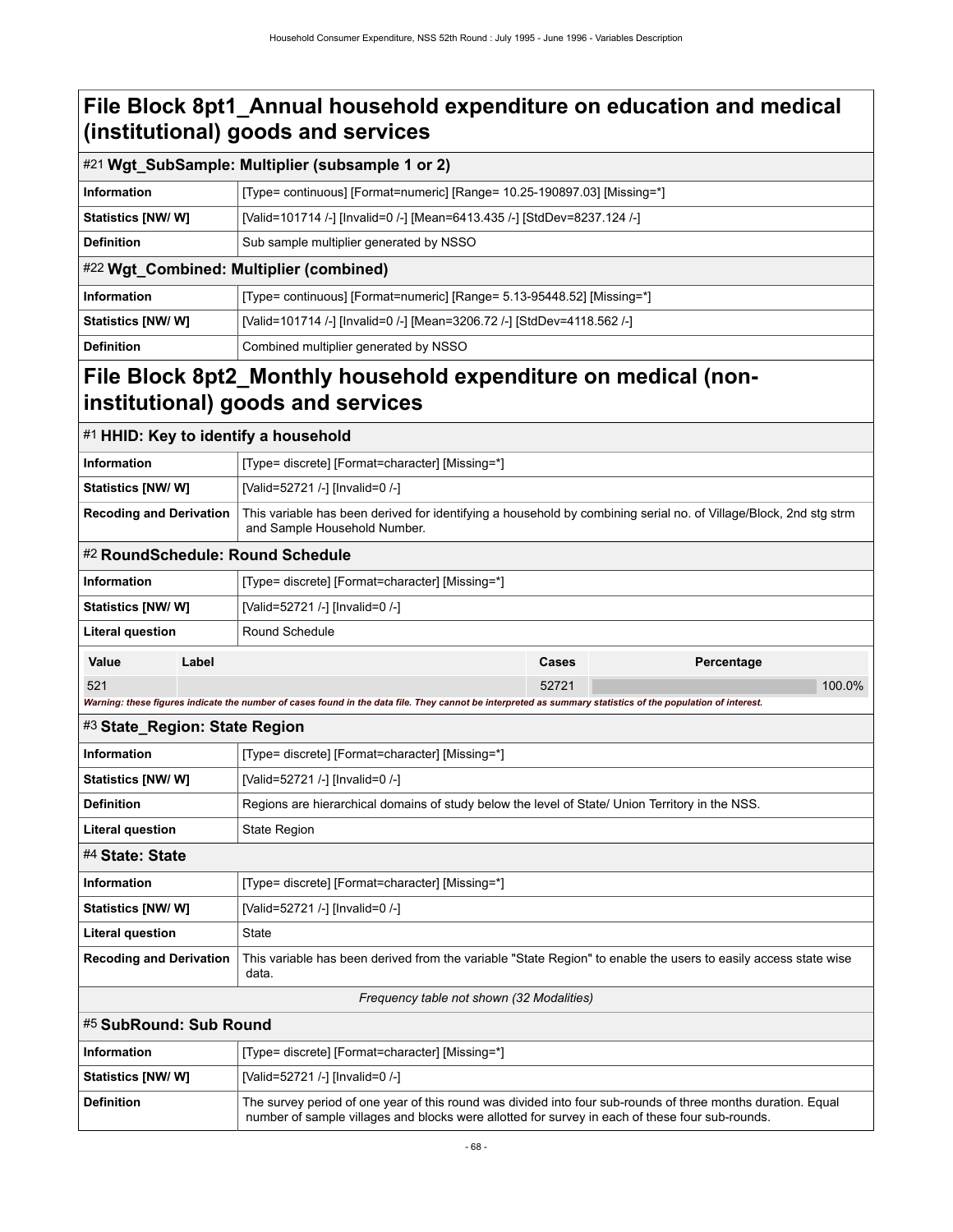### **File Block 8pt2\_Monthly household expenditure on medical (noninstitutional) goods and services**

| #5 SubRound: Sub Round                                                                                                                                                                       |                                                                                                                                                                                                                                         |                                                                                                                                                                                                                           |                |            |       |       |  |
|----------------------------------------------------------------------------------------------------------------------------------------------------------------------------------------------|-----------------------------------------------------------------------------------------------------------------------------------------------------------------------------------------------------------------------------------------|---------------------------------------------------------------------------------------------------------------------------------------------------------------------------------------------------------------------------|----------------|------------|-------|-------|--|
| <b>Literal question</b>                                                                                                                                                                      |                                                                                                                                                                                                                                         | Sub Round                                                                                                                                                                                                                 |                |            |       |       |  |
| Value                                                                                                                                                                                        | Label                                                                                                                                                                                                                                   |                                                                                                                                                                                                                           | Cases          | Percentage |       |       |  |
| 1                                                                                                                                                                                            | Sub round 1                                                                                                                                                                                                                             |                                                                                                                                                                                                                           | 14493          |            |       | 27.5% |  |
| 2                                                                                                                                                                                            | Sub round 2                                                                                                                                                                                                                             |                                                                                                                                                                                                                           | 13179          |            | 25.0% |       |  |
| 3                                                                                                                                                                                            | Sub round 3                                                                                                                                                                                                                             |                                                                                                                                                                                                                           | 12585<br>23.9% |            |       |       |  |
| 12464<br>23.6%<br>Sub round 4<br>Warning: these figures indicate the number of cases found in the data file. They cannot be interpreted as summary statistics of the population of interest. |                                                                                                                                                                                                                                         |                                                                                                                                                                                                                           |                |            |       |       |  |
| #6 FlotNo: Flot No.                                                                                                                                                                          |                                                                                                                                                                                                                                         |                                                                                                                                                                                                                           |                |            |       |       |  |
| <b>Information</b><br>[Type= discrete] [Format=character] [Missing=*]                                                                                                                        |                                                                                                                                                                                                                                         |                                                                                                                                                                                                                           |                |            |       |       |  |
| Statistics [NW/ W]                                                                                                                                                                           |                                                                                                                                                                                                                                         | [Valid=52721 /-] [Invalid=0 /-]                                                                                                                                                                                           |                |            |       |       |  |
| <b>Literal question</b>                                                                                                                                                                      |                                                                                                                                                                                                                                         | Flot No.                                                                                                                                                                                                                  |                |            |       |       |  |
| <b>Recoding and Derivation</b>                                                                                                                                                               |                                                                                                                                                                                                                                         | This round contains some variables which are not in the questionnaire. These variables have been calculated for<br>the purpose of specific tabulation for which documentation is not available. The user may ignore them. |                |            |       |       |  |
| #7 Sample: Sample                                                                                                                                                                            |                                                                                                                                                                                                                                         |                                                                                                                                                                                                                           |                |            |       |       |  |
| <b>Information</b>                                                                                                                                                                           |                                                                                                                                                                                                                                         | [Type= discrete] [Format=character] [Missing=*]                                                                                                                                                                           |                |            |       |       |  |
| Statistics [NW/W]                                                                                                                                                                            |                                                                                                                                                                                                                                         | [Valid=52721 /-] [Invalid=0 /-]                                                                                                                                                                                           |                |            |       |       |  |
| <b>Literal question</b>                                                                                                                                                                      |                                                                                                                                                                                                                                         | Sample                                                                                                                                                                                                                    |                |            |       |       |  |
| #8 Sector: Sector                                                                                                                                                                            |                                                                                                                                                                                                                                         |                                                                                                                                                                                                                           |                |            |       |       |  |
| <b>Information</b>                                                                                                                                                                           |                                                                                                                                                                                                                                         | [Type= discrete] [Format=character] [Missing=*]                                                                                                                                                                           |                |            |       |       |  |
| <b>Statistics [NW/W]</b>                                                                                                                                                                     |                                                                                                                                                                                                                                         | [Valid=52721 /-] [Invalid=0 /-]                                                                                                                                                                                           |                |            |       |       |  |
| <b>Definition</b>                                                                                                                                                                            |                                                                                                                                                                                                                                         | Sector: A word used for the rural-urban demarcation.                                                                                                                                                                      |                |            |       |       |  |
| <b>Literal question</b>                                                                                                                                                                      |                                                                                                                                                                                                                                         | Sector                                                                                                                                                                                                                    |                |            |       |       |  |
| Value                                                                                                                                                                                        | Label                                                                                                                                                                                                                                   |                                                                                                                                                                                                                           | Cases          | Percentage |       |       |  |
| 1                                                                                                                                                                                            | Rural                                                                                                                                                                                                                                   |                                                                                                                                                                                                                           | 30492          |            |       | 57.8% |  |
| 2                                                                                                                                                                                            | Urban                                                                                                                                                                                                                                   |                                                                                                                                                                                                                           | 22229          |            | 42.2% |       |  |
| #9 Stratum: Stratum                                                                                                                                                                          |                                                                                                                                                                                                                                         | Warning: these figures indicate the number of cases found in the data file. They cannot be interpreted as summary statistics of the population of interest.                                                               |                |            |       |       |  |
| Information                                                                                                                                                                                  |                                                                                                                                                                                                                                         | [Type= discrete] [Format=character] [Missing=*]                                                                                                                                                                           |                |            |       |       |  |
|                                                                                                                                                                                              |                                                                                                                                                                                                                                         |                                                                                                                                                                                                                           |                |            |       |       |  |
|                                                                                                                                                                                              | [Valid=52721 /-] [Invalid=0 /-]<br>Statistics [NW/ W]                                                                                                                                                                                   |                                                                                                                                                                                                                           |                |            |       |       |  |
|                                                                                                                                                                                              | <b>Definition</b><br>Within each district of a State/ UT, two basic strata were formed:<br>(i) rural stratum comprising of all rural areas of the district and (ii) urban stratum comprising of all the urban areas<br>of the district. |                                                                                                                                                                                                                           |                |            |       |       |  |
| <b>Literal question</b>                                                                                                                                                                      | Stratum                                                                                                                                                                                                                                 |                                                                                                                                                                                                                           |                |            |       |       |  |
| #10 District_Code: District Code                                                                                                                                                             |                                                                                                                                                                                                                                         |                                                                                                                                                                                                                           |                |            |       |       |  |
| <b>Information</b>                                                                                                                                                                           |                                                                                                                                                                                                                                         | [Type= discrete] [Format=character] [Missing=*]                                                                                                                                                                           |                |            |       |       |  |
| Statistics [NW/ W]                                                                                                                                                                           |                                                                                                                                                                                                                                         | [Valid=52721 /-] [Invalid=0 /-]                                                                                                                                                                                           |                |            |       |       |  |
| <b>Literal question</b>                                                                                                                                                                      |                                                                                                                                                                                                                                         | <b>District Code</b>                                                                                                                                                                                                      |                |            |       |       |  |
| #11 Sub_Sample: Sub Sample                                                                                                                                                                   |                                                                                                                                                                                                                                         |                                                                                                                                                                                                                           |                |            |       |       |  |
| Information                                                                                                                                                                                  |                                                                                                                                                                                                                                         | [Type= discrete] [Format=character] [Missing=*]                                                                                                                                                                           |                |            |       |       |  |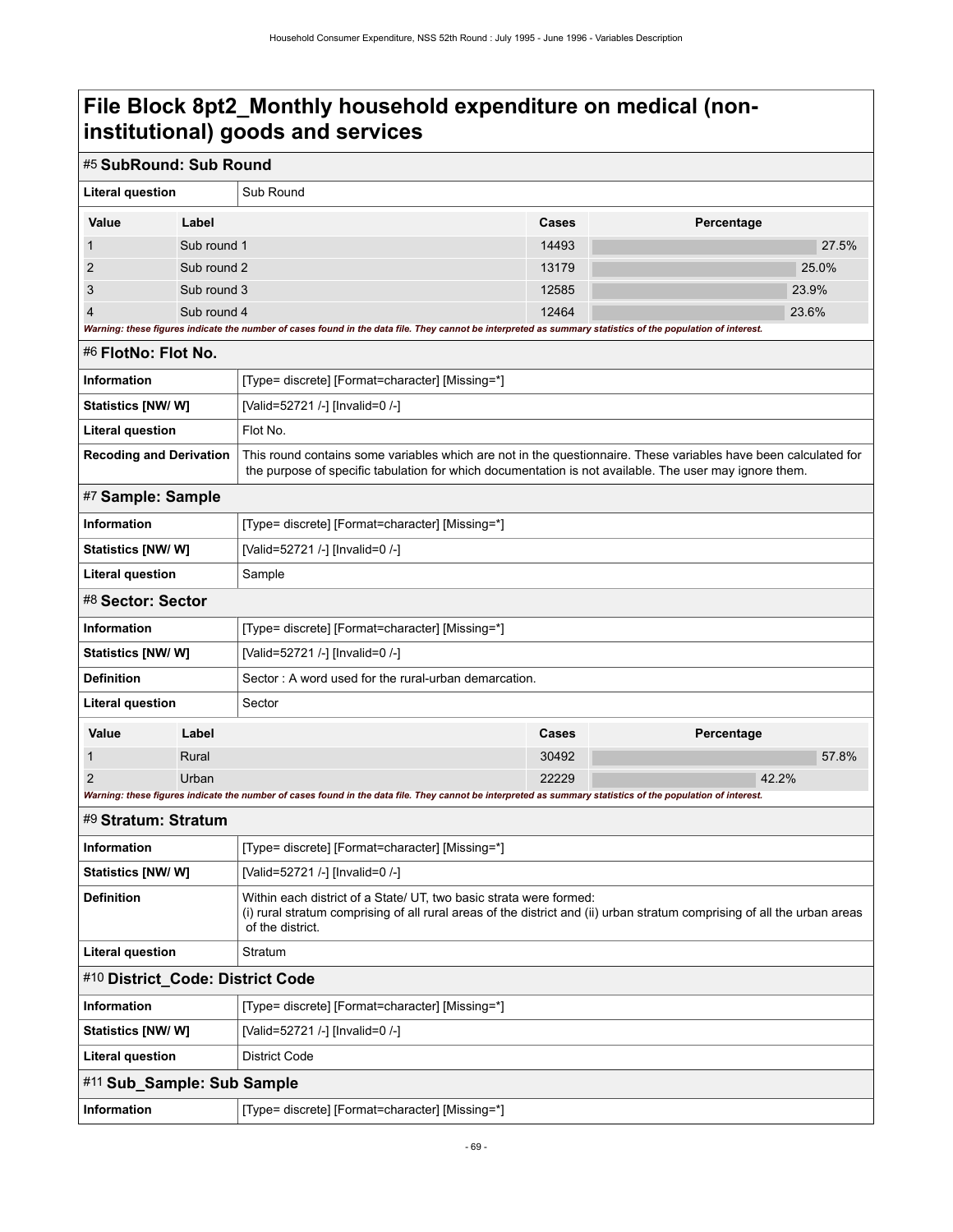### **File Block 8pt2\_Monthly household expenditure on medical (noninstitutional) goods and services**

### #11 **Sub\_Sample: Sub Sample**

| <b>Statistics [NW/ W]</b> |                | [Valid=52721 /-] [Invalid=0 /-]                                                                                                                                                                                                                                                                                                                                                                                                                                                                                                                                                                                                                                                                                                                                                                                                                                                                                         |              |            |        |  |  |
|---------------------------|----------------|-------------------------------------------------------------------------------------------------------------------------------------------------------------------------------------------------------------------------------------------------------------------------------------------------------------------------------------------------------------------------------------------------------------------------------------------------------------------------------------------------------------------------------------------------------------------------------------------------------------------------------------------------------------------------------------------------------------------------------------------------------------------------------------------------------------------------------------------------------------------------------------------------------------------------|--------------|------------|--------|--|--|
| <b>Definition</b>         |                | An important feature of the NSS sampling design is that the total sample of first stage units is drawn in the form<br>of two or more independent and parallel samples, termed as interpenetrating sub-samples. Each sub-sample is<br>drawn by the same<br>sampling scheme and is capable of providing valid estimates of the population parameters. The comparison of<br>sub-sample wise estimates shows the margin of uncertainty associated with the combined sample estimate.<br>Interpenetrating sub-samples have been used in NSS (i) to obtain valid estimates from each sub-round (season)<br>of the survey round, and (ii) to ensure that Central and State samples for any State/ UT cover independent and<br>equally valid samples of units.<br>The samples surveyed by the NSSO staff are termed as Central sample and the matched samples surveyed by<br>State Government staff are termed as State sample. |              |            |        |  |  |
| <b>Literal question</b>   |                | Sub Sample                                                                                                                                                                                                                                                                                                                                                                                                                                                                                                                                                                                                                                                                                                                                                                                                                                                                                                              |              |            |        |  |  |
| Value                     | Label          |                                                                                                                                                                                                                                                                                                                                                                                                                                                                                                                                                                                                                                                                                                                                                                                                                                                                                                                         | <b>Cases</b> | Percentage |        |  |  |
| $\mathbf 1$               | Central sample |                                                                                                                                                                                                                                                                                                                                                                                                                                                                                                                                                                                                                                                                                                                                                                                                                                                                                                                         | 26369        |            | 50.0%  |  |  |
| $\overline{2}$            | State sample   |                                                                                                                                                                                                                                                                                                                                                                                                                                                                                                                                                                                                                                                                                                                                                                                                                                                                                                                         | 26352        |            | 50.0%  |  |  |
|                           |                | Warning: these figures indicate the number of cases found in the data file. They cannot be interpreted as summary statistics of the population of interest.                                                                                                                                                                                                                                                                                                                                                                                                                                                                                                                                                                                                                                                                                                                                                             |              |            |        |  |  |
|                           |                | #12 Vill_Blk_Slno: Village/Bl. Srl. No.                                                                                                                                                                                                                                                                                                                                                                                                                                                                                                                                                                                                                                                                                                                                                                                                                                                                                 |              |            |        |  |  |
| <b>Information</b>        |                | [Type= discrete] [Format=character] [Missing=*]                                                                                                                                                                                                                                                                                                                                                                                                                                                                                                                                                                                                                                                                                                                                                                                                                                                                         |              |            |        |  |  |
| <b>Statistics [NW/ W]</b> |                | [Valid=52721 /-] [Invalid=0 /-]                                                                                                                                                                                                                                                                                                                                                                                                                                                                                                                                                                                                                                                                                                                                                                                                                                                                                         |              |            |        |  |  |
| <b>Literal question</b>   |                | Village/Bl. Srl. No.                                                                                                                                                                                                                                                                                                                                                                                                                                                                                                                                                                                                                                                                                                                                                                                                                                                                                                    |              |            |        |  |  |
|                           |                | #13 Sample_Vill_Blk_No: Sample vill / Block No.                                                                                                                                                                                                                                                                                                                                                                                                                                                                                                                                                                                                                                                                                                                                                                                                                                                                         |              |            |        |  |  |
| <b>Information</b>        |                | [Type= discrete] [Format=character] [Missing=*]                                                                                                                                                                                                                                                                                                                                                                                                                                                                                                                                                                                                                                                                                                                                                                                                                                                                         |              |            |        |  |  |
| <b>Statistics [NW/W]</b>  |                | [Valid=52721 /-] [Invalid=0 /-]                                                                                                                                                                                                                                                                                                                                                                                                                                                                                                                                                                                                                                                                                                                                                                                                                                                                                         |              |            |        |  |  |
| <b>Literal question</b>   |                | Sample vill / Block No.                                                                                                                                                                                                                                                                                                                                                                                                                                                                                                                                                                                                                                                                                                                                                                                                                                                                                                 |              |            |        |  |  |
|                           |                | #14 Second_Stratum: 2nd stg strm / schedule type                                                                                                                                                                                                                                                                                                                                                                                                                                                                                                                                                                                                                                                                                                                                                                                                                                                                        |              |            |        |  |  |
| <b>Information</b>        |                | [Type= discrete] [Format=character] [Missing=*]                                                                                                                                                                                                                                                                                                                                                                                                                                                                                                                                                                                                                                                                                                                                                                                                                                                                         |              |            |        |  |  |
| Statistics [NW/W]         |                | [Valid=52721 /-] [Invalid=0 /-]                                                                                                                                                                                                                                                                                                                                                                                                                                                                                                                                                                                                                                                                                                                                                                                                                                                                                         |              |            |        |  |  |
| <b>Literal question</b>   |                | 2nd stg strm / Sch. Type                                                                                                                                                                                                                                                                                                                                                                                                                                                                                                                                                                                                                                                                                                                                                                                                                                                                                                |              |            |        |  |  |
| <b>Notes</b>              |                | Two different 1.0 schedules have been designed for canvassing in two sub-samples of 52nd round. SS-2<br>schedules is different from the usual (SS-1) schedule.                                                                                                                                                                                                                                                                                                                                                                                                                                                                                                                                                                                                                                                                                                                                                          |              |            |        |  |  |
|                           |                | #15 Hhold_no: Sample Household No.                                                                                                                                                                                                                                                                                                                                                                                                                                                                                                                                                                                                                                                                                                                                                                                                                                                                                      |              |            |        |  |  |
| <b>Information</b>        |                | [Type= discrete] [Format=character] [Missing=*]                                                                                                                                                                                                                                                                                                                                                                                                                                                                                                                                                                                                                                                                                                                                                                                                                                                                         |              |            |        |  |  |
| Statistics [NW/W]         |                | [Valid=52721 /-] [Invalid=0 /-]                                                                                                                                                                                                                                                                                                                                                                                                                                                                                                                                                                                                                                                                                                                                                                                                                                                                                         |              |            |        |  |  |
| <b>Literal question</b>   |                | Sample Household No.                                                                                                                                                                                                                                                                                                                                                                                                                                                                                                                                                                                                                                                                                                                                                                                                                                                                                                    |              |            |        |  |  |
| #16 Level: Level          |                |                                                                                                                                                                                                                                                                                                                                                                                                                                                                                                                                                                                                                                                                                                                                                                                                                                                                                                                         |              |            |        |  |  |
| Information               |                | [Type= discrete] [Format=character] [Missing=*]                                                                                                                                                                                                                                                                                                                                                                                                                                                                                                                                                                                                                                                                                                                                                                                                                                                                         |              |            |        |  |  |
| <b>Statistics [NW/W]</b>  |                | [Valid=52721 /-] [Invalid=0 /-]                                                                                                                                                                                                                                                                                                                                                                                                                                                                                                                                                                                                                                                                                                                                                                                                                                                                                         |              |            |        |  |  |
| <b>Literal question</b>   |                | Level                                                                                                                                                                                                                                                                                                                                                                                                                                                                                                                                                                                                                                                                                                                                                                                                                                                                                                                   |              |            |        |  |  |
| Value                     | Label          |                                                                                                                                                                                                                                                                                                                                                                                                                                                                                                                                                                                                                                                                                                                                                                                                                                                                                                                         | <b>Cases</b> | Percentage |        |  |  |
| 08                        |                |                                                                                                                                                                                                                                                                                                                                                                                                                                                                                                                                                                                                                                                                                                                                                                                                                                                                                                                         | 52721        |            | 100.0% |  |  |
|                           |                | Warning: these figures indicate the number of cases found in the data file. They cannot be interpreted as summary statistics of the population of interest.                                                                                                                                                                                                                                                                                                                                                                                                                                                                                                                                                                                                                                                                                                                                                             |              |            |        |  |  |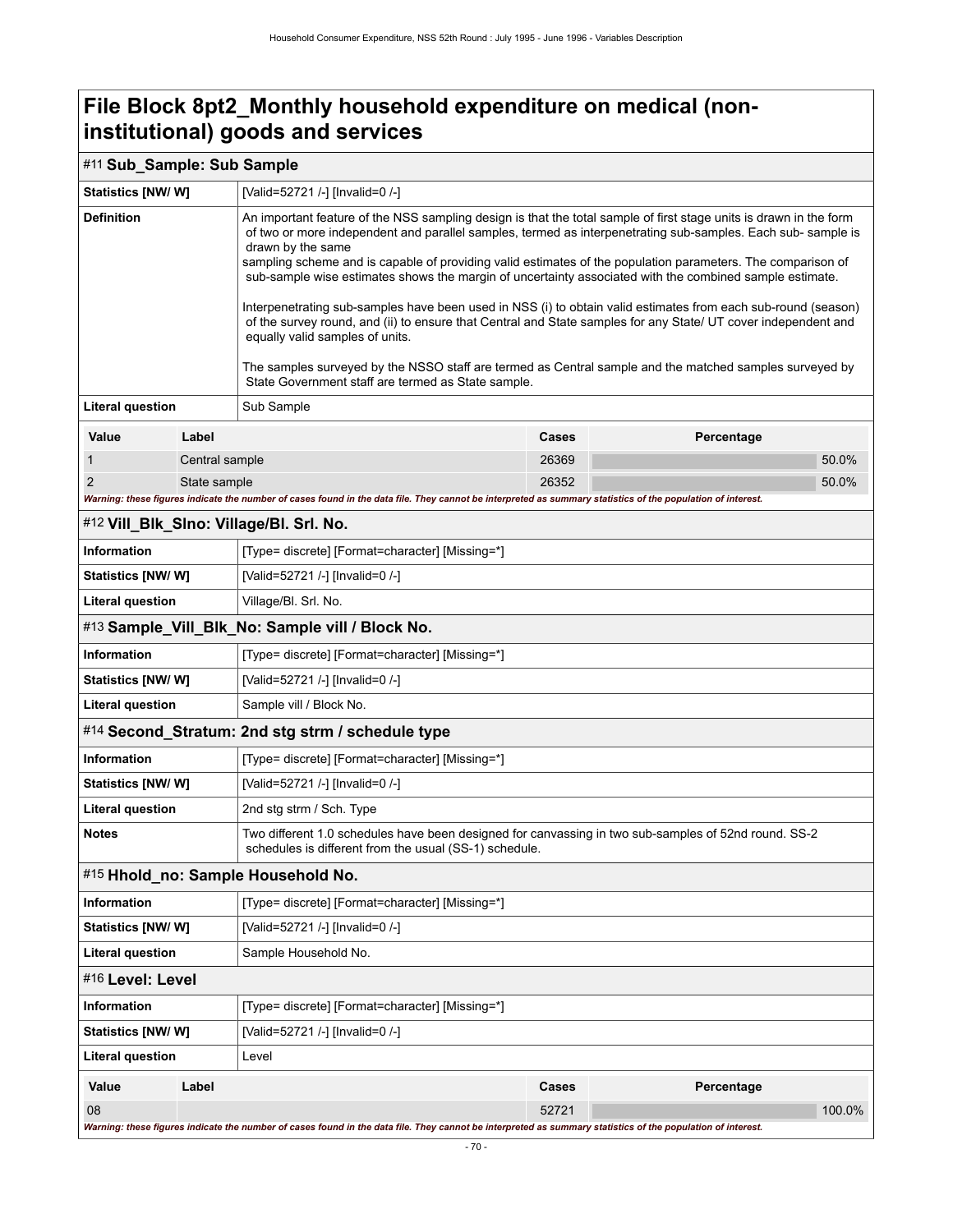### **File Block 8pt2\_Monthly household expenditure on medical (noninstitutional) goods and services**

# #17 **B8\_2\_q1: Block 8.2 Item Code**

| 41.5%                                                                                                                                                                                                                     |  |  |  |  |  |
|---------------------------------------------------------------------------------------------------------------------------------------------------------------------------------------------------------------------------|--|--|--|--|--|
|                                                                                                                                                                                                                           |  |  |  |  |  |
|                                                                                                                                                                                                                           |  |  |  |  |  |
|                                                                                                                                                                                                                           |  |  |  |  |  |
|                                                                                                                                                                                                                           |  |  |  |  |  |
|                                                                                                                                                                                                                           |  |  |  |  |  |
| 42.5%                                                                                                                                                                                                                     |  |  |  |  |  |
|                                                                                                                                                                                                                           |  |  |  |  |  |
|                                                                                                                                                                                                                           |  |  |  |  |  |
|                                                                                                                                                                                                                           |  |  |  |  |  |
|                                                                                                                                                                                                                           |  |  |  |  |  |
| How much money was spent by the household on the purchase of the item in the last 30 days?                                                                                                                                |  |  |  |  |  |
|                                                                                                                                                                                                                           |  |  |  |  |  |
| [Type= continuous] [Format=numeric] [Range= 0.05-26000] [Missing=*]                                                                                                                                                       |  |  |  |  |  |
|                                                                                                                                                                                                                           |  |  |  |  |  |
| How much was spent by the household in cash & kind on the purchase of the item in the last 30 days?                                                                                                                       |  |  |  |  |  |
|                                                                                                                                                                                                                           |  |  |  |  |  |
|                                                                                                                                                                                                                           |  |  |  |  |  |
|                                                                                                                                                                                                                           |  |  |  |  |  |
| Update code                                                                                                                                                                                                               |  |  |  |  |  |
| This round contains some variables which are not in the questionnaire. These variables have been calculated for<br>the purpose of specific tabulation for which documentation is not available. The user may ignore them. |  |  |  |  |  |
|                                                                                                                                                                                                                           |  |  |  |  |  |
| [Type= continuous] [Format=numeric] [Range= 5.58-190897.03] [Missing=*]                                                                                                                                                   |  |  |  |  |  |
|                                                                                                                                                                                                                           |  |  |  |  |  |
|                                                                                                                                                                                                                           |  |  |  |  |  |
|                                                                                                                                                                                                                           |  |  |  |  |  |
|                                                                                                                                                                                                                           |  |  |  |  |  |
|                                                                                                                                                                                                                           |  |  |  |  |  |
|                                                                                                                                                                                                                           |  |  |  |  |  |
|                                                                                                                                                                                                                           |  |  |  |  |  |
| #1 HHID: Key to identify a household                                                                                                                                                                                      |  |  |  |  |  |
|                                                                                                                                                                                                                           |  |  |  |  |  |

**Information information information [Type= discrete]** [Format=character] [Missing=\*]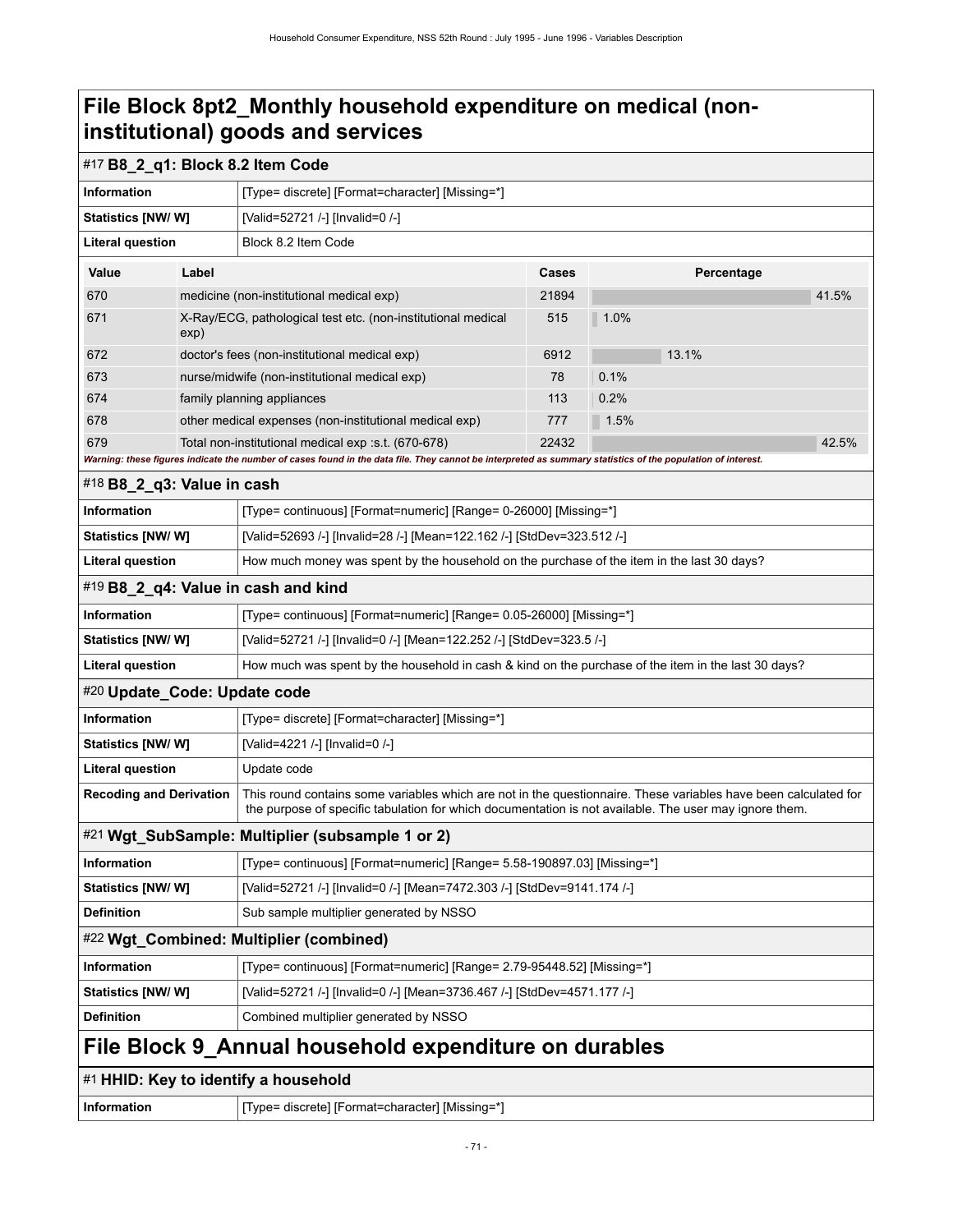|                                |                                                                                                                                                                                                                           | #1 HHID: Key to identify a household                                                                                                                                                                            |       |            |  |  |  |
|--------------------------------|---------------------------------------------------------------------------------------------------------------------------------------------------------------------------------------------------------------------------|-----------------------------------------------------------------------------------------------------------------------------------------------------------------------------------------------------------------|-------|------------|--|--|--|
| Statistics [NW/W]              |                                                                                                                                                                                                                           | [Valid=94931 /-] [Invalid=0 /-]                                                                                                                                                                                 |       |            |  |  |  |
| <b>Recoding and Derivation</b> |                                                                                                                                                                                                                           | This variable has been derived for identifying a household by combining serial no. of Village/Block, 2nd stg strm<br>and Sample Household Number.                                                               |       |            |  |  |  |
|                                |                                                                                                                                                                                                                           | #2 RoundSchedule: Round Schedule                                                                                                                                                                                |       |            |  |  |  |
| Information                    |                                                                                                                                                                                                                           | [Type= discrete] [Format=character] [Missing=*]                                                                                                                                                                 |       |            |  |  |  |
| Statistics [NW/W]              |                                                                                                                                                                                                                           | [Valid=94931 /-] [Invalid=0 /-]                                                                                                                                                                                 |       |            |  |  |  |
| <b>Literal question</b>        |                                                                                                                                                                                                                           | Round Schedule                                                                                                                                                                                                  |       |            |  |  |  |
| Value                          | Label                                                                                                                                                                                                                     |                                                                                                                                                                                                                 | Cases | Percentage |  |  |  |
| 521                            |                                                                                                                                                                                                                           |                                                                                                                                                                                                                 | 94931 | 100.0%     |  |  |  |
|                                |                                                                                                                                                                                                                           | Warning: these figures indicate the number of cases found in the data file. They cannot be interpreted as summary statistics of the population of interest.                                                     |       |            |  |  |  |
| #3 State_Region: State Region  |                                                                                                                                                                                                                           |                                                                                                                                                                                                                 |       |            |  |  |  |
| <b>Information</b>             |                                                                                                                                                                                                                           | [Type= discrete] [Format=character] [Missing=*]                                                                                                                                                                 |       |            |  |  |  |
| Statistics [NW/ W]             |                                                                                                                                                                                                                           | [Valid=94931 /-] [Invalid=0 /-]                                                                                                                                                                                 |       |            |  |  |  |
| <b>Definition</b>              |                                                                                                                                                                                                                           | Regions are hierarchical domains of study below the level of State/ Union Territory in the NSS.                                                                                                                 |       |            |  |  |  |
| <b>Literal question</b>        |                                                                                                                                                                                                                           | <b>State Region</b>                                                                                                                                                                                             |       |            |  |  |  |
| #4 State: State                |                                                                                                                                                                                                                           |                                                                                                                                                                                                                 |       |            |  |  |  |
| <b>Information</b>             |                                                                                                                                                                                                                           | [Type= discrete] [Format=character] [Missing=*]                                                                                                                                                                 |       |            |  |  |  |
| <b>Statistics [NW/ W]</b>      |                                                                                                                                                                                                                           | [Valid=94931 /-] [Invalid=0 /-]                                                                                                                                                                                 |       |            |  |  |  |
| <b>Literal question</b>        |                                                                                                                                                                                                                           | State                                                                                                                                                                                                           |       |            |  |  |  |
| <b>Recoding and Derivation</b> |                                                                                                                                                                                                                           | This variable has been derived from the variable "State Region" to enable the users to easily access state wise<br>data.                                                                                        |       |            |  |  |  |
|                                |                                                                                                                                                                                                                           | Frequency table not shown (32 Modalities)                                                                                                                                                                       |       |            |  |  |  |
| #5 SubRound: Sub Round         |                                                                                                                                                                                                                           |                                                                                                                                                                                                                 |       |            |  |  |  |
| <b>Information</b>             |                                                                                                                                                                                                                           | [Type= discrete] [Format=character] [Missing=*]                                                                                                                                                                 |       |            |  |  |  |
| <b>Statistics [NW/ W]</b>      |                                                                                                                                                                                                                           | [Valid=94931 /-] [Invalid=0 /-]                                                                                                                                                                                 |       |            |  |  |  |
| <b>Definition</b>              |                                                                                                                                                                                                                           | The survey period of one year of this round was divided into four sub-rounds of three months duration. Equal<br>number of sample villages and blocks were allotted for survey in each of these four sub-rounds. |       |            |  |  |  |
| <b>Literal question</b>        |                                                                                                                                                                                                                           | Sub Round                                                                                                                                                                                                       |       |            |  |  |  |
| Value                          | Label                                                                                                                                                                                                                     |                                                                                                                                                                                                                 | Cases | Percentage |  |  |  |
| $\mathbf{1}$                   | Sub round 1                                                                                                                                                                                                               |                                                                                                                                                                                                                 | 24245 | 25.5%      |  |  |  |
| $\overline{2}$                 | Sub round 2                                                                                                                                                                                                               |                                                                                                                                                                                                                 | 23709 | 25.0%      |  |  |  |
| 3<br>Sub round 3               |                                                                                                                                                                                                                           |                                                                                                                                                                                                                 | 23227 | 24.5%      |  |  |  |
| $\overline{4}$                 | Sub round 4<br>Warning: these figures indicate the number of cases found in the data file. They cannot be interpreted as summary statistics of the population of interest.                                                | 23750                                                                                                                                                                                                           | 25.0% |            |  |  |  |
| #6 FlotNo: Flot No.            |                                                                                                                                                                                                                           |                                                                                                                                                                                                                 |       |            |  |  |  |
| <b>Information</b>             |                                                                                                                                                                                                                           | [Type= discrete] [Format=character] [Missing=*]                                                                                                                                                                 |       |            |  |  |  |
| <b>Statistics [NW/ W]</b>      |                                                                                                                                                                                                                           | [Valid=94931 /-] [Invalid=0 /-]                                                                                                                                                                                 |       |            |  |  |  |
| Literal question               |                                                                                                                                                                                                                           | Flot No.                                                                                                                                                                                                        |       |            |  |  |  |
| <b>Recoding and Derivation</b> | This round contains some variables which are not in the questionnaire. These variables have been calculated for<br>the purpose of specific tabulation for which documentation is not available. The user may ignore them. |                                                                                                                                                                                                                 |       |            |  |  |  |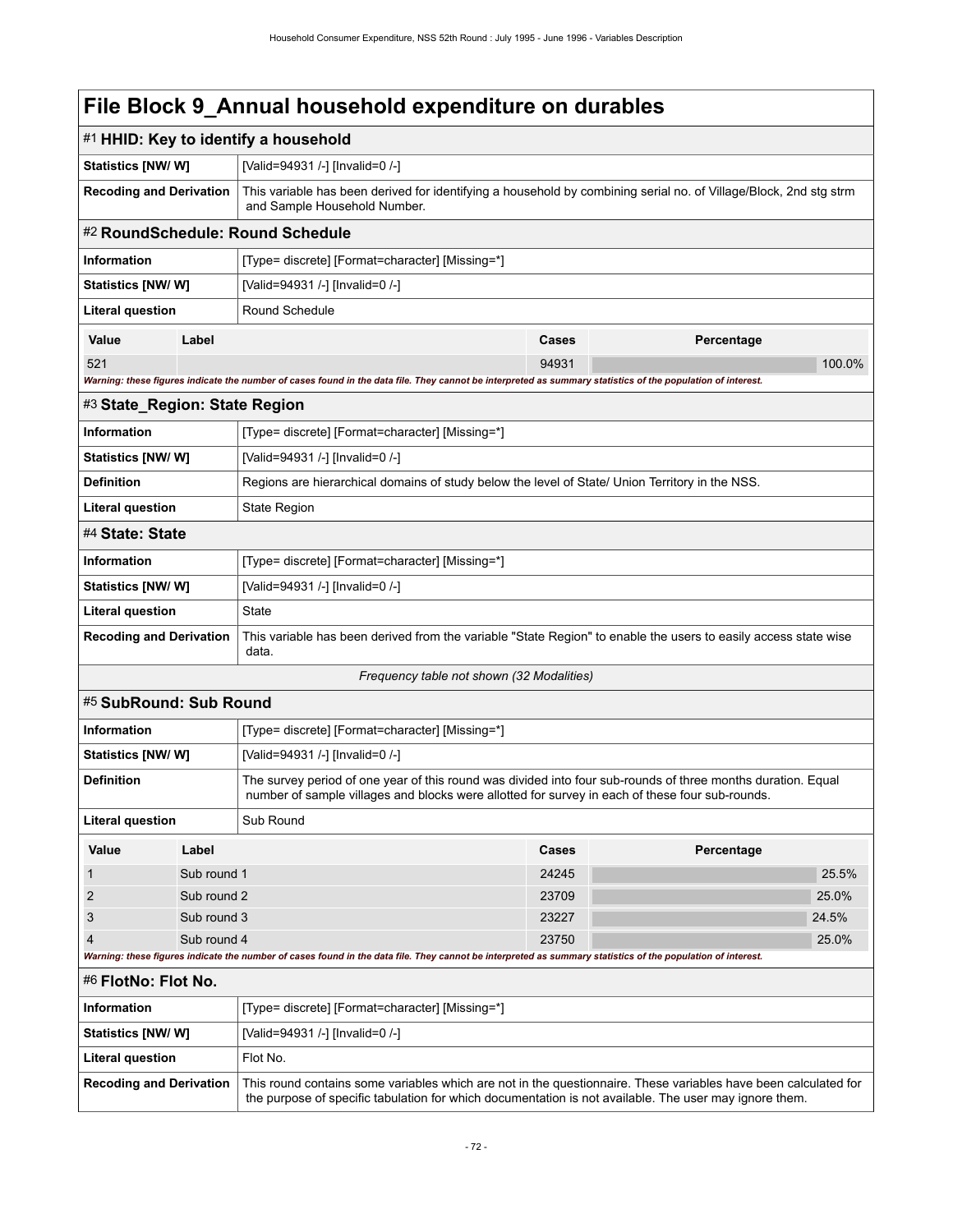| #7 Vill_Blk_SIno: Village/Bl. Srl. No.                                                                                                                                                                                                                                                                                                                                                                                                                                                                                                                                                                                                                                                                                                                                                                                                                                                                                                       |                                                 |                                                                                                                                                                                                                    |       |  |            |       |       |
|----------------------------------------------------------------------------------------------------------------------------------------------------------------------------------------------------------------------------------------------------------------------------------------------------------------------------------------------------------------------------------------------------------------------------------------------------------------------------------------------------------------------------------------------------------------------------------------------------------------------------------------------------------------------------------------------------------------------------------------------------------------------------------------------------------------------------------------------------------------------------------------------------------------------------------------------|-------------------------------------------------|--------------------------------------------------------------------------------------------------------------------------------------------------------------------------------------------------------------------|-------|--|------------|-------|-------|
| <b>Information</b>                                                                                                                                                                                                                                                                                                                                                                                                                                                                                                                                                                                                                                                                                                                                                                                                                                                                                                                           | [Type= discrete] [Format=character] [Missing=*] |                                                                                                                                                                                                                    |       |  |            |       |       |
| <b>Statistics [NW/ W]</b>                                                                                                                                                                                                                                                                                                                                                                                                                                                                                                                                                                                                                                                                                                                                                                                                                                                                                                                    |                                                 | [Valid=94931 /-] [Invalid=0 /-]                                                                                                                                                                                    |       |  |            |       |       |
| <b>Literal question</b>                                                                                                                                                                                                                                                                                                                                                                                                                                                                                                                                                                                                                                                                                                                                                                                                                                                                                                                      |                                                 | Village/Bl. Srl. No.                                                                                                                                                                                               |       |  |            |       |       |
| #8 Sample: Sample                                                                                                                                                                                                                                                                                                                                                                                                                                                                                                                                                                                                                                                                                                                                                                                                                                                                                                                            |                                                 |                                                                                                                                                                                                                    |       |  |            |       |       |
| <b>Information</b>                                                                                                                                                                                                                                                                                                                                                                                                                                                                                                                                                                                                                                                                                                                                                                                                                                                                                                                           |                                                 | [Type= discrete] [Format=character] [Missing=*]                                                                                                                                                                    |       |  |            |       |       |
| <b>Statistics [NW/ W]</b>                                                                                                                                                                                                                                                                                                                                                                                                                                                                                                                                                                                                                                                                                                                                                                                                                                                                                                                    |                                                 | [Valid=94931 /-] [Invalid=0 /-]                                                                                                                                                                                    |       |  |            |       |       |
| <b>Literal question</b>                                                                                                                                                                                                                                                                                                                                                                                                                                                                                                                                                                                                                                                                                                                                                                                                                                                                                                                      |                                                 | Sample                                                                                                                                                                                                             |       |  |            |       |       |
| #9 Sector: Sector                                                                                                                                                                                                                                                                                                                                                                                                                                                                                                                                                                                                                                                                                                                                                                                                                                                                                                                            |                                                 |                                                                                                                                                                                                                    |       |  |            |       |       |
| <b>Information</b>                                                                                                                                                                                                                                                                                                                                                                                                                                                                                                                                                                                                                                                                                                                                                                                                                                                                                                                           |                                                 | [Type= discrete] [Format=character] [Missing=*]                                                                                                                                                                    |       |  |            |       |       |
| Statistics [NW/ W]                                                                                                                                                                                                                                                                                                                                                                                                                                                                                                                                                                                                                                                                                                                                                                                                                                                                                                                           |                                                 | [Valid=94931 /-] [Invalid=0 /-]                                                                                                                                                                                    |       |  |            |       |       |
| <b>Definition</b>                                                                                                                                                                                                                                                                                                                                                                                                                                                                                                                                                                                                                                                                                                                                                                                                                                                                                                                            |                                                 | Sector: A word used for the rural-urban demarcation.                                                                                                                                                               |       |  |            |       |       |
| Literal question                                                                                                                                                                                                                                                                                                                                                                                                                                                                                                                                                                                                                                                                                                                                                                                                                                                                                                                             |                                                 | Sector                                                                                                                                                                                                             |       |  |            |       |       |
| Value                                                                                                                                                                                                                                                                                                                                                                                                                                                                                                                                                                                                                                                                                                                                                                                                                                                                                                                                        | Label                                           |                                                                                                                                                                                                                    | Cases |  | Percentage |       |       |
| 1                                                                                                                                                                                                                                                                                                                                                                                                                                                                                                                                                                                                                                                                                                                                                                                                                                                                                                                                            | Rural                                           |                                                                                                                                                                                                                    | 57941 |  |            |       | 61.0% |
| 2                                                                                                                                                                                                                                                                                                                                                                                                                                                                                                                                                                                                                                                                                                                                                                                                                                                                                                                                            | Urban                                           |                                                                                                                                                                                                                    | 36990 |  |            | 39.0% |       |
|                                                                                                                                                                                                                                                                                                                                                                                                                                                                                                                                                                                                                                                                                                                                                                                                                                                                                                                                              |                                                 | Warning: these figures indicate the number of cases found in the data file. They cannot be interpreted as summary statistics of the population of interest.                                                        |       |  |            |       |       |
| #10 Stratum: Stratum                                                                                                                                                                                                                                                                                                                                                                                                                                                                                                                                                                                                                                                                                                                                                                                                                                                                                                                         |                                                 |                                                                                                                                                                                                                    |       |  |            |       |       |
| Information                                                                                                                                                                                                                                                                                                                                                                                                                                                                                                                                                                                                                                                                                                                                                                                                                                                                                                                                  |                                                 | [Type= discrete] [Format=character] [Missing=*]                                                                                                                                                                    |       |  |            |       |       |
| Statistics [NW/W]                                                                                                                                                                                                                                                                                                                                                                                                                                                                                                                                                                                                                                                                                                                                                                                                                                                                                                                            |                                                 | [Valid=94931 /-] [Invalid=0 /-]                                                                                                                                                                                    |       |  |            |       |       |
| <b>Definition</b>                                                                                                                                                                                                                                                                                                                                                                                                                                                                                                                                                                                                                                                                                                                                                                                                                                                                                                                            |                                                 | Within each district of a State/ UT, two basic strata were formed:<br>(i) rural stratum comprising of all rural areas of the district and (ii) urban stratum comprising of all the urban areas<br>of the district. |       |  |            |       |       |
| <b>Literal question</b>                                                                                                                                                                                                                                                                                                                                                                                                                                                                                                                                                                                                                                                                                                                                                                                                                                                                                                                      |                                                 | Stratum                                                                                                                                                                                                            |       |  |            |       |       |
| #11 District_Code: District Code                                                                                                                                                                                                                                                                                                                                                                                                                                                                                                                                                                                                                                                                                                                                                                                                                                                                                                             |                                                 |                                                                                                                                                                                                                    |       |  |            |       |       |
| Information                                                                                                                                                                                                                                                                                                                                                                                                                                                                                                                                                                                                                                                                                                                                                                                                                                                                                                                                  |                                                 | [Type= discrete] [Format=character] [Missing=*]                                                                                                                                                                    |       |  |            |       |       |
| <b>Statistics [NW/ W]</b>                                                                                                                                                                                                                                                                                                                                                                                                                                                                                                                                                                                                                                                                                                                                                                                                                                                                                                                    |                                                 | [Valid=94931 /-] [Invalid=0 /-]                                                                                                                                                                                    |       |  |            |       |       |
| <b>Literal question</b>                                                                                                                                                                                                                                                                                                                                                                                                                                                                                                                                                                                                                                                                                                                                                                                                                                                                                                                      |                                                 | <b>District Code</b>                                                                                                                                                                                               |       |  |            |       |       |
| #12 Sub_Sample: Sub Sample                                                                                                                                                                                                                                                                                                                                                                                                                                                                                                                                                                                                                                                                                                                                                                                                                                                                                                                   |                                                 |                                                                                                                                                                                                                    |       |  |            |       |       |
| Information                                                                                                                                                                                                                                                                                                                                                                                                                                                                                                                                                                                                                                                                                                                                                                                                                                                                                                                                  |                                                 | [Type= discrete] [Format=character] [Missing=*]                                                                                                                                                                    |       |  |            |       |       |
| <b>Statistics [NW/ W]</b>                                                                                                                                                                                                                                                                                                                                                                                                                                                                                                                                                                                                                                                                                                                                                                                                                                                                                                                    |                                                 | [Valid=94931 /-] [Invalid=0 /-]                                                                                                                                                                                    |       |  |            |       |       |
| <b>Definition</b><br>An important feature of the NSS sampling design is that the total sample of first stage units is drawn in the form<br>of two or more independent and parallel samples, termed as interpenetrating sub-samples. Each sub-sample is<br>drawn by the same<br>sampling scheme and is capable of providing valid estimates of the population parameters. The comparison of<br>sub-sample wise estimates shows the margin of uncertainty associated with the combined sample estimate.<br>Interpenetrating sub-samples have been used in NSS (i) to obtain valid estimates from each sub-round (season)<br>of the survey round, and (ii) to ensure that Central and State samples for any State/ UT cover independent and<br>equally valid samples of units.<br>The samples surveyed by the NSSO staff are termed as Central sample and the matched samples surveyed by<br>State Government staff are termed as State sample. |                                                 |                                                                                                                                                                                                                    |       |  |            |       |       |
| <b>Literal question</b><br>Sub Sample                                                                                                                                                                                                                                                                                                                                                                                                                                                                                                                                                                                                                                                                                                                                                                                                                                                                                                        |                                                 |                                                                                                                                                                                                                    |       |  |            |       |       |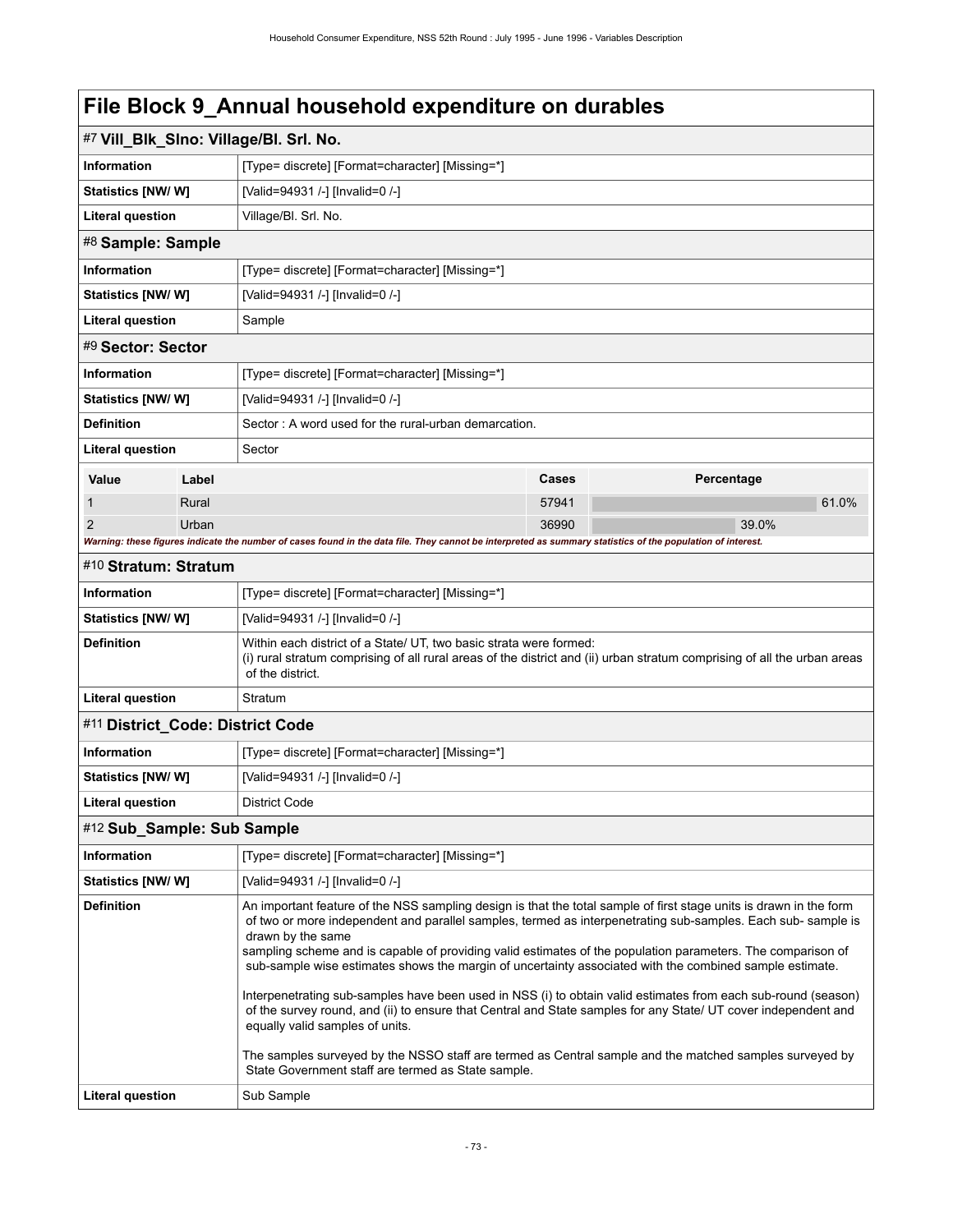| #12 Sub_Sample: Sub Sample                      |                                                                                                   |                                                                                                                                                                              |       |            |  |  |  |
|-------------------------------------------------|---------------------------------------------------------------------------------------------------|------------------------------------------------------------------------------------------------------------------------------------------------------------------------------|-------|------------|--|--|--|
| Value                                           | Label                                                                                             |                                                                                                                                                                              | Cases | Percentage |  |  |  |
| 1                                               | Central sample                                                                                    |                                                                                                                                                                              | 47419 | 50.0%      |  |  |  |
| $\overline{2}$                                  | State sample                                                                                      |                                                                                                                                                                              | 47512 | 50.0%      |  |  |  |
|                                                 |                                                                                                   | Warning: these figures indicate the number of cases found in the data file. They cannot be interpreted as summary statistics of the population of interest.                  |       |            |  |  |  |
|                                                 |                                                                                                   | #13 Sample_Vill_Blk_No: Sample vill / Block No.                                                                                                                              |       |            |  |  |  |
| <b>Information</b>                              |                                                                                                   | [Type= discrete] [Format=character] [Missing=*]                                                                                                                              |       |            |  |  |  |
| Statistics [NW/W]                               |                                                                                                   | [Valid=94931 /-] [Invalid=0 /-]                                                                                                                                              |       |            |  |  |  |
| <b>Literal question</b>                         |                                                                                                   | Sample vill / Block No.                                                                                                                                                      |       |            |  |  |  |
|                                                 |                                                                                                   | #14 Second_Stratum: 2nd stg strm / schedule type                                                                                                                             |       |            |  |  |  |
| <b>Information</b>                              |                                                                                                   | [Type= discrete] [Format=character] [Missing=*]                                                                                                                              |       |            |  |  |  |
| <b>Statistics [NW/ W]</b>                       |                                                                                                   | [Valid=94931 /-] [Invalid=0 /-]                                                                                                                                              |       |            |  |  |  |
| <b>Literal question</b>                         |                                                                                                   | 2nd stg strm / Sch. Type                                                                                                                                                     |       |            |  |  |  |
| <b>Notes</b>                                    |                                                                                                   | Two different 1.0 schedules have been designed for canvassing in two sub-samples of 52nd round. SS-2<br>schedules is different from the usual (SS-1) schedule.               |       |            |  |  |  |
|                                                 |                                                                                                   | #15 Hhold_no: Sample Household No.                                                                                                                                           |       |            |  |  |  |
| <b>Information</b>                              |                                                                                                   | [Type= discrete] [Format=character] [Missing=*]                                                                                                                              |       |            |  |  |  |
| <b>Statistics [NW/ W]</b>                       |                                                                                                   | [Valid=94931 /-] [Invalid=0 /-]                                                                                                                                              |       |            |  |  |  |
| <b>Literal question</b><br>Sample Household No. |                                                                                                   |                                                                                                                                                                              |       |            |  |  |  |
| #16 Level: Level                                |                                                                                                   |                                                                                                                                                                              |       |            |  |  |  |
| <b>Information</b>                              |                                                                                                   | [Type= discrete] [Format=character] [Missing=*]                                                                                                                              |       |            |  |  |  |
| <b>Statistics [NW/ W]</b>                       |                                                                                                   | [Valid=94931 /-] [Invalid=0 /-]                                                                                                                                              |       |            |  |  |  |
| <b>Literal question</b>                         |                                                                                                   | Level                                                                                                                                                                        |       |            |  |  |  |
| Value                                           | Label                                                                                             |                                                                                                                                                                              | Cases | Percentage |  |  |  |
| 09                                              |                                                                                                   |                                                                                                                                                                              | 94931 | 100.0%     |  |  |  |
|                                                 |                                                                                                   | Warning: these figures indicate the number of cases found in the data file. They cannot be interpreted as summary statistics of the population of interest.                  |       |            |  |  |  |
| #17 B9_q1: Block 9 Item Code                    |                                                                                                   |                                                                                                                                                                              |       |            |  |  |  |
| <b>Information</b>                              |                                                                                                   | [Type= discrete] [Format=character] [Missing=*]                                                                                                                              |       |            |  |  |  |
| Statistics [NW/W]                               |                                                                                                   | [Valid=94931 /-] [Invalid=0 /-]                                                                                                                                              |       |            |  |  |  |
|                                                 |                                                                                                   | Frequency table not shown (78 Modalities)                                                                                                                                    |       |            |  |  |  |
|                                                 |                                                                                                   | #18 B9_q3: No. of First-hand purchase                                                                                                                                        |       |            |  |  |  |
| Information                                     | [Type= continuous] [Format=numeric] [Range= 0-819] [Missing=*]                                    |                                                                                                                                                                              |       |            |  |  |  |
|                                                 | [Valid=6878 /-] [Invalid=88053 /-] [Mean=2.214 /-] [StdDev=19.795 /-]<br><b>Statistics [NW/W]</b> |                                                                                                                                                                              |       |            |  |  |  |
| <b>Literal question</b>                         | How many items were purchased through first hand purchase in the last 365 days?                   |                                                                                                                                                                              |       |            |  |  |  |
| Interviewer's<br>instructions                   |                                                                                                   | The number of each item of durable goods purchased (first-hand) for which some expenditure has been incurred<br>during the reference period will be recorded in this column. |       |            |  |  |  |
|                                                 |                                                                                                   | #19 B9_q4: Whether Hire-purchase?                                                                                                                                            |       |            |  |  |  |
| Information                                     |                                                                                                   | [Type= discrete] [Format=character] [Missing=*]                                                                                                                              |       |            |  |  |  |
| <b>Statistics [NW/ W]</b>                       |                                                                                                   | [Valid=18175 /-] [Invalid=0 /-]                                                                                                                                              |       |            |  |  |  |
| <b>Literal question</b>                         |                                                                                                   | Whether item was hire-purchased?                                                                                                                                             |       |            |  |  |  |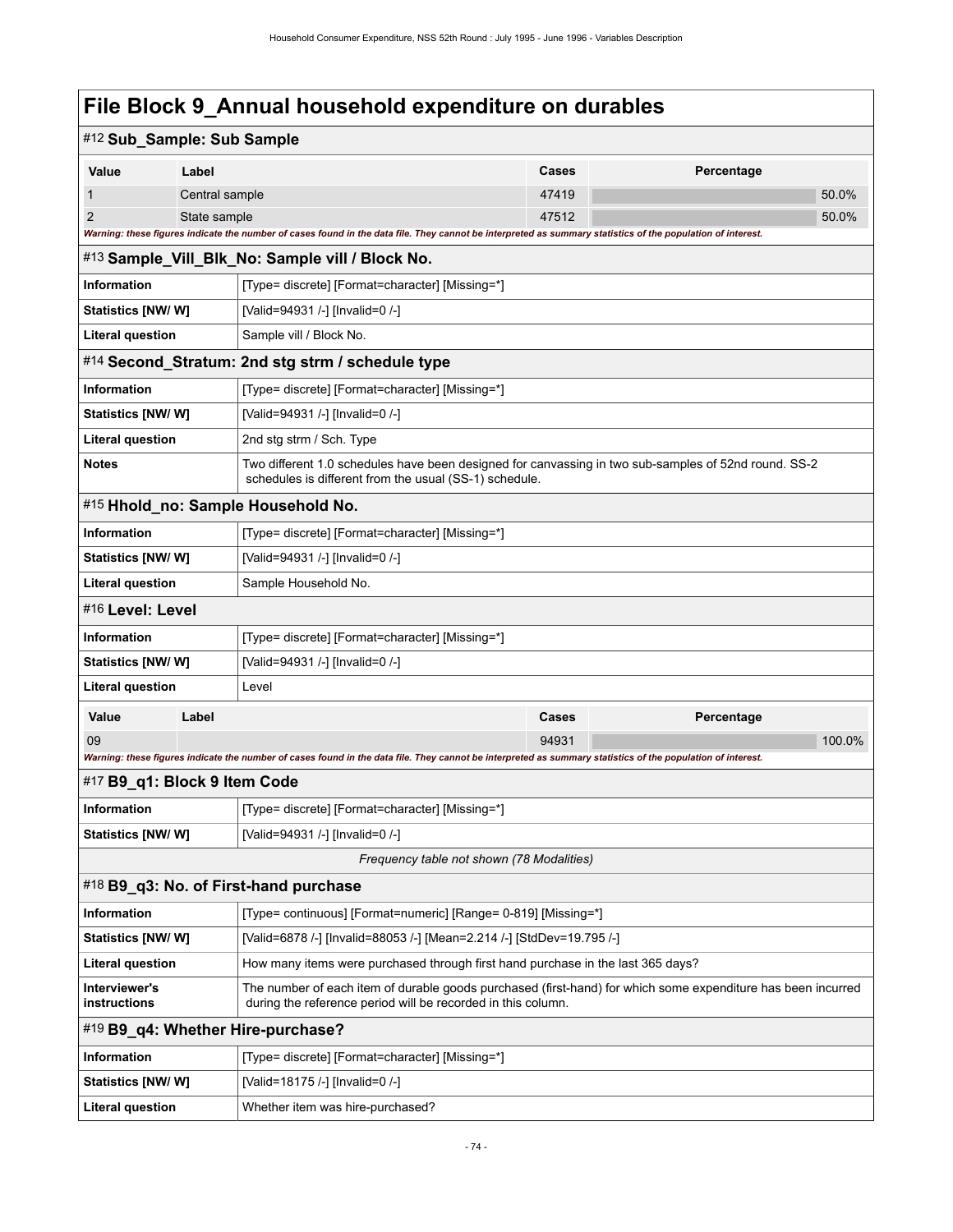### #19 **B9\_q4: Whether Hire-purchase?**

| Interviewer's<br>instructions                                                                           |                                                                                                                                                                                                                                                                                                                                                                                                                                                                                                                                                | If an item of durable goods is purchased on instalment payment and the expenditure made on it during the<br>reference period consists of one or more such instalment payments, code 1 will be recorded in this column.<br>Otherwise i.e., when durable goods are purchased and entire amount is paid during the reference period, code 2<br>will be recorded in this column. |       |            |  |  |  |
|---------------------------------------------------------------------------------------------------------|------------------------------------------------------------------------------------------------------------------------------------------------------------------------------------------------------------------------------------------------------------------------------------------------------------------------------------------------------------------------------------------------------------------------------------------------------------------------------------------------------------------------------------------------|------------------------------------------------------------------------------------------------------------------------------------------------------------------------------------------------------------------------------------------------------------------------------------------------------------------------------------------------------------------------------|-------|------------|--|--|--|
| Value                                                                                                   | Label                                                                                                                                                                                                                                                                                                                                                                                                                                                                                                                                          |                                                                                                                                                                                                                                                                                                                                                                              | Cases | Percentage |  |  |  |
| 1                                                                                                       | Yes                                                                                                                                                                                                                                                                                                                                                                                                                                                                                                                                            |                                                                                                                                                                                                                                                                                                                                                                              | 3547  | 19.5%      |  |  |  |
| 2                                                                                                       | No                                                                                                                                                                                                                                                                                                                                                                                                                                                                                                                                             |                                                                                                                                                                                                                                                                                                                                                                              | 14625 | 80.5%      |  |  |  |
| 9                                                                                                       | Invalid                                                                                                                                                                                                                                                                                                                                                                                                                                                                                                                                        | Warning: these figures indicate the number of cases found in the data file. They cannot be interpreted as summary statistics of the population of interest.                                                                                                                                                                                                                  | 3     | 0.0%       |  |  |  |
|                                                                                                         |                                                                                                                                                                                                                                                                                                                                                                                                                                                                                                                                                | #20 B9_q5: Value of First-hand purchase - in cash                                                                                                                                                                                                                                                                                                                            |       |            |  |  |  |
| Information                                                                                             |                                                                                                                                                                                                                                                                                                                                                                                                                                                                                                                                                | [Type= continuous] [Format=numeric] [Range= 0-451700] [Missing=*]                                                                                                                                                                                                                                                                                                            |       |            |  |  |  |
| Statistics [NW/W]                                                                                       |                                                                                                                                                                                                                                                                                                                                                                                                                                                                                                                                                | [Valid=50049 /-] [Invalid=44882 /-] [Mean=798.543 /-] [StdDev=5472.36 /-]                                                                                                                                                                                                                                                                                                    |       |            |  |  |  |
| <b>Literal question</b>                                                                                 |                                                                                                                                                                                                                                                                                                                                                                                                                                                                                                                                                | How much money was spent by the household on first hand purchase of the item in the last 365 days?                                                                                                                                                                                                                                                                           |       |            |  |  |  |
| Interviewer's<br>instructions                                                                           |                                                                                                                                                                                                                                                                                                                                                                                                                                                                                                                                                | Value of first-hand purchase during the reference period will be entered in this column. The total amount paid<br>during the reference period will be recorded here.                                                                                                                                                                                                         |       |            |  |  |  |
|                                                                                                         |                                                                                                                                                                                                                                                                                                                                                                                                                                                                                                                                                | #21 B9_q6: Value of First-hand purchase - in cash & kind                                                                                                                                                                                                                                                                                                                     |       |            |  |  |  |
| Information                                                                                             |                                                                                                                                                                                                                                                                                                                                                                                                                                                                                                                                                | [Type= continuous] [Format=numeric] [Range= 0-451700] [Missing=*]                                                                                                                                                                                                                                                                                                            |       |            |  |  |  |
| <b>Statistics [NW/ W]</b>                                                                               |                                                                                                                                                                                                                                                                                                                                                                                                                                                                                                                                                | [Valid=50140 /-] [Invalid=44791 /-] [Mean=801.31 /-] [StdDev=5476.487 /-]                                                                                                                                                                                                                                                                                                    |       |            |  |  |  |
| <b>Literal question</b>                                                                                 |                                                                                                                                                                                                                                                                                                                                                                                                                                                                                                                                                | How much was spent by the household in cash and kind on first hand purchase of the item in the last 365 days?                                                                                                                                                                                                                                                                |       |            |  |  |  |
|                                                                                                         |                                                                                                                                                                                                                                                                                                                                                                                                                                                                                                                                                | #22 B9_q7: Cost of Raw material, service & repair - in cash                                                                                                                                                                                                                                                                                                                  |       |            |  |  |  |
| Information                                                                                             |                                                                                                                                                                                                                                                                                                                                                                                                                                                                                                                                                | [Type= continuous] [Format=numeric] [Range= 0-135000] [Missing=*]                                                                                                                                                                                                                                                                                                            |       |            |  |  |  |
| <b>Statistics [NW/ W]</b><br>[Valid=55771 /-] [Invalid=39160 /-] [Mean=343.635 /-] [StdDev=1688.876 /-] |                                                                                                                                                                                                                                                                                                                                                                                                                                                                                                                                                |                                                                                                                                                                                                                                                                                                                                                                              |       |            |  |  |  |
| <b>Literal question</b>                                                                                 | How much was spent by the household in cash towards the cost of raw material, service & repair in the last 365<br>days?                                                                                                                                                                                                                                                                                                                                                                                                                        |                                                                                                                                                                                                                                                                                                                                                                              |       |            |  |  |  |
| Interviewer's<br>instructions                                                                           | This column is for recording expenditure on materials and services for construction, assemblage, repair and<br>maintenance of all durable goods - first-hand as well as second-hand. Value of durable goods constructed will<br>comprise value of raw materials, services and/or labour charges and any other charges. The total value of raw<br>materials, services and labour charges will be recorded in this block. Here, expenditure incurred towards repair<br>and maintenance of items purchased on second-hand will also be accounted. |                                                                                                                                                                                                                                                                                                                                                                              |       |            |  |  |  |
|                                                                                                         |                                                                                                                                                                                                                                                                                                                                                                                                                                                                                                                                                | #23 B9_q8: Cost of Raw material, service & repair - in cash & kind                                                                                                                                                                                                                                                                                                           |       |            |  |  |  |
| <b>Information</b>                                                                                      |                                                                                                                                                                                                                                                                                                                                                                                                                                                                                                                                                | [Type= continuous] [Format=numeric] [Range= 0-135000] [Missing=*]                                                                                                                                                                                                                                                                                                            |       |            |  |  |  |
| Statistics [NW/W]                                                                                       |                                                                                                                                                                                                                                                                                                                                                                                                                                                                                                                                                | [Valid=55928 /-] [Invalid=39003 /-] [Mean=351.072 /-] [StdDev=1737.898 /-]                                                                                                                                                                                                                                                                                                   |       |            |  |  |  |
| <b>Literal question</b>                                                                                 | How much was spent by the household in cash & kind towards the cost of raw material, service & repair in the<br>last 365 days?                                                                                                                                                                                                                                                                                                                                                                                                                 |                                                                                                                                                                                                                                                                                                                                                                              |       |            |  |  |  |
| #24 B9_q9: Total Expenditure - in cash                                                                  |                                                                                                                                                                                                                                                                                                                                                                                                                                                                                                                                                |                                                                                                                                                                                                                                                                                                                                                                              |       |            |  |  |  |
| Information                                                                                             | [Type= continuous] [Format=numeric] [Range= 0-451900] [Missing=*]                                                                                                                                                                                                                                                                                                                                                                                                                                                                              |                                                                                                                                                                                                                                                                                                                                                                              |       |            |  |  |  |
| Statistics [NW/W]                                                                                       | [Valid=94688 /-] [Invalid=243 /-] [Mean=625.047 /-] [StdDev=4213.808 /-]                                                                                                                                                                                                                                                                                                                                                                                                                                                                       |                                                                                                                                                                                                                                                                                                                                                                              |       |            |  |  |  |
|                                                                                                         |                                                                                                                                                                                                                                                                                                                                                                                                                                                                                                                                                | #25 B9_q10: Total Expenditure - in cash & kind                                                                                                                                                                                                                                                                                                                               |       |            |  |  |  |
| Information                                                                                             |                                                                                                                                                                                                                                                                                                                                                                                                                                                                                                                                                | [Type= continuous] [Format=numeric] [Range= 0-451900] [Missing=*]                                                                                                                                                                                                                                                                                                            |       |            |  |  |  |
| [Valid=94755 /-] [Invalid=176 /-] [Mean=631.796 /-] [StdDev=4234.4 /-]<br><b>Statistics [NW/ W]</b>     |                                                                                                                                                                                                                                                                                                                                                                                                                                                                                                                                                |                                                                                                                                                                                                                                                                                                                                                                              |       |            |  |  |  |
|                                                                                                         |                                                                                                                                                                                                                                                                                                                                                                                                                                                                                                                                                | #26 B9_q11: No. of Second-hand purchase                                                                                                                                                                                                                                                                                                                                      |       |            |  |  |  |
| Information                                                                                             | [Type= continuous] [Format=numeric] [Range= 0-819] [Missing=*]                                                                                                                                                                                                                                                                                                                                                                                                                                                                                 |                                                                                                                                                                                                                                                                                                                                                                              |       |            |  |  |  |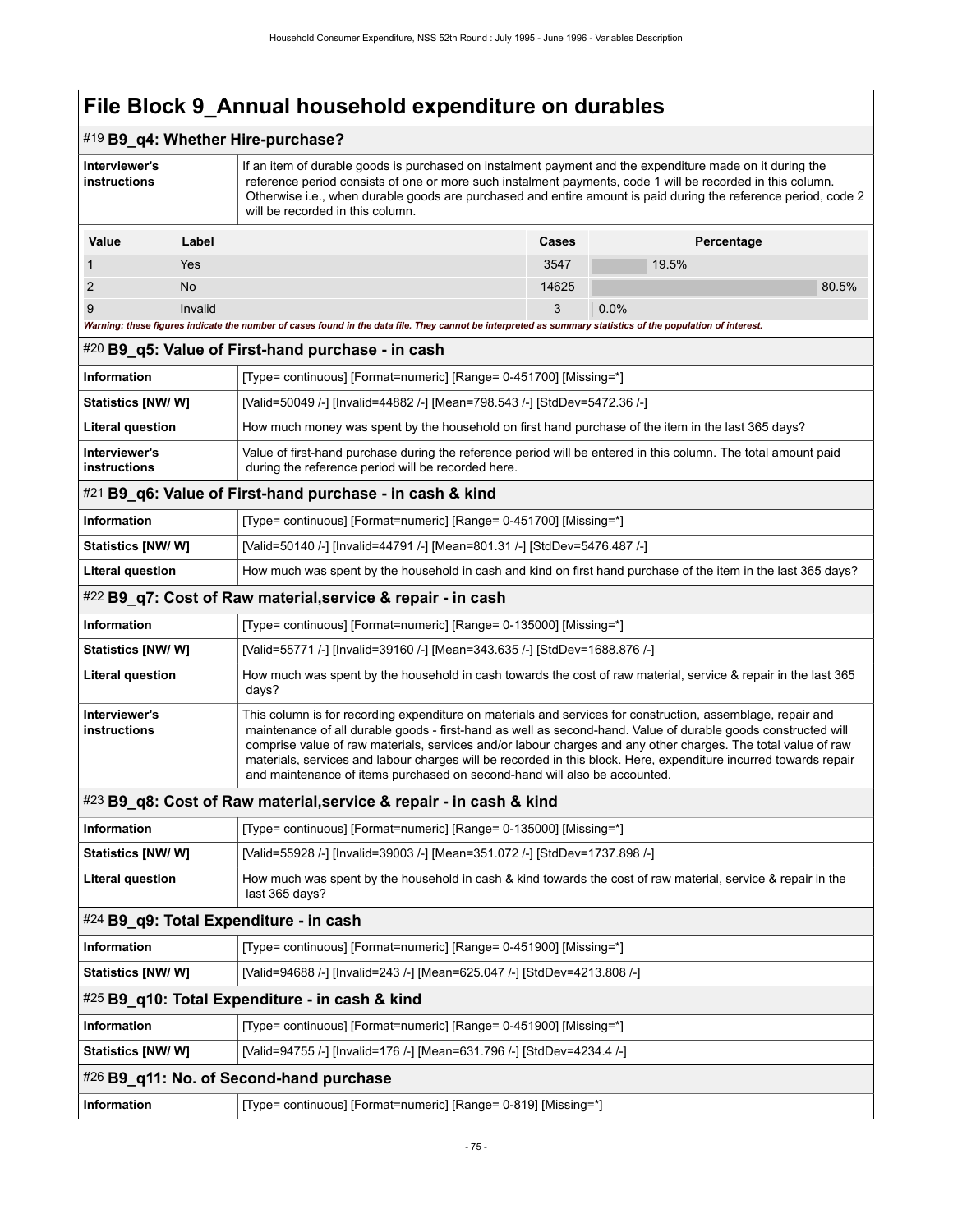|                                                                      | #26 B9_q11: No. of Second-hand purchase                                                                                                                                                                                   |  |  |  |
|----------------------------------------------------------------------|---------------------------------------------------------------------------------------------------------------------------------------------------------------------------------------------------------------------------|--|--|--|
| Statistics [NW/W]                                                    | [Valid=175 /-] [Invalid=94756 /-]                                                                                                                                                                                         |  |  |  |
| <b>Literal question</b>                                              | How many items were purchased through second hand purchase in the last 365 days?                                                                                                                                          |  |  |  |
| Interviewer's<br>instructions                                        | The number of each item of second-hand durable goods purchased during the reference period will be recorded<br>in this column                                                                                             |  |  |  |
|                                                                      | #27 B9_q12: Value of Second-hand purchase - in cash                                                                                                                                                                       |  |  |  |
| Information                                                          | [Type= continuous] [Format=numeric] [Range= 0-20500] [Missing=*]                                                                                                                                                          |  |  |  |
| Statistics [NW/W]                                                    | [Valid=2971 /-] [Invalid=91960 /-] [Mean=248.909 /-] [StdDev=1406.664 /-]                                                                                                                                                 |  |  |  |
| <b>Literal question</b>                                              | How much was spent by the household in cash on second hand purchase of the item in the last 365 days?                                                                                                                     |  |  |  |
| Interviewer's<br>instructions                                        | Value of second-hand purchase during the reference period will be entered in this column.                                                                                                                                 |  |  |  |
|                                                                      | #28 B9_q13: Value of Second-hand purchase - in cash & kind                                                                                                                                                                |  |  |  |
| Information                                                          | [Type= continuous] [Format=numeric] [Range= 0-20500] [Missing=*]                                                                                                                                                          |  |  |  |
| Statistics [NW/W]                                                    | [Valid=2967 /-] [Invalid=91964 /-] [Mean=257.374 /-] [StdDev=1426.513 /-]                                                                                                                                                 |  |  |  |
| <b>Literal question</b>                                              | How much was spent by the household in cash & kind on second hand purchase of the item in the last 365 days?                                                                                                              |  |  |  |
| #29 Update_Code: Update code                                         |                                                                                                                                                                                                                           |  |  |  |
| <b>Information</b>                                                   | [Type= discrete] [Format=character] [Missing=*]                                                                                                                                                                           |  |  |  |
| <b>Statistics [NW/W]</b>                                             | [Valid=9960 /-] [Invalid=0 /-]                                                                                                                                                                                            |  |  |  |
| <b>Literal question</b>                                              | Update code                                                                                                                                                                                                               |  |  |  |
| <b>Recoding and Derivation</b>                                       | This round contains some variables which are not in the questionnaire. These variables have been calculated for<br>the purpose of specific tabulation for which documentation is not available. The user may ignore them. |  |  |  |
|                                                                      | #30 Wgt_SubSample: Multiplier (subsample 1 or 2)                                                                                                                                                                          |  |  |  |
| Information                                                          | [Type= continuous] [Format=numeric] [Range= 5.58-187200] [Missing=*]                                                                                                                                                      |  |  |  |
| Statistics [NW/ W]                                                   | [Valid=94931 /-] [Invalid=0 /-] [Mean=7018.479 /-] [StdDev=8675.831 /-]                                                                                                                                                   |  |  |  |
| <b>Definition</b>                                                    | Sub sample multiplier generated by NSSO                                                                                                                                                                                   |  |  |  |
|                                                                      | #31 Wgt_Combined: Multiplier (combined)                                                                                                                                                                                   |  |  |  |
| Information                                                          | [Type= continuous] [Format=numeric] [Range= 2.79-93600] [Missing=*]                                                                                                                                                       |  |  |  |
| Statistics [NW/ W]                                                   | [Valid=94931 /-] [Invalid=0 /-] [Mean=3510.545 /-] [StdDev=4340.575 /-]                                                                                                                                                   |  |  |  |
| <b>Definition</b>                                                    | Combined multiplier generated by NSSO                                                                                                                                                                                     |  |  |  |
| File Block 10_Perception of households regarding sufficiency of food |                                                                                                                                                                                                                           |  |  |  |
| #1 HHID: Key to identify a household                                 |                                                                                                                                                                                                                           |  |  |  |
| <b>Information</b>                                                   | [Type= discrete] [Format=character] [Missing=*]                                                                                                                                                                           |  |  |  |
| <b>Statistics [NW/W]</b>                                             | [Valid=48463 /-] [Invalid=0 /-]                                                                                                                                                                                           |  |  |  |

| Recoding and Derivation   This variable has been derived for identifying a household by combining serial no. of Village/Block, 2nd stg strm |
|---------------------------------------------------------------------------------------------------------------------------------------------|
| and Sample Household Number.                                                                                                                |

### #2 **RoundSchedule: Round Schedule**

| ∣ Information      | [Type= discrete] [Format=character] [Missing=*] |
|--------------------|-------------------------------------------------|
| Statistics [NW/ W] | [Valid=48463 /-] [Invalid=0 /-]                 |
| Literal question   | Round Schedule                                  |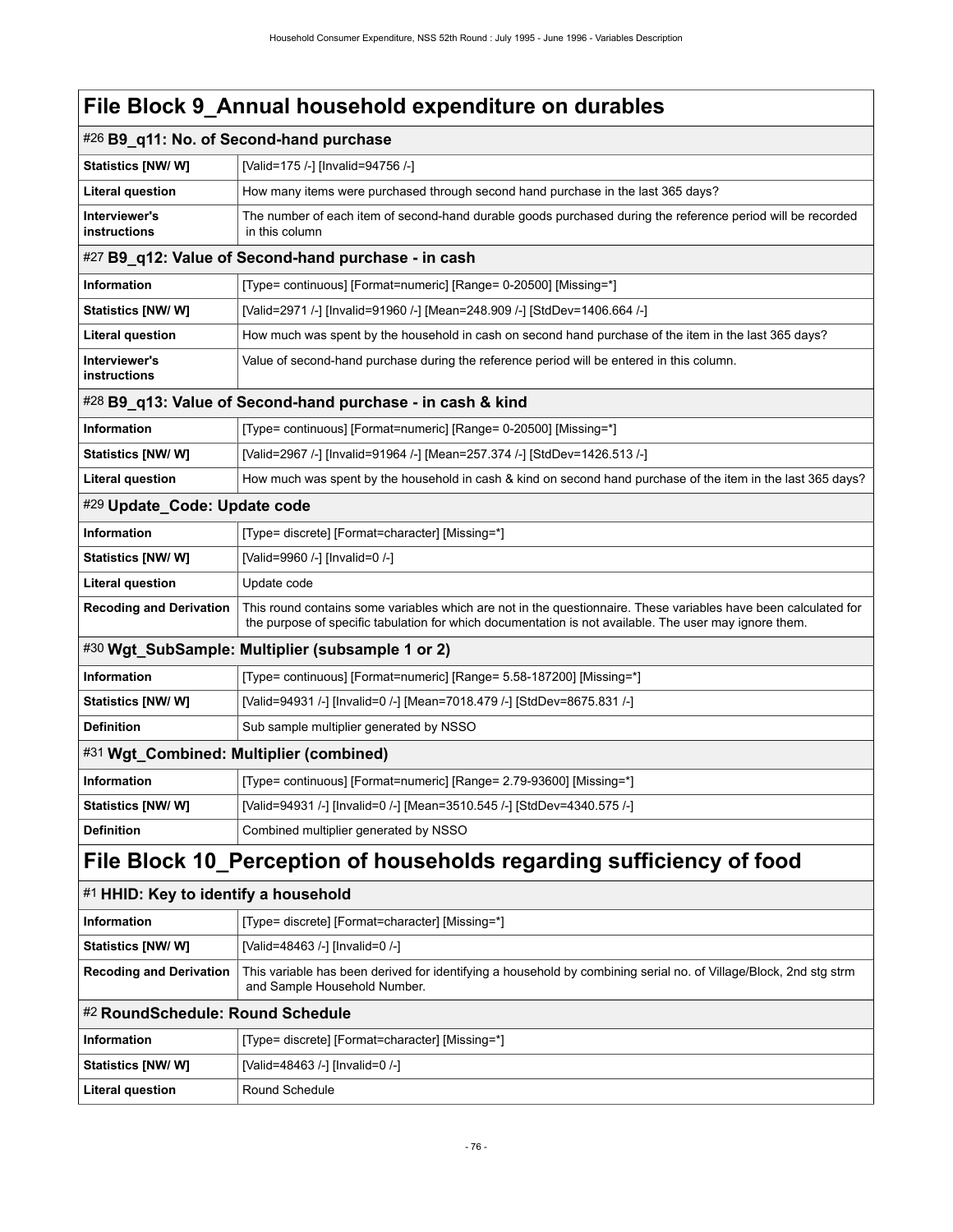|                                |                   | #2 RoundSchedule: Round Schedule                                                                                                                                                                                          |       |            |        |  |  |
|--------------------------------|-------------------|---------------------------------------------------------------------------------------------------------------------------------------------------------------------------------------------------------------------------|-------|------------|--------|--|--|
| Value                          | Label             |                                                                                                                                                                                                                           | Cases | Percentage |        |  |  |
| 521                            |                   |                                                                                                                                                                                                                           | 48463 |            | 100.0% |  |  |
|                                |                   | Warning: these figures indicate the number of cases found in the data file. They cannot be interpreted as summary statistics of the population of interest.                                                               |       |            |        |  |  |
| #3 State_Region: State Region  |                   |                                                                                                                                                                                                                           |       |            |        |  |  |
| <b>Information</b>             |                   | [Type= discrete] [Format=character] [Missing=*]                                                                                                                                                                           |       |            |        |  |  |
| Statistics [NW/W]              |                   | [Valid=48463 /-] [Invalid=0 /-]                                                                                                                                                                                           |       |            |        |  |  |
| <b>Definition</b>              |                   | Regions are hierarchical domains of study below the level of State/ Union Territory in the NSS.                                                                                                                           |       |            |        |  |  |
| <b>Literal question</b>        |                   | <b>State Region</b>                                                                                                                                                                                                       |       |            |        |  |  |
| #4 State: State                |                   |                                                                                                                                                                                                                           |       |            |        |  |  |
| <b>Information</b>             |                   | [Type= discrete] [Format=character] [Missing=*]                                                                                                                                                                           |       |            |        |  |  |
| Statistics [NW/W]              |                   | [Valid=48463 /-] [Invalid=0 /-]                                                                                                                                                                                           |       |            |        |  |  |
| <b>Literal question</b>        |                   | State                                                                                                                                                                                                                     |       |            |        |  |  |
| <b>Recoding and Derivation</b> |                   | This variable has been derived from the variable "State Region" to enable the users to easily access state wise<br>data.                                                                                                  |       |            |        |  |  |
|                                |                   | Frequency table not shown (32 Modalities)                                                                                                                                                                                 |       |            |        |  |  |
| #5 SubRound: Sub Round         |                   |                                                                                                                                                                                                                           |       |            |        |  |  |
| Information                    |                   | [Type= discrete] [Format=character] [Missing=*]                                                                                                                                                                           |       |            |        |  |  |
| <b>Statistics [NW/W]</b>       |                   | [Valid=48463 /-] [Invalid=0 /-]                                                                                                                                                                                           |       |            |        |  |  |
| <b>Definition</b>              |                   | The survey period of one year of this round was divided into four sub-rounds of three months duration. Equal<br>number of sample villages and blocks were allotted for survey in each of these four sub-rounds.           |       |            |        |  |  |
| <b>Literal question</b>        |                   | Sub Round                                                                                                                                                                                                                 |       |            |        |  |  |
| Value                          | Label             |                                                                                                                                                                                                                           | Cases | Percentage |        |  |  |
| 1                              | Sub round 1       |                                                                                                                                                                                                                           | 12248 |            | 25.3%  |  |  |
| 2                              | Sub round 2       |                                                                                                                                                                                                                           | 12100 |            | 25.0%  |  |  |
| 3                              | Sub round 3       |                                                                                                                                                                                                                           | 12089 |            | 24.9%  |  |  |
| 4                              | Sub round 4       | Warning: these figures indicate the number of cases found in the data file. They cannot be interpreted as summary statistics of the population of interest.                                                               | 12026 |            | 24.8%  |  |  |
| #6 FlotNo: Flot No.            |                   |                                                                                                                                                                                                                           |       |            |        |  |  |
| <b>Information</b>             |                   | [Type= discrete] [Format=character] [Missing=*]                                                                                                                                                                           |       |            |        |  |  |
| <b>Statistics [NW/W]</b>       |                   | [Valid=48463 /-] [Invalid=0 /-]                                                                                                                                                                                           |       |            |        |  |  |
| <b>Literal question</b>        |                   | Flot No.                                                                                                                                                                                                                  |       |            |        |  |  |
| <b>Recoding and Derivation</b> |                   | This round contains some variables which are not in the questionnaire. These variables have been calculated for<br>the purpose of specific tabulation for which documentation is not available. The user may ignore them. |       |            |        |  |  |
|                                | #7 Sample: Sample |                                                                                                                                                                                                                           |       |            |        |  |  |
| <b>Information</b>             |                   | [Type= discrete] [Format=character] [Missing=*]                                                                                                                                                                           |       |            |        |  |  |
| Statistics [NW/W]              |                   | [Valid=48463 /-] [Invalid=0 /-]                                                                                                                                                                                           |       |            |        |  |  |
| Literal question               |                   | Sample                                                                                                                                                                                                                    |       |            |        |  |  |
| #8 Sector: Sector              |                   |                                                                                                                                                                                                                           |       |            |        |  |  |
| <b>Information</b>             |                   | [Type= discrete] [Format=character] [Missing=*]                                                                                                                                                                           |       |            |        |  |  |
| Statistics [NW/W]              |                   | [Valid=48463 /-] [Invalid=0 /-]                                                                                                                                                                                           |       |            |        |  |  |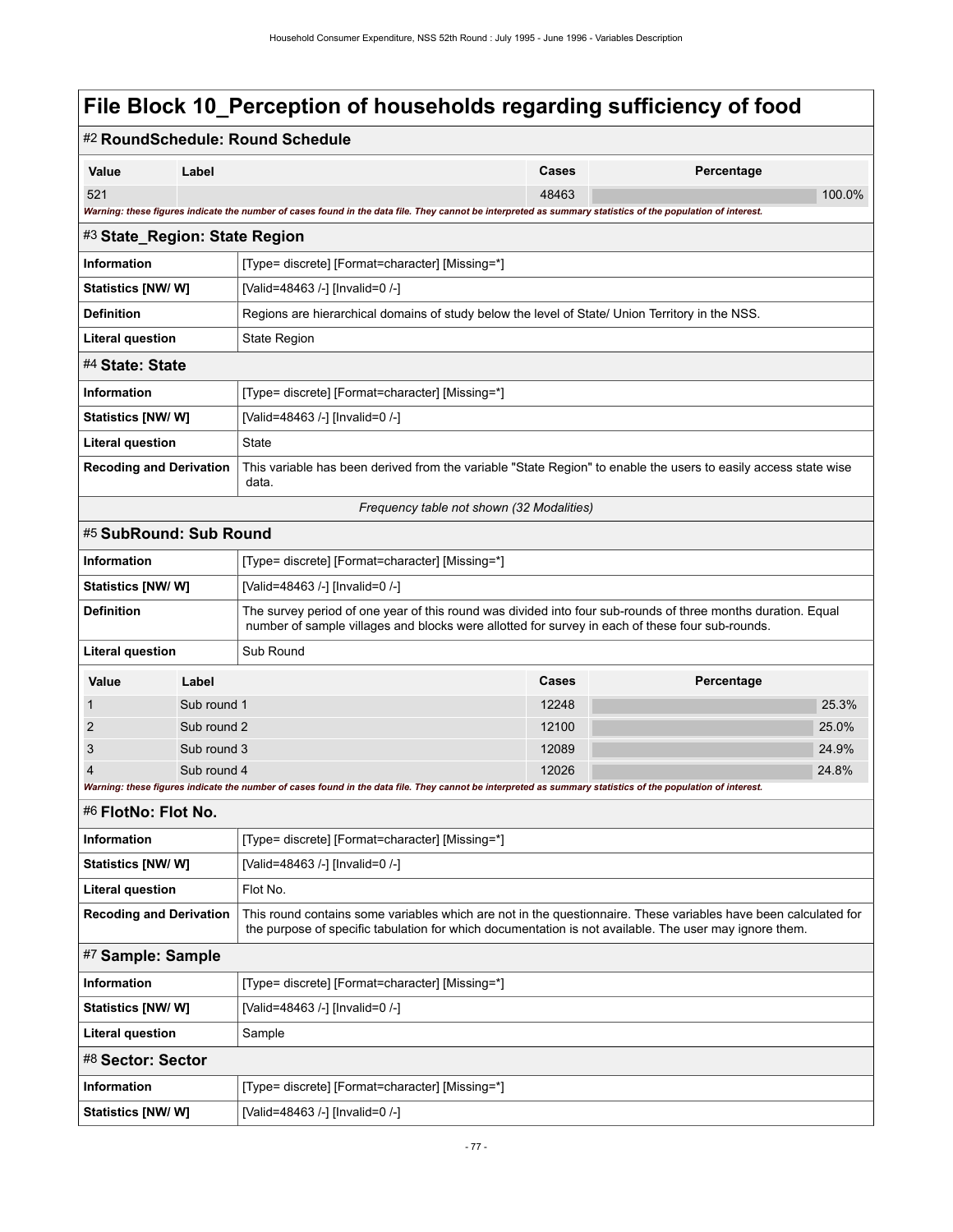| #8 Sector: Sector                       |                                                      |                                                                                                                                                                                                                                                                                                                                                                                                                                                                                                                                                                                                                                                                                                                                                                                                                                                                                                                         |                |            |  |  |  |  |
|-----------------------------------------|------------------------------------------------------|-------------------------------------------------------------------------------------------------------------------------------------------------------------------------------------------------------------------------------------------------------------------------------------------------------------------------------------------------------------------------------------------------------------------------------------------------------------------------------------------------------------------------------------------------------------------------------------------------------------------------------------------------------------------------------------------------------------------------------------------------------------------------------------------------------------------------------------------------------------------------------------------------------------------------|----------------|------------|--|--|--|--|
| <b>Definition</b>                       | Sector: A word used for the rural-urban demarcation. |                                                                                                                                                                                                                                                                                                                                                                                                                                                                                                                                                                                                                                                                                                                                                                                                                                                                                                                         |                |            |  |  |  |  |
| Literal question                        |                                                      | Sector                                                                                                                                                                                                                                                                                                                                                                                                                                                                                                                                                                                                                                                                                                                                                                                                                                                                                                                  |                |            |  |  |  |  |
| Value                                   | Label                                                |                                                                                                                                                                                                                                                                                                                                                                                                                                                                                                                                                                                                                                                                                                                                                                                                                                                                                                                         | Cases          | Percentage |  |  |  |  |
| 1                                       | Rural                                                |                                                                                                                                                                                                                                                                                                                                                                                                                                                                                                                                                                                                                                                                                                                                                                                                                                                                                                                         | 28769          | 59.4%      |  |  |  |  |
| $\overline{2}$                          | Urban                                                |                                                                                                                                                                                                                                                                                                                                                                                                                                                                                                                                                                                                                                                                                                                                                                                                                                                                                                                         | 19694          | 40.6%      |  |  |  |  |
|                                         |                                                      | Warning: these figures indicate the number of cases found in the data file. They cannot be interpreted as summary statistics of the population of interest.                                                                                                                                                                                                                                                                                                                                                                                                                                                                                                                                                                                                                                                                                                                                                             |                |            |  |  |  |  |
| #9 Stratum: Stratum                     |                                                      |                                                                                                                                                                                                                                                                                                                                                                                                                                                                                                                                                                                                                                                                                                                                                                                                                                                                                                                         |                |            |  |  |  |  |
| Information                             |                                                      | [Type= discrete] [Format=character] [Missing=*]                                                                                                                                                                                                                                                                                                                                                                                                                                                                                                                                                                                                                                                                                                                                                                                                                                                                         |                |            |  |  |  |  |
| Statistics [NW/W]                       |                                                      | [Valid=48463 /-] [Invalid=0 /-]                                                                                                                                                                                                                                                                                                                                                                                                                                                                                                                                                                                                                                                                                                                                                                                                                                                                                         |                |            |  |  |  |  |
| <b>Definition</b>                       |                                                      | Within each district of a State/ UT, two basic strata were formed:<br>(i) rural stratum comprising of all rural areas of the district and (ii) urban stratum comprising of all the urban areas<br>of the district.                                                                                                                                                                                                                                                                                                                                                                                                                                                                                                                                                                                                                                                                                                      |                |            |  |  |  |  |
| <b>Literal question</b>                 |                                                      | Stratum                                                                                                                                                                                                                                                                                                                                                                                                                                                                                                                                                                                                                                                                                                                                                                                                                                                                                                                 |                |            |  |  |  |  |
| #10 District_Code: District Code        |                                                      |                                                                                                                                                                                                                                                                                                                                                                                                                                                                                                                                                                                                                                                                                                                                                                                                                                                                                                                         |                |            |  |  |  |  |
| <b>Information</b>                      |                                                      | [Type= discrete] [Format=character] [Missing=*]                                                                                                                                                                                                                                                                                                                                                                                                                                                                                                                                                                                                                                                                                                                                                                                                                                                                         |                |            |  |  |  |  |
| <b>Statistics [NW/W]</b>                |                                                      | [Valid=48463 /-] [Invalid=0 /-]                                                                                                                                                                                                                                                                                                                                                                                                                                                                                                                                                                                                                                                                                                                                                                                                                                                                                         |                |            |  |  |  |  |
| <b>Literal question</b>                 |                                                      | <b>District Code</b>                                                                                                                                                                                                                                                                                                                                                                                                                                                                                                                                                                                                                                                                                                                                                                                                                                                                                                    |                |            |  |  |  |  |
| #11 Sub Sample: Sub Sample              |                                                      |                                                                                                                                                                                                                                                                                                                                                                                                                                                                                                                                                                                                                                                                                                                                                                                                                                                                                                                         |                |            |  |  |  |  |
| Information                             |                                                      | [Type= discrete] [Format=character] [Missing=*]                                                                                                                                                                                                                                                                                                                                                                                                                                                                                                                                                                                                                                                                                                                                                                                                                                                                         |                |            |  |  |  |  |
| Statistics [NW/W]                       |                                                      | [Valid=48463 /-] [Invalid=0 /-]                                                                                                                                                                                                                                                                                                                                                                                                                                                                                                                                                                                                                                                                                                                                                                                                                                                                                         |                |            |  |  |  |  |
| <b>Definition</b>                       |                                                      | An important feature of the NSS sampling design is that the total sample of first stage units is drawn in the form<br>of two or more independent and parallel samples, termed as interpenetrating sub-samples. Each sub-sample is<br>drawn by the same<br>sampling scheme and is capable of providing valid estimates of the population parameters. The comparison of<br>sub-sample wise estimates shows the margin of uncertainty associated with the combined sample estimate.<br>Interpenetrating sub-samples have been used in NSS (i) to obtain valid estimates from each sub-round (season)<br>of the survey round, and (ii) to ensure that Central and State samples for any State/ UT cover independent and<br>equally valid samples of units.<br>The samples surveyed by the NSSO staff are termed as Central sample and the matched samples surveyed by<br>State Government staff are termed as State sample. |                |            |  |  |  |  |
| <b>Literal question</b>                 |                                                      | Sub Sample                                                                                                                                                                                                                                                                                                                                                                                                                                                                                                                                                                                                                                                                                                                                                                                                                                                                                                              |                |            |  |  |  |  |
| Value                                   | Label                                                |                                                                                                                                                                                                                                                                                                                                                                                                                                                                                                                                                                                                                                                                                                                                                                                                                                                                                                                         | Cases          | Percentage |  |  |  |  |
| 1<br>Central sample                     |                                                      |                                                                                                                                                                                                                                                                                                                                                                                                                                                                                                                                                                                                                                                                                                                                                                                                                                                                                                                         | 24227          | 50.0%      |  |  |  |  |
| $\overline{2}$<br>State sample          |                                                      |                                                                                                                                                                                                                                                                                                                                                                                                                                                                                                                                                                                                                                                                                                                                                                                                                                                                                                                         | 24236<br>50.0% |            |  |  |  |  |
|                                         |                                                      | Warning: these figures indicate the number of cases found in the data file. They cannot be interpreted as summary statistics of the population of interest.                                                                                                                                                                                                                                                                                                                                                                                                                                                                                                                                                                                                                                                                                                                                                             |                |            |  |  |  |  |
| #12 Vill_Blk_SIno: Village/Bl. Srl. No. |                                                      |                                                                                                                                                                                                                                                                                                                                                                                                                                                                                                                                                                                                                                                                                                                                                                                                                                                                                                                         |                |            |  |  |  |  |
| Information                             |                                                      | [Type= discrete] [Format=character] [Missing=*]                                                                                                                                                                                                                                                                                                                                                                                                                                                                                                                                                                                                                                                                                                                                                                                                                                                                         |                |            |  |  |  |  |
| Statistics [NW/W]                       |                                                      | [Valid=48463 /-] [Invalid=0 /-]                                                                                                                                                                                                                                                                                                                                                                                                                                                                                                                                                                                                                                                                                                                                                                                                                                                                                         |                |            |  |  |  |  |
| <b>Literal question</b>                 |                                                      | Village/Bl. Srl. No.                                                                                                                                                                                                                                                                                                                                                                                                                                                                                                                                                                                                                                                                                                                                                                                                                                                                                                    |                |            |  |  |  |  |
|                                         |                                                      | #13 Sample_Vill_Blk_No: Sample vill / Block No.                                                                                                                                                                                                                                                                                                                                                                                                                                                                                                                                                                                                                                                                                                                                                                                                                                                                         |                |            |  |  |  |  |
| <b>Information</b>                      |                                                      | [Type= discrete] [Format=character] [Missing=*]                                                                                                                                                                                                                                                                                                                                                                                                                                                                                                                                                                                                                                                                                                                                                                                                                                                                         |                |            |  |  |  |  |
| Statistics [NW/W]                       |                                                      | [Valid=48463 /-] [Invalid=0 /-]                                                                                                                                                                                                                                                                                                                                                                                                                                                                                                                                                                                                                                                                                                                                                                                                                                                                                         |                |            |  |  |  |  |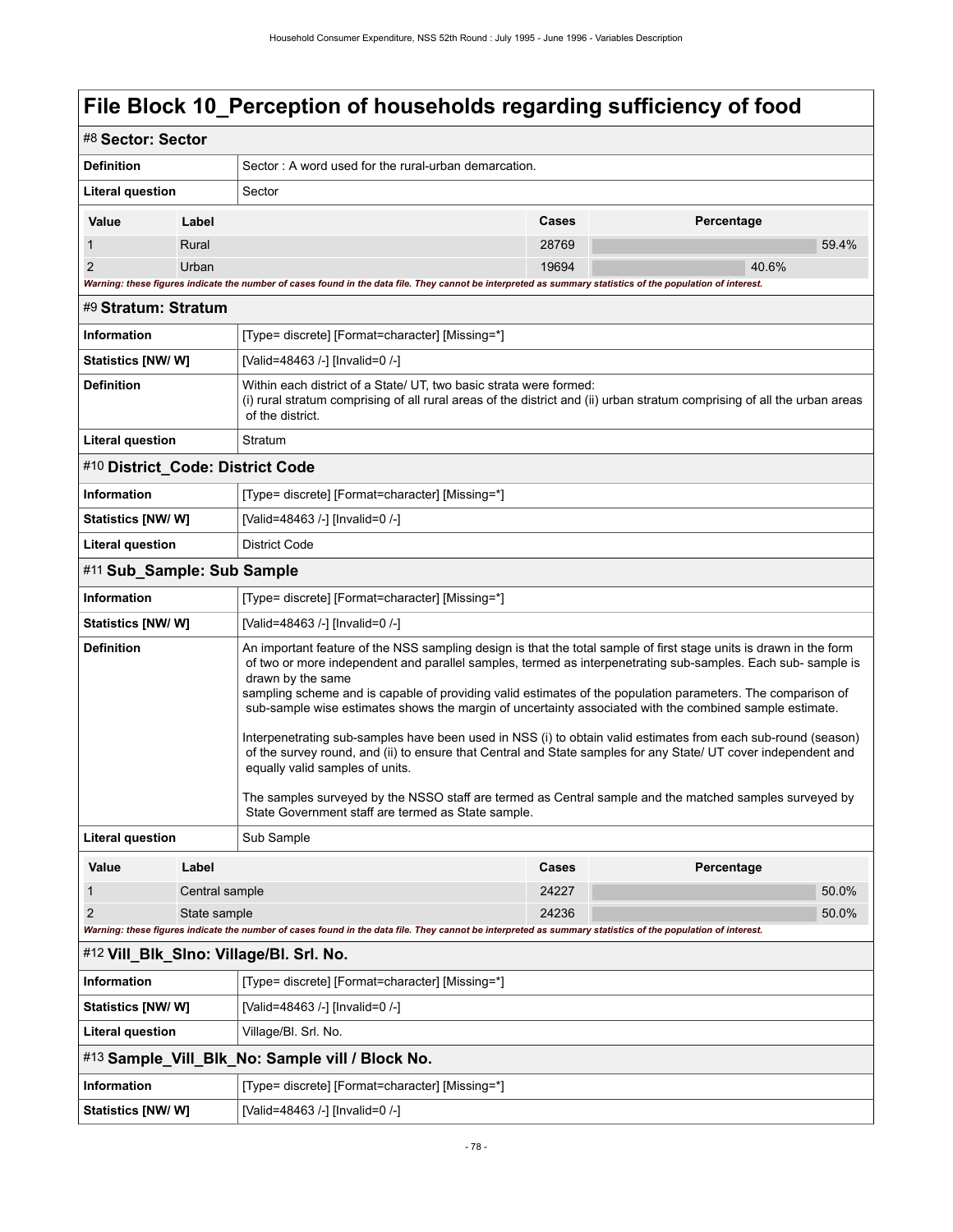|                               | #13 Sample_Vill_Blk_No: Sample vill / Block No. |                                                                                                                                                                                                                                                                                                                                                                                                                                                                                                                                                            |       |            |        |  |
|-------------------------------|-------------------------------------------------|------------------------------------------------------------------------------------------------------------------------------------------------------------------------------------------------------------------------------------------------------------------------------------------------------------------------------------------------------------------------------------------------------------------------------------------------------------------------------------------------------------------------------------------------------------|-------|------------|--------|--|
| <b>Literal question</b>       |                                                 | Sample vill / Block No.                                                                                                                                                                                                                                                                                                                                                                                                                                                                                                                                    |       |            |        |  |
|                               |                                                 | #14 Second_Stratum: 2nd stg strm / schedule type                                                                                                                                                                                                                                                                                                                                                                                                                                                                                                           |       |            |        |  |
| <b>Information</b>            |                                                 | [Type= discrete] [Format=character] [Missing=*]                                                                                                                                                                                                                                                                                                                                                                                                                                                                                                            |       |            |        |  |
| Statistics [NW/W]             |                                                 | [Valid=48463 /-] [Invalid=0 /-]                                                                                                                                                                                                                                                                                                                                                                                                                                                                                                                            |       |            |        |  |
| <b>Literal question</b>       |                                                 | 2nd stg strm / Sch. Type                                                                                                                                                                                                                                                                                                                                                                                                                                                                                                                                   |       |            |        |  |
| <b>Notes</b>                  |                                                 | Two different 1.0 schedules have been designed for canvassing in two sub-samples of 52nd round. SS-2<br>schedules is different from the usual (SS-1) schedule.                                                                                                                                                                                                                                                                                                                                                                                             |       |            |        |  |
|                               |                                                 | #15 Hhold_no: Sample Household No.                                                                                                                                                                                                                                                                                                                                                                                                                                                                                                                         |       |            |        |  |
| <b>Information</b>            |                                                 | [Type= discrete] [Format=character] [Missing=*]                                                                                                                                                                                                                                                                                                                                                                                                                                                                                                            |       |            |        |  |
| Statistics [NW/W]             |                                                 | [Valid=48463 /-] [Invalid=0 /-]                                                                                                                                                                                                                                                                                                                                                                                                                                                                                                                            |       |            |        |  |
| <b>Literal question</b>       |                                                 | Sample Household No.                                                                                                                                                                                                                                                                                                                                                                                                                                                                                                                                       |       |            |        |  |
| #16 Level: Level              |                                                 |                                                                                                                                                                                                                                                                                                                                                                                                                                                                                                                                                            |       |            |        |  |
| <b>Information</b>            |                                                 | [Type= discrete] [Format=character] [Missing=*]                                                                                                                                                                                                                                                                                                                                                                                                                                                                                                            |       |            |        |  |
| Statistics [NW/W]             |                                                 | [Valid=48463 /-] [Invalid=0 /-]                                                                                                                                                                                                                                                                                                                                                                                                                                                                                                                            |       |            |        |  |
| <b>Literal question</b>       |                                                 | Level                                                                                                                                                                                                                                                                                                                                                                                                                                                                                                                                                      |       |            |        |  |
| Value                         | Label                                           |                                                                                                                                                                                                                                                                                                                                                                                                                                                                                                                                                            | Cases | Percentage |        |  |
| 02                            |                                                 |                                                                                                                                                                                                                                                                                                                                                                                                                                                                                                                                                            | 48463 |            | 100.0% |  |
|                               |                                                 | Warning: these figures indicate the number of cases found in the data file. They cannot be interpreted as summary statistics of the population of interest.                                                                                                                                                                                                                                                                                                                                                                                                |       |            |        |  |
|                               |                                                 | #17 B10_q1: Do all members get two square meals?                                                                                                                                                                                                                                                                                                                                                                                                                                                                                                           |       |            |        |  |
| Information                   |                                                 | [Type= discrete] [Format=character] [Missing=*]                                                                                                                                                                                                                                                                                                                                                                                                                                                                                                            |       |            |        |  |
| Statistics [NW/W]             |                                                 | [Valid=48454 /-] [Invalid=0 /-]                                                                                                                                                                                                                                                                                                                                                                                                                                                                                                                            |       |            |        |  |
| Literal question              |                                                 | Do all members get two square meals?                                                                                                                                                                                                                                                                                                                                                                                                                                                                                                                       |       |            |        |  |
| Interviewer's<br>instructions |                                                 | The expression 'getting two square meals a day', as is used in common parlance, conveys that the concerned<br>person get, by and large, enough food to eat. While putting this question to the informant, it is thus presumed that<br>the informant has a clear understanding about the meaning of it. There are equivalent phrases conveying the<br>same meaning in regional languages. It is, therefore, important to put the proper question in the local language<br>and record the answer given by the informant in terms of prescribed code numbers. |       |            |        |  |
|                               |                                                 | Care should however be taken to see that the informant is not offended with this question. Neither this question<br>should be asked to those whose reported consumption would obviously indicate that they get enough to eat.                                                                                                                                                                                                                                                                                                                              |       |            |        |  |
| Value                         | Label                                           |                                                                                                                                                                                                                                                                                                                                                                                                                                                                                                                                                            | Cases | Percentage |        |  |
| 1                             |                                                 | Yes - through out the year                                                                                                                                                                                                                                                                                                                                                                                                                                                                                                                                 | 47470 |            | 98.0%  |  |
| $\overline{2}$                |                                                 | Yes-some months of the year                                                                                                                                                                                                                                                                                                                                                                                                                                                                                                                                | 746   | 1.5%       |        |  |
| 3                             | <b>No</b>                                       | Warning: these figures indicate the number of cases found in the data file. They cannot be interpreted as summary statistics of the population of interest.                                                                                                                                                                                                                                                                                                                                                                                                | 238   | 0.5%       |        |  |
|                               |                                                 | #18 B10_q2_1: Month when not enough food                                                                                                                                                                                                                                                                                                                                                                                                                                                                                                                   |       |            |        |  |
| Information                   |                                                 | [Type= discrete] [Format=character] [Missing=*]                                                                                                                                                                                                                                                                                                                                                                                                                                                                                                            |       |            |        |  |
| Statistics [NW/W]             |                                                 | [Valid=395 /-] [Invalid=0 /-]                                                                                                                                                                                                                                                                                                                                                                                                                                                                                                                              |       |            |        |  |
| <b>Literal question</b>       |                                                 | Which month or months the household did not enough food?                                                                                                                                                                                                                                                                                                                                                                                                                                                                                                   |       |            |        |  |
| Value                         | Label                                           |                                                                                                                                                                                                                                                                                                                                                                                                                                                                                                                                                            | Cases | Percentage |        |  |
| 01                            | Jan                                             |                                                                                                                                                                                                                                                                                                                                                                                                                                                                                                                                                            | 61    |            | 15.4%  |  |
| 02                            | Feb                                             |                                                                                                                                                                                                                                                                                                                                                                                                                                                                                                                                                            | 8     | 2.0%       |        |  |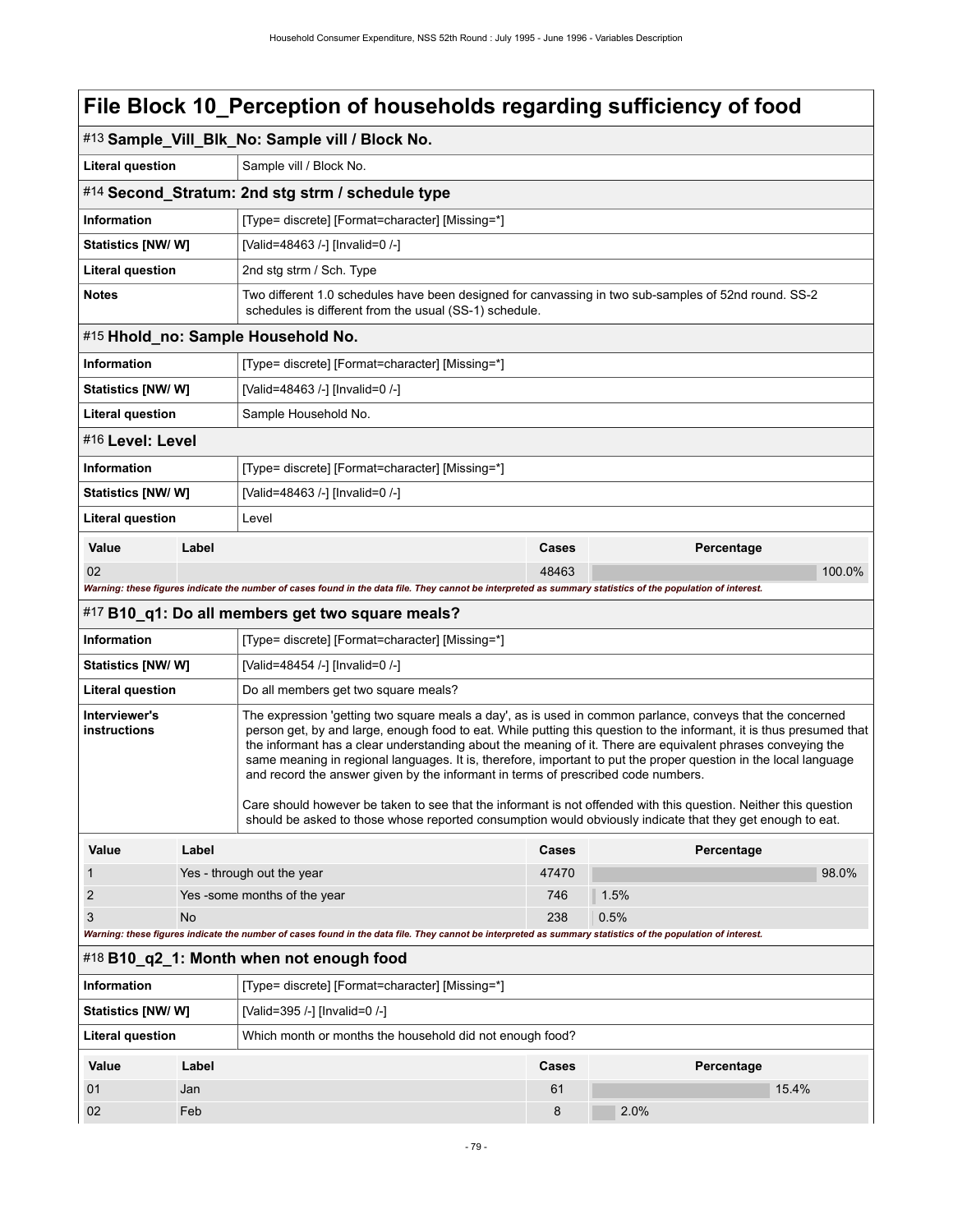|       | #18 B10_q2_1: Month when not enough food                                                                                                                    |                |      |            |       |  |  |  |
|-------|-------------------------------------------------------------------------------------------------------------------------------------------------------------|----------------|------|------------|-------|--|--|--|
| Value | Label                                                                                                                                                       | <b>Cases</b>   |      | Percentage |       |  |  |  |
| 03    | Mar                                                                                                                                                         | 8              | 2.0% |            |       |  |  |  |
| 04    | Apr                                                                                                                                                         | 15             | 3.8% |            |       |  |  |  |
| 05    | May                                                                                                                                                         | 32             |      | 8.1%       |       |  |  |  |
| 06    | June                                                                                                                                                        | 77             |      |            | 19.5% |  |  |  |
| 07    | July                                                                                                                                                        | 74             |      |            | 18.7% |  |  |  |
| 08    | Aug                                                                                                                                                         | 40             |      | 10.1%      |       |  |  |  |
| 09    | Sep                                                                                                                                                         | 48             |      | 12.2%      |       |  |  |  |
| 10    | Oct                                                                                                                                                         | 20             | 5.1% |            |       |  |  |  |
| 11    | Nov                                                                                                                                                         | $\overline{2}$ | 0.5% |            |       |  |  |  |
| 12    | <b>Dec</b>                                                                                                                                                  | 5              | 1.3% |            |       |  |  |  |
| 99    | Invalid                                                                                                                                                     | 5              | 1.3% |            |       |  |  |  |
|       | Warning: these figures indicate the number of cases found in the data file. They cannot be interpreted as summary statistics of the population of interest. |                |      |            |       |  |  |  |

### #19 **B10\_q2\_2: Month when not enough food**

| _ . _                                                                                                                                                       |            |                                                          |       |      |            |       |       |  |
|-------------------------------------------------------------------------------------------------------------------------------------------------------------|------------|----------------------------------------------------------|-------|------|------------|-------|-------|--|
| Information<br>[Type= discrete] [Format=character] [Missing=*]                                                                                              |            |                                                          |       |      |            |       |       |  |
| Statistics [NW/W]                                                                                                                                           |            | [Valid=374 /-] [Invalid=0 /-]                            |       |      |            |       |       |  |
| <b>Literal question</b>                                                                                                                                     |            | Which month or months the household did not enough food? |       |      |            |       |       |  |
| Value                                                                                                                                                       | Label      |                                                          | Cases |      | Percentage |       |       |  |
| 01                                                                                                                                                          | Jan        |                                                          | 5     | 1.3% |            |       |       |  |
| 02                                                                                                                                                          | Feb        |                                                          | 63    |      |            |       | 16.8% |  |
| 03                                                                                                                                                          | Mar        |                                                          | 6     | 1.6% |            |       |       |  |
| 04                                                                                                                                                          | Apr        |                                                          | 10    | 2.7% |            |       |       |  |
| 05                                                                                                                                                          | May        |                                                          | 15    | 4.0% |            |       |       |  |
| 06                                                                                                                                                          | June       |                                                          | 32    |      | 8.6%       |       |       |  |
| 07                                                                                                                                                          | July       |                                                          | 71    |      |            |       | 19.0% |  |
| 08                                                                                                                                                          | Aug        |                                                          | 65    |      |            |       | 17.4% |  |
| 09                                                                                                                                                          | Sep        |                                                          | 35    |      | 9.4%       |       |       |  |
| 10                                                                                                                                                          | Oct        |                                                          | 45    |      |            | 12.0% |       |  |
| 11                                                                                                                                                          | Nov        |                                                          | 20    | 5.3% |            |       |       |  |
| 12                                                                                                                                                          | <b>Dec</b> |                                                          | 4     | 1.1% |            |       |       |  |
| 99                                                                                                                                                          | Invalid    |                                                          | 3     | 0.8% |            |       |       |  |
| Warning: these figures indicate the number of cases found in the data file. They cannot be interpreted as summary statistics of the population of interest. |            |                                                          |       |      |            |       |       |  |

### #20 **B10\_q2\_3: Month when not enough food**

| Information             | [Type= discrete] [Format=character] [Missing=*] |                                                          |       |            |       |  |  |  |
|-------------------------|-------------------------------------------------|----------------------------------------------------------|-------|------------|-------|--|--|--|
| Statistics [NW/W]       |                                                 | [Valid=283 /-] [Invalid=0 /-]                            |       |            |       |  |  |  |
| <b>Literal question</b> |                                                 | Which month or months the household did not enough food? |       |            |       |  |  |  |
| Value                   | Label                                           |                                                          | Cases | Percentage |       |  |  |  |
| 01                      | Jan                                             |                                                          | 2     | 0.7%       |       |  |  |  |
| 02                      | Feb                                             |                                                          | 3     | 1.1%       |       |  |  |  |
| 03                      | Mar                                             |                                                          | 64    |            | 22.6% |  |  |  |
| 04                      | Apr                                             |                                                          | 5     | 1.8%       |       |  |  |  |
| 05                      | May                                             |                                                          | 5     | 1.8%       |       |  |  |  |
| 06                      | June                                            |                                                          | 11    | 3.9%       |       |  |  |  |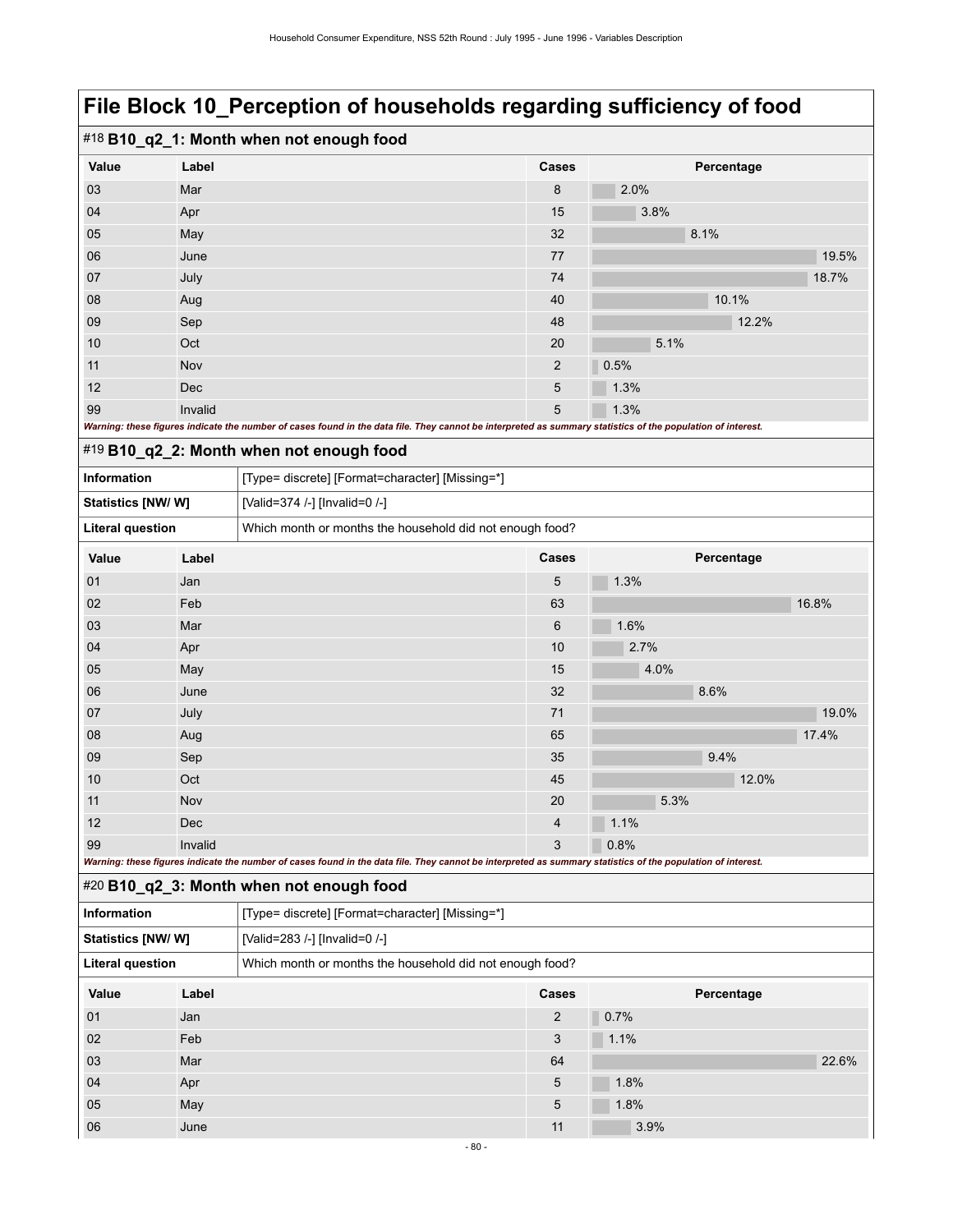### #20 **B10\_q2\_3: Month when not enough food Value Label Cases Percentage** 07 July 49 17.3% 08 Aug 49 17.3% 09 Sep 47 16.6% 10 Oct 21  $21$  7.4% 11 Nov 17 6.0% and 17 6.0% and 17 6.0% and 17 6.0% and 17 6.0% and 17 6.0% and 17 6.0% and 17 6.0% and 17 6.0% 12 Dec 2.8% and  $\sim$  2.8% and  $\sim$  2.8% and  $\sim$  2.8% and  $\sim$  2.8% and  $\sim$  2.8% and  $\sim$  2.8% and  $\sim$  2.8% and  $\sim$  2.8% and  $\sim$  2.8% and  $\sim$  2.8% and  $\sim$  2.8% and  $\sim$  2.8% and  $\sim$  2.8% and  $\sim$  2.8% and  $\sim$  2.8% 99 Invalid 2 0.7% *Warning: these figures indicate the number of cases found in the data file. They cannot be interpreted as summary statistics of the population of interest.*

#### #21 **B10\_q2\_4: Month when not enough food**

|                    |       | $\pi$ $\sim$ $\cdot$ D IV Q $\alpha$ 4. Month when not enough lood |              |            |       |  |  |
|--------------------|-------|--------------------------------------------------------------------|--------------|------------|-------|--|--|
| <b>Information</b> |       | [Type= discrete] [Format=character] [Missing=*]                    |              |            |       |  |  |
| Statistics [NW/ W] |       | [Valid=168 /-] [Invalid=0 /-]                                      |              |            |       |  |  |
| Literal question   |       | Which month or months the household did not enough food?           |              |            |       |  |  |
| Value              | Label |                                                                    | <b>Cases</b> | Percentage |       |  |  |
| 01                 | Jan   |                                                                    |              | 0.6%       |       |  |  |
| 02                 | Feb   |                                                                    | 2            | 1.2%       |       |  |  |
| 03                 | Mar   |                                                                    | $\Omega$     | 0.0%       |       |  |  |
| 04                 | Apr   |                                                                    | 59           |            | 35.1% |  |  |

99 Invalid 2 1.2% *Warning: these figures indicate the number of cases found in the data file. They cannot be interpreted as summary statistics of the population of interest.*

09 Sep 29 17.3% 10  $\qquad$  Oct  $\qquad$  36  $\qquad$  21.4%

05 May 3 1.8% **May 1.8% and 1.8% and 1.8%** 06 June 3 1.8% 07 July 6 3.6% 08 Aug 15 8.9% 15 8.9%

11 Nov  $N_{\rm O}$  Nov  $6$  3.6% 12 Dec 6 3.6%

#### #22 **B10\_q2\_5: Month when not enough food**

| Information             |       | [Type= discrete] [Format=character] [Missing=*]          |              |            |       |  |  |
|-------------------------|-------|----------------------------------------------------------|--------------|------------|-------|--|--|
| Statistics [NW/W]       |       | [Valid=139 /-] [Invalid=0 /-]                            |              |            |       |  |  |
| <b>Literal question</b> |       | Which month or months the household did not enough food? |              |            |       |  |  |
| Value                   | Label |                                                          | Cases        | Percentage |       |  |  |
| 01                      | Jan   |                                                          | $\mathbf{1}$ | 0.7%       |       |  |  |
| 02                      | Feb   |                                                          | 1            | 0.7%       |       |  |  |
| 03                      | Mar   |                                                          | 3            | 2.2%       |       |  |  |
| 04                      | Apr   |                                                          | 2            | 1.4%       |       |  |  |
| 05                      | May   |                                                          | 83           |            | 59.7% |  |  |
| 06                      | June  |                                                          | 3            | 2.2%       |       |  |  |
| 07                      | July  |                                                          | 5            | 3.6%       |       |  |  |
| 08                      | Aug   |                                                          | 15           | 10.8%      |       |  |  |
| 09                      | Sep   |                                                          | 13           | 9.4%       |       |  |  |
| 10                      | Oct   |                                                          | 8            | 5.8%       |       |  |  |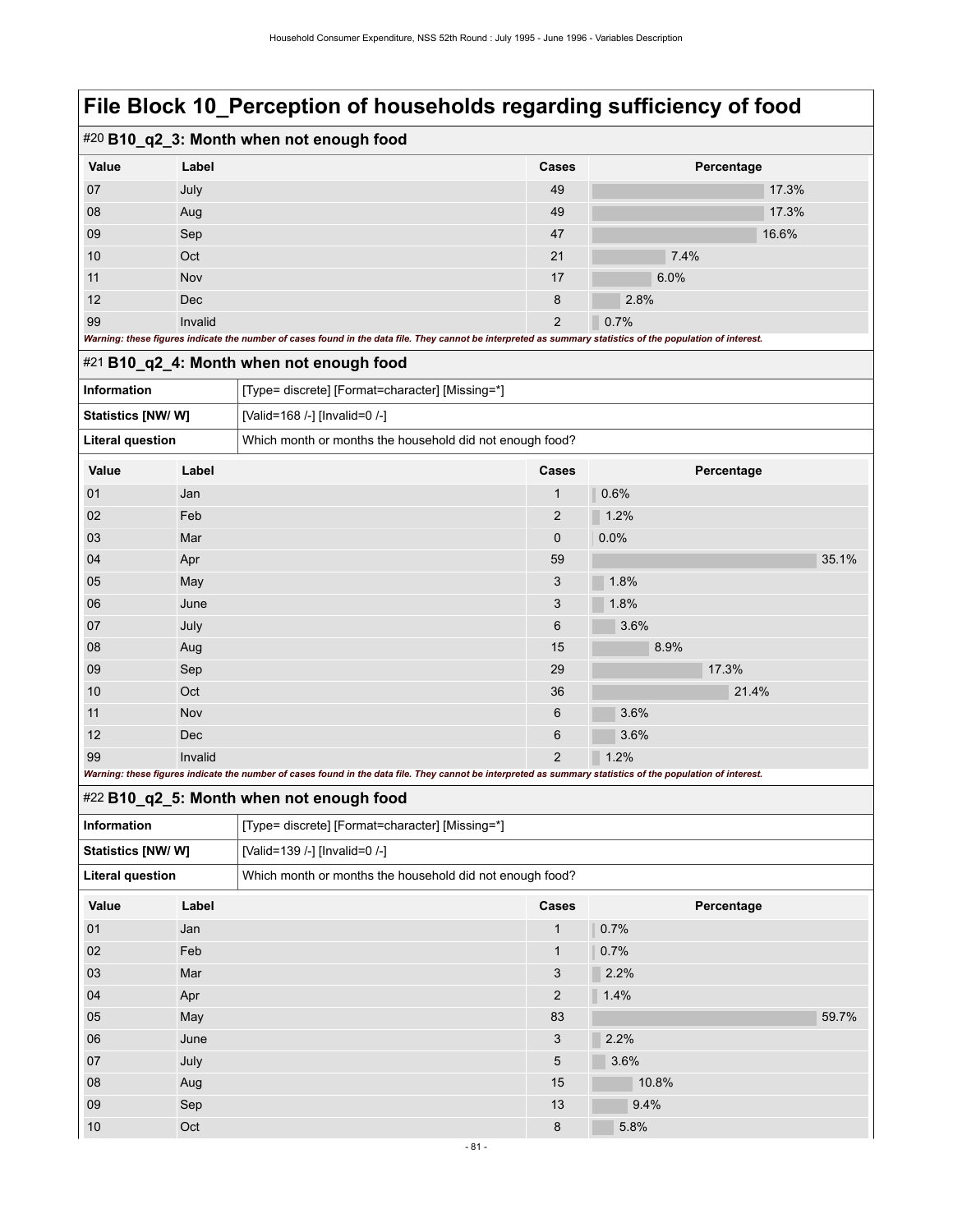| #22 B10_q2_5: Month when not enough food |         |                                                                                                                                                             |                |            |       |  |
|------------------------------------------|---------|-------------------------------------------------------------------------------------------------------------------------------------------------------------|----------------|------------|-------|--|
| Value                                    | Label   |                                                                                                                                                             |                | Percentage |       |  |
| 11                                       | Nov     |                                                                                                                                                             | 4              | 2.9%       |       |  |
| 12                                       | Dec     |                                                                                                                                                             | $\mathbf{1}$   | 0.7%       |       |  |
|                                          |         | Warning: these figures indicate the number of cases found in the data file. They cannot be interpreted as summary statistics of the population of interest. |                |            |       |  |
|                                          |         | #23 B10_q2_6: Month when not enough food                                                                                                                    |                |            |       |  |
| Information                              |         | [Type= discrete] [Format=character] [Missing=*]                                                                                                             |                |            |       |  |
| Statistics [NW/ W]                       |         | [Valid=119 /-] [Invalid=0 /-]                                                                                                                               |                |            |       |  |
| <b>Literal question</b>                  |         | Which month or months the household did not enough food?                                                                                                    |                |            |       |  |
| Value                                    | Label   |                                                                                                                                                             | Cases          | Percentage |       |  |
| 01                                       | Jan     |                                                                                                                                                             | 0              | 0.0%       |       |  |
| 02                                       | Feb     |                                                                                                                                                             | $\mathbf{1}$   | 0.8%       |       |  |
| 03                                       | Mar     |                                                                                                                                                             | 0              | 0.0%       |       |  |
| 04                                       | Apr     |                                                                                                                                                             | $\overline{c}$ | 1.7%       |       |  |
| 05                                       | May     |                                                                                                                                                             | 12             | 10.1%      |       |  |
| 06                                       | June    |                                                                                                                                                             | 85             |            | 71.4% |  |
| 07                                       | July    |                                                                                                                                                             | 3              | 2.5%       |       |  |
| 08                                       | Aug     |                                                                                                                                                             | $\mathbf{1}$   | 0.8%       |       |  |
| 09                                       | Sep     |                                                                                                                                                             | 4              | 3.4%       |       |  |
| 10                                       | Oct     |                                                                                                                                                             | 5              | 4.2%       |       |  |
| 11                                       | Nov     |                                                                                                                                                             | 1              | 0.8%       |       |  |
| 12                                       | Dec     |                                                                                                                                                             | $\overline{c}$ | 1.7%       |       |  |
| 99                                       | Invalid |                                                                                                                                                             | 3              | 2.5%       |       |  |
|                                          |         | Warning: these figures indicate the number of cases found in the data file. They cannot be interpreted as summary statistics of the population of interest. |                |            |       |  |
|                                          |         | #24 B10_q2_7: Month when not enough food                                                                                                                    |                |            |       |  |
| Information                              |         | [Type= discrete] [Format=character] [Missing=*]                                                                                                             |                |            |       |  |
| Statistics [NW/W]                        |         | [Valid=177 /-] [Invalid=0 /-]                                                                                                                               |                |            |       |  |
| <b>Literal question</b>                  |         | Which month or months the household did not enough food?                                                                                                    |                |            |       |  |
| Value                                    | Label   |                                                                                                                                                             | Cases          | Percentage |       |  |
| 01                                       | Jan     |                                                                                                                                                             | 0              | 0.0%       |       |  |
| 02                                       | Feb     |                                                                                                                                                             | $\mathbf 0$    | 0.0%       |       |  |
| 03                                       | Mar     |                                                                                                                                                             | $\mathbf 0$    | 0.0%       |       |  |
| 04                                       | Apr     |                                                                                                                                                             | 0              | 0.0%       |       |  |
| 05                                       | May     |                                                                                                                                                             | $\mathbf 0$    | 0.0%       |       |  |
| 06                                       | June    |                                                                                                                                                             | 3              | 1.7%       |       |  |
| 07                                       | July    |                                                                                                                                                             | 130            |            | 73.4% |  |
| 08                                       | Aug     |                                                                                                                                                             | 39             | 22.0%      |       |  |
| 09                                       | Sep     |                                                                                                                                                             | $\mathbf{1}$   | 0.6%       |       |  |
| 10                                       | Oct     |                                                                                                                                                             | 0              | 0.0%       |       |  |
| 11                                       | Nov     |                                                                                                                                                             | $\overline{2}$ | 1.1%       |       |  |
| 12                                       | Dec     |                                                                                                                                                             | $\pmb{0}$      | 0.0%       |       |  |
| 99                                       | Invalid |                                                                                                                                                             | $\overline{2}$ | 1.1%       |       |  |
|                                          |         | Warning: these figures indicate the number of cases found in the data file. They cannot be interpreted as summary statistics of the population of interest. |                |            |       |  |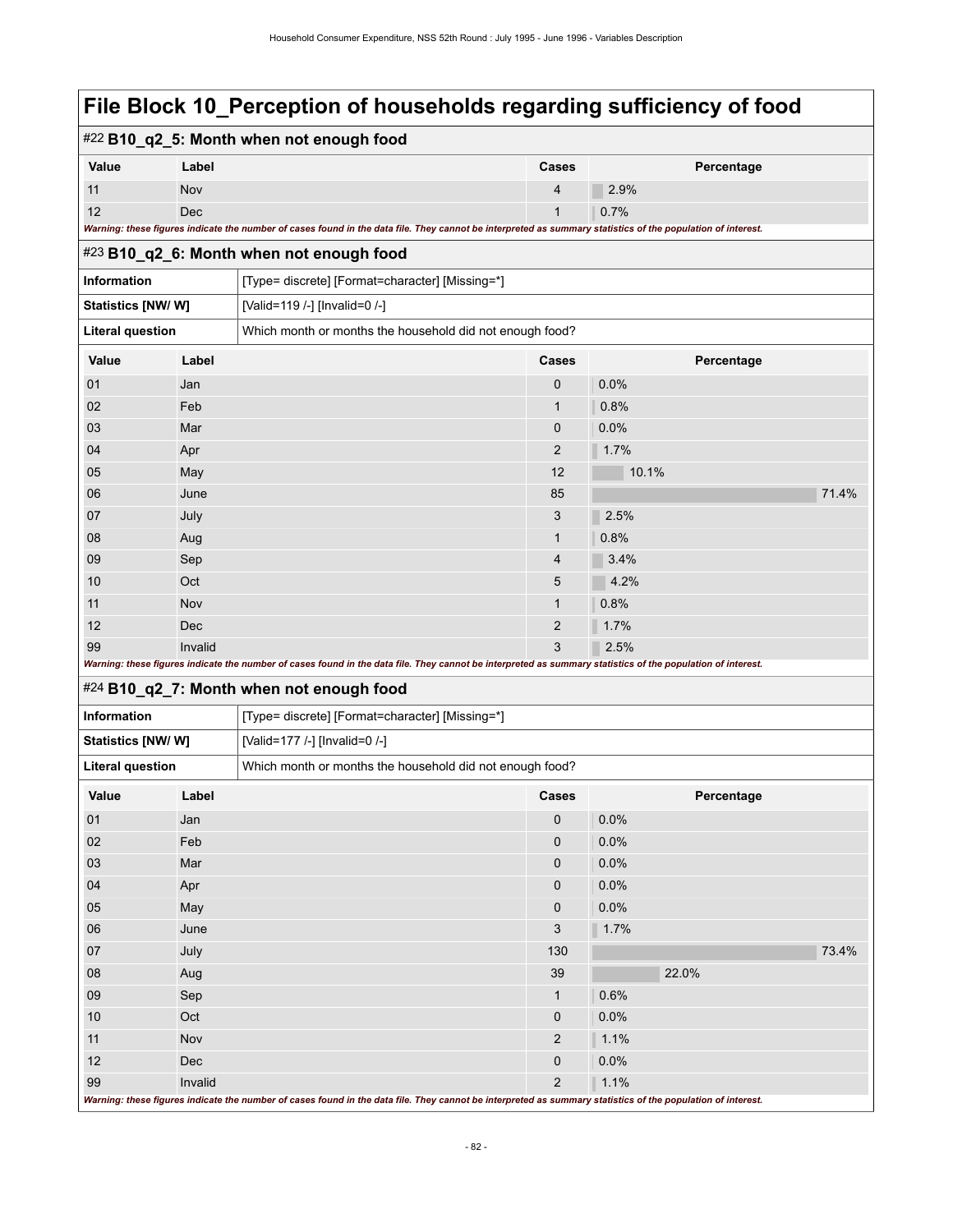| #25 B10_q2_8: Month when not enough food                                                                                                                    |         |                                                          |                |            |       |  |
|-------------------------------------------------------------------------------------------------------------------------------------------------------------|---------|----------------------------------------------------------|----------------|------------|-------|--|
| <b>Information</b>                                                                                                                                          |         | [Type= discrete] [Format=character] [Missing=*]          |                |            |       |  |
| Statistics [NW/W]                                                                                                                                           |         | [Valid=208 /-] [Invalid=0 /-]                            |                |            |       |  |
| <b>Literal question</b>                                                                                                                                     |         | Which month or months the household did not enough food? |                |            |       |  |
| Value                                                                                                                                                       | Label   |                                                          | <b>Cases</b>   | Percentage |       |  |
| 01                                                                                                                                                          | Jan     |                                                          | $\mathbf{0}$   | 0.0%       |       |  |
| 02                                                                                                                                                          | Feb     |                                                          | $\mathbf{0}$   | 0.0%       |       |  |
| 03                                                                                                                                                          | Mar     |                                                          | $\mathbf{0}$   | 0.0%       |       |  |
| 04                                                                                                                                                          | Apr     |                                                          | $\mathbf{0}$   | 0.0%       |       |  |
| 05                                                                                                                                                          | May     |                                                          | $\mathbf{0}$   | 0.0%       |       |  |
| 06                                                                                                                                                          | June    |                                                          | 1              | 0.5%       |       |  |
| 07                                                                                                                                                          | July    |                                                          | 1              | 0.5%       |       |  |
| 08                                                                                                                                                          | Aug     |                                                          | 172            |            | 82.7% |  |
| 09                                                                                                                                                          | Sep     |                                                          | 21             | 10.1%      |       |  |
| 10                                                                                                                                                          | Oct     |                                                          | $\overline{4}$ | 1.9%       |       |  |
| 11                                                                                                                                                          | Nov     |                                                          | $\overline{4}$ | 1.9%       |       |  |
| 12                                                                                                                                                          | Dec     |                                                          | 1              | 0.5%       |       |  |
| 99                                                                                                                                                          | Invalid |                                                          | $\overline{4}$ | 1.9%       |       |  |
| Warning: these figures indicate the number of cases found in the data file. They cannot be interpreted as summary statistics of the population of interest. |         |                                                          |                |            |       |  |

### #26 **B10\_q2\_9: Month when not enough food**

| <b>Information</b>                                 |                                                                                                                                                             | [Type= discrete] [Format=character] [Missing=*]          |                |            |       |  |
|----------------------------------------------------|-------------------------------------------------------------------------------------------------------------------------------------------------------------|----------------------------------------------------------|----------------|------------|-------|--|
| Statistics [NW/W]<br>[Valid=176 /-] [Invalid=0 /-] |                                                                                                                                                             |                                                          |                |            |       |  |
| <b>Literal question</b>                            |                                                                                                                                                             | Which month or months the household did not enough food? |                |            |       |  |
| Value                                              | Label                                                                                                                                                       |                                                          | Cases          | Percentage |       |  |
| 01                                                 | Jan                                                                                                                                                         |                                                          | 0              | 0.0%       |       |  |
| 02                                                 | Feb                                                                                                                                                         |                                                          | 0              | 0.0%       |       |  |
| 03                                                 | Mar                                                                                                                                                         |                                                          | $\overline{2}$ | 1.1%       |       |  |
| 04                                                 | Apr                                                                                                                                                         |                                                          | $\mathbf{1}$   | 0.6%       |       |  |
| 05                                                 | May                                                                                                                                                         |                                                          | $\mathbf{1}$   | 0.6%       |       |  |
| 06                                                 | June                                                                                                                                                        |                                                          | 9              | 5.1%       |       |  |
| 07                                                 | July                                                                                                                                                        |                                                          | $\mathbf{1}$   | 0.6%       |       |  |
| 08                                                 | Aug                                                                                                                                                         |                                                          | 6              | 3.4%       |       |  |
| 09                                                 | Sep                                                                                                                                                         |                                                          | 142            |            | 80.7% |  |
| 10                                                 | Oct                                                                                                                                                         |                                                          | 10             | 5.7%       |       |  |
| 11                                                 | Nov                                                                                                                                                         |                                                          | $\overline{2}$ | 1.1%       |       |  |
| 12                                                 | Dec                                                                                                                                                         |                                                          | 0              | 0.0%       |       |  |
| 99                                                 | Invalid                                                                                                                                                     |                                                          | $\overline{2}$ | 1.1%       |       |  |
|                                                    | Warning: these figures indicate the number of cases found in the data file. They cannot be interpreted as summary statistics of the population of interest. |                                                          |                |            |       |  |
|                                                    | #27 B10_q2_10: Month when not enough food                                                                                                                   |                                                          |                |            |       |  |

| Information       | [Type= discrete] [Format=character] [Missing=*]          |
|-------------------|----------------------------------------------------------|
| Statistics [NW/W] | [Valid=90 /-] [Invalid=0 /-]                             |
| Literal question  | Which month or months the household did not enough food? |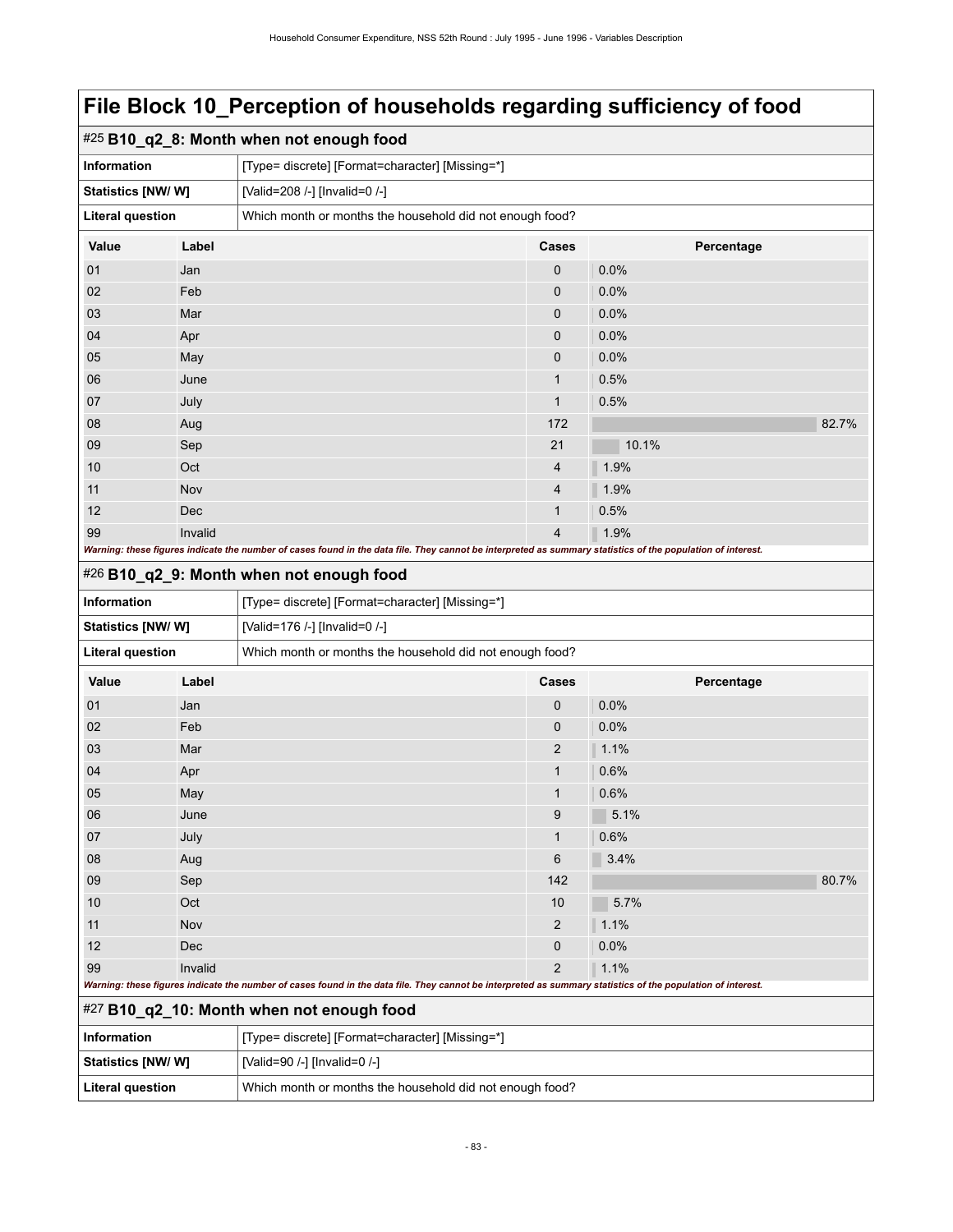|  |  |  |  |  | #27 B10_q2_10: Month when not enough food |
|--|--|--|--|--|-------------------------------------------|
|--|--|--|--|--|-------------------------------------------|

| Value | Label                                                                                                                                                       | Cases          | Percentage |
|-------|-------------------------------------------------------------------------------------------------------------------------------------------------------------|----------------|------------|
| 01    | Jan                                                                                                                                                         | $\mathbf{0}$   | 0.0%       |
| 02    | Feb                                                                                                                                                         | $\mathbf 0$    | 0.0%       |
| 03    | Mar                                                                                                                                                         | $\mathbf 0$    | 0.0%       |
| 04    | Apr                                                                                                                                                         | $\mathbf{0}$   | 0.0%       |
| 05    | May                                                                                                                                                         | $\overline{2}$ | 2.2%       |
| 06    | June                                                                                                                                                        | 11             | 12.2%      |
| 07    | July                                                                                                                                                        | $\mathbf{0}$   | 0.0%       |
| 08    | Aug                                                                                                                                                         | $\mathbf 0$    | 0.0%       |
| 09    | Sep                                                                                                                                                         | 9              | 10.0%      |
| 10    | Oct                                                                                                                                                         | 55             | 61.1%      |
| 11    | Nov                                                                                                                                                         | 13             | 14.4%      |
| 12    | <b>Dec</b>                                                                                                                                                  | $\mathbf{0}$   | 0.0%       |
|       | Warning: these figures indicate the number of cases found in the data file. They cannot be interpreted as summary statistics of the population of interest. |                |            |

|  |  |  |  |  |  |  | #28 B10_q2_11: Month when not enough food |  |
|--|--|--|--|--|--|--|-------------------------------------------|--|
|--|--|--|--|--|--|--|-------------------------------------------|--|

| _ . _                                                                               |       | $\cdot$                                         |       |            |
|-------------------------------------------------------------------------------------|-------|-------------------------------------------------|-------|------------|
| <b>Information</b>                                                                  |       | [Type= discrete] [Format=character] [Missing=*] |       |            |
| <b>Statistics [NW/W]</b>                                                            |       | [Valid=48 /-] [Invalid=0 /-]                    |       |            |
| <b>Literal question</b><br>Which month or months the household did not enough food? |       |                                                 |       |            |
| Value                                                                               | Label |                                                 | Cases | Percentage |
| 01                                                                                  | Jan   |                                                 | 0     | $0.0\%$    |
| 02                                                                                  | Feb   |                                                 | 0     | $0.0\%$    |
| 03                                                                                  | Mar   |                                                 | 0     | $0.0\%$    |
| 04                                                                                  | Apr   |                                                 | 0     | $0.0\%$    |
| 05                                                                                  | May   |                                                 | 0     | 0.0%       |

| 06 | June       | 0            | $0.0\%$ |
|----|------------|--------------|---------|
| 07 | July       | $\mathbf{0}$ | 0.0%    |
| 08 | Aug        | $\mathbf{0}$ | 0.0%    |
| 09 | Sep        | 16           | 33.3%   |
| 10 | Oct        |              | 2.1%    |
| 11 | <b>Nov</b> | 17           | 35.4%   |
| 12 | <b>Dec</b> | 14           | 29.2%   |

*Warning: these figures indicate the number of cases found in the data file. They cannot be interpreted as summary statistics of the population of interest.*

#### #29 **B10\_q3: Whether the question(Do all members get two square meals?)was actually asked from the informant**

| <b>Information</b>                                                                                                            |       | [Type= discrete] [Format=character] [Missing=*]                                                                                                             |              |            |       |  |
|-------------------------------------------------------------------------------------------------------------------------------|-------|-------------------------------------------------------------------------------------------------------------------------------------------------------------|--------------|------------|-------|--|
| <b>Statistics [NW/ W]</b><br>[Valid=48435 /-] [Invalid=0 /-]                                                                  |       |                                                                                                                                                             |              |            |       |  |
| Whether the question (Do all members get two square meals?) was actually asked from the informant?<br><b>Literal question</b> |       |                                                                                                                                                             |              |            |       |  |
| Value                                                                                                                         | Label |                                                                                                                                                             | <b>Cases</b> | Percentage |       |  |
|                                                                                                                               | Yes   |                                                                                                                                                             | 30151        |            | 62.3% |  |
|                                                                                                                               | No.   |                                                                                                                                                             | 18284        | 37.7%      |       |  |
|                                                                                                                               |       | Warning: these figures indicate the number of cases found in the data file. They cannot be interpreted as summary statistics of the population of interest. |              |            |       |  |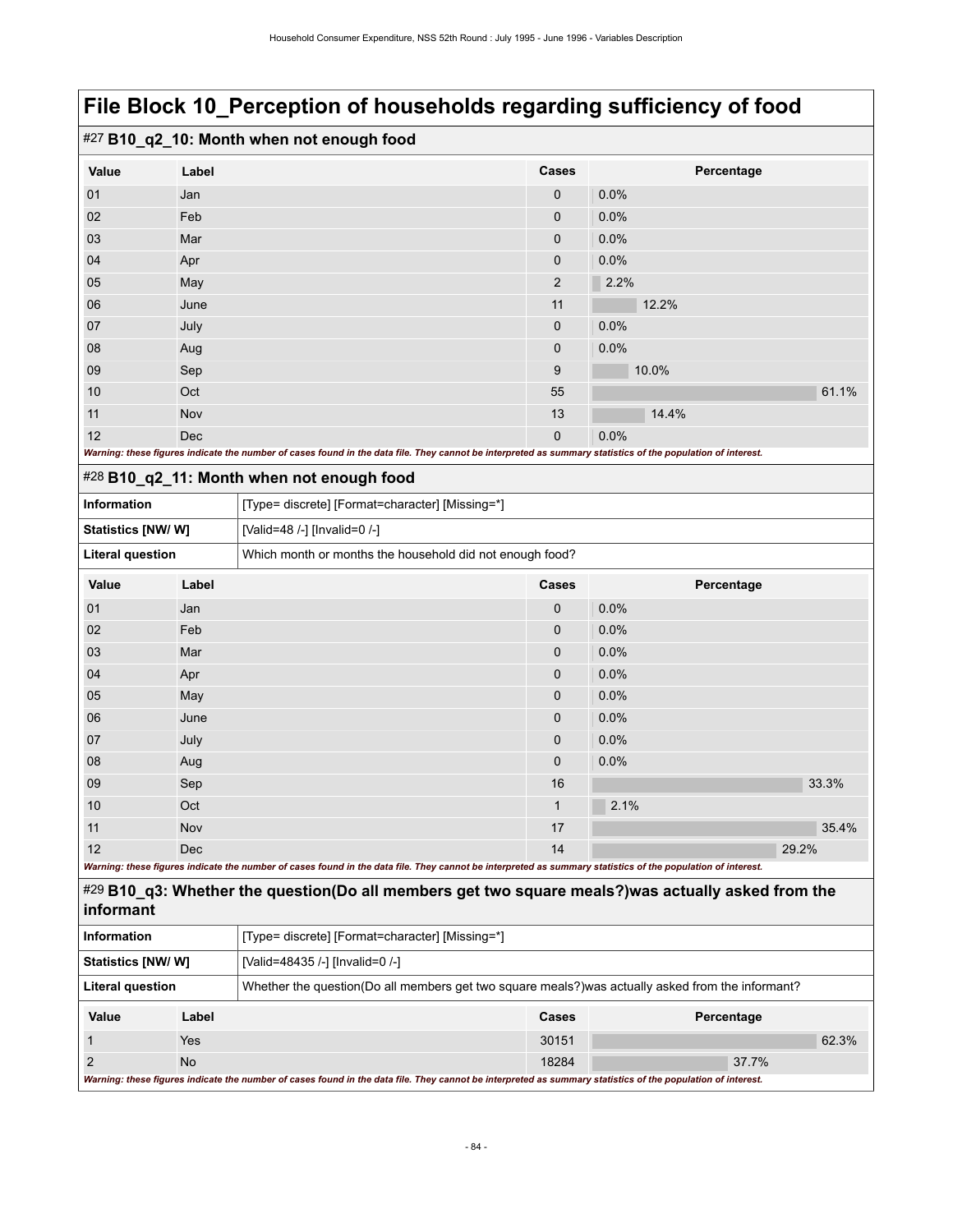| #30 Update_Code: Update code                                                                                                                                                        |                                                                                                                                                                                                                           |                                                                                                 |            |  |  |  |
|-------------------------------------------------------------------------------------------------------------------------------------------------------------------------------------|---------------------------------------------------------------------------------------------------------------------------------------------------------------------------------------------------------------------------|-------------------------------------------------------------------------------------------------|------------|--|--|--|
| <b>Information</b>                                                                                                                                                                  | [Type= discrete] [Format=character] [Missing=*]                                                                                                                                                                           |                                                                                                 |            |  |  |  |
| <b>Statistics [NW/W]</b>                                                                                                                                                            | [Valid=3969 /-] [Invalid=0 /-]                                                                                                                                                                                            |                                                                                                 |            |  |  |  |
| <b>Literal question</b>                                                                                                                                                             | Update code                                                                                                                                                                                                               |                                                                                                 |            |  |  |  |
| <b>Recoding and Derivation</b>                                                                                                                                                      | This round contains some variables which are not in the questionnaire. These variables have been calculated for<br>the purpose of specific tabulation for which documentation is not available. The user may ignore them. |                                                                                                 |            |  |  |  |
|                                                                                                                                                                                     | #31 Wgt_SubSample: Multiplier (subsample 1 or 2)                                                                                                                                                                          |                                                                                                 |            |  |  |  |
| Information                                                                                                                                                                         | [Type= continuous] [Format=numeric] [Range= 5.58-190897.03] [Missing=*]                                                                                                                                                   |                                                                                                 |            |  |  |  |
| <b>Statistics [NW/ W]</b>                                                                                                                                                           | [Valid=48463 /-] [Invalid=0 /-] [Mean=7028.812 /-] [StdDev=9199.837 /-]                                                                                                                                                   |                                                                                                 |            |  |  |  |
| <b>Definition</b>                                                                                                                                                                   | Sub sample multiplier generated by NSSO                                                                                                                                                                                   |                                                                                                 |            |  |  |  |
|                                                                                                                                                                                     | #32 Wgt_Combined: Multiplier (combined)                                                                                                                                                                                   |                                                                                                 |            |  |  |  |
| <b>Information</b>                                                                                                                                                                  | [Type= continuous] [Format=numeric] [Range= 2.79-95448.52] [Missing=*]                                                                                                                                                    |                                                                                                 |            |  |  |  |
| <b>Statistics [NW/ W]</b>                                                                                                                                                           | [Valid=48463 /-] [Invalid=0 /-] [Mean=3515.089 /-] [StdDev=4601.228 /-]                                                                                                                                                   |                                                                                                 |            |  |  |  |
| <b>Definition</b>                                                                                                                                                                   | Combined multiplier generated by NSSO                                                                                                                                                                                     |                                                                                                 |            |  |  |  |
|                                                                                                                                                                                     | File Block 11 pt1_Weekly household expenditure on ceremonies                                                                                                                                                              |                                                                                                 |            |  |  |  |
| #1 HHID: Key to identify a household                                                                                                                                                |                                                                                                                                                                                                                           |                                                                                                 |            |  |  |  |
| <b>Information</b>                                                                                                                                                                  | [Type= discrete] [Format=character] [Missing=*]                                                                                                                                                                           |                                                                                                 |            |  |  |  |
| <b>Statistics [NW/ W]</b>                                                                                                                                                           | [Valid=295 /-] [Invalid=0 /-]                                                                                                                                                                                             |                                                                                                 |            |  |  |  |
| This variable has been derived for identifying a household by combining serial no. of Village/Block, 2nd stg strm<br><b>Recoding and Derivation</b><br>and Sample Household Number. |                                                                                                                                                                                                                           |                                                                                                 |            |  |  |  |
| #2 RoundSchedule: Round Schedule                                                                                                                                                    |                                                                                                                                                                                                                           |                                                                                                 |            |  |  |  |
| Information                                                                                                                                                                         | [Type= discrete] [Format=character] [Missing=*]                                                                                                                                                                           |                                                                                                 |            |  |  |  |
| <b>Statistics [NW/ W]</b>                                                                                                                                                           | [Valid=295 /-] [Invalid=0 /-]                                                                                                                                                                                             |                                                                                                 |            |  |  |  |
| <b>Literal question</b>                                                                                                                                                             | Round Schedule                                                                                                                                                                                                            |                                                                                                 |            |  |  |  |
| Label<br>Value                                                                                                                                                                      |                                                                                                                                                                                                                           | Cases                                                                                           | Percentage |  |  |  |
| 521                                                                                                                                                                                 |                                                                                                                                                                                                                           | 295                                                                                             | 100.0%     |  |  |  |
|                                                                                                                                                                                     | Warning: these figures indicate the number of cases found in the data file. They cannot be interpreted as summary statistics of the population of interest.                                                               |                                                                                                 |            |  |  |  |
| #3 State_Region: State Region                                                                                                                                                       |                                                                                                                                                                                                                           |                                                                                                 |            |  |  |  |
| <b>Information</b>                                                                                                                                                                  | [Type= discrete] [Format=character] [Missing=*]                                                                                                                                                                           |                                                                                                 |            |  |  |  |
| Statistics [NW/W]                                                                                                                                                                   | [Valid=295 /-] [Invalid=0 /-]                                                                                                                                                                                             |                                                                                                 |            |  |  |  |
| <b>Definition</b>                                                                                                                                                                   |                                                                                                                                                                                                                           | Regions are hierarchical domains of study below the level of State/ Union Territory in the NSS. |            |  |  |  |
| <b>Literal question</b><br><b>State Region</b>                                                                                                                                      |                                                                                                                                                                                                                           |                                                                                                 |            |  |  |  |
| #4 State: State                                                                                                                                                                     |                                                                                                                                                                                                                           |                                                                                                 |            |  |  |  |
| Information                                                                                                                                                                         | [Type= discrete] [Format=character] [Missing=*]                                                                                                                                                                           |                                                                                                 |            |  |  |  |
| Statistics [NW/W]                                                                                                                                                                   | [Valid=295 /-] [Invalid=0 /-]                                                                                                                                                                                             |                                                                                                 |            |  |  |  |
| <b>Literal question</b>                                                                                                                                                             | State                                                                                                                                                                                                                     |                                                                                                 |            |  |  |  |

**Recoding and Derivation** This variable has been derived from the variable "State Region" to enable the users to easily access state wise data.

*Frequency table not shown (32 Modalities)*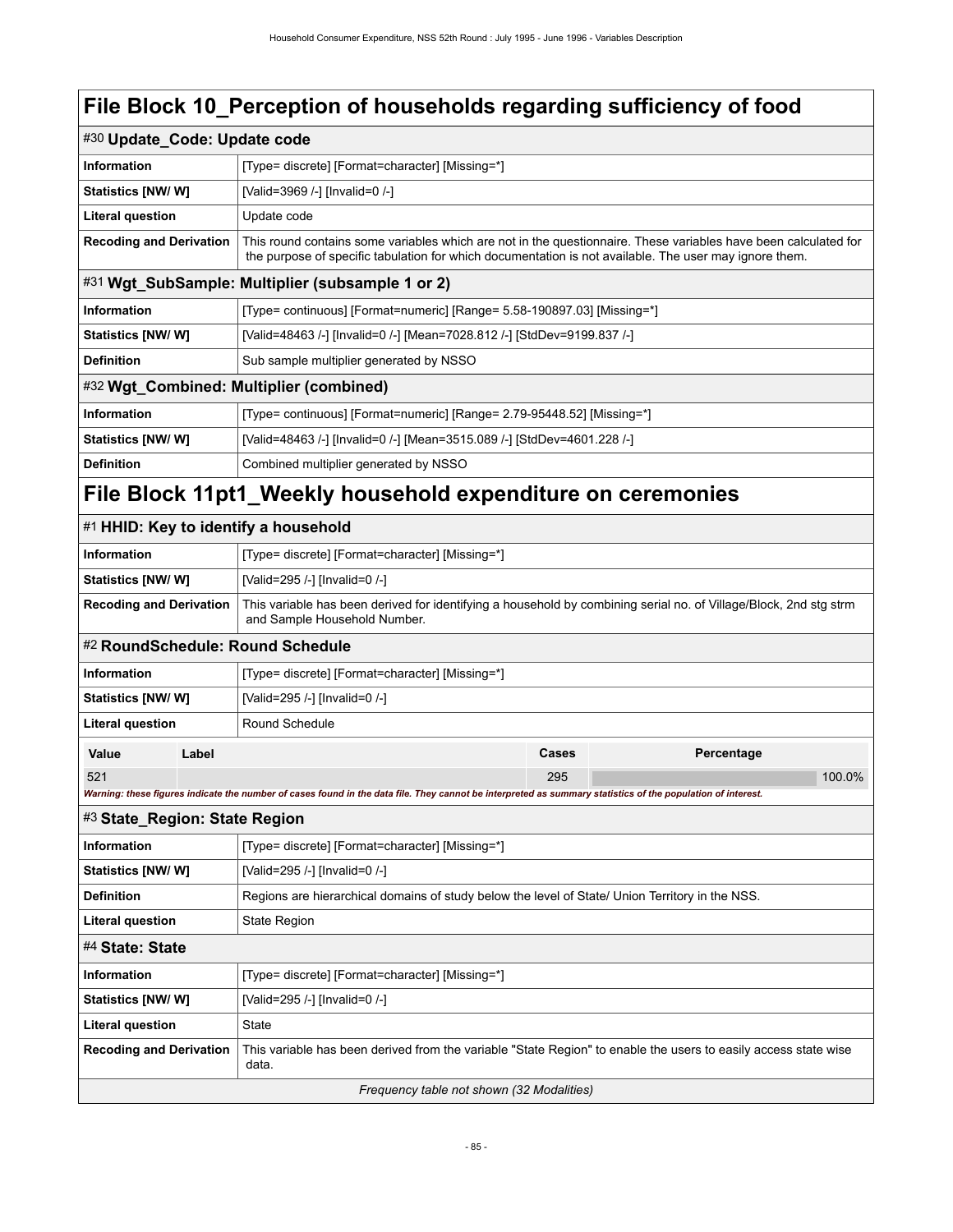# **File Block 11pt1\_Weekly household expenditure on ceremonies**

| #5 SubRound: Sub Round                                                                                                                                                                                                                                      |             |                                                                                                                                                                                                                 |       |            |  |  |  |
|-------------------------------------------------------------------------------------------------------------------------------------------------------------------------------------------------------------------------------------------------------------|-------------|-----------------------------------------------------------------------------------------------------------------------------------------------------------------------------------------------------------------|-------|------------|--|--|--|
| <b>Information</b>                                                                                                                                                                                                                                          |             | [Type= discrete] [Format=character] [Missing=*]                                                                                                                                                                 |       |            |  |  |  |
| <b>Statistics [NW/ W]</b>                                                                                                                                                                                                                                   |             | [Valid=295 /-] [Invalid=0 /-]                                                                                                                                                                                   |       |            |  |  |  |
| <b>Definition</b>                                                                                                                                                                                                                                           |             | The survey period of one year of this round was divided into four sub-rounds of three months duration. Equal<br>number of sample villages and blocks were allotted for survey in each of these four sub-rounds. |       |            |  |  |  |
| Literal question                                                                                                                                                                                                                                            |             | Sub Round                                                                                                                                                                                                       |       |            |  |  |  |
| Value                                                                                                                                                                                                                                                       | Label       |                                                                                                                                                                                                                 | Cases | Percentage |  |  |  |
| 1                                                                                                                                                                                                                                                           | Sub round 1 |                                                                                                                                                                                                                 | 82    | 27.8%      |  |  |  |
| $\overline{2}$                                                                                                                                                                                                                                              | Sub round 2 |                                                                                                                                                                                                                 | 85    |            |  |  |  |
| 3                                                                                                                                                                                                                                                           | Sub round 3 |                                                                                                                                                                                                                 | 58    | 19.7%      |  |  |  |
| $\overline{4}$                                                                                                                                                                                                                                              | Sub round 4 |                                                                                                                                                                                                                 | 70    | 23.7%      |  |  |  |
|                                                                                                                                                                                                                                                             |             | Warning: these figures indicate the number of cases found in the data file. They cannot be interpreted as summary statistics of the population of interest.                                                     |       |            |  |  |  |
| #6 FlotNo: Flot No.                                                                                                                                                                                                                                         |             |                                                                                                                                                                                                                 |       |            |  |  |  |
| Information                                                                                                                                                                                                                                                 |             | [Type= discrete] [Format=character] [Missing=*]                                                                                                                                                                 |       |            |  |  |  |
| <b>Statistics [NW/ W]</b>                                                                                                                                                                                                                                   |             | [Valid=295 /-] [Invalid=0 /-]                                                                                                                                                                                   |       |            |  |  |  |
| <b>Literal question</b>                                                                                                                                                                                                                                     |             | Flot No.                                                                                                                                                                                                        |       |            |  |  |  |
| <b>Recoding and Derivation</b><br>This round contains some variables which are not in the questionnaire. These variables have been calculated for<br>the purpose of specific tabulation for which documentation is not available. The user may ignore them. |             |                                                                                                                                                                                                                 |       |            |  |  |  |
| #7 Sample: Sample                                                                                                                                                                                                                                           |             |                                                                                                                                                                                                                 |       |            |  |  |  |
| <b>Information</b>                                                                                                                                                                                                                                          |             | [Type= discrete] [Format=character] [Missing=*]                                                                                                                                                                 |       |            |  |  |  |
| <b>Statistics [NW/W]</b>                                                                                                                                                                                                                                    |             | [Valid=295 /-] [Invalid=0 /-]                                                                                                                                                                                   |       |            |  |  |  |
| <b>Literal question</b><br>Sample                                                                                                                                                                                                                           |             |                                                                                                                                                                                                                 |       |            |  |  |  |
| #8 Sector: Sector                                                                                                                                                                                                                                           |             |                                                                                                                                                                                                                 |       |            |  |  |  |
| <b>Information</b>                                                                                                                                                                                                                                          |             | [Type= discrete] [Format=character] [Missing=*]                                                                                                                                                                 |       |            |  |  |  |
| <b>Statistics [NW/W]</b>                                                                                                                                                                                                                                    |             | [Valid=295 /-] [Invalid=0 /-]                                                                                                                                                                                   |       |            |  |  |  |
| <b>Definition</b>                                                                                                                                                                                                                                           |             | Sector: A word used for the rural-urban demarcation.                                                                                                                                                            |       |            |  |  |  |
| Literal question                                                                                                                                                                                                                                            |             | Sector                                                                                                                                                                                                          |       |            |  |  |  |
| Value                                                                                                                                                                                                                                                       | Label       |                                                                                                                                                                                                                 | Cases | Percentage |  |  |  |
| $\mathbf{1}$                                                                                                                                                                                                                                                | Rural       |                                                                                                                                                                                                                 | 210   | 71.2%      |  |  |  |
| $\overline{2}$                                                                                                                                                                                                                                              | Urban       |                                                                                                                                                                                                                 | 85    | 28.8%      |  |  |  |
|                                                                                                                                                                                                                                                             |             | Warning: these figures indicate the number of cases found in the data file. They cannot be interpreted as summary statistics of the population of interest.                                                     |       |            |  |  |  |
| #9 Stratum: Stratum                                                                                                                                                                                                                                         |             |                                                                                                                                                                                                                 |       |            |  |  |  |
| <b>Information</b>                                                                                                                                                                                                                                          |             | [Type= discrete] [Format=character] [Missing=*]                                                                                                                                                                 |       |            |  |  |  |
| <b>Statistics [NW/W]</b>                                                                                                                                                                                                                                    |             | [Valid=295 /-] [Invalid=0 /-]                                                                                                                                                                                   |       |            |  |  |  |
| <b>Definition</b><br>Within each district of a State/ UT, two basic strata were formed:<br>(i) rural stratum comprising of all rural areas of the district and (ii) urban stratum comprising of all the urban areas<br>of the district.                     |             |                                                                                                                                                                                                                 |       |            |  |  |  |
| Literal question                                                                                                                                                                                                                                            |             | Stratum                                                                                                                                                                                                         |       |            |  |  |  |
| #10 District_Code: District Code                                                                                                                                                                                                                            |             |                                                                                                                                                                                                                 |       |            |  |  |  |
| Information                                                                                                                                                                                                                                                 |             | [Type= discrete] [Format=character] [Missing=*]                                                                                                                                                                 |       |            |  |  |  |
| <b>Statistics [NW/W]</b>                                                                                                                                                                                                                                    |             | [Valid=295 /-] [Invalid=0 /-]                                                                                                                                                                                   |       |            |  |  |  |
| <b>Literal question</b>                                                                                                                                                                                                                                     |             | <b>District Code</b>                                                                                                                                                                                            |       |            |  |  |  |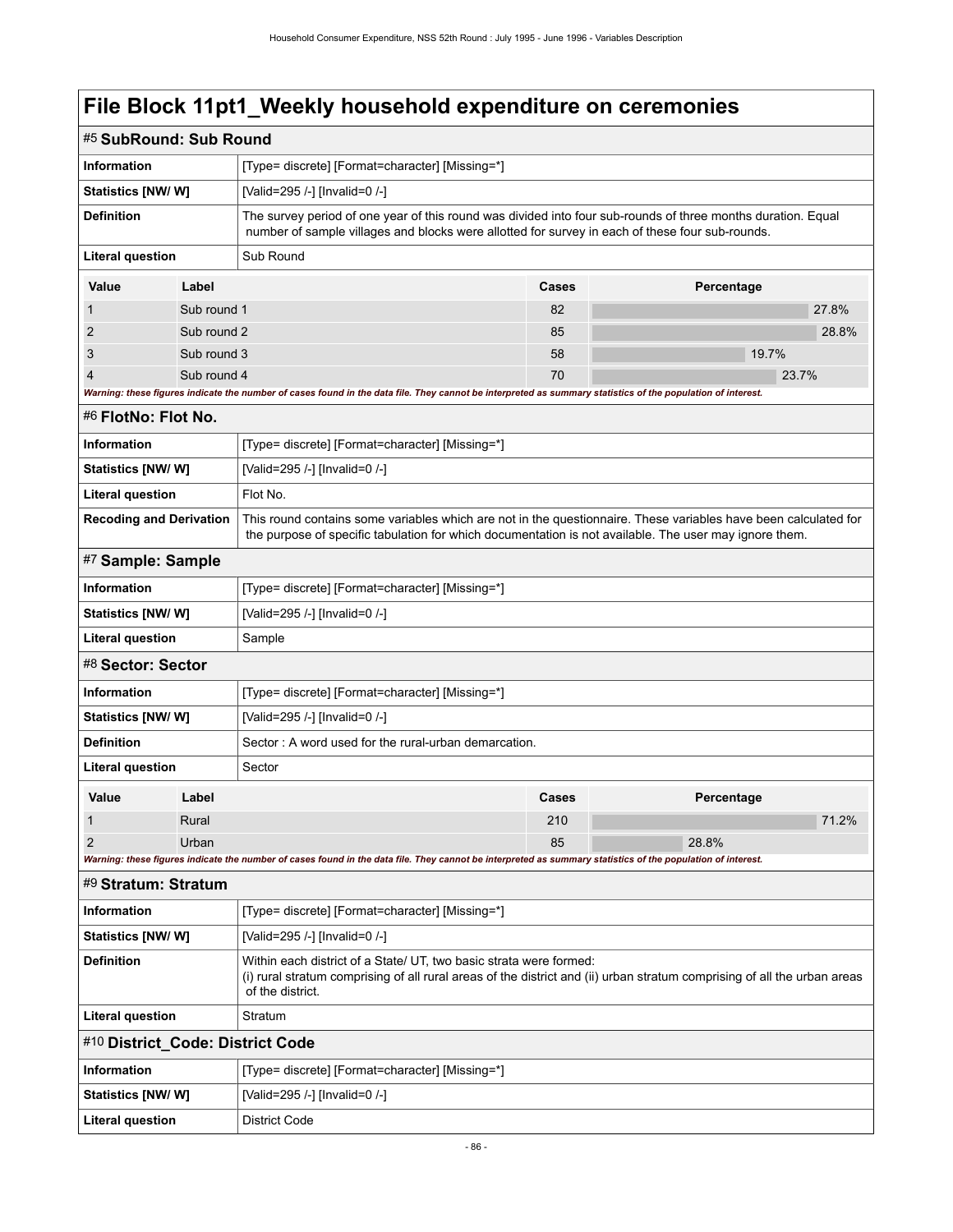### **File Block 11pt1\_Weekly household expenditure on ceremonies**

### #11 **Sub\_Sample: Sub Sample**

| <b>Information</b>        | [Type= discrete] [Format=character] [Missing=*] |                                                                                                                                                                                                                                                                                                                                                                                                                                                                                                                                                                                                                                                                                                                                                                                                                                                                   |       |            |  |  |
|---------------------------|-------------------------------------------------|-------------------------------------------------------------------------------------------------------------------------------------------------------------------------------------------------------------------------------------------------------------------------------------------------------------------------------------------------------------------------------------------------------------------------------------------------------------------------------------------------------------------------------------------------------------------------------------------------------------------------------------------------------------------------------------------------------------------------------------------------------------------------------------------------------------------------------------------------------------------|-------|------------|--|--|
| Statistics [NW/W]         |                                                 | [Valid=295 /-] [Invalid=0 /-]                                                                                                                                                                                                                                                                                                                                                                                                                                                                                                                                                                                                                                                                                                                                                                                                                                     |       |            |  |  |
| <b>Definition</b>         |                                                 | An important feature of the NSS sampling design is that the total sample of first stage units is drawn in the form<br>of two or more independent and parallel samples, termed as interpenetrating sub-samples. Each sub-sample is<br>drawn by the same<br>sampling scheme and is capable of providing valid estimates of the population parameters. The comparison of<br>sub-sample wise estimates shows the margin of uncertainty associated with the combined sample estimate.<br>Interpenetrating sub-samples have been used in NSS (i) to obtain valid estimates from each sub-round (season)<br>of the survey round, and (ii) to ensure that Central and State samples for any State/ UT cover independent and<br>equally valid samples of units.<br>The samples surveyed by the NSSO staff are termed as Central sample and the matched samples surveyed by |       |            |  |  |
| <b>Literal question</b>   |                                                 | State Government staff are termed as State sample.<br>Sub Sample                                                                                                                                                                                                                                                                                                                                                                                                                                                                                                                                                                                                                                                                                                                                                                                                  |       |            |  |  |
| Value                     | Label                                           |                                                                                                                                                                                                                                                                                                                                                                                                                                                                                                                                                                                                                                                                                                                                                                                                                                                                   | Cases | Percentage |  |  |
| 1                         | Central sample                                  |                                                                                                                                                                                                                                                                                                                                                                                                                                                                                                                                                                                                                                                                                                                                                                                                                                                                   | 155   | 52.5%      |  |  |
| 2                         | State sample                                    |                                                                                                                                                                                                                                                                                                                                                                                                                                                                                                                                                                                                                                                                                                                                                                                                                                                                   | 140   | 47.5%      |  |  |
|                           |                                                 | Warning: these figures indicate the number of cases found in the data file. They cannot be interpreted as summary statistics of the population of interest.                                                                                                                                                                                                                                                                                                                                                                                                                                                                                                                                                                                                                                                                                                       |       |            |  |  |
|                           |                                                 | #12 Vill_Blk_SIno: Village/Bl. Srl. No.                                                                                                                                                                                                                                                                                                                                                                                                                                                                                                                                                                                                                                                                                                                                                                                                                           |       |            |  |  |
| <b>Information</b>        |                                                 | [Type= discrete] [Format=character] [Missing=*]                                                                                                                                                                                                                                                                                                                                                                                                                                                                                                                                                                                                                                                                                                                                                                                                                   |       |            |  |  |
| <b>Statistics [NW/W]</b>  |                                                 | [Valid=295 /-] [Invalid=0 /-]                                                                                                                                                                                                                                                                                                                                                                                                                                                                                                                                                                                                                                                                                                                                                                                                                                     |       |            |  |  |
| Literal question          |                                                 | Village/Bl. Srl. No.                                                                                                                                                                                                                                                                                                                                                                                                                                                                                                                                                                                                                                                                                                                                                                                                                                              |       |            |  |  |
|                           |                                                 | #13 Sample_Vill_Blk_No: Sample vill / Block No.                                                                                                                                                                                                                                                                                                                                                                                                                                                                                                                                                                                                                                                                                                                                                                                                                   |       |            |  |  |
| <b>Information</b>        |                                                 | [Type= discrete] [Format=character] [Missing=*]                                                                                                                                                                                                                                                                                                                                                                                                                                                                                                                                                                                                                                                                                                                                                                                                                   |       |            |  |  |
| <b>Statistics [NW/W]</b>  |                                                 | [Valid=295 /-] [Invalid=0 /-]                                                                                                                                                                                                                                                                                                                                                                                                                                                                                                                                                                                                                                                                                                                                                                                                                                     |       |            |  |  |
| <b>Literal question</b>   |                                                 | Sample vill / Block No.                                                                                                                                                                                                                                                                                                                                                                                                                                                                                                                                                                                                                                                                                                                                                                                                                                           |       |            |  |  |
|                           |                                                 | #14 Second_Stratum: 2nd stg strm / schedule type                                                                                                                                                                                                                                                                                                                                                                                                                                                                                                                                                                                                                                                                                                                                                                                                                  |       |            |  |  |
| <b>Information</b>        |                                                 | [Type= discrete] [Format=character] [Missing=*]                                                                                                                                                                                                                                                                                                                                                                                                                                                                                                                                                                                                                                                                                                                                                                                                                   |       |            |  |  |
| <b>Statistics [NW/W]</b>  |                                                 | [Valid=295 /-] [Invalid=0 /-]                                                                                                                                                                                                                                                                                                                                                                                                                                                                                                                                                                                                                                                                                                                                                                                                                                     |       |            |  |  |
| <b>Literal question</b>   |                                                 | 2nd stg strm / Sch. Type                                                                                                                                                                                                                                                                                                                                                                                                                                                                                                                                                                                                                                                                                                                                                                                                                                          |       |            |  |  |
| <b>Notes</b>              |                                                 | Two different 1.0 schedules have been designed for canvassing in two sub-samples of 52nd round. SS-2<br>schedules is different from the usual (SS-1) schedule.                                                                                                                                                                                                                                                                                                                                                                                                                                                                                                                                                                                                                                                                                                    |       |            |  |  |
|                           |                                                 | #15 Hhold_no: Sample Household No.                                                                                                                                                                                                                                                                                                                                                                                                                                                                                                                                                                                                                                                                                                                                                                                                                                |       |            |  |  |
| Information               |                                                 | [Type= discrete] [Format=character] [Missing=*]                                                                                                                                                                                                                                                                                                                                                                                                                                                                                                                                                                                                                                                                                                                                                                                                                   |       |            |  |  |
| <b>Statistics [NW/ W]</b> |                                                 | [Valid=295 /-] [Invalid=0 /-]                                                                                                                                                                                                                                                                                                                                                                                                                                                                                                                                                                                                                                                                                                                                                                                                                                     |       |            |  |  |
| <b>Literal question</b>   |                                                 | Sample Household No.                                                                                                                                                                                                                                                                                                                                                                                                                                                                                                                                                                                                                                                                                                                                                                                                                                              |       |            |  |  |
| #16 Level: Level          |                                                 |                                                                                                                                                                                                                                                                                                                                                                                                                                                                                                                                                                                                                                                                                                                                                                                                                                                                   |       |            |  |  |
| Information               |                                                 | [Type= discrete] [Format=character] [Missing=*]                                                                                                                                                                                                                                                                                                                                                                                                                                                                                                                                                                                                                                                                                                                                                                                                                   |       |            |  |  |
| Statistics [NW/W]         |                                                 | [Valid=295 /-] [Invalid=0 /-]                                                                                                                                                                                                                                                                                                                                                                                                                                                                                                                                                                                                                                                                                                                                                                                                                                     |       |            |  |  |
| <b>Literal question</b>   |                                                 | Level                                                                                                                                                                                                                                                                                                                                                                                                                                                                                                                                                                                                                                                                                                                                                                                                                                                             |       |            |  |  |
| Value                     | Label                                           |                                                                                                                                                                                                                                                                                                                                                                                                                                                                                                                                                                                                                                                                                                                                                                                                                                                                   | Cases | Percentage |  |  |
| 10                        |                                                 |                                                                                                                                                                                                                                                                                                                                                                                                                                                                                                                                                                                                                                                                                                                                                                                                                                                                   | 295   | 100.0%     |  |  |
|                           |                                                 | Warning: these figures indicate the number of cases found in the data file. They cannot be interpreted as summary statistics of the population of interest.                                                                                                                                                                                                                                                                                                                                                                                                                                                                                                                                                                                                                                                                                                       |       |            |  |  |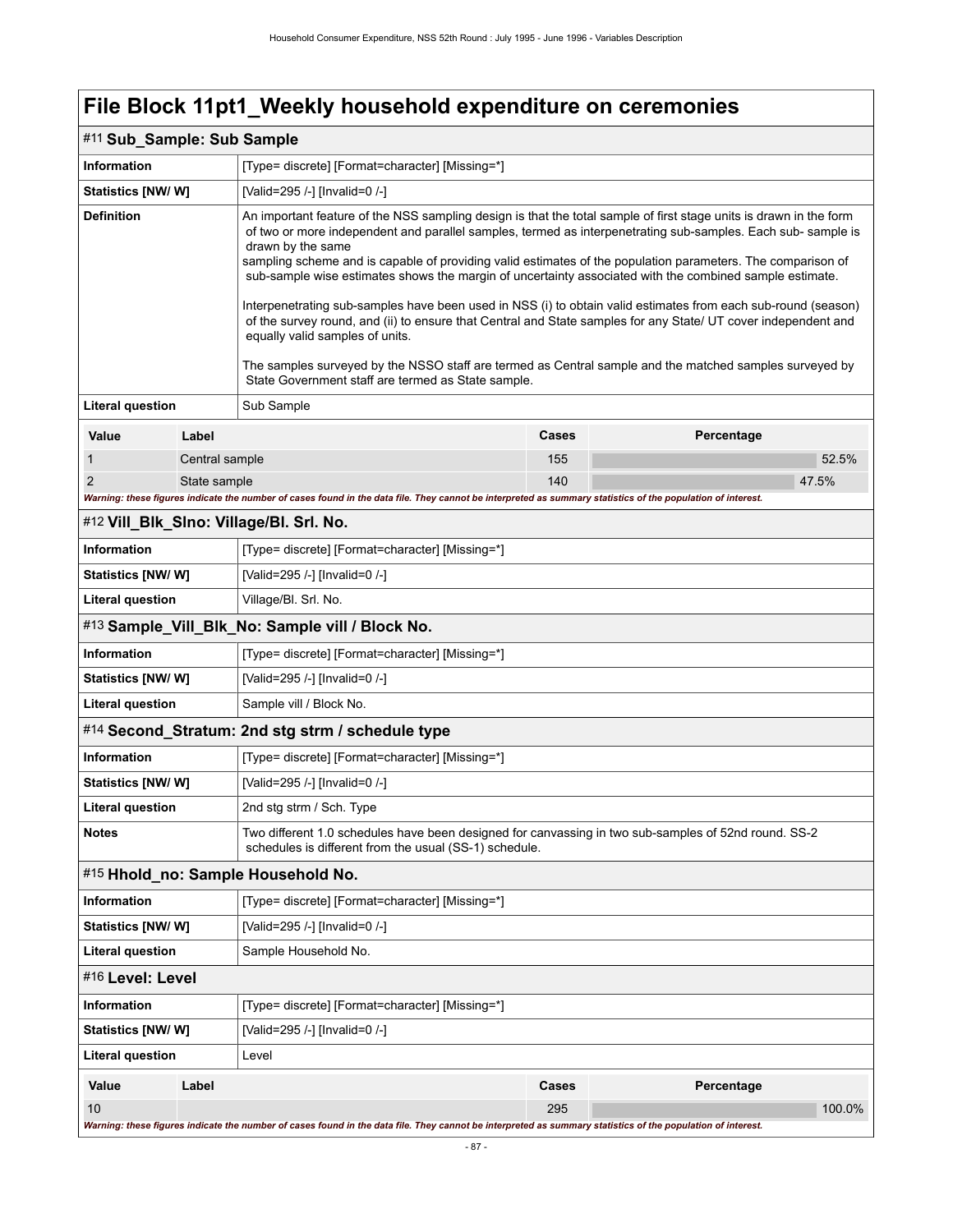# **File Block 11pt1\_Weekly household expenditure on ceremonies**

|                                                                                             |                                                                    | #17 B11_1_q2_1: Serial no. of ceremony                                                                                                                                                                                                                                                                                                                                                                                                                                                                                                                                                                                                                                                                                                                                                                                                                                                                                                                                                                                                                                                                                                                                                       |                                                                         |              |  |  |
|---------------------------------------------------------------------------------------------|--------------------------------------------------------------------|----------------------------------------------------------------------------------------------------------------------------------------------------------------------------------------------------------------------------------------------------------------------------------------------------------------------------------------------------------------------------------------------------------------------------------------------------------------------------------------------------------------------------------------------------------------------------------------------------------------------------------------------------------------------------------------------------------------------------------------------------------------------------------------------------------------------------------------------------------------------------------------------------------------------------------------------------------------------------------------------------------------------------------------------------------------------------------------------------------------------------------------------------------------------------------------------|-------------------------------------------------------------------------|--------------|--|--|
| <b>Information</b>                                                                          | [Type= discrete] [Format=character] [Missing=*]                    |                                                                                                                                                                                                                                                                                                                                                                                                                                                                                                                                                                                                                                                                                                                                                                                                                                                                                                                                                                                                                                                                                                                                                                                              |                                                                         |              |  |  |
| <b>Statistics [NW/ W]</b>                                                                   |                                                                    | [Valid=295 /-] [Invalid=0 /-]                                                                                                                                                                                                                                                                                                                                                                                                                                                                                                                                                                                                                                                                                                                                                                                                                                                                                                                                                                                                                                                                                                                                                                |                                                                         |              |  |  |
| <b>Literal question</b>                                                                     |                                                                    | Serial no. of ceremony                                                                                                                                                                                                                                                                                                                                                                                                                                                                                                                                                                                                                                                                                                                                                                                                                                                                                                                                                                                                                                                                                                                                                                       |                                                                         |              |  |  |
|                                                                                             | #18 B11_1_q2_3: Code (Ceremony)                                    |                                                                                                                                                                                                                                                                                                                                                                                                                                                                                                                                                                                                                                                                                                                                                                                                                                                                                                                                                                                                                                                                                                                                                                                              |                                                                         |              |  |  |
| <b>Information</b>                                                                          |                                                                    | [Type= discrete] [Format=character] [Missing=*]                                                                                                                                                                                                                                                                                                                                                                                                                                                                                                                                                                                                                                                                                                                                                                                                                                                                                                                                                                                                                                                                                                                                              |                                                                         |              |  |  |
| <b>Statistics [NW/ W]</b>                                                                   |                                                                    | [Valid=249 /-] [Invalid=0 /-]                                                                                                                                                                                                                                                                                                                                                                                                                                                                                                                                                                                                                                                                                                                                                                                                                                                                                                                                                                                                                                                                                                                                                                |                                                                         |              |  |  |
| <b>Definition</b>                                                                           |                                                                    | Ceremonies are performed to solemnise notable events of life e.g. birth, marriage etc. Members of a household<br>may have to perform some religious rites consequent upon the death of a person. For various religious faiths,<br>there are some days in a year which are observed with ceremonial performances like offering of puja, prayer,<br>celebration of rituals etc. Such ceremonies may be performed by household members as required under the<br>social/religious customs without incurring any expenditure for entertaining guests. On the other hand, it may<br>happen that households have to spend some amount under different heads for the purpose of entertainment.<br>Conventionally these expenditures are considered as an essential part of the ceremonies performed. The<br>purpose of providing this block in this schedule is to estimate the amount of expenditure incurred by the<br>household on these occasions under various broad groups of items e.g. food, fuel & light, clothing & footwear,<br>misc. goods & services, durable goods etc. Hence only those ceremonies on which some amount of expenditure<br>is involved should be listed in this block. |                                                                         |              |  |  |
| <b>Literal question</b><br>Which ceremony did the household perform during the last 7 days? |                                                                    |                                                                                                                                                                                                                                                                                                                                                                                                                                                                                                                                                                                                                                                                                                                                                                                                                                                                                                                                                                                                                                                                                                                                                                                              |                                                                         |              |  |  |
| Value                                                                                       | Label                                                              |                                                                                                                                                                                                                                                                                                                                                                                                                                                                                                                                                                                                                                                                                                                                                                                                                                                                                                                                                                                                                                                                                                                                                                                              | Cases                                                                   | Percentage   |  |  |
| 0                                                                                           | Not reported                                                       |                                                                                                                                                                                                                                                                                                                                                                                                                                                                                                                                                                                                                                                                                                                                                                                                                                                                                                                                                                                                                                                                                                                                                                                              | 49                                                                      | 19.7%        |  |  |
| 1                                                                                           | <b>Birth</b>                                                       |                                                                                                                                                                                                                                                                                                                                                                                                                                                                                                                                                                                                                                                                                                                                                                                                                                                                                                                                                                                                                                                                                                                                                                                              | 43                                                                      | 17.3%        |  |  |
| $\overline{2}$                                                                              | <b>Birthday</b>                                                    |                                                                                                                                                                                                                                                                                                                                                                                                                                                                                                                                                                                                                                                                                                                                                                                                                                                                                                                                                                                                                                                                                                                                                                                              | 18                                                                      | 7.2%         |  |  |
| 3                                                                                           |                                                                    | Mundan / Head shaving                                                                                                                                                                                                                                                                                                                                                                                                                                                                                                                                                                                                                                                                                                                                                                                                                                                                                                                                                                                                                                                                                                                                                                        | 3                                                                       | 1.2%         |  |  |
| 4                                                                                           |                                                                    | Annaprasan / First rice taking                                                                                                                                                                                                                                                                                                                                                                                                                                                                                                                                                                                                                                                                                                                                                                                                                                                                                                                                                                                                                                                                                                                                                               | 4                                                                       | 1.6%         |  |  |
| 5                                                                                           | Thread                                                             |                                                                                                                                                                                                                                                                                                                                                                                                                                                                                                                                                                                                                                                                                                                                                                                                                                                                                                                                                                                                                                                                                                                                                                                              | $\mathbf{0}$                                                            | 0.0%         |  |  |
| 6                                                                                           | Marriage                                                           |                                                                                                                                                                                                                                                                                                                                                                                                                                                                                                                                                                                                                                                                                                                                                                                                                                                                                                                                                                                                                                                                                                                                                                                              | 18                                                                      | 7.2%         |  |  |
| 7                                                                                           | Death                                                              | Marriage anniversary                                                                                                                                                                                                                                                                                                                                                                                                                                                                                                                                                                                                                                                                                                                                                                                                                                                                                                                                                                                                                                                                                                                                                                         | $\mathbf{0}$<br>9                                                       | 0.0%<br>3.6% |  |  |
| 8<br>9                                                                                      | <b>Others</b>                                                      |                                                                                                                                                                                                                                                                                                                                                                                                                                                                                                                                                                                                                                                                                                                                                                                                                                                                                                                                                                                                                                                                                                                                                                                              | 105                                                                     | 42.2%        |  |  |
|                                                                                             |                                                                    | Warning: these figures indicate the number of cases found in the data file. They cannot be interpreted as summary statistics of the population of interest.                                                                                                                                                                                                                                                                                                                                                                                                                                                                                                                                                                                                                                                                                                                                                                                                                                                                                                                                                                                                                                  |                                                                         |              |  |  |
|                                                                                             |                                                                    | #19 B11_1_q2_4: Expenditure incurred on food                                                                                                                                                                                                                                                                                                                                                                                                                                                                                                                                                                                                                                                                                                                                                                                                                                                                                                                                                                                                                                                                                                                                                 |                                                                         |              |  |  |
| <b>Information</b>                                                                          |                                                                    | [Type= continuous] [Format=numeric] [Range= 0-200000] [Missing=*]                                                                                                                                                                                                                                                                                                                                                                                                                                                                                                                                                                                                                                                                                                                                                                                                                                                                                                                                                                                                                                                                                                                            |                                                                         |              |  |  |
| Statistics [NW/ W]                                                                          |                                                                    |                                                                                                                                                                                                                                                                                                                                                                                                                                                                                                                                                                                                                                                                                                                                                                                                                                                                                                                                                                                                                                                                                                                                                                                              | [Valid=284 /-] [Invalid=11 /-] [Mean=3530.592 /-] [StdDev=17465.674 /-] |              |  |  |
| <b>Literal question</b>                                                                     |                                                                    | How much expenditure was incurred on food in the ceremony?                                                                                                                                                                                                                                                                                                                                                                                                                                                                                                                                                                                                                                                                                                                                                                                                                                                                                                                                                                                                                                                                                                                                   |                                                                         |              |  |  |
|                                                                                             |                                                                    | #20 B11_1_q2_5: Expenditure incurred on fuel & light                                                                                                                                                                                                                                                                                                                                                                                                                                                                                                                                                                                                                                                                                                                                                                                                                                                                                                                                                                                                                                                                                                                                         |                                                                         |              |  |  |
| Information                                                                                 |                                                                    | [Type= continuous] [Format=numeric] [Range= 0-100000] [Missing=*]                                                                                                                                                                                                                                                                                                                                                                                                                                                                                                                                                                                                                                                                                                                                                                                                                                                                                                                                                                                                                                                                                                                            |                                                                         |              |  |  |
| Statistics [NW/W]                                                                           |                                                                    | [Valid=224 /-] [Invalid=71 /-] [Mean=1312.893 /-] [StdDev=9454.585 /-]                                                                                                                                                                                                                                                                                                                                                                                                                                                                                                                                                                                                                                                                                                                                                                                                                                                                                                                                                                                                                                                                                                                       |                                                                         |              |  |  |
| <b>Literal question</b>                                                                     |                                                                    | How much expenditure was incurred on fuel & light in the ceremony?                                                                                                                                                                                                                                                                                                                                                                                                                                                                                                                                                                                                                                                                                                                                                                                                                                                                                                                                                                                                                                                                                                                           |                                                                         |              |  |  |
|                                                                                             |                                                                    | #21 B11_1_q2_6: Expenditure incurred on clothing & footwear                                                                                                                                                                                                                                                                                                                                                                                                                                                                                                                                                                                                                                                                                                                                                                                                                                                                                                                                                                                                                                                                                                                                  |                                                                         |              |  |  |
| Information                                                                                 |                                                                    | [Type= continuous] [Format=numeric] [Range= 0-150000] [Missing=*]                                                                                                                                                                                                                                                                                                                                                                                                                                                                                                                                                                                                                                                                                                                                                                                                                                                                                                                                                                                                                                                                                                                            |                                                                         |              |  |  |
| Statistics [NW/W]                                                                           |                                                                    | [Valid=169 /-] [Invalid=126 /-] [Mean=3448.592 /-] [StdDev=16497.147 /-]                                                                                                                                                                                                                                                                                                                                                                                                                                                                                                                                                                                                                                                                                                                                                                                                                                                                                                                                                                                                                                                                                                                     |                                                                         |              |  |  |
| <b>Literal question</b>                                                                     |                                                                    | How much expenditure was incurred on clothing & footwear in the ceremony?                                                                                                                                                                                                                                                                                                                                                                                                                                                                                                                                                                                                                                                                                                                                                                                                                                                                                                                                                                                                                                                                                                                    |                                                                         |              |  |  |
|                                                                                             |                                                                    | #22 B11_1_q2_7: Expenditure incurred on miscellaneous goods & services                                                                                                                                                                                                                                                                                                                                                                                                                                                                                                                                                                                                                                                                                                                                                                                                                                                                                                                                                                                                                                                                                                                       |                                                                         |              |  |  |
| Information                                                                                 | [Type= continuous] [Format=numeric] [Range= 0-2450000] [Missing=*] |                                                                                                                                                                                                                                                                                                                                                                                                                                                                                                                                                                                                                                                                                                                                                                                                                                                                                                                                                                                                                                                                                                                                                                                              |                                                                         |              |  |  |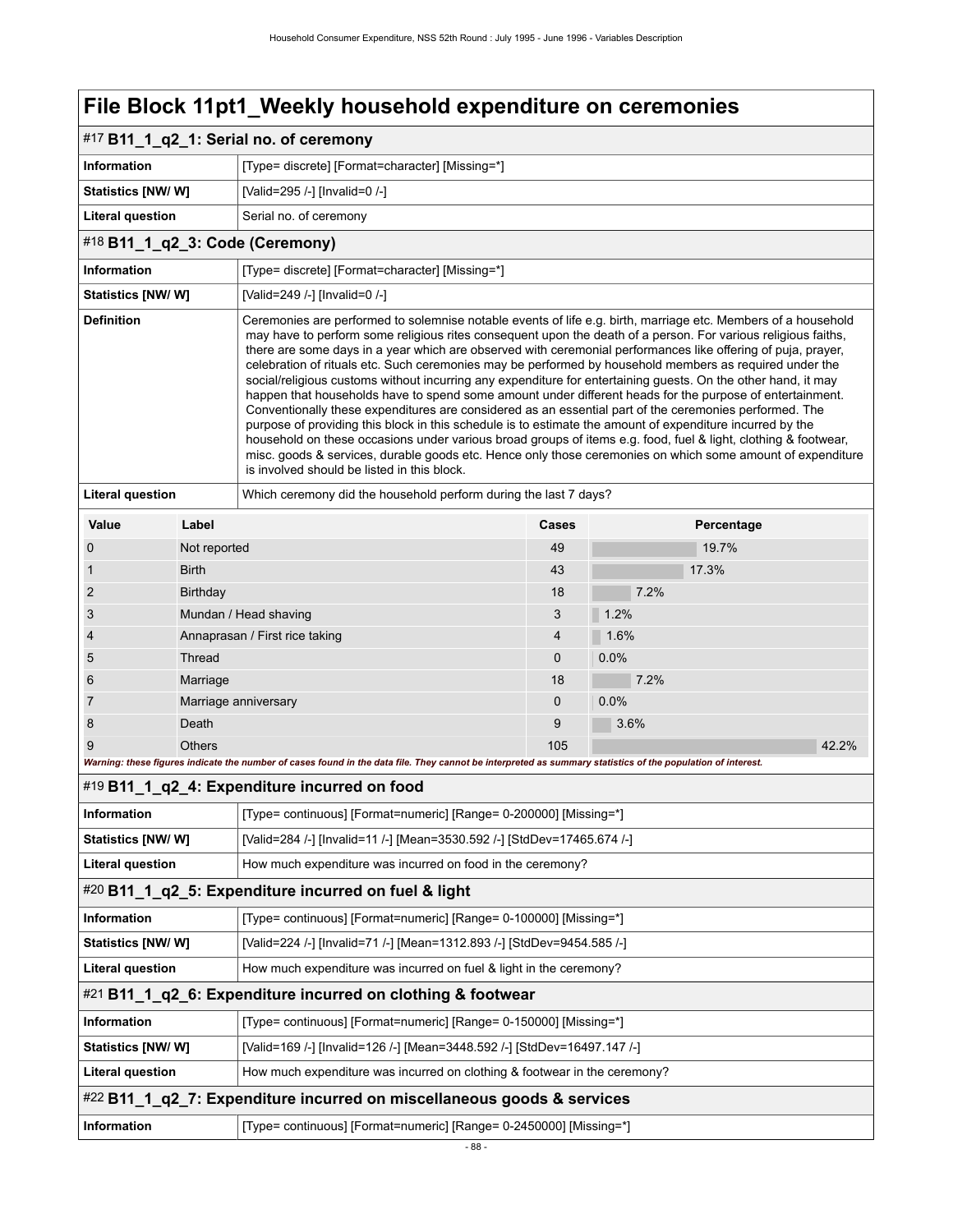|                                                  |       | File Block 11 pt1_Weekly household expenditure on ceremonies                                                                                                                                                              |       |  |            |        |
|--------------------------------------------------|-------|---------------------------------------------------------------------------------------------------------------------------------------------------------------------------------------------------------------------------|-------|--|------------|--------|
|                                                  |       | #22 B11_1_q2_7: Expenditure incurred on miscellaneous goods & services                                                                                                                                                    |       |  |            |        |
| Statistics [NW/ W]                               |       | [Valid=160 /-] [Invalid=135 /-] [Mean=32635.413 /-] [StdDev=272980.32 /-]                                                                                                                                                 |       |  |            |        |
| <b>Literal question</b>                          |       | How much expenditure was incurred on miscellaneous goods & services in the ceremony?                                                                                                                                      |       |  |            |        |
| #23 B11_1_q2_8: Expenditure incurred on durables |       |                                                                                                                                                                                                                           |       |  |            |        |
| Information                                      |       | [Type= continuous] [Format=numeric] [Range= 0-250000] [Missing=*]                                                                                                                                                         |       |  |            |        |
| Statistics [NW/W]                                |       | [Valid=64 /-] [Invalid=231 /-] [Mean=16413.75 /-] [StdDev=44978.272 /-]                                                                                                                                                   |       |  |            |        |
| <b>Literal question</b>                          |       | How much expenditure was incurred on durables in the ceremony?                                                                                                                                                            |       |  |            |        |
|                                                  |       | #24 B11_1_q2_9: Expenditure incurred - All                                                                                                                                                                                |       |  |            |        |
| Information                                      |       | [Type= continuous] [Format=numeric] [Range= 22-3150000] [Missing=*]                                                                                                                                                       |       |  |            |        |
| <b>Statistics [NW/ W]</b>                        |       | [Valid=295 /-] [Invalid=0 /-] [Mean=27632.997 /-] [StdDev=259125.07 /-]                                                                                                                                                   |       |  |            |        |
| #25 Update_Code: Update code                     |       |                                                                                                                                                                                                                           |       |  |            |        |
| Information                                      |       | [Type= discrete] [Format=character] [Missing=*]                                                                                                                                                                           |       |  |            |        |
| Statistics [NW/W]                                |       | [Valid=40 /-] [Invalid=0 /-]                                                                                                                                                                                              |       |  |            |        |
| <b>Literal question</b>                          |       | Update code                                                                                                                                                                                                               |       |  |            |        |
| <b>Recoding and Derivation</b>                   |       | This round contains some variables which are not in the questionnaire. These variables have been calculated for<br>the purpose of specific tabulation for which documentation is not available. The user may ignore them. |       |  |            |        |
|                                                  |       | #26 Wgt_SubSample: Multiplier (subsample 1 or 2)                                                                                                                                                                          |       |  |            |        |
| Information                                      |       | [Type= continuous] [Format=numeric] [Range= 76.5-35713.13] [Missing=*]                                                                                                                                                    |       |  |            |        |
| <b>Statistics [NW/W]</b>                         |       | [Valid=295 /-] [Invalid=0 /-] [Mean=6493.121 /-] [StdDev=7363.984 /-]                                                                                                                                                     |       |  |            |        |
| <b>Definition</b>                                |       | Sub sample multiplier generated by NSSO                                                                                                                                                                                   |       |  |            |        |
|                                                  |       | #27 Wgt_Combined: Multiplier (combined)                                                                                                                                                                                   |       |  |            |        |
| Information                                      |       | [Type= continuous] [Format=numeric] [Range= 38.25-17856.57] [Missing=*]                                                                                                                                                   |       |  |            |        |
| Statistics [NW/ W]                               |       | [Valid=295 /-] [Invalid=0 /-] [Mean=3246.563 /-] [StdDev=3681.992 /-]                                                                                                                                                     |       |  |            |        |
| <b>Definition</b>                                |       | Combined multiplier generated by NSSO                                                                                                                                                                                     |       |  |            |        |
|                                                  |       | File Block 11 pt2_Annual household expenditure on ceremonies                                                                                                                                                              |       |  |            |        |
|                                                  |       | #1 HHID: Key to identify a household                                                                                                                                                                                      |       |  |            |        |
| Information                                      |       | [Type= discrete] [Format=character] [Missing=*]                                                                                                                                                                           |       |  |            |        |
| Statistics [NW/W]                                |       | [Valid=3789 /-] [Invalid=0 /-]                                                                                                                                                                                            |       |  |            |        |
| <b>Recoding and Derivation</b>                   |       | This variable has been derived for identifying a household by combining serial no. of Village/Block, 2nd stg strm<br>and Sample Household Number.                                                                         |       |  |            |        |
|                                                  |       | #2 RoundSchedule: Round Schedule                                                                                                                                                                                          |       |  |            |        |
| <b>Information</b>                               |       | [Type= discrete] [Format=character] [Missing=*]                                                                                                                                                                           |       |  |            |        |
| <b>Statistics [NW/W]</b>                         |       | [Valid=3789 /-] [Invalid=0 /-]                                                                                                                                                                                            |       |  |            |        |
| <b>Literal question</b>                          |       | Round Schedule                                                                                                                                                                                                            |       |  |            |        |
| Value                                            | Label |                                                                                                                                                                                                                           | Cases |  | Percentage |        |
| 521                                              |       |                                                                                                                                                                                                                           | 3789  |  |            | 100.0% |

*Warning: these figures indicate the number of cases found in the data file. They cannot be interpreted as summary statistics of the population of interest.*

| #3 State_Region: State Region |                                                 |
|-------------------------------|-------------------------------------------------|
| <b>Information</b>            | [Type= discrete] [Format=character] [Missing=*] |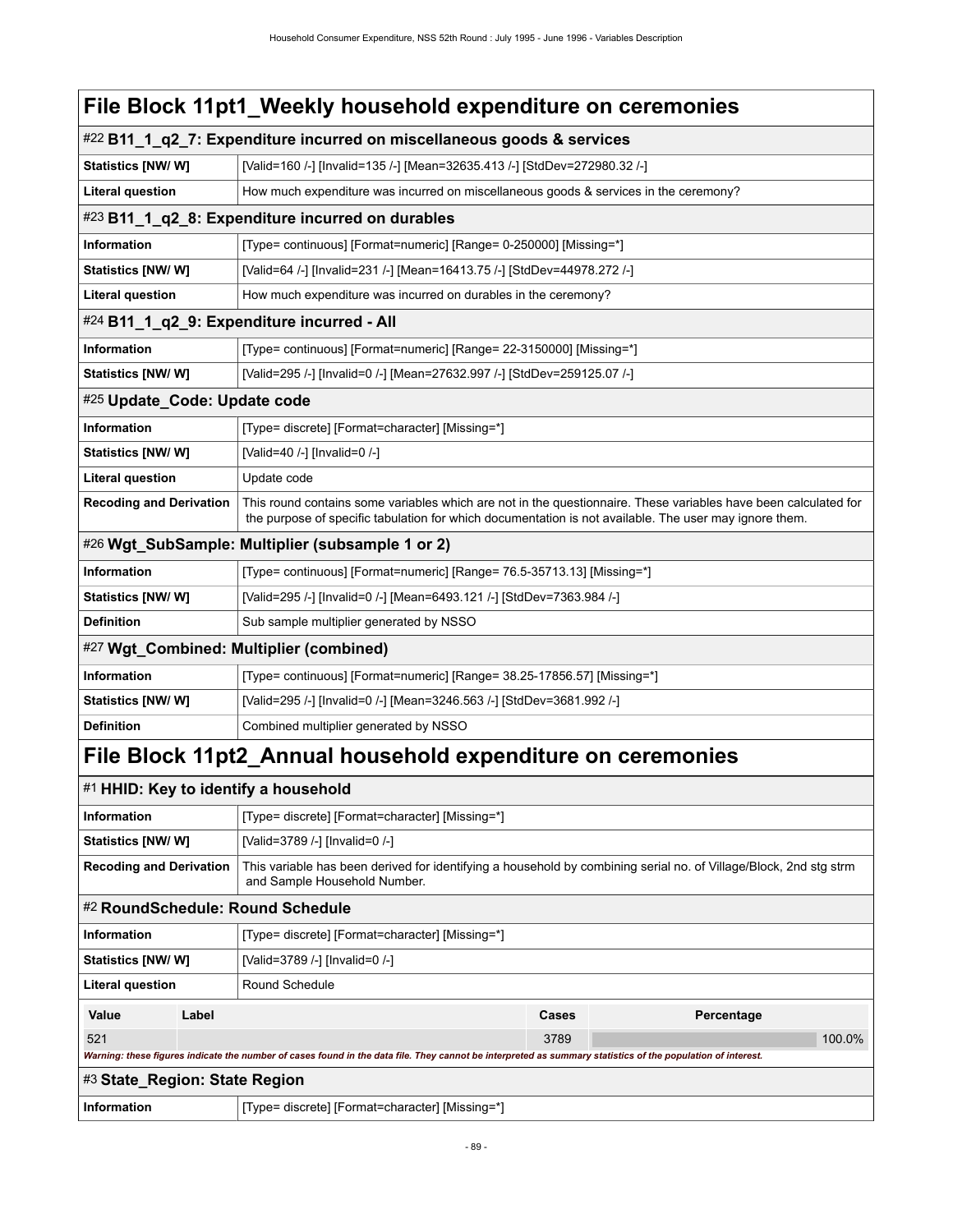| #3 State_Region: State Region             |                                                                                                                          |  |  |
|-------------------------------------------|--------------------------------------------------------------------------------------------------------------------------|--|--|
| <b>Statistics [NW/ W]</b>                 | [Valid=3789 /-] [Invalid=0 /-]                                                                                           |  |  |
|                                           |                                                                                                                          |  |  |
| <b>Definition</b>                         | Regions are hierarchical domains of study below the level of State/ Union Territory in the NSS.                          |  |  |
| <b>Literal question</b>                   | <b>State Region</b>                                                                                                      |  |  |
| #4 State: State                           |                                                                                                                          |  |  |
| <b>Information</b>                        | [Type= discrete] [Format=character] [Missing=*]                                                                          |  |  |
| Statistics [NW/W]                         | [Valid=3789 /-] [Invalid=0 /-]                                                                                           |  |  |
| Literal question                          | <b>State</b>                                                                                                             |  |  |
| <b>Recoding and Derivation</b>            | This variable has been derived from the variable "State Region" to enable the users to easily access state wise<br>data. |  |  |
| Frequency table not shown (32 Modalities) |                                                                                                                          |  |  |

#### #5 **SubRound: Sub Round**

| <b>Information</b><br>[Type= discrete] [Format=character] [Missing=*] |             |                                                                                                                                                                                                                 |       |            |       |  |  |  |
|-----------------------------------------------------------------------|-------------|-----------------------------------------------------------------------------------------------------------------------------------------------------------------------------------------------------------------|-------|------------|-------|--|--|--|
| <b>Statistics [NW/W]</b>                                              |             | [Valid=3789 /-] [Invalid=0 /-]                                                                                                                                                                                  |       |            |       |  |  |  |
| <b>Definition</b>                                                     |             | The survey period of one year of this round was divided into four sub-rounds of three months duration. Equal<br>number of sample villages and blocks were allotted for survey in each of these four sub-rounds. |       |            |       |  |  |  |
| <b>Literal question</b>                                               |             | Sub Round                                                                                                                                                                                                       |       |            |       |  |  |  |
| Value                                                                 | Label       |                                                                                                                                                                                                                 | Cases | Percentage |       |  |  |  |
| $\overline{1}$                                                        | Sub round 1 |                                                                                                                                                                                                                 | 1094  |            | 28.9% |  |  |  |
| $\overline{2}$                                                        | Sub round 2 |                                                                                                                                                                                                                 | 890   | 23.5%      |       |  |  |  |
| 3                                                                     | Sub round 3 |                                                                                                                                                                                                                 | 872   | 23.0%      |       |  |  |  |
| $\overline{4}$                                                        |             | Sub round 4                                                                                                                                                                                                     |       | 24.6%      |       |  |  |  |
|                                                                       |             | Warning: these figures indicate the number of cases found in the data file. They cannot be interpreted as summary statistics of the population of interest.                                                     |       |            |       |  |  |  |

#### #6 **FlotNo: Flot No.**

| #¤ FI0INO: FI0I NO.            |                                                 |                                                                                                                                                                                                                           |       |  |            |  |
|--------------------------------|-------------------------------------------------|---------------------------------------------------------------------------------------------------------------------------------------------------------------------------------------------------------------------------|-------|--|------------|--|
| <b>Information</b>             |                                                 | [Type= discrete] [Format=character] [Missing=*]                                                                                                                                                                           |       |  |            |  |
| Statistics [NW/W]              |                                                 | [Valid=3789 /-] [Invalid=0 /-]                                                                                                                                                                                            |       |  |            |  |
| <b>Literal question</b>        |                                                 | Flot No.                                                                                                                                                                                                                  |       |  |            |  |
| <b>Recoding and Derivation</b> |                                                 | This round contains some variables which are not in the questionnaire. These variables have been calculated for<br>the purpose of specific tabulation for which documentation is not available. The user may ignore them. |       |  |            |  |
| #7 Sample: Sample              |                                                 |                                                                                                                                                                                                                           |       |  |            |  |
| <b>Information</b>             | [Type= discrete] [Format=character] [Missing=*] |                                                                                                                                                                                                                           |       |  |            |  |
| Statistics [NW/W]              |                                                 | [Valid=3789 /-] [Invalid=0 /-]                                                                                                                                                                                            |       |  |            |  |
| <b>Literal question</b>        |                                                 | Sample                                                                                                                                                                                                                    |       |  |            |  |
| #8 Sector: Sector              |                                                 |                                                                                                                                                                                                                           |       |  |            |  |
| <b>Information</b>             |                                                 | [Type= discrete] [Format=character] [Missing=*]                                                                                                                                                                           |       |  |            |  |
| Statistics [NW/W]              |                                                 | [Valid=3789 /-] [Invalid=0 /-]                                                                                                                                                                                            |       |  |            |  |
| <b>Definition</b>              |                                                 | Sector: A word used for the rural-urban demarcation.                                                                                                                                                                      |       |  |            |  |
| <b>Literal question</b>        |                                                 | Sector                                                                                                                                                                                                                    |       |  |            |  |
| Value                          | Label                                           |                                                                                                                                                                                                                           | Cases |  | Percentage |  |

1 Rural 2550 67.3%

2 Urban 1239 32.7%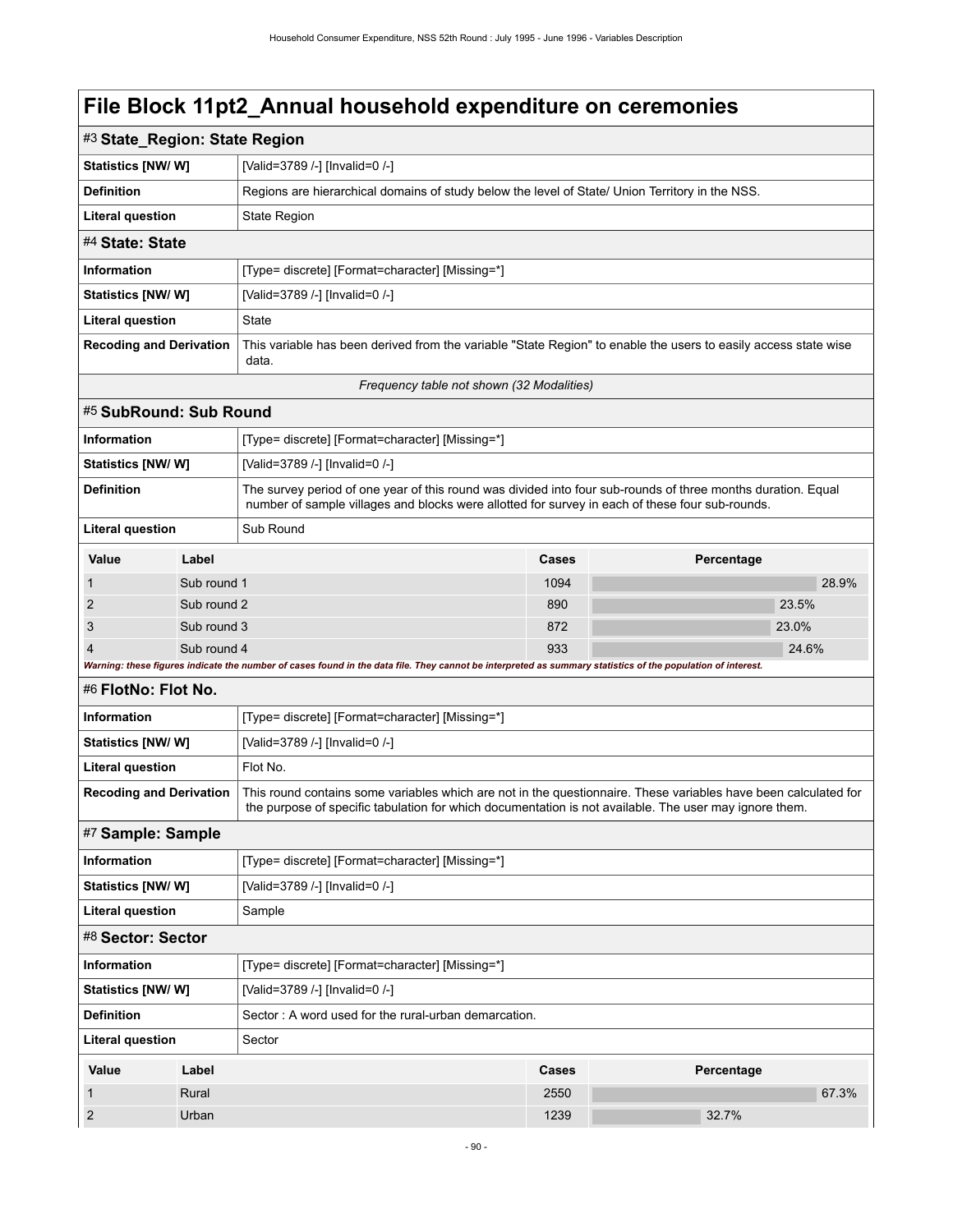### #8 **Sector: Sector**

*Warning: these figures indicate the number of cases found in the data file. They cannot be interpreted as summary statistics of the population of interest.*

| #9 Stratum: Stratum                                                   |                |                                                                                                                                                                                                                                                                                                                                                                                                                                                                                                                                                                                                                                                                                                                                                                                                                                                                                                                          |      |            |  |  |  |
|-----------------------------------------------------------------------|----------------|--------------------------------------------------------------------------------------------------------------------------------------------------------------------------------------------------------------------------------------------------------------------------------------------------------------------------------------------------------------------------------------------------------------------------------------------------------------------------------------------------------------------------------------------------------------------------------------------------------------------------------------------------------------------------------------------------------------------------------------------------------------------------------------------------------------------------------------------------------------------------------------------------------------------------|------|------------|--|--|--|
| <b>Information</b>                                                    |                | [Type= discrete] [Format=character] [Missing=*]                                                                                                                                                                                                                                                                                                                                                                                                                                                                                                                                                                                                                                                                                                                                                                                                                                                                          |      |            |  |  |  |
| Statistics [NW/ W]                                                    |                | [Valid=3789 /-] [Invalid=0 /-]                                                                                                                                                                                                                                                                                                                                                                                                                                                                                                                                                                                                                                                                                                                                                                                                                                                                                           |      |            |  |  |  |
| <b>Definition</b>                                                     |                | Within each district of a State/ UT, two basic strata were formed:<br>(i) rural stratum comprising of all rural areas of the district and (ii) urban stratum comprising of all the urban areas<br>of the district.                                                                                                                                                                                                                                                                                                                                                                                                                                                                                                                                                                                                                                                                                                       |      |            |  |  |  |
| <b>Literal question</b>                                               |                | Stratum                                                                                                                                                                                                                                                                                                                                                                                                                                                                                                                                                                                                                                                                                                                                                                                                                                                                                                                  |      |            |  |  |  |
| #10 District_Code: District Code                                      |                |                                                                                                                                                                                                                                                                                                                                                                                                                                                                                                                                                                                                                                                                                                                                                                                                                                                                                                                          |      |            |  |  |  |
| <b>Information</b>                                                    |                | [Type= discrete] [Format=character] [Missing=*]                                                                                                                                                                                                                                                                                                                                                                                                                                                                                                                                                                                                                                                                                                                                                                                                                                                                          |      |            |  |  |  |
| Statistics [NW/W]                                                     |                | [Valid=3789 /-] [Invalid=0 /-]                                                                                                                                                                                                                                                                                                                                                                                                                                                                                                                                                                                                                                                                                                                                                                                                                                                                                           |      |            |  |  |  |
| Literal question                                                      |                | <b>District Code</b>                                                                                                                                                                                                                                                                                                                                                                                                                                                                                                                                                                                                                                                                                                                                                                                                                                                                                                     |      |            |  |  |  |
| #11 Sub_Sample: Sub Sample                                            |                |                                                                                                                                                                                                                                                                                                                                                                                                                                                                                                                                                                                                                                                                                                                                                                                                                                                                                                                          |      |            |  |  |  |
| Information                                                           |                | [Type= discrete] [Format=character] [Missing=*]                                                                                                                                                                                                                                                                                                                                                                                                                                                                                                                                                                                                                                                                                                                                                                                                                                                                          |      |            |  |  |  |
| Statistics [NW/W]                                                     |                | [Valid=3789 /-] [Invalid=0 /-]                                                                                                                                                                                                                                                                                                                                                                                                                                                                                                                                                                                                                                                                                                                                                                                                                                                                                           |      |            |  |  |  |
| <b>Definition</b>                                                     |                | An important feature of the NSS sampling design is that the total sample of first stage units is drawn in the form<br>of two or more independent and parallel samples, termed as interpenetrating sub-samples. Each sub- sample is<br>drawn by the same<br>sampling scheme and is capable of providing valid estimates of the population parameters. The comparison of<br>sub-sample wise estimates shows the margin of uncertainty associated with the combined sample estimate.<br>Interpenetrating sub-samples have been used in NSS (i) to obtain valid estimates from each sub-round (season)<br>of the survey round, and (ii) to ensure that Central and State samples for any State/ UT cover independent and<br>equally valid samples of units.<br>The samples surveyed by the NSSO staff are termed as Central sample and the matched samples surveyed by<br>State Government staff are termed as State sample. |      |            |  |  |  |
| <b>Literal question</b>                                               |                | Sub Sample                                                                                                                                                                                                                                                                                                                                                                                                                                                                                                                                                                                                                                                                                                                                                                                                                                                                                                               |      |            |  |  |  |
| Value                                                                 | Label          | Cases                                                                                                                                                                                                                                                                                                                                                                                                                                                                                                                                                                                                                                                                                                                                                                                                                                                                                                                    |      | Percentage |  |  |  |
| 1                                                                     | Central sample |                                                                                                                                                                                                                                                                                                                                                                                                                                                                                                                                                                                                                                                                                                                                                                                                                                                                                                                          | 1827 | 48.2%      |  |  |  |
| 2                                                                     | State sample   | Warning: these figures indicate the number of cases found in the data file. They cannot be interpreted as summary statistics of the population of interest.                                                                                                                                                                                                                                                                                                                                                                                                                                                                                                                                                                                                                                                                                                                                                              | 1962 | 51.8%      |  |  |  |
| #12 Vill_Blk_Slno: Village/Bl. Srl. No.                               |                |                                                                                                                                                                                                                                                                                                                                                                                                                                                                                                                                                                                                                                                                                                                                                                                                                                                                                                                          |      |            |  |  |  |
| <b>Information</b>                                                    |                |                                                                                                                                                                                                                                                                                                                                                                                                                                                                                                                                                                                                                                                                                                                                                                                                                                                                                                                          |      |            |  |  |  |
| Statistics [NW/W]                                                     |                | [Type= discrete] [Format=character] [Missing=*]<br>[Valid=3789 /-] [Invalid=0 /-]                                                                                                                                                                                                                                                                                                                                                                                                                                                                                                                                                                                                                                                                                                                                                                                                                                        |      |            |  |  |  |
| <b>Literal question</b>                                               |                | Village/Bl. Srl. No.                                                                                                                                                                                                                                                                                                                                                                                                                                                                                                                                                                                                                                                                                                                                                                                                                                                                                                     |      |            |  |  |  |
|                                                                       |                | #13 Sample_Vill_Blk_No: Sample vill / Block No.                                                                                                                                                                                                                                                                                                                                                                                                                                                                                                                                                                                                                                                                                                                                                                                                                                                                          |      |            |  |  |  |
| <b>Information</b><br>[Type= discrete] [Format=character] [Missing=*] |                |                                                                                                                                                                                                                                                                                                                                                                                                                                                                                                                                                                                                                                                                                                                                                                                                                                                                                                                          |      |            |  |  |  |
| Statistics [NW/W]                                                     |                | [Valid=3789 /-] [Invalid=0 /-]                                                                                                                                                                                                                                                                                                                                                                                                                                                                                                                                                                                                                                                                                                                                                                                                                                                                                           |      |            |  |  |  |
| <b>Literal question</b>                                               |                | Sample vill / Block No.                                                                                                                                                                                                                                                                                                                                                                                                                                                                                                                                                                                                                                                                                                                                                                                                                                                                                                  |      |            |  |  |  |
| #14 Second Stratum: 2nd stg strm / schedule type                      |                |                                                                                                                                                                                                                                                                                                                                                                                                                                                                                                                                                                                                                                                                                                                                                                                                                                                                                                                          |      |            |  |  |  |
| <b>Information</b>                                                    |                | [Type= discrete] [Format=character] [Missing=*]                                                                                                                                                                                                                                                                                                                                                                                                                                                                                                                                                                                                                                                                                                                                                                                                                                                                          |      |            |  |  |  |
| Statistics [NW/W]                                                     |                | [Valid=3789 /-] [Invalid=0 /-]                                                                                                                                                                                                                                                                                                                                                                                                                                                                                                                                                                                                                                                                                                                                                                                                                                                                                           |      |            |  |  |  |
| <b>Literal question</b>                                               |                | 2nd stg strm / Sch. Type                                                                                                                                                                                                                                                                                                                                                                                                                                                                                                                                                                                                                                                                                                                                                                                                                                                                                                 |      |            |  |  |  |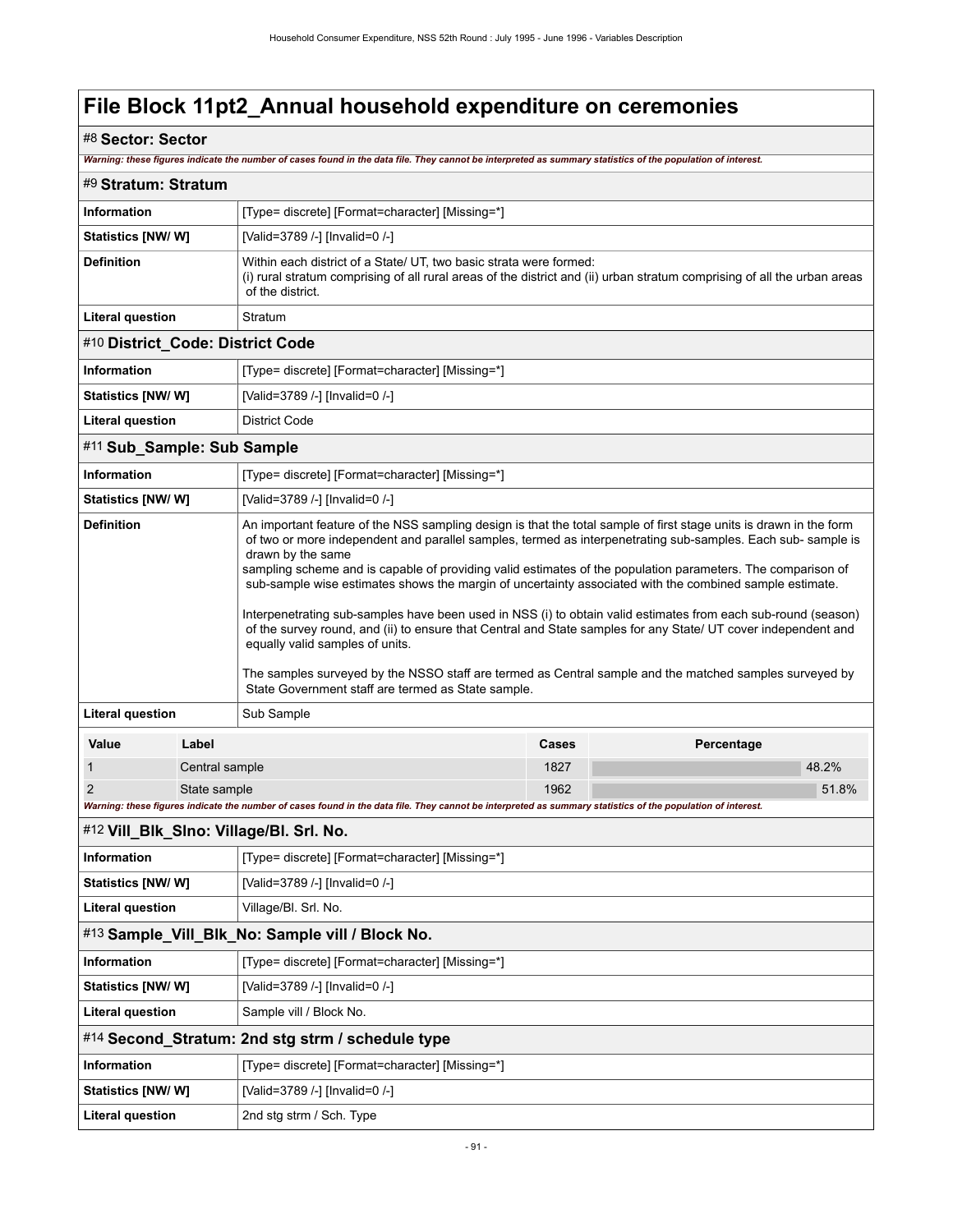|                                                                                               |                                  | #14 Second_Stratum: 2nd stg strm / schedule type                                                                                                                                                                                                                                                                                                                                                                                                                                                                                                                                                                                                                                                                                                                                                                                                                                                                                                                                                                                                                                                                                                                                             |            |              |  |  |
|-----------------------------------------------------------------------------------------------|----------------------------------|----------------------------------------------------------------------------------------------------------------------------------------------------------------------------------------------------------------------------------------------------------------------------------------------------------------------------------------------------------------------------------------------------------------------------------------------------------------------------------------------------------------------------------------------------------------------------------------------------------------------------------------------------------------------------------------------------------------------------------------------------------------------------------------------------------------------------------------------------------------------------------------------------------------------------------------------------------------------------------------------------------------------------------------------------------------------------------------------------------------------------------------------------------------------------------------------|------------|--------------|--|--|
| <b>Notes</b>                                                                                  |                                  | Two different 1.0 schedules have been designed for canvassing in two sub-samples of 52nd round. SS-2<br>schedules is different from the usual (SS-1) schedule.                                                                                                                                                                                                                                                                                                                                                                                                                                                                                                                                                                                                                                                                                                                                                                                                                                                                                                                                                                                                                               |            |              |  |  |
| #15 Hhold_no: Sample Household No.                                                            |                                  |                                                                                                                                                                                                                                                                                                                                                                                                                                                                                                                                                                                                                                                                                                                                                                                                                                                                                                                                                                                                                                                                                                                                                                                              |            |              |  |  |
| <b>Information</b>                                                                            |                                  | [Type= discrete] [Format=character] [Missing=*]                                                                                                                                                                                                                                                                                                                                                                                                                                                                                                                                                                                                                                                                                                                                                                                                                                                                                                                                                                                                                                                                                                                                              |            |              |  |  |
| <b>Statistics [NW/W]</b>                                                                      |                                  | [Valid=3789 /-] [Invalid=0 /-]                                                                                                                                                                                                                                                                                                                                                                                                                                                                                                                                                                                                                                                                                                                                                                                                                                                                                                                                                                                                                                                                                                                                                               |            |              |  |  |
| <b>Literal question</b>                                                                       |                                  | Sample Household No.                                                                                                                                                                                                                                                                                                                                                                                                                                                                                                                                                                                                                                                                                                                                                                                                                                                                                                                                                                                                                                                                                                                                                                         |            |              |  |  |
| #16 Level: Level                                                                              |                                  |                                                                                                                                                                                                                                                                                                                                                                                                                                                                                                                                                                                                                                                                                                                                                                                                                                                                                                                                                                                                                                                                                                                                                                                              |            |              |  |  |
| <b>Information</b>                                                                            |                                  | [Type= discrete] [Format=character] [Missing=*]                                                                                                                                                                                                                                                                                                                                                                                                                                                                                                                                                                                                                                                                                                                                                                                                                                                                                                                                                                                                                                                                                                                                              |            |              |  |  |
| Statistics [NW/W]                                                                             |                                  | [Valid=3789 /-] [Invalid=0 /-]                                                                                                                                                                                                                                                                                                                                                                                                                                                                                                                                                                                                                                                                                                                                                                                                                                                                                                                                                                                                                                                                                                                                                               |            |              |  |  |
| <b>Literal question</b>                                                                       |                                  | Level                                                                                                                                                                                                                                                                                                                                                                                                                                                                                                                                                                                                                                                                                                                                                                                                                                                                                                                                                                                                                                                                                                                                                                                        |            |              |  |  |
| Value                                                                                         | Label                            |                                                                                                                                                                                                                                                                                                                                                                                                                                                                                                                                                                                                                                                                                                                                                                                                                                                                                                                                                                                                                                                                                                                                                                                              | Cases      | Percentage   |  |  |
| 11                                                                                            |                                  |                                                                                                                                                                                                                                                                                                                                                                                                                                                                                                                                                                                                                                                                                                                                                                                                                                                                                                                                                                                                                                                                                                                                                                                              | 3789       | 100.0%       |  |  |
|                                                                                               |                                  | Warning: these figures indicate the number of cases found in the data file. They cannot be interpreted as summary statistics of the population of interest.                                                                                                                                                                                                                                                                                                                                                                                                                                                                                                                                                                                                                                                                                                                                                                                                                                                                                                                                                                                                                                  |            |              |  |  |
|                                                                                               |                                  | #17 B11_2_q2_1: Serial no. of ceremony                                                                                                                                                                                                                                                                                                                                                                                                                                                                                                                                                                                                                                                                                                                                                                                                                                                                                                                                                                                                                                                                                                                                                       |            |              |  |  |
| Information                                                                                   |                                  | [Type= discrete] [Format=character] [Missing=*]                                                                                                                                                                                                                                                                                                                                                                                                                                                                                                                                                                                                                                                                                                                                                                                                                                                                                                                                                                                                                                                                                                                                              |            |              |  |  |
| Statistics [NW/W]                                                                             |                                  | [Valid=3789 /-] [Invalid=0 /-]                                                                                                                                                                                                                                                                                                                                                                                                                                                                                                                                                                                                                                                                                                                                                                                                                                                                                                                                                                                                                                                                                                                                                               |            |              |  |  |
| <b>Literal question</b>                                                                       |                                  | Serial no. of ceremony                                                                                                                                                                                                                                                                                                                                                                                                                                                                                                                                                                                                                                                                                                                                                                                                                                                                                                                                                                                                                                                                                                                                                                       |            |              |  |  |
|                                                                                               |                                  | #18 B11_2_q2_3: Code (Ceremony)                                                                                                                                                                                                                                                                                                                                                                                                                                                                                                                                                                                                                                                                                                                                                                                                                                                                                                                                                                                                                                                                                                                                                              |            |              |  |  |
| <b>Information</b>                                                                            |                                  | [Type= discrete] [Format=character] [Missing=*]                                                                                                                                                                                                                                                                                                                                                                                                                                                                                                                                                                                                                                                                                                                                                                                                                                                                                                                                                                                                                                                                                                                                              |            |              |  |  |
| Statistics [NW/W]                                                                             |                                  | [Valid=3132 /-] [Invalid=0 /-]                                                                                                                                                                                                                                                                                                                                                                                                                                                                                                                                                                                                                                                                                                                                                                                                                                                                                                                                                                                                                                                                                                                                                               |            |              |  |  |
| <b>Definition</b>                                                                             |                                  | Ceremonies are performed to solemnise notable events of life e.g. birth, marriage etc. Members of a household<br>may have to perform some religious rites consequent upon the death of a person. For various religious faiths,<br>there are some days in a year which are observed with ceremonial performances like offering of puja, prayer,<br>celebration of rituals etc. Such ceremonies may be performed by household members as required under the<br>social/religious customs without incurring any expenditure for entertaining guests. On the other hand, it may<br>happen that households have to spend some amount under different heads for the purpose of entertainment.<br>Conventionally these expenditures are considered as an essential part of the ceremonies performed. The<br>purpose of providing this block in this schedule is to estimate the amount of expenditure incurred by the<br>household on these occasions under various broad groups of items e.g. food, fuel & light, clothing & footwear,<br>misc. goods & services, durable goods etc. Hence only those ceremonies on which some amount of expenditure<br>is involved should be listed in this block. |            |              |  |  |
| <b>Literal question</b><br>Which ceremony did the household perform during the last 365 days? |                                  |                                                                                                                                                                                                                                                                                                                                                                                                                                                                                                                                                                                                                                                                                                                                                                                                                                                                                                                                                                                                                                                                                                                                                                                              |            |              |  |  |
| Value                                                                                         | Label                            |                                                                                                                                                                                                                                                                                                                                                                                                                                                                                                                                                                                                                                                                                                                                                                                                                                                                                                                                                                                                                                                                                                                                                                                              | Cases      | Percentage   |  |  |
| 0                                                                                             | Not reported                     |                                                                                                                                                                                                                                                                                                                                                                                                                                                                                                                                                                                                                                                                                                                                                                                                                                                                                                                                                                                                                                                                                                                                                                                              | 689        | 22.0%        |  |  |
| 1                                                                                             | <b>Birth</b>                     |                                                                                                                                                                                                                                                                                                                                                                                                                                                                                                                                                                                                                                                                                                                                                                                                                                                                                                                                                                                                                                                                                                                                                                                              | 401<br>272 | 12.8%        |  |  |
| $\overline{2}$                                                                                | Birthday                         |                                                                                                                                                                                                                                                                                                                                                                                                                                                                                                                                                                                                                                                                                                                                                                                                                                                                                                                                                                                                                                                                                                                                                                                              |            | 8.7%         |  |  |
| 3                                                                                             | Mundan / Head shaving            |                                                                                                                                                                                                                                                                                                                                                                                                                                                                                                                                                                                                                                                                                                                                                                                                                                                                                                                                                                                                                                                                                                                                                                                              | 28         | 0.9%         |  |  |
| 4                                                                                             | Annaprasan / First rice taking   |                                                                                                                                                                                                                                                                                                                                                                                                                                                                                                                                                                                                                                                                                                                                                                                                                                                                                                                                                                                                                                                                                                                                                                                              | 27         | 0.9%         |  |  |
| 5<br>6                                                                                        | Thread                           |                                                                                                                                                                                                                                                                                                                                                                                                                                                                                                                                                                                                                                                                                                                                                                                                                                                                                                                                                                                                                                                                                                                                                                                              | 18<br>260  | 0.6%<br>8.3% |  |  |
| 7                                                                                             | Marriage<br>Marriage anniversary |                                                                                                                                                                                                                                                                                                                                                                                                                                                                                                                                                                                                                                                                                                                                                                                                                                                                                                                                                                                                                                                                                                                                                                                              | 21         | 0.7%         |  |  |
| 8                                                                                             | Death                            |                                                                                                                                                                                                                                                                                                                                                                                                                                                                                                                                                                                                                                                                                                                                                                                                                                                                                                                                                                                                                                                                                                                                                                                              | 180        | 5.7%         |  |  |
| 9                                                                                             | <b>Others</b>                    |                                                                                                                                                                                                                                                                                                                                                                                                                                                                                                                                                                                                                                                                                                                                                                                                                                                                                                                                                                                                                                                                                                                                                                                              | 1236       | 39.5%        |  |  |
|                                                                                               |                                  | Warning: these figures indicate the number of cases found in the data file. They cannot be interpreted as summary statistics of the population of interest.                                                                                                                                                                                                                                                                                                                                                                                                                                                                                                                                                                                                                                                                                                                                                                                                                                                                                                                                                                                                                                  |            |              |  |  |